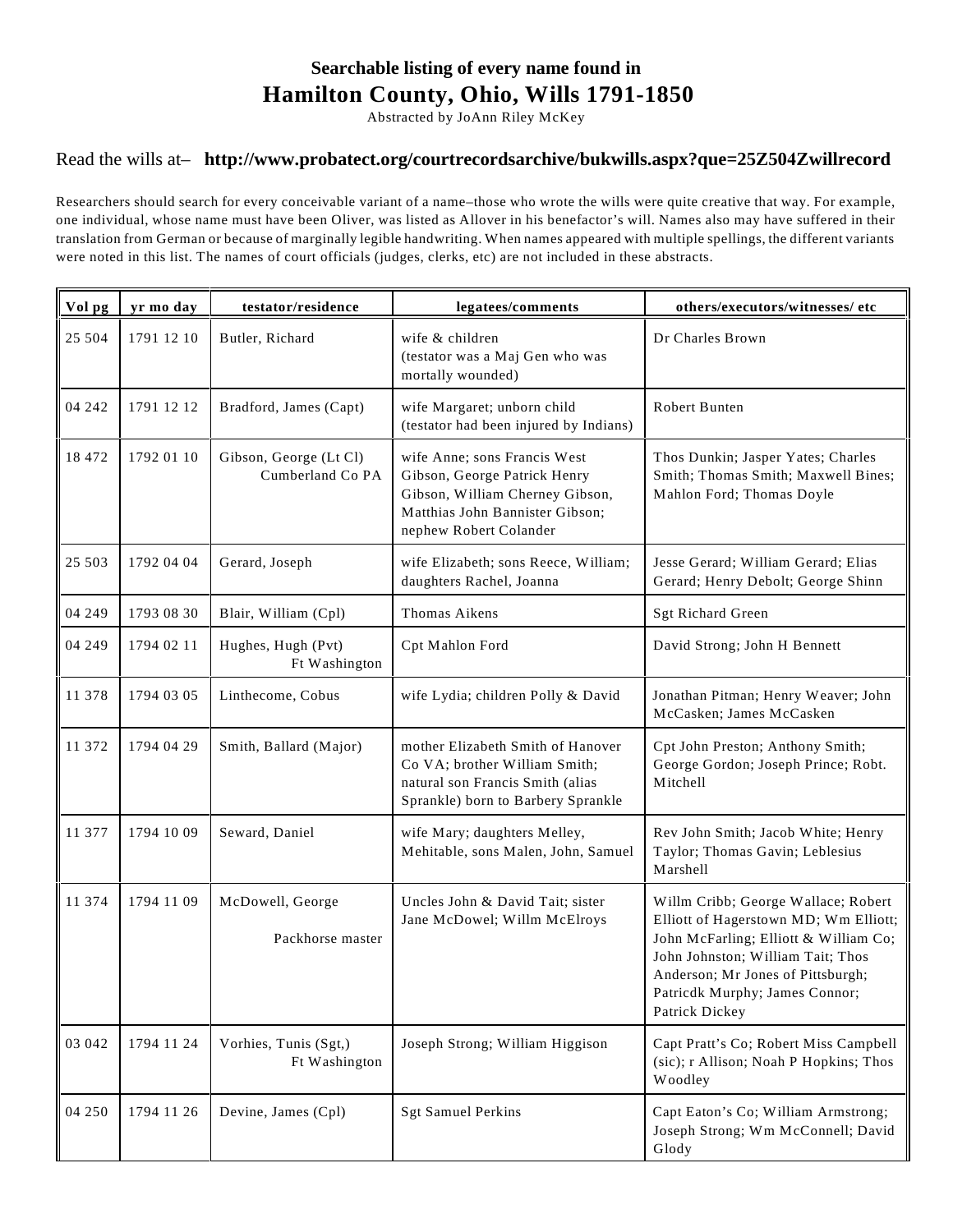| Vol pg   | yr mo day  | testator/residence                                           | legatees/comments                                                                                                                                                                                                                                                                                                                            | others/executors/witnesses/ etc                                                                                                                                                                        |
|----------|------------|--------------------------------------------------------------|----------------------------------------------------------------------------------------------------------------------------------------------------------------------------------------------------------------------------------------------------------------------------------------------------------------------------------------------|--------------------------------------------------------------------------------------------------------------------------------------------------------------------------------------------------------|
| 11 379   | 1795 05 27 | Terry, John                                                  | wife Ruth; children Enos, Reuben,<br>Robert, John, William, Elizabeth,<br>Mary, Judeh, Sarah                                                                                                                                                                                                                                                 | Loomis Millar; W McMillon; James<br>Butler; Hannah Donals; Robert<br>McElhany                                                                                                                          |
| 06 498   | 1795 08 28 | Flinn, William<br>Columbia Twp<br>NewTown in<br>Anderson Twp | sons James, Daniel; g-ch Abraham,<br>Jacob, Elizabeth, Susana, Rachel,<br>Mary Barnet; daughter Elizabeth<br>wife of John Barnet of Anderson<br>Twp; son William (decd) his<br>children: William, Tho, Jacob,<br>Elizabeth, Samuel                                                                                                           | Benjamin Stites; Capt Green; William<br>Goferth; William Giffen; Ann<br>Carpenter                                                                                                                      |
| 01 516   | 1795 12 15 | Hatfield, Adam<br>Cincinnati                                 | wife Margaret; son John; other sons<br>and daughters                                                                                                                                                                                                                                                                                         | Isaac Mason; Mary Gibson; John<br>Gibson, Timothy Lyones                                                                                                                                               |
| 11 375   | 1796 03 21 | Ward, Ebenezer                                               | wife Phebe; granddaughter Mary<br>Brundage; grandson Ebenezer Ward<br>Finney; gt-grandsons Stephen,<br>William, Edward, Joseph Brundage<br>sons of Jemima Brundage (decd);<br>grt-grandson-in-law Jonathan Miller<br>Jr "son to the late Mary Fisher, now<br>Mary Miller, wife of Jonathan Miller<br>Sr;" grandson-in-law Benjamin<br>Fisher | John Cleves Symmes; Benjamin Stites<br>Sr; John Smith (minister of Columbia,<br>NW Territory); Thos Boone; John<br>Fagin; Levi Buckingham                                                              |
| 04 251   | 1796 04 04 | Manning, Drake<br>Wash. Co PA                                | Brothers Enoch, Samuel, Daniel                                                                                                                                                                                                                                                                                                               | friend Charles Mannon; Ross Crosley;<br>Gardner Sutton                                                                                                                                                 |
| 01 5 1 7 | 1796 06 14 | Mills, John (Major)                                          | Father John; brothers William,<br>Samuel, Zachariah, Charles,<br>Benjamin; sisters Sarah & Abigail                                                                                                                                                                                                                                           | Henthorpe Sargent; H Vandeburgh;<br>Henry Landers; John George Lethradge                                                                                                                               |
| 08 287   | 1796 08 11 | Kirkwood, David<br>Cincinnati                                | sisters Martha, Mary; wife, child, son<br>Joseph                                                                                                                                                                                                                                                                                             | bros-in-law George Galaspy Jr &<br>Samuel Dick; Benjamin Griffith; James<br>Gillespie; Dr John Sellman; A Parks;<br>William Ramsey; George Gordon;<br>William Jones; John Fisher; Samson<br>McCullough |
| 08 28 6  | 1799 07 22 | Elliott, James                                               | wife Mary; children William, James,<br>Marey, Margaret, Jenney, John<br>Samuel                                                                                                                                                                                                                                                               | exrs: wife Marey & son James; Jas.<br>Dunn; John Scott                                                                                                                                                 |
| 08 28 5  | 1799 10 29 | Oliver, Allen<br>Cincinnati                                  | wife Mary; sons Ezekiel, Allen, five<br>daughters                                                                                                                                                                                                                                                                                            | Moses Miller; Thomas Wells; John<br>riddle, Isaac Bates; Jacob Williams                                                                                                                                |
| 02 487   | 1800 03 31 | Moore, Thomas                                                | Ephriam Johnston of Franklin Co<br>PA; brother John living in Co Bauer<br><b>IRE</b>                                                                                                                                                                                                                                                         | James Findlay; William McClemon; W<br>Dumner; Ezra F Freeman; Thomas<br>Welsh; Abner M Dunn                                                                                                            |
| 06 492   | 1800 06 20 | Fee, Thomas<br>Franklin Twp,<br>Washington Co PA             | wife Sarah; son George; daughter<br>Mary Jackson; daughter Ruth Owens;<br>son John; son Thomas; daughter<br>Sarah Gaskins; daughter Rachel<br>Thrasher; son William; sons James,<br>Samuel, Elias, Elijah, Elisha, Jesse                                                                                                                     | John Aldridge; Joseph Lakin; Samuel<br>Lakin                                                                                                                                                           |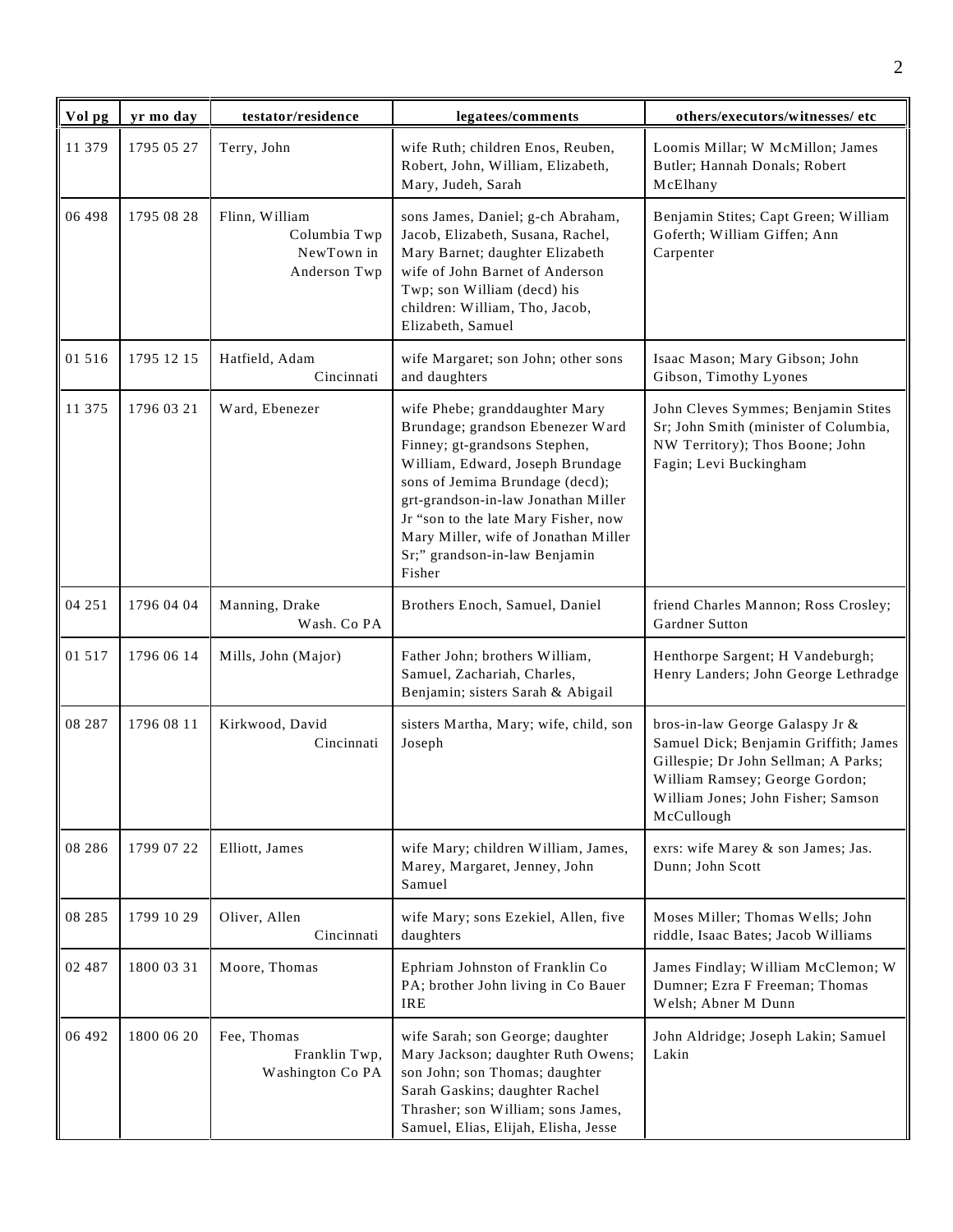| Vol pg   | yr mo day  | testator/residence                                | legatees/comments                                                                                                                                                                                                                                                                                                                                                                                                                                                                  | others/executors/witnesses/ etc                                                                                                |
|----------|------------|---------------------------------------------------|------------------------------------------------------------------------------------------------------------------------------------------------------------------------------------------------------------------------------------------------------------------------------------------------------------------------------------------------------------------------------------------------------------------------------------------------------------------------------------|--------------------------------------------------------------------------------------------------------------------------------|
| 03 040   | 1800 10 04 | Wells, Rebecca<br>Cincinnati                      | widow of William Wells of Fyette<br>Co PA; son William; g-children<br>Rebecca & William Brown (father<br>Joseph Brown); son David &<br>children William, Rebecca; g-<br>children William & Rebecca David<br>(children of Daniel & Elizabeth<br>David); son Thomas Wells & son<br>William; g-children William &<br>Rebecca Palmer (children of Thomas<br>Palmer); son Jesse & children Mary<br>& Rebecca; daughter Abigail Brown;<br>granddaughter Sarah Brown;<br>daughter Frances | Moses Miller; Jacob Reeder; Wm Espy                                                                                            |
| 02 490   | 1800 10 15 | McClellin, Thomas<br>Columbia Twp                 | wife Mary; sons James, Thomas,<br>John, Daniel; daughters Matty,<br>Molly, Amy Smith, Agnes Tounsly,<br>Polly Mason                                                                                                                                                                                                                                                                                                                                                                | Robert Townsley; Sycurgas Holmes;<br>Isaac Morris; John Morris                                                                 |
| 25 501   | 1800 10 21 | Felty, Isaac<br>Cincinnati<br>died bef 1799 01 26 | wife Mary; sons John, Joseph, Isaac,<br>Thomas; daughter Elizabeth                                                                                                                                                                                                                                                                                                                                                                                                                 | Thomas Gibson; Samuel Dick; Isaac<br>Anderson; James White; George<br>Howard; William Ramsey                                   |
| 02 488   | 1801 01 07 | Mercer, Aaron<br>Columbia Twp                     | wife Elizabeth; son Edward; sons-in-<br>law Ichibod Benton Miller &<br>Thomas Brown; daughter Ann<br>Brown; grandson David Merser<br>Miller; granddaughter Hannah<br>Miller; son David; daughter Sarah<br>Miller; bound boy John Mix                                                                                                                                                                                                                                               | Benjamin Stites; John Whetstone;<br>Ignatius Ross                                                                              |
| 09 492   | 1801 01 09 | Westfall, James                                   | wife Anne; children                                                                                                                                                                                                                                                                                                                                                                                                                                                                | Philip Petra; Jacob Shaver                                                                                                     |
| 03 038   | 1801 01 14 | Lowry, David Sr<br>Mad River                      | John Lowry & his son David;<br>daughter Nancey & her son David<br>Titus; sons Archibald, David,<br>Thomas, Robert; daughter Letis<br>Gillson & her daughter Letis Gillson;<br>daughter Elinor Jacon; Thomas Scot<br>Lowry; Recter Gillson                                                                                                                                                                                                                                          | William Donnel; Hugh Cameron                                                                                                   |
| 03 039   | 1801 10 28 | Lowr,y John                                       | wife Elizabeth; sons John, Abraham,<br>Flemming; wife's sister Mary<br>Fleming; 5 daughters; William<br>Gouder (sic)                                                                                                                                                                                                                                                                                                                                                               | William Gaudy; John Bigger Jr; John<br>Sterrett of KY; James Barret; Rob<br>Warwick; Henry Bowlen; Robert Kain;<br>John Bartle |
| 25 4 9 7 | 1801 12 25 | Crane, Isaac<br>Columbia                          | wife Mary; children Jabez, Hezekiah,<br>Benjamin, Isaac; brother Joseph<br>Crane                                                                                                                                                                                                                                                                                                                                                                                                   | William McMillen; John Armstrong;<br>John Whitworth; Tabetha Armstrong                                                         |
| 07 385   | 1802 04 23 | Stoughton, John<br>Cincinnati Twp                 | wife Lydda; brothers Samuel,<br>William, Joseph                                                                                                                                                                                                                                                                                                                                                                                                                                    | John Ludlow; Abner Boston; Samuel<br>Wood, Kennedy Morton                                                                      |
| 06 492   | 1802 08 19 | Chapman, John<br>Cincinnati                       | Nephew John Chapman of New<br>Castle Co DE                                                                                                                                                                                                                                                                                                                                                                                                                                         | Isaac Anderson; John Cranner Dexter;<br>John Miller                                                                            |
| 25 500   | 1802 11 04 | Carson, Henry                                     | wife Agnes; children David, Hugh,                                                                                                                                                                                                                                                                                                                                                                                                                                                  | son-in-law James Giffen; H Gowan;                                                                                              |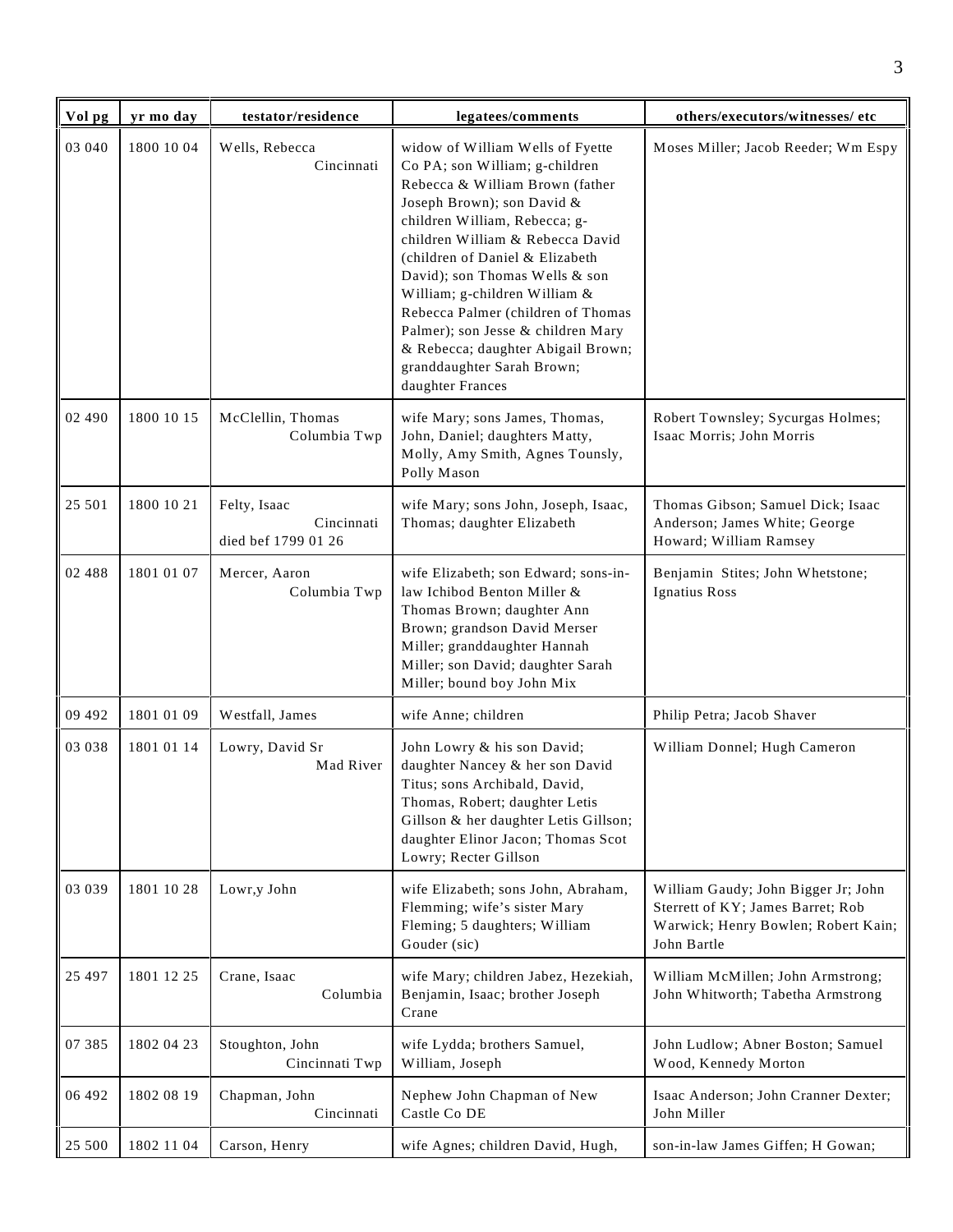| Vol pg   | yr mo day  | testator/residence                  | legatees/comments                                                                                                                                                                                                             | others/executors/witnesses/ etc                                                                    |
|----------|------------|-------------------------------------|-------------------------------------------------------------------------------------------------------------------------------------------------------------------------------------------------------------------------------|----------------------------------------------------------------------------------------------------|
|          |            |                                     | Hannah, Elizabeth, Mary Raddocks,<br>Margaret Giffen, Jenny Andrews;<br>William Davinport; Nephew Henry<br>Carson Andrews; John Carson<br>Davids                                                                              | William Cooper; Robert Thompson                                                                    |
| 02 486   | 1803 01 04 | Preston, William<br>Springfield Twp | children Abigail Long, Susan<br>McGiland, Joseph Preston, Abijah<br>Preston                                                                                                                                                   | Henry Weaver; James Steel; Amos<br>White                                                           |
| 04 235   | 1803 07 22 | Hill, John                          | son Benjamin; children of Joseph<br>Hill (decd); son Philip Hill; son<br>Samuel Hill; other daughters                                                                                                                         | exrs Philip & Samuel Hill; Benjamin<br>Moore; William Wasson; Theo<br>Simonton                     |
| 25 4 9 6 | 1803 08 10 | Wallace, James                      | daughters Margaret Hill, Alice<br>Shepherd, Sarah Gowdy;<br>granddaughters Martha Vance,<br>Henrietta Hill Wallace, Harriet Scott<br>Wallace; grandson James Pierson<br>Wallace; son John Wallace                             | John R Mills; Mary Mills; son-in-law<br>James Giffen; H Gowans; William<br>Cooper; Robert Thompson |
| 02 480   | 1804 02 06 | Storms, Daniel<br>Whitewater Twp    | sons Jacob, Daniel; daughters Eva,<br>Uliana, Elizabeth, Christina,<br>Catharina                                                                                                                                              | Peter Helmic?; Hartman Vantreese;<br>Emanuel Vantreese; Dennis Clark;<br>Andrew Shirk              |
| 03 077   | 1804 03 06 | Jessup, John<br>Springfield Twp     | wife Judith; son Stephen; daughter<br>Judith wife of Abiezer Miles<br>Northumberland Co PA; son John;<br>sons Daniel & David; 3 youngest<br>daughters                                                                         | William Snodgrass; Barker; David<br>Grummond; Ephraim Brown; John W<br>Brown; John Cranmer         |
| 07 383   | 1804 05 08 | McMillan, William<br>Cincinnati     | wife Constance; William Corry<br>(apprentice); George Husler (bound<br>boy); brothers and sisters                                                                                                                             | Arthur St Clair Jr; Jacob Burnet;<br>Herekiah Flint; Samuel Robb                                   |
| 03 037   | 1804 05 08 | Lambert, Daniel<br>Columbia Twp     | wife Mary; sons John, Benjamin;<br>daughter Charlotte                                                                                                                                                                         | William Brown; Dorothea Meeks;<br>Robert Morris; Abner Applegate                                   |
| 25 489   | 1804 09 15 | Tetrick, George<br>recently of MD   | wife Mary; six children Joseph,<br>Henry, John, Betsey, Mary,<br>Catharine                                                                                                                                                    | Geo Carpenter; Thomas Elliss;<br>Catharine Elliss; brother Peter Tetrick                           |
| 02 481   | $180410 -$ | Hanes, Robert                       | wife Elizabeth; sons Daniel & Isreal;<br>daughter Sarah                                                                                                                                                                       | Stephen Reeder; Ogden Ross; John<br>Ray; James Charters; James Andrews                             |
| 02 492   | 1804 10 11 | Mason, Phillip<br>Columbia Twp      | wife Mary; sons Samuel, John,<br>William, Richard, James; daughters<br>Elizabeth Smith, Catharine Seward                                                                                                                      | John Cleves Symme; James Mathews;<br>Philip Highfull; Mary Davis                                   |
| 02 483   | 1804 10 11 | Matson, John<br>Farm on Ohio River  | wife Jane; daughters Anne Cox,<br>Elizabeth Matson; daughter Mary<br>Jane to be heir if divorced from<br>husband Joseph James, whose debts<br>were not to be paid by the legacy;<br>sons Enoch, James, John, Thomas,<br>Isaac | Thomas Smith; George Anderson                                                                      |
| 07 374   | 1804 12 17 | McCollough, John<br>Cincinnati      | wife Elizabeth; children Thomas,<br>John, Martha; John Thompson                                                                                                                                                               | David Zeigler; Mrs Stephen Reeder;<br>Alexander Meek; Levi McClain; Hugh                           |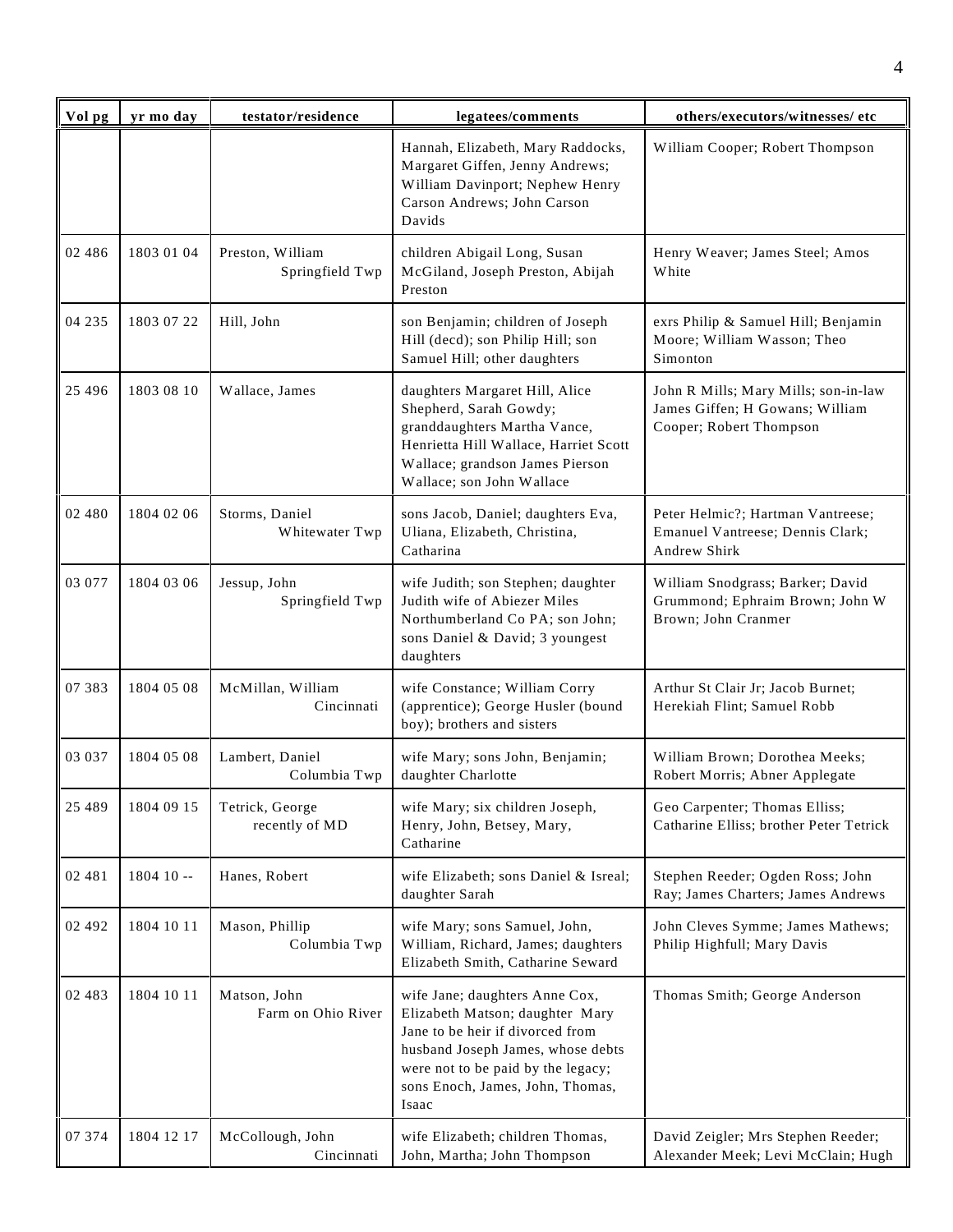| Vol pg                      | yr mo day  | testator/residence                        | legatees/comments                                                                                                                      | others/executors/witnesses/ etc                                                                                                |
|-----------------------------|------------|-------------------------------------------|----------------------------------------------------------------------------------------------------------------------------------------|--------------------------------------------------------------------------------------------------------------------------------|
|                             |            |                                           | (bound boy)                                                                                                                            | McCollom                                                                                                                       |
| 04 234                      | 1805 01 18 | Kitchel, Luther<br>Cincinnati             | consort Mary Glover & her children<br>Margaret & Joseph (acknowledged<br>to be Luther's son & daughter)                                | Rivesay Kitchell; Manasseh Brown;<br>James Connover; James Connor; Mary<br>Ann Connur; Elizabeth Purken;<br>Catherine Connor   |
| 25 4 95                     | 1805 03 21 | Bartlett, Roswell<br>Cincinnati Twp       | wife Elizabeth Coonse Bartlett;<br>children                                                                                            | James McHenry; Enos Harin; Jacob<br>Steward; James Hill; Frederick Coons                                                       |
| 05 29 6                     | 1805 05 26 | Campbell, Cornelius<br>Colerain Twp       | Nephews Cornelius Campbell, John<br>Campbell; brother William<br>Campbell; Rebeca Johnston                                             | executor Edward Johnston; John R<br>Gaston; John Campbell                                                                      |
| 10 408                      | 1805 08 07 | Fields, Seth                              | wife Sidny; children David & Lydia                                                                                                     | James Clark; Lydia Davis; Eliza<br>Torrens                                                                                     |
| 09 487                      | 1805 1205  | Shaw, Sarah<br>Colerain                   | deceased husband John Shaw;<br>daughters Sallie Shaw, Heildah<br>Rood; sons John, Knoles & Albin<br>Shaw                               | Judah Willey; Elias Hedges; Israel<br>Willey                                                                                   |
| 06 489                      | 1806 08 25 | McHenry, Joseph<br>Cincinnati Twp         | wife Hannah; sons Enoch & Van;<br>daughter Euphan Williams; daughter<br>Rebecca McHenry; granddaughter<br>Hannah Cox                   | John Ludlory; Andrew Myers; Robert<br>Hill                                                                                     |
| 04 241                      | 1806 09 20 | Leibert, Joseph Bowman<br>Cincinnati      | wife Sidney; son John Staples<br>Leibert; fathr John Leibert of<br>Germantown PA                                                       | James W Sloan formerly of Baltimore,<br>now here; John Nunnio; Peter<br>McNicoll; Robert Merrie                                |
| 04 239                      | 1806 09 20 | Wheeler, Stephen<br>Cincinnati            | wife Rhoda; son Jacob; son Stephen;<br>daughters Rhoda, Abigail; grandchild<br>Phebe Wheeler Reeder                                    | Miss Yeatman; Miss Hunt; Abram<br>Tiens; Manassele? Brown; Thomas<br>Henderson                                                 |
| 25 4 9 0                    | 1806 09 26 | Buckston, Edmund<br>(also spelled Buxton) | wife Lydia; children Charles, David,<br>Mosses, Jane, John M, Aaron,<br>William & McVay                                                | James Baxter; James Leyon; William<br>Jones; John Pryer                                                                        |
| 25 4 9 2                    | 1806 12 02 | Backus, Joshua                            | wife Hannah; daughter Mary G<br>Marsh; daughter Eunice; son Marvin                                                                     | Jacob Comstock; James Heady; Ezra<br>Spencer; Charles Cone                                                                     |
| 05 29 6                     | 1806 12 05 | Gard, Gersham                             | children Seth, Job, Elizabeth, Ruth,<br>Betsey, Jemima, Eunice and Hanah                                                               | Peter Saboyteaux; Peter Saboyteaux Jr                                                                                          |
| 25 4 53<br>also<br>25 4 8 2 | 1807 03 07 | Wright, Comfort                           | decd son Josiah Post's daughter<br>Nancy Post; Nancy Henderson,<br>widow of Josiah Post                                                | Jabez Percival of Lawrenceburg;<br>William Cherry Sr; John Rerine; Isaac<br>Polke                                              |
| 09 490                      | 1807 04 10 | Cutter, Benjamin                          | housekeeper Sarah Shrives; children                                                                                                    | Thomas Kain; Margret Kain                                                                                                      |
| 04 245                      | 1807 08 10 | Pierson, Lineus                           | sister Mary Doty; niece, daughter of<br>deceased sister Elizabeth the wife of<br>Solomon Boyles; brothers Ludlow &<br>Jonathan Pierson | Benjamin Ludton; Solomon Doty of<br>Morris Co NJ; Uncle William Ludtow;<br>James Colwell; Anthony Highlands;<br>Ephram Scudder |
| 06 48 6                     | 1807 10 10 | McCash, David                             | wife Martha; sons William, James,<br>John; daughters Amy, Margaret,<br>Elizabeth, Mary                                                 | James Findlay; Wm Ruffin; Zebulon<br>Brown; Samuel Seward                                                                      |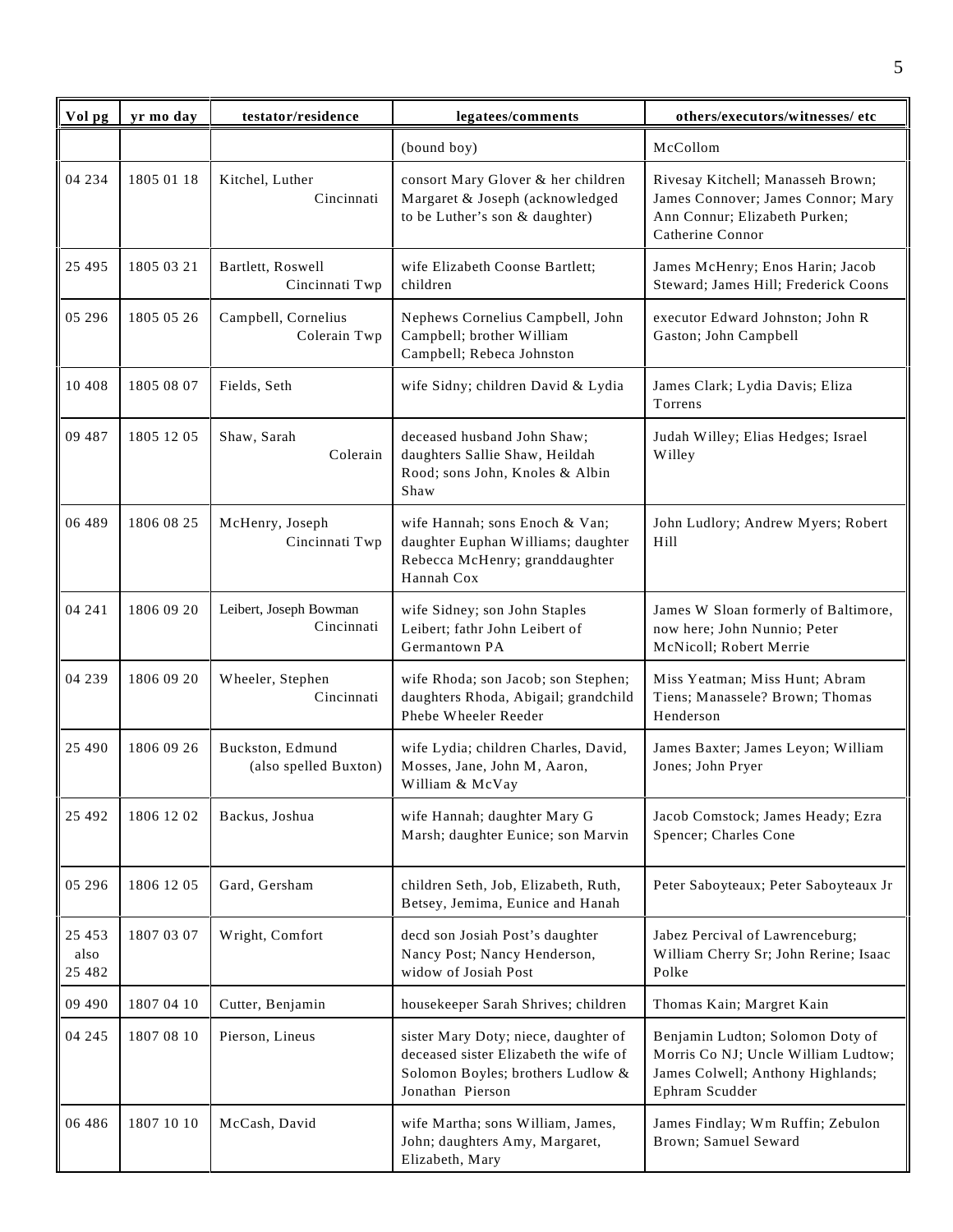| Vol pg  | yr mo day  | testator/residence                | legatees/comments                                                                                                                                                                           | others/executors/witnesses/ etc                                                                                                               |
|---------|------------|-----------------------------------|---------------------------------------------------------------------------------------------------------------------------------------------------------------------------------------------|-----------------------------------------------------------------------------------------------------------------------------------------------|
| 07 402  | 1807 12 15 | Leonard, Jesse<br>farmer          | sons David, Luther; daughters Lydia<br>Voorheese, Hulda Flack, Elizabeth<br>Lard                                                                                                            | William Go-; Jonah Vandervort;<br>Thomas - ning; John Jones; James<br>Jones; Joseph Reeder; Felix Chrisman;<br>Joseph Ferris; John G Gano     |
| 10 4 05 | 1808 04 07 | Fisher, Brownlow<br>Cincinnati    | wife Elizabeth; children Alvira,<br>Mirza, Brownlow, Sophia, Zelida,<br>Alfred                                                                                                              | Benjamin Mason; Robert Merrie; John<br>W Browne; Philip Price; Thos<br>Williams;                                                              |
| 06 488  | 1808 05 18 | Roll, John                        | wife Lydia; sons John, Mathias,<br>Abraham, Edward; daughter Rachel<br>Badgeley                                                                                                             | William Ludlory; David Burnet; Enoch<br>McHenry; Phebey Burnet                                                                                |
| 06 484  | 1808 08 03 | Merrit, Jesse<br>Whitewater Twp   | wife Margaret; sons Calvin, Luther;<br>daughters Hannah, Charlotte; first<br>wife (decd)                                                                                                    | John Allen; Joseph Kitchell; Henry<br>Christman; Vincent Jackson; Rachel<br>Kitchell                                                          |
| 06 483  | 1808 08 05 | Crane, Levi                       | wife Polly; daughter Sally; Uncle<br>John Miller; brother William Crane;<br>son John                                                                                                        | Ephram Crane; James Walker                                                                                                                    |
| 09 48 6 | 1808 08 06 | Cooley, Jabez                     | grandsons John, James, Thomas &<br>Samuel Brinton; son-in-law Samuel<br>Brinton; daughter Margaret Brinton;<br>granddaughter Martha Brinton; sons<br>William, Thaddeus & Ebenezar<br>Cooley | Ogden ross; Cornelius W Hall;<br>Matthew G Wallace                                                                                            |
| 04 243  | 1808 10 12 | Smith, Abraham Sr<br>Columbia Twp | wife Elline[r]; son Abraham Smith;<br>daughter Barbary; daughter<br>Catherine; daughter Ruhany;<br>granddaughter Suffrance; daughter<br>Priscilla; sons Edward & Isaac                      | John Jones; Henry Roseboom; Edward<br>Smith                                                                                                   |
| 04 24 6 | 1808 12 07 | Hole, John Sr                     | wife Catherine; daughter Uphania &<br>husband Abraham Pierson & their<br>son John; son Walter; son Barna &<br>wife Jane; son John & wife Isabella                                           | William Badgely; David Walker;<br>Abraham Pierson; Robert Hanes<br>(decd); Ogden Ross; Matthew G<br>Wallace; William Slaback; Robert<br>Moore |
| 05 294  | 1809 04 09 | Eads, James                       | wife Hanna; sons Wm H, Elijah,<br>Thomas                                                                                                                                                    | Covl Johnston; William Mayer; Jonas<br>Crane; Jery Johnston                                                                                   |
| 02 475  | 1809 04 12 | McLauling, John<br>Sycamour Twp   | wife Phebe; daughter Susannah<br>McLauling; son Price McLauling;<br>son David; other children                                                                                               | Price Thompson; Benajah Ayres;<br>Joseph Megie                                                                                                |
| 06 482  | 1809 08 01 | Cooley, Ebenezer                  | wife Julana; children John Thomas<br>Cooley, David Findley Cooley;<br>Reubin Cooley; Lally Cooley and<br>Eliza cooley                                                                       | Jas Marshall; Stephen Moore, John<br>Thomas                                                                                                   |
| 10 397  | 1809 09 13 | Ayers, Elisha                     | wife Catharine; brother Samuel J<br>Ayres; father-in-law John<br>McCormick                                                                                                                  | John Hill of NJ; John C Symes; John<br>Thomson; Samuel Johnson; Jonathan<br>Pitman; Henry Tucker; Jacob Skilman                               |
| 25 4 93 | 1809 12 05 | Boyer, John                       | wife Eve; son Adam; son George;<br>son John; daughter Barbary Harmon<br>wife of Adam Harmon; children                                                                                       | Armstrong; Frederick Redinbock; John<br>Ludlow; Henry bryan; Ambrose<br>Huffman                                                               |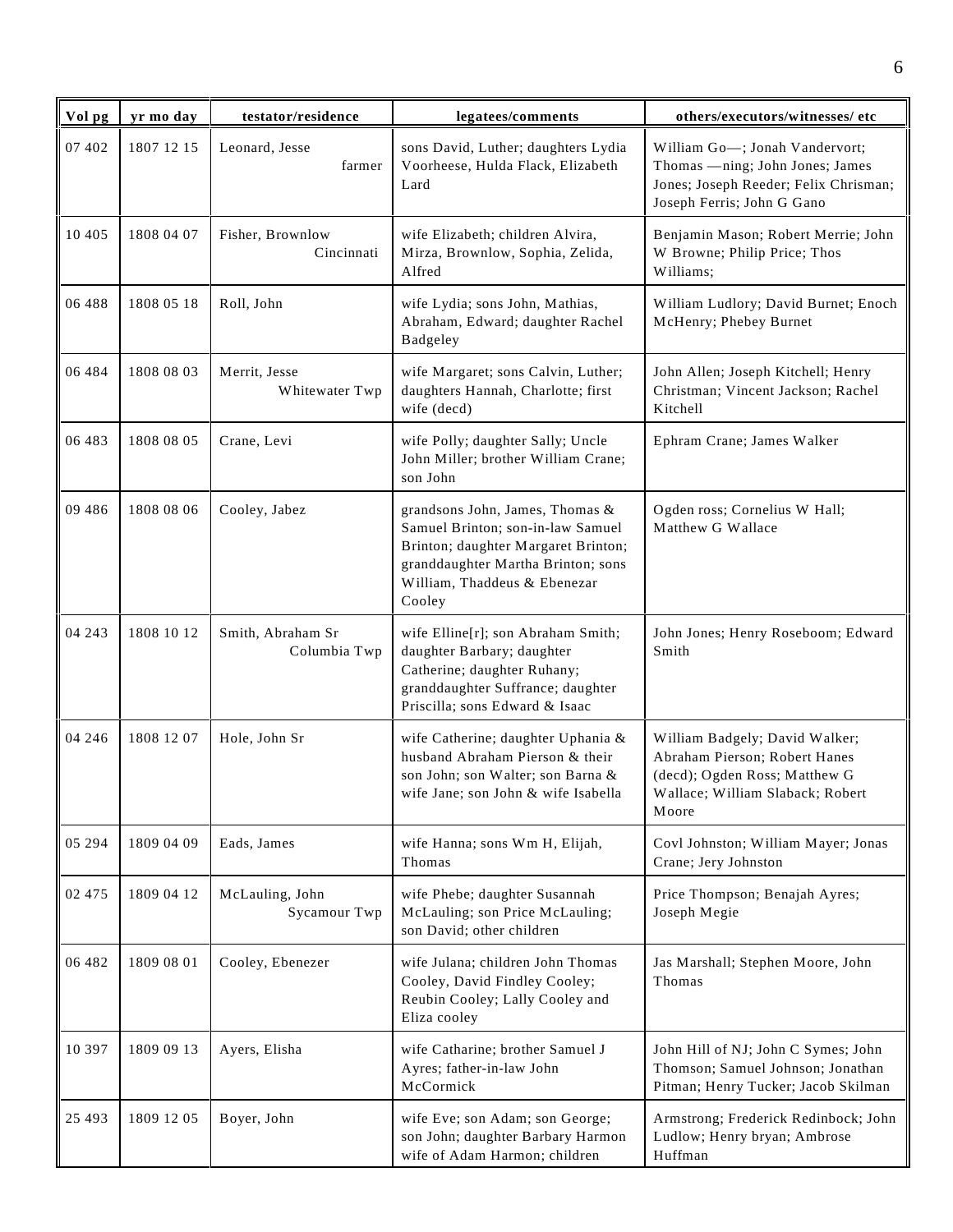| Vol pg   | yr mo day  | testator/residence                                                          | legatees/comments                                                                                                                                                                                                                                                                                                                                                                                   | others/executors/witnesses/ etc                                                                                                                                                                                                                                                                                                                                             |
|----------|------------|-----------------------------------------------------------------------------|-----------------------------------------------------------------------------------------------------------------------------------------------------------------------------------------------------------------------------------------------------------------------------------------------------------------------------------------------------------------------------------------------------|-----------------------------------------------------------------------------------------------------------------------------------------------------------------------------------------------------------------------------------------------------------------------------------------------------------------------------------------------------------------------------|
|          |            |                                                                             | George & Elizabeth                                                                                                                                                                                                                                                                                                                                                                                  |                                                                                                                                                                                                                                                                                                                                                                             |
| 06 470   | 1810 03 20 | Trump, John                                                                 | children Sarah, Rachel, John, Ann<br>Roberts; Elizabeth Wells, Mary<br>Bittle; son-in-law Everhard Biddle                                                                                                                                                                                                                                                                                           | Thomas Cake; James Clark; James<br>Andrews                                                                                                                                                                                                                                                                                                                                  |
| 10 457   | 1810 0410  | Swan Caleb<br>Washington City [DC]                                          | [b ca1760, in MA; entered US Army]<br>1777 01 01; enlisted 1792 05 08 to<br>fight Indians under Anthony Wayne;<br>served as paymaster till 1799 07 19;<br>recalled to Phila PA; in 1800 moved<br>to Washington became paymaster of<br>the US; married Maria Henrietta<br>Abert d/o John Abert of<br>Shepherdstown, VA]; slaves Susan<br>with daughters Aisy & Caroline;<br>nephew Nathaniel Frye Jr | Philip Barton Key & his nephew<br>Francis S Key both of Georgetown<br>MD; John Mathews of Springfield OH;<br>Dr John Weams; Thomas Patterson;<br>Major Abimael Youngs Nicholl; Col<br>Henry Burbeck; Andrew McCleary;<br>John Davidson; Dr Thomas Paterson of<br>Martinsburg VA; John Baker (married<br>to Anna d/o John Mark & bro-in-law of<br>John Morrow); Robert Brent |
| 02 4 6 9 | 1810 06 30 | Mills, John Reading<br>(Major)<br>Milton                                    | wife Mary; son William R Phillips<br>Mills; daughter Rebecca Ogden<br>Mills; daughter Mary Reading Mills;<br>daughter Phebe Halstead Mills<br>brother William Mills of Cincinnati<br>Twp                                                                                                                                                                                                            | Col John S Wallace; Gen James<br>Findlay; Jacob Burnet; Jacob Bennet;<br>Christopher Hamel; John W Brown; Dr<br>Richard Allison & wife Rebecca                                                                                                                                                                                                                              |
| 05 29 2  | 1810 08 18 | Pierson, Wyllys                                                             | wife Mary; children Wyllis,<br>Abraham, Ruth, Hannah, Eunice,<br>Moses, Mary, Elizabeth                                                                                                                                                                                                                                                                                                             | John Jones; Joseph Sutton; Archibald<br>McCabe; Moses Morrison                                                                                                                                                                                                                                                                                                              |
| 05 293   | 1810 08 18 | Compton, Robert<br>Mill Creek Twp                                           | son Robert; son John; grandson<br>Robert s/o John; Brother John<br>Compton; nephew Robert Compton<br>s/o John; niece Jane Rundels; niece<br>Mary Rundels; sons William &<br>James                                                                                                                                                                                                                   | John Mahard; John Cranmer                                                                                                                                                                                                                                                                                                                                                   |
| 07 376   | 1810 11 27 | O'Ferrall, John<br>Merchant in<br>Cincinnati<br>late of Martins<br>Burgh VA | wife Mary; Negro boy Robert with<br>time yet to serve; children Andrew,<br>Ignatius, John, Catherine; brother<br>Ignatius OFerrall<br>(Owned book store, tan yard)                                                                                                                                                                                                                                  | Ethan Allen Brown; Oliver M Spencer;<br>Daniel Symmes; John Cleves Symmes;<br>Erasmus K Thompson; Hugh S Moore;<br>Benjamin Mason; Mr Hancock & Mr<br>Nomi of Baltimore; Nicholas<br>Longworth; James Richey of<br>Philadelphia; Joseph Todhunter; Dr<br>Daniel Drake; William P Farrand;<br>William Lyttle; Mr & Mrs Hinde;<br>Richard Allison                             |
| 03 071   | 1810 12 04 | Hilditch, Samuel<br>Columbia                                                | wife Hannah; wife's sister Lydia<br>Corn                                                                                                                                                                                                                                                                                                                                                            | McCulloch of Columbia; James<br>Matthews; William Jones; James<br>Findlay; Jacob Whiete; Olvier Spencer                                                                                                                                                                                                                                                                     |
| 07 370   | 1811 04 02 | Vandolah, James Sr<br>farmer of<br>Mill Creek Twp                           | brothers Jesse, Henry, Joseph, John,<br>Ester [also called "brother"]<br>Vandoolah;                                                                                                                                                                                                                                                                                                                 | Thomas Calvin; John Calvin; Thomas<br>Neale, Andrew Gill; Thomas J Warman                                                                                                                                                                                                                                                                                                   |
| 10 4 5 6 | 1811 08 07 | Eads, Henry Jr                                                              | wife Maria; sons William, Clark;<br>daughters Sarah & Malinda                                                                                                                                                                                                                                                                                                                                       | Peter Helmick; John Frost; Philip<br>Helmick; Jacob Storms; George Shuck;<br>Jonathan Eads; Emanuel Vantrees                                                                                                                                                                                                                                                                |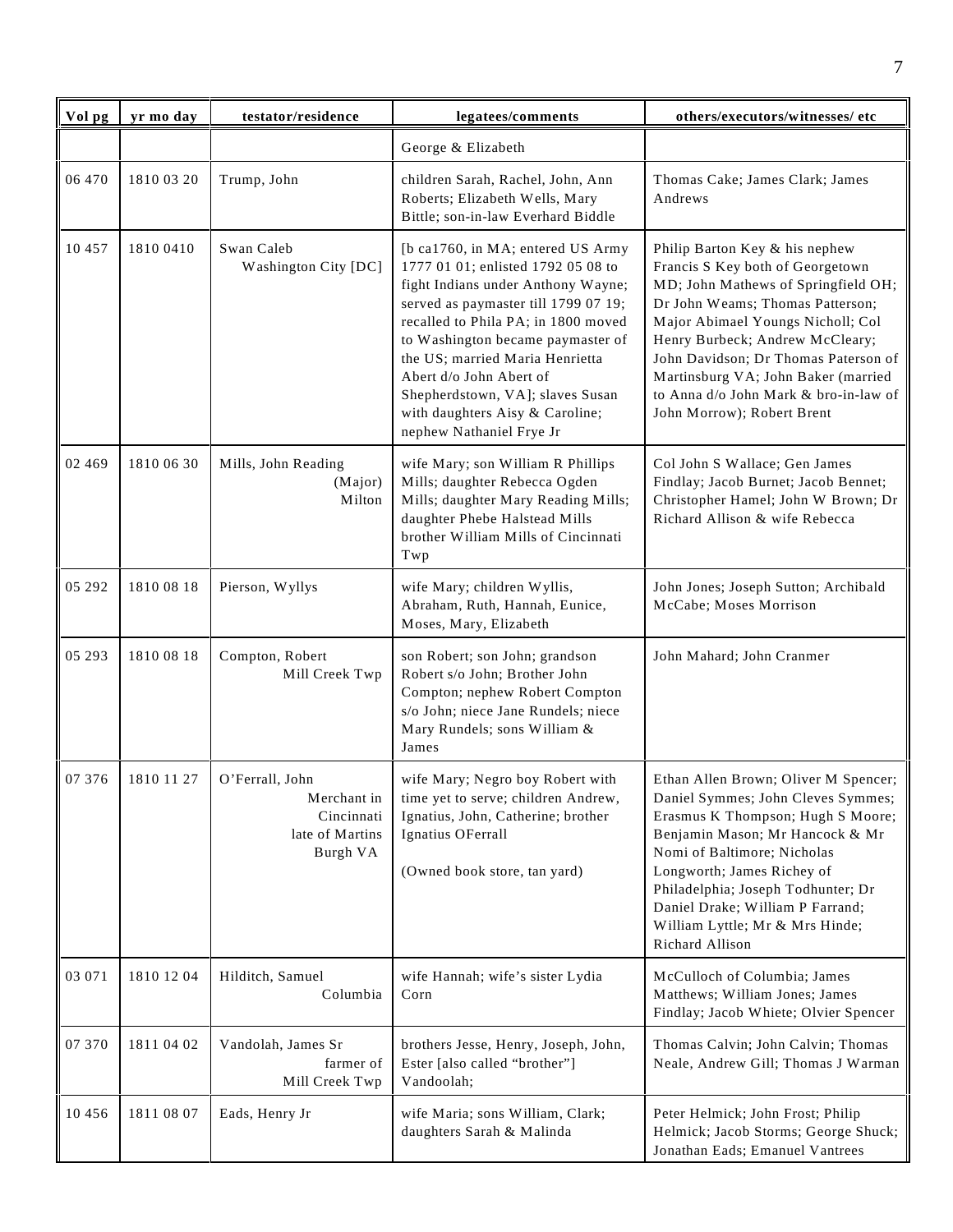| Vol pg  | yr mo day  | testator/residence                        | legatees/comments                                                                                                                                                                                                                                                                                                                    | others/executors/witnesses/ etc                                                                                                                          |
|---------|------------|-------------------------------------------|--------------------------------------------------------------------------------------------------------------------------------------------------------------------------------------------------------------------------------------------------------------------------------------------------------------------------------------|----------------------------------------------------------------------------------------------------------------------------------------------------------|
| 02 475  | 1811 08 08 | Muchmore, Samuel                          | wife Sarah; sons Benjamin, Steven,<br>Daniel, David, John; daughters<br>Esther, Elizabeth, Mary, Sarah,<br>Fanny                                                                                                                                                                                                                     | Andrew Hamilton; William Goforth Sr;<br>Mathias Denman; Moses Kitchell;<br>Widow Flinn; John Janes; Benjamin<br>Muchmore; Phineas Bower; George<br>James |
| 09 485  | 1811 08 13 | Hunt, Edward<br>Whitewater Twp            | wife Charlotte; son Thomas; 3 minor<br>children including Jacob                                                                                                                                                                                                                                                                      | Thomas Barkers; John Allen of<br>Dearbourn Co Indiana Territory;<br>Othneel Looker; Isaac Mills                                                          |
| 09 484  | 1811 10 10 | Webb, William                             | wife: children Jacob, Anne, John                                                                                                                                                                                                                                                                                                     | brother John Webb; Josiah Crosley;<br>James Clark; Thodosia Webb; John<br>Corble; David Kelley; Timothy Day                                              |
| 02 467  | 1811 12 09 | Zeigler, David<br>Cincinnati              | wife Lucianna; sister Lady Susannah<br>Elizabeth Detroch; nephews Joseph<br>Pierce, Charles R Green, Daniel<br>Pierce, Joseph Dence; nieces Phebe<br>Peirce, Sophie Cooper, Mariah<br>Green, Susan Green; Jacob Burnett;<br>George W Burnett                                                                                         | Jesse Hunt; John Smith; James Findley;<br>Jacob Burnett; Wm Lynes [or Synes];<br>Griffin Yeatman; Martin Baum;<br>William Stonley                        |
| 03 074  | 1812 05 18 | Jacobs, John<br>Colerain Twp              | wife Isabella; children Elizabeth wife<br>of William Wilson; Polly wife of<br>Isaac Robinson; Sarra wife of Abijah<br>Hubble; John Jacobs; William<br>Jacobs; Charles Jacobs                                                                                                                                                         | Stephen Wood; Arthur Orr; James<br>silver; Jacob s Miller; Sarah Pierson;<br>William Fear; James Maatson; John<br><b>Brick</b>                           |
| 09 489  | 1812 08 03 | Stead, Thomas                             | wife Margaret; niece Sarah Highfill                                                                                                                                                                                                                                                                                                  | Thomas Williams; Samuel Best of<br>Cincinnati; John Mahard; Andw<br>Brannon; John Lain                                                                   |
| 10 389  | 1812 12 -- | Flint, Hezekiah Sr<br>Cincinnati          | wife Anna; seven eldest children<br>Hezekiah Flint, Fanny Flint, Rebecca<br>wife of Pearly P Pope, Tamer wife of<br>Josiah Blancham, Parmelia wife of<br>William Eaton, Samuel Flint, Isaac<br>Osgood Flint. Daughter Esther s/o<br>George St Clair; 3 youngest children<br>Daniel, Lucy, William; subsequent<br>birth of a daughter | Capt Joseph Prince of Cincinnati; John<br>W Browne; J H Looker; David Morris;<br>Hannah Furnace                                                          |
| 06 472  | 1812 12 08 | Tibbins, David<br>Colerain Twp            | wife Elizabeth; children Eva Barbary<br>Feild, Catharine May, Mary Kanan,<br>Elizabeth Masser, Sarah Tibbins                                                                                                                                                                                                                         | William Coolay; Ogden ross; James<br>Andrews, John Severn                                                                                                |
| 18 470  | 1812 12 09 | Marsh, Jacob<br>weaver of<br>Columbia Twp | wife Jane Tichenor Marsh; eldest son<br>Ellacom Marsh; sons & daughters                                                                                                                                                                                                                                                              | Enos Hurin; Jonathan Williams; John<br><b>Bryer</b>                                                                                                      |
| 05 290  | 1812 12 16 | Custer, John<br>Sycamore Twp              | wife Elizabeth; daughters Mary<br>Kessler, Susanna Gerber, Elizabeth<br>Rachal freeberger & Sarah Kern;<br>sons Emanuel, Paul & Christian                                                                                                                                                                                            | John Kessler; Joseph Myer; John Fey                                                                                                                      |
| 10 441  | 1813 04 06 | Morris, Cavalier<br>Sycamore Twp          | wife Affa; children Daniel, Betsey,<br>Polly, Solomon and John                                                                                                                                                                                                                                                                       | Nathaniel Denman; Sampson<br>McCullough; James Snow                                                                                                      |
| 08 28 3 | 1813 04 09 | Cummins, William                          | wife Mary; daughter Margaret; sons                                                                                                                                                                                                                                                                                                   | Rev Joshua L Wilson; Samuel                                                                                                                              |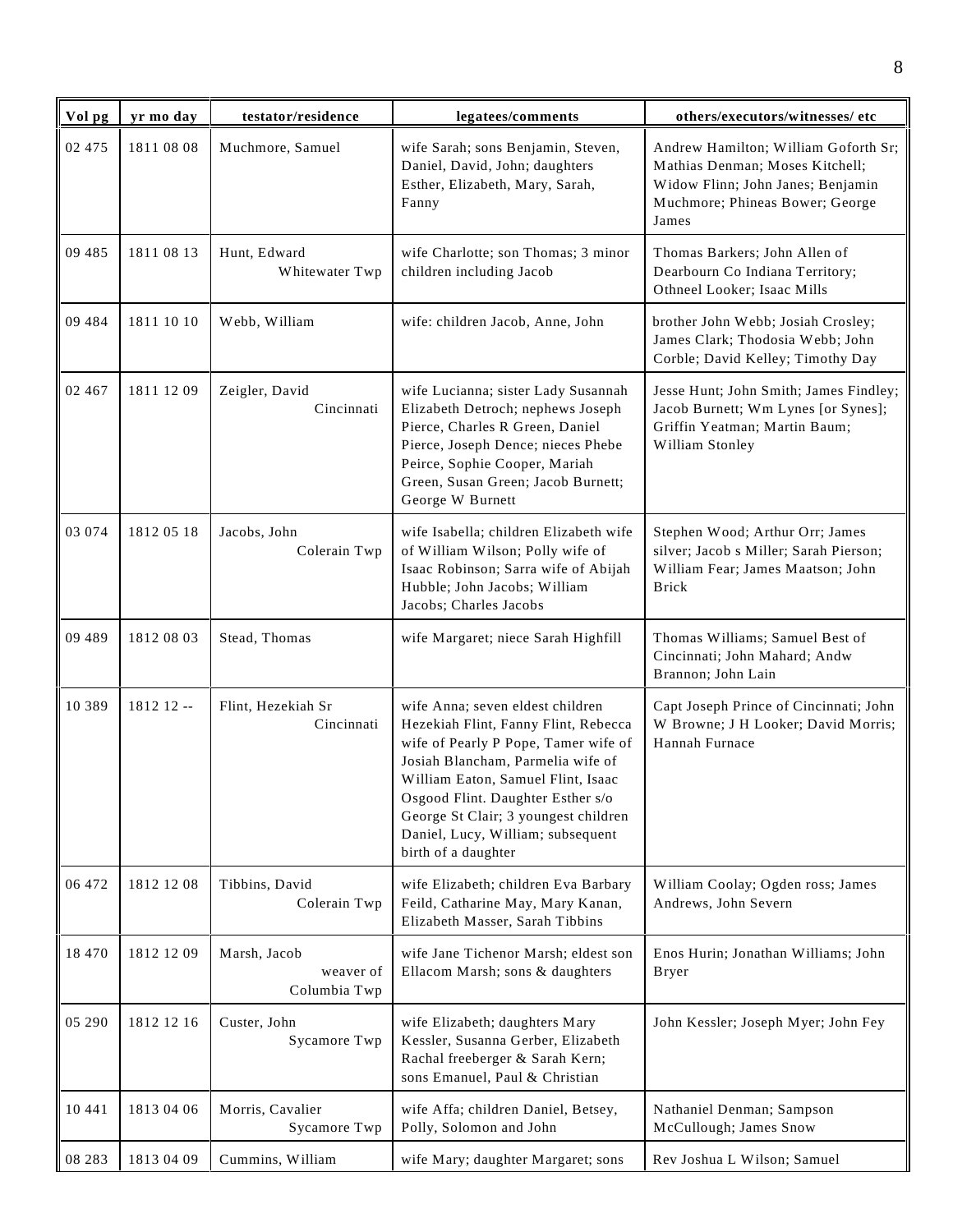| Vol pg   | yr mo day  | testator/residence                                                           | legatees/comments                                                                                                                                                                                                                                                                             | others/executors/witnesses/ etc                                                                             |
|----------|------------|------------------------------------------------------------------------------|-----------------------------------------------------------------------------------------------------------------------------------------------------------------------------------------------------------------------------------------------------------------------------------------------|-------------------------------------------------------------------------------------------------------------|
|          |            | [Cincinnati]                                                                 | John, William                                                                                                                                                                                                                                                                                 | Williams; John Crone                                                                                        |
| 04 211   | 1813 04 13 | Yeokins, Christiana<br>Cincinnati                                            | ----- Sowershafer; Jacob Yokins<br>lately of Newtown VA                                                                                                                                                                                                                                       | Oliver Spencer; Benjamin Mason; E<br>Hull; M Lyon                                                           |
| 06 471   | 1813 12 06 | Tucker, Ephraim<br>Springfield Twp                                           | wife Hannah; children Ephriam<br>Tucker, Hannah Miller, Sarah<br>Tucker, Mary Tucker                                                                                                                                                                                                          | John McGilliard; Len Ayres; Benjamin<br>Tucker; Zebulon Foster; Luke Foster;<br>John McGilliard Jr          |
| 07 372   | 1813 12 07 | Stall, John<br>once of Cincinnati,<br>Now of Williamsburgh in<br>Clermont Co | wife Francis; [lots in Cincinnati &<br>Newport KY]; all my children;<br>nephew John L Lytle                                                                                                                                                                                                   | Edward Stall; William Lytle; Roger W<br>Warren (also Waring); Daniel Cain                                   |
| 09 482   | 1813 12 08 | Vantresse, Conrad                                                            | wife Catharine (also Catharina); sons<br>Jonathan, Joseph, Isaac; daughters<br>Susanna wife of Michael Rudisill,<br>Catharina wife of George Rudisill;<br>Solomay wife of Christopher<br>Rudisill; Elizabeth wife of Henry<br>Stewart; daughters Magloneve,<br>Nancy, Dorothea, Mary & Rachel | Hartman Vantreese; William Batchelor;<br>Michael Wile                                                       |
| 06 481   | 1813 12 10 | LaBoyteaux, Peter                                                            | wife Keziah; children Peter, Joseph,<br>John, Mary, Abiah, Phebe, Dorety,<br>Jemimah, Ketherine                                                                                                                                                                                               | Reuben Stout; Ephraim Brown;<br>Christoopher cary, Joseph Merrill                                           |
| 25 4 8 4 | 1813 12 15 | Harper, Robert<br>Mill Creek Twp                                             | wife Mary; eldest son Matthew;<br>youngest daughter Margaret; eldest<br>daughter Jane Davice                                                                                                                                                                                                  | Jonathan Williams; James Lyon; James<br>Maker; Solomon Guess                                                |
| 18 4 68  | 1813 12 17 | Hedges, Elias<br>Colerain Twp                                                | wife Elizabeth; sons John Gaston<br>Hedges, Anthony Ludlow Hedges &<br>Stephen Ogden Hedges; daughters<br>Sally, Mary, Henrietta & Elizabeth                                                                                                                                                  |                                                                                                             |
| 07 367   | 1814 01 08 | Brinton, Samuel<br>Colerain Twp                                              | wife Margaret; children Martha and<br>unnamed others                                                                                                                                                                                                                                          | Ross; Paul Huston; Andrew May                                                                               |
| 08 275   | 1814 03 12 | Conkling, Joseph                                                             | wife Kitty; sons Person Conkling,<br>Joseph Cory Conkling, Daniel,<br>Elijah, Aaron, Filix, Benjamin, Isaac<br>& David Conkling; daughters<br>Heziah Wooley, Phebe Conkling,<br>Rebecca Conkling (who received<br>mother's clothing, so present wife<br>was not their mother)                 | Joseph Crosley; David Frembly; James<br>Lyon; Nathaniel Briant; John Justice;<br>Friend Thrall(also Thrull) |
| 18 4 6 7 | 1814 04 05 | Hinton, William                                                              | wife; sons Elijah, William; other<br>children                                                                                                                                                                                                                                                 | John Smith; Joseph Kitchell; George<br>Martin; Elijah Hinton; Isaac Monday                                  |
| 25 4 8 3 | 1814 04 05 | Preston, Abijah<br>Springfield Twp                                           | children by 1 <sup>st</sup> wife John, Abijah;<br>wife Margaret; other children Robert,<br>Benjamin                                                                                                                                                                                           | John McGilliard Sr; Isaac Starrett;<br>Jesse Stockton; John McGilliard Jr;<br>Isaac Larowe                  |
| 09 480   | 1814 04 05 | Thomas, James                                                                | wife Peggy; James Ales and Sara<br>Ales of Wash. Co PA; Jacob Powers;<br>John Rees; sons of Amos Ales of<br>Wash. Co PA-Joseph, Stephan,                                                                                                                                                      | Samuel Rees; John Bonham, William<br>Ailes, John L Bonham                                                   |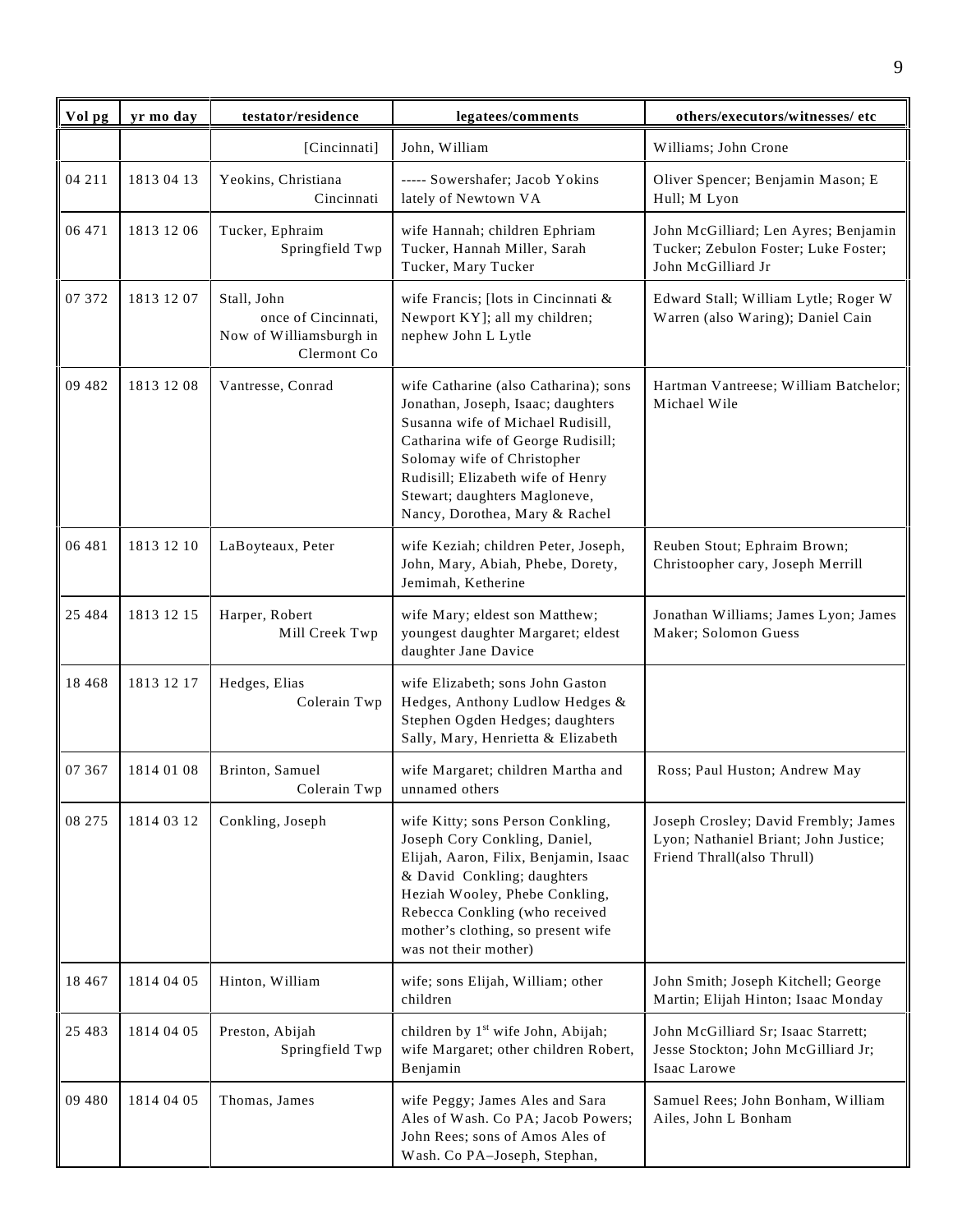| Vol pg   | yr mo day  | testator/residence                   | legatees/comments                                                                                                                                                                                                                 | others/executors/witnesses/ etc                                            |
|----------|------------|--------------------------------------|-----------------------------------------------------------------------------------------------------------------------------------------------------------------------------------------------------------------------------------|----------------------------------------------------------------------------|
|          |            |                                      | Aaron, James & Isaac; children of<br>Benj and Rachel Powell-Betsey<br>Moore, Sarah Boardman, Benjamin<br>Powell, Elihu Powell; Sarah Ales d/o<br>William Ales; Isaac Powers                                                       |                                                                            |
| 10 440   | 1814 04 05 | Meek, Hugh                           | wife Polly; son John; daughter Sally;<br>wife Polly's daughter Hanna; brother<br>John's son Hugh; brother John;                                                                                                                   | John Clark; David Kennedy; Daniel<br>Hayden; Patrick Long                  |
| 08 279   | 1814 04 11 | Cummins, Mary<br>Cincinnati          | deceased husband William; sons<br>John, William; daughter Margaret                                                                                                                                                                | Rev Joshua L Wilson; Phebe Culley;<br>Mary Fleming                         |
| 03 073   | 1814 04 12 | Joice, Elizabeth<br>Colerain Twp     | children Robert Joyce, James Joyce;<br>Polly Gilliland; Navieah Davis;<br>David Joyce; William Joyce;<br>Absolam Joyce; Margaret Joyce                                                                                            | John Gilliland; Robert Gray; W<br>Burnett; Solomon Beach                   |
| 10 442   | 1814 04 13 | Maugens, Matthis<br>Sycamore Twp     | wife Mary                                                                                                                                                                                                                         | Henry Bieler; John Kessler; Arthur<br>McNaile; Isaac Chord                 |
| 08 277   | 1814 04 13 | Campbell, Robert Sr                  | wife; sons Robert, Turner, John,<br>Richard, William; three daughters                                                                                                                                                             | Isaac Sparks; William Sparks;<br>Catharine Sparks                          |
| 25 4 7 8 | 1814 04 15 | Williams, Jonathan                   | wife Mary; eldest daughter Betsey<br>Williams; 2 <sup>nd</sup> daughter Joana<br>Kenedy; 3 <sup>rd</sup> daughter Ann Williams;<br>eldest son Reazin; 4 <sup>th</sup> daughter Mary<br>Ann Williams; 2 <sup>nd</sup> son Columbus | enos Hurin; Elnathan Kemper; James<br>Leyon; John Ward; William Sharen     |
| 06 479   | 1814 06 09 | Greer, James<br>Springfield Twp      | wife Sarah; children James Patterson<br>Greer, single daughters                                                                                                                                                                   | Abraham Heeron; Joseph Rogers;<br>Alexander Eson; John C Winans            |
| 08 280   | 1814 08 01 | Case, Henry<br>Springfield Twp       | wife Anne; children Anne Willet<br>(decd), David, Cornelius, Abraham,<br>Jacob, Henry, Catharine, Gersham &<br>Lewis                                                                                                              | Benjamin Purlee; John McGilliard;<br>Hatfield Williams                     |
| 25 487   | 1814 08 03 | Stout, Aaron<br>died 1814 June 2     | wife Katharina; children; brother Ira<br>Stout                                                                                                                                                                                    | Jacob Williamson; Orimeuer Hatt                                            |
| 04 218   | 1814 08 05 | Badgley, William<br>Springfield Twp  | wife Mary; mother Jane Badgeley;<br>children Abigail, James, Jane, John<br>and Upham                                                                                                                                              | John McGillianu?; Willson Thompson;<br>Zebulon Brown; John Harper          |
| 04 228   | 1814 08 07 | Briant, Cornelius<br>Springfield Twp | wife Sarah                                                                                                                                                                                                                        | Walter Hole; John McGilliard Sr; Mary<br>Badgley; Jane Badgley; Mary Moose |
| 04 223   | 1814 08 12 | Betts, William<br>Cincinnati         | wife Phebe; two married daughters;<br>other unmarried daughters; at least<br>three sons including William &<br>Samuel                                                                                                             | Joseph McMurray; Orthneil Looker;<br>Peter Lee                             |
| 08 28 2  | 1814 12 06 | Carpenter, John<br>Springfield Twp   | wife Phebe; $1^{st}$ son Nathan, $2^{nd}$ son<br>John; daughters Peggy Boman; Polly<br>Sherman, Betsy Wright                                                                                                                      | Stephen Hall; John Jessup                                                  |
| 25 4 7 5 | 1814 12 06 | Bruen, Jabez                         | sons Isaac, Luther Browen (sic);<br>daughters Mary, Phebe, Abby, Libie                                                                                                                                                            | - Seward; Mr Sprong; Mr Hall; Mr<br>Watkins; Mr Carpenter; John Dodson     |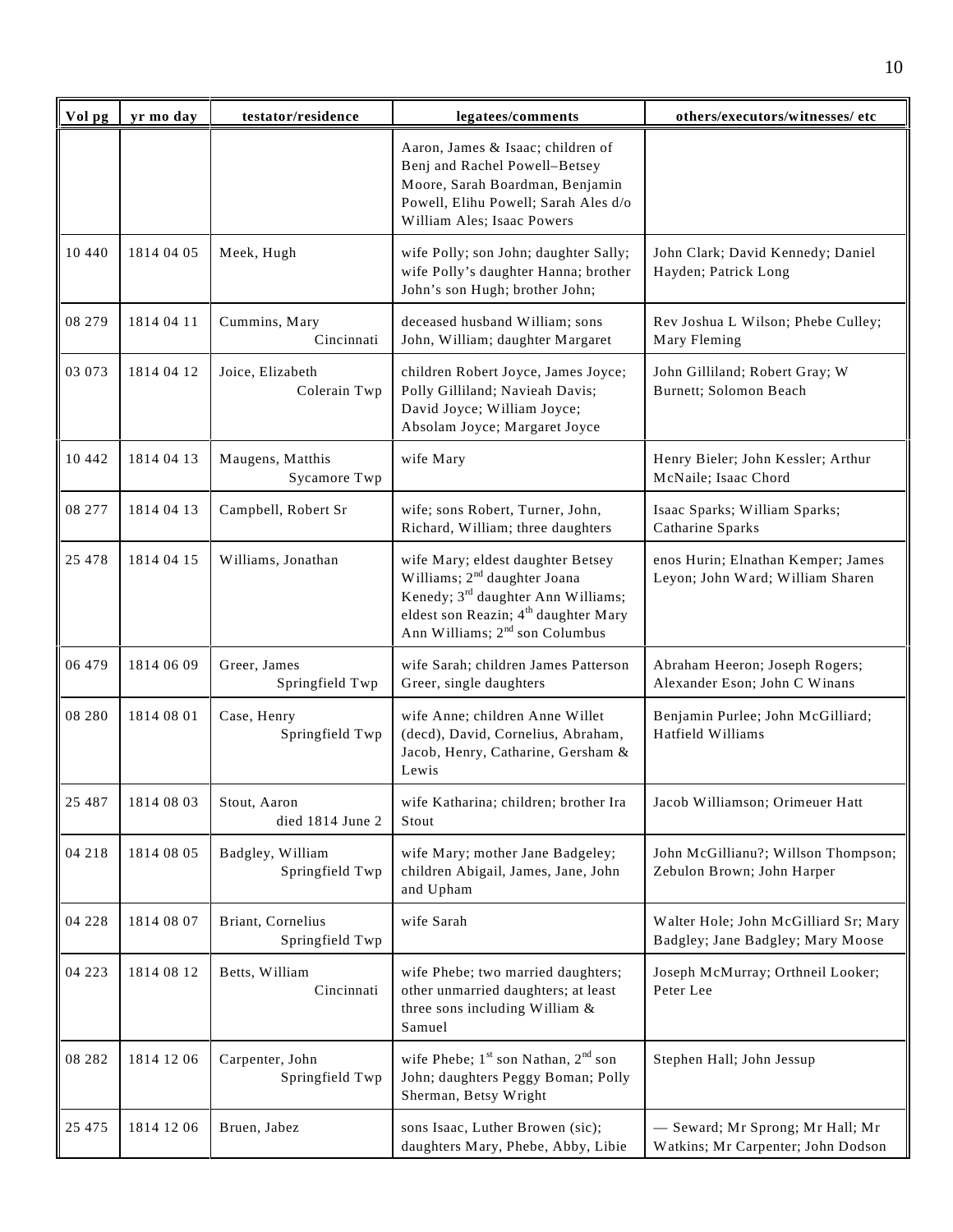| Vol pg | yr mo day  | testator/residence                                | legatees/comments                                                                                                                                                                                                                                                                                                                                                           | others/executors/witnesses/etc                                                                                                                                       |
|--------|------------|---------------------------------------------------|-----------------------------------------------------------------------------------------------------------------------------------------------------------------------------------------------------------------------------------------------------------------------------------------------------------------------------------------------------------------------------|----------------------------------------------------------------------------------------------------------------------------------------------------------------------|
|        |            |                                                   | Lee, Sera Argo; Elizabeth van Barclo                                                                                                                                                                                                                                                                                                                                        |                                                                                                                                                                      |
| 07 366 | 1814 12 16 | Bassett, Elisha<br>shoemaker of<br>Mill Creek Twp | wife Abigail; children Elisha, Henry,<br>Catharine W; other daughter[s]                                                                                                                                                                                                                                                                                                     | Jonathan Basset; Enos Hurin; Jna<br>Forman; Elijah Foard                                                                                                             |
| 14 501 | 1815 01 19 | Bates, Daniel<br>of Woodbury NJ                   | wife Tamzon; William M Cooper &<br>his daughter Elizabeth Cooper;<br>Methodist Episcopal Church;<br>brothers & sisters-Joseph Bates,<br>Joshua Bates, Aaron Bates, John<br>Bates, Elizabeth Garwood, Sarah<br>Sims, Charity Evans-and their<br>children; my former slave Lindey<br>Davis & her children to be free;<br>(house in Cincinnati); (will written<br>1814 Nov 14) | Christopher Smith of Cincinnati; Isaac<br>Ballenger; Benjamin Smallwood;<br>Apollo Woodward; Ezek Cooper                                                             |
| 05 290 | 1815 02 05 | Phillips, Mark<br>Mill Creek Twp                  | children Jordan, Thomas, Robert<br>Lucy                                                                                                                                                                                                                                                                                                                                     | Jacob Stewart; Jeremiah Ballard;<br>Joshua Riley                                                                                                                     |
| 01 513 | 1815 04 05 | Flin, David                                       | unnamed wife; daughters Lucy &<br>Susana; son Stephen; daughter<br>Mizah; daughter Elizabeth; daughter<br>Martha; daughter Joshana; son<br>Benjamin; sons-in-law John Jones &<br>James Baxter (husbands of Lucy &<br>Susana)                                                                                                                                                | William Baxter; Andrew? Baxter;<br>Samuel Gray; John Miller; Edward<br><b>Buxton</b>                                                                                 |
| 09 478 | 1815 04 12 | Whipple, John<br>Cincinnati                       | eldest sister Rhoda Lovett; 2 <sup>nd</sup> sister<br>Olive Penniman; 3 <sup>rd</sup> sister Fanny<br>Washburn; 4 <sup>th</sup> sister widow Sarah<br>Clift; youngest sister Sophia Horton;<br>eldest brother Charles; 2 <sup>nd</sup> brother<br>Samuel D; youngest brother Anson                                                                                          | Charles Marsh; Nathan Oliver; Thomas<br>Balmer                                                                                                                       |
| 136 46 | 1815 04 15 | Symmes, John Cleves<br>of North Bend              | (cancer under lip, chin & throat);<br>son-in-law William Henry Harrison;<br>grandson John Cleves Short; children<br>& grandchildren                                                                                                                                                                                                                                         | James Findlay; Joseph Perry; Thos<br>Sloo Jr; Geo P Torrence                                                                                                         |
| 01 510 | 1815 06 10 | Dover, James                                      | wife Ann; sons Thomas, Samuel<br>(Owned land in Williamsburgh,<br>Clermont Co)                                                                                                                                                                                                                                                                                              | Ethan Stone; James Caroshers?; Jno H<br>Phillips; Wm Green; Samuel Best                                                                                              |
| 06 478 | 1815 08 06 | Lanbourn, Samuel<br>Columbia Twp                  | wife Mary; small children Josiah,<br>Thomas, Sarah, Hannah; two other<br>children                                                                                                                                                                                                                                                                                           | John Ferris; Amos Henau (or Henan);<br>Caleb German, Abiel Lamb                                                                                                      |
| 10 437 | 1815 08 06 | McCormick, John<br>Springfield Twp                | wife Catherine; eldest son James; 2 <sup>nd</sup><br>son George; daughter Catharine wife<br>of Robert Watson; grandsons John<br>s/o James and John s/o George;<br>granddaughter Catherine d/o James;<br>grandson John Watson s/o Catherine;<br>dau-in-law Sarah widow of son John<br>& their daughter Catherine born<br>some months after the death of John;                | Michael Long; nephew Adam<br>McCormick; bro-in-law John<br>M'Cashen & his wife Susan; John<br>thomson; Benjamin Perlee (also<br>Perler); James Vance; Cornelius ---- |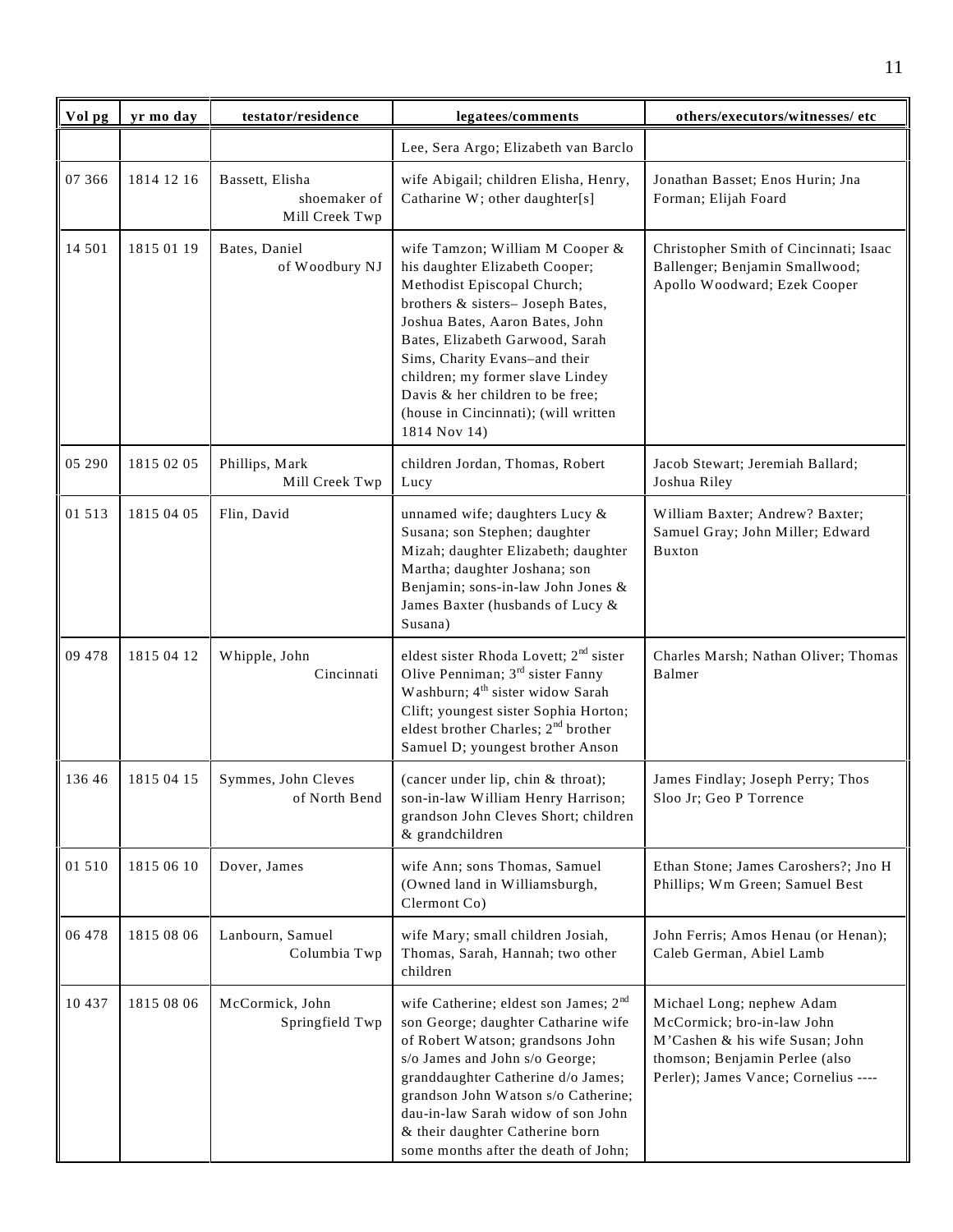| Vol pg   | yr mo day  | testator/residence                                                            | legatees/comments                                                                                                                                                                                                                                                                                                                                                                                                                                                                                                                                                                                                                                                               | others/executors/witnesses/ etc                                                                                                                                           |
|----------|------------|-------------------------------------------------------------------------------|---------------------------------------------------------------------------------------------------------------------------------------------------------------------------------------------------------------------------------------------------------------------------------------------------------------------------------------------------------------------------------------------------------------------------------------------------------------------------------------------------------------------------------------------------------------------------------------------------------------------------------------------------------------------------------|---------------------------------------------------------------------------------------------------------------------------------------------------------------------------|
|          |            |                                                                               | grandson Elisha Ayers s/o daughter<br>Catharine by her first husband Elisha<br>Ayres                                                                                                                                                                                                                                                                                                                                                                                                                                                                                                                                                                                            |                                                                                                                                                                           |
| 04 208   | 1815 08 07 | Whitehead, Frederick<br>Colerain Twp                                          | wife Ann; children John, Micheal;<br>William; Jesse, Maria, Esther &<br>Sarah; brother-in-law Michael<br>Thomkson (sic)                                                                                                                                                                                                                                                                                                                                                                                                                                                                                                                                                         | John Whithead; Abner K (or H) Starr;<br>John Brick                                                                                                                        |
| 09 475   | 1815 08 10 | Macracken, Mark<br>formerly of Franklin Twp<br>Bryan Co NJ,<br>now Cincinnati | Wife Sara; stepson James Arre (or<br>Orre, also Urre, or Ury); sons<br>Robert, Mark; daughters Jane wife of<br>Robert Hunt, Sally Macracken, Mary<br>wife of Larrry (also Lawrence)<br>Lozier; grandson George Lozier;<br>Margaret McCracken, daughter of<br>Robert                                                                                                                                                                                                                                                                                                                                                                                                             | Alexander Maccall; Morris Sharps;<br>Cornelius J Ryerson; Elizabeth<br>Ryerson; Henry A Hopper; Abraham<br>Jones (also Toens, Toons); Archibald<br>McCall; John M Ballard |
| 10 4 36  | 1815 08 14 | Monday, Isaac                                                                 | cousin William Hinton; sister Delia's<br>son Charles; sister Sally's son Harry                                                                                                                                                                                                                                                                                                                                                                                                                                                                                                                                                                                                  | Samuel Bond; Saml Rees; John Kerr;<br>Thomas Kerr                                                                                                                         |
| 18 4 6 4 | 1815 09 11 | Hilditch, Hannah<br>Columbia                                                  | (deceased husband); sisters Mary<br>Hilditch; sisters Ann Chantry,<br>Rebeckah Osborn, Susannah & Lydia<br>Corn; brothers Edward, James &<br>Samuel Corn; sister-in-law Mary<br>Bickerton; Elizabeth Jones wife of<br>minister William Jones; bros-in-law<br>Richard, John & George Hilditch;<br>Samuel Beekerton Jr; niece Hannah<br>Edgerly; apprentice boy David;<br>Richard Hilditch's dau; Mary<br>Hannah Hilditch; sister Ann<br>Chantney's 3 eldest children-Mary,<br>Edward & Hannah; sister Rebekah's<br>sons Edward & Marmaduke Osborn;<br>friends in England; sister Mary's son;<br>nephew Richard Hilditch; sisters in<br>England-- Mary, Ann, Susan and<br>Rebecca | Edward Meeks; Gen James Findly;<br>William Jones (minister); Henry<br>Morten Jr; James C Morris; Timothy<br>Brown; willson Milspaugh                                      |
| 10 451   | 1815 09 11 | Knox, James<br>Madison                                                        | Sarah Smith; grandson James Knox<br>Rhodes; son John Knox; daughters<br>Margaret Rhodes, Elizabeth<br>Montgomery; child Edgar Webster<br>Scot                                                                                                                                                                                                                                                                                                                                                                                                                                                                                                                                   | Samuel Stewart of Madison; David<br>Hobby; Wm Henry French; Wm<br><b>Summers</b>                                                                                          |
| 10 450   | 1815 10 14 | Griswold, Stanley<br>Cincinnati<br>but a judge of Illinois<br>territory       | wife Elizabeth; children                                                                                                                                                                                                                                                                                                                                                                                                                                                                                                                                                                                                                                                        | Capt James Ferguson; Nathaniel<br>Reeder; Abijah f Ferguson                                                                                                               |
| 25 4 7 9 | 1815 12 04 | Scott, John<br>Springfield Twp                                                | wife Margaret; son John; daughters<br>Polly & Margaret Scott (to be<br>"schooled so that my Daughters read<br>and write enteligibly")                                                                                                                                                                                                                                                                                                                                                                                                                                                                                                                                           | Richard Ayres Jr; Benajah Ayres;<br>James Rosebrough (also Rosebury);<br>Jonathan Eldredge                                                                                |
| 01 509   | 1815 12 04 | Davis, Joseph                                                                 | wife Polly; daughters Betsy, Polly,                                                                                                                                                                                                                                                                                                                                                                                                                                                                                                                                                                                                                                             | Ebenezer Smith Sr; Philip Turpin;                                                                                                                                         |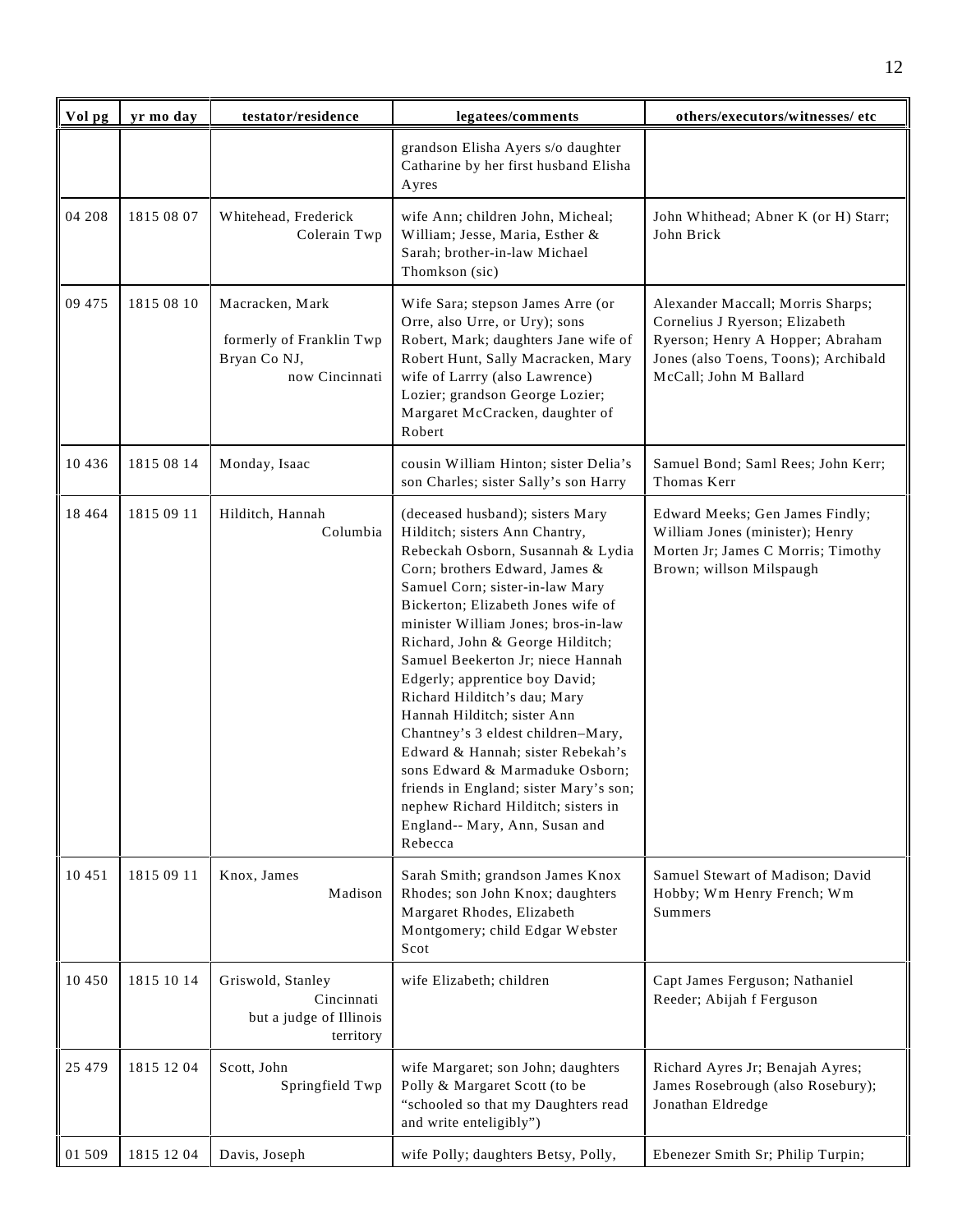| Vol pg   | yr mo day  | testator/residence                    | legatees/comments                                                                                                                                                                                                                                                                                                                                                                         | others/executors/witnesses/ etc                                                                                                                        |
|----------|------------|---------------------------------------|-------------------------------------------------------------------------------------------------------------------------------------------------------------------------------------------------------------------------------------------------------------------------------------------------------------------------------------------------------------------------------------------|--------------------------------------------------------------------------------------------------------------------------------------------------------|
|          |            |                                       | Maria; sons Samuel, Nathaniel, Rolly                                                                                                                                                                                                                                                                                                                                                      | Saml Ramsey                                                                                                                                            |
| 04 209   | 1815 12 04 | Wolf, John                            | wife Mariah; children Elizabeth,<br>Mary, Catharine, Margaret, Sarah,<br>Susannah, John & Lida                                                                                                                                                                                                                                                                                            | Jacob Resor; Jacob Hoffman; Stephen<br>Jessup; Israel Brown                                                                                            |
| 25 4 8 5 | 1815 12 05 | Porter, Nathan                        | aged mother; children Elizabeth,<br>Nancy, William, Provy, John,<br>Nathan, David                                                                                                                                                                                                                                                                                                         | John Jarrard; John Cherry; David<br>Osborn; Isaac S Swearingen                                                                                         |
| 25 472   | 1815 12 11 | Anthony, Christopher                  | wife Mary; daughters Rachel,<br>Charlotte, Hannah, Sarah, Penelope;<br>sons who had been advanced in<br>business                                                                                                                                                                                                                                                                          | John Davis; Lot Pugh; Ephraim<br>Morgan; Elias Fisher; R Allison; John<br>Douglass                                                                     |
| 05 285   | 1816 02 05 | Hunter, William<br>Columbia Twp       | wife Elenor; oldest son Nicholas C<br>Smith; 2 <sup>nd</sup> son George Hunter; 3rd<br>son Robert Hunter; daughters Harriet<br>Wooly; Pheby Hunter & Jear (sic)<br>Hunter (possible legacies from<br>Ireland)                                                                                                                                                                             | James Baxter; Thomas Ross; David<br>Walker; Ralph Aulen                                                                                                |
| 18 458   | 1816 02 05 | Smith, Constantine                    | deceased wife; eldest son Jeremiah;<br>daughter Rebecca Stites; son James;<br>son Constantine Smith Jr; son<br>Jonathan; grandson Constantine<br>Smith s/o Jonathan                                                                                                                                                                                                                       | William Jones; Isaac Ferris Jr;<br>Abraham Clark; John Cleves Symmes;<br>son-in-law Thomas Stites; James lyon;<br>Jacob Smith; Atlantic Smith (female) |
| 10 400   | 1816 04 02 | Fleming, Robert Sr                    | grandson James Fleming, "whom I<br>have raised"; surviving children                                                                                                                                                                                                                                                                                                                       | Rev Joshua L Wilson; John Waggoner;<br>Lambart Bowman                                                                                                  |
| 25 4 73  | 1816 04 03 | Porter, William<br>Columbia Twp       | wife Mary "she would not live with<br>me no longer but left me and went<br>away by an agreement made with her<br>and my oldest son Thomas Porter<br>who was to keep her in a decent<br>manner for me"; eldest daughter<br>Elizabeth Andrews; youngest<br>daughter Mary Porter who "left me<br>before she was 18 years old without<br>my consent"; youngest son William<br>Anderson Porter | John Jones; James Baxter; James<br>Armstrong; Nathl Armstrong                                                                                          |
| 10 404   | 1816 04 04 | Fagaly, George                        | wife; all my children                                                                                                                                                                                                                                                                                                                                                                     | Joel Wright Jr; John Shane; Abraham<br>Babinger                                                                                                        |
| 18 4 5 6 | 1816 07 22 | Skinner, George<br>Collombe (sic) Twp | wife Betse; children of George &<br>Betse-- Archer, Jonathan, unborn<br>child; other three sons [of deceased<br>mother] Josiah F Skinner, Joseph M<br>Skinner, Azel Skinner; daughter<br>Rebecky Dicke                                                                                                                                                                                    | Joseph Boon; Peter Bell; Thomas<br>Wiggons                                                                                                             |
| 04 216   | 1816 07 22 | Burch, Charles                        | wife Margaret; son Christopher;<br>daughter Hannah; son William;<br>nephew John Burch; son-in-law<br>Charles Unull?; son John G Burch                                                                                                                                                                                                                                                     | John E Burch; Robert Blackburn;<br>Richard C dills; Benjamin McLeuon?                                                                                  |
| 10 402   | 1816 07 22 | Barr, William Sr                      | wife Mary; sons-in-law (sic) William                                                                                                                                                                                                                                                                                                                                                      | John Cross; John McKinney of PA;                                                                                                                       |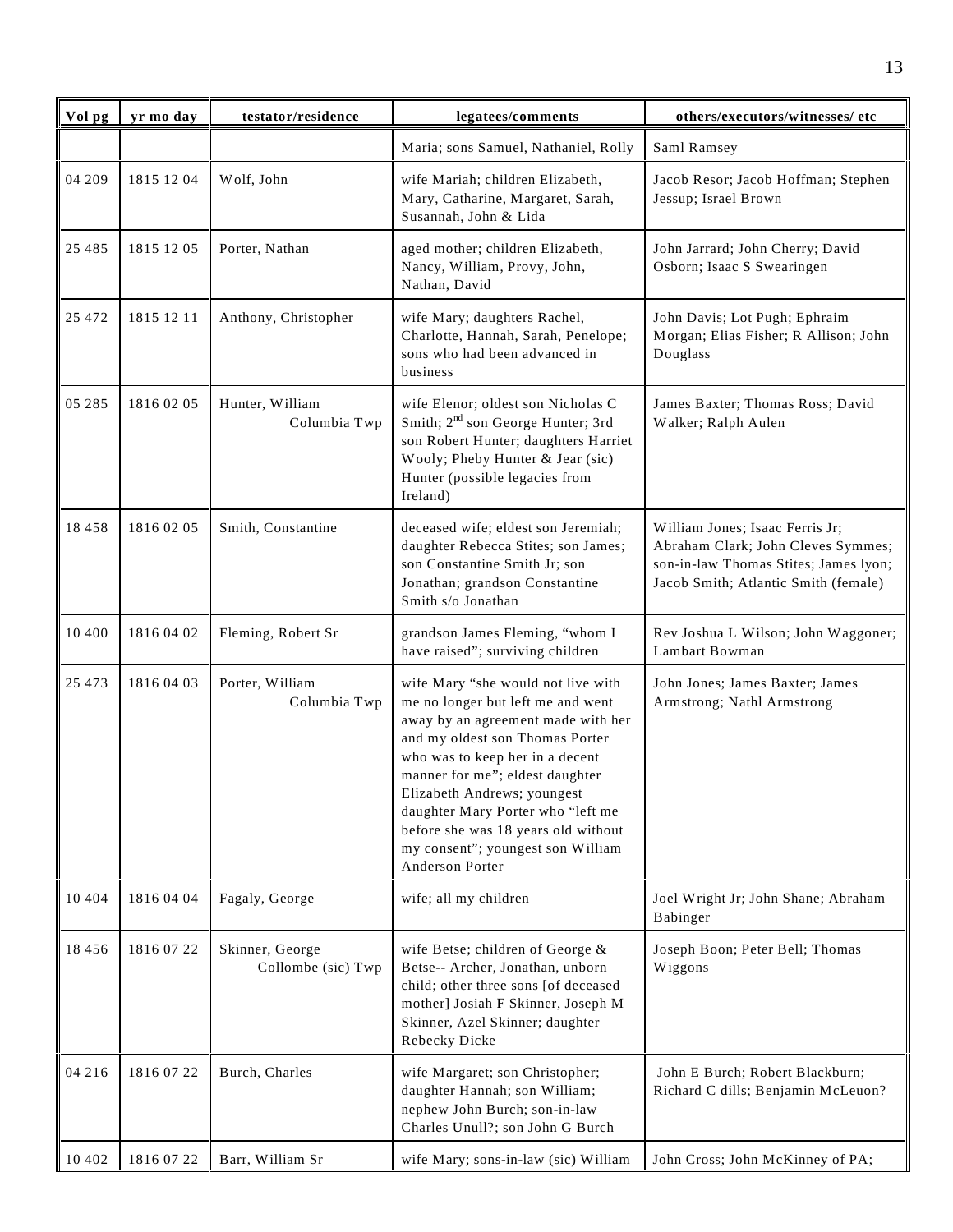| Vol pg   | yr mo day  | testator/residence                                    | legatees/comments                                                                                                                                      | others/executors/witnesses/etc                                                                                                                                                                                                                  |
|----------|------------|-------------------------------------------------------|--------------------------------------------------------------------------------------------------------------------------------------------------------|-------------------------------------------------------------------------------------------------------------------------------------------------------------------------------------------------------------------------------------------------|
|          |            | Cincinnati                                            | Barr, James Keys & John B Enness<br>of Cincinnati; son John M Barr &<br>wife Maria; (owned land in<br>Shippenburgh, PA)' grandson<br>William Barr Keys | Frederick Boas of PA; D Wade,<br>Francis Carr; David McKnight                                                                                                                                                                                   |
| 04 236   | 1816 07 24 | Bonnel, Samuel                                        | wife Elizabeth; daughter Lydia<br>Maxwell; daughter Phebe Marsh;<br>daughter Abigail Bonnel; sons Lewis<br>& Benjamin                                  | James Lyon; Charles Paddock; William<br>Paddock                                                                                                                                                                                                 |
| 04 217   | 1816 07 25 | Barrett, Elizabeth<br>Cincinnati                      | youngest son Thomas Barratt; father<br>Joseph Lowe of Great Britain (decd);<br>other children Alorza (also Alorra),<br>Merza, Brownlow, Sophea Fisher  | Benjamin Mason; Robert Merry; James<br>gazlay; Joseph McLary                                                                                                                                                                                    |
| 18 4 6 0 | 1816 10 07 | Harpham, Jonathan<br>bricklayer of<br>Cincinnati      | wife Sarah; son John; Priscilla<br>Hapham                                                                                                              | C Smith; Benjamin Mason                                                                                                                                                                                                                         |
| 18 4 6 2 | 1816 11 06 | Heighway, Samuel                                      | wife Helen; grandson John Thomas<br>Carrel (or Carvel); sons Samuel,<br>John; (owned lots in Wayneville)                                               | David Pugh; John Hesenn?; Jacob<br>Knogle; William McDaniel (decd) of<br>Warren Co; Aaron Hallant; Oliver M<br>Spencer; George C Miller; D K Este;<br>Joseph Hewit                                                                              |
| 05 284   | 1816 11 25 | Greene, Charles<br>Cincinnati                         | wife Eliza; children                                                                                                                                   | J C Martin; Samuel Lowry; Henry P<br>Coburn                                                                                                                                                                                                     |
| 04 230   | 1816 11 25 | Allison, Richard<br>Surgeon general<br>of the US Army | wife Rebekah; (will made 1794 Jan<br>7)                                                                                                                | AW Dunn; Geo Wilson (resident of St<br>Louis, MO by 1816); John Pratt<br>(resident of CT by 1816); Judge John B<br>C Lucas of MO; Matthew J Russell<br>(also Rukell) of Middleton CT; Asher<br>Miller of CT; James Munroe Secretary<br>of State |
| 01 512   | 1816 11 27 | Debolt, Michael<br>Anderson Twp                       | wife Martha; son Henry; daughter<br>Elizabeth Morrison; daughter<br>Catherine Merritt; daughter Rachel;<br>sons Jacob, Irven F, Michael &<br>George    | Ebenezer Newton; Samuel Hahn; Saml<br>Ransey; John Row; George D Black;<br>Jacob Frazer; Lemarx? Anthony                                                                                                                                        |
| 06 476   | 1816 12 21 | Kitchell, Asa<br>Whitewater                           | wife Rhoda; sons Joseph, Benajah,<br>Weikliff; daughter Tripheni                                                                                       | - Malson; Othriel Looker; Tom<br>Smith; Grace H-d?                                                                                                                                                                                              |
| 10 4 3 4 | 18170113   | Maphet, John                                          | wife Patience; daughter Anna;<br>relative Henry Simmons the elder of<br>Waynesville OH; sons John, Charles                                             | Andrew McMahan; John Harris; Adam<br>Maphet                                                                                                                                                                                                     |
| 08 274   | 1817 03 10 | Cox, John Sr<br>Colerain Twp                          | youngest son John; grandson<br>Benjamin B Cox; granddaughter<br>Rachel Kelley; granddaughter Betsy<br>Quick; daughter Hannah; son Joseph               | Isaac Sparks; William Sparks; John<br>Sparks                                                                                                                                                                                                    |
| 18 4 6 1 | 1817 03 27 | Sourafer, Jacob<br>Cincinnati                         | wife Barbara; (land in Warren Co, ;<br>son John                                                                                                        | Rees E Price; James H Price; Ethan<br>Stone; Amdrew Alexander;                                                                                                                                                                                  |
| 04 212   | 1817 07 29 | Vannice, John                                         | wife Elizabeth; children Ame (or                                                                                                                       | Adam Neill; Adam Lee; Ezekiel                                                                                                                                                                                                                   |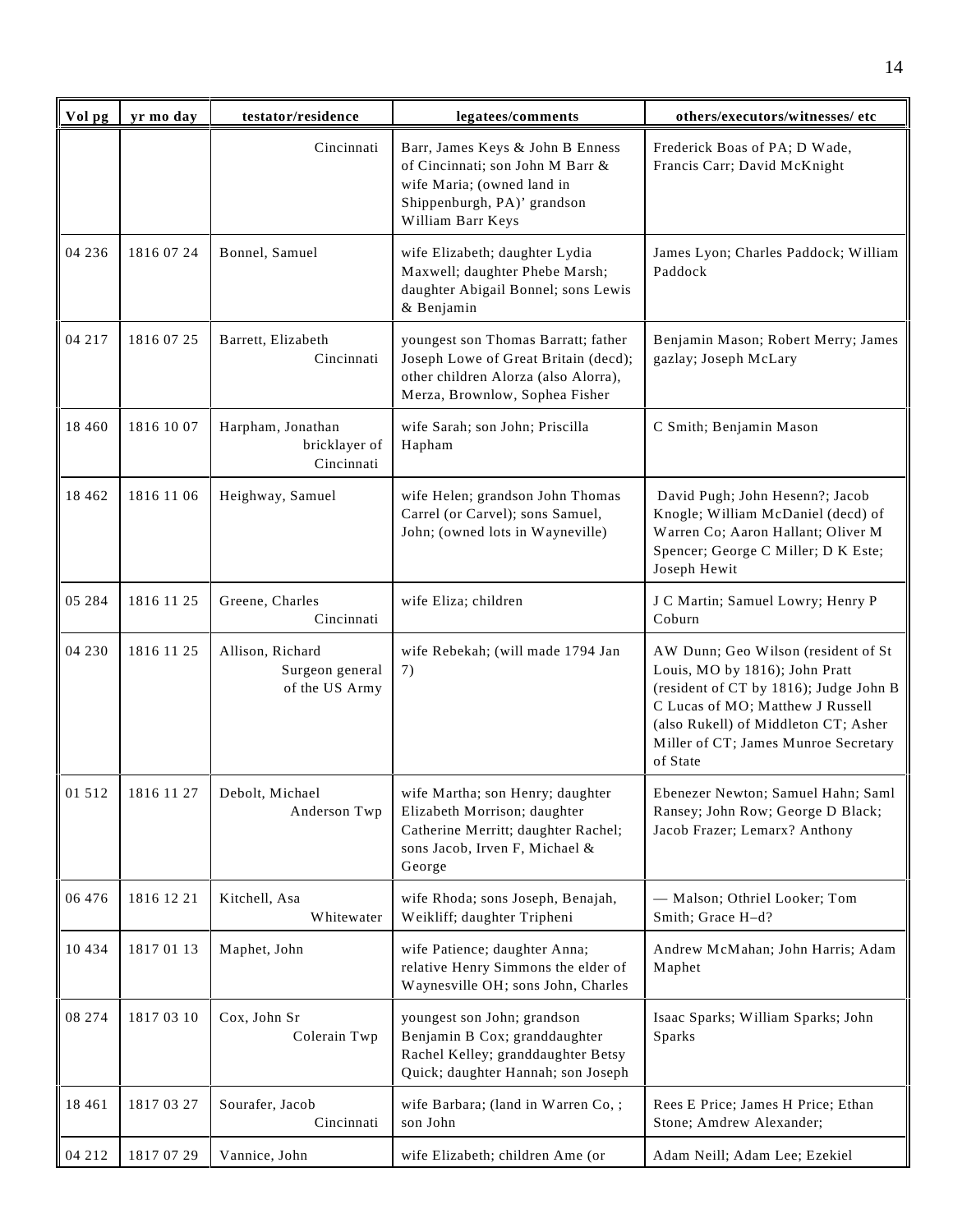| Vol pg   | yr mo day  | testator/residence              | legatees/comments                                                                                                                                                                                                                                                                | others/executors/witnesses/ etc                                                                                                                                           |
|----------|------------|---------------------------------|----------------------------------------------------------------------------------------------------------------------------------------------------------------------------------------------------------------------------------------------------------------------------------|---------------------------------------------------------------------------------------------------------------------------------------------------------------------------|
|          |            | Springfield Twp                 | Anne), Cornielius, Hecter (or<br>Hester), Sarah, Pheby                                                                                                                                                                                                                           | McAuley; David Helm; Thomas<br>Wilmuth                                                                                                                                    |
| 10 4 4 9 | 1817 08 03 | Scott, Margaret<br>Sycamore Twp | deceased husband John Scott; son<br>William McKinley; daughters Polly<br>& Margaret Scott; son John Scott;<br>sister Sally McKinly; (will written<br>1817 Jul 17, updated Aug 3)                                                                                                 | Richard Ayres Jr; Benajah Ryses;<br>Jonathan Eldredge; John Smith; John<br>Clark; dnl Schenck                                                                             |
| 06 469   | 1817 08 06 | McAdams, John                   | wife Ann; sons Ephraim, John, James<br>Thomas, William, Hamilton,<br>Armstrong, Sutor; daughter Cathrine<br>Boner                                                                                                                                                                | Samuel Hilditch; J B Miller; John<br>Armstrong; Henry Ulery; Wm Nevill                                                                                                    |
| 04 238   | 1817 11 18 | Bacon, Nathan<br>Sycamore Twp   | wife Prudence; daughter Sarah Teal;<br>son Jacob; son James; ;son Nathan;<br>daughter Prudence Bacon;                                                                                                                                                                            | James Snow; Joseph Denman; Richard<br>Ayres; Nathaniel Denman; Anne<br>Denman; Benajah Ayres                                                                              |
| 08 272   | 1817 12 03 | Crosley, Ross                   | wife Sarah; daughters Mary Hurly,<br>Racheal Stiles (or Stites), Elizabeth<br>Gol; youngest daughter Sarah<br>Crosley; brother Henry Crosley; sons<br>William, Joseph, Robert                                                                                                    | James Lyon; Henry Morten Jr; Henry<br>Morten Sr; Catharine Morten                                                                                                         |
| 04 213   | 1818 01 16 | Brannon, Andrew<br>Cincinnati   | daughter Elenor Brannon; (land in<br>Georgetown, Scott Co KY);<br>daughters Priscilla Stanford,<br>Margaret Baily; (land in<br>Williamsburgh, Clermont Co OH)                                                                                                                    | Adam Hardus; Ebenezer Hulse; John<br>Mahard                                                                                                                               |
| 10 447   | 1818 01 16 | Springer, Jacob                 | wife Barbara; five of my children<br>John, Jacob, Emmanuel, David and<br>Susanna; daughter Katharine                                                                                                                                                                             | Jacob Capp; James Clark; Jacob<br>Siegmund                                                                                                                                |
| 07 369   | 1818 01 24 | Wilson, Andrew                  | wife Betsey                                                                                                                                                                                                                                                                      | Andrew Walton; Barnabas Strong;<br>Sally Pierson                                                                                                                          |
| 25 4 6 9 | 1818 02 20 | Williams, James<br>Cincinnati   | (About to sail across the Atlantic);<br>Mary, Harriot, David children of<br>brother David in Great Britain;<br>brought Robert William; sister Mary<br>Sale wife of Cap William Sale; sister<br>Rebecca Wright Hurley wife of<br>Ambrose Clark Hurley; all of Bristol,<br>England | Benjamin A Porter; Nathaniel Reeder;<br>William Ruffin, all of Cincinnati;<br>James B Ray; Elinor Williams Jr; Danl<br>Gano; Jno A Gano; Geo Williamson;<br>Samuel Borden |
| 08 271   | 1818 04 -- | Beeler, Henry<br>Sycamore Twp   | wife Hannah; 1 <sup>st</sup> son Samuel; son<br>Gideon; other children; (will written<br>1817 Oct 24)                                                                                                                                                                            | Israial Maynard; Jacob Myers; Benajah<br>Ayres                                                                                                                            |
| 06 4 68  | 1818 04 28 | Little, David                   | wife Mary Ann; child                                                                                                                                                                                                                                                             | Hezekiah Price; Peter Price; Wm R<br>Price                                                                                                                                |
| 25 477   | 1818 05 05 | Hoult, John S<br>of Adams Co OH | wife Nancy; legacy to educate<br>orphans and poor children                                                                                                                                                                                                                       | John Marsh; Margaret marsh                                                                                                                                                |
| 1508     | 1818 05 18 | Conner, John<br>Cincinnati      | wife Mary; son William; daughter<br>Catherine; son Jesse; son Thomas;<br>daughter Mary; daughter Rachel;                                                                                                                                                                         | Uriah Butler; Abner Conklin                                                                                                                                               |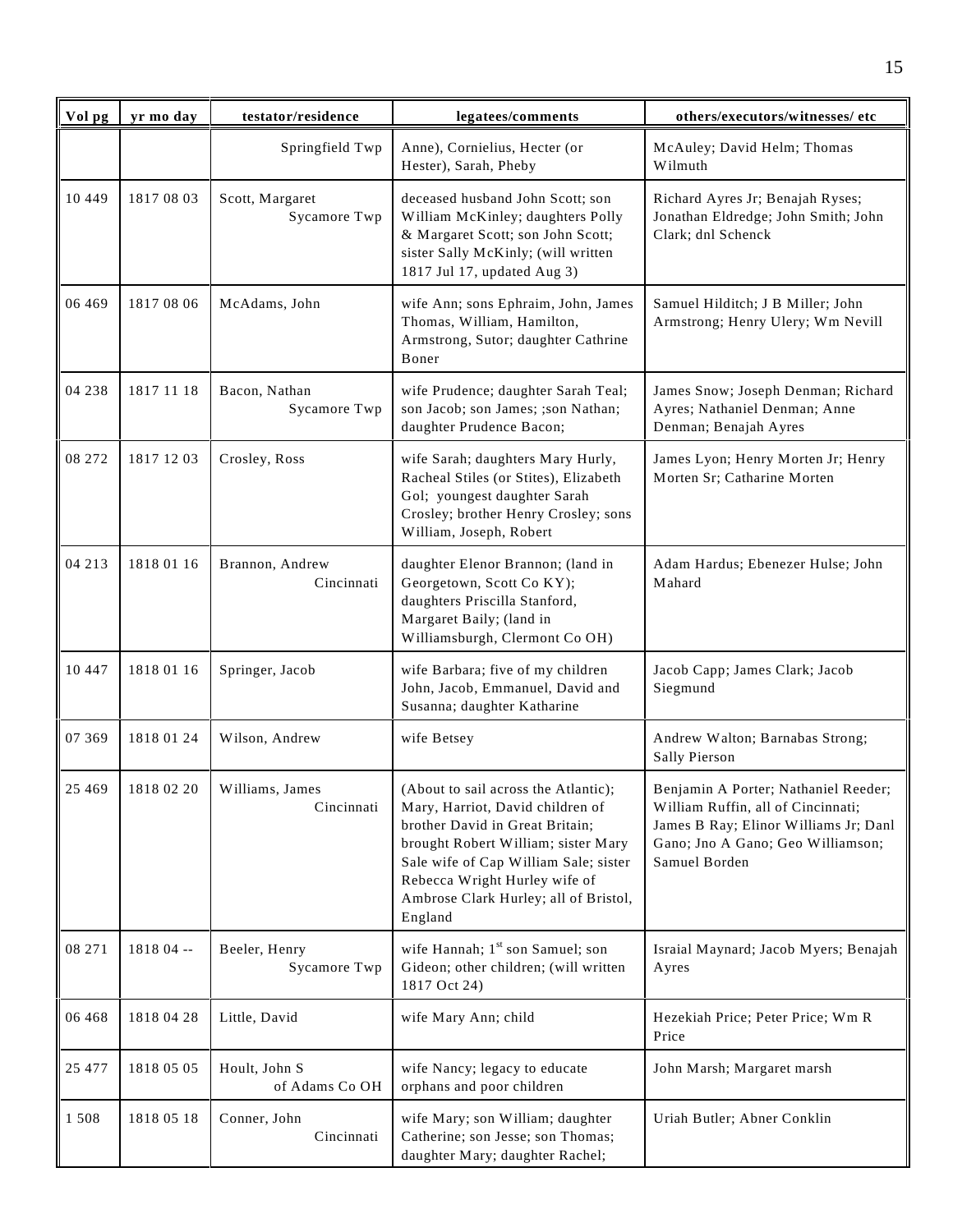| Vol pg   | yr mo day  | testator/residence                 | legatees/comments                                                                                                                                                                                                                                                                                                                                                         | others/executors/witnesses/ etc                                                                                                       |
|----------|------------|------------------------------------|---------------------------------------------------------------------------------------------------------------------------------------------------------------------------------------------------------------------------------------------------------------------------------------------------------------------------------------------------------------------------|---------------------------------------------------------------------------------------------------------------------------------------|
|          |            |                                    | daughter Anna; son John; daughter<br>RebBecca; son Isaac; son Abraham                                                                                                                                                                                                                                                                                                     |                                                                                                                                       |
| 05 28 6  | 1818 07 09 | Lee, Margaret<br>Cincinnati        | children of Sally Highfill-Mary,<br>Thomas & Joseph Highfill; children<br>of Robert & Frances Hunt of<br>Cincinnati-Mary Ann & Francis<br>Hunt; Elizabeth Downing ("my<br>bound girl"); attorneys-William<br>Corry, Isaac Burnet & Benjamin M<br>Piatt; Mrs Gannon wife of William<br>Gannon of Cincinnati; widow Jane<br>Buxton; Sarah Highfull                          | Ethan Stone; Jacob Fawble                                                                                                             |
| 06 475   | 1818 09 15 | Hart, Abraham<br>Butler Co         | wife Lydia; son John<br>(Will signed 1805 Sep 8)                                                                                                                                                                                                                                                                                                                          | Thomas Alston; Thomas Baxter;<br>Anthony Burns                                                                                        |
| 10 399   | 1818 09 15 | Hayden, Christopher                | wife Agnes; daughter Elizabeth; son<br>William; daughters Agnes, Anna,<br>Polly; sons James, John, Daniel; wife<br>Agnes' brother Cornelius Thomson;<br>Daniel Thomson                                                                                                                                                                                                    | James Shipler; - Shields; - Branton;<br>- Kirkpatrick; William Gaston;<br>Samuel Gaston                                               |
| 10 4 4 6 | 1818 09 15 | Scoggin, Solomon<br>Crosby Twp     | wife Jane; sons Joel, Reuben, Levi,<br>William, Lewis; daughters Alae,<br>Ruth, Ann, Mary and Rachel                                                                                                                                                                                                                                                                      | Michael Thompson; Henry Misner;<br>Charles Atherton; Stephen Hayden;<br>Hartman Vantress, John McMahan                                |
| 05 288   | 1818 09 26 | Stout, Jonathan<br>Colerain Twp    | wife Hannah; son Benjamin R Stout,<br>Daniel Stout; daughter                                                                                                                                                                                                                                                                                                              | William Williamson; Leonard Teeple<br>(also Teoples)                                                                                  |
| 25 4 68  | 1818 10 03 | Wallace, James<br>South Bend Twp   | wife; son David; daughters Agness,<br>Cathrine                                                                                                                                                                                                                                                                                                                            | James Armstrong; William Kelley;<br>Catharine Wallae                                                                                  |
| 18 4 5 4 | 1818 12 22 | McClean, William<br>Green Twp      | wife Isabella; children John,<br>Mathew, James, William, Samuel,<br>Thomas, Polly, Nancy, Isabella,<br>Elizabeth                                                                                                                                                                                                                                                          | John Lewis; Robert Orr                                                                                                                |
| 06 4 66  | 1818 12 25 | Tibbins, Elizabeth<br>Colerain Twp | husband David Tibbins (decd) will<br>dated 1812 Sep 29; daughter Mary<br>Kanan; daughter Eva Barbary Field;<br>daughter Katharine May; daughter<br>Elizabeth Masse; Sarah Tibbens                                                                                                                                                                                         | William Henry Harrison; John Cleves<br>Short; wl Goff; David Vangilder;<br>Ogden ross; James Andrews, John<br>Andrews                 |
| 18 453   | 1819 01 05 | Marsh, Charles<br>Cincinnati       | children: Sarah Ann Marsh, Charles<br>Marsh, Nancy Lucy Marsh, Lydia<br>Embree, Richard Marsh                                                                                                                                                                                                                                                                             | William Burke; Daviz Embree;<br>Benjamin Mudge; Otheriel H Willerton                                                                  |
| 03 033   | 1819 02 16 | Kidd, John<br>Cincinnati           | legacy to go to education of poor<br>children in Cincinnati; Mary Ann<br>Lyle d/o John & Phillis Lyle (Phillis<br>remarried to Williams); Mary,<br>Thomas, William & Robert Esdell<br>children of Robert Esdell (decd) &<br>widow Nancy recently of Butler Co;<br>daughters of brother Thomas Kidd--<br>Polly wife of Thomas Varnon,<br>Elizabeth widow of Joseph Barnes, | John Smith; David Loring; Rev Joshua<br>L Wilson; Rev Oilver M Spencer; John<br>Mahard; Samuel Best; Peter A<br>Sprigman; Robert Best |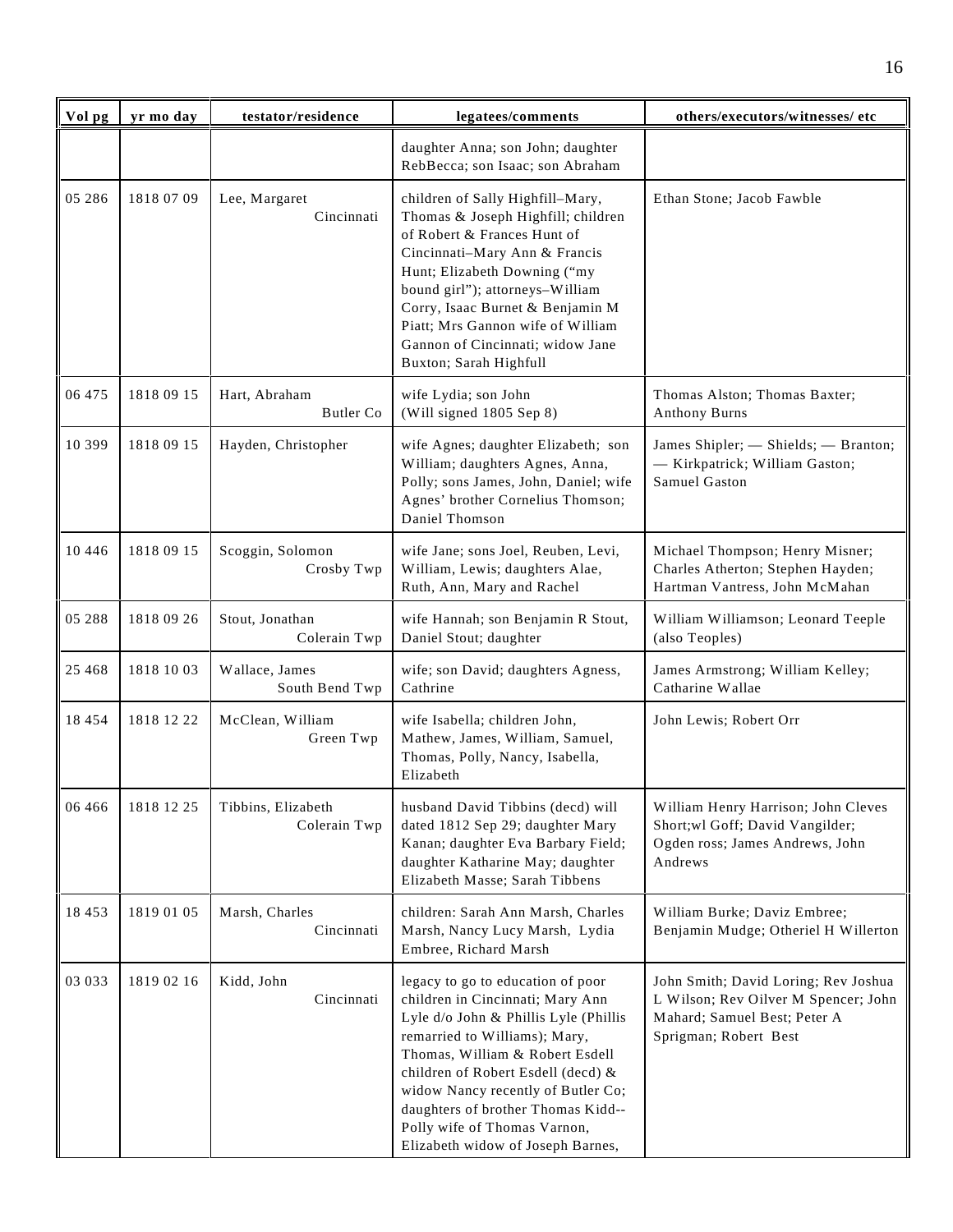| Vol pg   | yr mo day  | testator/residence                                                                       | legatees/comments                                                                                                                                                                                                                     | others/executors/witnesses/ etc                                                                                                                                        |
|----------|------------|------------------------------------------------------------------------------------------|---------------------------------------------------------------------------------------------------------------------------------------------------------------------------------------------------------------------------------------|------------------------------------------------------------------------------------------------------------------------------------------------------------------------|
|          |            |                                                                                          | Catherine widow of Robert<br>Wilforton; Phillis wife of Lewis<br>Williams and their children-John,<br>Lewis, Margaret, Sally                                                                                                          |                                                                                                                                                                        |
| 06 474   | 1819 04 06 | Lyst, John<br>Springfield Twp                                                            | wife Rachel; eldest daughter<br>Catherine Stough; eldest son Jacob;<br>children Amelia, Margaret, John.                                                                                                                               | James Coddington; Benjamin Ensart<br>(or Eugart); Michael Field; William<br>Coddington                                                                                 |
| 05 281   | 1819 05 04 | Green, Solomon<br>Delhi Twp                                                              | wife Sarah; son Charles; daughter<br>Mercy (money due for Barnstable Co<br>MA)                                                                                                                                                        | Philip Conner; Peter Williams; Thomas<br>Ellis                                                                                                                         |
| 18 452   | 1819 06 21 | Murphy, Robert<br>Delhi Twp                                                              | wife Sarah: son William;                                                                                                                                                                                                              | Edward Babcock; John Hubbard                                                                                                                                           |
| 07 365   | 1819 06 22 | Tilton, William<br>Cincinnati                                                            | wife Catharine                                                                                                                                                                                                                        | Benjamin Hopkins; Irse? Embree; S<br>Pugh; Samuel Peirce; Thos Sharpless                                                                                               |
| 05 280   | 1819 09 06 | Gorman, Daniel<br>Sycamore Twp                                                           | sons Thomas, Hugh, William (decd);<br>daughters Mary Wooster, Margaret<br>Rusle, Elenor Hegeman;<br>grandchildren Daniel (s/o Hugh),<br>Dreuselar Gorman, James (s/o Hugh)                                                            | Hezekiah Socton; John Socton; Luke<br>foster                                                                                                                           |
| 04 205   | 1819 09 10 | Alter, Frederick<br>Green Twp                                                            | wife Mary Ann; children Charlotte<br>wife of James Clark, Catharine wife<br>of Jacob Clark, William, Charles,<br>John, Mary Ann, Susan & Harriet                                                                                      | Maxwell Parkeson; James Findlay;<br>Jacob Burnet; William H Harrison;<br>Samuel R Allen; William Woodnut<br>Adam Moore; John Hoffman;<br>Archibald McCall; John Seeker |
| 09 470   | 1819 10 10 | White, Amos                                                                              | wife Mary; sons Levi, Ruben, John,<br>Edward, Amos, Joseph; daughters<br>Ann, Mary, Jane                                                                                                                                              | Jacob White; John Patton; Joshua<br>Taylor                                                                                                                             |
| 01 499   | 1820 04 25 | Sharp, Morris<br>(Also Sharpenstein)<br>Anderson Twp                                     | wife Elizabeth; youngest son<br>Thomas; oldest son Mathias; son<br>John; son Morris; son James;<br>daughters Hester, Elizabeth, Mary;                                                                                                 | Aaron Hopper; Francis McCormick;<br>Johnston McCormick                                                                                                                 |
| 01 493   | 1820 05 18 | Archibald, Robert                                                                        | wife; children                                                                                                                                                                                                                        | Robert Merry; Arthur Ferguson; David<br>Kelly; Stephen MacFarland; James<br>Smith; Ethan Stone                                                                         |
| 10 4 5 4 | 1820 05 20 | Matile, David Francis<br>now of Cincinnati<br>once of LaJugne of<br>Newchatel & Valungin | brother Charles Daniel Matile of La<br>Jagne Switzerland                                                                                                                                                                              | N L Lenaire of Cincinnati; Griffin<br>Yeatman; Abraham H Voucher; Henry<br>Faetes; John Waggoner; Bellamy<br>Storer                                                    |
| 10 455   | 1820 08 28 | Masters, William Sr<br>Springfield Twp                                                   | deceased wife; son William B<br>Masters; half brother Stephen<br>Masters; (land in VA near<br>Washington); daughters Mary Bills,<br>Ana Crank, Margaret Suter, Hannah<br>Daviss; son John Masters; brother<br>David Masters' children | Abraham Lindly; Jonathan Burdge;<br>Thomas Lindly                                                                                                                      |
| 09 473   | 1820 09 05 | Sears, Benjamin                                                                          | wife Mary; son John; Elizabeth<br>Woodworth; Daniel Woodworth;                                                                                                                                                                        | Cornelius Snider; Jacob Felton; John<br>Jones; Philip Vinans; Robert Sears                                                                                             |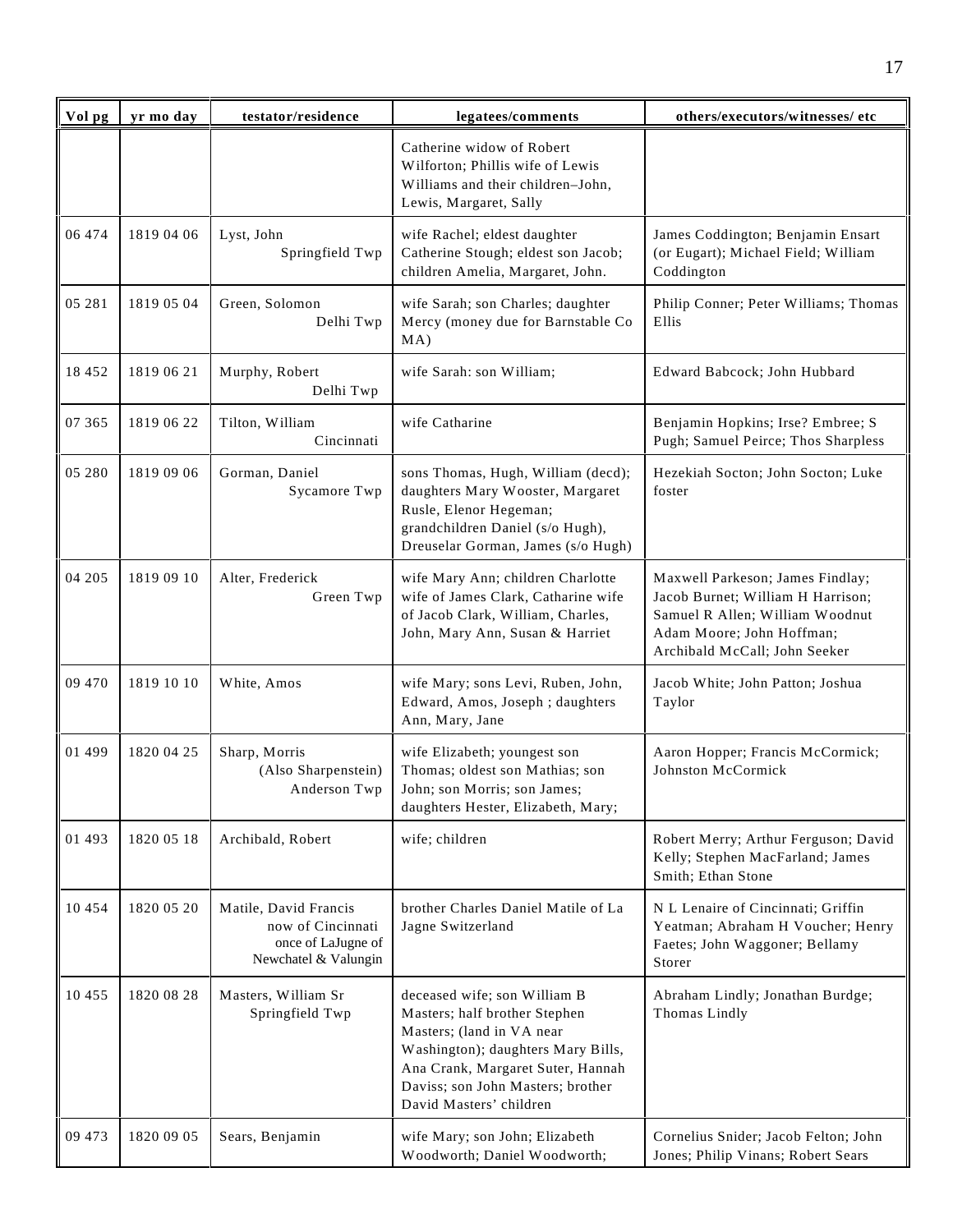| Vol pg   | yr mo day  | testator/residence                       | legatees/comments                                                                                                                                                                                              | others/executors/witnesses/ etc                                                                                   |
|----------|------------|------------------------------------------|----------------------------------------------------------------------------------------------------------------------------------------------------------------------------------------------------------------|-------------------------------------------------------------------------------------------------------------------|
|          |            |                                          | Sarah Howe; son Benjamin; son<br>Gideon; daughters Mehitable,<br>Hannah; (owned land in CT);<br>William Jr, Betholamew, Mathew &<br>Elizabeth who live in NY; daughters<br>Elizabeth & Sarah                   |                                                                                                                   |
| 25 4 6 6 | 1820 09 08 | Willey, Noah<br>Crosby Twp,<br>Butler Co | wife Sarah; daughters Elizabeth<br>Huxford, Huldah Shaw, Ruby<br>Grifith; sons Noah Jr, Richard,<br>George                                                                                                     | Stephen Jenks; Joseph Cilley;<br>Benjamin Cilley                                                                  |
| 10 453   | 1820 09 15 | Mathers, John<br>Mill Creek Twp          | Margaret, William & Nancy<br>Mathers; George Mathers; Thos<br>Leach; John Mathers, James Mathers                                                                                                               | Joseph McDowell; Christopher<br>Peelman; Daniel Pettigrew                                                         |
| 03 035   | 1820 09 29 | Clark, Jonathan Sr                       | wife Elizabeth; six sons including<br>Charles, William, Maxwell,<br>Jonathan; in margin Moses Prier<br>Clark, Jeremiah M Clark, Charles<br>Clark                                                               | Daniel Hayden; John Swain; John<br>Smith                                                                          |
| 09 471   | 1820 10 13 | Swing, Samuel<br>Campbell Co, KY         | (owned lots in Cincinnati); wife<br>Mary; sons David, James, Jeremiah,<br>Samuel, William, Abraham; daughter<br>Betsey Randell now married to 2 <sup>nd</sup><br>husband; Betsey's first son Marcus<br>Collins | Joseph Robinson; Mary Ann Swing                                                                                   |
| 01 492   | 1820 11 03 | Augustus, Abraham<br>Miami Twp           | wife Mary; daughter Mary                                                                                                                                                                                       | John Hart; Arthur Orr; Samuel Corwin                                                                              |
| 01 491   | 1820 12 29 | Atherton, Peter                          | wife Phebe; daughters Mary,<br>Elizabeth, Nancy wife of John Hawk<br>(if she survives husband she gets<br>legacy); sons David, Charles, Elijah,<br>Amos                                                        | Robert Simmons; John Cleaves Jr;<br><b>Richard Simmons</b>                                                        |
| 03 03 1  | 1821 01 01 | Jones, George W<br>Cincinnati            | sisters Hannah wife of John Lincoln,<br>Margaret, Elizabeth; brother Caleb;<br><b>Thomas Palmer</b>                                                                                                            | Lewis Howell; John D Jones; Isaac G<br>Burnett; Jno W Wood; V C Marshall                                          |
| 03 03 1  | 1821 01 01 | Jones, George W<br>Cincinnati            | sister Hannah wife of John Lincoln;<br>sisters Margaret & Elizabeth; brother<br>Caleb Jones; Thomas Palmer                                                                                                     | Lewis Howell; John D Jones; Isaac G<br>Burnett; Jno W Wood; V C Marshall                                          |
| 25 4 5 6 | 1821 01 06 | Ward, Jane<br>of Indiana                 | children Silvanus, Hannah,<br>Susannah, Phebe, Sarah B Ward                                                                                                                                                    | Hezekiah Price; Peter Price; Wm R<br>Price; Katharine Price                                                       |
| 06 449   | 1821 01 25 | Bonham, John                             | wife Mary; daughter Sally wife of<br>James Smith; children of daughter<br>Elizabeth Powel (decd) -Elijah,<br>Harrison, Sally; children John L,<br>Aaron R, Rhoda Noble, Mary<br>Bonham                         | Ezra Ferris of Lawrenceburgh; William<br>Ailes of Whitewater Twp; Isaac<br>Carmann                                |
| 10 4 4 4 | 1821 01 27 | Hutchinson, Jonathan<br>Sycamore Twp     | w; children Jacob, Isaiah, Ezekiel,<br>Elizabeth wife of Francies Labaw,<br>Rachel wife of Ezekiel Hutinson (sic)                                                                                              | Asa Hinkel?; Jacob Hutchinson; Joseph<br>Mauerr; William Rynes; John Millor;<br>Joseph Mouse (sic); James Parker; |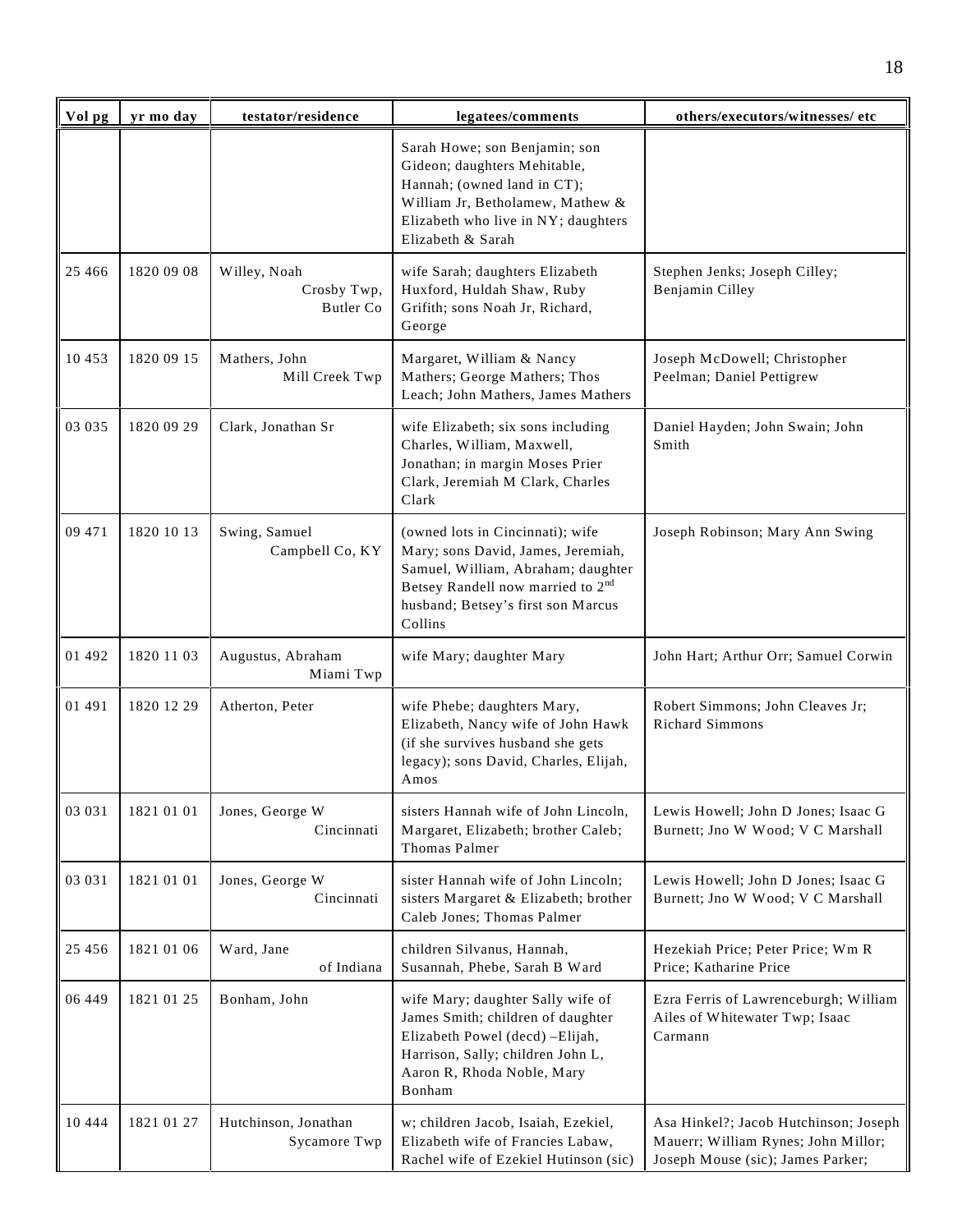| Vol pg   | yr mo day  | testator/residence                            | legatees/comments                                                                                                                                                                                                                                                                                                           | others/executors/witnesses/ etc                                                                                                                                                                                                                            |
|----------|------------|-----------------------------------------------|-----------------------------------------------------------------------------------------------------------------------------------------------------------------------------------------------------------------------------------------------------------------------------------------------------------------------------|------------------------------------------------------------------------------------------------------------------------------------------------------------------------------------------------------------------------------------------------------------|
|          |            |                                               | the son of William Hutchinson; first<br>three children of son David<br>Hutchinson (decd) - David, Job,<br>Eliza; (land in Nottingham Twp<br>Bullington Co NJ)                                                                                                                                                               | Luke Foster; Davie Brecount; Daniel P<br>Hutchinson; Job Hutchinson                                                                                                                                                                                        |
| 09 4 62  | 1821 02 17 | Buell, Ephriam<br>Crosby Twp                  | wife Priscilla; children Salmon (also<br>called Sam & Solomon), Isral,<br>Priscilla wife of Luther Tilletson,<br>Ephraim ("an Idiot child"), Armitta<br>wife of Eli Drake, Betsy wife of Silas<br>Hutchison, Anna wife of Joseph W<br>Branch, Almira wife of Luther Gin,<br>Belinda wife of Elizir Carter                   | Samuel Pothengers; Joal Comstock;<br>Frances H Russell (a female witness to<br>the will, is now Frances H Comstock, a<br>resident of Butler Co OH. She swore<br>that Ephraim was not of sound mind &<br>that his wife arranged the will);<br>Nehemiah Wade |
| 04 222   | 1821 03 06 | Thompson, John<br>Cincinnati                  | nephew John Silvers                                                                                                                                                                                                                                                                                                         | Elmore Williams; William Preston; W<br>R Goodwin; Alexander Ross                                                                                                                                                                                           |
| 07 362   | 1821 04 24 | Powner, John Sr<br>Green Twp                  | wife Abigail; children John Jr,<br>Abigail, Mary, Hannah (land in<br>Cheviot & Cleves)                                                                                                                                                                                                                                      | Curtis Edwards; Daniel Riley (also<br>Ryly); John Luptin; Jonathan<br>Markland; Ephriam Stathem                                                                                                                                                            |
| 08 238   | 1821 05 03 | Ferry, Robert Franklin<br>Cincinnati          | siblings Hugh Ferry, Daniel Ferry,<br>Harder C Ferry, Cynthiana wife of<br>Stephen Hall, Charles Ferry, Thomas<br>G Ferry, John M Ferry; mother<br>Cynthia Zebold wife of Samuel<br>Zebold; (owned real estate in Wood<br>Co VA that had belonged to his<br>father Charles Terry decd)(owned<br>property in Hardinsburg IN) | Samuel Zebold; David Finley; Bellamy<br>Storer; James McKenney; William L<br>Stevens                                                                                                                                                                       |
| 25 4 61  | 1821 05 23 | Goff, William<br>Colerain Twp                 | wife Prudence; children William,<br>John, sons & daughters<br>(land in Indiana)(Will written 1815<br>Aug 8)                                                                                                                                                                                                                 | Ogden Ross; Wm Ruth; David<br>Vangilder                                                                                                                                                                                                                    |
| 09 4 68  | 1821 06 26 | Henlock, William<br>grocer of<br>Cincinnati   | Rosamond Porter; Mary Henlock;<br>William Henlock; Jane Henlock;<br>("all of whom reside with me")                                                                                                                                                                                                                          | Meiles Greenwood; Brazila C Smith<br>(now resident of New Orleans LA)                                                                                                                                                                                      |
| 09 4 65  | 1821 06 28 | Lape, Benjamin<br>Inn holder of<br>Cincinnati | wife Mary; Morris Moses;<br>(purchased burial place for Jewish<br>residents of Cincinnati); son<br>Benjamin aged about 14 months                                                                                                                                                                                            | Joseph Jonas; Benjamin Little; George<br>Collins; James W Gazlay; T (or P)<br>Symons                                                                                                                                                                       |
| 18 4 5 1 | 1821 08 28 | Snow, James                                   | wife Lydia; children Milton, Josiah,<br>Orphe, Carson (or Parson), Militus,<br>Higley, James, Lydia, Sumner,<br>Sulivan                                                                                                                                                                                                     | Daniel Hayden; Andrew Baxter                                                                                                                                                                                                                               |
| 18 4 38  | 1821 08 28 | Coffin, Sarah<br>Cincinnati                   | husband (decd); children Cyrus<br>Coffin, Jared Coffin, Benjamin<br>Franklin Coffin, Moses Coffin,<br>Reuben Coffin, Eliza Coffin,<br>Christopher Folger Coffin<br>(had estate at Nantucket)                                                                                                                                | Benjamin Paddock; Richard L<br>Coleman; Hepzibah (also Hephizibett)<br>Gardner                                                                                                                                                                             |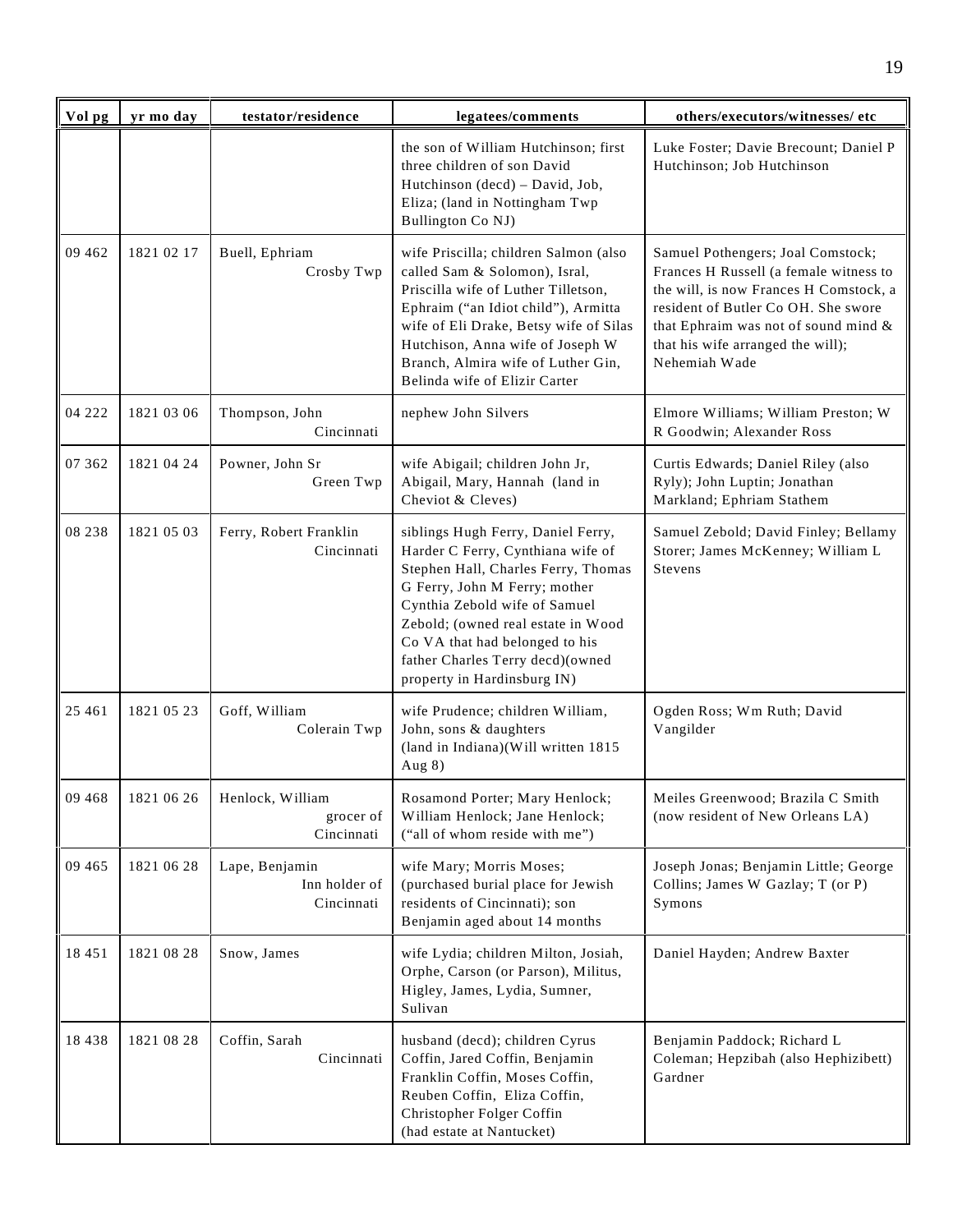| Vol pg   | yr mo day  | testator/residence                                               | legatees/comments                                                                                                                                                                                                                                                                                                                               | others/executors/witnesses/ etc                                                                                                                                |
|----------|------------|------------------------------------------------------------------|-------------------------------------------------------------------------------------------------------------------------------------------------------------------------------------------------------------------------------------------------------------------------------------------------------------------------------------------------|----------------------------------------------------------------------------------------------------------------------------------------------------------------|
| 09 467   | 1821 08 30 | Hagaman, Adrian<br>Sycamore Twp                                  | wife Micah; children Simon,<br>Christian, Hannah wife of Rudolph<br>Schenck, Mary wife of John<br>Anderson, Charlotte, Lavina,<br>Lucinda Anna                                                                                                                                                                                                  | John Cummins; Thomas Whalon;<br>Samuel Ayres; Mary W Henderson;<br>Thomas Henderson                                                                            |
| 25 4 60  | 1821 09 11 | Wallace, Nathaniel<br>Miami Twp                                  | wife Charity; daughter Sarah; the<br>poor of Miami Twp                                                                                                                                                                                                                                                                                          | Abner K Starr; David Carson;<br>McKinney Anthony; John Carson                                                                                                  |
| 09 457   | 1821 09 15 | Baxter, James<br>Columbia                                        | wife Jane; children William, James,<br>John, Andrew, Samuel C, Mary wife<br>of John Harper, Margaret (Peggy)<br>wife of Isaac Cummins, Jane Baxter                                                                                                                                                                                              | John Clark; John Jones (a witness to<br>the will died betw 1820 Jan 25 $&$ 1821<br>Sep 15; "last winter or spring" [of<br>1821] ); John T Jones; decd) Kennady |
| 18 4 43  | 1821 09 26 | Cullom, George Sr<br>Delhi Twp                                   | children William T, Allen, George,<br>Edward, Mary Arnold, Alleanor<br>Markland, Elizabeth Markland                                                                                                                                                                                                                                             | Robert Whelan; Jerem. Reeder; Wesley<br>Coleman; Charles Nicholson                                                                                             |
| 05 271   | 1821 11 02 | Jacobs, Isabella<br>relict of John Jacobs<br>Colerain Twp        | son Phillip Hooper Howard; Isaac<br>Mires; son Charles Jacobs                                                                                                                                                                                                                                                                                   | Arthur Orr; Henry S Wilmer; William<br>M Orr                                                                                                                   |
| 08 237   | 1821 12 24 | Fernsler, Paul                                                   | wife Elizabeth; nephew Paul Knight<br>son of Jonathan Knight; nephew<br>Isaiah Corbly son of Elizabeth<br>Corbly; nephew Paul Frazer son of<br>James Frazer                                                                                                                                                                                     | Josiah Gwattney; James Clark                                                                                                                                   |
| 05 269   | 1821 12 27 | Johnston, Nicholas<br>(Also Johnson)<br>Sycamore Twp             | wife Mary; daughters Sarah &<br>Hannah, Phebe, Susannah, Catherine<br>Johnston; daughter Mary wife of<br>William Irwin; daughter Elizabeth<br>wife of George Wilkie; sons<br>William, John Ferris Johnston                                                                                                                                      | Samuel Riker; Solomon Ferris;<br>Benajah Ayres                                                                                                                 |
| 18 4 4 9 | 1821 12 26 | Skillman, Jacob                                                  | wife Mercy; children Isaac,<br>Benjamin, Jacob, Thomas, Abraham,<br>Nancy Riddles                                                                                                                                                                                                                                                               | Henry Tucker; - McClung; - Harris;<br>Thos Higgins; Thomas Hanna; John V<br>(also P) Higgins                                                                   |
| 04 183   | 1822 01 31 | Burdge, Jonathan<br>Springfield Twp                              | wife Rachel; sons Michael, Richard,<br>Robert; daughters Catharine Graham<br>& Polly Findly                                                                                                                                                                                                                                                     | Samuel W Rude; James Moore; John<br>Packer                                                                                                                     |
| 01 488   | 1822 03 08 | Elder, John<br>Whitewater Twp                                    | (wrote will in Fannett Twp Franklin<br>Co PA 1820 Dec 11) wife Mary;<br>children James, John, Mary, David,<br>Margaret, Jane, Elizabeth                                                                                                                                                                                                         | William Gamble; Joseph Elder; Robert<br>(also Rubert) Lassen (or Larper)                                                                                       |
| 25 4 6 2 | 1822 03 25 | Gano, John Stiles<br>of Campbell Co KY<br>recently of Cincinnati | wife Mary; children Daniel, Aaron<br>G, John A, Sarah ("a very undutiful<br>child" who 1 <sup>st</sup> married Andrew Burt<br>by whom she had 3 children -she had<br>imprudent $2nd$ marriage to John<br>Hughes), Mary; Dr Guy W Wright<br>& wife Eliza; grandson John S Gano<br>Burt & his siblings Andrew &<br>Catharine; brother Rchd M Gano | Mr Carneal; Thomas Kennedy; Nancy<br>Kennedy; Benjamin W Leathers; John<br>Grant; Archibald Woodruff; Luther<br>Ross                                           |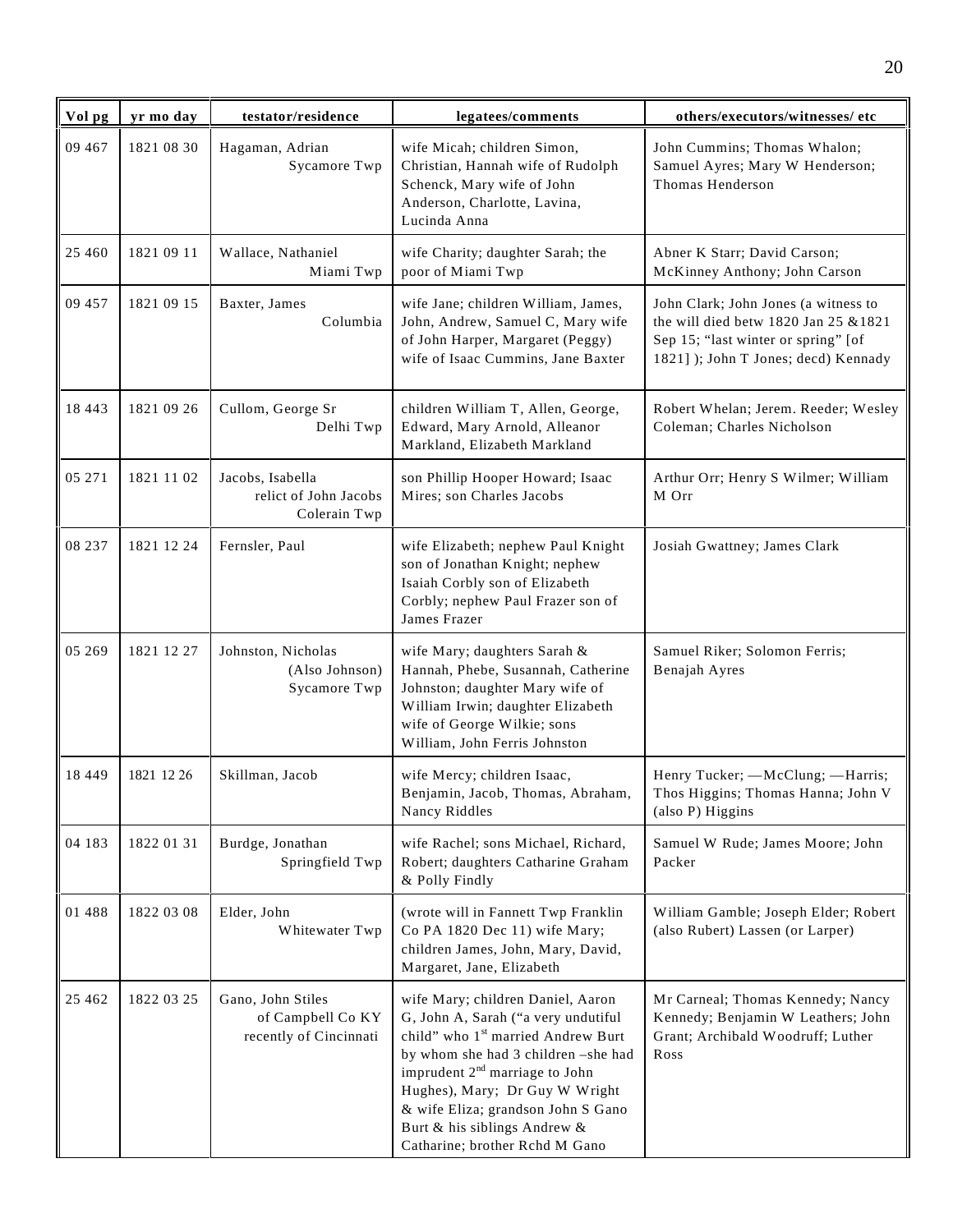| Vol pg                   | yr mo day  | testator/residence                                                                               | legatees/comments                                                                                                                                                                                                               | others/executors/witnesses/ etc                                                                                                                                                                                                                    |
|--------------------------|------------|--------------------------------------------------------------------------------------------------|---------------------------------------------------------------------------------------------------------------------------------------------------------------------------------------------------------------------------------|----------------------------------------------------------------------------------------------------------------------------------------------------------------------------------------------------------------------------------------------------|
|                          |            |                                                                                                  | (decd)                                                                                                                                                                                                                          |                                                                                                                                                                                                                                                    |
| 05 26 6                  | 1822 05 06 | Butler, Fanny<br>single woman of<br>Springfield Twp                                              | father Joseph Butler Sr; sisters<br>Nancy Hall, Elizabeth McKerney,<br>Milly Carrico, Kitty Carrico;<br>brothers Joseph Jr, William; Nancy<br>Hall's 3 youngest daughters Hellin,<br>Nancy & Caroline Hall; nephew John<br>Hall | Hugh H Hall; Vachel Kirk; Jos B Hall                                                                                                                                                                                                               |
| 11 368                   | 1822 05 06 | Smith, William H<br>Japaner & gilder<br>Philadelphia                                             | mother Ann Smith of Lambotte near<br>London England; sister Martha<br>Anness of London or vicinity;<br>Society of the sons of St George in<br>Philadelphia; adopted child Mary<br>Cowley; John Cowley of Cincinnati             | John Vaughan merchant of<br>Philadelphia; Robert E Griffith; J K<br>Kane; Harriet shade; Samuel H Thomas<br>merchant of Philadelphia; Robert H<br>Gilman; James C Morsell; William K<br>Lambdin of Cincinnati; Clement C<br>Biddle; James S Farmer |
| 08 270                   | 1822 05 07 | Roll, Edward                                                                                     | wife Phebe; children Wick (unable to<br>support himself), Isaac, Edward                                                                                                                                                         | John Miller; David Cummins; William<br>D Dudlon; William Hand; Jacob<br>Thomas; David Dunham                                                                                                                                                       |
| 05 267                   | 1822 05 10 | Johns, Levi<br>Colerain Twp                                                                      | wife Susannah; children                                                                                                                                                                                                         | Reuben Stout; James Hardin; John<br>Monfort                                                                                                                                                                                                        |
| 25 4 4 8                 | 1822 05 17 | Jacobs, William<br>Colerain Twp                                                                  | wife Electra                                                                                                                                                                                                                    | Henry L Wilmer; William M Orr;<br>Henry Palmer; Arthur Orr; Joseph<br>Kilborn; James Scott                                                                                                                                                         |
| 18 447                   | 1822 05 27 | Smith, Charles<br>of St Clair Twp,<br>Allegheny Co, PA                                           | wife Agness                                                                                                                                                                                                                     | Thos Ramsey; John Cramer (also<br>Cranmer); Casper Hopple                                                                                                                                                                                          |
| 25 4 4 4                 | 1822 06 08 | Johnson, David<br>Sycamore Twp                                                                   | wife Polly; children Lewis, Charles,<br>Daniel, David, William, James, John,<br>Joanna Graham, Susannah Gambril,<br>Phebe, Betsy, Mary Ann                                                                                      | Josiah Carter; John H Piatt (decd);<br>Benajah Ayres; Lodowick Weller;<br>Abraham Crist; John Taulman                                                                                                                                              |
| 03 555<br>also<br>58 479 | 1822 06 11 | Hunt, Abijah<br>Adams Co<br>Mississippi                                                          | brother Jeremiah Hunt; William<br>Gordon Forman; David Hunt;<br>brothers & sister                                                                                                                                               | Wm P Meisler; Elijah Smith; Ly.<br>Harding; Joseph Forman; Jonathan<br>Thompson; Louretta B Gibson                                                                                                                                                 |
| 18 4 4 5                 | 1822 07 27 | Stephens, Henry<br>New Albany, IN                                                                | lawful daughter Rebecca; John<br>Stephens (natural son by Jane<br>Monyham); daughter Harriet<br>Stephens (by Jane Moneyham);<br>daughter Maria Stephens (by Jane);<br>America Monyham (daughter by<br>Jane); (land in IN & PA)  | William Green; James Kelley; Duncan<br>McCullum; Geo Turner; John Lewis;<br>James Thilly (which may be a<br>corruption of Kelley)                                                                                                                  |
| 25 470                   | 1822 07 27 | Greener, John                                                                                    | wife                                                                                                                                                                                                                            | George Jaspersen; A H Ernst; C W<br>Amos                                                                                                                                                                                                           |
| 06 451                   | 1822 08 28 | Hilditch, Samuel<br>of Columbia Twp<br>but now residing in<br>Birmingham,<br>Warwick Co, England | brother Richard; widowed mother<br>Hannah Hilditch of Shewsbury<br>(decd); wife Hannah                                                                                                                                          | John Ladbury; Thos Starkey; Thos<br>Eyre Lee; Thos Lee                                                                                                                                                                                             |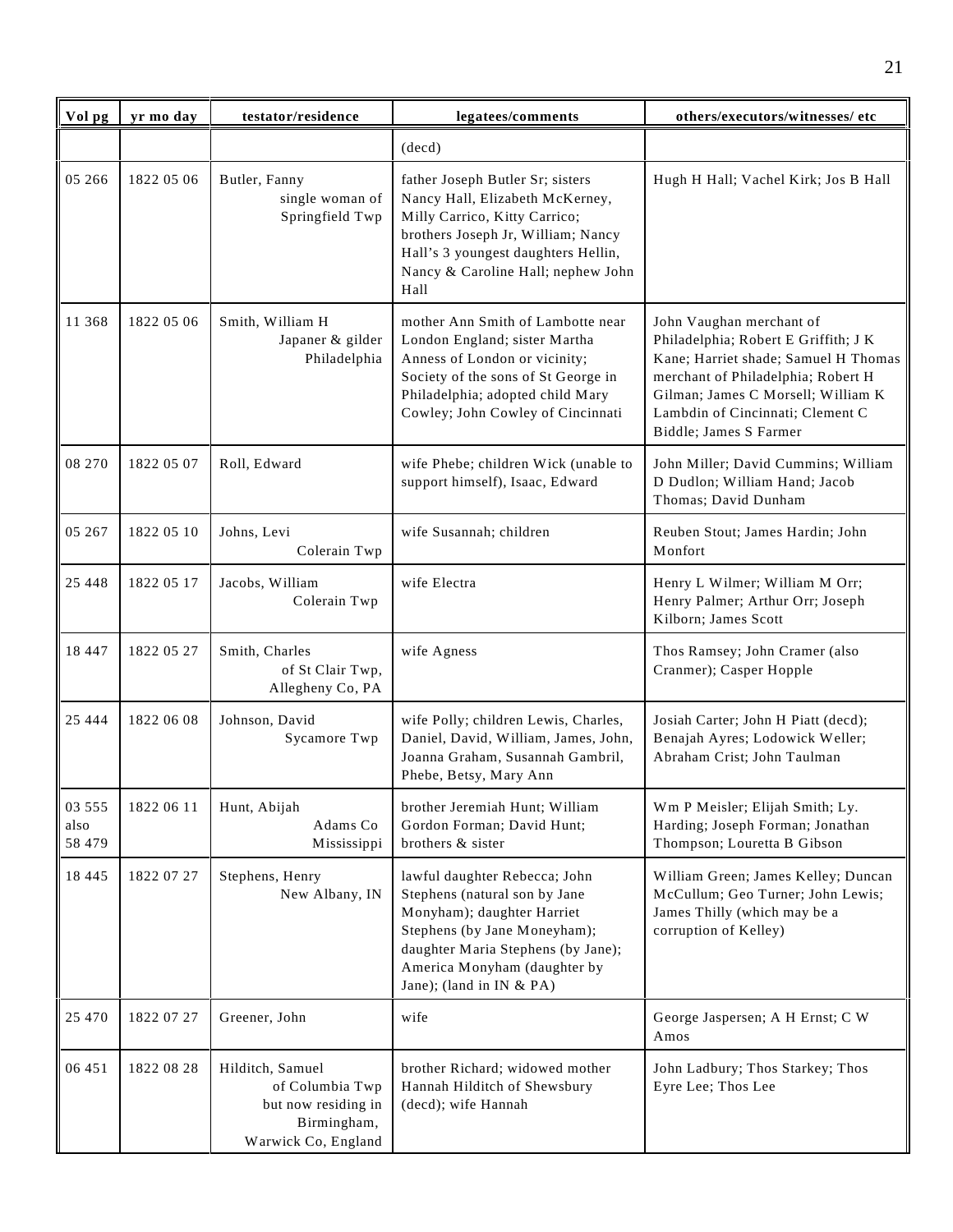| Vol pg   | yr mo day  | testator/residence                    | legatees/comments                                                                                                                                                                                                                                                                                                                                   | others/executors/witnesses/ etc                                                                                                                                                                                      |
|----------|------------|---------------------------------------|-----------------------------------------------------------------------------------------------------------------------------------------------------------------------------------------------------------------------------------------------------------------------------------------------------------------------------------------------------|----------------------------------------------------------------------------------------------------------------------------------------------------------------------------------------------------------------------|
| 02 478   | 1822 09 23 | Snider, Cornelius<br>[Sycamore Twp]   | wife Mary; son William; son John;<br>daughter Catharine wife of John<br>Micken (also McKeon & McKown);<br>daughter Sally wife of Nicholas<br>Schonmaker (also Schoonmaker);<br>son David; daughter Margaret wife<br>of Abraham Crist; 3 of my g-children<br>Henry s/o John Terwelliger (decd),<br>and John & Sallie Fish children of<br>Nimrod Fish | John Stewart surveyor; John<br>Sterwilligen (decd); David Robison;<br>Daniel Newport                                                                                                                                 |
| 10 3 8 2 | 1822 09 23 | Frost, Thomas<br>Crosby Twp           | wife Elizabeth; children John, Isaac,<br>William, Hannah, Sarah, Martha,<br>Elizabeth, Ann, Mary, Penthesilia                                                                                                                                                                                                                                       | Othniel Looker; Catharine Barnes;<br>Jacob Storms; John Black                                                                                                                                                        |
| 08 268   | 1822 09 24 | Schofield, James<br>Cincinnati        | wife Elizabeth                                                                                                                                                                                                                                                                                                                                      | Robert Rands; Thomas Henderson,<br>Samuel Stephenson; Wm Crossman;<br>Albert Hopper; Thomas Henderson                                                                                                                |
| 25 4 4 6 | 1822 09 24 | Drake, William                        | wife Anna; children Oliver, Athelia,<br>Tryphena, Mary, Sarah, William S,<br>Lewis, Jonathan, Thomas                                                                                                                                                                                                                                                | James Armstrong; L A Hendrick;<br>Daniel Hayden; Elisha Norris; David<br>Hobby                                                                                                                                       |
| 25 4 4 9 | 1822 09 24 | Moore, Bustard<br>Mill Creek Twp      | brother William Moore; brother<br>Samuel (decd) & children Samuel,<br>Peggy, Betsey, John, Polly; brother<br>John (decd) & children; brother<br>Robert & children; brother Charles &<br>children William, Charles, Robert;<br>nephew William's sons John R<br>Moore & Charles Moore                                                                 | -Carter; Willm J Carson of Green<br>Twp; James Orr of Mill Creek Twp;<br>William Patton; Edward Owen<br>Haymond; George Martin                                                                                       |
| 04 195   | 1822 09 26 | Townsend, John<br>Cincinnati          | daughter Catharine Hutton (or<br>Fulton?); sons William, Abraham                                                                                                                                                                                                                                                                                    | John Pierson; C Park; John Waggoner;<br>Elenor Hagerman                                                                                                                                                              |
| 04 193   | 1822 11 05 | Barnard, Ruth                         | grandchildren Eliza Vansant,<br>Margaret Folger, Elizabeth Macy,<br>Zacheus Barnard; children Elizabeth<br>Macy, Benjamin Barnard, Zacheus<br>Barnard;                                                                                                                                                                                              | Richd L Coleman; Isaac Stevens;<br>Richard Folger; James russell                                                                                                                                                     |
| 10 396   | 1822 11 14 | Folger, Sylvanus<br>Cincinnati        | wife Margaret; children Avis<br>Pinkham, Phebe Weatherhold, Eliza<br>Bogart                                                                                                                                                                                                                                                                         | brother Richard Folger; Rchd L<br>Coleman; James russell; Zachary<br>Barnard                                                                                                                                         |
| 10 3 8 4 | 1823 01 28 | Finney, Ebenezer W<br>Springfield Twp | children John, 3 others; children of<br>Abby Preston-Loas Sprong; John<br>Fenny; Elizabeth Hall; (owned land<br>in IN)                                                                                                                                                                                                                              | w Snodgrass; Samuel Remond (also<br>Raymon); James McCraft (also<br>McCash); Wm Cumming; John<br>Preaston (also Preston); E Wm Finney<br>Jr; Wm McCash; Jacob Hoffner; Israel<br>Brown; David Sprong; Stephan Jessup |
| 01 490   | 1823 01 28 | Bramble, Elon                         | wife Margaret; children Laban,<br>Major, Ayres, Lavinia Day, Fanny<br>Fleck, Polly Ward; son-in-law<br>Morris Ward                                                                                                                                                                                                                                  | W H Moon; James Coney;                                                                                                                                                                                               |
| 18 4 35  | 1823 01 29 | McMurray, Joseph                      | wife Elizabeth; children Ann Miller,                                                                                                                                                                                                                                                                                                                | Rev Joshua L Wilson; Robert Morry                                                                                                                                                                                    |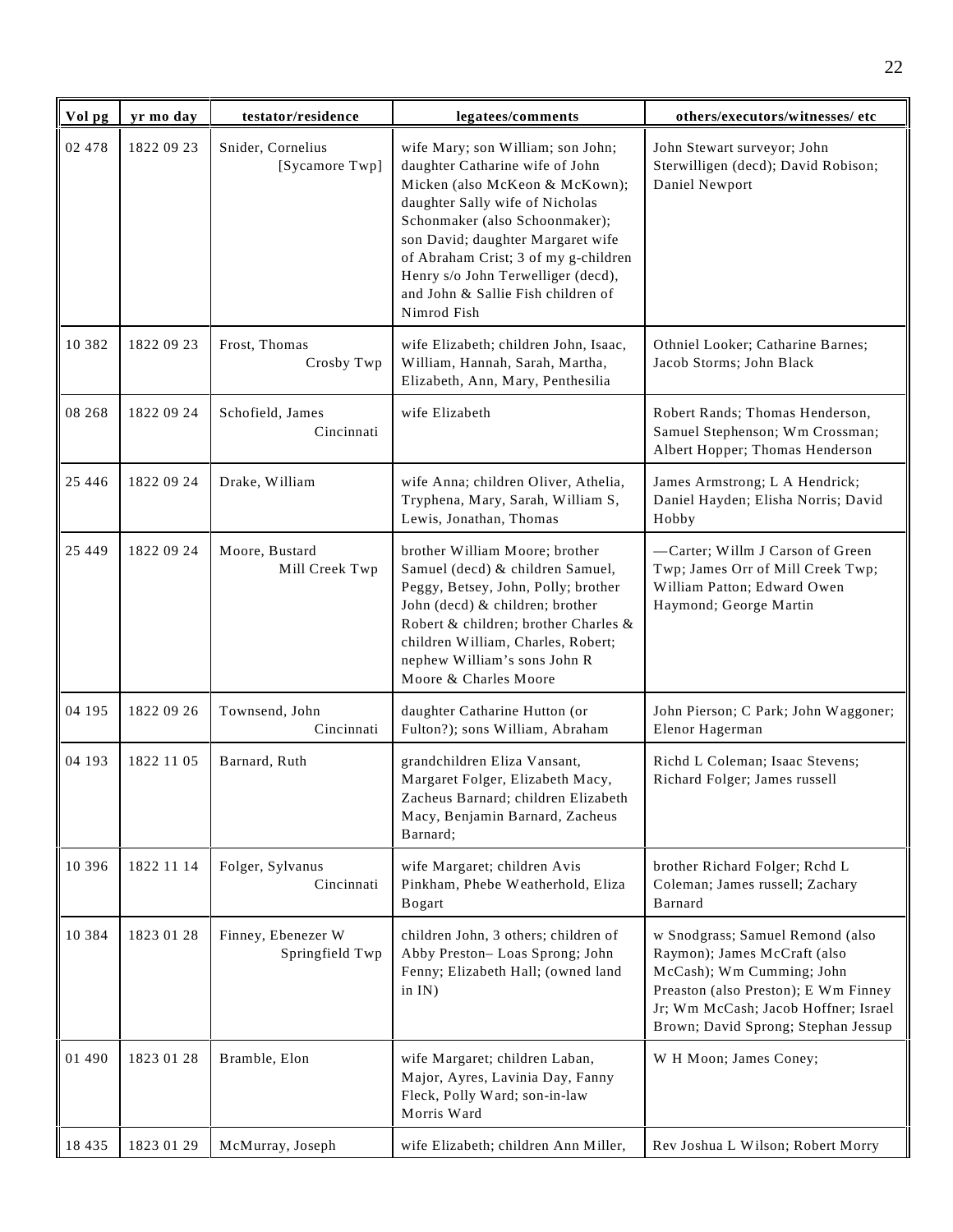| Vol pg   | yr mo day  | testator/residence                                                                                           | legatees/comments                                                                                                                                                                                                                                                                                                                                                                                                                                                                                                                    | others/executors/witnesses/ etc                                                                                                           |
|----------|------------|--------------------------------------------------------------------------------------------------------------|--------------------------------------------------------------------------------------------------------------------------------------------------------------------------------------------------------------------------------------------------------------------------------------------------------------------------------------------------------------------------------------------------------------------------------------------------------------------------------------------------------------------------------------|-------------------------------------------------------------------------------------------------------------------------------------------|
|          |            | Anderson Twp                                                                                                 | Thomas McMurray, Catherine<br>Stockton, Mary Cooper, James<br>McMurray                                                                                                                                                                                                                                                                                                                                                                                                                                                               | Sr; Ichabod B Miller; John L<br>Richmond; David M Miller                                                                                  |
| 07 352   | 1823 02 01 | Kuhn, Lewis                                                                                                  | wife Mary; children John, Elizabeth<br>Lucas, George, Joseph, Lewis, Polly                                                                                                                                                                                                                                                                                                                                                                                                                                                           | James Clark; Peter Monjar; Asbury<br>Cord                                                                                                 |
| 25 4 34  | 1823 02 03 | Depriest, Mary<br>Cincinnati                                                                                 | former husband Felty: son John<br>Felty; daughter Ann Eddy Francis;<br>son Langsdon Martin Depriest; son<br>Charles Avery depriest; niece Nancy<br>McKinnon Reynolds, daughter of<br>Elizabeth Reynolds                                                                                                                                                                                                                                                                                                                              | Hugh McDougal; Isaac Williams (also<br>written Joel Williams); Don (or Dan)<br>Ames                                                       |
| 04 2 2 5 | 1823 02 05 | Riske, Charlotte<br>Signed will as:<br><b>Charlotte Chambers</b><br>Riske;<br>will written in Franklin<br>MO | sisters Sarah Bella Dunlop,<br>Rhuannah Scott of Franklin MO,<br>Sally Chambers; friend Catherine<br>McFarland; (owned land at Ludlow<br>Station OH, and in Franklin, Howard<br>Co MO); John Redhead; Catherine<br>Robely; adopted daughter Mary<br>Miller; son James C Ludlow; son<br>Israel; daughters Ruhannah Ann and<br>Charlotte Ludlow; nephew William S<br>Scott; Thos Chambers; United<br>Foreign Missionary Society of NY;<br>(left farm in 1819); children Sarah<br>Bella & Israel C Ludlow; brother<br>Benjamin Chambers | Francis West; Rev Root of Cincinnati;<br>Col John I Wallace of Cincinnati;<br>George C Miller of Cincinnati; Elisha<br>Stanley; Wm Jewell |
| 07 353   | 1823 04 08 | Ludlow, John<br>Mill Creek Twp                                                                               | wife Sussan T; children John,<br>Charlotte C, Ruth Catharine,<br>Elizabeth Patton, Susan Cummins,<br>Wm D, Mary wife of Alexander<br>Pendry; grandson James Finley<br>Pendry                                                                                                                                                                                                                                                                                                                                                         | James Steward; E Hutchinson; James<br>Sisson Jr; Erzkl (sic) Hutchinson                                                                   |
| 18 4 3 3 | 1823 04 21 | Crane, Samuel<br>Springfield Twp                                                                             | wife Sarah; only daughter Mary wife<br>of John Haris                                                                                                                                                                                                                                                                                                                                                                                                                                                                                 | Rev John Thompson; James<br>Thompson; John Thompson Jr;<br>William M Thompson; Adrian Aten Jr;                                            |
| 01 494   | 1823 06 16 | Harper, Mary                                                                                                 | deceased husband Robert Harper; six<br>grandchildren Polly, Robert, Sarah,<br>Rebecca, John and Martha Harper;<br>dau-in-law Netty Wait; Reuben Wait                                                                                                                                                                                                                                                                                                                                                                                 | Andrew Baxter; James Lyons; Ann<br>Henry                                                                                                  |
| 01 497   | 1823 06 16 | Stout, Benajah<br>Colerain Twp                                                                               | wife Elizabeth; daughters Elizabeth<br>Merrit, Polly Hate, Catherine Davis,<br>Massey Jessup, Nancy Randolph;<br>sons Reuben, Charles and Ira                                                                                                                                                                                                                                                                                                                                                                                        | John Vanzandt; Stewart McGill                                                                                                             |
| 18 442   | 1823 06 16 | Sedam, Cornelius<br>Delhi Twp                                                                                | wife Nancy; children Cornelius,<br>Henry, David, Matthias, Eliza,<br>Nancy, Jane, Maria                                                                                                                                                                                                                                                                                                                                                                                                                                              | Ethan Stone; Samuel Baker; Ira Condit<br>VanLieu; T Burnet                                                                                |
| 10 395   | 1823 06 18 | Foote, Dan<br>(also Daniel)                                                                                  | (land in IN); Rev David Root of<br>Cincinnati; Maria Tindal of<br>Cincinnati; sister Lucy Foot; father                                                                                                                                                                                                                                                                                                                                                                                                                               | Mary Tindall; Lydia Tindall; Nathaniel<br>Wright; John T Jones                                                                            |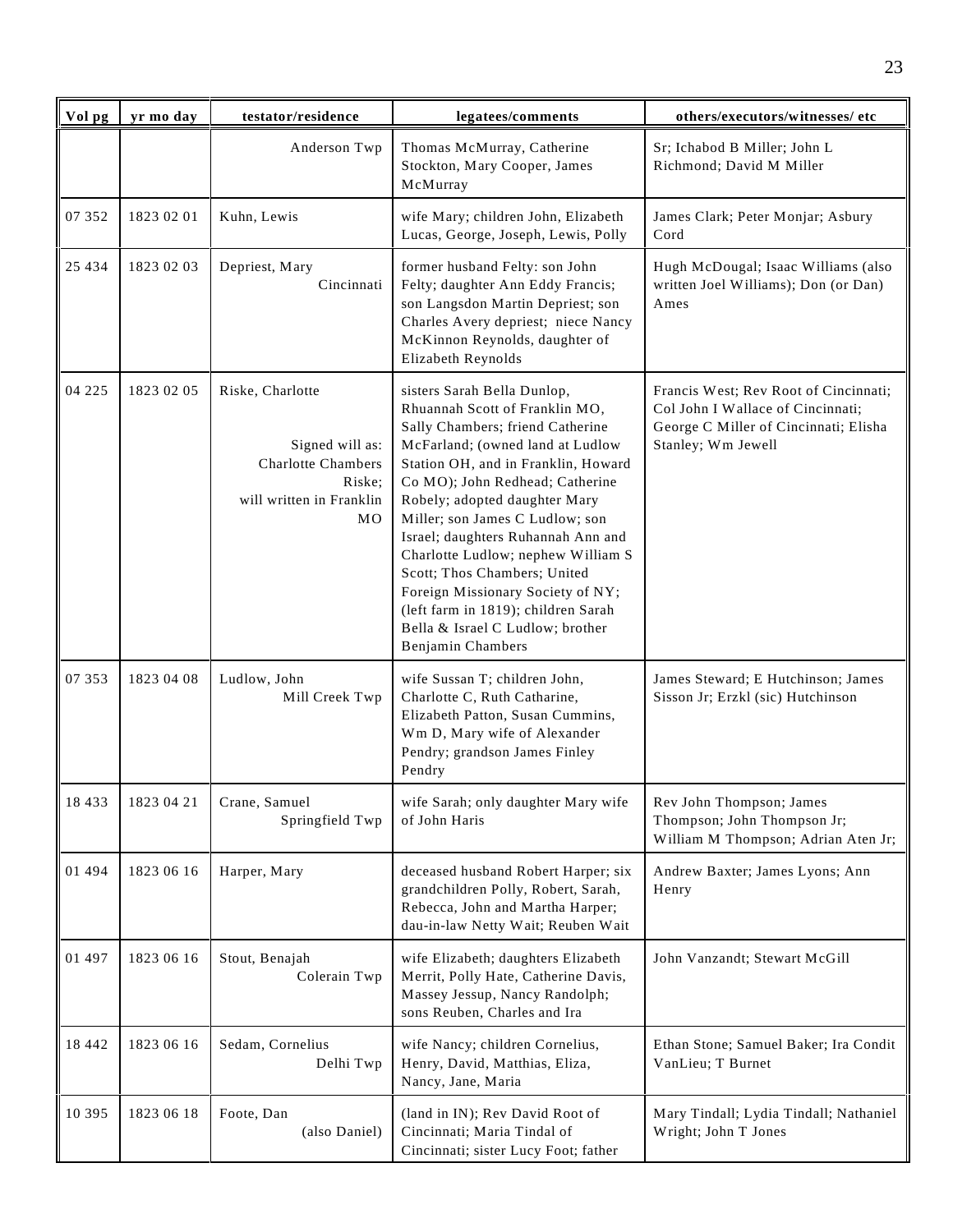| Vol pg   | yr mo day  | testator/residence                 | legatees/comments                                                                                                                                                                                                             | others/executors/witnesses/ etc                                                                        |
|----------|------------|------------------------------------|-------------------------------------------------------------------------------------------------------------------------------------------------------------------------------------------------------------------------------|--------------------------------------------------------------------------------------------------------|
|          |            |                                    | Aaron Foote of Colchester CT                                                                                                                                                                                                  |                                                                                                        |
| 18 441   | 1823 07 12 | Crossen, James<br>Cincinnati       | wife Maria; children William, Sarah,<br>Margaret, Ann                                                                                                                                                                         | Thos Henderson; Robert Stewart;<br>Archibald Knox                                                      |
| 25 452   | 1823 08 18 | Bridges, John                      | wife Hannah; children Hannah,<br>John, Ann, Elisha, Benjamin<br>(will made $1811$ Dec $16$ )                                                                                                                                  | Orgia Clark; Orson Clark; James Clark                                                                  |
| 25 459   | 1823 08 18 | Gwaltney, Josiah<br>Colerain Twp   | children Samuel, Bennett, Simmons,<br>Elizabeth, Polly, Rebecca                                                                                                                                                               | Samuel Gwaltney; Thomas Whealtey;<br>James Clark; Geo H Stockton                                       |
| 07 355   | 1823 08 19 | Harper, Samuel                     | sister Nancy wife of Joseph Ross;<br>(land in Madison OH); youngest<br>brothers David & Nathan Harper;<br>mother now dwells in Franklin Co<br>IN; brother James Harper "with<br>whome I now dwell"; brother<br>William Harper | Alexander Esau; Andrew Stewart;<br>Amos Bovam (also Boram)                                             |
| 01 487   | 1823 08 20 | Crane, Elihu<br>Sycamore Twp       | wife Phebe; son William Crane;<br>eldest sons Cyrus, Elihu, David and<br>James; eldest daughter Abigail<br>Megil; daughters Nancy Jones, Polly<br>Mitchel; youngest daughter Susannah<br>Crain; youngest son Oliver           | Benajah Ayres; Burgher Miller;<br>Richard Ayres; John Mathews                                          |
| 07 359   | 1823 09 03 | O'Callagahn, Daniel<br>Cincinnati  | brother Patrick Callagahn of Ireland                                                                                                                                                                                          | Gurdon R Gilmore of Cincinnati;<br>Adam Hill; Thomas Henderson; Dennis<br>O'Callaghan (also Hallaghan) |
| 18 4 39  | 1823 09 11 | Decker, Josiah<br>Cincinnati       | wife Susan                                                                                                                                                                                                                    | Richard L Coleman; Reuben Swift;<br>James Russell Jr; Margaret Horton                                  |
| 07 363   | 1823 10 17 | Pendrey, Ralph                     | children Elizabeth Wearuff (living<br>east side of Mill Creek), Elizabeth,<br>Margrat Lyon, Ann Higgins, Isaballa<br>Voorhees, Ruth Voorhees, Mary<br>Wilmuth (decd), Alexander Penderey                                      | Alexander Benderey; Jacob Voorhees;<br>Thos Higgins; James Patterson;<br><b>Alexander Patterson</b>    |
| 25 451   | 1823 10 17 | Debolt, Jacob                      | wife; brother Henry; (oral<br>will-testator gave will on 1823 Oct 3<br>& died Oct 5 in Newtown                                                                                                                                | Adam Miller in IN; Arther S Miller;<br>John Smith; John Richmond; Jonathan<br>Garard                   |
| 25 4 5 7 | 1823 10 18 | White, Jacob Jr<br>Springfield Twp | wife Elizabeth; children Catharine,<br>Elizabeth Ann                                                                                                                                                                          | Thomas Sorton; John Wilmuth; Wm<br>Boswell; Thomas Smith                                               |
| 07 361   | 1823 10 28 | Sisson, James Jr<br>Mill Creek Twp | wife Hannah                                                                                                                                                                                                                   | Martha (also Maretha) Crary;<br>Tryphenia Gray; Rebeca Miller;<br>William Ludlow; John Ludlow          |
| 02 4 65  | 1823 12 01 | Norton, Tristam<br>Delhi Twp       | wife Mary B Norton; eldest daughter<br>Lydia Butler Norton; 2 <sup>nd</sup> daughter<br>Catharine Shiff Norton; son Grafton<br>Norton; 3 <sup>rd</sup> daughter Asenith<br>Mayhew Norton                                      | Joseph Mayhew; William Cuttle (or<br>Cattle); Benj A Bassett                                           |
| 18 4 3 6 | 1823 12 01 | Cross, William<br>Delhi Twp        | wife Sarah; children Mary Ann<br>Cross, Ester Cross, Lydia Cross;                                                                                                                                                             | -Ashton; - Wolf; Thomas Ellis;<br>Yadok Davis; Sanford Sanders                                         |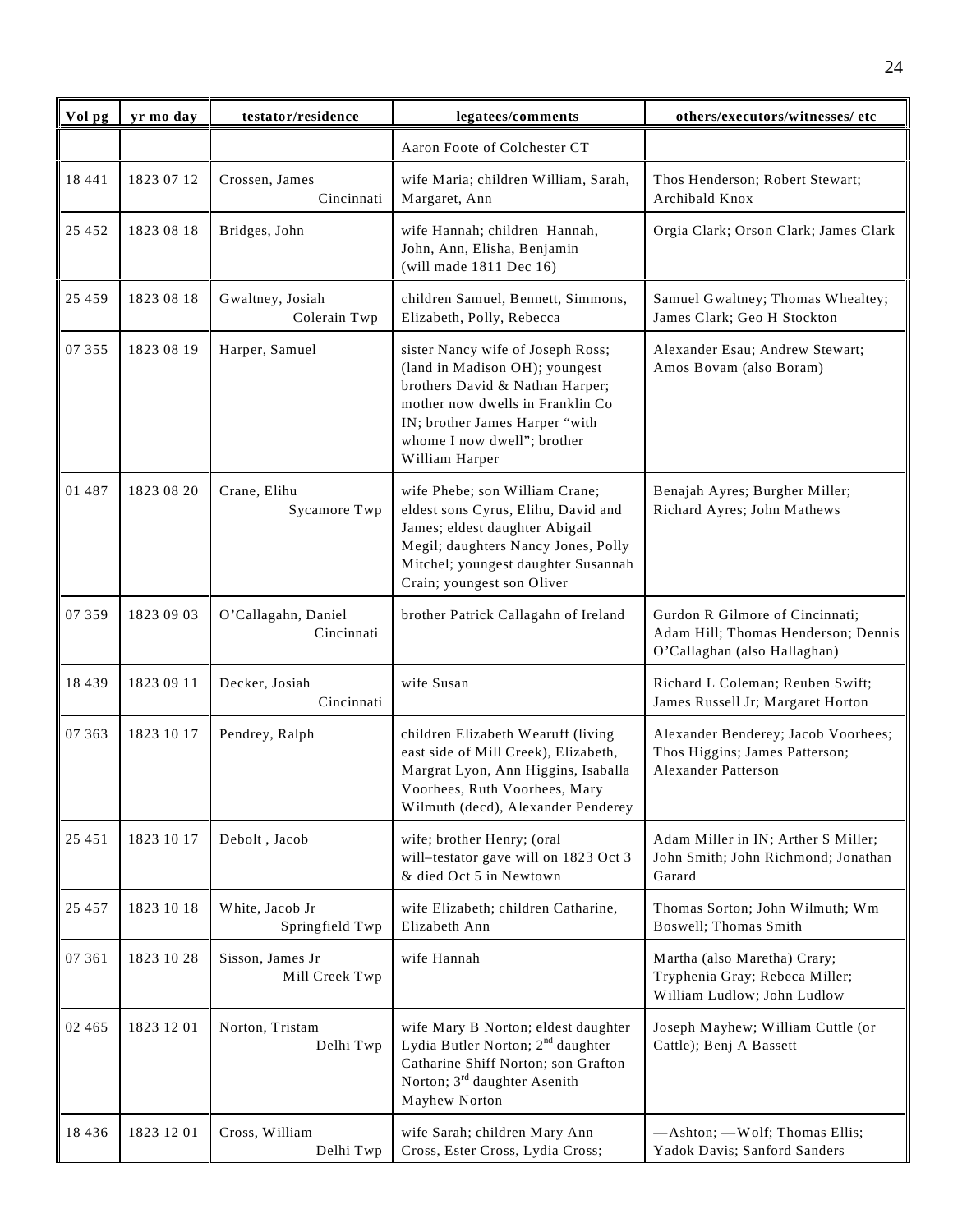| Vol pg | yr mo day  | testator/residence                                                                                      | legatees/comments                                                                                                                                                                                                                                                                                                                                                                                                                                                                                                                                                                                                                                                                                                                                                                                                                                                                                                                                  | others/executors/witnesses/etc                                                                                                                                                                                                                                                                                                                                                                                        |
|--------|------------|---------------------------------------------------------------------------------------------------------|----------------------------------------------------------------------------------------------------------------------------------------------------------------------------------------------------------------------------------------------------------------------------------------------------------------------------------------------------------------------------------------------------------------------------------------------------------------------------------------------------------------------------------------------------------------------------------------------------------------------------------------------------------------------------------------------------------------------------------------------------------------------------------------------------------------------------------------------------------------------------------------------------------------------------------------------------|-----------------------------------------------------------------------------------------------------------------------------------------------------------------------------------------------------------------------------------------------------------------------------------------------------------------------------------------------------------------------------------------------------------------------|
|        |            |                                                                                                         | Charles Green                                                                                                                                                                                                                                                                                                                                                                                                                                                                                                                                                                                                                                                                                                                                                                                                                                                                                                                                      |                                                                                                                                                                                                                                                                                                                                                                                                                       |
| 04 229 | 1823 12 02 | Redinbaugh, Samuel<br>Jefferson Co IN                                                                   | wife Maria; wife's children Samuel<br>Hewlick, Polly Kinderson; Catherin<br>Mills, Iaac (sic) Hewlick; brothers<br>John, Frederick, Andrew, Philip,<br>Henry, Adam; Samuel, Peter & Anna<br>Mills                                                                                                                                                                                                                                                                                                                                                                                                                                                                                                                                                                                                                                                                                                                                                  | Benjn. Bassett; P I Holcomb; E<br>Molhkess (or Dolhkess)                                                                                                                                                                                                                                                                                                                                                              |
| 07 357 | 1823 12 06 | Hearne, James<br>farmer of<br>Green Twp                                                                 | wife; children Joshua, Moses, Jesse,<br>Beverly A (son), James, Stephen,<br>Isaac, Elizabeth Stouton, Saurina<br>Scuddle, Namy (or Nanny) Miller,<br>Meneter Stouton                                                                                                                                                                                                                                                                                                                                                                                                                                                                                                                                                                                                                                                                                                                                                                               | Arthur Orr; Stephen Prybott; Archibald<br>Crowell                                                                                                                                                                                                                                                                                                                                                                     |
| 07 351 | 1823 12 17 | Ewing, Thomas                                                                                           | children John Thomas Ewing, Jain<br>Seeper, Rebecca Vanhorn, Mary<br>Hughes; (land in Lecoming? Co PA)                                                                                                                                                                                                                                                                                                                                                                                                                                                                                                                                                                                                                                                                                                                                                                                                                                             | John Bucknell; Charley Satur; Allep<br>Seeper; Peter Young; Erekiel Hughes;<br>John Fletcher; John Gross; Noah<br>Vanwinkle; Stephen Wood                                                                                                                                                                                                                                                                             |
| 01 485 | 1824 03 29 | James, David<br>Cincinnati                                                                              | wife Sarah; children                                                                                                                                                                                                                                                                                                                                                                                                                                                                                                                                                                                                                                                                                                                                                                                                                                                                                                                               | H McDougal; John Shaw; Stephen<br>Ross                                                                                                                                                                                                                                                                                                                                                                                |
| 07 347 | 1824 03 29 | Hankins, Richard                                                                                        | wife Rachal; Wm Vandike; children<br>Sarah, William, Elizabeth, Jane,<br>Rachal                                                                                                                                                                                                                                                                                                                                                                                                                                                                                                                                                                                                                                                                                                                                                                                                                                                                    | Isaac Sparks; Ephn Brown; John<br>Runyan                                                                                                                                                                                                                                                                                                                                                                              |
| 01 505 | 1824 04 16 | Patterson, Hamlet<br>a farmer                                                                           | wife Jane; sons John, Abraham; (land<br>in Knox Co OH); daughters Mary,<br>Nancy Patterson; son-in-law<br>William Crowder                                                                                                                                                                                                                                                                                                                                                                                                                                                                                                                                                                                                                                                                                                                                                                                                                          | Thomas Kincaid Sr; James Kincaid;<br>Thomas Kincaid Jr                                                                                                                                                                                                                                                                                                                                                                |
| 10414  | 1824 06 04 | Boudinot, Elias Dr<br>formerly from<br>Philadelphia PA and<br>Elizabeth town NJ<br><b>Burlington NJ</b> | (director of the US Mint); past $81st$<br>year; wife; daughter Susan Verquean<br>Bradford; Catharine Harris widow of<br>Samuel Stockton "my brother-in-<br>law" and her daughter Julia Susan<br>Stockton; daughter of bro-in-law Rev<br>Philip Stockton; Rebekah Howel<br>daughter of Lucius Stockton (decd);<br>Maria Pearson (called Hanna Maria)<br>daughter of Joseph Pierson of<br>Rosehill; sister-in-law Rachel<br>Boudinot widow of brother Dr John<br>Boudinot; nieces Julia Stockton &<br>her sister Esther C Long, their<br>brother Dr Stockton (decd) & brother<br>Francis; Miss Esther Reed; faithful<br>steward Joseph Pierson & his son<br>Elias of Rosehill; Dr Charles H<br>Wharton; cousin Jane wife of<br>William Dayton of Elizabethtown;<br>niece Mrs Abbey Field of Princeton;<br>Nephew Elias E Boudinot son of<br>brother Elisha (decd); nephew Dr<br>Richard Stockton of Princeton;<br>brother Cap Louis Boudinot (decd); | Richard S Cope; Harm J Kindehoper;<br>Joshua Wallace; John Moland; William<br>Bingham (decd); Joseph Pierson;<br>Nathan Beach; Robert Kemble; Edward<br>Burd; Matthew Pearce; Thomas<br>Biddle; Robert Martin; Thomas Grant;<br>James Strawbridge; Mr Clarkson; Wm<br>W Woolsey; San-Boyd; John Pintard;<br>Samuel Coates; Cadwalader Evans; Mr<br>Sterling; Wm S Coxe; Ann Morrington;<br>John Coburn; George Taylor |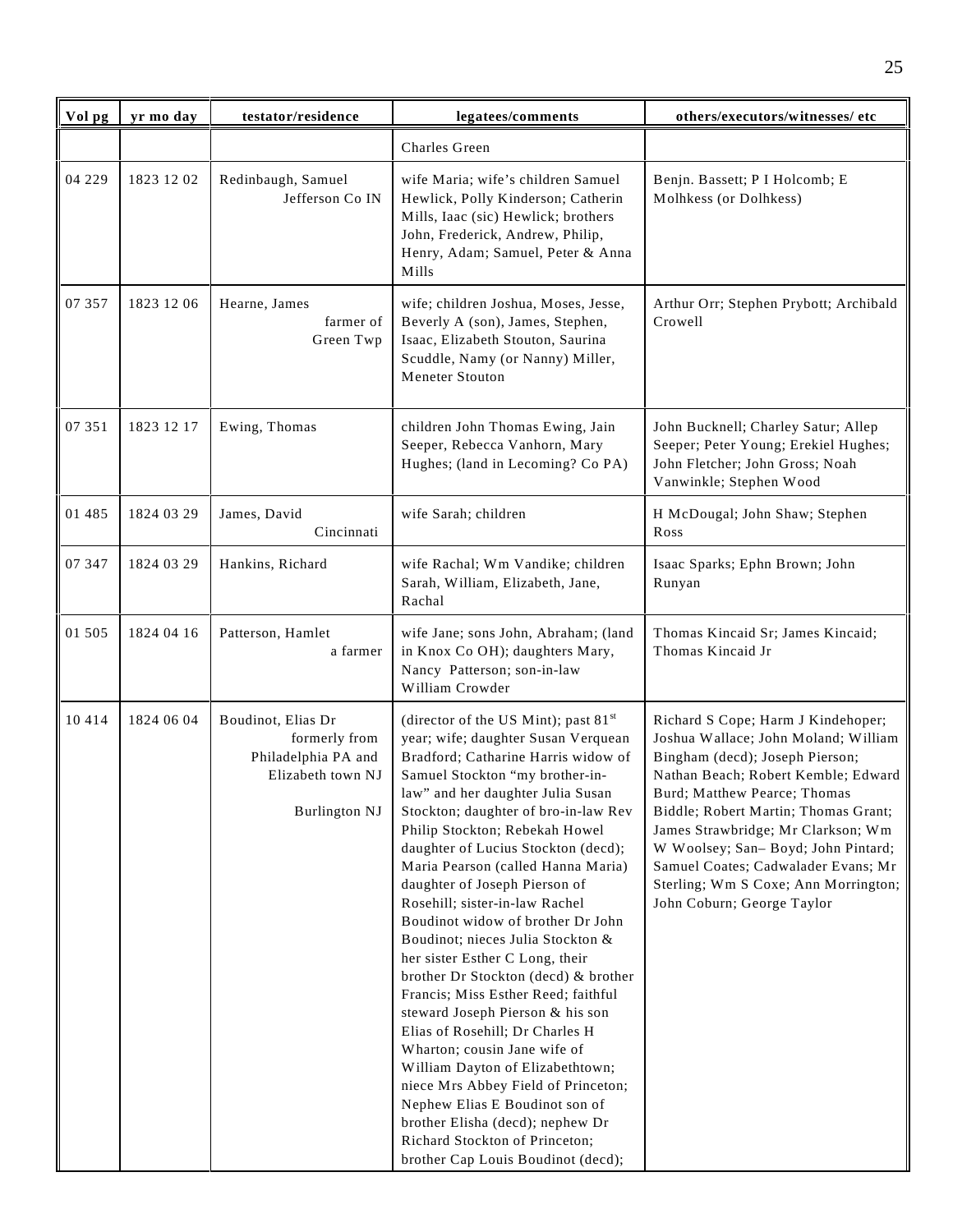| Vol pg | yr mo day  | testator/residence           | legatees/comments                                                                                                                                                                                                                                                                                                                                                                                                                                                                                                                                                                                                                                                                                                                                                                                                                                                                                                                                                                                                                                                                                                                                                                                                                                                                                                                                                                                                                                                                                                                                                                                                                                                                                                                                                                                                                                                                                                       | others/executors/witnesses/ etc |
|--------|------------|------------------------------|-------------------------------------------------------------------------------------------------------------------------------------------------------------------------------------------------------------------------------------------------------------------------------------------------------------------------------------------------------------------------------------------------------------------------------------------------------------------------------------------------------------------------------------------------------------------------------------------------------------------------------------------------------------------------------------------------------------------------------------------------------------------------------------------------------------------------------------------------------------------------------------------------------------------------------------------------------------------------------------------------------------------------------------------------------------------------------------------------------------------------------------------------------------------------------------------------------------------------------------------------------------------------------------------------------------------------------------------------------------------------------------------------------------------------------------------------------------------------------------------------------------------------------------------------------------------------------------------------------------------------------------------------------------------------------------------------------------------------------------------------------------------------------------------------------------------------------------------------------------------------------------------------------------------------|---------------------------------|
|        |            |                              | owned "my small original profile of<br>his late Excellency Lt Genl<br>Washington, formerly President of<br>the United States, being one of the<br>last for which he sat at my particular<br>request, and in my opinion the best<br>profile likeness ever taken of him.";<br>father John Stockton; nephews<br>William Griffith, Samuel Bayard,<br>Louis Atterbury, John Colt; relative<br>Rev Lewis Bayard now of New<br>Rochell; Mary Eager (maiden name<br>Tyson); Elizabeth Weeks; Hannah<br>Oliver (maiden name Rockle); NJ<br>Bible Society for spectacles for poor<br>old people; nephews Dr Richard<br>Stockton of Princeton, Lucius H<br>Stockton of Trenton, Elias E<br>Boudinot (son of brother Elisha<br>Boudinot decd), Elias Boudinot Jr &<br>John (sons of brother John Boudinot<br>decd) & their sister Jane Van Dyne;<br>niece Susan Cuthbert; for the<br>transport of 15 or more families of<br>European Jews to safety in Warren<br>Co PA, where they would settle,<br>improve land and receive a deed<br>after 7 years; Miss Fanny Martel;<br>Moravians at Bethlehem PA for work<br>with the Indian Nations; niece Mrs<br>Julia Rush; 3 children of niece Mrs<br>Mary Bend; Magdalen Societies of<br>Philadelphia & New York; for<br>educating heathen in Cornwall CT;<br>Susan Bradford Wallace & Mary<br>Wallace daughters of friend John B<br>Wallace & wife Susan; Presbyterian<br>Church; College of NJ at Princeton;<br>American Bible society; Public<br>Hospital in Philadelphia; poor in<br>Philadelphia; Foreign Missions;<br>sister Annis Stockton's children<br>Richard, Mary Hunter, Lucius H &<br>Abby Field; Martha Bayard wife of<br>Samuel Bayard; children of brother<br>John Bodinot (decd) Elias Jr, John,<br>Tobias, Jane Van Dyne; Mrs Tace<br>Wallace & four daughters; Rev<br>Hezekiah May; John Pintard; nieces<br>Catharine Atterbury, Eliza Colt,<br><b>Busan Boudinot</b> |                                 |
| 10410  | 1824 08 17 | Helmick, Peter<br>Crosby Twp | wife Betty; children Jacob, Daniel,<br>Molly, Philip; Mary, Mararet, Nancy,<br>Cathrine, Peter and Susannah.;<br>Molly's oldest child Elizabeth; David                                                                                                                                                                                                                                                                                                                                                                                                                                                                                                                                                                                                                                                                                                                                                                                                                                                                                                                                                                                                                                                                                                                                                                                                                                                                                                                                                                                                                                                                                                                                                                                                                                                                                                                                                                  | Isaac Nelson; Zadock Truet      |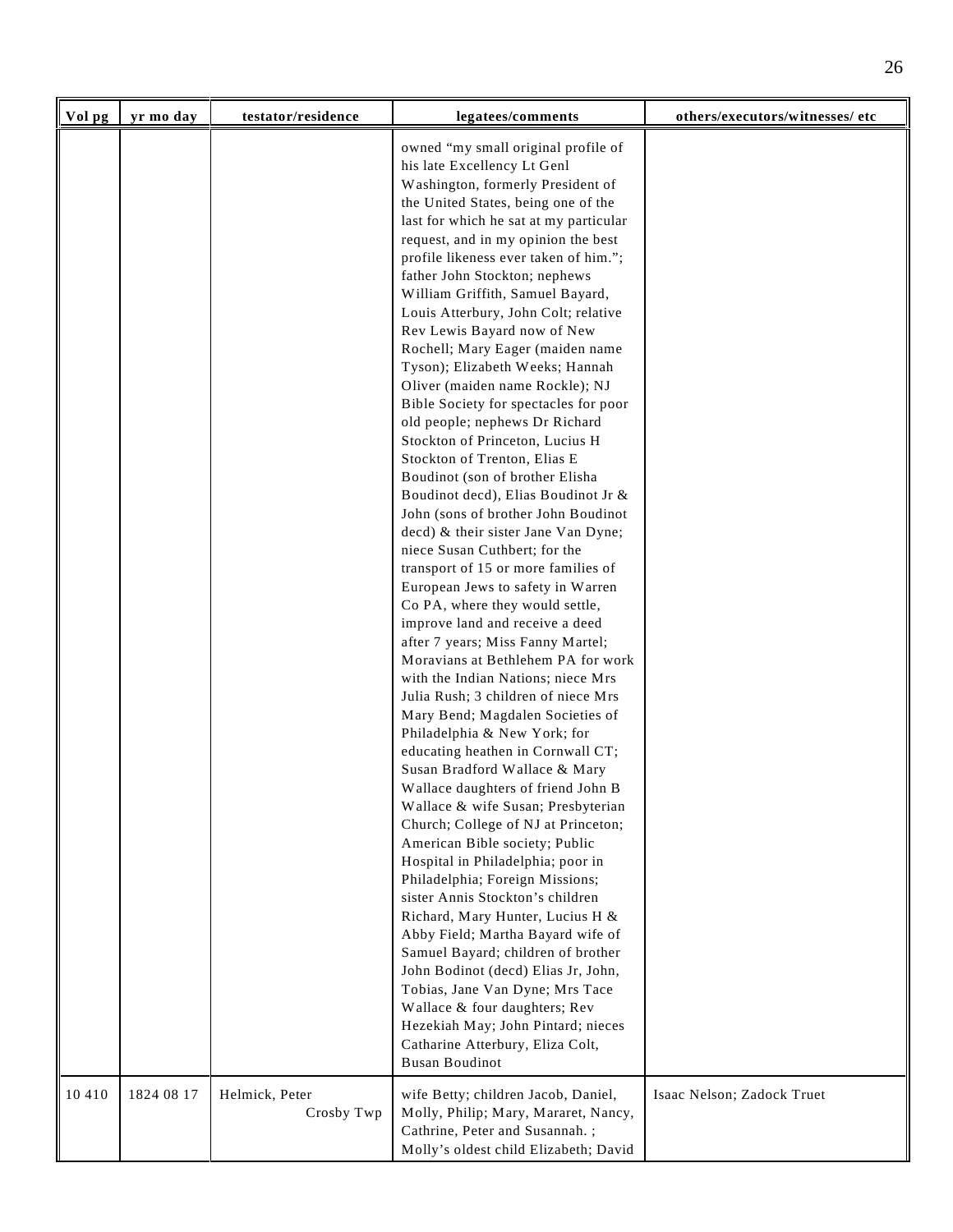| Vol pg  | yr mo day  | testator/residence                                        | legatees/comments                                                                                                                                                                           | others/executors/witnesses/ etc                                                                                                                                                                                 |
|---------|------------|-----------------------------------------------------------|---------------------------------------------------------------------------------------------------------------------------------------------------------------------------------------------|-----------------------------------------------------------------------------------------------------------------------------------------------------------------------------------------------------------------|
|         |            |                                                           | Garrard; Richard Garrard                                                                                                                                                                    |                                                                                                                                                                                                                 |
| 10 411  | 1824 08 17 | Hammel, John<br>(Also spelled<br>Hummell)<br>Columbia Twp | died 1824 June 22 in his own house;<br>wife Mary; oldest son Alexander;<br>other children                                                                                                   | James Jones; Robert Harper (decd);<br>Frederick Dew (also called William<br>Dew); Thomas Cosbey; Gerard<br>Gormuh                                                                                               |
| 01 486  | 1824 08 23 | Irwin, William                                            | wife Polly; grandson William Irwin<br>Slos (son of deceased daughter<br>Harriet); son Archibald Irwin; other<br>children                                                                    | James Findley; Nicholas Longworth;<br>Eb H Peirson; Saml Ransay; Chas S<br>Adiram; Sam Findlay                                                                                                                  |
| 04 186  | 1824 09 21 | Hunt, George N<br>Cincinnati                              | Jesse Hunt; bro-in-law Nathaniel G<br>Pendleton of Cincinnati; sister Jane<br>Frances Pendleton; brother R E A<br>Hunt; Abjah & Jeremiah Hunt (decd)                                        | Oliver W Spencer; Charles Hammond;<br>Samuel F Hunt of Springfield Twp; Dr<br>Joseph W Hageman                                                                                                                  |
| 01 507  | 1824 09 21 | Price, Sarah<br>Delhi Twp                                 | mother Sarah Price; brothers Rees E<br>Price, James a Price                                                                                                                                 | John Dickman; Mary Embree; Ethan<br>Stine                                                                                                                                                                       |
| 07 349  | 1824 11 24 | McKee, Samuel<br>Columbia Twp                             | wife; children Jeremiah D, Elizabeth,<br>Rachel, Polly, Cynthia, Eli, Lewis,<br>Samuel C, Alexander, David Connor<br>McKee                                                                  | Oliver Jones; John Jones                                                                                                                                                                                        |
| 08 255  | 1824 11 29 | Wood, James<br>Columain Twp                               | wife Charity; children James C<br>Wood, Polly C St John, Charity<br>Wood, Betsy Wood, Isaac M Wood,<br>John C Wood, Lewis M Wood,<br>William W Wood; sisters Deborah<br>Kelly, Betsy Burnet | James Baxter; Calvin Kitchel; Jacob<br>Cox; Jane Baxter; - Bunton (decd);<br>Francis Kennedy; Timothy Rowley;<br>John Alwood; William Baxter; Daniel<br>Lehench (or Schurch); John<br>Shanchland; Andrew Baster |
| 04 196  | 1824 11 29 | Terry, John<br>Crosby Twp                                 | friend Andrew Poe                                                                                                                                                                           | David Cormick?; John Baughman,<br>Harlman Vantrees; Jacob Seller (also<br>Sellar); James Snodgrass                                                                                                              |
| 06 415  | 1824 11 29 | Morten, Henry<br>Columbia Twp                             | (past 55 yrs 1808 Aug 27, when will<br>was made); wife Mary; eldest son<br>Thomas in Amexsham? Bucks Co<br>England; next sons Henry, John,<br>Joseph; son Richard                           | James Findley; John Brace; Geo P<br>Torrence                                                                                                                                                                    |
| 25 4 55 | 1824 12 04 | Williams, Joel<br>Cincinnati                              | children John, Benjamin, Carlisle,<br>Joel, Thomas & Elenor S Williams                                                                                                                      | Thomas Henderson; Nathaniel Wright;<br>Hugh McDougal; John B Benns (or<br>Bemis); Walter Rogers; James Carter;<br>Marget Rogers                                                                                 |
| 01 482  | 1824 12 12 | Howe, John                                                | wife Sarah M Howe                                                                                                                                                                           | Coddington Cheesebrough; W B<br>Phillips; Samuel M Hunt                                                                                                                                                         |
| 10412   | 1824 12 28 | Hughes, Thomas                                            | brother Samuel Hughes; Alexander<br>McNutt; (owned land in Mill Creek<br>Twp); John Melendy; James<br>Melendy; school for destitute<br>children in Cincinnati                               | Arthur Harries; James Keys; William<br>Woodwards; James Findlay; Jacob<br>Williams; Nathaniel Guildord; William<br>Greene; Elisha Hotchkiss; Josiah<br>Moorhead; Daniel H Leavitt                               |
| 25 471  | 1825 01 07 | McIntire, William T<br>Green Twp                          | good friend Mr Richardson; friend<br>Samuel T Smith                                                                                                                                         | Silvester Smith; Reuben Reynolds                                                                                                                                                                                |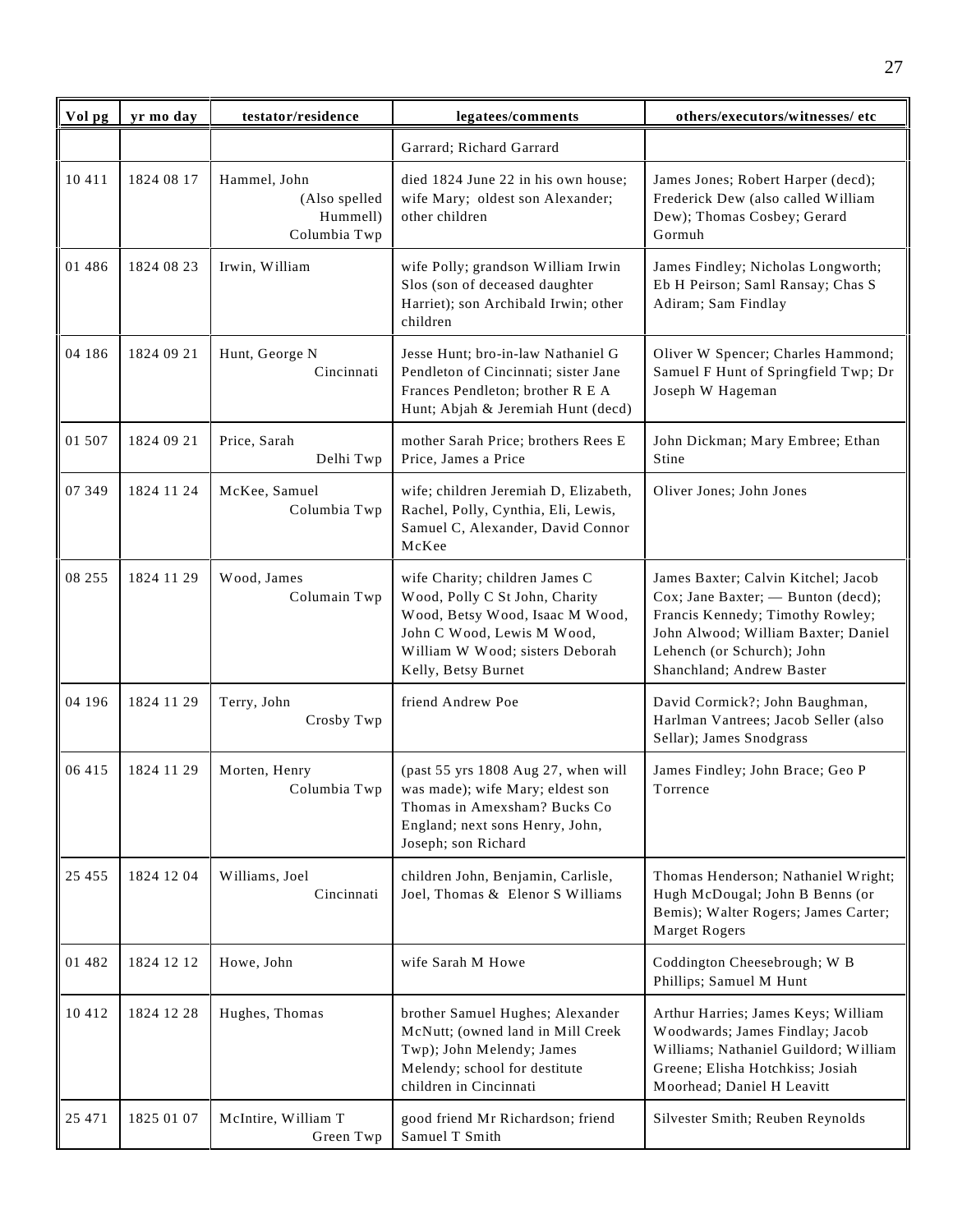| Vol pg   | yr mo day  | testator/residence                                       | legatees/comments                                                                                                                                                                                  | others/executors/witnesses/ etc                                                                                                                  |
|----------|------------|----------------------------------------------------------|----------------------------------------------------------------------------------------------------------------------------------------------------------------------------------------------------|--------------------------------------------------------------------------------------------------------------------------------------------------|
| 06 461   | 1825 04 05 | Sayre, Levi<br>Springfield Twp                           | wife Jane; children Anne Sayer,<br>Lewis Gibson Sayre, John Sayre,<br>Sarah Sayre, Phebe wife of James<br>Coddington, Elias Sayre, Rachel wife<br>of William Bell, Pierson Sayre                   | Abraham Van Vleet formerly of<br>Lebanon; W S Schooley; James Vance;<br>Elizabeth Ellis; James Covenhoven                                        |
| 18 4 4 6 | 1825 04 19 | Sedam, Isaac<br>Colerain                                 | wife Elsy; children Elizabeth<br>(probably from a previous wife),<br>Jane, Mary Ann, Margaret, Sarah,<br>John Alexander                                                                            | John Livingston; Jasper Johnson; Alex<br>Stevenson; Sarah Haylman; Saml H<br>Criag                                                               |
| 06 4 64  | 1825 04 28 | Swift, Calvin<br>Cincinnati                              | wife Elenor                                                                                                                                                                                        | Richd L Coleman; V C Marshall; Wm<br>Murray                                                                                                      |
| 05 278   | 1825 07 26 | Wolfington, Catharine<br>widow of<br>Robert Wolfington   | Uncle John Kidd of Cincinnati<br>(decd); children Robert, Thomas,<br>John, Richard, Margaret                                                                                                       | Edward R Gillies of Philadelphia;<br>James Cunningham; James Martin;<br>John Kramer                                                              |
| 25 4 38  | 1825 07 27 | Comstock, Joab                                           | wife Eunice; children James,<br>daughter Thankful Green, Samuel C,<br>Joab, daughter Eunice; (land in<br>Franklin Co IN)                                                                           | Abner K Starr; William Sater (ill in<br>July 1825), Jane Lemmon                                                                                  |
| 11 273   | 1825 08 09 | Fisk, Amos<br>Cincinnati                                 | mother in MA; cousin Mary<br>Warrington (the will was made 1825<br>Aug 8 on the morning of the day he<br>died)                                                                                     | Stephen Wilder; Josiah Whitman; John<br>Jaquess Jr; William Morse (also<br>Moos); Sumner Whipple; Benjn<br>Bassett; Samuel Patterson; James Ward |
| 06 4 65  | 1825 08 18 | Stewart, John                                            | wife Nancy M; children Mary, Sarah,<br>Priscilla W, Elijah, Samuel M, John<br>E, James, Lucinda                                                                                                    | brothers in law John Eliott Sr & John<br>Clark; John Todd, John Todd Jones,<br>Thos Agnew                                                        |
| 04 184   | 1825 08 22 | Markland, Thomas<br>Green Twp                            | wife Anna Maria; son John;<br>daughters Leah, Martha Ann; 3<br>youngest sons Washington, James R,<br>Charles H; children Elizabeth<br>Rogers, Jonathan, Benjamin, John,<br>William                 | Daniel Richardson; Peter Gardner;<br>Michael Shols; William Benson;<br>Charles H Gardner; Noah S Markland                                        |
| 04 191   | 1825 08 26 | Dodson, John<br>Springfield Twp                          | wife Eleanor; children John,<br>Margaret wife of Ira Smith; Wm B,<br>Edward, Samuel, Nance wife of Wm<br>McCash, Thomas; grandson William<br>Dodson McCash; granddaughter<br>Eleanor Dodson McCash | William Snodgrass; Isaac Dayton;<br>James McCash; Dunham Davis                                                                                   |
| 25 4 36  | 1825 11 28 | Lea, James<br>Cincinnati                                 | wife Elizabeth; children Margaret<br>McClean, John, Thomas G, Isaac S,<br>Henry, James, Hannah, Elizabeth,<br>Susannah                                                                             | Joshua Gibson (decd between 1822<br>Aug 22 & 1825 Nov 28); John Gibson<br>Jr                                                                     |
| 11 3 3 3 | 1825 12 28 | Williams, Samuel<br>Cincinnati                           | wife Charity; son-in-law Michael<br>Ayers                                                                                                                                                          | Isaac G Burnet; James McIntire; John<br>Mahard, John Shaw, William Boyd                                                                          |
| 06 458   | 1826 02 26 | Porvost, William<br>Cincinnati<br>formerly of London Eng | wife Margaret; mother Jane Provost<br>(decd); father Wm Provost (still<br>living)                                                                                                                  | Thomas James; Swift Connor; George<br>E Smith; Chas Fox                                                                                          |
| 07 311   | 1826 02 27 | Sisson, Isaac                                            | daughter Mary wife of Lewis Hunt;                                                                                                                                                                  | Moses Coffin; Solomon Yorke Atlee;                                                                                                               |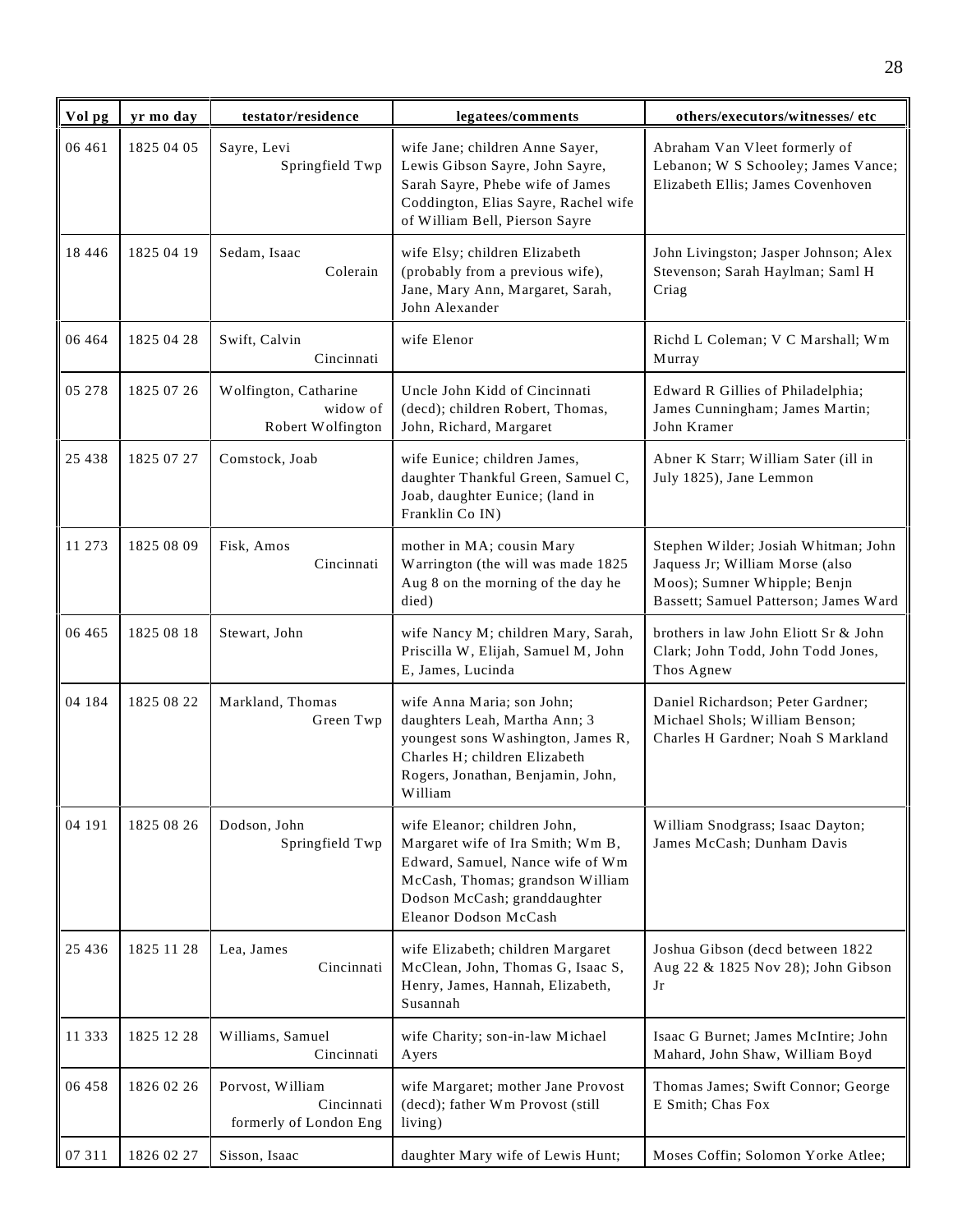| Vol pg   | yr mo day  | testator/residence               | legatees/comments                                                                                                                                                                                                          | others/executors/witnesses/etc                                                                                                    |
|----------|------------|----------------------------------|----------------------------------------------------------------------------------------------------------------------------------------------------------------------------------------------------------------------------|-----------------------------------------------------------------------------------------------------------------------------------|
|          |            | Cincinnati                       | daughter Nancy widow of Trustam C<br>Folger; daughter Eunice widow of<br>Josiah Riddle; g-children Eunice,<br>Eliza C & Richard Folger; (left<br>possessions in the eastern states)                                        | Israil (also Israel) S Ludlow; Lewis F<br>Thomas                                                                                  |
| 06 460   | 1826 02 28 | Hafner, John L<br>Cincinnati     | brother Johannes Hafner of<br>Eberspock Wuertenburg, his wife<br>Eliza and children Eliza, John<br>Mathias, Jacob, Leonard & one<br>whose name is not remembered                                                           | Bettamy Stover (or Storer); Geo<br>Juffenlatz (also Jufpenlatz); David<br>Hupperle                                                |
| 25 4 25  | 1826 03 10 | Haines, Israel R<br>Colerain Twp | (died 1826 Feb 20, the day after<br>making the oral will); Daniel<br>Camron's two children; uncle<br>William R Patton & family including<br>son Iraell; mother                                                             | Thomas Lacy; James Charters; Mary<br>Charters; Isabella Parsel                                                                    |
| 10 3 8 7 | 1826 03 23 | Ferguson, Hutson                 | wife Rachel; children James Brown<br>Ferguson, William, Anthony,<br>daughters                                                                                                                                              | Thos Bond; Joel Rogers; Ethan Stone                                                                                               |
| 04 215   | 1826 03 25 | Daulton, John<br>Cincinnati      | wife Naomi                                                                                                                                                                                                                 | Samuel Lewis; Matthew Benson                                                                                                      |
| 25 4 26  | 1826 05 23 | Cummins, John<br>Sycamore Twp    | wife Jennet; sons Robert, David,<br>Henry, Isaac, John, Peter; son James'<br>heirs Mary & James Perlee<br>Cummins; Martha Jane heir of<br><b>Stephen Cummins</b>                                                           | James Logan of Warren Co OH; John<br>R Gastin; Robert Caldwell; James<br>Patterson                                                |
| 25 4 30  | 1826 06 10 | Conklin, Stephen                 | wife Anna; children Joseph, Stephen,<br>Amos, Martin, Elias D, Spencer,<br>Susan, Joanna, Polly, Sally                                                                                                                     | James foster; John Bannon; Andrew<br>Bisch                                                                                        |
| 06 457   | 1826 08 18 | Ripley, Nathaniel                | O Lovell; Clarrisa Lovel; relatives                                                                                                                                                                                        | Wm P Ripley of Plymouth MA; Levin<br>(or Lewion) F Leonard; Marston Allen;<br>John Williams                                       |
| 25 4 28  | 1826 09 05 | Collier, Hazel                   | sister Ann wife of Nathaniel Suit                                                                                                                                                                                          | Even Price (decd); Reace Price; Icabod<br>Palmerton; Peter Williams; John<br>Undersand; Elijah Morten                             |
| 08 264   | 1826 09 08 | Woolley, George<br>Green Twp     | children John, Peter, Elizabeth wife<br>of John Craven, Thomas, William,<br>George, James, Joseph, Charlotte,<br>Alfred; (land in Switzerland Co IN)                                                                       | William Benson; Wm C Richardson                                                                                                   |
| 11 330   | 1826 09 09 | Walker, Jemima<br>Mill Creek Twp | children Mary wife of William<br>Medina, Margaret wife of John<br>McCorkle, Nancy Boswell, Betsey<br>Walker, Catherine Pindall                                                                                             | son George Walker; Adam Moore &<br>wife; Clark Bates & wife; Stephen<br>McFarland; Gabriel Hubbell; Jacob<br>Stewart; Isaac Bates |
| 11 357   | 1826 09 12 | Roll, Abraham                    | wife Prudence; children Samuel (in<br>Springfield Twp), Sarah, Wick,<br>Elizabeth wife of Calvin Raymond,<br>Rachel wife of Robert Preston, John,<br>Isaac, Martha wife of James Rich;<br>Eliza Ann Lindley; grandchildren | James Whaling; Thomas Long; Rachel<br>Badgely; Clark Bates; William Moore;<br>Joshua Moore; Joshua William Sr                     |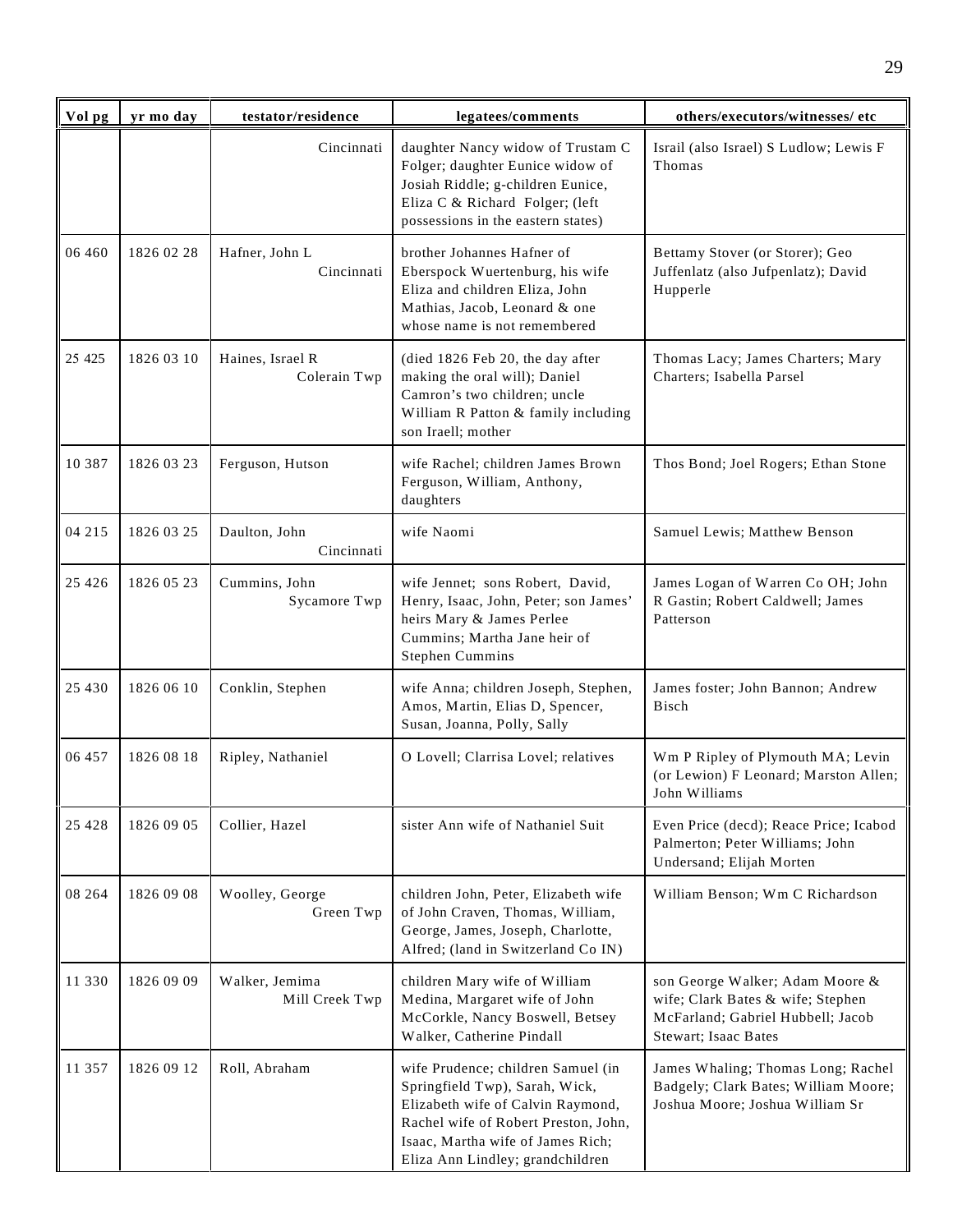| Vol pg   | yr mo day  | testator/residence                | legatees/comments                                                                                                                                                                                                                                                                                       | others/executors/witnesses/ etc                                              |
|----------|------------|-----------------------------------|---------------------------------------------------------------------------------------------------------------------------------------------------------------------------------------------------------------------------------------------------------------------------------------------------------|------------------------------------------------------------------------------|
|          |            |                                   | John & Abraham (sons of Isaac<br>Brokaw), Abraham & Henry (sons of<br>Wick Roll), Robert (son of James<br>Rich), William (son of Isaac Roll)                                                                                                                                                            |                                                                              |
| 01 483   | 1826 09 15 | Jessup, Judith<br>Springfield Twp | deceased husband John Jessup; sons<br>Daniel, David, Stephen, John;<br>daughters Rachel wife of Casey<br>Johnson, Phebe Jessup, Lydia Jessup                                                                                                                                                            | Ichabod Spinning; John W Browne;<br>Jacob Smith; Rebecca Irelan              |
| 04 204   | 1826 10 06 | Harvey, Esther<br>Colerain Twp    | daughter Grace Cone; sons Azel<br>Cone, Charles Cone; daughters<br>Clarissa Nortrop, Esther Potter; son-<br>in-law Jonathan Howard;<br>grandchildren Mares, Marcus,<br>Homer & Dan Potter; daughters<br>Elizabeth Huston, Lucy Ramsey                                                                   | Samuel Huston; John Ramsey Jr;<br>Ogden ross; Charles Hill; Solomon<br>Beach |
| 25 4 31  | 1826 10 12 | McCormick, Thos                   | wife Margaret; children Robert,<br>William, James, Martha Cilly, Mary,<br>Elizabeth, Sarah Ann                                                                                                                                                                                                          | Benjamin Cilley; Jonathan Gray; Rbt<br>Gray                                  |
| 05 276   | 1826 11 29 | Wiltse, Cornelius<br>Green Twp    | eldest son John; daughter Susannah<br>Shin; son Thomas; grandson<br>Cornelius Shin; granddaughter<br>Reachel Elizabeth Wiltse;<br>granddaughter Weachel Sparks<br>Wiltse; Martha Mull; John Wiltse;<br>Simon Wiltse; Susan Shin, Thomas<br>Wiltse                                                       | William H Biddle; Thomas Wiltse;<br>Susannah Shinn                           |
| 08 26 6  | 1826 12 01 | Westcoat, James                   | wife Sarah; mother Elizabeth<br>Westcoat; children James, John D,<br>Esther, Sarah Batem (also Bateman),<br>Hannah Parvin, Elizabeth Fuller;<br>sister Elizabeth Smith (decd); (land<br>in Cumberland Co NJ); son-in-law<br>William Bateman; Samuel Burr;<br>Phebe burr; Helmus Bogart (also<br>Bagart) | John Jay; Abraham Gampson;                                                   |
| 02 4 6 4 | 1826 12 09 | Edgworth, Robert                  | wife Jane; son Samuel                                                                                                                                                                                                                                                                                   | James McLane; Charles B McKee;<br>John McCornick; James McGregor             |
| 25 4 33  | 1826 12 18 | Murphy, Peter<br>Cincinnati       | wife Jane; all my children                                                                                                                                                                                                                                                                              | Peter A Sprigman; Calvin Washburn;<br>Robert boggs; David Swing              |
| 25 4 3 7 | 1826 12 18 | James, Sarah                      | daughters Catharine E, Martha<br>Louisa and Sarah Elner James; sons<br>Warren, Alfred                                                                                                                                                                                                                   | Samuel Lewis; Jonathan Young;<br>Margaret Morton                             |
| 01 500   | 1826 12 20 | Stanley, William<br>Cincinnati    | (Will written 1811 Mar 2)(married<br>about 14 years with no child) wife<br>Sarly (also Sally); nephew Wm<br>Stanley Hatch-son of Abner & Jane<br>Hatch; nephew Wm Stanley Merrells<br>(or Merretts)-son of Jacob and Ann<br>Merrels; nephew Wm Stanley (son of                                          | Nicholas M Gano; -Schenck;<br>-Cooper; Lewis Howell; Francis West            |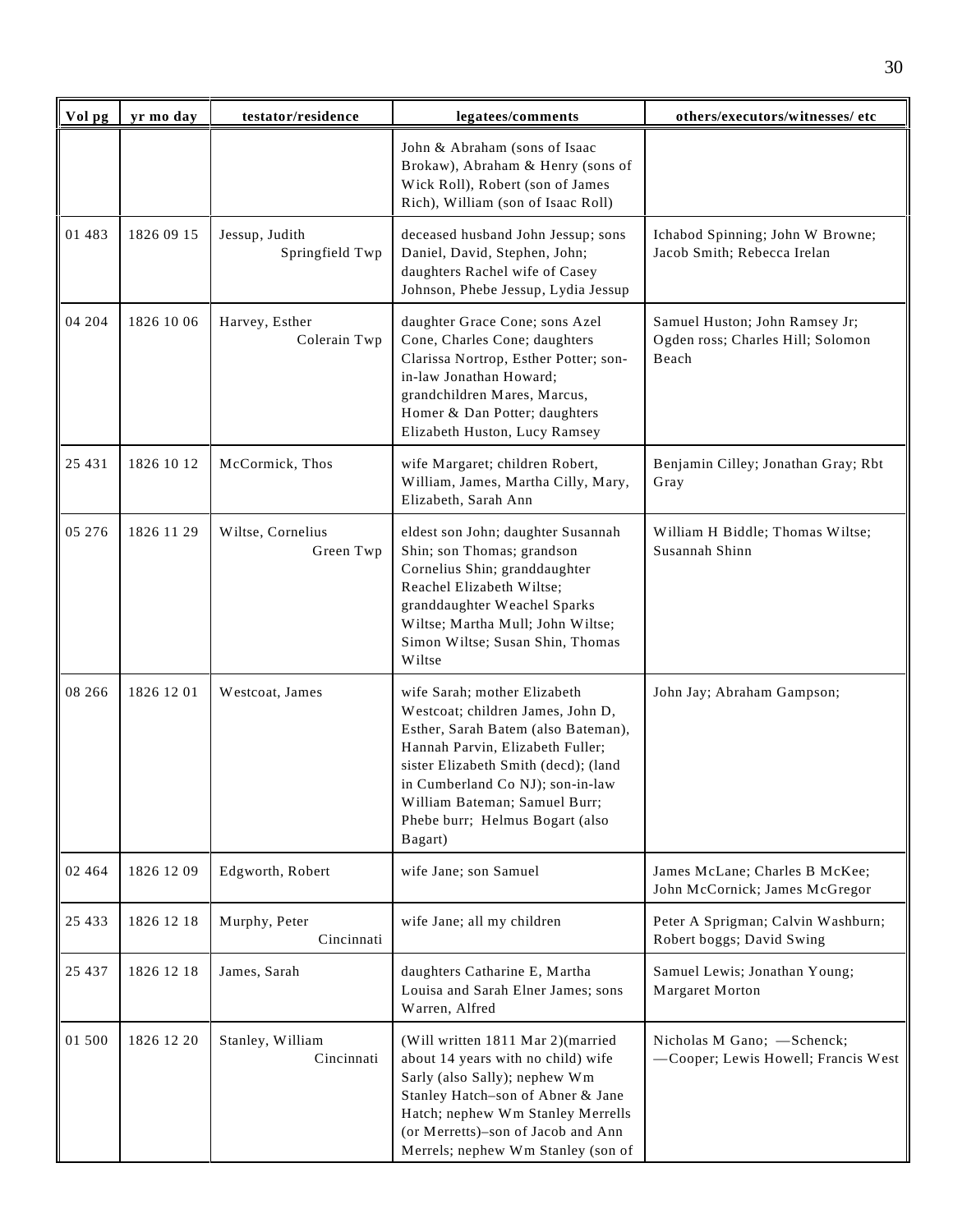| Vol pg   | yr mo day  | testator/residence                | legatees/comments                                                                                                                                                          | others/executors/witnesses/ etc                                                                |
|----------|------------|-----------------------------------|----------------------------------------------------------------------------------------------------------------------------------------------------------------------------|------------------------------------------------------------------------------------------------|
|          |            |                                   | James & Dinuntha Stanley; nephew<br>W S Hatch; bequest to the first<br>permanent seminary or college<br>established in Cincinnati for teaching<br>the languages & sciences |                                                                                                |
| 08 250   | 1827 01 27 | Daulton, Naomi<br>Cincinnati      | husband John Daulton (decd);<br>daughter Rebecca wife of Samuel<br>Meeds & their eldest dau; daughter<br>Ann Lester wife of Charles Rigdon &<br>their daughter Naomi       | Robert Clapham; William Barr; Daniel<br>H Hroner; Oliver M Spencer; John<br>Mears; John Shally |
| 18 4 25  | 1827 02 12 | Burns, James Sr                   | wife Jennett;, John, Archabel, James,<br>William, Thomas, Joseph, Francis<br>$(\text{son})$                                                                                | Joseph McKnight; Isaac Sturges; James<br>Lyon; John Leeper                                     |
| 04 181   | 1827 03 17 | Brand, William                    | housekeeper Ann Ludloe (or<br>Ludlen); (owned lot in Carthage);<br>brother David Brand & his eldest<br>daughter Mary                                                       | David Kennedy; William A Smith;<br>John Shanklen                                               |
| 06 4 4 6 | 1827 03 17 | Carson, Robert<br>Reading         | wife Leah; children William, Robert,<br>Rachel, Rebekhah, Eleanor, Lea,<br>Adelany, Mary                                                                                   | Reiley (also Riley) Stephenson; Albert<br>Cortheyory                                           |
| 09 448   | 1827 04 10 | Higgins, Thomas<br>Sycamore Twp   | wife Nelly; children John V,<br>Abraham, James, Thomas C,<br>Vandorn, Francis, William, Perthana<br>Horner (also Homer), Mary Jalit<br>(also Jalet)                        | Benjamin Tucker; James Cunningham                                                              |
| 09 452   | 1827 05 04 | Harnes, s Michael<br>Anderson Twp | wife Margaret; children Michael,<br>Sollomon, George, Elizabeth, Sarah,<br>Meetildy, Harriett, John, Job,<br>Caroline, Mary                                                | Isaac Marriott; Stacy Marriott; David<br>Jones; John Debolt                                    |
| 08 245   | 1827 05 04 | Edwards, Isaac                    | wife Hannah; children William,<br>Rebecca, Betsey, Samuel, Edward,<br>Redford, Lydia Ann, George                                                                           | Timothy Day Jr; Isaac Marriott; Elias<br>Hurr                                                  |
| 08 259   | 1827 05 15 | Walker, Daniel                    | died at the house of George Walker<br>on 7 May 1827, made will on 6 May;<br>brother George B Walker                                                                        | John Walker; Edward B Walker                                                                   |
| 06 439   | 1827 05 16 | Hubbard, John<br>Delhi Twp        | wife Mary; sons Jessy, Enoch, Silas;<br>Deborah Mixer; Eliz Taylor;<br>(Land in Bartholomew Co IN)                                                                         | Ebenezer Mixer; Bartlett Vincent;<br>Ichabod Palmerton; Nathaniel Suto                         |
| 10 431   | 1827 05 28 | Patterson, Samuel<br>Cincinnati   | wife Mary; children Andrew,<br>Eleanor, Samuel, John S, Elizabeth,<br>Mary, Jane                                                                                           | Peter McNickle; Joseph Guest; J L<br>Wilson; James Ward; John Jolly;<br>Robert A Merrie        |
| 11 327   | 1827 08 06 | Woolley, John                     | wife Martha; children Katharine,<br>Isaac, Silas, Joseph, Charles, Sarah,<br>Abigail, Rhoda, Eliza, David,<br>Stephen                                                      | Daniel Hayden, David Mills, Jacob<br>Harris                                                    |
| 07 345   | 1827 08 06 | King, James                       | wife Ann; sons James & Jessy; heirs<br>of Ann Farefue (decd); Ruthy Gray;                                                                                                  | Matthew Davis; Jona Wood; James<br>Russell; Jonathan W Lyon                                    |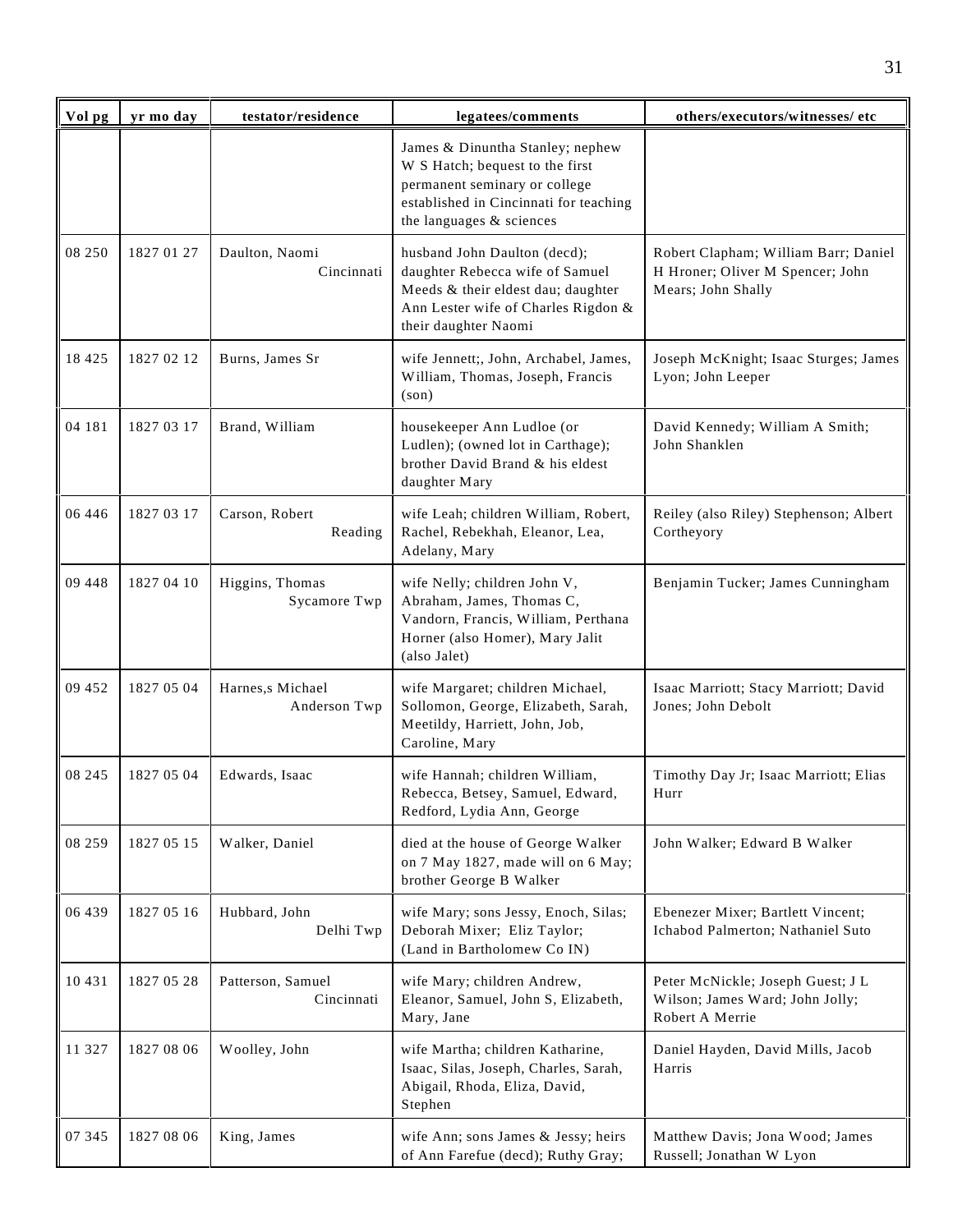| Vol pg  | yr mo day  | testator/residence                              | legatees/comments                                                                                                                                            | others/executors/witnesses/ etc                                                                                        |
|---------|------------|-------------------------------------------------|--------------------------------------------------------------------------------------------------------------------------------------------------------------|------------------------------------------------------------------------------------------------------------------------|
|         |            |                                                 | Elizabeth Davis; Sarah Wood;<br>Thomas D King; Mary Voiley; Delila<br>Flobrence; Catherin Wood; Susan<br>Manly (or Mauly)                                    |                                                                                                                        |
| 08 248  | 1827 08 06 | Mull, Benjamin<br>Mill Creek Twp                | wife Martha; children                                                                                                                                        | John Wiltse; Asa Shinn; John Mason                                                                                     |
| 11 365  | 1827 08 07 | Street, William<br>Cincinnati                   | mother Elizabeth Street                                                                                                                                      | Hugh White; Moses Brooks; Thos<br>Pawson; Joseph Cartwright; Charles<br>Tatem; John McCormick                          |
| 06 441  | 1827 08 08 | Brick, John<br>Miami                            | wife Whilemia; children Thomas,<br>William, Rachel, Phebe, Martha                                                                                            | be jailed till making payment.<br>McCewon; Samuel Carr                                                                 |
| 05 273  | 1827 08 08 | Valentine, Levi                                 | brothers Aaron & Basser Valentine<br>of Cincinnati; sister Rhoda; land in<br>Butler co OH                                                                    | James Wright; E A Bradbury; Samuel<br>Johnston; Sarah Shortridge; Daniel<br>Boyd; Amos Valentine; Hannah<br>Valentine  |
| 09 454  | 1827 08 08 | Ellis, Thomas<br>Delhi Twp                      | wife Catharine; children Abel,<br>David, James, Joseph, Hesterann,<br>Elizabeth, Marthyann<br>(owned land in Vevay IN)                                       | Zadok Davis; George Cullum; Edward<br>Babcock; Henry Davis                                                             |
| 06 442  | 1827 08 09 | Coombs, John<br>Cincinnati                      | wife Margaret; sons Alfred D,<br>Samuel A; other sons an daughters                                                                                           | Chas Tatem; Benjamin Hopkins, Wm<br>Disney; Parsons Garhams (sic); F W<br>Athearn; N S Hubbell; Iaiah (sic)<br>Wine(?) |
| 25 442  | 1827 08 11 | Wilson, William Sidney<br>Cincinnati            | sisters Emily & Meeky Grady; (if<br>Meeky's husband returned to her, she<br>would be disinherited); (land in<br>Augusta, Bracken Co KY)                      | William Buckner; R Morecraft; Samuel<br>Wood; Nathaniel Townsley                                                       |
| 05 275  | 1827 08 13 | Vanzant, Isaac<br>(Also Vansant)                | g-children Ruben Vansant, Mary<br>Vansant, Margaret Conklin, Mercy<br>Weatherbe                                                                              | Ruben Vansant; Elias Toward (or<br>Soward or Loward); Jacob Field Sr;<br>Jacob Field Jr: John R Field                  |
| 11 376  | 1827 08 24 | Smith, Daniel Sr<br>Carthage,<br>Mill Creek Twp | wife Sarah                                                                                                                                                   | James Taylor of Springfield Twp;<br>Bradberry Robinson; Archibald Burns;<br>Isaac Williams; Elizabeth Williams         |
| 08 263  | 1827 08 27 | Wescot, Nehemiah<br>Cincinnati                  | wife Zilphia; two children; two<br>youngest sons of Zilphia's 1st<br>husband- Henry & Joseph Ludlum                                                          | John Ramsdale; Saml Lewis                                                                                              |
| 06 448  | 1827 08 27 | Matthews, Nehemiah                              | wife Isabella                                                                                                                                                | -Longworth; -Harrison; -Parr; M<br>brooks; Robert Farrall, Joseph Coppin                                               |
| 04 220  | 1827 09 11 | St Clair, Hannah                                | Dr Moorhead; Mrs Jane Calhoun;<br><b>Edward H Bradbury</b>                                                                                                   | W Mills; B Hopkins; Wm Cooper;<br>Charles Samson                                                                       |
| 08 24 6 | 1827 11 21 | Miller, John<br>Green Twp                       | wife Barbary; children William<br>Miller, Henry Miller, Jacob S Miller,<br>John Miller, Catharine Posey, Susan<br>Miller, Elizabeth Reid, Nancy<br>Spicknall | William Benson; James Cox; Cornelius<br>Staughton                                                                      |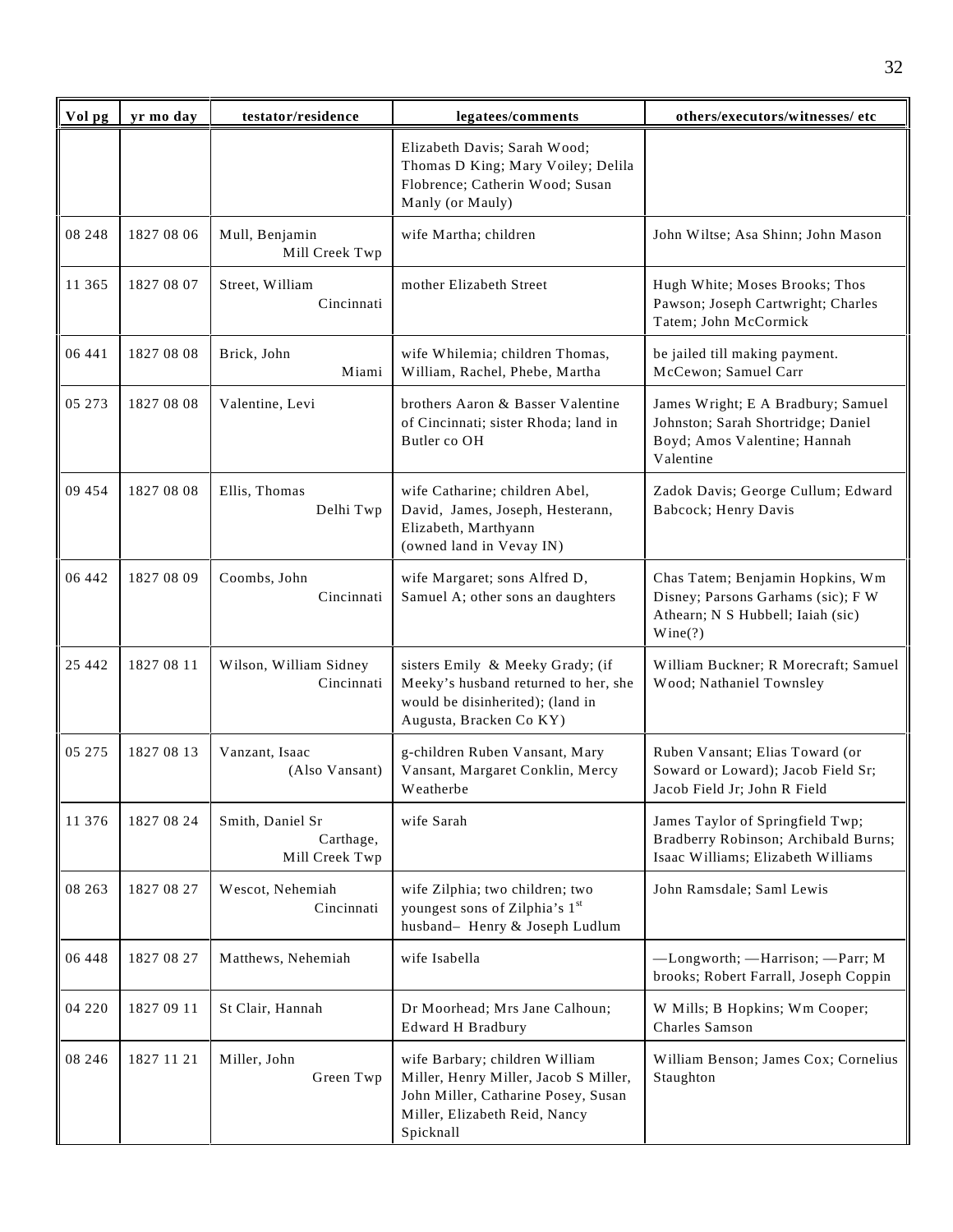| Vol pg   | yr mo day  | testator/residence                                             | legatees/comments                                                                                                                                                                                                            | others/executors/witnesses/ etc                                                                                                            |
|----------|------------|----------------------------------------------------------------|------------------------------------------------------------------------------------------------------------------------------------------------------------------------------------------------------------------------------|--------------------------------------------------------------------------------------------------------------------------------------------|
| 09 451   | 1827 11 22 | Johnson, Robert<br>also spelled Johnston<br>Green Twp          | wife Dolly; children Letty, Catherine,<br>Jonathan, Alexander, Mary Jane,<br>Caroline, William Henry, Robert,<br>Samuel                                                                                                      | Ezekiel Lockwood; William Benson;<br>Joseph B Trowbridge; Moses P<br>Scudder                                                               |
| 04 202   | 1827 12 08 | Yeaman, Sally<br>(Also Yaman)<br>Cincinnati                    | rev Joshua L; brothers Henry<br>Yeaman, Smith Yeaman; sister<br>Jemima wife of Henry Rowan; niece<br>Parmelia wife of Elijah Cahel; sister<br>Lydia Broadstreet [whose husband<br>was not to get his hands on the<br>legacy] | Chas Fox; Sam Beach; Henry Miller Jr                                                                                                       |
| 09 45 6  | 1827 12 19 | Kelly, Oliver<br>Cincinnati                                    | wife Jane; children Jane Murphy,<br>Elizabeth Nickerson, Amy Vindale,<br>Deborah Culin                                                                                                                                       | George Lee; Macajah Conn; Peter<br>Crossmann                                                                                               |
| 11 332   | 1827 12 25 | Winter, John<br>Colerain Twp                                   | wife Margaret L; children George<br>Winter, Sarah Ann Winter, John<br>Sifer Winter; wife's daughter Sarah<br>Mariah                                                                                                          | Jacob Piatt; Joseph Watts; Jasper<br>Johnson; Sally Johnson; Ezra<br>Beckwith; Wm MacDonald; Robert<br>Joice; John Ramsay; James McCormick |
| 07 339   | 1828 02 12 | Dusky, Eli<br>Montgomery                                       | son James (who has been absent<br>from this country for some years) &<br>his children Margaret Mun and<br>William; daughters Christana &<br>Cynthia; son Eli; son Joseph                                                     | I A Reeder; Josiah McMeen; William<br>Cumback; Oliva Reeder                                                                                |
| 11 340   | 1828 02 12 | Pottinger, Samuel<br>Crosby Twp                                | wife Susannah; children Samuel,<br>John, Thomas, James, Susan, Sarah<br>Jane, Betsey wife of Joseph Sater,<br>Nancy wife of Joseph McHenry,<br>Eleanor wife of Thomas Sater                                                  | Joseph McHenry; Benjamin Gilmore;<br>Luther Tilloston; Henry Case (now<br>resident of Franklin Co IN); Margaret<br>Gilmore                 |
| 04 197   | 1828 02 25 | Concklin, Isaac<br>(Also Conkling)<br>Mill Creek Twp           | (member of Elizabeth Town<br>Presbyterian Church) wife Joanna;<br>unnamed daughter; Aaron son of<br>Abner Conklin; sons Abner, Isaac                                                                                         | Townsley Mulford; James Lyons;<br>Elijah Norton; Boler (or Buler)<br>Morgan; Elizabeth Breaul (or Breant?)                                 |
| 08 257   | 1828 03 22 | Willey, Israel                                                 | children Sarah, Betsy, Deborah,<br>Hosea, Horace, 3 other children;<br>brother Judah Willey                                                                                                                                  | Peter Stephenson; Roxana Willey                                                                                                            |
| 10 3 8 5 | 1828 04 15 | Frazee, Jacob<br>Anderson Twp                                  | wife Elizabeth; children Elizabeth<br>Millspaugh, Rachel Debolt, Jonah<br>Frazee,; "heirs" [probably also<br>children] Martha Debolt, Catharine<br>Wolverton                                                                 | Francis Martin; Isaac Wolverton; John<br>Webb; John Smith; Clayton Webb;<br>Richd H Swain; John S Jones;<br>Thaddeus Webb                  |
| 04 173   | 1828 05 28 | Lovelace, Seneca<br>Cincinnati                                 | wife Catherine; children Seneca<br>Lovelace Jr, Morgan Lewis Lovelace                                                                                                                                                        | James H Shaw; Calvin Washburn; Wm<br>Hosson; Jonathan Emerson                                                                              |
| 25 4 21  | 1828 06 21 | Davis, Stephan                                                 | wife Elizabeth; Stephen Corbly son<br>of John Corbly                                                                                                                                                                         | Johnson Clark; James Clark                                                                                                                 |
| 25 4 23  | 1828 08 04 | McIlroy, Enos<br>recently of Derry Co Ire<br>now of Cincinnati | nephew James McIlroy son of<br>brother John McIlroy of County<br>Derry Ireland                                                                                                                                               | James McIntire; Charles Tatem; E<br>Hotckkiss (sic); Wm B Sheldon (also T<br>B Sheldon)                                                    |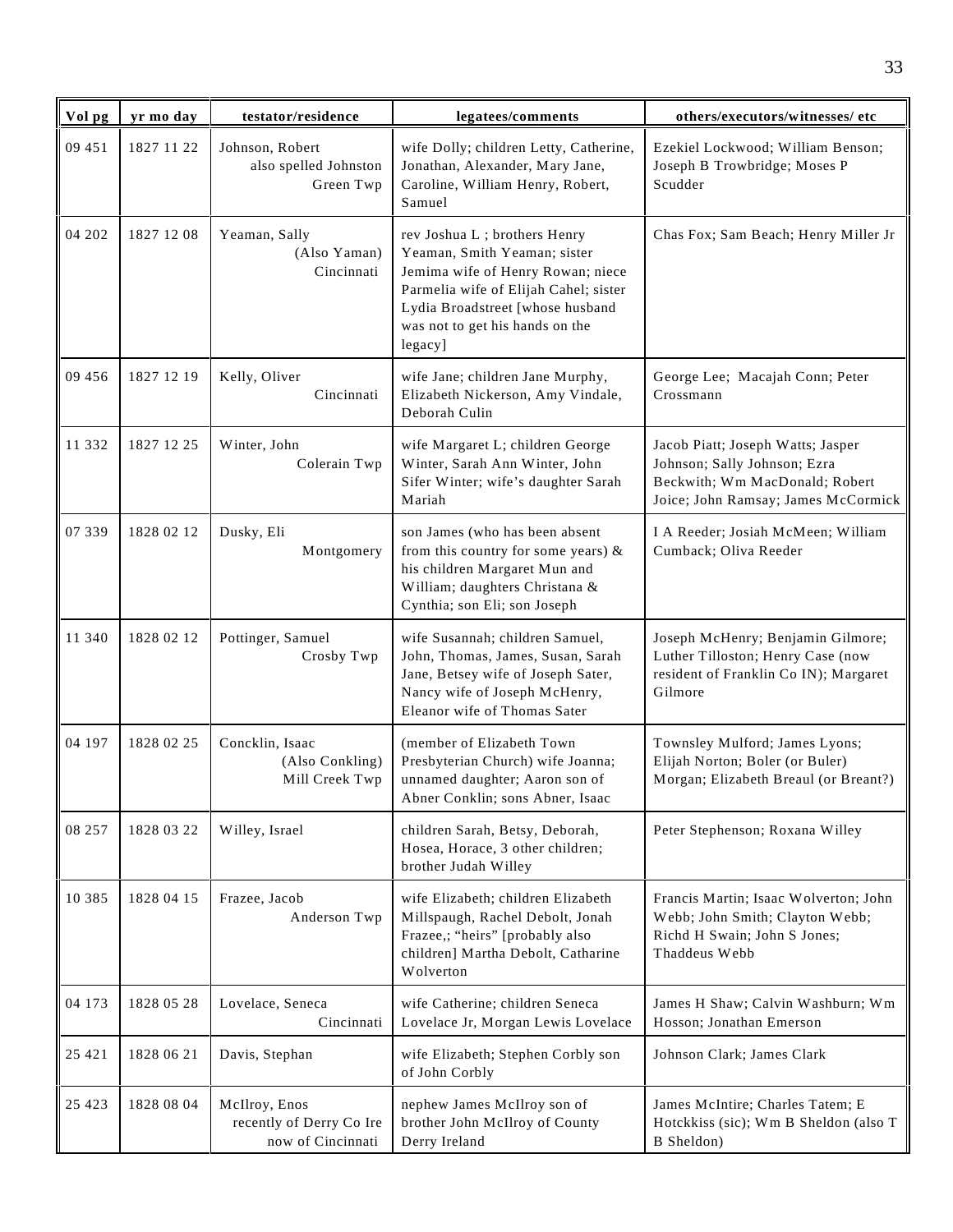| Vol pg  | yr mo day  | testator/residence                                                                | legatees/comments                                                                                                                                                                                                                                                                                                                                     | others/executors/witnesses/ etc                                                                                       |
|---------|------------|-----------------------------------------------------------------------------------|-------------------------------------------------------------------------------------------------------------------------------------------------------------------------------------------------------------------------------------------------------------------------------------------------------------------------------------------------------|-----------------------------------------------------------------------------------------------------------------------|
| 04 170  | 1828 08 04 | Konigmacher, Adam<br>Merchant of<br>Philadelphia PA                               | wife; children                                                                                                                                                                                                                                                                                                                                        | John Cooke; Thomas Yardley; John M<br>Price; William Yardley Sr; Jolly<br>Longshore; William W Yardley; Jon<br>Sowers |
| 25 4 22 | 1828 08 04 | Craffort, Henry<br>Springfield Twp                                                | wife Polly; children Elizabeth,<br>Catherine (unmarried); son-in-law<br>John Henry                                                                                                                                                                                                                                                                    | Thomas Smith; Stephen Enos; John<br>Riddle Jr                                                                         |
| 11 329  | 1828 08 05 | Woodruff, Stephen                                                                 | children Stephen, Samuel, Sally,<br>Polly, Rachel, Elizabeth, Rebecca                                                                                                                                                                                                                                                                                 | Samuel Hutchinson; James Clark;<br>Ephm Stewart; Samuel Johnson; Wm<br>Rose                                           |
| 04 167  | 1828 08 05 | Kitchen, Thomas<br>Whitewater Twp                                                 | Leovica (or Leonica); daughter Mary<br>Kitchen                                                                                                                                                                                                                                                                                                        | John Powell; James Matson; Epraim<br>Cowell                                                                           |
| 04 176  | 1828 08 05 | Low, Cornelius<br>Cincinnati                                                      | only child Almira Ann Lowe;<br>brothers & sisters                                                                                                                                                                                                                                                                                                     | James McIntire; John Mahard; Peter<br>Britt; E Hotchkiss                                                              |
| 04 199  | 1828 08 07 | Shull, Peter                                                                      | wife Catharine; sons John M, David,<br>Jacob; daughters Elizabeth, Rebecca,<br>Mary; son-in-law Adam Cole                                                                                                                                                                                                                                             | C Fenton; Daniel Shup (or Streep);<br>Sarah Shull                                                                     |
| 25 4 19 | 1828 08 13 | Dempsey, ElizabethTereas                                                          | education of poor females of St<br>Peters Catholic Church; Hannah<br>Dempsey (wife of James Dempsey)<br>recently of Dublin Ireland for her<br>children; John Meara & his daughter<br>Catherine; Roxanna Ingham; Patrick<br>Kennedy living in the alley between<br>$6^{\text{th}}$ & $7^{\text{th}}$ St; Emma Meara; Letitia<br>Boner; Mrs Sarah Baken | Rev E Fenwick Bishop of Cincinnati;<br>John Mahard; Jonathan D Harding;<br>Sarah Sloat                                |
| 11 350  | 1828 08 15 | Stephenson, Stephen                                                               | wife; children Peter, Tilitha (or<br>Lilitha), Azeneth, Catherine                                                                                                                                                                                                                                                                                     | William M Grason; John Deen                                                                                           |
| 11 325  | 1828 08 26 | Wakefield, Andrew<br>Crosby Twp                                                   | wife Margaret; children Wm, Daniel,<br>John, Campble, Joseph M, Hannah<br>Elder, Elizabeth, Mary                                                                                                                                                                                                                                                      | John McMaken; Robert Blackburn                                                                                        |
| 07 341  | 1828 09 05 | Beresford, Richard<br>of Cincinnati<br>formerly of Parwick in<br>Derby Co England | wife Elizabeth; son Samuel; daughter<br>Ann wife of William Langtry;<br>daughter Elizabeth Beresford; son<br>Benjamin & Richard                                                                                                                                                                                                                       | Asa Kimball; Nat Wright; dnl H Horne;<br>Robert Hurton                                                                |
| 10 392  | 1828 10 01 | Freeland, John<br>Cincinnati                                                      | wife Mary; children Mary, Jane,<br>Eliza wife of James R Horrocks                                                                                                                                                                                                                                                                                     | Sam R Miller; Calvin Washburn; James<br>Hemphill                                                                      |
| 25 4 18 | 1828 11 17 | McCowen, George<br>Whitewater Twp                                                 | wife Mary; mother Martha<br>McCowen; siblings James, John                                                                                                                                                                                                                                                                                             | Abner K Starr; David Keeler; William<br>Sheer                                                                         |
| 10 394  | 1828 11 17 | Furnsler, Elizabeth<br>Anderson Twp                                               | (died four days after making verbal<br>will on 1828 Nov 11); Saloma<br>Bridges; niece Elizabeth Knight                                                                                                                                                                                                                                                | Jonathan Gerard; Justice Conley;<br>Justice Corbley; James Clark; Wm<br>Davis; Geo Vail; Thos Banks                   |
| 11 324  | 1828 11 19 | Walker, Jesse<br>Cincinnati                                                       | wife Hester; children Ann Eliza,<br>Mary Louisa, Augustus; friend David<br>Hadden (also Hedden)                                                                                                                                                                                                                                                       | James Foster; Luman Watson; Thomas<br>Kennedy                                                                         |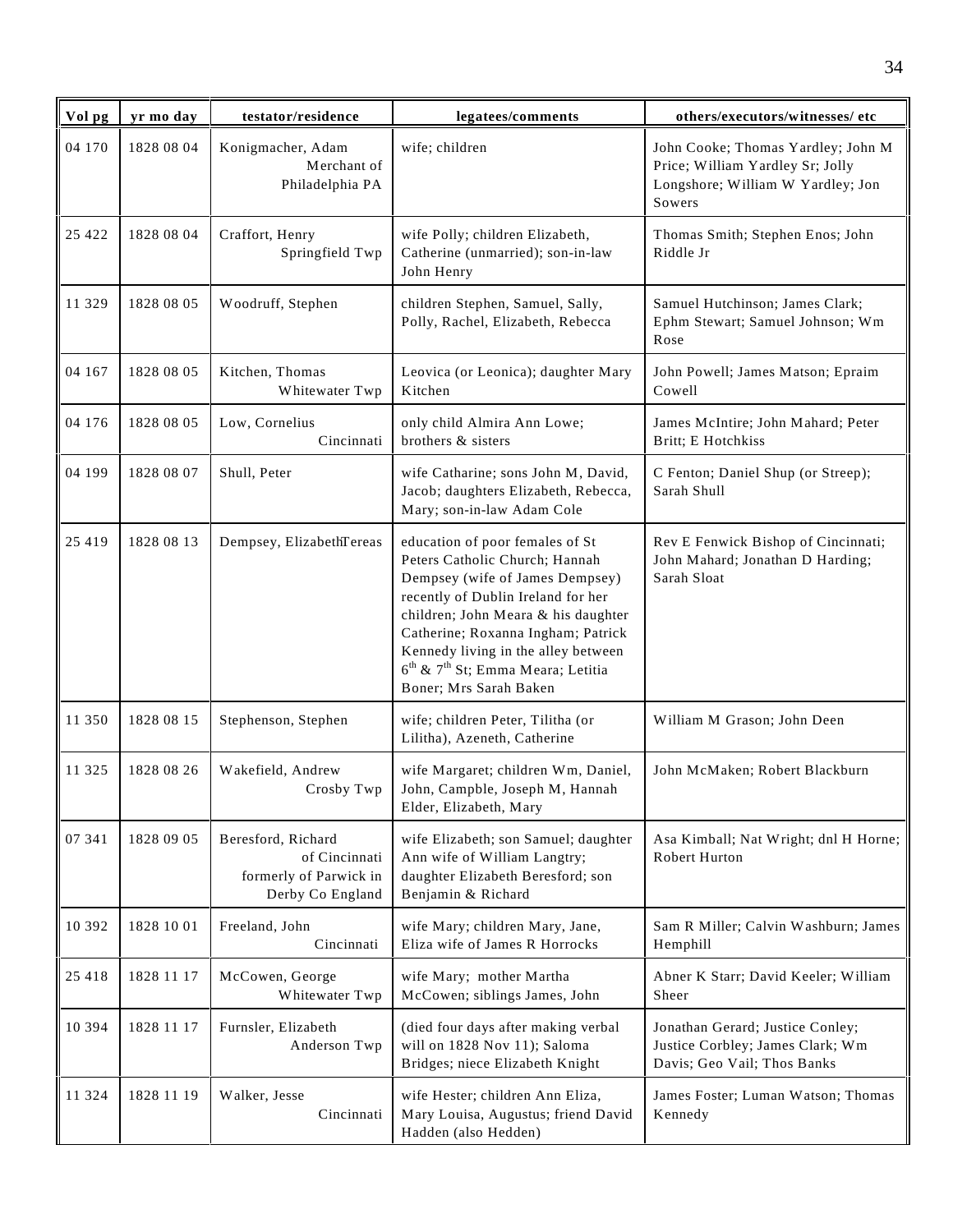| Vol pg   | yr mo day  | testator/residence                                                           | legatees/comments                                                                                                                                                                                                                                                                                           | others/executors/witnesses/ etc                                                                                                                                  |
|----------|------------|------------------------------------------------------------------------------|-------------------------------------------------------------------------------------------------------------------------------------------------------------------------------------------------------------------------------------------------------------------------------------------------------------|------------------------------------------------------------------------------------------------------------------------------------------------------------------|
| 08 260   | 1828 11 25 | Wallace, Robert<br>on farm near<br>Cincinnati                                | wife Rebecca; children Edith,<br>Elizabeth, Matthew, Rebecca, Ann,<br>David, Mary, Robert, Margaret,;<br>(land in Marietta)                                                                                                                                                                                 | sons-in-law Jacob Burnet & Martin<br>Baum; Aaron Dayton; Mary Dayton                                                                                             |
| 07 343   | 1828 11 28 | Baily, Daniel<br>Miami Twp                                                   | wife Phebe; all my children                                                                                                                                                                                                                                                                                 | Gen Harrison; Jeremiah Goodrich;<br>Coslly Hudson; Daniel G Howell;<br>Robert Allen                                                                              |
| 04 172   | 1828 12 02 | Hall, Samuel M<br>Cincinnati                                                 | wife Nancy                                                                                                                                                                                                                                                                                                  | Matthew Benson; Christopher Smith;<br>Nal [Nathaniel] Wright                                                                                                     |
| 11 352   | 1828 12 24 | Sellman, John<br>Front St Cincinnati                                         | wife; 5 children                                                                                                                                                                                                                                                                                            | son-in-law Marshall Key; Isaac Burnet;<br>Edwd H Stall                                                                                                           |
| 08 244   | 1829 01 24 | Hill, John Austin Rev<br>Cincinnati                                          | Rev Nicholas Bomnir Young of<br>Perry Co OH                                                                                                                                                                                                                                                                 | Richard w Roach; S H Montgomery                                                                                                                                  |
| 18 4 3 1 | 1829 02 10 | Crane, Phebe<br>Reading                                                      | children Abigail Crane, Mary<br>Edwards, William Crane, Stephen<br>Crane, Moses Crane; g-children<br>Rachel Crane, Mary Crane, Phebe<br>Crane, William Crane, William<br>Henry Sloan; children of son Moses<br>Crane-Uriah, Thomas, David, Phebe                                                            | Gideon Bresvent; Wm Vandyke; John<br>Cortleford; Benajah Ayres                                                                                                   |
| 08 24 2  | 1829 02 12 | Lambert, Mary                                                                | daughters Charlotty Briges, Elizabeth<br>Meeker                                                                                                                                                                                                                                                             | John Ferris of Columbia Twp; Hugh S<br>Ferris; Wm J Feris                                                                                                        |
| 18 4 24  | 1829 02 12 | Hayden, William<br>Springfield Twp                                           | wife Hannah; children Rebecca (also<br>called Rachel), Martha Caroline (also<br>listed as two girls Martha, Caroline),<br>unborn child; (land in Veve, IN)                                                                                                                                                  | James Elder; William McClellan;<br>Thomas Smith                                                                                                                  |
| 18 4 30  | 1829 02 12 | Chambers, John<br>Newtown                                                    | wife Mary                                                                                                                                                                                                                                                                                                   | Thomas Moorhead; John Vortiche                                                                                                                                   |
| 04 175   | 1829 02 13 | Hill, Andrew<br>Whitewater Twp                                               | wife Mary; children John, Daniel,<br>Catharine Wile, Susan Park, Evelina<br>Park, Mary Shull, Elizabeth Wile                                                                                                                                                                                                | Arthur Henrie (also Henry); Patrick<br>Smith; Joseph Seal                                                                                                        |
| 04 189   | 1829 02 18 | Hunt, Andrew<br>of New York City<br>will made in Jefferson Co<br>Mississippi | wife Catharine; brother Henry s<br>Hunt; sisters Elizabeth, Rebecca;<br>Catharine Matilda Vail; Catharine G<br>Fish; Uncle Reuben Hunt; Uncle<br>Israel Hunt; Andrew son of cousin<br>William See; brother David Hunt &<br>his oldest son Abijah; Jeremiah<br>Hunt; Dr Cicero Hunt; brother Henry<br>A Hunt | Archibald Falconer of NY; Jo Dunbar;<br>Jno Chamberlain; B H Burgur (or<br>Burgen)                                                                               |
| 06 437   | 1829 02 18 | Febiger, Christian<br>merchant of<br>Philadelphia                            | wife Hannah; sons Christian, Lea,<br>John C & Geo L                                                                                                                                                                                                                                                         | Joseph B Lapsley, merchant; Isaac Lea,<br>bookseller; Robert Martin Sykes,<br>attorney; James Perot, merchant;<br>Joseph Pryor; A J Werthey, in<br>Philadelphia; |
| 05 258   | 1829 02 24 | Bishop, Truman<br>Cincinnati                                                 | wife Mary; only child Laura                                                                                                                                                                                                                                                                                 | James Foster; Wm Young; M Wolf                                                                                                                                   |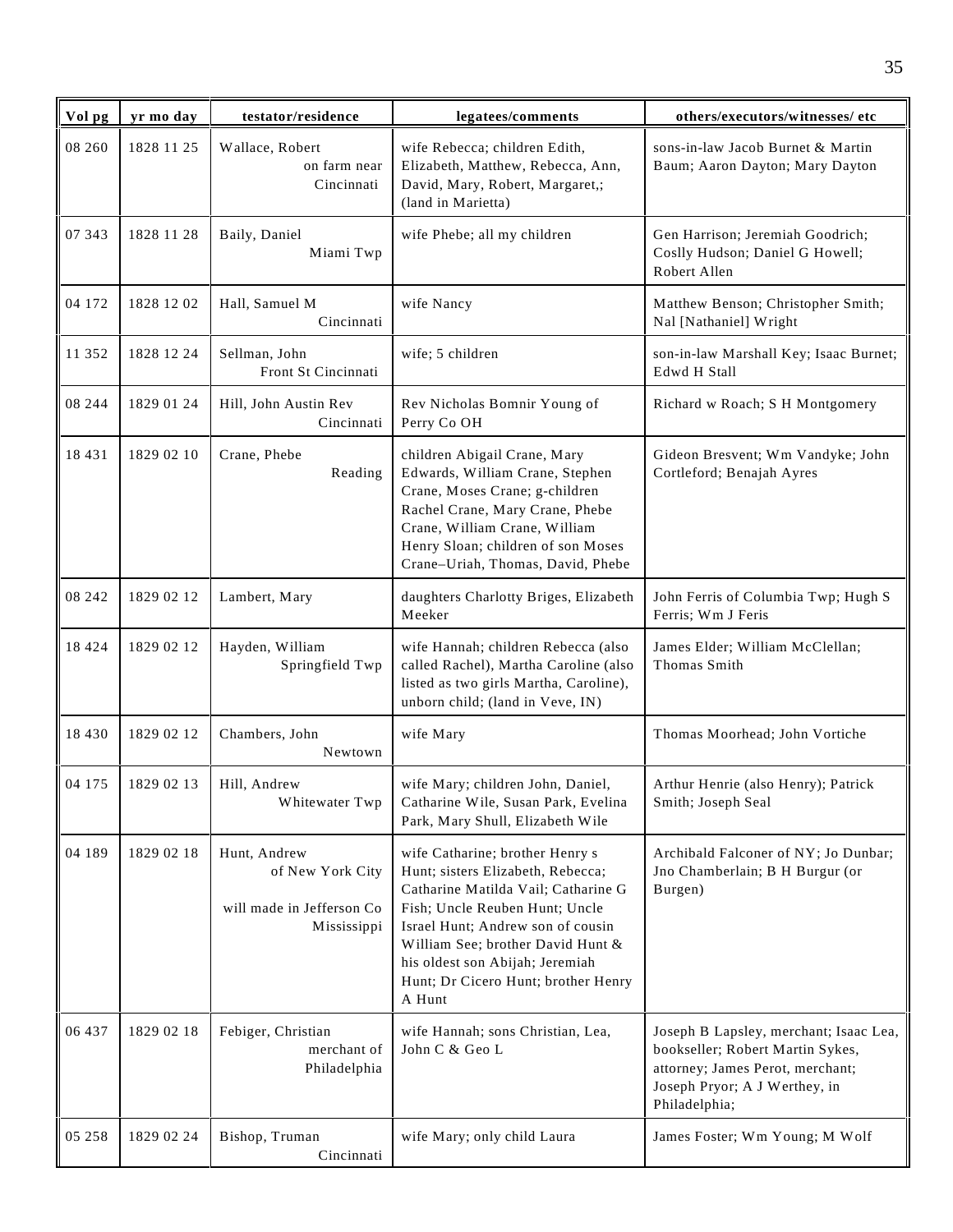| Vol pg  | yr mo day  | testator/residence                                         | legatees/comments                                                                                                                                                                                                                                                                                                                                                     | others/executors/witnesses/ etc                                                                                                                      |
|---------|------------|------------------------------------------------------------|-----------------------------------------------------------------------------------------------------------------------------------------------------------------------------------------------------------------------------------------------------------------------------------------------------------------------------------------------------------------------|------------------------------------------------------------------------------------------------------------------------------------------------------|
| 11 335  | 1829 03 08 | Gwaltney, Bennet                                           | sisters Mary, Rebecca; unnamed<br>brothers                                                                                                                                                                                                                                                                                                                            | James Clark Sr; James Clark Jr; Shelly<br>Clark                                                                                                      |
| 08 25 2 | 1829 03 16 | Jones, Maria<br>Cincinnati                                 | granddaughter Maria Fowler<br>McMahan; grandson John Jones<br>McMahan; daughter Ann Maria<br>(decd) wife of James McMahan; son<br>Daniel Jones (decd) (wife Ann) & his<br>children Mary Ann, Charlotte, John<br>& Daniel; son Wm Jones (decd)<br>(wife Maria) & children Ann Maria,<br>Peter Miller Jones, Eliza Jane Jones,<br>Wm Henry Jones, George Bates<br>Jones | Melancthon S Wade; Richard Mulford;<br>Jno F Kemper; Thomas Wyatt; James<br>Tull                                                                     |
| 04 201  | 1829 03 17 | Scott, James<br>Cincinnati                                 | brother John Peyton Scott of<br>Philadelphia; (land in Mercer Co<br>OH; Piqua OH); mother in Ireland                                                                                                                                                                                                                                                                  | Wm Hunter; John S Long; John Keown                                                                                                                   |
| 09 449  | 1829 03 17 | Morton, Loring<br>of Natchez MS<br>lately of Massachusetts | Robert ; Rachel Dobbins & daughter<br>Angelina Morton; nurse Maria<br>Gireaudeau                                                                                                                                                                                                                                                                                      | Wm Burk of Cincinnati; John W<br>Trenibly; Jacob Fowler of Natchez;<br>Sam Gustine; Jesse Trahem (or<br>Trahern); Capt Benjamin Farran; Dr<br>Mercer |
| 05 264  | 1829 03 17 | Benson, Jane<br>Cincinnati                                 | daughter Mary P Benson; sons David<br>P Benson & Peter Benson                                                                                                                                                                                                                                                                                                         | John Armstrong; W S W Gano                                                                                                                           |
| 11 349  | 1829 03 27 | Pryer, Andrew                                              | wife Polly; children William M,<br>John, Andrew, Charlotty, Aaron,<br>Mary Ann                                                                                                                                                                                                                                                                                        | Andrew Baxter (decd); Moses Flinn;<br>son-in-law William ; William Baxter;<br>John Davis; David Flinn                                                |
| 07 346  | 1829 04 21 | Dunseth, Patty                                             | daughter Mayard; son                                                                                                                                                                                                                                                                                                                                                  | Daniel H Horne; Saml Lewis; Margaret<br>Johnson; Rebekah Hartin                                                                                      |
| 01 503  | 1829 05 26 | Skillman Benjamin                                          | wife Nancy; eldest daughter<br>Margaret Williamson wife of John<br>Williamson; 2 <sup>nd</sup> daughter Sarah<br>Robertson wife of Daniel Roberston;<br>3rd daughter Masey Ann Skillman;<br>only son Thomas Skillman;                                                                                                                                                 | -Taylor; -Lindley; -Gurge; James<br>B Skillman; James L Larum (or Larowe<br>or Lavowe); Jonathan Lavison                                             |
| 08 239  | 1829 08 03 | Irvin, William<br>(also spelled Irwin)<br>Columbia Twp     | children Samuel, Margaret, John,<br>Benjamin, Elizabeth Martin;<br>daughter Rachel & her son Mose                                                                                                                                                                                                                                                                     | Widow Smith; Col John Fener; Isaac<br>Marriott; Daniel Marsh                                                                                         |
| 05 262  | 1829 08 03 | Bowman, Richard<br>Sycamore Twp                            | wife Mary; children Charity, Hannah<br>Lucas, George W, Hiram, Sarah<br>Lucas, Ezekiel, Jacob S (if he<br>returns in two years), Jane Lucas                                                                                                                                                                                                                           | Abraham Miller Jr; John Buxton;<br>Benajah Ayres<br>5 2 6 4                                                                                          |
| 09 447  | 1829 08 04 | Myres, John<br>Sycamore Twp                                | wife Margaret; 11 children Joseph,<br>Sarah Beard, John, Mary Shuff,<br>David, Aaron, Lydia Legg, Jonathan,<br>Daniel, Jacob (decd), Samuel<br>(decd); children of decd sons Jacob<br>& Samuel                                                                                                                                                                        | Joseph Thompson; Darius Ayres,<br>Benajah Ayres                                                                                                      |
| 11 338  | 1829 08 06 | Pawson, Thomas                                             | wife Elizabeth                                                                                                                                                                                                                                                                                                                                                        | M Brooks; E W Bradbury                                                                                                                               |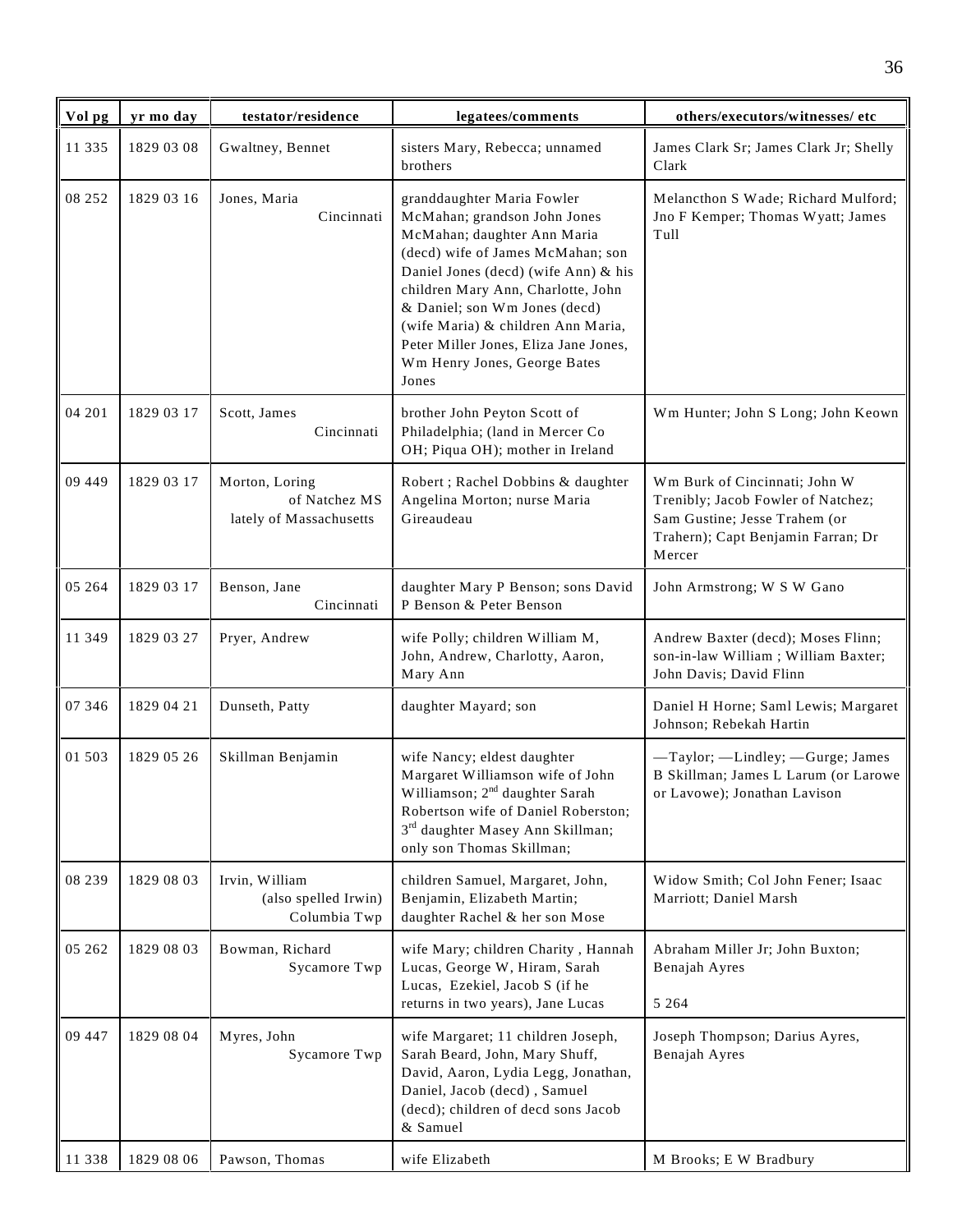| Vol pg  | yr mo day  | testator/residence                                                            | legatees/comments                                                                                                                                                                                                                                                  | others/executors/witnesses/etc                                                                                                                                            |
|---------|------------|-------------------------------------------------------------------------------|--------------------------------------------------------------------------------------------------------------------------------------------------------------------------------------------------------------------------------------------------------------------|---------------------------------------------------------------------------------------------------------------------------------------------------------------------------|
|         |            | Cincinnati                                                                    |                                                                                                                                                                                                                                                                    |                                                                                                                                                                           |
| 08 241  | 1829 08 07 | Hess, Jacob                                                                   | wife Diner (also Dinia); sons Jacob<br>Hess Jr, Michael Hess (decd);<br>daughters Agness Hess, Elizabeth<br>wife of Henry Stewort; Barbery wife<br>of Cornelius Blew Jr, Catherine wife<br>of Archabal Kintner; nephew John<br>Hess the son of Michael Hess (decd) | Samuel Cochran; Walter Clark                                                                                                                                              |
| 18 4 27 | 1829 08 08 | Brown, Hugh A<br>Cincinnati                                                   | wife Ann; son George Hugh Brown;<br>half brothers Joseph Johnson,<br>Archibald Smith Johnson & half<br>sister Eliza Johnson the children of<br>Joseph J Johnson                                                                                                    | brother-in-law Nathaniel P Robinson;<br>Ezekiel Hall; Daniel J Coswell; Wm W<br>Wade                                                                                      |
| 05 260  | 1829 08 18 | Brokaw, Isaac                                                                 | wife Sarah; six children Caroline,<br>Harriet, Abraham, John, Isaac,<br>Prudence                                                                                                                                                                                   | Wick Roll; Smith Doty; Wm Moore;<br>Thomas Long                                                                                                                           |
| 11 346  | 1829 08 26 | Rice, John G<br>of Cincinnati, but in<br>New Orleans LA                       | (died on his way from New Orleans<br>to Cincinnati) heirs of Ephriam Gale<br>(decd) of Guilford Vermont                                                                                                                                                            | Hugh K Gordon; Martin F Maher;<br>Meson M Crabuc; Charles Blanche;<br>Felix Jala; Matthew F Maher; John<br>Wood; I Hodgson Job Wood; S W<br>Phelps; J H Groesbeck; Albers |
| 05 25 6 | 1829 09 02 | Fry, John<br>now Cincinnati<br>formerly W Philiciana<br>(Feliciana) Parish LA | wife Maria; only child William Fry                                                                                                                                                                                                                                 | Ebenezer B Tuttle; Benjamin Collins of<br>W Feliciana Parish LA); George see;<br>Joseph Conklin; Samuel Ackley                                                            |
| 11 360  | 1829 09 08 | Gibson, James<br>Cincinnati                                                   | wife Elizabeth; children Elizabeth<br>Hunt, James (decd) & his son<br>William, Alexander, Margaret<br>Colter, Hugh, Ann, William; George<br>Butcher                                                                                                                | Christopher Smith; John Williams (who<br>was ill August 1829; Vachel<br>Worthington                                                                                       |
| 04 168  | 1829 09 18 | Batsford, Russell<br>(Also Botsford)                                          | (oral will given the day he died, 1829<br>Sep 6); Mrs Rebecca Sterling (at<br>whose house he died); younger<br>brother & older brother; mother &<br>eldest sister                                                                                                  | Isaac Eveleth; Hiram Frazee; Richard<br>W Chandler; Jos M Bacon; G W<br>Humphrey; Robt Gelly                                                                              |
| 01 496  | 1829 11 05 | Banks, George D<br>Adams Co MS                                                | friend A L Bingaman; Negroes Amy,<br>Isaac, Fenda; Frederick Stanton; Jane<br>Stanton; Mary Stanton; George<br>Banks Brandon son of Gormer<br>Brandon; Dr Wm R Cox                                                                                                 | Archibald Dunbar; A C Henderson;<br>Thomas Henderson; H P Postlethwaite;<br>Nicholas P Carr; Charles Little; James<br>Surget                                              |
| 05 25 9 | 1829 11 16 | Durham, Joshua                                                                | daughter Alazanna Durham;<br>grandsons Jeremiah Durham &<br>Hiram Durham (son of Hiram, decd);<br>heirs of daughter Elizabeth Clerk<br>(decd)                                                                                                                      | James Thompson; Henry Crosley                                                                                                                                             |
| 11 353  | 1829 11 16 | Ross, Ignatius<br>Anderson Twp                                                | deceased wife; children Thomas,<br>Ellenor McCormack, David, Jacob                                                                                                                                                                                                 | Ichabod B Miller, Andrew Wayt,<br>Aaron Hopper, Charles Johnston,                                                                                                         |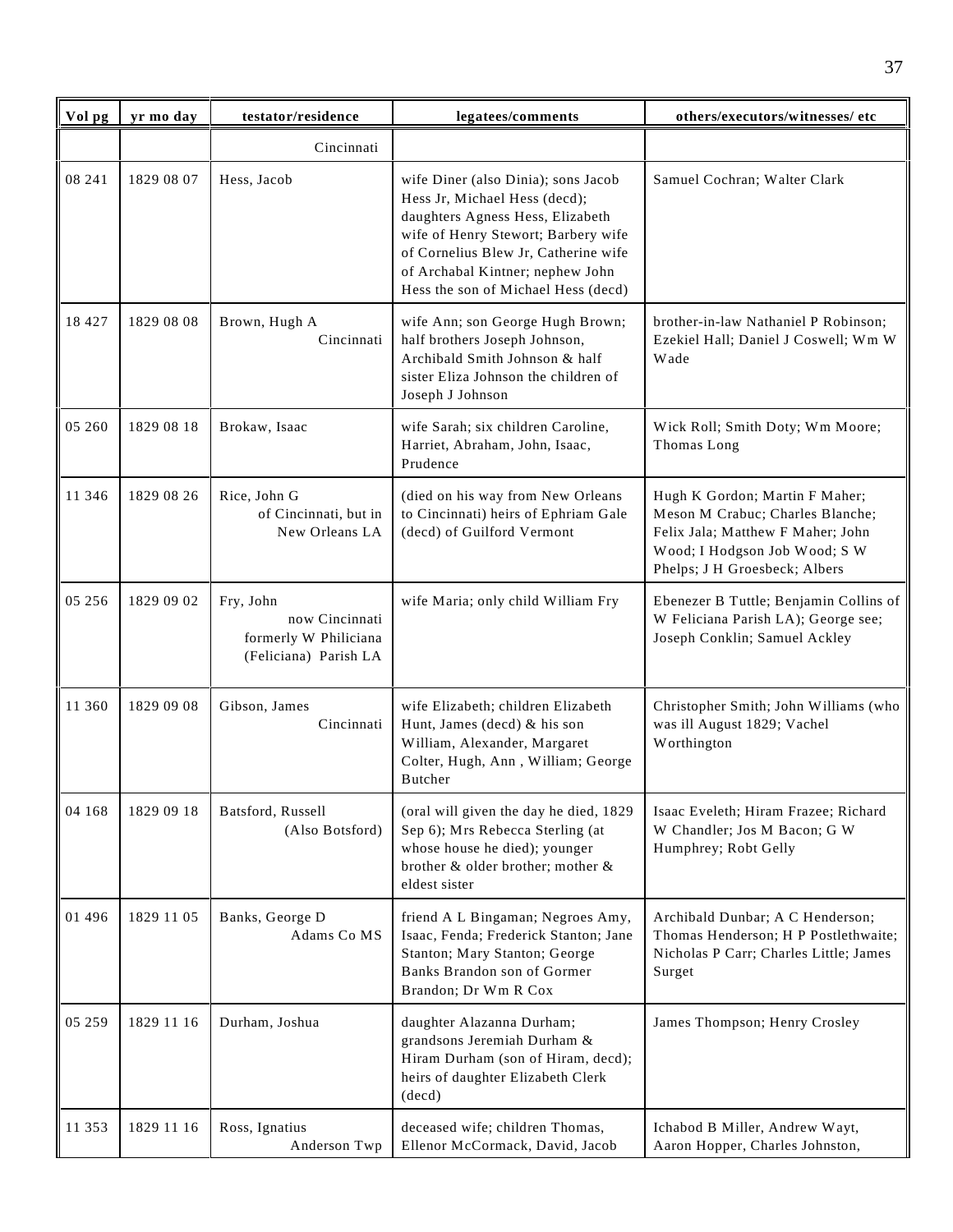| Vol pg  | yr mo day  | testator/residence                                               | legatees/comments                                                                                                                                                                                        | others/executors/witnesses/etc                                                                                                                         |
|---------|------------|------------------------------------------------------------------|----------------------------------------------------------------------------------------------------------------------------------------------------------------------------------------------------------|--------------------------------------------------------------------------------------------------------------------------------------------------------|
|         |            |                                                                  | B, John W Ross; grandchildren<br>Mary Ann Ross, Ignatius Ross<br>McCormac; (owned land in<br>Anderson Twp & in Brown Co OH)                                                                              | Christian Ebersole                                                                                                                                     |
| 11 355  | 1829 12 10 | Robinson, Alexander                                              | wife Nancy; children John, Thomas,<br>Nancy, Martha, Betsey; Jane Brown,<br>William, James, Mary Gelispie,<br>Sarah Clark                                                                                | William & Francis Bodine; son-in-law<br>Israel Brown; Benajah Ayres; Sarius<br>Ayres; John McKnight; James Mathers                                     |
| 11 364  | 1829 12 10 | Shane, Elizabeth<br>Cincinnati                                   | friend Catherine Weldon of<br>Cincinnati; Ruth Graham                                                                                                                                                    | Lewis Dewese; William Turner; Hugh<br>Peters; Jemima Farmer                                                                                            |
| 06 435  | 1829 12 16 | Flinn, Stephen                                                   | wife Joanna; daughters Sarah and<br>Sabra, Joanna; sons James, Stephen,<br>William, Jesse, Vinson (or Vinsor),<br>David, Moses; (farms on Indian Hill<br>& in Columbia Twp)                              | Widow Clark; Wm Baxter; James<br>Parker; Isaac Williams; John W Jones                                                                                  |
| 09 44 6 | 1829 12 30 | DeWitt, Mary Ann<br>of Cincinnati<br>died in MorrisTown NJ       | husband Garret V H DeWitt; sisters<br>Anna L Baymiller, Sally C Pierson;<br>Grandmother Mary Pierson (decd) of<br>Cincinnati; Charles P Baymiller (son<br>of sister Anne); father (decd) of Ohio         | John E Canfield; J W Canfield; J F<br>Canfield                                                                                                         |
| 25 399  | 1830 01 16 | Webster, George W<br>Cincinnati<br>recently of Port Gibson<br>МS | siblings Humphrey Webster, Israel<br>Webster, Ruth Webster, Sally wife of<br>Abial Wardwell, Polly wife of<br>Reuben Wardwell                                                                            | Peter Britt; Calvin Washburn                                                                                                                           |
| 25 400  | 1830 02 09 | Lisk, Solomon<br>(also spelled Leisk)<br>Fulton Twp              | children of his brother Ireal (sic);<br>(died 1830 Feb 1, the day after<br>making his oral will)                                                                                                         | William Lewis; James Byers; Peter C<br>Parker; John Morgan; J T Stewart                                                                                |
| 03 027  | 1830 02 10 | Hays, Oliver Jr<br>Crosby Twp                                    | father & mother Oliver & Miriam<br>Hays; Samuel R Pierce; Fanny M<br>Pierce                                                                                                                              | John Frost; William Wakefield; B F<br>Looker; John McMaken; Barney<br>Simerson; Henry Crossly; Alex<br>Cavender; William elsworth; John<br>Campbell Jr |
| 11 299  | 1830 02 15 | Appelgate, George<br>Springfield Twp                             | wife Hannah; children Washington,<br>Hamilton and Amanda                                                                                                                                                 | Arthur L Sortor; T Snook; Elias<br>Whitlock; Thos Sorter; Jas Bloomfield;<br>Aaron Brown                                                               |
| 11 292  | 1830 02 15 | Graumlich, Christopher                                           | wife Catherine; children Jacob<br>Grumlich, Catherina Whitmeyer,<br>Adam Grumlich, John Grumlich;<br>grandson Christopher Whitmeyer;<br>grandson John Grumlich (son of<br>Adam)                          | Daniel M Fleming; John Larowe; John<br>Hoffner; Stephen Jessup; Thomas<br>Smith; Daniel Brown; John Laboyteax                                          |
| 25 4 08 | 1830 02 15 | Cox, Jacob<br>Columbia Twp                                       | wife Rosanna; children David, Jacob,<br>John, Rebecca Felter, Sarah Hetzler,<br>Elizabeth Cox; g-children Jacob,<br>Peter, David, John & William<br>Hetzler all children of deceased<br>daughter Rosanna | Joseph Clark; W M Baxter; David<br>Osborn; John T Jones                                                                                                |
| 11 300  | 1830 02 17 | Bower, James                                                     | father; mother; sister Marion;                                                                                                                                                                           | John G Worthington; Ben Drake; R L                                                                                                                     |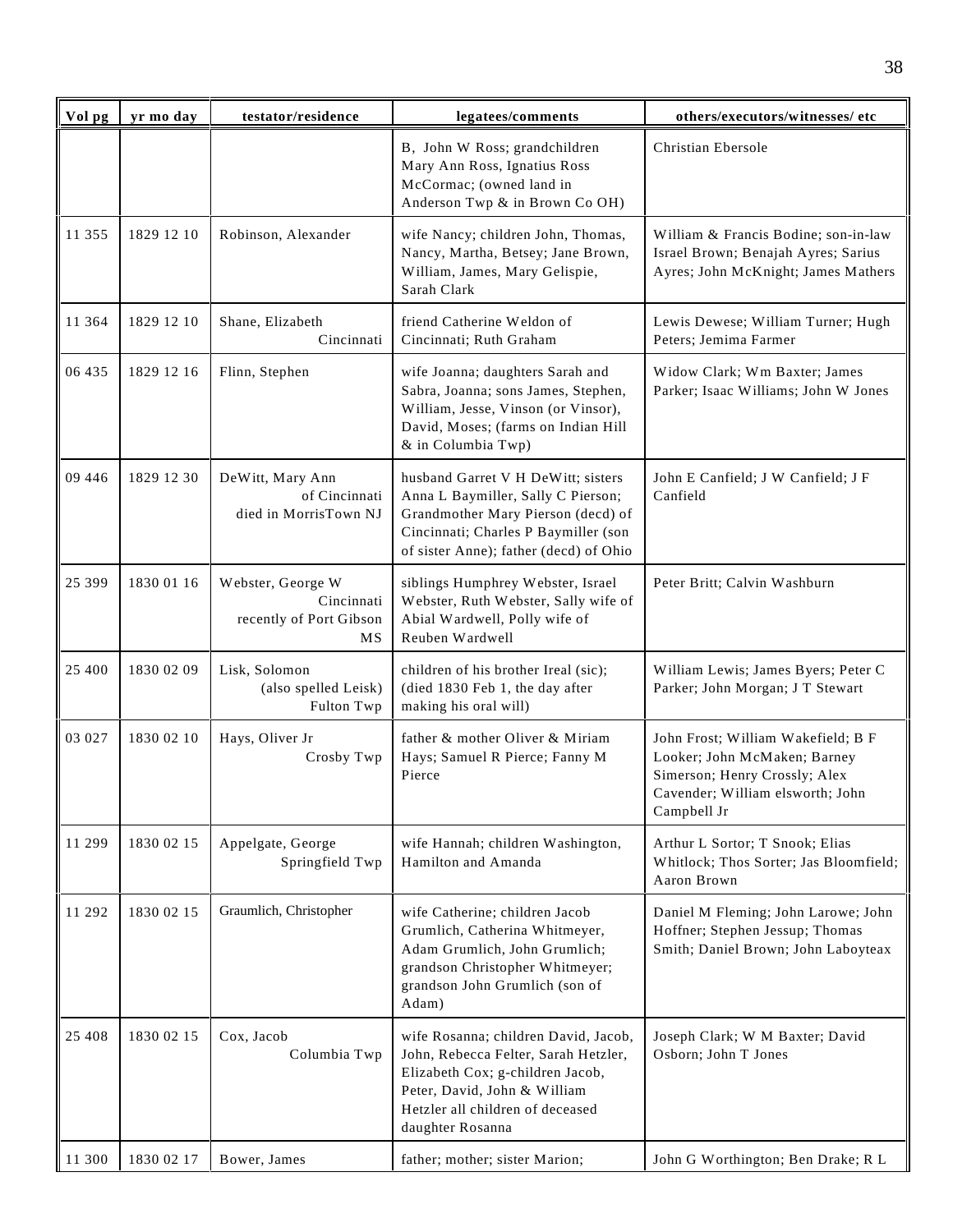| Vol pg  | yr mo day  | testator/residence                                                                   | legatees/comments                                                                                                                                                                                                                                                            | others/executors/witnesses/ etc                                                                                                                                             |
|---------|------------|--------------------------------------------------------------------------------------|------------------------------------------------------------------------------------------------------------------------------------------------------------------------------------------------------------------------------------------------------------------------------|-----------------------------------------------------------------------------------------------------------------------------------------------------------------------------|
|         |            | Cincinnati                                                                           | brothers                                                                                                                                                                                                                                                                     | Place; e S Haines; McFarland J Beggs;<br>E D Vinton                                                                                                                         |
| 11 301  | 1830 03 09 | Basset, Benjamin<br>of Cincinnati formerly of<br>Chilmark on Martha's<br>Vineyard MA | (Will written 1823 Aug 1, when<br>testator was 71 years old); wife<br>Abigail; children Benjamin,<br>Jonathan, Elizabeth Davis, Ruth<br>Copelen; g-children Zipporah Basset<br>(daughter of Benjamin), Bassett &<br>Benjamin Davis (sons of daughter<br>Elizabeth)           | John Matson; heirs of Grinnell; R<br>Mulford; Cornelius Wing; E Hotchkiss                                                                                                   |
| 02 458  | 1830 03 17 | Chamberlin, Richard<br>Sycamour Twp<br>(also Chamberlain)                            | children Tylee (a son), Richard,<br>James S, Sarah Lane, Molly Thorp,<br>Anna; g-children Samuel, Huldah &<br>Taber Shadwick-the children of<br>deaceased daughter Catharine;                                                                                                | Daniel Kitchell, John Kitchell, Daniel<br>Hasbrook                                                                                                                          |
| 09 442  | 1830 03 24 | Scott, John P                                                                        | mother Hannah Scott (wife of Robert<br>Scott); youngest sister Hannah Scott;<br>Thomas Alderdice                                                                                                                                                                             | Robert Boggs; James Johnston; John<br>Kearn; Julius V Thomasson                                                                                                             |
| 11 289  | 1830 04 01 | Ross, Mathias                                                                        | children Ogden, Joseph, William,<br>Aaron, Abigail Burnet; g-children<br>(the children of Ogden) - Marthat C<br>Bigham, Caroline Andrew, Sarah L<br>Ross, John L Ross, Charlotte Ross,<br>Harriet Ross, Mathias D Ross, Jane<br>Ross & Lydia Ross                            | Charles Hill; Stewart McGill; Samuel<br>Huston (also Hueston); Samuel Ransey;<br>John Ramsey                                                                                |
| 25 4 16 | 1830 04 15 | Parker, Stephen<br>Cincinnati                                                        | The will, which was crossed out,<br>was also recorded in vol 25 p 405                                                                                                                                                                                                        |                                                                                                                                                                             |
| 25 4 05 | 1830 04 15 | Parker, Stephen<br>Cincinnati                                                        | (No evidence of probate; the will is<br>crossed out) wife Elizabeth; children<br>John, Elmore, Stephen, William,<br>Catharine Nothren, Amelia Haircot,<br>Nancy Crowell; (Land in Miami<br>Twp)                                                                              | William Benson; Jonas Avy; Joseph<br>Stoughton                                                                                                                              |
| 02 455  | 1830 04 28 | Corbley, Stephan                                                                     | wife Margaret;<br>(land on Clough Creek)                                                                                                                                                                                                                                     | Robert Murrows; Elizabeth Davis;<br>Leona[rd] Armstrong; Clayton Webb;<br>John L Richmond; Henry Eversoell (or<br>Eversuell; also Eversoll); Peter<br>Monigar (also Monjar) |
| 03 030  | 1830 05 11 | Drake, John T                                                                        | wife Eliza; son John; father Simeon<br>Drake & mother residing near<br>Gilmanton Iron works PO in NH;<br>(died of consumption; his health<br>declined after 1829 Oct 10, & in Jan<br>1830, he went down the river for his<br>health; he died in New Orleans in<br>February.) | Phillip Speer; Clev (or Clen also Cleny<br>or Clevy) Bates; J Bates; John H<br>Groesbeck                                                                                    |
| 09 440  | 1830 08 09 | Cox, Joshua                                                                          | daughters Temperence King,<br>Elizabeth King, Sarah Cox, Mary<br>Cox; heirs of eldest son William                                                                                                                                                                            | John Boughman; Robert Gunning;<br>Isaac Pierson; Daniel Iseminger; Isaac<br>Polke                                                                                           |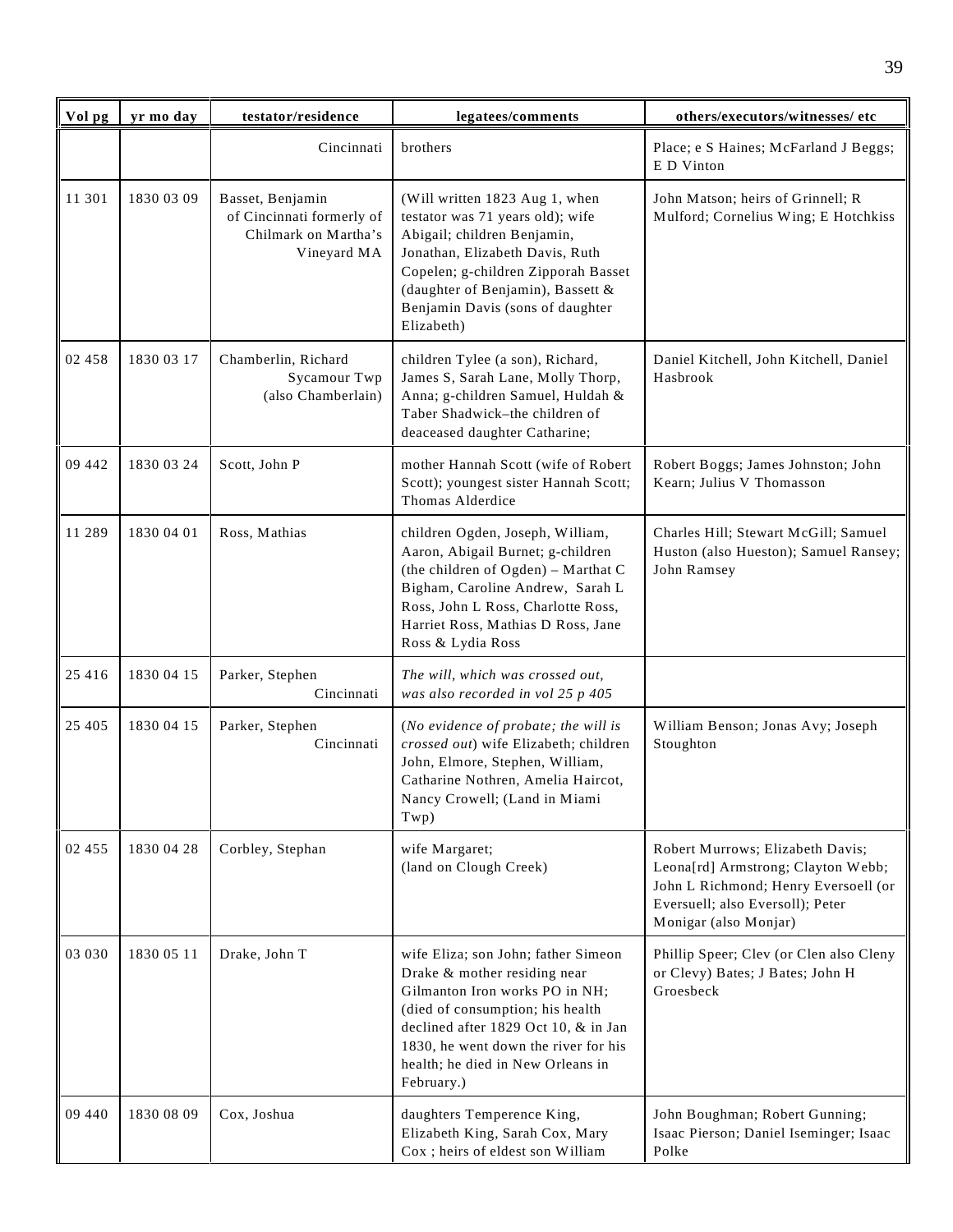| Vol pg  | yr mo day  | testator/residence                                        | legatees/comments                                                                                                                                                                                                                              | others/executors/witnesses/ etc                                                                                     |
|---------|------------|-----------------------------------------------------------|------------------------------------------------------------------------------------------------------------------------------------------------------------------------------------------------------------------------------------------------|---------------------------------------------------------------------------------------------------------------------|
|         |            |                                                           | Cox (decd); sons Bozley, Edward,<br>Jonathan, Robinson; grandson<br>Earwin Cox (son of Jonathan &<br>Susan Cox)                                                                                                                                |                                                                                                                     |
| 25 4 15 | 1830 08 10 | Price, Hezekiah                                           | wife Anne; children Clarkson, Peter,<br>William R, Hannah Crain, Susanah<br>Radabaugh, Esther Ryan, Katharine<br>S Price; (land in Mechanicsburgh,<br>Butler Co OH)                                                                            | Robert Botkin; Samuel W B Felter;<br>Richard Botkin                                                                 |
| 11 294  | 1830 08 10 | Godstone, Joseph<br>(also spelled Kotstone)<br>Cincinnati | wife Mary; son Jacob Kotstone                                                                                                                                                                                                                  | R A Madison; Jabez C Tunis; Wm<br>Bowman; P Carabin; A Botkin                                                       |
| 25 4 03 | 1830 08 10 | Wright, Amnon<br>Cincinnati                               | wife Hannah; father William Wright<br>of Salem Co NJ (decd)                                                                                                                                                                                    | John Stout; Samuel Stout; James<br>Foster; Federal B Everett; William<br>Janes (or Jones); James Taylor             |
| 18 4 20 | 1830 08 18 | McCoy, Robert<br>Cincinnati                               | wife Angelina; adopted boy<br>Theodore; sister Eliza W McCoy;<br>brother William C McCoy &<br>children; Robert Hazelwood; wife<br>Angelina's siblings-Catharine,<br>Elizabeth & Jacob Hoops                                                    | Jacob Burnet; Charles Fox; Joseph<br>Challen; Vincent C Marshall; Henry<br>James                                    |
| 09 445  | 1830 08 21 | Corbly, Paul                                              | [wife] Rebecca; children                                                                                                                                                                                                                       | Justice Corbly; Merrit Johnson;<br>Clayton Webb; Shelly Clark; James C<br>Johnson                                   |
| 25 412  | 1830 08 21 | VanMiddlesworth, John<br>Cincinnati                       | wife Lydia; son-in-law Ira C Vanline;<br>children Catharine, Jane, Margaret,<br>Eliza, Tunis, Peter & Henry (decd);<br>orphans of son Henry                                                                                                    | F A Sayre; Vachel Worthington;<br>Michael Bardge                                                                    |
| 18418   | 1830 08 26 | Meek, John<br>Ross Twp, Butler Co OH                      | nephews Thomas Cisel, John Cesil;<br>uncles John Meek, Isaac Ogg; aunt<br>Sophia Shaw; cousin Knoles Shaw Jr                                                                                                                                   | John Cleves Symmes; Albert<br>Corteleyon; James Shield; James<br>Howard; Henry Montgomery                           |
| 25 40 6 | 1830 08 30 | McGarvey, Mary<br>Green Twp                               | children Mary Ann wife of Isaac D<br>Carson, Peggy wife of Robert<br>Bovard, William (decd), Robert<br>(decd), Polly Moore, Rachel wife of<br>John Fisher; grandsons Robert &<br>William McGarvey orphans of<br>William; grandson George Smith | John Reddish Sr; William McGarvey<br>(decd); William Benson; William J<br>Carson; Benjamin Griffith; Robert<br>Dare |
| 02 453  | 1830 08 31 | Shepherd, Thomas                                          | wife Nelly; children Sarah,<br>Catherine, Thomas, Rhoda Smally,<br>Mary Lasy, Elenor Nail, Aletty<br>Lobaw (or Labaw)                                                                                                                          | John Rinerson; Benajah Ayres; John<br>Roberston; James Lochs                                                        |
| 02 451  | 1830 09 01 | Dayton, Aaron<br>Mill Creek Twp                           | wife Mary; bound boy Hary                                                                                                                                                                                                                      | John Armstrong; Robert Wallace (since<br>decd) ; Rebecca Wallace                                                    |
| 11 343  | 1830 09 04 | Newton, Joseph                                            | wife Martha residing in Oldham<br>Lancashire England                                                                                                                                                                                           | Hiram Howard; Henry Morris; James<br>Waren; William T Scofield                                                      |
| 01 468  | 1830 09 18 | Riggs, David                                              | wife Elizabeth; sons Isaac, David &                                                                                                                                                                                                            | John Burgoyne; John Ludlow; James                                                                                   |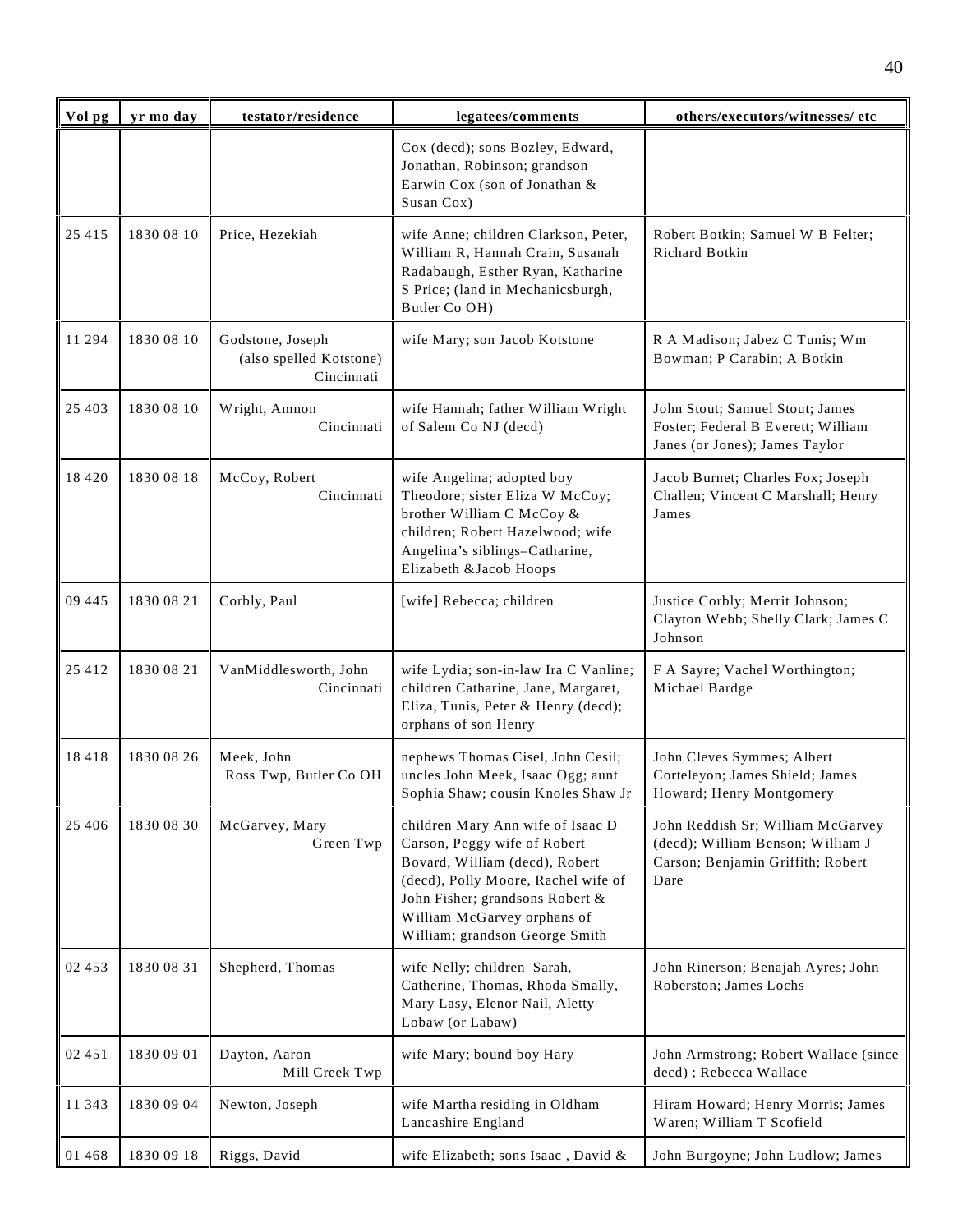| Vol pg  | yr mo day  | testator/residence                                                                                   | legatees/comments                                                                                                                                                                                                                                                                                                                                                                                                                                                                   | others/executors/witnesses/ etc                                                                                                                                                                          |
|---------|------------|------------------------------------------------------------------------------------------------------|-------------------------------------------------------------------------------------------------------------------------------------------------------------------------------------------------------------------------------------------------------------------------------------------------------------------------------------------------------------------------------------------------------------------------------------------------------------------------------------|----------------------------------------------------------------------------------------------------------------------------------------------------------------------------------------------------------|
|         |            |                                                                                                      | Amos                                                                                                                                                                                                                                                                                                                                                                                                                                                                                | Lukens; W B Stout                                                                                                                                                                                        |
| 25 411  | 1830 09 18 | Conley, Nancy<br>Cincinnati                                                                          | children Bridget Murray, William,<br>Mary Brady, Nancy McElroy                                                                                                                                                                                                                                                                                                                                                                                                                      | James Murray; James Foster; John<br>Scull; John Pelson (or Pilson)                                                                                                                                       |
| 09 437  | 1830 10 11 | Tarrant, Larkin Maxwell<br>34 yr old Merchant<br>native of Garrett Co KY<br>now of Orleans Parish LA | wife                                                                                                                                                                                                                                                                                                                                                                                                                                                                                | William Y Lewis; Madame Gwelset;<br>Jabez C Tunis; James Baldridge of<br>Cincinnati; Nathaniel Emerson;<br>Benjamin Barnard Perry; Stuart<br>Hillhouse Lewis; Robert Boal; Nathan<br>Baker; Henry Rockey |
| 11 317  | 1830 10 13 | Kilgour, David<br>Cincinnati                                                                         | wife Juliana; sisters Mrs Jane Lyhter<br>(also Lighter) & Margaret Brower<br>(also Brown) both of Fifeshire<br>Scotland; sister Mrs Jeanett Bogie;<br>brother Glenny Kilgour; nieces Mrs<br>Isabella Adams, Mrs Jeanette<br>Christy, Mary Kilgour (daughter of<br>Glenny), Catherine Kilgour, Eliza<br>Milson, Betsey Foster, Jane<br>Springer; nephews John Kilgour,<br>Glenny M Kilgour, John Boogie,<br>William Bogie; heirs of Griffin<br>Taylor (including his daughter Sarah) | Joseph Gest; nephew John G Kilgour;<br>Griffin Taylor; Ezekiel J Haines; Wm<br>Lytle; W (also P) Beson (also Benson)                                                                                     |
| 11 297  | 1830 11 15 | Adams, John W<br>Cincinnati                                                                          | wife Eliza; children John W,<br>William, Samuel                                                                                                                                                                                                                                                                                                                                                                                                                                     | brother William Adams; Zaccheus<br>Barnard; James Foster; Benjamin F<br>Bowers (also Powers)                                                                                                             |
| 11 29 6 | 1830 11 19 | Goudy, Samuel<br>Delhi Twp                                                                           | wife Mary; children Person, Mary<br>Jane, Richard, Emerly                                                                                                                                                                                                                                                                                                                                                                                                                           | Thomas Holland; Ichabod Palmerton;<br>Robert Goudy                                                                                                                                                       |
| 25 402  | 1830 12 01 | Dilks, Samuel<br>Green Twp                                                                           | wife Sarah; John Dilks (the son of<br>Isaac Dilks) now living with me                                                                                                                                                                                                                                                                                                                                                                                                               | William H Biddle; Abraham Matlock;<br>John Coleman                                                                                                                                                       |
| 11 290  | 1830 12 08 | Robertson, Joshua G                                                                                  | Rev Benjamin P Aydelott; Joseph<br>Kite ("a coloured man in<br>consideration of his faithful attention<br>and Kindness to me in this my last<br>illness"); mother Rachel robertson;<br>sisters Susan Rebecca Dorsey, Lydia<br>Ann Robertson and Eliza Ann<br>Robertson                                                                                                                                                                                                              | William Neff; Bayly Keys, John B<br>Brooke; Robert Moorhead; William R<br>Foster; John S Lytle (also Lyte)                                                                                               |
| 18 4 22 | 1830 12 09 | Robison, Michael                                                                                     | mother Catherine Robison                                                                                                                                                                                                                                                                                                                                                                                                                                                            | John F Lancaster; Robert Mitchell;<br>David Williams; George Smith                                                                                                                                       |
| 02 460  | 1830 12 13 | Caldwell, James S                                                                                    | wife Helen Mary                                                                                                                                                                                                                                                                                                                                                                                                                                                                     | Jane Cist; Charles Cist; William J Peter                                                                                                                                                                 |
| 03 029  | 1830 12 20 | Davis, Thomas<br>Colerain Twp                                                                        | wife Rachel; children of Daniel<br>Baruess; Anna Heath; James Lues                                                                                                                                                                                                                                                                                                                                                                                                                  | Noah Runyon; Daniel Barus; William<br>Sparks; Jacob Hart                                                                                                                                                 |
| 18 4 17 | 1830 12 20 | Hutchinson, John                                                                                     | wife Maria; child Mary                                                                                                                                                                                                                                                                                                                                                                                                                                                              | John Mayo; Bellamy Storer; Philip<br>Grandin                                                                                                                                                             |
| 02 456  | 1830 12 20 | Cottle, John<br>Delhi Twp<br>(Name also written                                                      | wife Rebecca; daughter Mary<br>Mayhew; heirs of daughter Betsey<br>Mayhew (decd); children William,                                                                                                                                                                                                                                                                                                                                                                                 | E Stone; Eloisa S Cottle; C M Stephens<br>(also E M Stephens)                                                                                                                                            |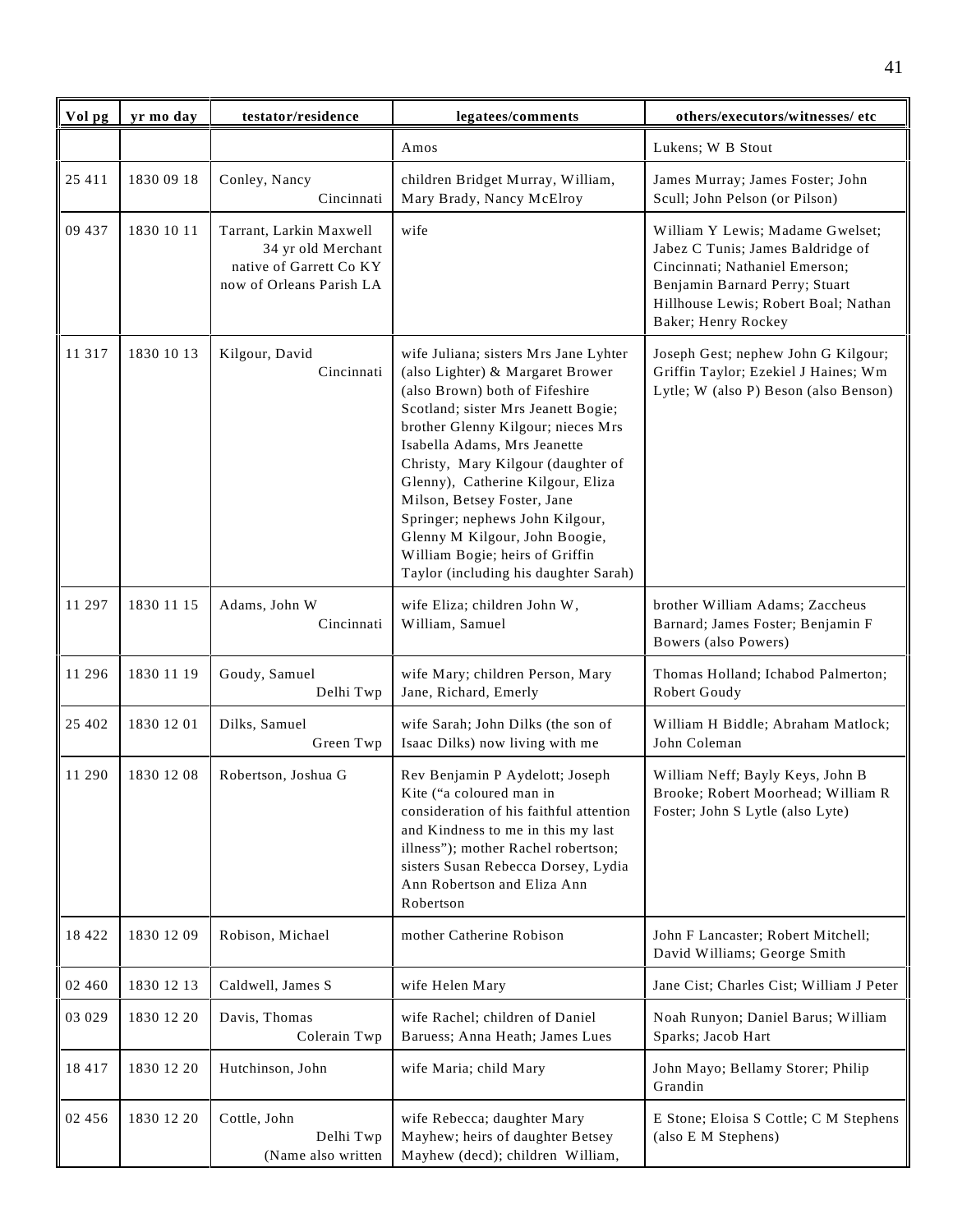| Vol pg | yr mo day  | testator/residence                                | legatees/comments                                                                                                                                                                                                                      | others/executors/witnesses/ etc                                                                                                                 |
|--------|------------|---------------------------------------------------|----------------------------------------------------------------------------------------------------------------------------------------------------------------------------------------------------------------------------------------|-------------------------------------------------------------------------------------------------------------------------------------------------|
|        |            | Cuttle)                                           | John, Truman, Rebecca Green, Susan<br>Harding, Peter                                                                                                                                                                                   |                                                                                                                                                 |
| 01 475 | 1831 02 22 | Martin, Samuel W<br>Colerain Twp                  | wife Charlotte; children Sally Bevis,<br>Samuel, Charlotte                                                                                                                                                                             | Stewart McGill; James Struble;<br>Jonathan Larrison (or Lanison)                                                                                |
| 05 235 | 1831 02 23 | Scott, Alexander<br>Crosby Twp                    | son James Scott; daughter Isabel<br>Scott; daughter Anne Reed (who kept<br>house for testator over 30 years);<br>Jenet Elder; grandsons Andrew<br>Scott, Joseph Scott, Henderson Scott,<br>William Scott, Barnet Moore, Scott<br>Moore | William Miller; Mr White; Israel<br>Starlin (also Starling);                                                                                    |
| 04 160 | 1831 03 05 | Crosley, Josiah                                   | wife Huldah; children Henry,<br>Simeon, Abel, Gitlia (or Githa), Lois,<br>Polly, Ira, Radah (or Vadah), Alex                                                                                                                           | Shelly Clark, Elisha Bridges                                                                                                                    |
| 25 394 | 1831 03 08 | Fowble, Jacob<br>Mt Pleasant<br>Springfield Twp   | wife; child Harriet                                                                                                                                                                                                                    | Ebenezer Hulse; Geo Simmins; John<br>Larowe (or Larame)                                                                                         |
| 04 152 | 1831 03 08 | Field, Jacob<br>Springfield Twp                   | brother John Ross Field; sister Eliza<br>Field                                                                                                                                                                                         | Michael Fantuyl of Warren Co; James<br>Coddington; Thomas Smith; John J<br>Walker; Benjamin Hubbard                                             |
| 03 026 | 1831 03 12 | Bailiff, Daniel<br>[Cincinnati]                   | wife Martha; sons Phenias B,<br>Edmond P; Elizabeth Leeds; Emma<br>Fegan; Phebe Cox; Eidith Bailiff;<br>Susan Bailiff<br>(owned land in Palestine, Clermont<br>$Co$ )                                                                  | William Arbegust; Joseph McDowell                                                                                                               |
| 25 398 | 1831 03 14 | Schmidlapp, Frederick<br>a baker of<br>Cincinnati | wife Mary Ann                                                                                                                                                                                                                          | Christopher F Hanselmann; Jonathan T<br>Stateler; Philipp Phisterer; Jacob<br>Strodtback                                                        |
| 03 043 | 1831 03 17 | Skillman, Jacob<br>Colerain Twp                   | wife Sarah; 3 children Jacob, James,<br>Margaret                                                                                                                                                                                       | Richard Burge; son-in-law John J<br>Miles; John Williamson; Thomas<br>Skillman; Abiezer Miles                                                   |
| 04 151 | 1831 03 22 | Conklin, Joseph                                   | wife Sarah; daughter Ann Maria                                                                                                                                                                                                         | L J Strait; Ralph McKay; Daniel H<br>Haines                                                                                                     |
| 01 476 | 1831 04 06 | Lytle, William<br>Cincinnati                      | son William H Lytle (decd betw<br>1826 Jan 31 & 1831 Feb 8);                                                                                                                                                                           | John S Lytle; William H Lytle; Robert<br>T Lytle; Ezekiel Smith Haines; Henry<br>Avery; Timothy Kirby; V A Marshall; J<br>F Henry; Wm S Ridgely |
| 04 154 | 1831 04 18 | Bates, Isaac                                      | nephews William M Bates, Ethan S<br>Bates, Henry M Bates, Michael<br>Bates, Isaac Bates; brother Clark<br>Bates (who owned land in IN jointly<br>with testator); nieces Mary Ann<br>Bates, Jane Bates                                  | Wm ruffin; Stephen McFarland;<br>Richard C Fosdick                                                                                              |
| 11 287 | 1831 05 10 | Veaucher, Abraham<br>Cincinnati                   | wife Polly                                                                                                                                                                                                                             | Robert Ferrein; Oliver English; John<br>Waggoner; Theodore Scowden; James<br>Hughes; Jesse Smith                                                |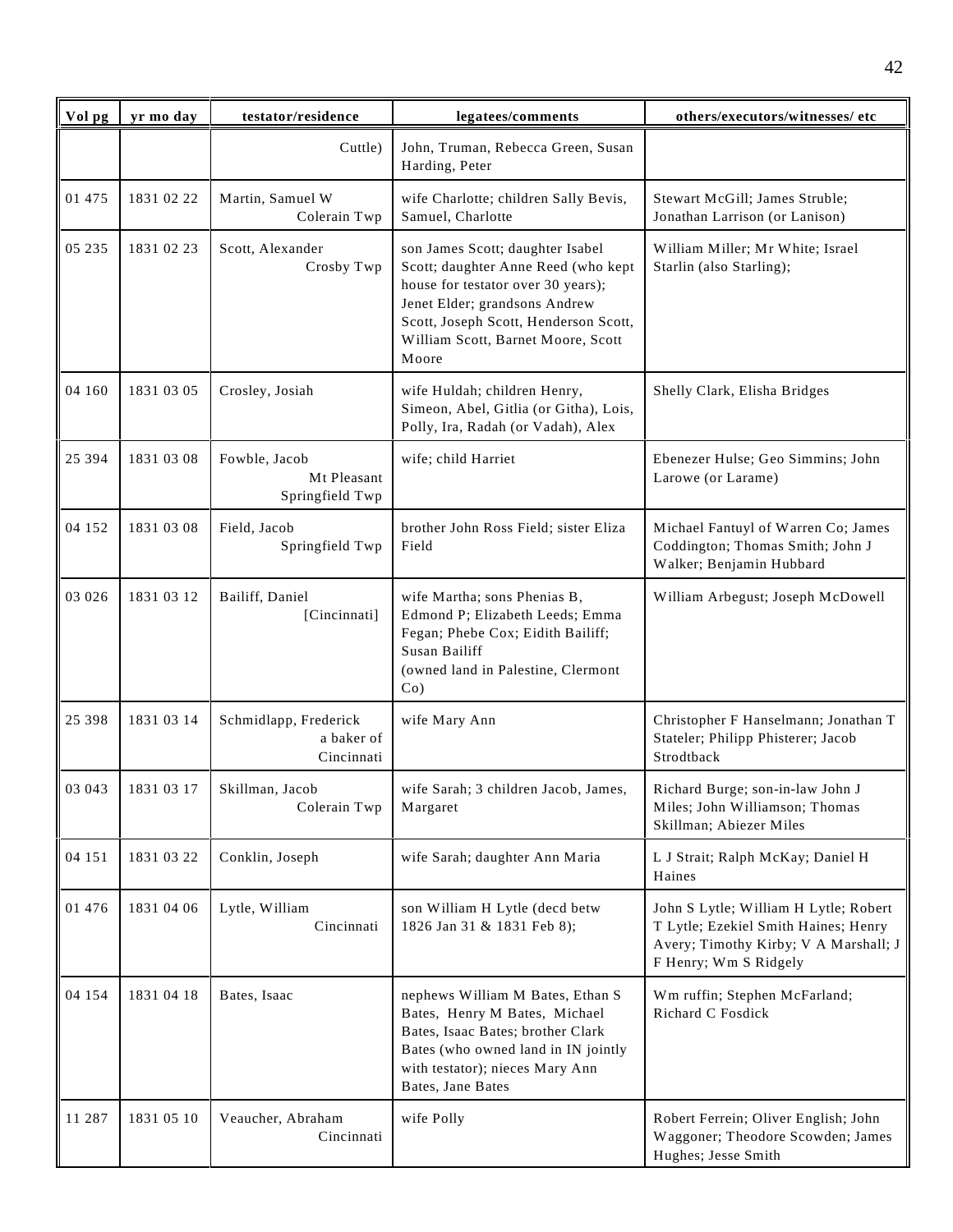| Vol pg   | yr mo day  | testator/residence                                             | legatees/comments                                                                                                                                                                                                                                                 | others/executors/witnesses/ etc                                                                                                                                         |
|----------|------------|----------------------------------------------------------------|-------------------------------------------------------------------------------------------------------------------------------------------------------------------------------------------------------------------------------------------------------------------|-------------------------------------------------------------------------------------------------------------------------------------------------------------------------|
| 01 478   | 1831 06 17 | Facorn, Daniel Frederick<br>Cincinnati                         | Peter Britt & son Peter Britt Jr;<br>Robert Coppin (wife Sarah) and his<br>children Almira, Henry F, Charlotte<br>Elizabeth; Pierson & Sarah Elizabeth<br>the two youngest children of John<br>Gibson (wife Elizabeth); Frederick<br>W Rogers; Joseph B Humphreys | A L Choat; James R Hancock                                                                                                                                              |
| 04 162   | 1831 08 16 | Bennet, John                                                   | wife; children Morris, John,<br>Amanuel, Nathaniel, David, Joseph,<br>Gideon, Mary                                                                                                                                                                                | William Doan; James Bennett; George<br>H Braydon                                                                                                                        |
| 25 3 9 6 | 1831 08 16 | Smith, John Broadfoot<br>Cincinnati                            | wife (decd); daughter Ann Barnacott<br>Smith; son Henry Ryder Smith                                                                                                                                                                                               | John S Gano; George C Miller;<br>-McCarmack; Richard Gaines; Luke<br>Kent; Henry Mesggeridge                                                                            |
| 06 430   | 1831 08 31 | Harris, Joseph<br>Fulton Twp                                   | wife Amy; children Edmond, James,<br>Stephen F, Joseph, Mary Shepherd,<br>Elizabeth Ann Harris, Amy Harris                                                                                                                                                        | Thomas Williams; Phelender (also<br>Phelander) Baldwin; Joseph McDowell                                                                                                 |
| 04 158   | 1831 09 07 | Gwaltney, Mary                                                 | mother; brothers Samuel, John &<br>Simmons Gwaltney; Sarah Gwaltney;<br>sister Rebecca Gwaltney                                                                                                                                                                   | Stewart McGill; Samuel Huston                                                                                                                                           |
| 03 023   | 1831 09 12 | Wood, John                                                     | wife Theadace; children                                                                                                                                                                                                                                           | Isaac Morgan; John D Westcutt; James<br>W Westcutt (also Westcott)                                                                                                      |
| 09 432   | 1831 09 13 | Lawler, Matthew<br>Cincinnati<br>lately of Philadelphia        | wife Ann; granddaughter Anna<br>Lawler Bryant; grandsons Matthew L<br>Harbeson, Benjamin Harbeson,<br>Charles Harbeson; son Davis B<br>Lawler;                                                                                                                    | Smith L Hammedien?; John P Foote;<br>Samuel E Foot; William Green;<br>William S Johnson; William Hartshorn;<br>Nathl Wright; John H Corke; John<br>McKnight; R buchanan |
| 11 344   | 1831 09 20 | Ross, James                                                    | wife Sarah; son James                                                                                                                                                                                                                                             | John Ennson; John townsend Jr; Lewis<br>Drake                                                                                                                           |
| 06 429   | 1831 09 26 | Jordan Caleb D<br>of New Orleans LA,<br>now sick in Cincinnati | Harlory Whitney of Weatham MA;<br>James Crebore of New Orleans:<br>mother Elizabeth Jordan of Canton<br>MA; sisters Elizabeth Whitney,<br>Charlotte Cathcart & Hannah<br>Belden; Frederick Atbeary; brother<br>Henry Jordan                                       | C Hammond; Benj B Tressenden (also<br>Fessenden); John T Martin                                                                                                         |
| 01 480   | 1831 09 27 | Phillips, John H<br>Cincinnati                                 | wife Hannah; probable children<br>widow Sarah Ann Anderson (& her<br>children George & Howell), Hester<br>Philips                                                                                                                                                 | Josiah Houwm (or Houmn?); James<br>Drum; William Doty; James McLean;<br>Jonah Martin                                                                                    |
| 11 286   | 1831 09 28 | Tasker, William<br>Columbia Twp                                | wife Mary Ann; children                                                                                                                                                                                                                                           | William Lofthouse; Michael Hey; Jas<br>Hey; Benj Hey; Jonathan Jones                                                                                                    |
| 06 427   | 1831 09 30 | Groff, John<br>Cincinnati                                      | wife Sarah; children                                                                                                                                                                                                                                              | Andrew Ware; Lot Howe, Lewis F<br>Moore                                                                                                                                 |
| 02 461   | 1831 11 -- | Chamberlain, William<br>Springfield Twp                        | wife Anna; children William, George<br>Washington, Mary, Lydia Ann,<br>Richard, Hannah, Emeline (provided<br>she lived separate from her present                                                                                                                  | Asa Hinkle; William McCrane; John<br>McCormick Sr; brother Aaron<br>Chamberlain; John McGilliard; Tylee<br>Chamberlain; Nathaniel S Schoody                             |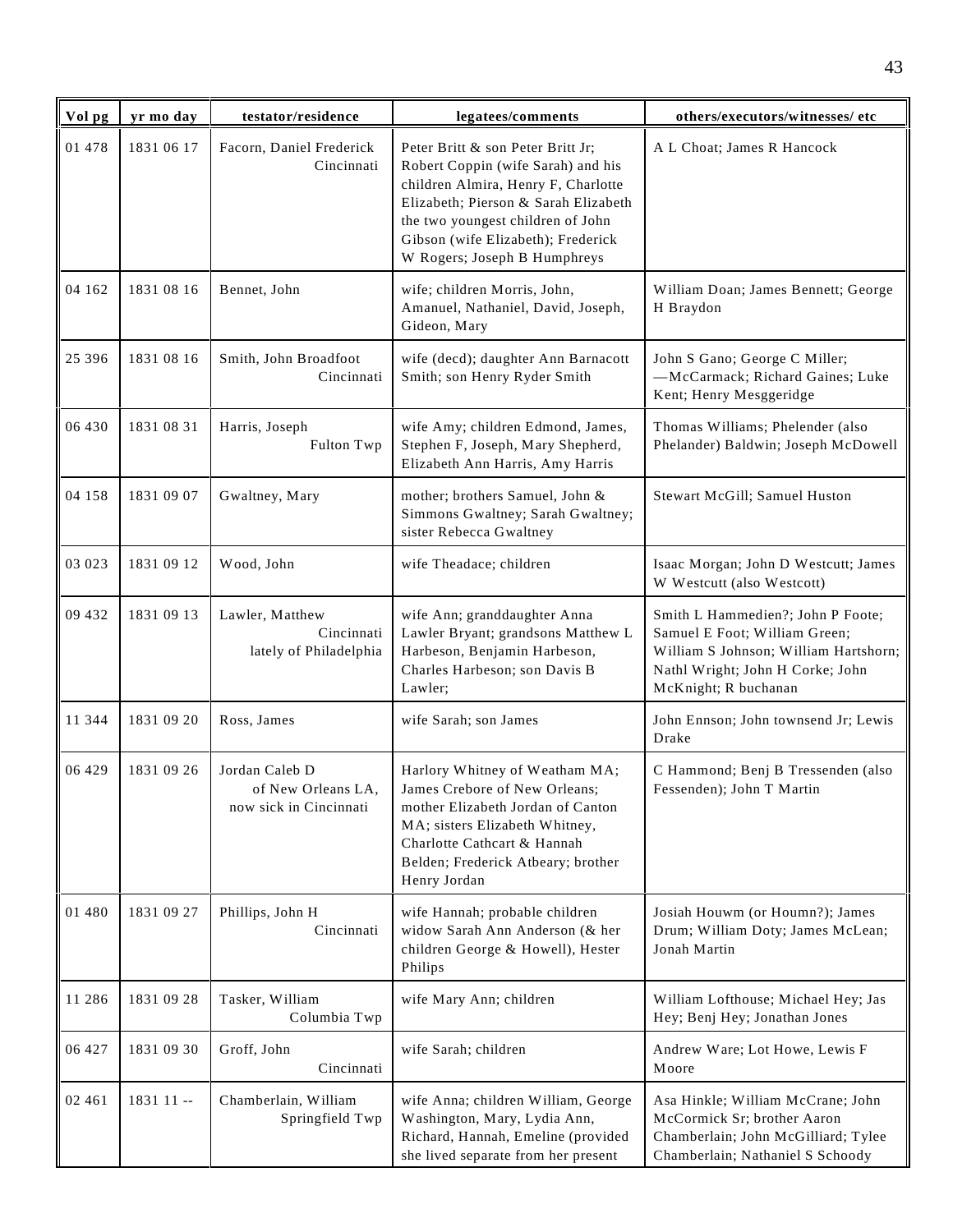| Vol pg | yr mo day  | testator/residence                                      | legatees/comments                                                                                                                                                                                                                                         | others/executors/witnesses/ etc                                                                                                                                                                                                                                                                                                                                    |
|--------|------------|---------------------------------------------------------|-----------------------------------------------------------------------------------------------------------------------------------------------------------------------------------------------------------------------------------------------------------|--------------------------------------------------------------------------------------------------------------------------------------------------------------------------------------------------------------------------------------------------------------------------------------------------------------------------------------------------------------------|
|        |            |                                                         | husband James Thorp); Emeline's<br>daughter Mary Ann Thorp)                                                                                                                                                                                               | (also Schooley)                                                                                                                                                                                                                                                                                                                                                    |
| 05 253 | 1831 11 03 | Tunis, Nehemiah<br>Borough of Elizabeth,<br>Essex Co NJ | wife Patience; children M Caleb,<br>Nehemiah, Bonardis (also<br>Bonardus), Garrison, Sarah<br>(married), Julia (married), Susan<br>(married), Hannah, Patience, John,<br>Jabiz                                                                            | Dr Isaac Morse; John Chandler; Elihue<br>Pirce; J B Dayton                                                                                                                                                                                                                                                                                                         |
| 02 450 | 1831 11 20 | Bailey, Barzilla<br>Cincinnati                          | wife Mary<br>(First name also written Baizilla)                                                                                                                                                                                                           | William Mills; Lewis W Lee; Geo C<br>Miller                                                                                                                                                                                                                                                                                                                        |
| 03 225 | 1831 11 21 | Reddish, Thomas<br>Cincinnati                           | daughter Sarah; son Stevenson; sister<br>& brother Elizabeth Bentley & John<br>Reddish both of Mancester England;<br>guardian of the children was to take<br>his children from their mother so she<br>had no control over them; wife's<br>name was Phoebe | William Pierson; William Hill<br>Woodward & wife; Anthony<br>Thompson; William Kenyon; John &<br>Elizabeth Baldwin; James M Mason;<br>Elam P Langdon; [portrait painter]<br>Corwine; E Hotchkiss; J Foster; Josiah<br>Wing; Jacob B Hancock; Joshua R<br>Gibson; Stephen Burrows; Josiah<br>Blake; James Cobb; William Ruffin;<br>Stephen McFarland; Franklin Carr |
| 06 433 | 1831 11 21 | Owens, David E                                          | wife Nancy; children Elizabeth,<br>Rhoda, Mary Margaret, unborn child                                                                                                                                                                                     | Jacob Phillis; George Shuck; James<br>Talkington                                                                                                                                                                                                                                                                                                                   |
| 11 336 | 1831 11 22 | Chamberlin, William<br>Springfield Twp                  | wife Anna; children William, George<br>Washington, Mary, Lydia Ann,<br>Richard, Hannah, Catharine,<br>Emeline; Emeline's child Mary Ann<br>thorp; Emeline to have interest if she<br>lives separate from her husband<br>James Thorp                       | Asa Hinkle; William McCrane; Isaac<br>Swallow; John McCormick Sr; brother<br>Aaron Chamberlin; John M Gilliard;<br>Tylee Chamberlin; Nathl L Schooley                                                                                                                                                                                                              |
| 01 472 | 1831 12 17 | Matson, James                                           | wife Leonati (or Lemati); only son<br>John DeWitt Matson; only daughter<br>Sarah MCrackin; grandson James<br>Matson Mcracken; Levinata Johnson<br>"a girl whom I have brought up<br>nearly from infancy"; (owned land in<br>Miami & Whitewater Twps)      | Onan Scott; Wm J Buck; David Noble;<br>Shannon A Buck                                                                                                                                                                                                                                                                                                              |
| 01 471 | 1831 12 28 | McClellan, James<br>Springfield Twp                     | children John, William, Robert W,<br>Hannah wife of Ephraim Pitman,<br>James, Nancy wife of Jonathan<br>Pitman, Elizabeth wife of John Clark,<br>Ann wife of Daniel Burch, Belinda                                                                        | Thomas Smith; Job R Hutchinson                                                                                                                                                                                                                                                                                                                                     |
| 10 391 | 1831 12 31 | Matthews, Thomas<br>Cincinnati                          | Cincinnati Royal Arch Chapter #2;<br>nephew & nieces Charles Matthews,<br>nieces Mary wife of William<br>Herbert, Martha wife of William<br>Carnish (children of Charles<br>Matthews of Yelvertoft,<br>Northamptonshire England)                          | Calvin Washburn; Jabez Washburn<br>(witness whomoved to parts unknown);<br>Joseph Cornish; Elisha Woods; David<br>Swing; Chas Whipple; Peter Britt;<br>David Loring; Jacob Resor                                                                                                                                                                                   |
| 04 149 | 1832 01 04 | Edwards, John                                           | wife Rebecca; children Justice, John                                                                                                                                                                                                                      | John Davis; Robert Shoemaker;                                                                                                                                                                                                                                                                                                                                      |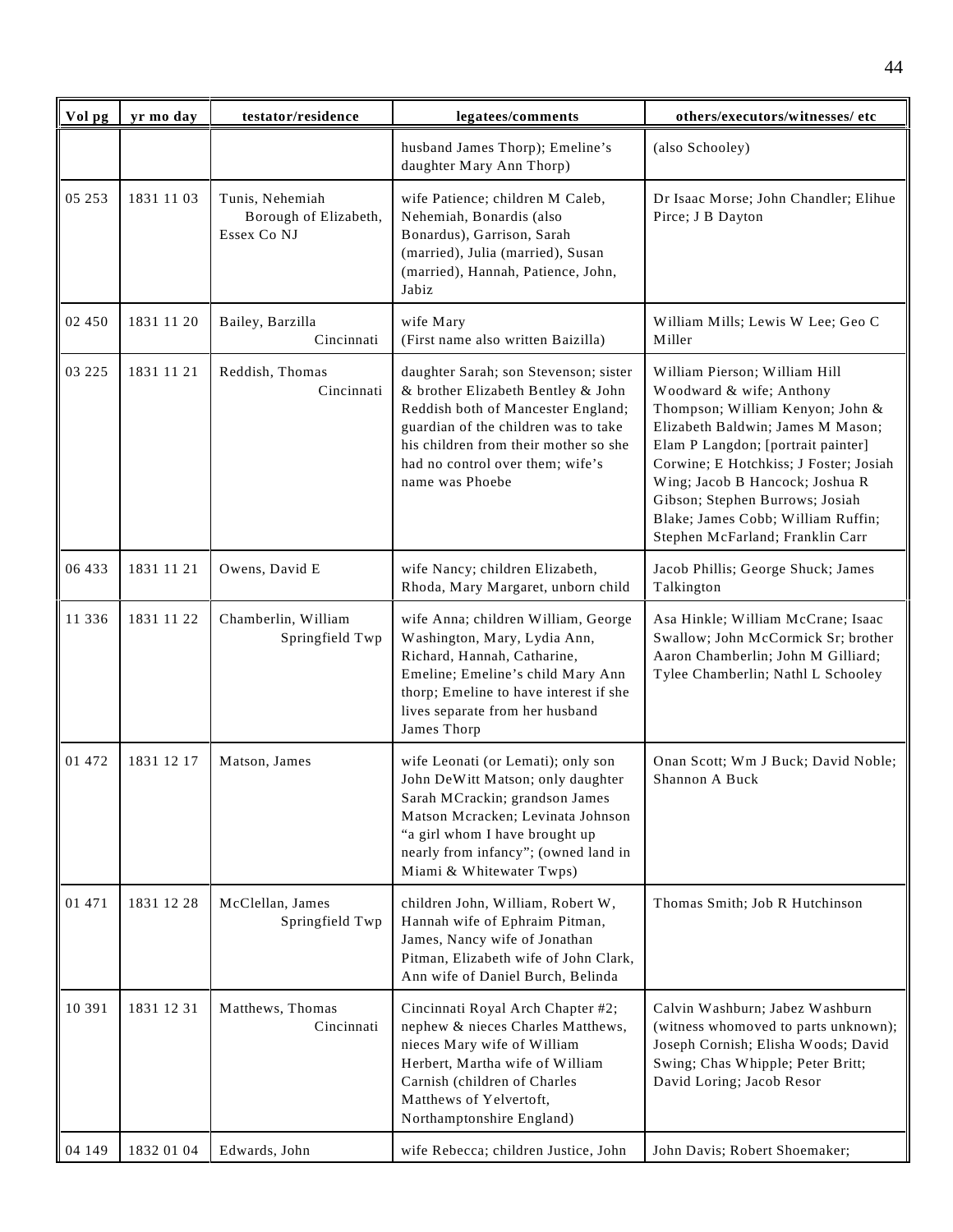| Vol pg | yr mo day  | testator/residence                         | legatees/comments                                                                                                                                                                                                                                        | others/executors/witnesses/ etc                                                                                                                                                                                                        |
|--------|------------|--------------------------------------------|----------------------------------------------------------------------------------------------------------------------------------------------------------------------------------------------------------------------------------------------------------|----------------------------------------------------------------------------------------------------------------------------------------------------------------------------------------------------------------------------------------|
|        |            |                                            | C; son-in-law Peter Marshall; Dr<br>James L Chamberlen; Richard<br>Dement; Thomas E Johnson                                                                                                                                                              | Jonathan (also Nathan) Mott                                                                                                                                                                                                            |
| 11 258 | 1832 01 20 | Jones, James                               | wife Mary; children                                                                                                                                                                                                                                      | Daniel Hasbrook; David Black Jr                                                                                                                                                                                                        |
| 04 178 | 1832 02 11 | Dunlap, Robert                             | wife Margaret; children Agnes Jane,<br>William John, Robert Elam (or<br>Ekin); brothers William, John (now<br>of Ireland), James Dunlap; sister<br>Eliza Martin & her son Robert<br>Thompson); father William Dunlap<br>of Cambridge NY & his son Robert | J & G R Gilmore; James Johnston;<br>Philip Skinner; David; Elizabeth<br>William; Stephen Burrows; Genl<br>Harrison; N Longworth; I Burrows;<br>sister Eliza's husband David Martin; E<br>B Walker; Robert Gilmore; Margaret<br>Gilmore |
| 10 368 | 1832 02 21 | Green, Elizabeth<br>Cincinnati             | children William W Green, Robert C<br>Green; Lewis Green, Caleb Green;<br>Edeliza; Rebecca B Green; father's<br>estate at the death of testator's<br>mother                                                                                              | Vachel Worthington; Robert Wallace                                                                                                                                                                                                     |
| 11 239 | 1832 02 21 | Atherton, Aaron<br>will written 1819 Mar 3 | wife Nancy; children including son<br>Benjamin, daughter Gemsha, son<br>Peter, son Aaron                                                                                                                                                                 | son-in-law Abraham Lee; William<br>Sater; Joseph Sater; John Sawyer;<br>Amos Atherton; Daniel Long                                                                                                                                     |
| 01 450 | 1832 02 21 | Ramsey, John<br>Cincinnati                 | wife Mary Josephine; mother<br>Elizabeth Ramsey; brothers James,<br>Thomas Ramsey; sister Eliza<br>Slaughter's children Elizabeth &<br>Julia Ann                                                                                                         | Wm Powell; Wm Disney; James foster;<br>Hezekiah Flint; Ellis dunaway                                                                                                                                                                   |
| 10 379 | 1832 02 22 | Richey, Mary<br>Cincinnati                 | children James Richey, Elizabeth<br>wife of James Ware, Mary wife of<br>William Moore, Ellinor wife of<br>Arthur Beaty, Stephen richey,<br>William J Richey                                                                                              | Isaac H Jackson; William Moore; H L<br>Wilmer; Garret Hopper; Sidney A<br>Jackson; Arthur Beaty; Edwd Dodson;<br>Wm Wallace                                                                                                            |
| 06 432 | 1832 03 14 | Green, Silas<br>Columbia                   | wife Mary; sons George Washington<br>Green, Rufus Green<br>(owned land in Vincinnes IN)                                                                                                                                                                  | Smith Clason; Raticy Evans; J C<br>morris; Abram Knicely (or Kincely);<br>Benjamin C Conklin                                                                                                                                           |
| 10 367 | 1832 03 14 | Begal, Christian<br>(also spelled Bickle)  | wife Mary; children Nancy Meritt,<br>Rachel Begal, Phebe Begal, Mary<br>Ann Begal, Jacob Begal                                                                                                                                                           | Eli Davis; Zacheus Biggs; G D Black;<br>Jacob Ganger; Stacy Marriott                                                                                                                                                                   |
| 05 238 | 1832 03 14 | Marsh, Mary<br>Colerain Twp                | husband Daniel Marsh (who was still<br>living); sons Thomas, Benjamin,<br>Jabesh; daughters Agness Averell,<br>Harriet Segar                                                                                                                             | John Brown; Thomas Alston; Benjamin<br>B Alston; Jasper Johnson                                                                                                                                                                        |
| 08 212 | 1832 03 23 | Hall, Ezekiel<br>Cincinnati                | we Elizabeth; children                                                                                                                                                                                                                                   | w £ Chappill; John Layman; Arnold<br>Treusdell                                                                                                                                                                                         |
| 11 259 | 1832 03 23 | Johnson, Abne<br>Colerain Twp              | wife Jane; children Carey, Abner,<br>Andrew, Samuel, Peggy, Betsey,<br>Hannah, David K; grandson Elias<br>Johnson son of Alexander Johnson                                                                                                               | G Richard Jr; Walter McCrary; Isaiah<br>Feelds (also spelled Josiah Fields)                                                                                                                                                            |
| 08 230 | 1832 03 29 | Winton, Matthew<br>(Also spelled Winston)  | wife; children John, Margaret wife of<br>Griffin Yeatmen, Sarah Anderson                                                                                                                                                                                 | Orin (also Orion) F Smith; Jonathan<br>Pierson; David McDill; John                                                                                                                                                                     |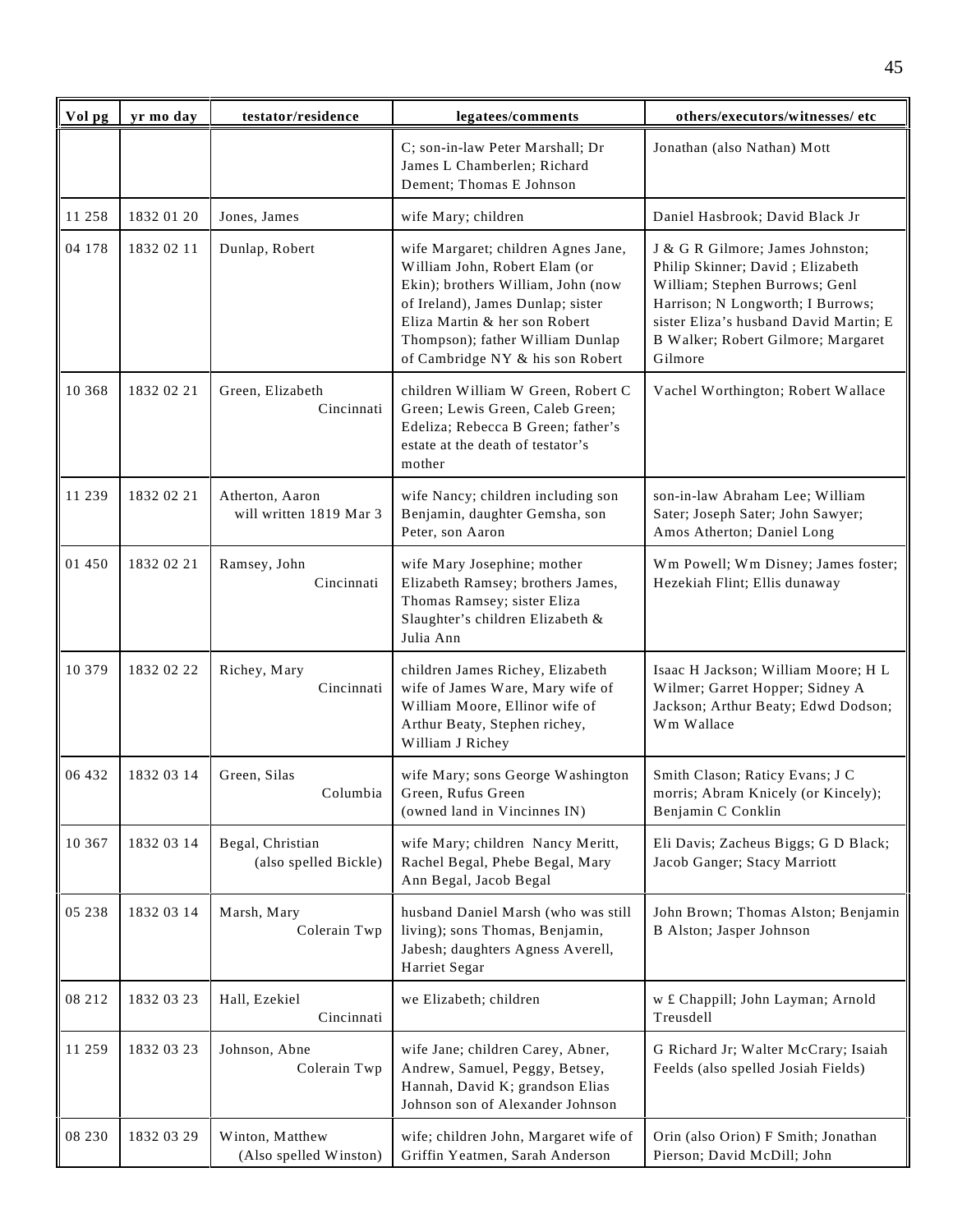| Vol pg | yr mo day  | testator/residence                   | legatees/comments                                                                                                                                                                                                              | others/executors/witnesses/ etc                                                                                                                                             |
|--------|------------|--------------------------------------|--------------------------------------------------------------------------------------------------------------------------------------------------------------------------------------------------------------------------------|-----------------------------------------------------------------------------------------------------------------------------------------------------------------------------|
|        |            | Hamilton,<br>Butler Co OH            | (her sons Charles & William<br>Anderson); testator was over 60<br>years old-one witness said about 70                                                                                                                          | Sutherland; Joseph Landis (who<br>married testator's granddaughter)                                                                                                         |
| 11 248 | 1832 05 09 | Austin, Warren Burgess<br>Cincinnati | wife Sidney N; children Sarah<br>Amelia & Warren Burges                                                                                                                                                                        | William Crossman; Thatcher Lewis;<br>John Layman; Edward Jolley; Benj R<br>Smith; Samuel Crain; Richd Mitchell;<br>Jno Reed                                                 |
| 11 261 | 1832 05 29 | Jessup, Stephen<br>Springfield Twp   | wife Marcy; younger daughters<br>Lydia & Rachel; eldest daughter<br>Betsey Cary; daughter Rhoda Butler;<br>sons Israel, James, Isaac, Firman;<br>(owned land in Vincinnes &<br>Brookville IN)                                  | William Irwin; William Snodgrass;<br>Jehiel N Woodworth; James Hermston<br>(also Urmston); Hazael Miller; Robert<br>Carry; James McCash; Samuel<br>Raymond; William Cummins |
| 08 213 | 1832 05 29 | Paddack, Benjamin<br>Mill Creek Twp  | wife Jemima; son William; son<br>Samuel in Sycamore Twp; son<br>Charles of Union Co IN; daughter<br>Lydia wife of Joshua H Perry                                                                                               | Lewis Bonnell; Benjamin C Bonnell;<br>Stephen R Bonnell; Wm Snodgrass;<br>Archibald Burns; Solomon Rogers;<br>Jedediah B Swift                                              |
| 07 323 | 1832 05 29 | Underwood, Mishal                    | son Mishal Underwood; mother,<br>brothers & sisters                                                                                                                                                                            | Brother James Underwood; Mahlon<br>Brown; John W Isgreg                                                                                                                     |
| 07 318 | 1832 05 30 | , James<br>town of Harrison          | wife Elizabeth; children Sidney,<br>Morrow, Adlade Eliza, Marion<br>James, Westly<br>(Had land in Johnson Co IN,<br>Brookville IN)                                                                                             | William Pursel of Dearborn Co IN;<br>Henry Lincoln; George Waldorf; Jesse<br>Whitehead                                                                                      |
| 05 237 | 1832 05 31 | Schultz, John<br>Cincinnati          | Mary McMullen; William Backer &<br>heirs; (testator was heir of George<br>Schultz & Martha Shultz of Adams<br>Co PA)                                                                                                           | Abraham Walker; Thomas Scott;<br>Robert Giles; Wm H Stickney                                                                                                                |
| 05 241 | 1832 07 31 | Scott, Benjamin<br>Sycamore Twp      | wife Charlote sole heir                                                                                                                                                                                                        | John Ried Dick; Henry Quick                                                                                                                                                 |
| 10 362 | 1832 08 13 | Clark, William                       | wife Elizabeth; W Clark Morgan;<br>William Clark Thompson; children<br>Walter Clark, James Jenkins Clark,<br>Powell D Clark, Nathaniel<br>Crookshank Clark, William Jenkins<br>Clark, Mary Bowman Clark, Diana<br>Walker Clark | James Tomson (also Thompson); Isaac<br>Prudden, W Woodnutt; Elze Pruden;<br>Daniel Mason; Asa Runyon; Chs Mills                                                             |
| 10 378 | 1832 08 14 | Rees, Elias<br>Cincinnati            | wife Susannah; 3 children Elias,<br>Edward, Mary Anne                                                                                                                                                                          | William Morgan; Abraham Evans;<br>William Bingham; Ralph Reeder;<br>George Henney; Danl Williams; John<br>Bevan; Saml Bowen; Thos Pritchet;<br>Phillip Jones                |
| 03 021 | 1832 08 15 | Dury, Henry<br>Cincinnati            | children                                                                                                                                                                                                                       | John P Foote; William Greene; Samuel<br>Foote; Davis B Lawler                                                                                                               |
| 07 321 | 1832 08 20 | Ferrel, William<br>Cincinnati        | wife Clarissa; sisters Elizabeth<br>Binam and Mary or Polly McLevy<br>both of McNary Co TN; brother<br>John Ferrel of Clinton IN; brother                                                                                      | William Core; Archibald Irwin; Lewis<br>Whiteman; Jno P Whiteman                                                                                                            |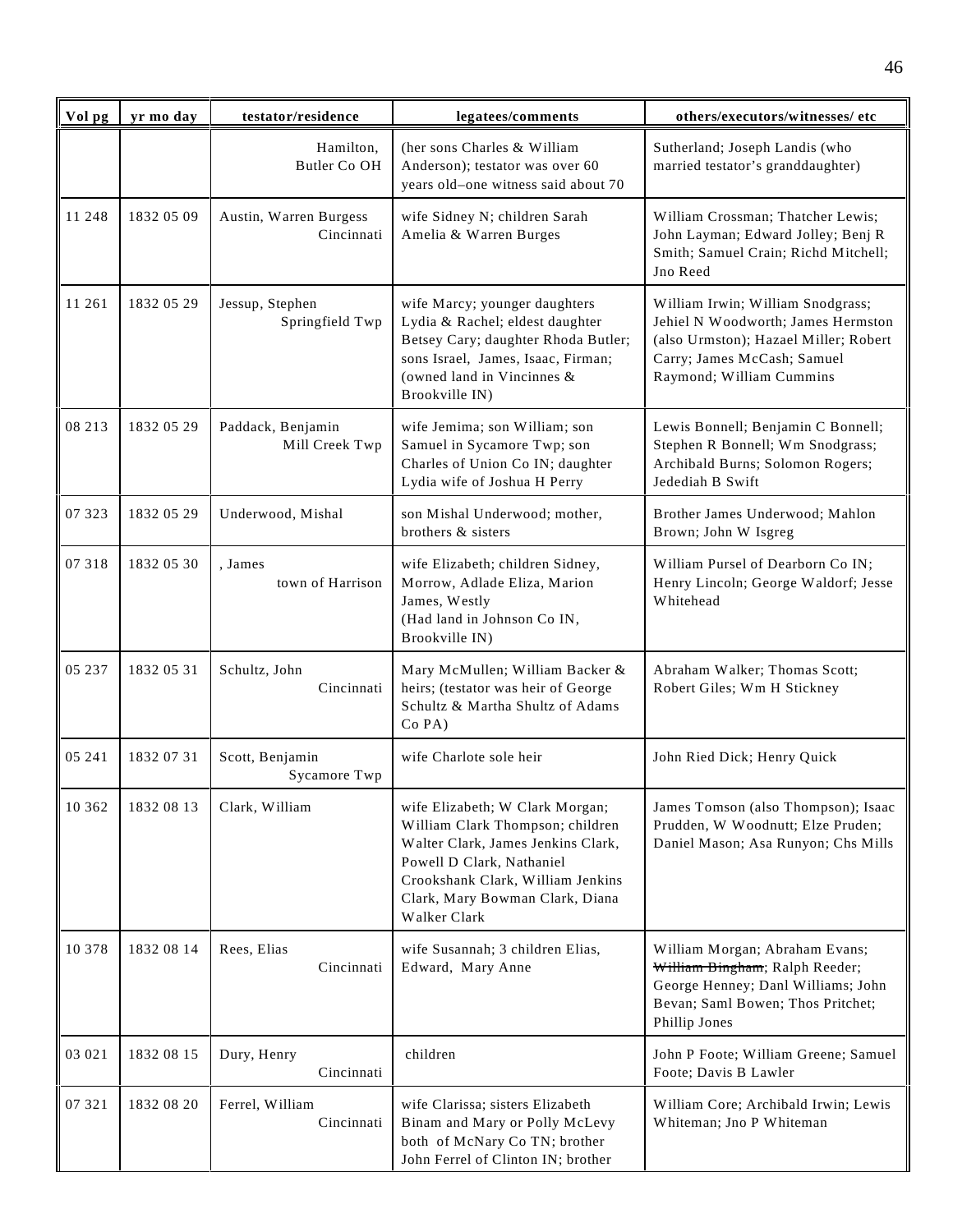| Vol pg | yr mo day  | testator/residence                                                                  | legatees/comments                                                                                                                                                                                                                                                                    | others/executors/witnesses/ etc                                                                                                                                                                                                         |
|--------|------------|-------------------------------------------------------------------------------------|--------------------------------------------------------------------------------------------------------------------------------------------------------------------------------------------------------------------------------------------------------------------------------------|-----------------------------------------------------------------------------------------------------------------------------------------------------------------------------------------------------------------------------------------|
|        |            |                                                                                     | Charles Ferrel ("Living with me");<br>father Charles Ferrel of McNary Co<br>TN                                                                                                                                                                                                       |                                                                                                                                                                                                                                         |
| 10 365 | 1832 08 21 | Burr, Samuel<br>Miami Twp                                                           | wife Phebe; daughter Deborah F<br>Dodge; son William P Burr                                                                                                                                                                                                                          | Thomas Evinger; John Patten;<br>-Bogart; John Hull; Robert Brown;<br>John D Westcott; Stephen Wood                                                                                                                                      |
| 11 241 | 1832 08 27 | Andrew, Dudley                                                                      | wife Hepza Dana Andrews; children                                                                                                                                                                                                                                                    | George H Hill; Jos (or Jas) S Sampson;<br>Nathaniel Wright; Wm S Sampson                                                                                                                                                                |
| 10 360 | 1832 09 03 | Chambers, Mary<br>Newtown                                                           | John Brooks; bound girl Mary                                                                                                                                                                                                                                                         | John H Gerard; Thomas Brooks;<br>Stephen Brooks                                                                                                                                                                                         |
| 10 381 | 1832 09 03 | Reed, Elizabeth<br>Cincinnati                                                       | children Ann Eliza Reed, Frederick<br>Reed; sister-in-law Sarah Price                                                                                                                                                                                                                | David Swing; William Neff & Mrs<br>Neff; David Concling; John Dubois;<br>Chs Ran-; A G Dodd; Jonathan Morris;<br>Saml Halley; Alexr Webb                                                                                                |
| 11 238 | 1832 09 18 | Cameron, Daniel Sr                                                                  | wife Mary; sons & daughters<br>including Joseph & Daniel Cameron                                                                                                                                                                                                                     | Bartholomew Chadwick; Joseph<br>Reddick; Michael Shively; Abram<br>Compton; Joseph Laboiteaux; James<br>Carnaham; Samuel Huston; Ogden<br>Ross                                                                                          |
| 11 264 | 1832 09 21 | Miles, Abiezer (also<br>spelled Ebiezer)                                            | wife; only son John J Miles; 3<br>daughters Phebe Lane, Susan R<br>Long; Hannah G Pegg                                                                                                                                                                                               | Jonathan Larrison; John Runyan; John<br>Williamson Jr; John Lane; Williard A<br>Place                                                                                                                                                   |
| 10 375 | 1832 10 01 | Fenwick, Edward Dominick<br>Bishop of the Roman<br>Catholic Church in<br>Cincinnati | next appointed bishop; Literary<br>Society of St Joseph's; Catholic<br>Church in Michigan; nephew Rev<br>Nicholas D Young                                                                                                                                                            | Rev Frederick Resi; Rev Anthony<br>Ganillo (also Ganilh); Hugh Bonner;<br>Alpheus White; Stephen H<br>Montgomery; Robert Angier; Joseph O<br>Finan; - Ver Scoute; George Saps;<br>Thomas Reilly; Patrick Reilly; Morris<br><b>Byrne</b> |
| 03 019 | 1832 10 04 | Dougherty, Francis<br>Cincinnati                                                    | Patrick O'Connor; late brother<br>Patrick Dougherty who had land in<br>Dearborn Co IN; cousin Edward<br>Muriur (or Muirer or Munir) of<br>Cincinnati; father & mother Phelin &<br>Mary Dougherty & brother Phelin in<br>Killybags Parish Donegal Co Ireland;<br>Thos Dougherty of NY | J M Smith; Bernard Dougherty; Joseph<br>V Wiseman                                                                                                                                                                                       |
| 08 220 | 1832 10 23 | Gillmore, Gurdon R<br>Cincinnati                                                    | wife Phebe; sons James, Hiram;<br>children of Robert Dunlap (late<br>partner in exchange business)<br>-Agness, Jane, William & Robert;                                                                                                                                               | Samuel R Miller; John H Groesbeck;<br>Josiah Whitman; V Royse; D E A<br>Strong; O M Spencer; Augustus<br>Moore; Jacob Resor; John Mahard                                                                                                |
| 11 252 | 1832 10 26 | Elvidge, Jonathan<br>(also spelled Elridge)<br>Cincinnati                           | wfe Maria; relative John Houghton<br>son of Benj Houghton of Great<br><b>Britain</b>                                                                                                                                                                                                 | James Foster; Hughnet P Carmon;<br>Christopher Smith; Lewis Howell; John<br>Whetstone                                                                                                                                                   |
| 03 018 | 1832 10 31 | Bogie, William<br>Cincinnati<br>lately of Pathlead<br>Scotland                      | wife Margaret in Pathlead Scotland                                                                                                                                                                                                                                                   | Dan Hawes (also Hanes); D McIntyre;<br>Ralph McKay; Jannet Bogie                                                                                                                                                                        |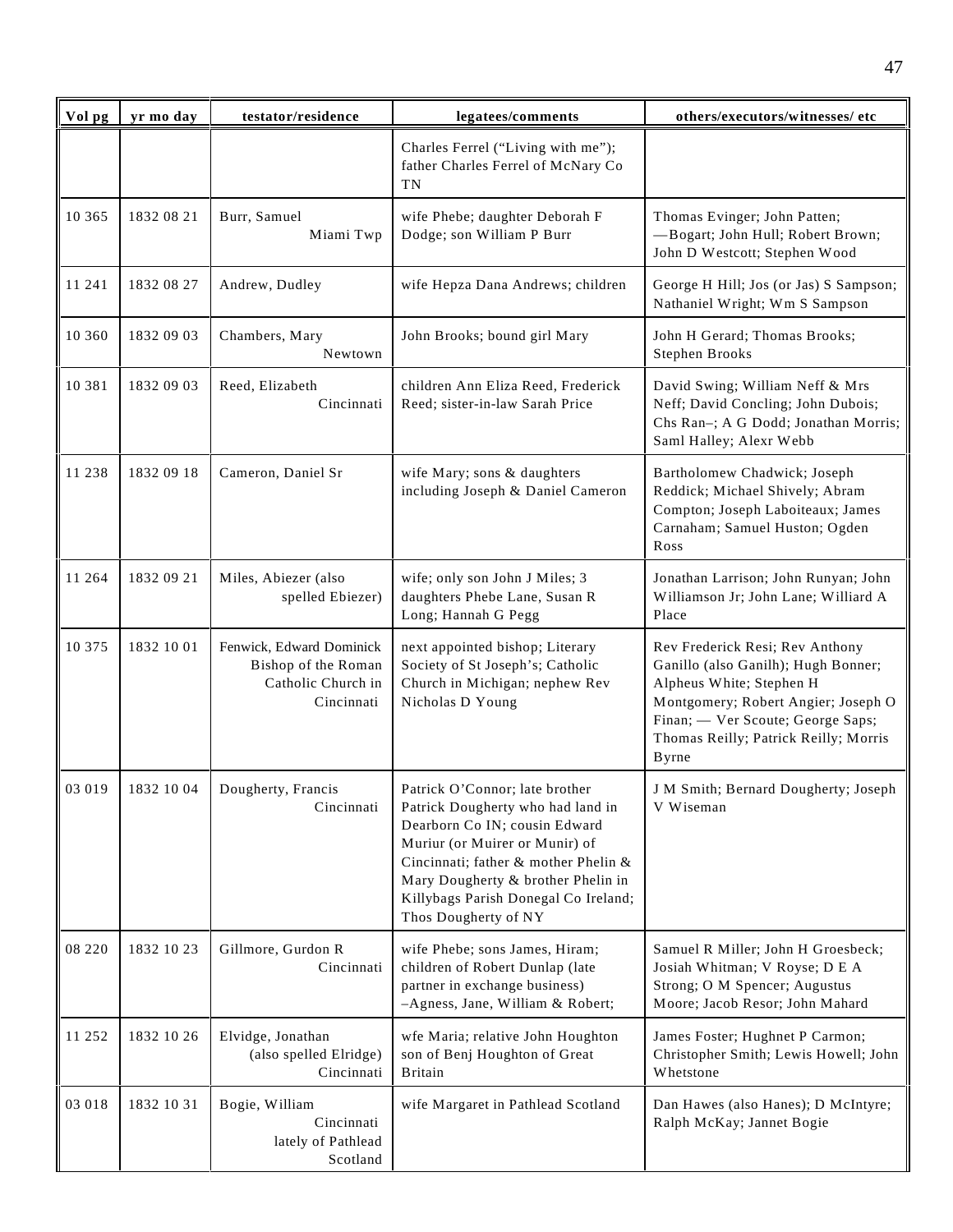| Vol pg   | yr mo day  | testator/residence                                               | legatees/comments                                                                                                                                          | others/executors/witnesses/ etc                                                                                                                                                                |
|----------|------------|------------------------------------------------------------------|------------------------------------------------------------------------------------------------------------------------------------------------------------|------------------------------------------------------------------------------------------------------------------------------------------------------------------------------------------------|
| 03 015   | 1832 11 01 | Boyd, John<br>Merchant of<br>Cincinnati                          | wife Mary; children James S plus<br>other sons & daughters                                                                                                 | John Baker; Samuel Talberth;<br>-Handy; Benjamin Mason;<br>Christopher Smith; John Bevan; John<br>Jolley; Jo N McDowell; Wm R Morris                                                           |
| 05 240   | 1832 11 02 | Middleton, John C<br>Cincinnati                                  | mother Eleanor Middleton<br>(had estate in Ohio & New Jersey)                                                                                              | John E-almer; James Foster Jr; James<br>Foster                                                                                                                                                 |
| 10 3 6 4 | 1832 11 12 | Bowen, Samuel<br>Cincinnati                                      | wife Elizath.; children Samuel,<br>Martha; (Owned land in<br>Lawrenceburg IN)                                                                              | John Bevan; Wm Morgan; Wm P<br>Smith; David B Phillips; Geo C Miller;<br>Josiah Morehead; Henry Nugridge<br>(also Mugridge); Jno Smith; Daniel<br>Williams                                     |
| 05 242   | 1832 11 12 | Scudder, Stephen<br>Green Twp                                    | wife Margaret; children Moses P,<br>Lambert D; (owned land in NC)                                                                                          | William Benson; James Orr; David<br>Thomas; Abraham Rockinfiela                                                                                                                                |
| 07 317   | 1832 11 14 | Terrell, John<br>Cincinnati                                      | Eliza Marlin; Mary Martin; Edward<br>Kelly son of Thomas Kelly (decd);<br>Nancy McGinney & daughter Mary;<br>sister Mary Kelly; brother Michael<br>Terrell | Benjamin & Joseph Thornton; Rev<br>James I Mullon; be B Smith; Janison<br>Henderson; Neal Mc Groartey; G H<br>Hadzall                                                                          |
| 08 216   | 1832 11 14 | Dagneaux, Gregorie<br>native of France resident<br>of Cincinnati | wife Mary; brother John; sisters<br>Cathirine, Louisa & Agnes<br>(will made 1818 Nov 20)                                                                   | Jacob Burnet; Thos Sedgwick &<br>Reuben T Macey-both deceased or<br>move to parts unknown; Mary Griffin<br>(decd before 1832); Alexander<br>Deimeston; Aaron G Gano; Lot Pugh;<br>P A Sprigman |
| 11 251   | 1832 11 19 | Easton, Colin Sr<br>Montgomery Co OH                             | son Colin Easton Jr of Danoth Island<br>St Croix, West Indies                                                                                              | Andrew Lemon; Tobias Vanschoick;<br>Robert Heard; John G Dixon; J Kelso<br>(whereabouts unknown); Thos S<br>Malinder; Jos Smith                                                                |
| 10 374   | 1832 11 21 | Gilbreath, Hugh                                                  | wife; children; sister-in-law Eliza M<br>Sorley                                                                                                            | James M Sutin; Samuel R Miller;<br>Lenard Harris; Charles Fox; David<br>Rees; Belamy Storer; George Sheely;<br>Jas Johnston; Calvin Washburn; Peter<br>Britt; James Wilson; James McIntire     |
| 11 254   | 1832 11 27 | Winn, Mary A<br>Cincinnati                                       | daughter Patience Lewis Winn born<br>1818 June 29                                                                                                          | James McIntire; Jesse Kimball; David<br>Bryant; Israel Wood; Benjamin Decker<br>(sick in bed in ov 1832)                                                                                       |
| 11 245   | 1832 11 27 | Ayres, Richard<br>Sycamore Twp                                   | son Richard Ayres Jr & his 3 sons<br>Stephen G, Gideon M & Benj M; son<br>Benajah; daughter Hannah                                                         | John Cleves Symnes; Richard Fosdick;<br>Thomas Tucker (decd by Nov 1832);<br>Elias Day; Luther Rose (also Ross)<br>who was sick in bed Nov 1832                                                |
| 08 215   | 1832 12 13 | Finney, James P                                                  | wife Sarah; mother; (land in<br>Richland Twp Rush Co IN)                                                                                                   | John Clark; bro-in-law James Patterson<br>(also Poterson); John Short; John<br>Harper; Eliza finney; Thomas Finney;<br>Richard Botkin                                                          |
| 08 218   | 1832 12 25 | White, Joseph<br>Cincinnati                                      | Enon Baptist Church on Walnut St;<br>brother John of Rowley MA; Baptist<br>Missippi (sic) Journal; widow of<br>Alexander Ross; to my wash woman;           | John Benis; Henry Miller; Peter Jilton<br>of Lexington KY; Deacon Noble<br>Johnson; John Holland; Stephen<br>Ingersoll; M C Williams; Thomas                                                   |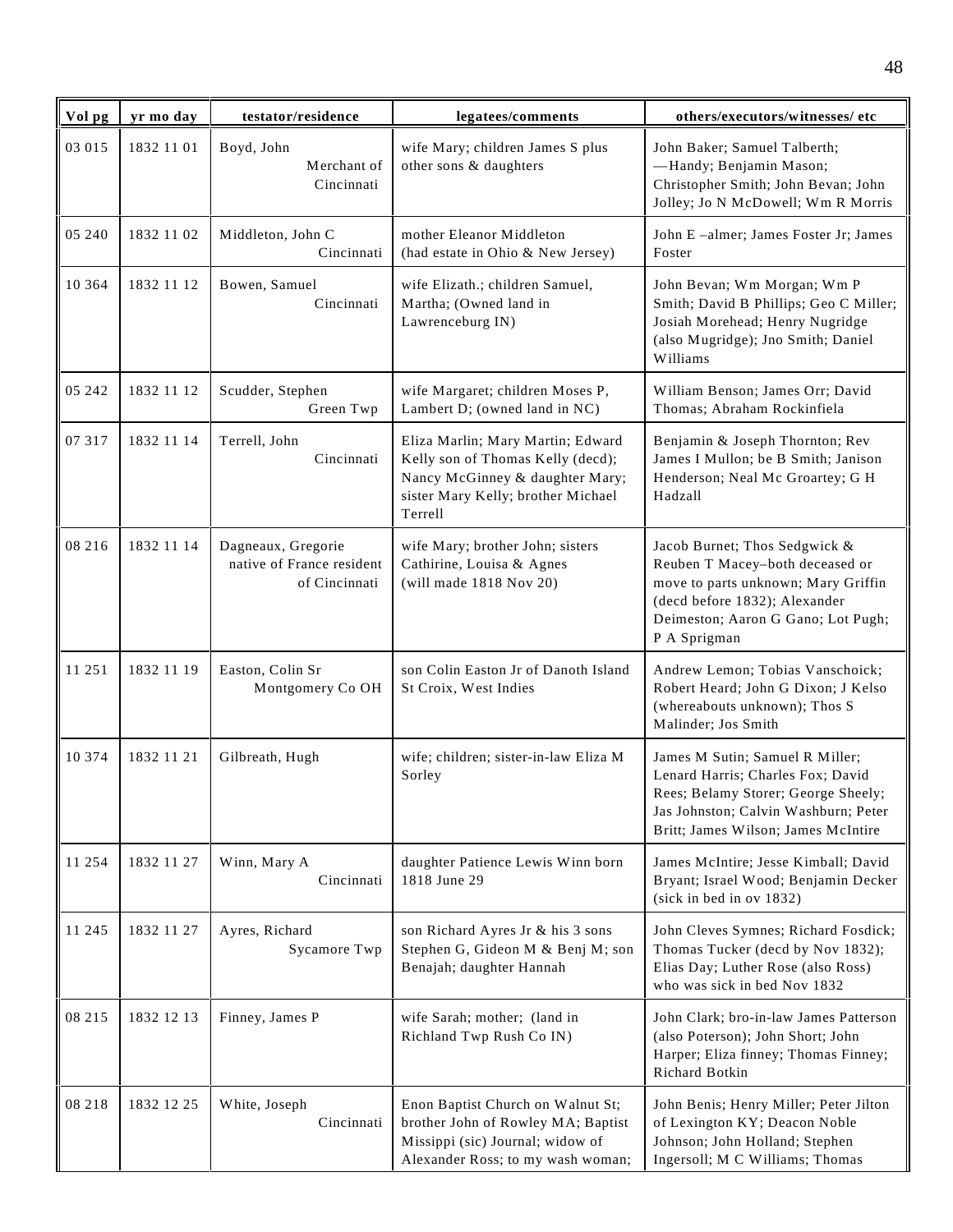| Vol pg  | yr mo day  | testator/residence                                         | legatees/comments                                                                                                                                                                                                                                                                                                                                                                                                        | others/executors/witnesses/ etc                                                                                                                             |
|---------|------------|------------------------------------------------------------|--------------------------------------------------------------------------------------------------------------------------------------------------------------------------------------------------------------------------------------------------------------------------------------------------------------------------------------------------------------------------------------------------------------------------|-------------------------------------------------------------------------------------------------------------------------------------------------------------|
|         |            |                                                            | Abigail Platts of Rowley MA; Sarah<br>widow of Dr Hall of Rowley; money<br>due in NC and AL                                                                                                                                                                                                                                                                                                                              | Martin                                                                                                                                                      |
| 02 445  | 1833 01 14 | Salman, William<br>Cincinnati                              | John Kelly                                                                                                                                                                                                                                                                                                                                                                                                               | William Hunter; Barney Kelly                                                                                                                                |
| 03 079  | 1833 01 28 | Woodward, William<br>Cincinnati                            | wife Abigail; sisters Lucy Rowland,<br>Polly, Rebecca, Hannah Tyler, Lidia<br>Cogswell; brother Lemual; nieces<br>Sophia Weeden, Mrs Lydia<br>Carpenter, Abbigail Lewis; nephews<br>Alfred Woodward, Osmond<br>Cogswell; William son of Saml<br>Lewis; William son of Osmond<br>Cogswell; Jane daughter of Henry<br>Lewis; William son of William Cary;<br>Samuel Lewis; Mrs Electa Thomas;<br>Hanna Tyler's son William | John Melendy (also Melinda &<br>Melividy); James Melendy; V H<br>Marshall; Polly Sumner; Wm Cary;<br>John Baker; Henry Lewis; David C<br>Casset; Hugh Moore |
| 11 313  | 1833 02 02 | Keys, Richard<br>Cincinnati                                | daughter Mary Eaton                                                                                                                                                                                                                                                                                                                                                                                                      | J Dorfenseille; George L White; John T<br>Keys; Bagly Keys; William Barr;<br>Herman Cope; J Young; John Sterritt                                            |
| 11 271  | 1833 02 04 | Morris, Jonathan<br>Cincinnati                             | wife Betsey; children John Morris,<br>William Morris, Thomas Morris; g-<br>child Mary Morris Price                                                                                                                                                                                                                                                                                                                       | James Cobb; Isaac Stevens; Joshua H<br>Perry; Wm Thomas Howard; Richard<br>Fosdick; Reuben Coffin; James<br>Cormly; Frederick Swain                         |
| 05 24 6 | 1833 02 12 | Hargraves, Maxwell<br>Village of Sharon                    | wife Ann; children Rosana wife of<br>Joseph Murray, Hannibal, Scipio,<br>Hercules, Isaac                                                                                                                                                                                                                                                                                                                                 | William S Johnson; William Green;<br>Samuel Proud; Nicholas Goshorn;<br>Abijah Cutter; Daniel Burlen; Thomas<br>Henderson                                   |
| 05 248  | 1833 02 23 | Osborn, Daniel<br>Southold NY                              | (will written 1797 Dec 23; probate<br>granted 1800 Oct 7); ten children<br>including Daniel, Thomas, Barnabas,<br>Abigail, Hull (or Stull), Mihitable                                                                                                                                                                                                                                                                    | Thomas Webb; Sister Hellen Osborn;<br><b>Sally Petty</b>                                                                                                    |
| 11 274  | 1833 03 07 | Mitchell, Henry<br>Cincinnati                              | father Jethro Mitchell of Cincinnati;<br>brother Rowland G Mitchell; mother<br>Mercy Mitchell; minor siblings                                                                                                                                                                                                                                                                                                            | John C Macy; Abed Hussey; Hiram<br><b>Bradley</b>                                                                                                           |
| 06 4 26 | 1833 03 14 | Hoffman, Frederick G<br>Cincinnati                         | wife Harriett M                                                                                                                                                                                                                                                                                                                                                                                                          | Elijah Norten; Seaveaur D Conner                                                                                                                            |
| 25 392  | 1833 03 16 | Ferguson, James B<br>Smithland KY                          | wife Katharine; nephew James<br>Ferguson; brother Wm Ferguson;<br>Anthony ferguson                                                                                                                                                                                                                                                                                                                                       | Richard Olive; Henry I Persons; Robert<br>Altsman; D B Welch                                                                                                |
| 04 163  | 1833 04 03 | Barnard, Zacheus<br>Cincinnati                             | wife; children Lucretia, Mary,<br>Elizabeth, Charles, Ward, Sarah                                                                                                                                                                                                                                                                                                                                                        | Reuben Coffin; Jethro Folger; P<br>Gorham; James Cobb; Joshua H Perry;<br>Jas Cowly (also Cowling)                                                          |
| 10 371  | 1833 04 03 | Gourdin, Louis J<br>of Cincinnati,<br>lately of Charleston | sister Rebecca Anna Young of SC;<br>John Rogers & wife Sarah Ellen;<br>Edward Pope Cranch (or Crauch)                                                                                                                                                                                                                                                                                                                    | brother Henry Gourdin of Charleston;<br>Chs R Pomeroy; W C Ogilvie; Wm<br>Greene; John P Foote; Saml Foote;<br>Chiles Stetson                               |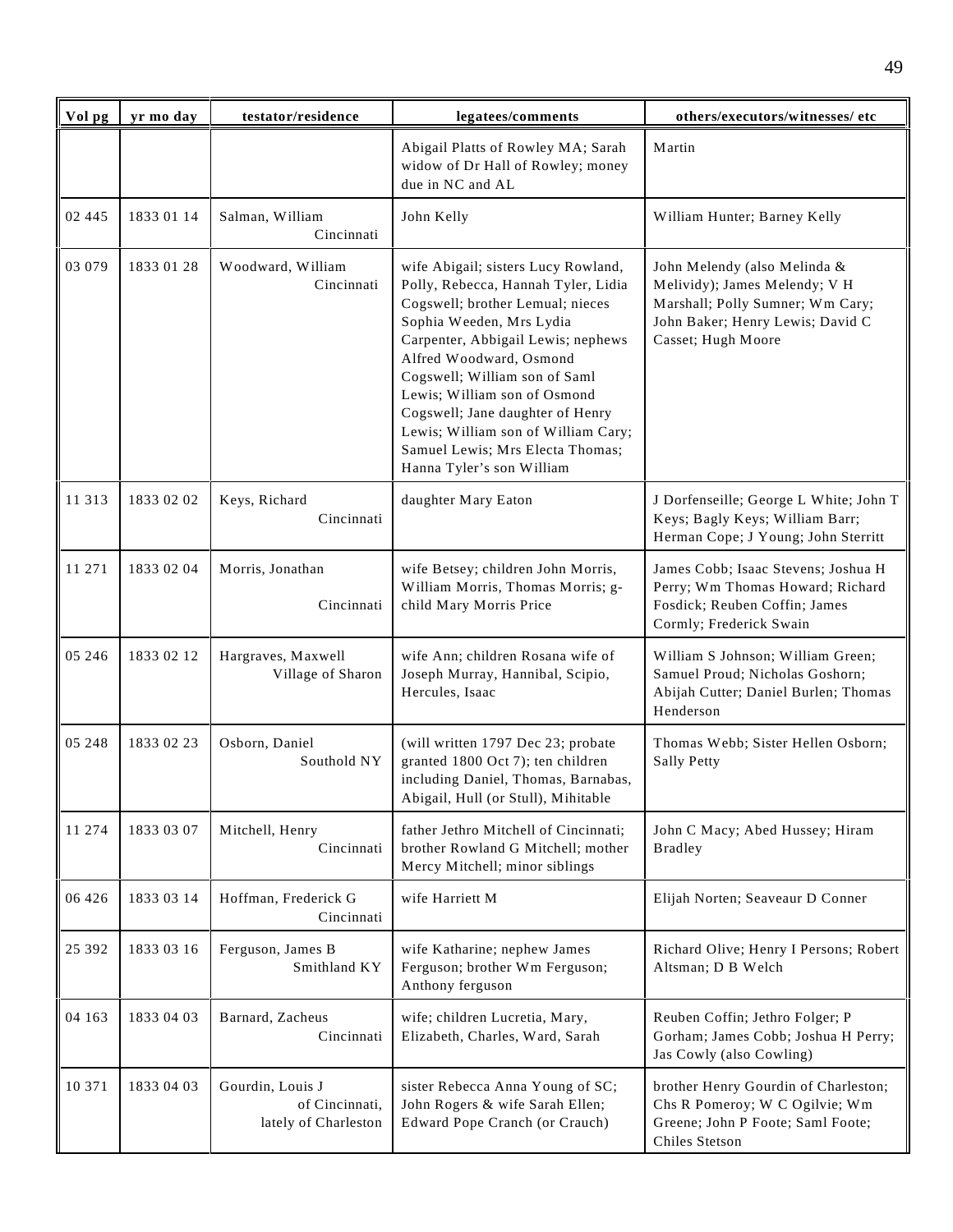| Vol pg  | yr mo day  | testator/residence                                   | legatees/comments                                                                                                                                                                                                                                                                                                                                                                                       | others/executors/witnesses/ etc                                                                       |
|---------|------------|------------------------------------------------------|---------------------------------------------------------------------------------------------------------------------------------------------------------------------------------------------------------------------------------------------------------------------------------------------------------------------------------------------------------------------------------------------------------|-------------------------------------------------------------------------------------------------------|
| 08 228  | 1833 04 15 | Williams, Thomas<br>Cincinnati                       | wife Mary; 8 children including<br>Thomas Williams, William Williams,<br>Francis Burdett Williams, Mary<br>Ashburn, Rebecca Rush, Susan<br>Elston, Catharine Mason Williams,<br>Eunetta Williams; friend Isaac G<br><b>Burnet</b>                                                                                                                                                                       | Charles Hammond; William Seuddor<br>(also Seudder)                                                    |
| 02 440  | 1833 04 18 | Sortor, Thomas<br>Springfield Twp                    | wife Jane; sons Hezekiah, John &<br>Aarthur S; heirs of daughter Ann<br>deceased wife of Isaac Snedaire (or<br>Snedance); daughter Charity wife of<br>Peter Stites; daughter Epenetus wife<br>of Jeremiah Breadon; daughter Jane<br>Long; heirs of Catharine White<br>(decd); children of daughter<br>Elizabeth Murdock (decd)- Jane<br>Murdock, Thomas Murdock;<br>(money coming from the state of NJ) | Thomas Smith; John Gaston (or Guston<br>or Goston); John S Peterson                                   |
| 25 387  | 1833 04 20 | Curie, Caroline R<br>recently of Richwood KY         | daughters Marry Curry, Margaret<br>Burnet; slaves Suky & child,<br>William, Nancy, Carter, Phill, Eliza,<br>Edmond, Sally, John, Watt, Virginia;<br>son-in-law William Burnet;                                                                                                                                                                                                                          | Jacob Burnet; Rebecca Burnet; Hannah<br>Reed; Dr John Moorhead                                        |
| 25 390  | 1833 04 23 | Carle, John<br>Springfield Twp                       | wife Sarah; children John, Peter,<br>Joseph, Thomas, William, Abraham,<br>Daniel                                                                                                                                                                                                                                                                                                                        | Thomas Smith; Daniel W Turner; Isaac<br>Sellars (removed to parts unknown)                            |
| 02 448  | 1833 06 03 | Schmidlapp, Mary Ann<br>Cincinnati                   | mother Theresa Rapp                                                                                                                                                                                                                                                                                                                                                                                     | Christopher F Hanselman; James<br>Glenn; Ludwig Martin                                                |
| 11 283  | 1833 06 10 | Hunter, William                                      | sons Joseph Hunter, Paul H (or K)<br>Hunter, David Hunter; daughters<br>Agnes Sturgess, Elizabeth B Hunter,<br>Martha Ann Arnold<br>(land in New Burlington, Hamilton<br>Co & in Butler Co)                                                                                                                                                                                                             | William Correy; Ogden ross; Charles<br>Will; James Carnaham; Paul Huston;<br><b>Stewart McGill</b>    |
| 02 442  | 1833 06 17 | Mayhew, Nathaniel<br>Springfield Twp<br>former of MA | sons Alexander, Rufus, Benjamin F;<br>daughters Mary Robinson, Aline<br>Paddock; wife lately deceased; other<br>children Nathaniel, George A,<br>Rebecca Jarrigen (or Darrigen) &<br>Zachus                                                                                                                                                                                                             | Wm Corry; A H Pierson                                                                                 |
| 11 279  | 1833 06 17 | Abbott, Richard C<br>Delhi Twp                       | wife Siviana; unborn child                                                                                                                                                                                                                                                                                                                                                                              | Ruth HitchKiss (also Hitchins &<br>Hitchkins); Eliza Stoddart; G Stone<br>(also Eathen & Ethan Stone) |
| 11 3 14 | 1833 06 17 | Badgley, Robert                                      | wife Rachel; children William<br>Woodruff Badgley, Jacob Roll<br>Badgley & his children                                                                                                                                                                                                                                                                                                                 | Robt Merrie; Andrew McAlpin; John<br>Merrie (moved to Louisville KY)                                  |
| 25 393  | 1833 06 25 | Folger, David<br>Cincinnati                          | wife Elizabeth; children Giles<br>Folger, Mary Joulin; granddaughter<br>Eliza Ann Smith                                                                                                                                                                                                                                                                                                                 | brother Richard Folger; William<br>Grossman; Watson Lewis                                             |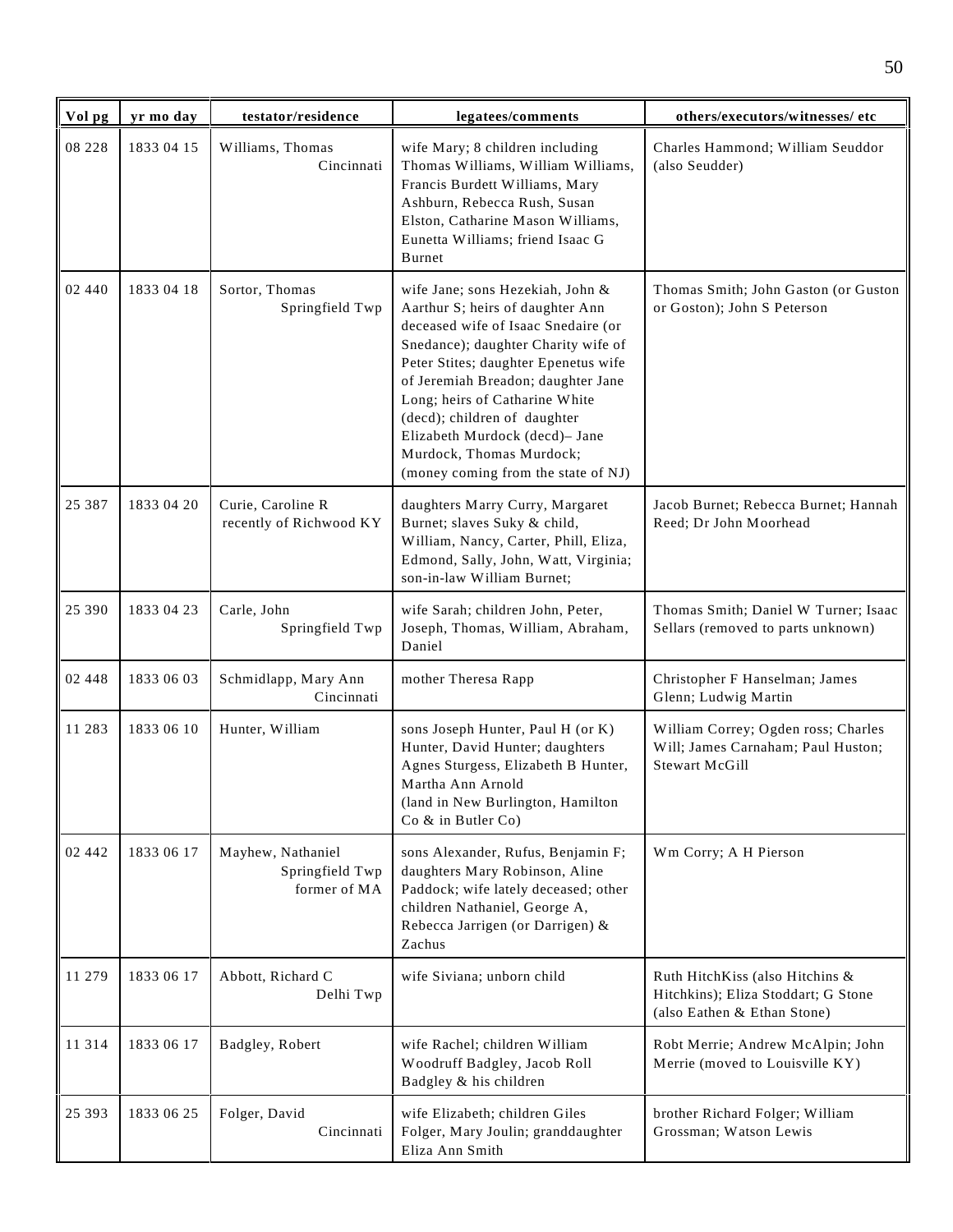| Vol pg | yr mo day  | testator/residence                             | legatees/comments                                                                                                                                                                                                      | others/executors/witnesses/ etc                                                                                            |
|--------|------------|------------------------------------------------|------------------------------------------------------------------------------------------------------------------------------------------------------------------------------------------------------------------------|----------------------------------------------------------------------------------------------------------------------------|
| 11 322 | 1833 07 02 | Kahl, Barbara<br>(Name also spelled<br>Koehle) | husband Jacob Koehle; father John<br>Roedel; mother Elisabeth Roedel,<br>formerly Elizabeth Sohlicht in<br>"Kaudel Commisjanet Germershein,<br>Canton Kaudel in Rhein Kreis<br>Bayern"                                 | Benj B Fessenden; Phillipp Reiss (also<br>Rice); Ignatz Jager (also Yager)                                                 |
| 08 234 | 1833 07 27 | Scott, Miachel<br>Cincinnati                   | wife Eliza Vlicky; son-in-law Patrick<br>Downey; Mrs Elizabeth Laut;<br>daughters Eliza Scott, Yivgitta<br>Downey, Mary Campion                                                                                        | Alpheus White; John McCartney (also<br>McCaitney)                                                                          |
| 06 422 | 1833 08 03 | Huddert, Joseph<br>Cincinnati                  | wife Anna; infant son John; widow<br>of brother George & their children<br>William, Mary Ann, Eliza, Charlotte<br>& Catharine                                                                                          | Joseph Clark; James Thorus; Isaac<br>Loruthing of Franklin Town in MO;<br>James Foster; Sarah H Witham; Ezekiel<br>C Cough |
| 07 315 | 1833 08 03 | Carr, Francis<br>Cincinnati                    | wife Mary Ann; brother Arthur                                                                                                                                                                                          | Isaac G Burnet; James F Conover; John<br>Hood                                                                              |
| 04 155 | 1833 08 07 | Day, Jehiel<br>Springfield Twp                 | wife; son-in-law Josiah B Day (also<br>listed "among my children"); wife's<br>son Robert Preston; children Samuel,<br>Jehiel, Cinthia (who had a husband)                                                              | Albert Cortleyow?; Samuel Clark;<br>Robert Boal; Daniel Couden (also<br>Corwin); Samuel Hall; G W Crosby                   |
| 06 423 | 1833 08 12 | Patten, Robert                                 | wife Isabella; Robert Patten "my son<br>by Ellen Hume"; David Patten "my<br>son by Margaret Holmes"; Anne<br>Patten "my daughter by Isabella<br>Patten my present wife"                                                | Benjamin B Fessenden; John Kimball                                                                                         |
| 25 388 | 1833 08 17 | Fawcett, John<br>Greene Twp                    | wife Mary; children Thomas, Mary<br>Ann, John, Sarah, William                                                                                                                                                          | Robert Paton Sr (decd between July 24<br>and Aug 17, 1833); Samuel Hall; Jos<br>Clark                                      |
| 05 244 | 1833 08 24 | Goforth, Catharine<br>Covington KY             | daughters Mary Gano, Tabitha<br>Lockhart; grandsons Thomas<br>Jefferson Goforth, David Gano;<br>granddaughters Jamima D Goforth,<br>Charlotte K Lewis, Mary Jamima<br>Goforth Plasket; (owned land in<br>Bethlehem IN) | Samuel Lewis; Oliver M Spencer;<br>Alexander Denniston; Ann Denniston;<br>Joseph Clark                                     |
| 11 266 | 1833 08 26 | Stockdale, George                              | (Made oral will Aug 10, died Aug<br>12) brother William's children<br>Joseph, George, William, Elenear,<br>Mary Middleton                                                                                              | George W Cary of Allen Co OH;<br>William Jackson; Elijah Carey; George<br>Allen                                            |
| 04 142 | 1833 08 28 | Goodwin, Edward                                | wife Margaret; daughter Ann P<br>Williams; Catherine King; sons<br>Christopher & Edward; brother<br>Griffin Goodwin                                                                                                    | James Glenn; Abraham Evans; William<br><b>Bibb</b>                                                                         |
| 11 278 | 1833 08 30 | Appelgate, John<br>Delhi Twp                   | wife Pheba; son Henry; other<br>children                                                                                                                                                                               | Ikabod Palmerton; Elanson Tilloston;<br>Wm L Williams; Ebenezer Mixter;<br>Harvey Palmerton; William Murphy                |
| 18 342 | 1833 08 31 | Smith, Edmund<br>Cincinnati                    | wife Mary; children Edmund,<br>daughters                                                                                                                                                                               | William S Johnston; Samuel Wiggins;<br>Timothy S Goodman; Isaiah Wing; J T                                                 |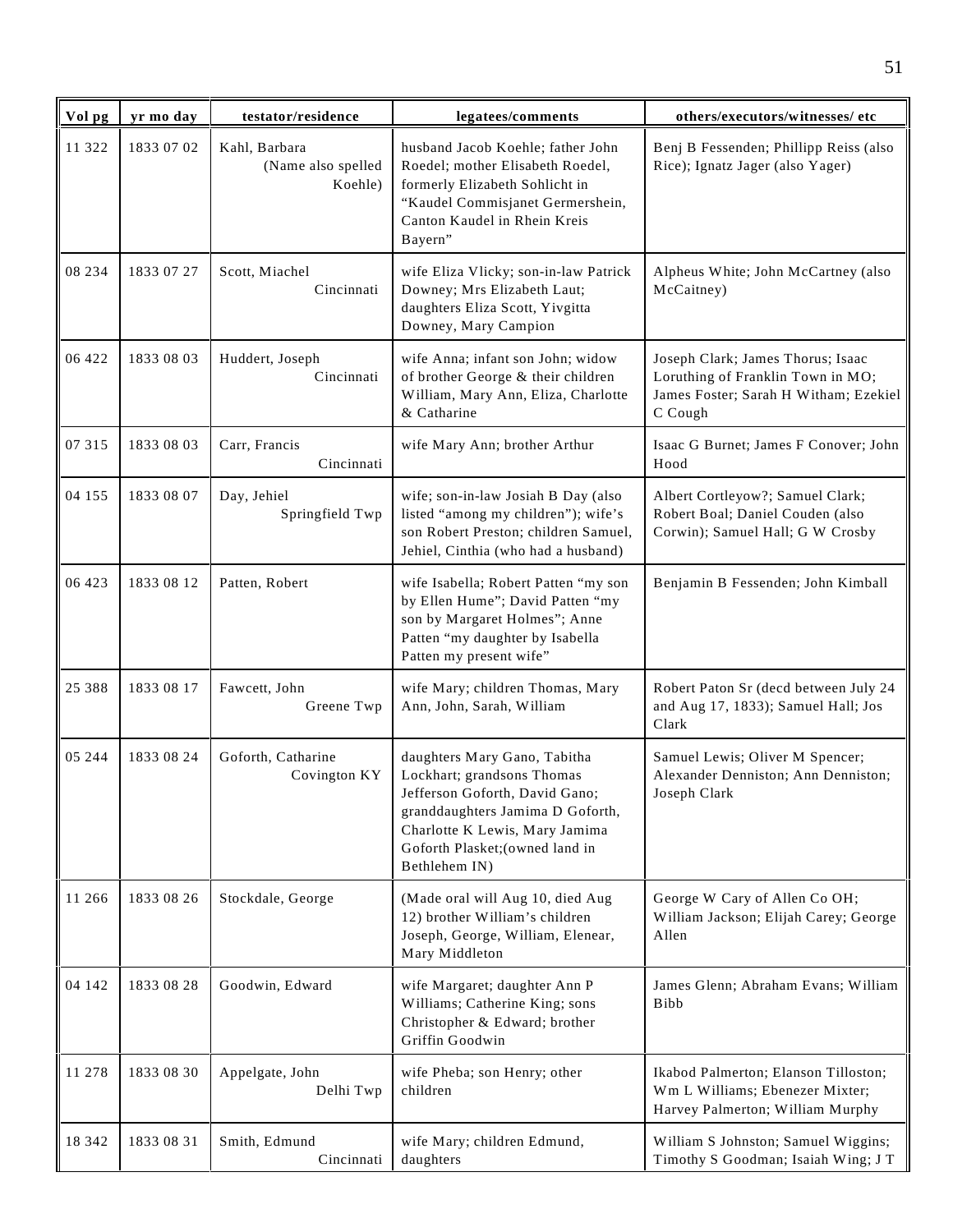| Vol pg  | yr mo day  | testator/residence                                                    | legatees/comments                                                                                                                                                       | others/executors/witnesses/ etc                                                                                                                                                 |
|---------|------------|-----------------------------------------------------------------------|-------------------------------------------------------------------------------------------------------------------------------------------------------------------------|---------------------------------------------------------------------------------------------------------------------------------------------------------------------------------|
|         |            |                                                                       |                                                                                                                                                                         | Hinsdale                                                                                                                                                                        |
| 11 267  | 1833 09 09 | Morse, Supply C<br>of Cincinnati, but now in<br>W Feliciana Parish LA | wife Sarah                                                                                                                                                              | Joseph E Johnson; Henry B Heim;<br>Joseph Periam; James P Boswell; H N<br>Anderson                                                                                              |
| 08 221  | 1833 09 12 | Sharp, James<br>Cincinnati                                            | wife Rebecca Ann; child Harriet<br>Elizabeth                                                                                                                            | John Sharp; bro-in-law Abraham T<br>Jordan; Archld. McCall; William<br>Caughlin; Benjn. Stewart; Jesse Justis;<br>Isaac Copeland                                                |
| 04 144  | 1833 09 14 | Epley, William<br>Green Twp                                           | wife Hannah; children Mark, Jacob,<br>Samuel, James, Hannah, William,<br>Joseph, Sarah, Eve, Ann                                                                        | George W C Hunter; Daniel Gans;<br>Joseph Epley; Richard Gaines; Mary H<br>Gaines; Mary Anne Gaines (now Mary<br>Anne North-also written Nash- of<br>Bloomfield twp Knox Co OH) |
| 02 447  | 1833 09 16 | Merry, John<br>Tanner of<br>Sycamore Twp                              | wife Betsey; children John Robinson,<br>Ann Eliza; Kekia Abigail Murry                                                                                                  | Thomas Cooper; Mary G Mackey                                                                                                                                                    |
| 01 4 68 | 1833 09 18 | Ryland, Joseph P                                                      | wife; two youngest children; 3 oldest<br>children; brother Thomas Ryland;<br>Wm Thomas eldest son by present<br>wife; (owned land in Delaware Twp<br>Ripley Co Indiana) | Mr Raymond; Charles Woodward;<br>Thomas I Rylands                                                                                                                               |
| 06 424  | 1833 09 24 | Hudson, Corbly<br>Miami Twp                                           | son Elijah Davis Hudson; daughters<br>Maria, Eliza & Sarah Ann                                                                                                          | John C Short; William Short; Wm H<br>Harrison; Jeremiah Goodrich; M Years<br>Harkness; R G Gardner; Rosanna<br>Shook; Isaac Morgan                                              |
| 08 235  | 1833 09 24 | Smith, Jesse (Dr)                                                     | wife Elizabeth B; children; mother;<br>step-brother Justice Hurd; First<br>Congregational Church; Mary<br>Keaing; brother Robert Smith; (land<br>in Clermont Co OH)     | Nathan Guilford; William Greene; John<br>Rogers; Jesse Kimboll (also Kimbell)                                                                                                   |
| 08 223  | 1833 10 01 | Stittinius, John<br>of Cincinnati<br>late of Wash. DC                 | wife Mary; son James Longworth<br>Stittinius; brother Samuel; brother<br>Joseph; sister Susan Holmead;<br>mother M A Cana; brother George                               | William Lodwick (decd); Mrs Maderia;<br>R Jones; J F Clark; - Harper; - Knelar;<br>Nicholas Longworth; Thos Longworth;<br>Jos L Morris (also Norris)                            |
| 05 251  | 1833 10 05 | Phillips, Richard<br>Cincinnati                                       | C M James; James N Brice (or Bine)                                                                                                                                      | Ezekiel Fosdick; W S Thomson; Z G<br>Bush; - Munson                                                                                                                             |
| 01 470  | 1833 10 07 | Turrill, Jared                                                        | wife Hannah; children Solmon,<br>Laura, Charlena, Paulina, Sematha,<br>Benjamin G, Heman B                                                                              | John C Wood; David Mills                                                                                                                                                        |
| 04 165  | 1833 10 11 | Campbell, Jane<br>Cincinnati                                          | daughters Mariah Motherell, Polly<br>Reynolds, Jane Pugh, John Motherel<br>(decd); Henry Lovett; Enos<br>Eldridge; Sarah Jane Lovett; Nancy<br>Eldridge; Betsy Lovett   | Charles Fox; justus Reynolds; Jesse<br>Kimball; B Chase                                                                                                                         |
| 11 281  | 1833 10 12 | Beck, Mary<br>Cincinnati                                              | testator adopts as heir "the child of<br>Georgina, a female whom I have<br>educated and protected" named                                                                | Rev Samuel Johnson; James Brown;<br>artist Paul Brill; J W Davis; A G D<br>Tuthill (also Tuttle); A Dudley; M                                                                   |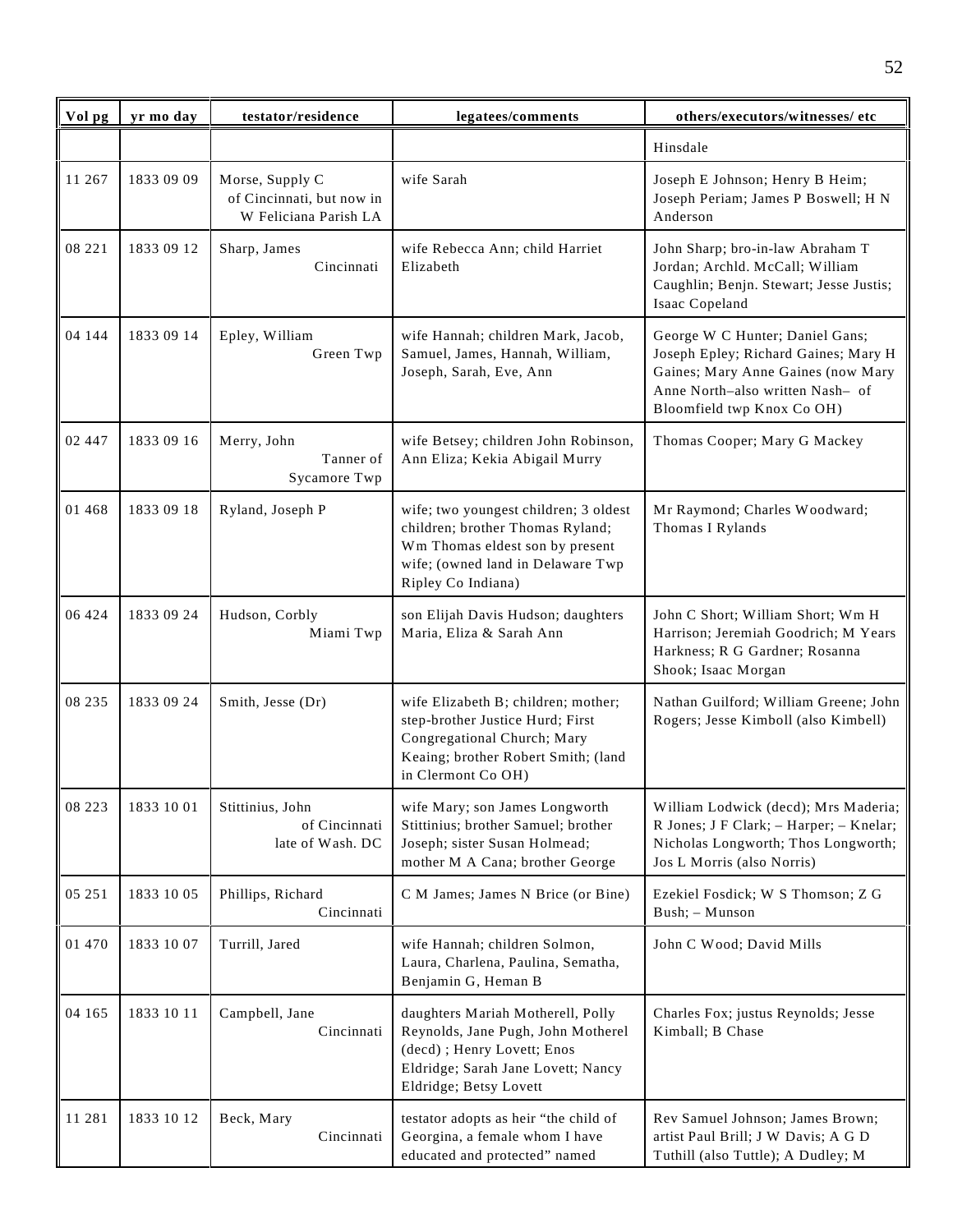| Vol pg  | yr mo day  | testator/residence               | legatees/comments                                                                                                                                                                                                                                                                                                                                                                                                                                     | others/executors/witnesses/etc                                                                                                                                                                     |
|---------|------------|----------------------------------|-------------------------------------------------------------------------------------------------------------------------------------------------------------------------------------------------------------------------------------------------------------------------------------------------------------------------------------------------------------------------------------------------------------------------------------------------------|----------------------------------------------------------------------------------------------------------------------------------------------------------------------------------------------------|
|         |            |                                  | James F Conover; Samuel W Davis<br>(also Davies) & Mrs Davies; Jeptha<br>D Garred (also Garrard); George B<br>Smallwood & his sister Mrs Jane<br>Thompson; Mrs Garrard; George<br>Beck (decd); J W Davis; brother<br>Peter Mowatt of London England;<br>Rachel [possibly last name Davies or<br>Garrard]                                                                                                                                              | Rogers; David Gwynne; Martha Ann<br>Gwynne; M Locke; Ellin (also Ellen)<br>Marony; Colt Davis; Ambrose Dudley;<br>John P Foot; Wm Burk; John George<br>Stewart; Jas Comly; Wm Loder                |
| 04 161  | 1833 10 14 | Crane, Hagar<br>Sycamore Twp     | <b>Eliphalet Norris</b>                                                                                                                                                                                                                                                                                                                                                                                                                               | Henry Morse of Springdale; Lewis<br>Morse; Daniel Brown                                                                                                                                            |
| 05 250  | 1833 11 14 | Nutt, Adam                       | wife Nancy; son Moses V Nutt; Isaac<br><b>B</b> Riddle                                                                                                                                                                                                                                                                                                                                                                                                | John Myers; Wm Wakefield                                                                                                                                                                           |
| 02 444  | 1833 11 29 | Sater, Joseph                    | wife Hannah; heirs of eldest daughter<br>Martha Sater (decd); daughter<br>Dorcas; other children                                                                                                                                                                                                                                                                                                                                                      | D Long; John McMakin                                                                                                                                                                               |
| 07 332  | 1834 01 04 | Park, Culbertson<br>Cincinnati   | wife Sarah; Louisa Lord (reputed<br>daughter of son John Park); widow<br>of son John Park; children of late son<br>Arthur Park; grandson Sgt<br>Culbertson Park; daughters Elizabeth<br>Merrit, Rebecca Flagley, Mary<br>Coleman, Harriet Nash                                                                                                                                                                                                        | John Jolley?; James H Speer; Watson<br>Lewis; Jonathan McWilliamson (or<br>Jonathan W Williamson); Abner<br>Newman; W I VanHorne                                                                   |
| 07 324  | 1834 02 20 | Folger, Hephsibeth<br>Cincinnati | deceased husband Timothy Folger;<br>children Zacheus Folger, Rebecca F<br>Paddack, Lydia F Hunt                                                                                                                                                                                                                                                                                                                                                       | Richard Folger; John Shaw; William<br>Paddack                                                                                                                                                      |
| 18 4 10 | 1834 02 21 | Jones, Thomas                    | wife Mary; several children                                                                                                                                                                                                                                                                                                                                                                                                                           | Wm Connet; Ira Broadwell                                                                                                                                                                           |
| 09 430  | 1834 03 01 | Arnold, William<br>Cincinnati    | daughter Melinda; sons William,<br>George, Moses A                                                                                                                                                                                                                                                                                                                                                                                                    | John Knopp; Samuel Bradbury; Noble<br>S Johnson; J Frazer                                                                                                                                          |
| 04 140  | 1834 03 05 | Enyart, Samuel<br>Symmes Twp     | wife Ann; children Benjamin, Lewis,<br>David (if he returns in 4 yrs), Joel,<br>Jacob; John, Samuel; granddaughters<br>Elaner Enyart, Slalley (sic) Ann; 4<br>daughters & dau-in-law Naudy (or<br>Nauly) Betsey Elliott, Anna Rowan,<br>Ocee Lacky, Phebe Mahan & Anne<br>Enyart                                                                                                                                                                      | William Harper; John Short; Samuel R<br>Short; Noah Strattan                                                                                                                                       |
| 01 461  | 1834 03 05 | Taylor, Philip<br>St Louis MO    | have neither father, mother, brother<br>or sister living; Uncle George Taylor<br>& wife of KY within 20 miles of<br>Cincinnati; Georgiana & Emily<br>Taylor daughters of brother<br>Archibald R Taylor (decd) of New<br>Orleans; Ann T Lowry a young lady<br>raised in my father's family; friends<br>Walter H Dorsett of St Louis Co &<br>John W Red (or Reel) of St Louis;<br>William Brick of W Kensington PA;<br>John Fitzpatrick of W Kensington | Arthur H Wallace of New Orleans;<br>Charles W Gazzam of Cincinnati; John<br>W Rul (or Red or Reel) of St Louis<br>MO; Daniel Coleman; Walter H<br>Dorsett; Hartly Sappington; Ringrose D<br>Watson |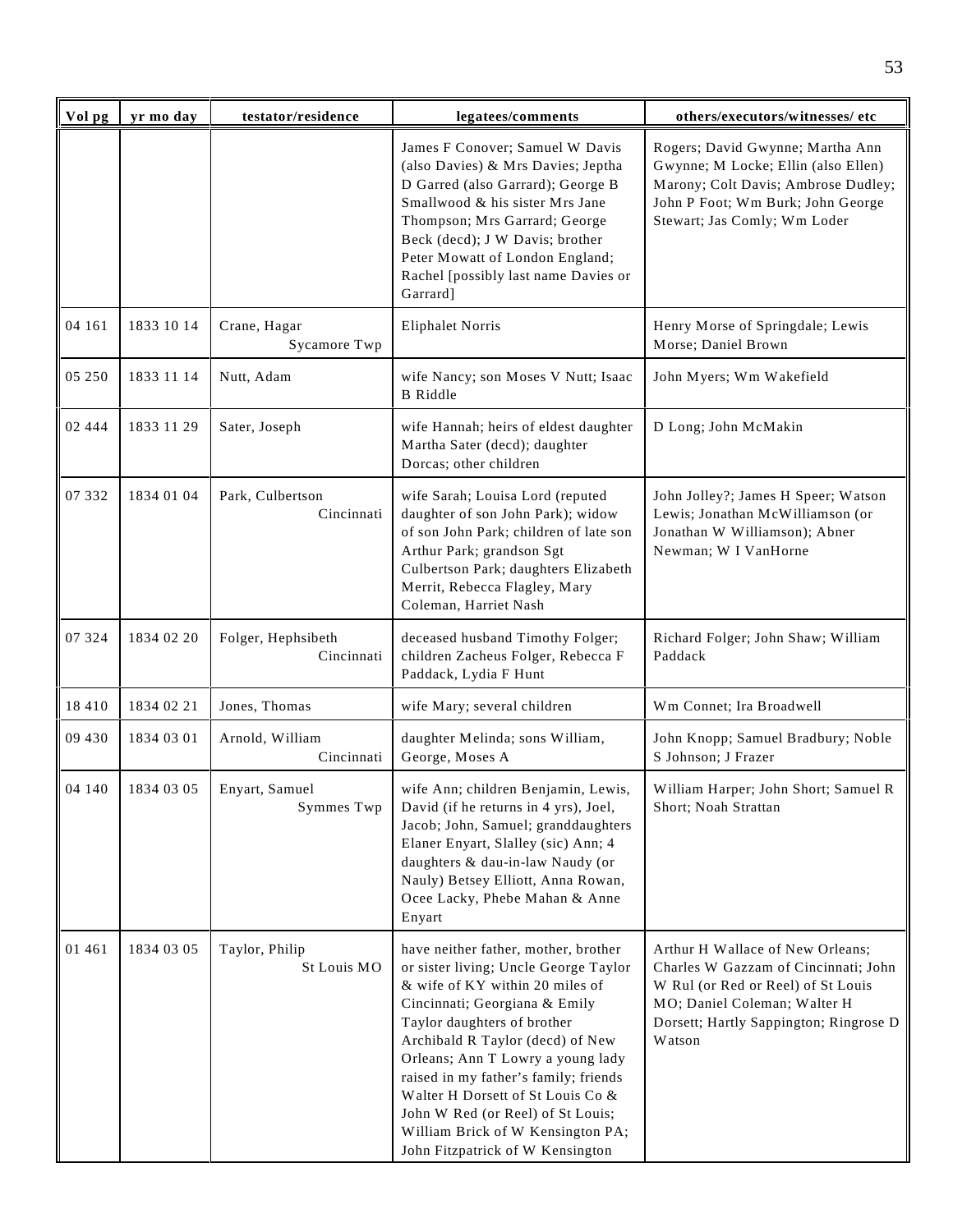| Vol pg   | yr mo day     | testator/residence              | legatees/comments                                                                                                                                                                            | others/executors/witnesses/ etc                                                      |
|----------|---------------|---------------------------------|----------------------------------------------------------------------------------------------------------------------------------------------------------------------------------------------|--------------------------------------------------------------------------------------|
|          |               |                                 | PA; wife Sarah; children William<br>Coleman Taylor, Archibald Ritchie<br>Taylor                                                                                                              |                                                                                      |
| 25 377   | 1834 03 05    | Mayhew, Benjamin<br>Cincinnati  | wife Rebecca; youngest child Norris                                                                                                                                                          | R Mulford; Thatcher Lewis; George W<br>Duvall                                        |
| 06 413   | 1834 03 07    | Sargent, Thomas<br>Philadelphia | wife Helena                                                                                                                                                                                  | Catherine Wampole; J Wampole                                                         |
| 04 137   | 1834 03 19    | Leiby, George<br>Cincinnati     | wife Mary; children Mary wife of<br>John Tatum, George, Daniel, Jacob,<br>Joseph, John;                                                                                                      | John Jolly; James Reynolds; James H<br>Sluar; William Kyle; Thomas Morton            |
| 09 427   | 1834 03 22    | Goss, Richard<br>Cincinnati     | wife Mary; children Richard,<br>William, Mary, Elizabeth                                                                                                                                     | Thomas Fenner; D K Cady                                                              |
| 09 428   | 1834 04 01    | Empson, Thomas<br>Cincinnati    | wife Elizabeth; 9 children including<br>Jefferson F Empson; Sarah Ann &<br>Catharine (two youngest), Ruth,<br>Tilford, John H                                                                | James Foster; Wm B Evans; John<br>Haighton                                           |
| 18 4 08  | 1834 04 02    | Harvey, Clarissa                | only child son Cary King Harvey                                                                                                                                                              | John Rider; Josiah Wing (also Isaih<br>Wing); David Buckman; John Merrit             |
| 09 4 20  | 1834 04 10    | Brooke, John B<br>Cincinnati    | wife                                                                                                                                                                                         | Joseph Shay; Charles D Dana; O M<br>Spencer Jr; J H Carter                           |
| 02 438   | 1834 04 11    | Bolsel, Peter<br>(or Balsel)    | wife Sevilla; 8 children John, Betsy<br>Barnuff, Henry, George, Rebecca<br>Felter, Levisa, Jacob Alexander<br>g-children Liza Kern, Sevilla Kern<br>heirs of daughter Barbara Kern<br>(decd) | son-in-law Cornelius Snider Felter;<br>John Todd; Daniel Hasbrook (also<br>Halbrook) |
| 25 379   | 1834 04 16    | McKean, John<br>Cincinnati      | wife Frances; infant child George<br>Washington McKean; sister Nancy<br>Ann Wilie; brother James McKean                                                                                      | friend & kinsman John Wilie; James<br>Foster; George Roll; Lewis Woodruff            |
| 04 129   | 1834 05<br>22 | Harris, William                 | children Daniel, Melinda, Amos,<br>William, Henry, Lucinda, Phebe                                                                                                                            | John Short; William Harper; Hamilton<br>Mahan                                        |
| 09 422   | 1834 06 09    | Curry, Matthew                  | wife Mary; 5 children Jane,<br>Margaret, Ann, Rebecca, John W-all<br>residing in Virginia                                                                                                    | brother Robert Curry of VA; Isaiah<br>Wing; Langhorne Simpson; Abbigaile<br>Woods    |
| 25 3 8 2 | 1834 06 11    | Meeker, John Jr                 | wife Margaret; children Randolph,<br>Daniel, Ogden, Clark, Emiline,<br>Phebe, Isabella, Elizabeth, Mary,<br>Sarah                                                                            | Joseph Cornell; Samuel Beeler;<br>Abraham Skinner; George Cornell                    |
| 06 420   | 1834 06 13    | Woodworth, Jehiel               | wife Nancy Ann; sister Sarah<br>Seymour; adopted son John Semore                                                                                                                             | Hazcel Miller; Israel Jessup; Wm<br>Snodgrass                                        |
| 07 328   | 1834 06 17    | Page, Benjamin                  | wife Martha; youngest son William<br>B Page; other children; family lived<br>in Louisville KY; son-in-law Thomas<br>M Bakenell of Cincinnati                                                 | Willm J Madura (also Maderia); John<br>H Page;                                       |
| 09 4 25  | 1834 06 25    | Parsons, Sarah                  | Eliza Aitken; daughter Jane Summott                                                                                                                                                          | Burten Hasen (also Heazen); Peter                                                    |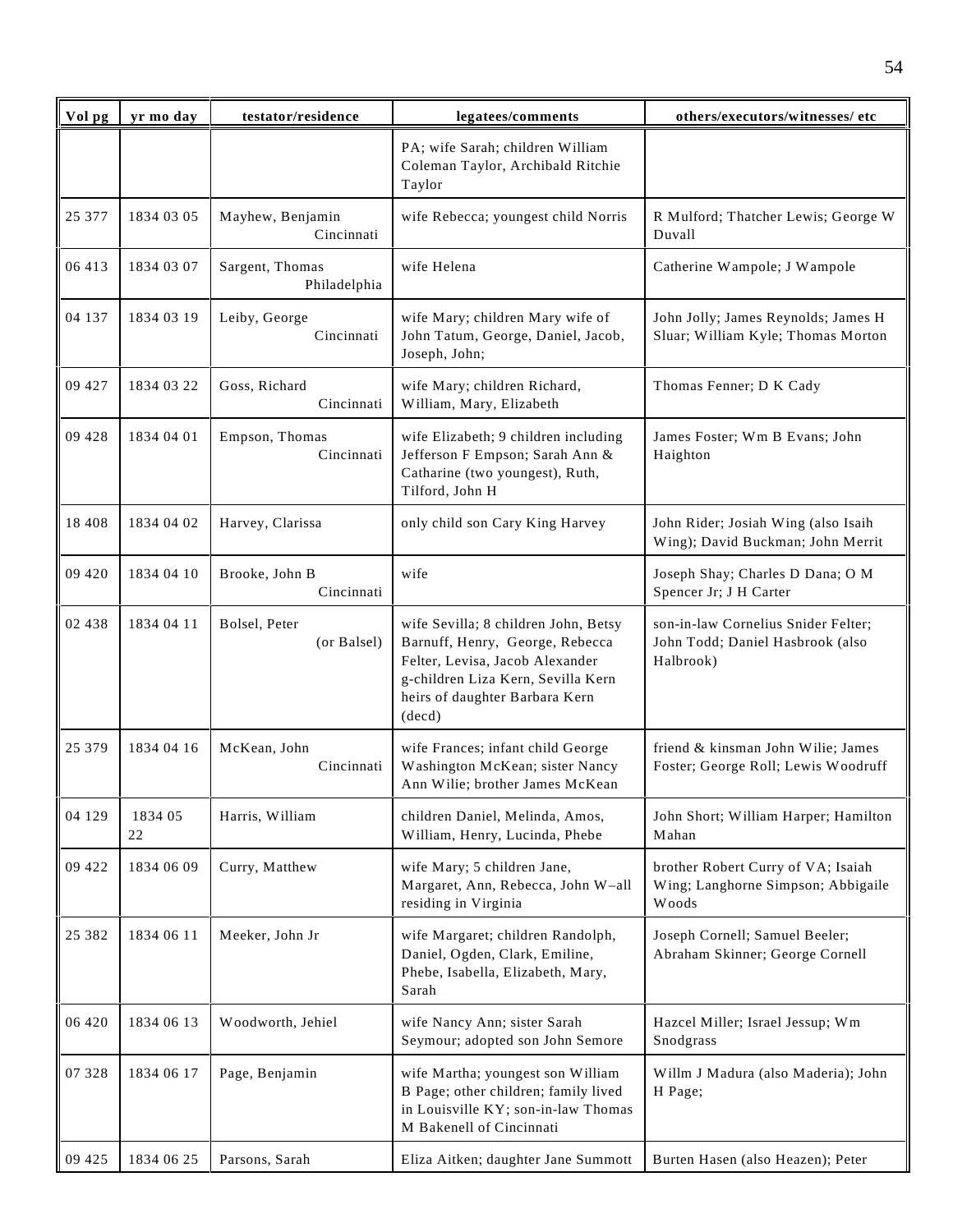| Vol pg   | yr mo day  | testator/residence                                           | legatees/comments                                                                                                                                                                                                                                            | others/executors/witnesses/ etc                                                                                                                                    |
|----------|------------|--------------------------------------------------------------|--------------------------------------------------------------------------------------------------------------------------------------------------------------------------------------------------------------------------------------------------------------|--------------------------------------------------------------------------------------------------------------------------------------------------------------------|
|          |            | of Cincinnati<br>but currently<br>in Butler Co               | in trust for her daughter Sarah<br>Elizabeth Summott on the condition<br>that Jane leave her intemperate<br>husband Wm Summott; son Jonathan<br>Parsons                                                                                                      | Sutton; Silvendor (also Silvander)<br>Wadley; Sarah Jane Finch                                                                                                     |
| 01 460   | 1834 08 05 | Tibbs, Samuel<br>Cincinnati                                  | wife Barbara; son Nelson Tibbs<br>(wife Nancy) & their children<br>Samuel, Andrew Bown (or Bosin),<br>Joana, Sylva, Martha Ann, Mary Ann                                                                                                                     | Alexander H Ewing; Caleb Jones; Wm<br>Hartzhorne; Jm P Winston                                                                                                     |
| 07 326   | 1834 08 05 | Dunlap, William<br>Cincinnati                                | wife Jane; sons Charles, James,<br>(wife Jane had property in Troy NY<br>in the hands of Abraham Vantuyl)                                                                                                                                                    | Robert Gilmore; John Cruickshank;<br>Saml R Miller; James Riggs                                                                                                    |
| 01 458   | 1834 08 06 | Wallace, Rebecca<br>widow of<br>Robert Wallace<br>Cincinnati | children David C Wallace, Robert<br>Wallace other children; grandson<br>Edward Perry son of daughter Mary                                                                                                                                                    | Tod Perkins; Taids Burnet; - Burd of<br>Loraine Co; Thos Brainerd; Sarah J<br><b>Brainerd</b>                                                                      |
| 04 132   | 1834 08 15 | Reed, Henry<br>Merchant of<br>Louisville KY                  | Eleanor Elliott; Martha Patton;<br>Elizabeth Wise of Louisville; brother<br>James Reed of Derry Ireland; "son<br>James Reed by the said Eleanor<br>Elliott"; "son Henry Reed by the said<br>Martha Patton"; "son Robert Reed by<br>the said Elizabeth Wise"; | George Wallace of Pittsburgh (since<br>deceased); Andrew Kennedy of<br>Philadelphia (since deceased); Thomas<br>Boyd; Bars. McShane; James M Nutt;<br>William Reed |
| 09 423   | 1834 08 19 | Birdsall, James                                              | wife Lidia; daughter Lady Emily<br>Birdsall; daughter Pricilla wife of<br>Amos L Davis; daughter Deborah T<br>wife of Samuel Smith; daughter<br>Cinthia J wife of Robert P Finley;<br>Maria L Harker                                                         | Samuel Smith; Amos G? Davis; Robert<br>F McMains; Hezekiah Neves; James<br>Foster                                                                                  |
| 25 384   | 1834 08 20 | Rogers, John<br>Springfield                                  | wife Elizabeth                                                                                                                                                                                                                                               | John Gaston; B F Brashear; John S<br>Peterson; B F Peterson (may be a<br>miscopy)                                                                                  |
| 01 4 64  | 1834 08 25 | Piatt, William<br>Cincinnati                                 | Lucinda Frances Piatt; Daniel,<br>William & E Demund Piatt sons of<br>brother Daniel Piatt (decd);<br>Catherine Wheeler                                                                                                                                      | Mrs Ryland; Col Risso; George W<br>Jones; J Bigelow since deceased; Philip<br>Yost Jr now in parts unknown; G P<br>Torrence; Jm B Enness                           |
| 05 232   | 1834 09 03 | Shepherd, Elisha                                             | heirs of eldest son Thomas; heirs of<br>son John; heirs of daughter Sarah;<br>heirs of son Elisha; daughter<br>Elizabeth; daughter Alleto; son<br>Hendrick; heirs of son Jacob; heirs of<br>Amelia; daughter Eleanor; daughter<br>Clemmence; son George      | Zebulon B Webb; George Morton;<br>Josiah Carter                                                                                                                    |
| 25 3 8 5 | 1834 09 03 | Wallis, William<br>(also spelled Wallace)<br>Cincinnati      | wife Ann; children Ann J Wallace,<br>Amandal C Arthurs, Emily Wallace;<br>granddaughter Caroline V Bartlett-a<br>motherless infant; other children                                                                                                           | James Foster; John Whetstone; James<br>Foster Jr                                                                                                                   |
| 07 330   | 1834 09 03 | Pitman, Jonathan                                             | wife Jane; daughter Sarah wife of                                                                                                                                                                                                                            | Amos Cleavenger; Henry Jones; John                                                                                                                                 |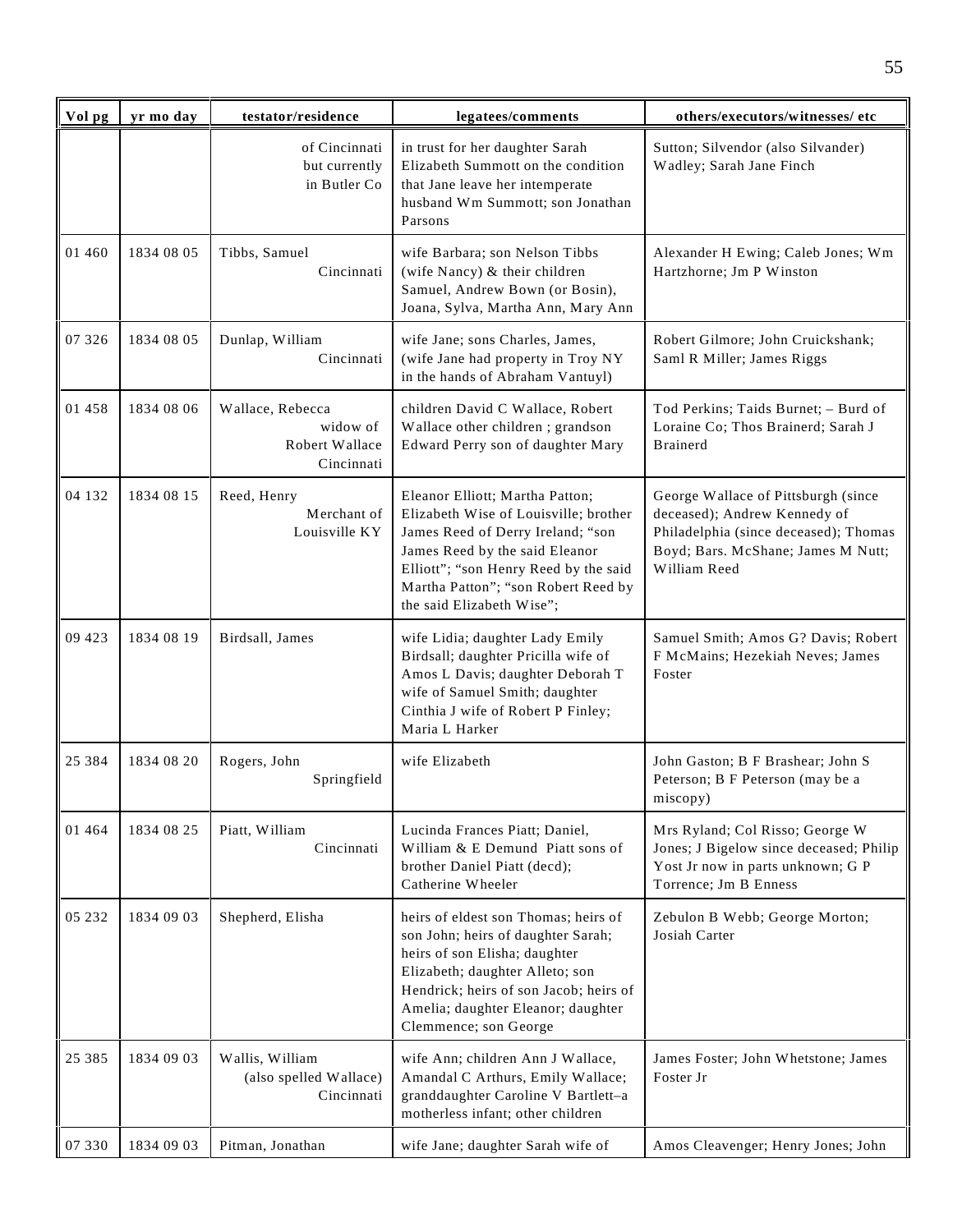| Vol pg  | yr mo day  | testator/residence                     | legatees/comments                                                                                                                                                                                                                                                                                                                                                                                                                         | others/executors/witnesses/etc                                                                                                                                                                                                                      |
|---------|------------|----------------------------------------|-------------------------------------------------------------------------------------------------------------------------------------------------------------------------------------------------------------------------------------------------------------------------------------------------------------------------------------------------------------------------------------------------------------------------------------------|-----------------------------------------------------------------------------------------------------------------------------------------------------------------------------------------------------------------------------------------------------|
|         |            | Sycamore Twp                           | John Tucker; son Calvin; son Joshua<br>(decd) & his children Rebecca,<br>William, Betcy; daughter Massy late<br>wife of John White & her children<br>Charlotte, Layton, Jonathan, Amos,<br>Phebe, Rebecca, Mary, Sarah, Jane<br>& Massey White; daughter Susan<br>late wife of Edward White & her<br>children Sarah, Amos, Nancy, John,<br>Calvin & Jane White; daughter<br>Theadand wife off Asher Houbert;<br>son Jonathan; son Ephriam | Leonard; Henry Gorman                                                                                                                                                                                                                               |
| 06 408  | 1834 09 06 | Sparks, Isaac                          | wife; William, children Polly wife of<br>Obadiah Seward, Rachel Long, Nacy<br>Cook, Sally Leggit; granddaughters<br>Elizabeth & Harriett McCash; g-<br>children Frank Sparks, Eria Sparks &<br>his sister Martha, Isaac Sparks                                                                                                                                                                                                            | James Hole; James McCash; Steward<br>McGill; Reuben s Compton; Samuel<br>Johnson                                                                                                                                                                    |
| 18414   | 1834 09 06 | Hodge, Adam<br>Miami Twp               | age 63; wife Alice; children Robert,<br>Richard, Sarah, Jennet, Alice, Adam<br>$\left(\text{age } 10\right)$                                                                                                                                                                                                                                                                                                                              | William H Harrison; J Scott Harrison;<br>William M Cornell (moved to Indiana)                                                                                                                                                                       |
| 18 4 05 | 1834 09 10 | Ruffin, William<br>Cincinnati          | sons John B, William W, James L,<br>Samuel N, Oliver P; daughters Mary<br>wife of Henry Rockey, Frances G<br>Hopkins of St Louis MO, Eliza<br>Oliver, Harriet O Monsaret<br>(Land in Clarke Co OH)                                                                                                                                                                                                                                        | Joseph George Stewart; David Barton;<br>William P Hunt; Benjamin Beresford                                                                                                                                                                          |
| 09 431  | 1834 09 15 | Foley, Isaac<br>Delhi Twp              | wife Deborah; dau's son Josiah<br>Briceland; all my children                                                                                                                                                                                                                                                                                                                                                                              | Ichabod Palmerton; George Davison                                                                                                                                                                                                                   |
| 06 409  | 1834 09 15 | Schooley, John<br>Springfield Twp      | children Nathaniel Smith Schooley,<br>Stephen Schooley, John Schooley<br>(decd), Hannah reeder, Mary<br>Spinning, Sarah Spring (decd),<br>Elizabeth Yeatman,<br>children of son John (decd) Mary-<br>Ann & Algelinie; 4 children of Sarah<br>Spring                                                                                                                                                                                       | Thomas B VanTuyle (or VanTeyle or<br>VanTuyl)(later removed to Butler Co);<br>James Catterlin (on a journey in Aug<br>1834); Amelia Lyst (removed to Butler<br>Co, married name now Amelia<br>Aydelott); Benjamin Perler; Wm<br>Graham; Eliza Brown |
| 02 436  | 1834 09 17 | Bowers, James<br>Colerain Twp          | wife Elizabeth; brother Andrew<br>Bowers (decd) of New Hampshire;<br>children Josiah, Charlott Hannah<br>Octavo Huggerford, Mary, Elizabeth,<br>Julia, Augusta (or Mary Elizabeth,<br>Julia Augusta) & Augustus; (land in<br>Framingham MA)                                                                                                                                                                                               | Dr William Mount of Mill Creek Twp;<br>Eliza Sparks; Sarah Sparks                                                                                                                                                                                   |
| 18 4 11 | 1834 09 17 | Huggeford, Charlotte<br>Hannah Octovia | husband (decd); child; Henry<br>Huggeford; Richard Weatherby;<br>sisters Morry & Julia                                                                                                                                                                                                                                                                                                                                                    | John Weatherby; John Umstice (or<br>Urnstice); Dr W Mount; Dr Baily; John<br>Yessuf (also Jessup); Richard Bernard<br>(also Barness)                                                                                                                |
| 25 380  | 1834 09 20 | Salmon, John                           | wife Susan; left funds for support of                                                                                                                                                                                                                                                                                                                                                                                                     | Robert Boal & wife; Henry Miller Jr;                                                                                                                                                                                                                |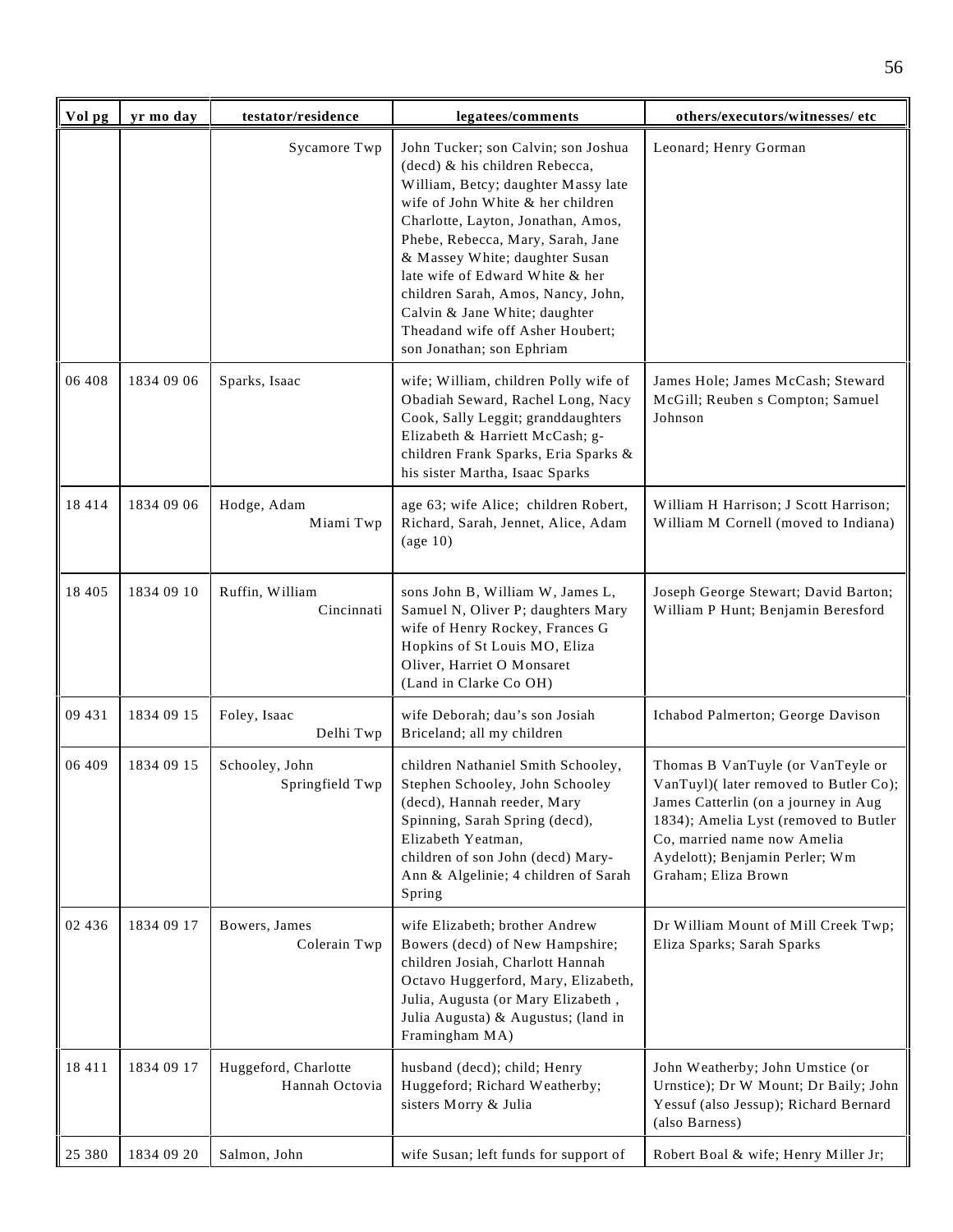| Vol pg   | yr mo day  | testator/residence                                   | legatees/comments                                                                                                                                                                                                                                                                                            | others/executors/witnesses/ etc                                                                                                                                         |
|----------|------------|------------------------------------------------------|--------------------------------------------------------------------------------------------------------------------------------------------------------------------------------------------------------------------------------------------------------------------------------------------------------------|-------------------------------------------------------------------------------------------------------------------------------------------------------------------------|
|          |            | recently of London<br>now of Cincinnati              | evangelical truth because heirs have<br>"embraced and are pursuing an awful<br>career of atheism"; children John,<br>Alfred; Marion College in Marion<br>Co MO; American Tract Society;<br>American Colonization Society;<br>American Bible Society                                                          | Charles Fox; Dr James Warren; Henry<br>Morris; James McCord; Isaac G Burnet                                                                                             |
| 01 4 6 6 | 1834 09 30 | Paull, Henry<br>Delhi Twp                            | wife Elizabeth; son Henry Andrew<br>Powell of London; son-in-law<br>Bartholomew Hay; son Richard Paull                                                                                                                                                                                                       | Ethan Stone; Ebenezer Hulse; Thos M<br>Jackson; Thomas Henderson                                                                                                        |
| 06 417   | 1834 10 10 | Martin, Joseph                                       | wife Nancy; son John; other children<br>including daughters                                                                                                                                                                                                                                                  | Jacob Fenton; Wm McFerrann; M<br>Lewis Wright                                                                                                                           |
| 09 418   | 1834 10 18 | Stump, William<br>Columbia Twp                       | wife Elizabeth; sons John, William<br>(wife Sylvia), Clementay, Abraham;<br>daughter Elizabeth McMahan                                                                                                                                                                                                       | George W Holmes; Sylva (sic) Stump                                                                                                                                      |
| 09 421   | 1834 10 21 | Blades, Benjamin                                     | Miss Mary Ann West; youngest<br>sister                                                                                                                                                                                                                                                                       | brother P S? Blades; E W Luce; W M<br>Nandown (or Naudown or Nowdoure);<br>D W Bicknell                                                                                 |
| 06 419   | 1834 10 25 | Shinn, Charles A                                     | father James Shinn; mother Mary<br>Shinn; siblings Geo W Shinn, Jas W<br>Shinn, Harriett Shinn, Adelaide<br>Shinn, Caroline Shinn; Thos &<br>Phoebe Lee's children-my cousins;<br>cousins Richard A Taylor, Gabriel<br>Taylor, Anthony E Harker, Edward<br>Hallin, Mary Ann Allen; Uncle<br>Richards F Allen | William Woodnutt; Caleb W Taylor;<br>Wm Folwell Jr; M McMichael; James<br>Iddings                                                                                       |
| 18412    | 1834 11 07 | Howell, Louis<br>Cincinnati                          | wife Mary R<br>(will make 1812 Oct 21)<br>(testator in the service of his country)                                                                                                                                                                                                                           | Alex A Meek; Danl Curping (or<br>Curssing; also spelled Curling &<br>Cushing); (Meek & Cushing were<br>deceased by 1834); Wm Barbee;<br>George P Torrence; Phineas Ross |
| 09 419   | 1834 12 01 | Carpenter, Ira<br>saddle tree maker of<br>Cincinnati | (Oral will made about 13 hours<br>before his death 1834 Nov 13)<br>mother in Waterville VT                                                                                                                                                                                                                   | Cyrus Powers; Luke Kendall; David B<br><b>B</b> assett                                                                                                                  |
| 06 418   | 1834 12 16 | Sefton, Eliza                                        | Rebecca Clarke; Methodist<br>Episcopal Church in Cincinnati                                                                                                                                                                                                                                                  | Jos G Rust; George Parsell; John<br>Parker                                                                                                                              |
| 04 141   | 1834 12 18 | Crispe, John                                         | wife Mary; William Crispe of Sutton<br>Valence Kent Co England; brothers<br>of Sutton Valence; niece Priscilla<br>Crispe of Harrison OH; John Bowles                                                                                                                                                         | E M Gibbon; Christopher Robinson                                                                                                                                        |
| 02 434   | 1834 12 20 | Crain, Oliver                                        | wife Abigail; sons and daughters                                                                                                                                                                                                                                                                             | James Ayres; Daniel Crist                                                                                                                                               |
| 04 147   | 1834 12 24 | Jones, James                                         | wife Elizabeth; children John T<br>Jones, William Jones, Sarah<br>Sunmorgen?, Catherine Snyder,<br>Maria Milspaugh (or Nulspaugh),<br>Ann Shields, Lydia Jones, Enoch<br>Jones, Robert Jones; granddaughter                                                                                                  | Levi Mundell; L G Gaines Jr                                                                                                                                             |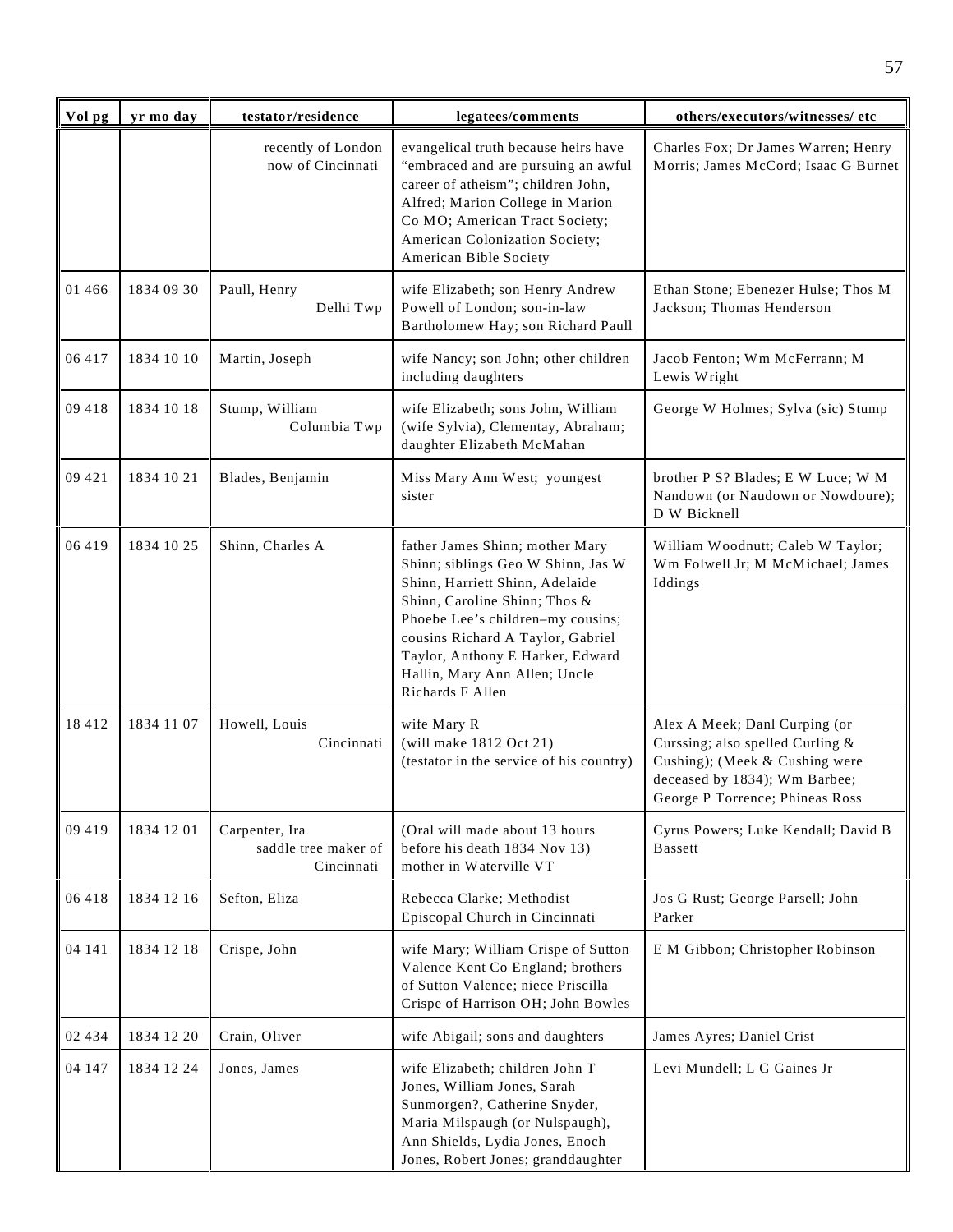| Vol pg   | yr mo day  | testator/residence                                                           | legatees/comments                                                                                                                                                                                                                                                                                                                                                                                                                                                               | others/executors/witnesses/ etc                                                                 |
|----------|------------|------------------------------------------------------------------------------|---------------------------------------------------------------------------------------------------------------------------------------------------------------------------------------------------------------------------------------------------------------------------------------------------------------------------------------------------------------------------------------------------------------------------------------------------------------------------------|-------------------------------------------------------------------------------------------------|
|          |            |                                                                              | <b>Elenor Jones</b>                                                                                                                                                                                                                                                                                                                                                                                                                                                             |                                                                                                 |
| 05 231   | 1835 01 07 | Stewart, Charles<br>Cincinnati                                               | wife Betsey; son Rozalius; William<br>OHorro                                                                                                                                                                                                                                                                                                                                                                                                                                    | Isaiah Wing; Francis Rambo; Charles<br>Wilson; S W Folger                                       |
| 07 338   | 1835 01 24 | Alexander, Horace<br>Cincinnati                                              | wife Elizabeth; infant son Horace<br>(land in NH & MA); two children of<br>1 <sup>st</sup> wife; father; (died 1835 Jan 21,<br>the day he gave the oral will)                                                                                                                                                                                                                                                                                                                   | Caroline Watts; James Cheesbrough;<br>Charles Tatem Jr; Nathan Seaman                           |
| 01 454   | 1835 02 05 | Miles, Benjamin<br>Cincinnati                                                | wife Katherain; mother Sarah Miles;<br>Methodist Church                                                                                                                                                                                                                                                                                                                                                                                                                         | John Miles; N Longworth; M M<br>Barney; James Cones                                             |
| 09 409   | 1835 02 11 | Bogie, Janet<br>Cincinnati<br>(About 75 years old when<br>will was executed) | Rev Joshua C Wilson; daughters<br>Eliza Wilson, Janet Christy, Isabella<br>Adams; granddaughter Jannit K<br>daughter of Thomas J Adams;<br>grandchildren Jane & Elizabeth<br>daughters of George & Janet Christy;<br>granddaughters Sarah & Frances<br>daughters of James & Eliza Wilson                                                                                                                                                                                        | nephew John Kilgour; Griffin Taylor;<br>James Wilson Sr; Isaac? Wilson                          |
| 09 415   | 1835 03 17 | Limming, Samuel                                                              | daughters Elsey Goodin, Hannah<br>Norris, Letitia Norris, Catherine<br>Cady, Martha Applegate; sons<br>James, Samuel, John; grandsons<br>(children of Benjamin Limming<br>decd) -Samuel, Robert, Benjamin<br>(Had pension from the US)                                                                                                                                                                                                                                          | James Limming; son-in-law Benjamin<br>Cady; Ogden Ross; Charles Heill;<br><b>Stewart McGill</b> |
| 05 226   | 1835 03 17 | Maw, Jacob<br>Cincinnati                                                     | Henry Taylor; Samuel Taylor Jr                                                                                                                                                                                                                                                                                                                                                                                                                                                  | Samuel Taylor; William Metcalfe (also<br>Metcalf); James Graham; Wm Metcalf                     |
| 09 411   | 1835 03 25 | Nutt, Nancy                                                                  | children; grandson Isaac B Riddle;<br>grandson Adam Nutt; granddaughter<br>Louisa Nutt;                                                                                                                                                                                                                                                                                                                                                                                         | John McMahan; John Myers;<br>Alexander Mayhew; D Mayhew                                         |
| 01 457   | 1835 03 28 | Lawler, Ann<br>now of Cincinnati<br>formerly Philadelphia                    | son Davis B Lawler; grandson<br>Matthew L Harbison; niece Ann<br>Lawler wife of Stern [or Stevn]<br>Humphreys of Philadelphia; niece<br>Sarah wife of Davis B Stacey of<br>Philadelphhia; nephews James G<br>Stacey, Davis B Stacey; cousin<br>Abigail Taylor; Timothy Walker;<br>granddaughter Mary wife of Benja<br>Harbison; friend Ann Wood widow<br>of James Wood of Cincinnati;<br>Augusta Lawler; granddaughter Jane<br>wife of M L Harbison; daughter<br>Sarah Harbison | Mr Mason: V C Marshall: I I B Wood:<br>A Lawler                                                 |
| 05 228   | 1835 04 06 | Milot, Patrick<br>Cincinnati                                                 | wife; two sons                                                                                                                                                                                                                                                                                                                                                                                                                                                                  | Thomas Thompson; Samuel Lewis;<br>John Lindsy (also Lindsey)                                    |
| 02 4 2 6 | 1835 04 08 | Treusdell, Arnold<br>Cincinnati                                              | wife Melinda; Missionary Society of<br>the Methodist Episcopal Church                                                                                                                                                                                                                                                                                                                                                                                                           | minister of the Methodist Episcopal<br>Church; Wm McLean; S Lauphear                            |
| 02 427   | 1835 04 30 | Tebow, Uriah                                                                 | younger brother William                                                                                                                                                                                                                                                                                                                                                                                                                                                         | Thomas Hunt; Charles Mills; Edward                                                              |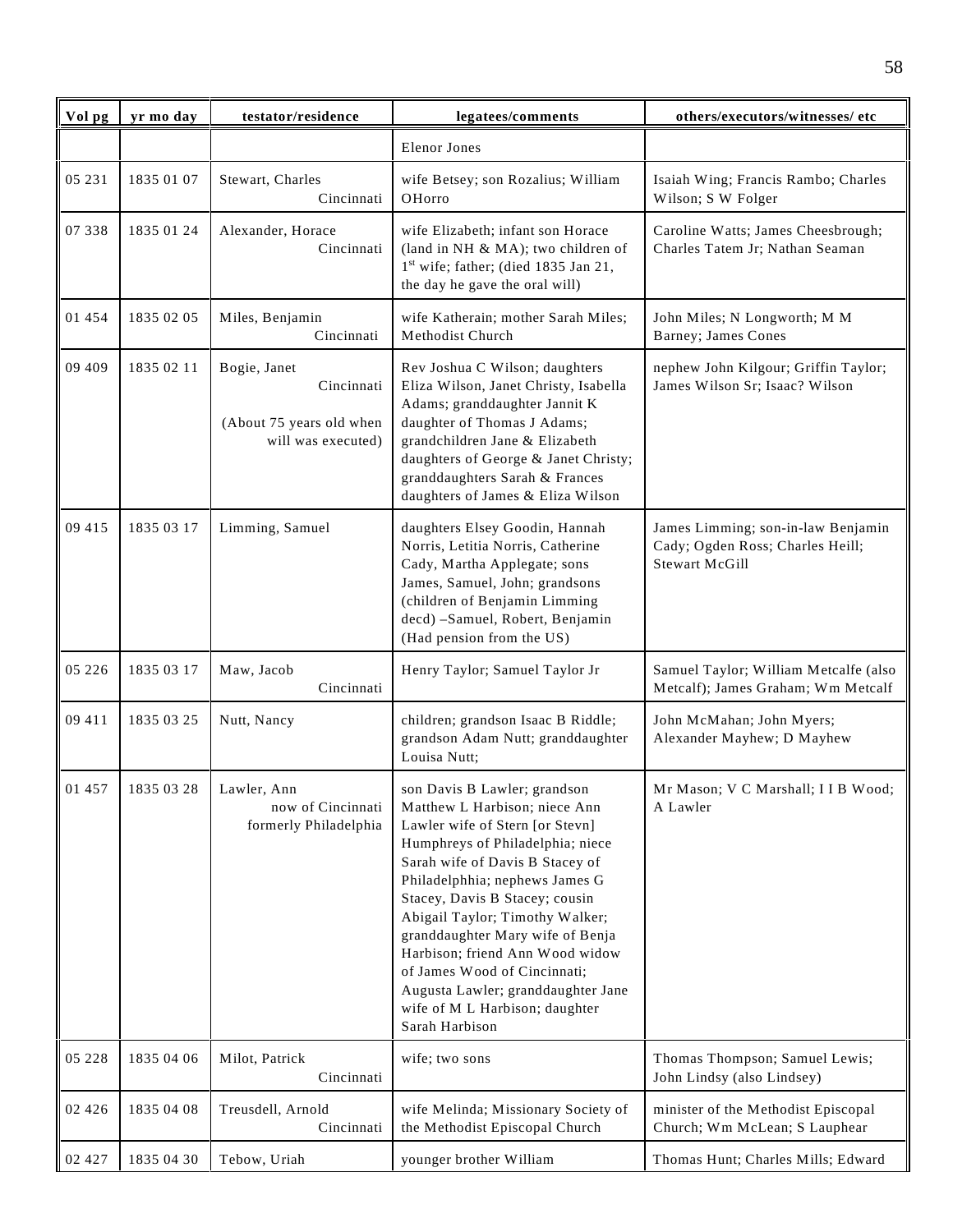| Vol pg   | yr mo day  | testator/residence                                     | legatees/comments                                                                                                                                                                                                                                                | others/executors/witnesses/ etc                                                                                                                               |
|----------|------------|--------------------------------------------------------|------------------------------------------------------------------------------------------------------------------------------------------------------------------------------------------------------------------------------------------------------------------|---------------------------------------------------------------------------------------------------------------------------------------------------------------|
|          |            |                                                        | Tebow;brothers Peter, John; sister<br>Sarah Woodbury; (owned lots in the<br>town of Elizabeth & Miller Twp<br>Dearborn Co IN)                                                                                                                                    | Hunt; Thomas Miller; Sam C Bond;<br>Jacob Hunt                                                                                                                |
| 02 433   | 1835 06 09 | Rynerson, Isaac                                        | wife Susanna                                                                                                                                                                                                                                                     | Amos Cleavengen; William Robertson;<br>William B Naylor                                                                                                       |
| 04 116   | 1835 06 10 | Cunningham, Janet                                      | sons Arthur, Robert, James, Samuel,<br>Jesse, Franklin; daughter Sally<br>Graham; granddaughters Janet<br>Cunningham, Anne Mead, daughter<br>of James, daughter of Samuel; Jane<br>Pittman; Sally Demuk?; Mary Jane<br>daughter of Jesse; Elizabeth<br>Augordine | William Gray; Joseph Gray; Henry<br>Jones                                                                                                                     |
| 05 233   | 1835 06 10 | Meeker, John Jr                                        | wife Elizabeth; heirs of son<br>Randloph; heirs of daughter Sarah;<br>heirs of son John; daughter<br>Elizabeth; daughter Mary & her<br>children-Josephus, Adolphus &<br>Alonzo; daughter Phebe                                                                   | Samuel Beeler; Joseph Cornell; Henry<br>Patmor; Samuel Vorhes (or Voches);<br>Augustine P McNaill; George Cowell                                              |
| 01 452   | 1835 06 16 | Mills, William<br>Cincinnati                           | wife Mary; children Isaac, Thaddeus,<br>Mary R Bonson; Ann Gardner; Miles<br>S Bennet                                                                                                                                                                            | J S Lyttle; E S Haines; Anderson G<br>Hopper; Jno Eberli; Samuel Davis;<br>James Foster                                                                       |
| 07 336   | 1835 06 25 | Burt, Abner<br>New York                                | brother Samuel Burt                                                                                                                                                                                                                                              | Perry Lefevre; Whelander Barry; John<br>Bow; M N McLian; J McCullough                                                                                         |
| 04 136   | 1835 07 03 | Richeson, Holt<br>King William Co [VA]                 | wife; sons Holt, West, John &<br>Anderson; (owned land in KY)                                                                                                                                                                                                    | William Dandridge; Drewry Ragsdale;<br>John Smith; Joseph Pannill (also<br>Pannell)                                                                           |
| 02 4 2 4 | 1835 08 01 | Reilly, Thomas<br>Cincinnati                           | wife Johama (sic); sister Ann Reilly<br>of Cork Ireland; children George,<br>Mary Ann, Ellen M Malque, Farrell<br>Thomas, Ann E                                                                                                                                  | Stephen G Brown; Charles Fox; Alban<br>G Smith                                                                                                                |
| 04 130   | 1835 08 03 | Brown, Ephraim<br>[Springfield Twp]                    | wife; Nancy Lawrance; children<br>Phebe Stout, Effaima (also Effand)<br>Maple, Mahlon, Cyrus, Walter,<br>Julianna Weatherby, Lucinda Gilby<br>(or Gilhy), Eliza Stephens, Asa,<br>Eunice Nichols, Caroline Vansayank                                             | Gurham Gard (decd) ; Elephu Stout;<br>Jesse B Stephens (since removed to a<br>remote location); Wm Cary (also<br>William Corry); A G Arnold; Abigail<br>Smith |
| 09 414   | 1835 08 18 | Golden, Barnabas                                       | wife; children James, Andrew,<br>Leonard, Isaac, Stephen, Martha<br>(called Patty), Mary Ann Golden,<br>Sarah Golden; Betty Vincent<br>(probably a dau) & her children                                                                                           | H M Dengal (or Durgal); Rich Fosdick;<br>A Botkin                                                                                                             |
| 02 4 2 9 | 1835 08 25 | Thomson, Patrick<br>Cincinnati<br>formerly New Orleans | wife Amelia; Amelia's children by<br>previous marriage Maria O Menefee<br>& Frances A Menefee; my children<br>Amelia Thomson, Seth Lewis<br>Thomson, Patrick Thomson Jr, Jane                                                                                    | George King of St Laundry Parish LA;<br>Charles Fox; B T Wright                                                                                               |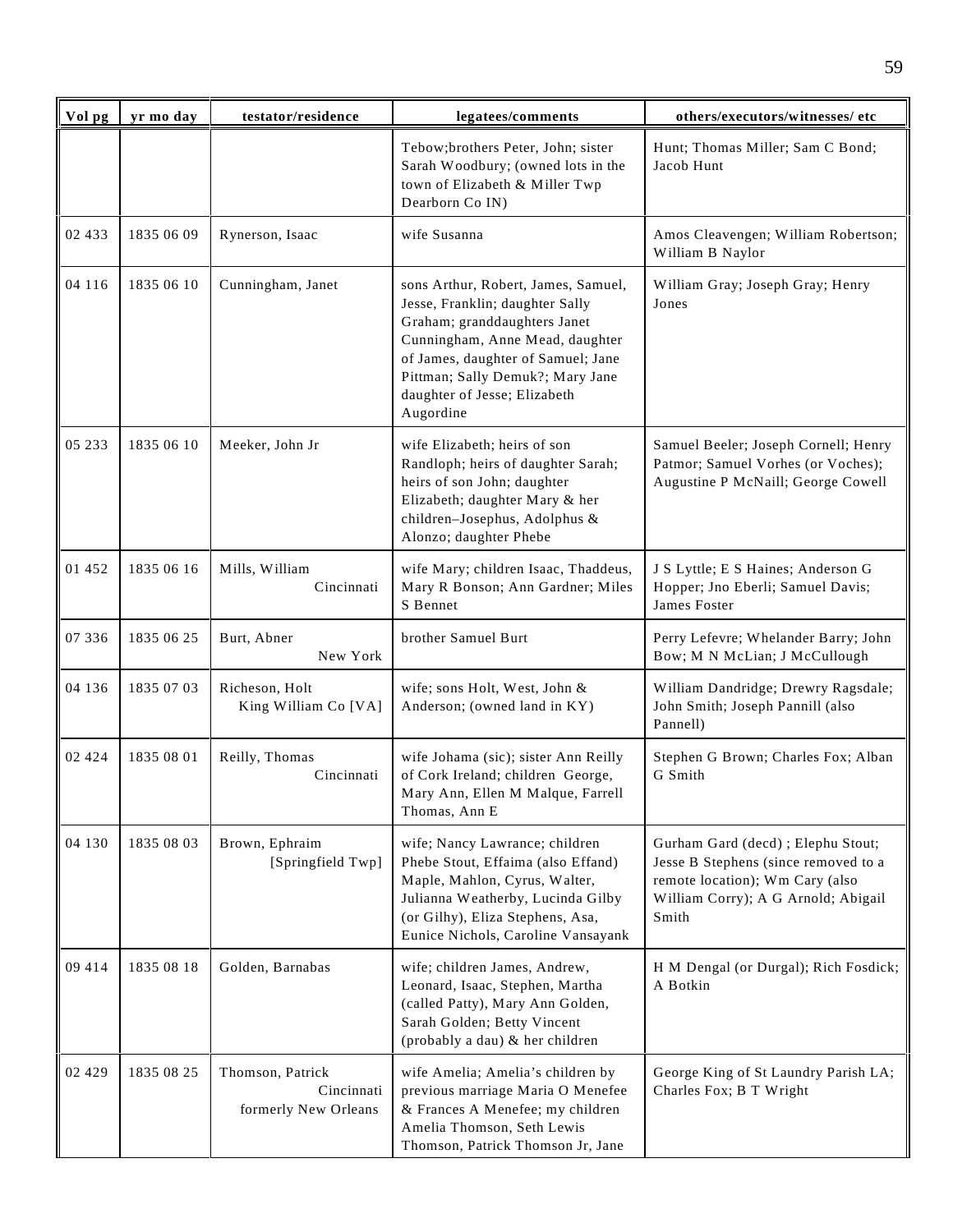| Vol pg | yr mo day  | testator/residence                                                                          | legatees/comments                                                                                                                                                              | others/executors/witnesses/etc                                                                                                                                                                                          |
|--------|------------|---------------------------------------------------------------------------------------------|--------------------------------------------------------------------------------------------------------------------------------------------------------------------------------|-------------------------------------------------------------------------------------------------------------------------------------------------------------------------------------------------------------------------|
|        |            |                                                                                             | Nancy Thomson                                                                                                                                                                  |                                                                                                                                                                                                                         |
| 02 431 | 1835 09 23 | Tucker, Jacob<br>New Orleans LA                                                             | (will made in Cincinnati) daughter<br>Virginia Tucker; Joseph J Quigly;<br>John B Craig                                                                                        | John Geddes; Warren Hartshorn                                                                                                                                                                                           |
| 01 456 | 1835 10 05 | McKee, Rebekah<br>Springfield<br>Vea                                                        | only daughter Harriet McKey;<br>deceased brother Samuel Wilkinson<br>of LA; sistter Leah Wilkinson<br>Thomas; husband's brother Enoch<br>McKey                                 | Joseph Bloomnfield; Walter P Mead; E<br>F Clon?                                                                                                                                                                         |
| 09 417 | 1835 10 07 | Jonte, John George<br>formerly of<br>Sycamore Twp,<br>now of Cincinnati                     | youngest son Peter Frederick Jonte                                                                                                                                             | Louis J D Roberts; Christian Sommers;                                                                                                                                                                                   |
| 04 120 | 1835 10 10 | Scofield, Hugh<br>[Sycamore Twp]                                                            | wife Sarah; daughter Betsy Mariah<br>Ward; sons John Dewitt Scofield,<br>William P Schofield, Gilbert H,<br>William S                                                          | John B Hayden; James C Hayden;<br>Henry Jones                                                                                                                                                                           |
| 01 455 | 1835 10 14 | Mundell, Jonathan<br>Anderson Twp                                                           | children James, Levi, Peggy Ries (or<br>Rics), Lydia Carpenter, John                                                                                                           | Isaac Mears, James Gallagher                                                                                                                                                                                            |
| 05 229 | 1835 10 17 | Spooner, Reed<br>Cincinnati                                                                 | wife Sarah P; children Thomas,<br>William S, Elizabeth                                                                                                                         | Oliver Ormsby; William Crossman;<br>Joshua H Perry; Jeffrey Seymour                                                                                                                                                     |
| 01 451 | 1835 11 03 | Mitche,l Simeon                                                                             | heirs of Elothan Mitchel in Litchfield<br>Co CT; Samuel B Crissey of<br>Cincinnati; Daniel Root of<br>Springfield Twp                                                          | Ebenezer Hulze of Cincinnati;<br>Alexander Mayhew of Springfield; A<br>Gardner; Peter C Carls                                                                                                                           |
| 02 432 | 1835 11 12 | Washburn, Calvin<br>Cincinnati                                                              | wife Fanny; children Sarah Ann wife<br>of Augustus C Brown & Timothy<br>Dwight Washburn                                                                                        | Peter Britt; Edward King                                                                                                                                                                                                |
| 04 114 | 1835 11 13 | Broadwell, Jacob Jr<br>Anderson Twp                                                         | to be buried on father's farm in<br>Anderson Twp; deceased son Paul A<br>Broadwell to be reburied beside<br>testator; wife Mary M; Janet? C<br>Broadwell; son Samuel Broadwell | brother Lewis Broadwell: friend<br>William Thoms of Cincinnati; Wm<br>Orange; Danl Cloon                                                                                                                                |
| 09 413 | 1835 12 14 | Nicholson, Robert                                                                           | wife Martha; daughter Mary Holt                                                                                                                                                | William Holt (son-in-law); William<br>Magness; Uriah Baldwin                                                                                                                                                            |
| 04 125 | 1835 12 29 | Arbegust, William<br>Jefferson Co KY                                                        | brothers George, John,<br>father George Arbegust (decd)<br>(One witness called the testator about<br>30, the other upwards of 30 $\&$ 40)                                      | William George; Philip Meyer & John<br>C Evans (also called John C Creamer)<br>both now residing in Louisville,<br>Jefferson Co KY; Abner Newman;<br>John G Gilpin; Jonathan Forman;<br>James M Forman; George G Gruble |
| 18 400 | 1836 01 05 | Jessop, Aaron<br>late of Dublin Ireland,<br>now of New York City,<br>about to move to Utica | sister Mary wife of James Stannus of<br>Dublin & her children; sister<br>Susannah wife of Edward Tuite,<br>recently of Dublin but moving to<br>Utica NY, & her children        | John Ward; R R Ward; Daniel Gano;<br>M W Byrne; Edward Hutchinson;<br>Thomas Emnery; Henry Gregory                                                                                                                      |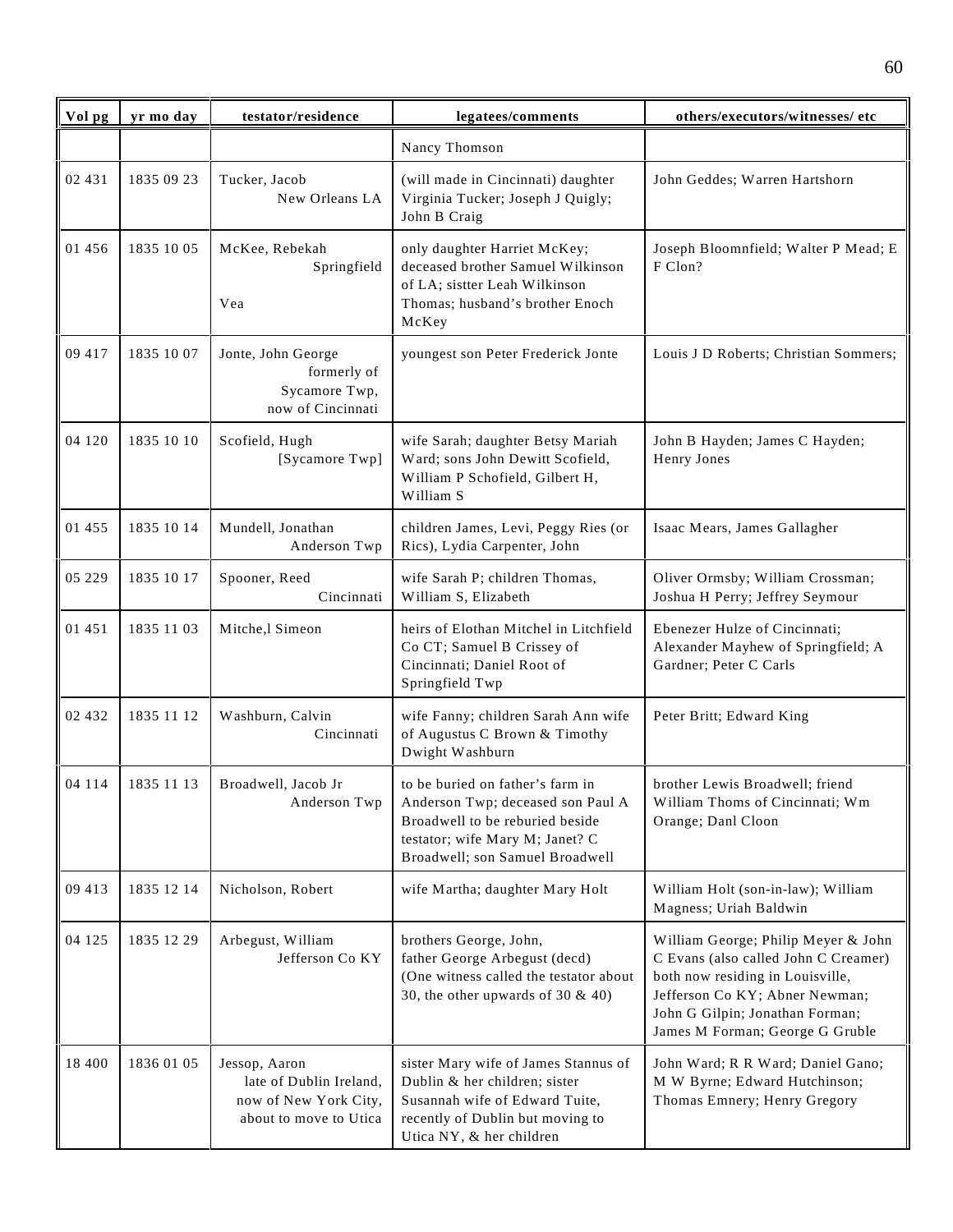| Vol pg  | yr mo day  | testator/residence                | legatees/comments                                                                                                                                                                                                                                                                                                          | others/executors/witnesses/ etc                                                                                                                                                      |
|---------|------------|-----------------------------------|----------------------------------------------------------------------------------------------------------------------------------------------------------------------------------------------------------------------------------------------------------------------------------------------------------------------------|--------------------------------------------------------------------------------------------------------------------------------------------------------------------------------------|
| 05 220  | 1836 01 05 | O'Reilly, Patrick<br>Cincinnati   | wife Mary Ann; sons & daughters<br>(property in Philadelphia)                                                                                                                                                                                                                                                              | Eve Waltman of Philadelphia; Chas<br>Fox; James H Walker; John B Purcell;<br>Michael F Capilly; James Gorman;<br>Patrick McKay; Wm M May                                             |
| 01 449  | 1836 01 25 | Roberts, John<br>Cincinnati       | father William Roberts;<br>(land in Piqua Land District)                                                                                                                                                                                                                                                                   | Edward Jones; James Tweedy                                                                                                                                                           |
| 05 213  | 1836 02 02 | Lewis, John<br>Springfield Twp    | wife Anna; (owned brick houses in<br>Cincinnati)                                                                                                                                                                                                                                                                           | Daniel H Horne; Catharine Horne;<br>John Hoffer (also referred to as Gate<br>Hoffer & John Huffner); Beneyah<br>Cory; Wm Cory; John A Gano                                           |
| 01 447  | 1836 02 09 | Hubbard, Kearby<br>[Delhi Twp]    | wife Jane; son Milton S Hubbard                                                                                                                                                                                                                                                                                            | Jesse Hubbard (decd); James Curry;<br>Garrit Applegate                                                                                                                               |
| 01 442  | 1836 02 13 | Findlay, James<br>Cincinnati      | wife Jane; "my little favorite" Louisa<br>Jane Findlay Whiteman infant<br>daughter of Lewis Whiteman;<br>brother John; brother Thomas;<br>brother Nathan; children of brother<br>Jonathan (decd); niece Mary wife of<br>George P Tanomer (or Taurmer);<br>niece Jane Findlay Harrison wife of<br>William Henry Harrison Jr | D Carneal (left for New Orleans about<br>Nov 1835, and has since left there);<br>Nathaniel G Pendleton; Thomas<br>Herkewilde (also Hechelde)                                         |
| 11 311  | 1836 02 18 | King, Edward<br>Cincinnati        | wife Sarah; sons Rufus & Thomas                                                                                                                                                                                                                                                                                            | W Tracy House; Benjamin I Hyatt;<br>Nath G Pendleton; William Greene;<br>Benjamin Drake; Chas R Pomroy; Chas<br>Hammond                                                              |
| 04 09 6 | 1836 04 08 | Denman, Nathaniel<br>Sycamore Twp | wife Mary; children Anne, Abraham,<br>Hulda, Rebekah, Nathaniel, David,<br>Morris, Susannah                                                                                                                                                                                                                                | Joseph McKnight; Isaac Hunt; Price<br>Thompson; Samuel Thompson (sick in<br>April 1836); Benijah Ayres; Saml<br>Wilson; John Nere (?); James I<br>Whallen; Thomas Cooper; John Myers |
| 01 446  | 1836 04 30 | Parker, Jeptha<br>Fulton Twp      | Lovisa; adopted daughter Matilda M<br>McCollough; Amis Parker;<br>(land in Clermont Co OH)                                                                                                                                                                                                                                 | Wm Doty; Burton Hazen; James Doan                                                                                                                                                    |
| 06 405  | 1836 05 16 | Stout, Reuben<br>Colerain Twp     | wife Abia; children Elisha, Elijah,<br>Orriminah MCGill, John H (decd,<br>who left children)                                                                                                                                                                                                                               | Stewart McGill; Samuel D Hardin                                                                                                                                                      |
| 18 3 98 | 1836 06 15 | Urner, Nathan<br>Cincinnati       | never married; brother Benjamin<br>Urner; mother living                                                                                                                                                                                                                                                                    | George W Neff; James L Bogert; Jno N<br>Hawtonrn; P Cenas; Wm Christy                                                                                                                |
| 07 313  | 1836 06 27 | Swain, Joseph                     | wife Eliza Swain (formerly Eliza<br>O'Neal); children living at home<br>Cordine Elizabeth Swain, Joseph<br>Ballarra Storer Swain; children in<br>New York-James Swain & daughter<br>Thankful M Swain                                                                                                                       | Ezra Carpenter; Isaiah Hing; Pulaski<br>Smith; Peter Morhead                                                                                                                         |
| 05 215  | 1836 06 30 | Miller, Henry Sr                  | wife Jane; son Henry; daughter Jane<br>wife of Edwart T Lee & their<br>children; daughter Mary Fox; Mr<br>Thomas of NY; Western Baptist                                                                                                                                                                                    | John Bevan; John Ewing; Isaac C<br>Burnet; Geo Gordon                                                                                                                                |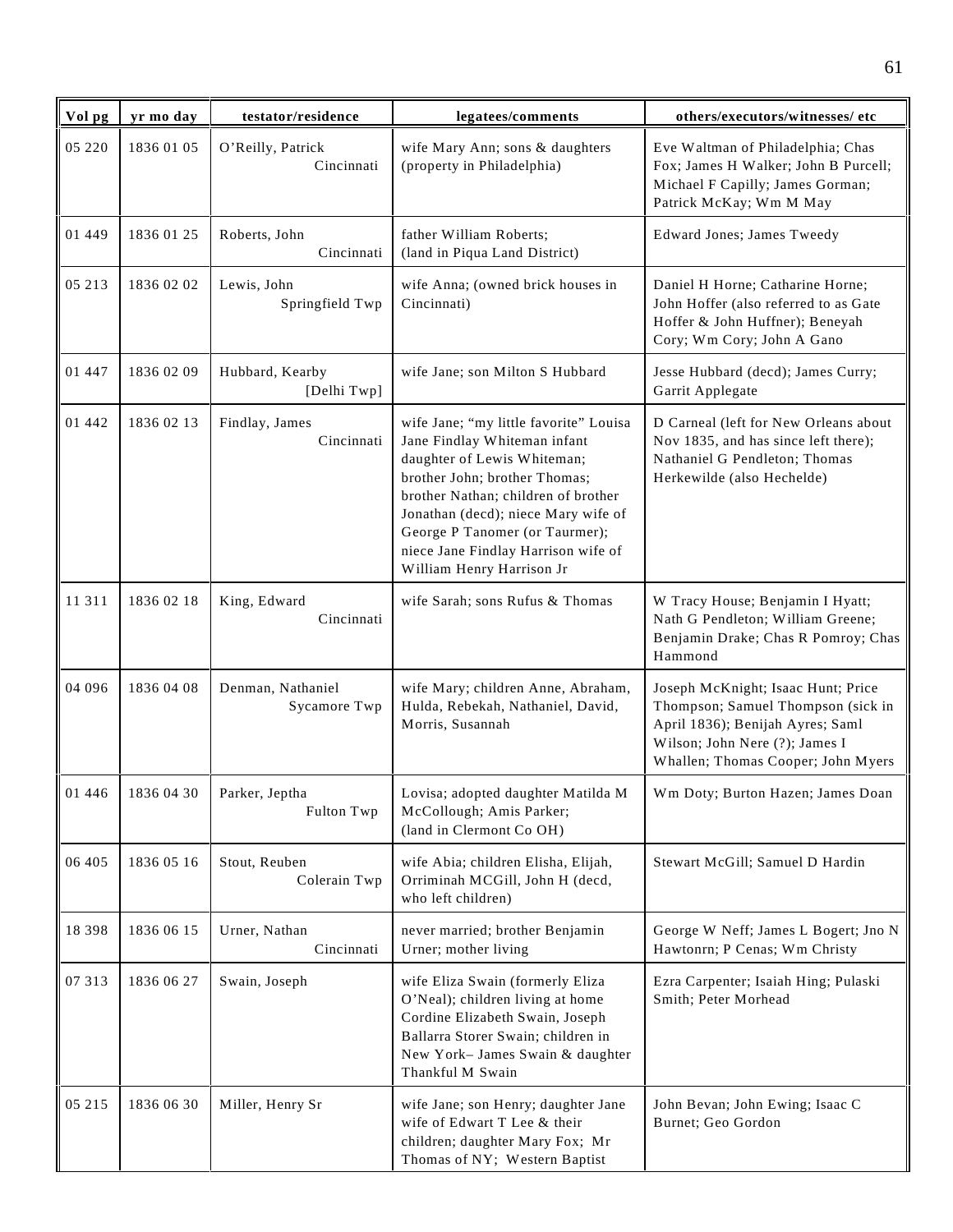| Vol pg   | yr mo day  | testator/residence                                      | legatees/comments                                                                                                                                                                                                                                                                                                                                                                                              | others/executors/witnesses/ etc                                                                                                                                               |
|----------|------------|---------------------------------------------------------|----------------------------------------------------------------------------------------------------------------------------------------------------------------------------------------------------------------------------------------------------------------------------------------------------------------------------------------------------------------------------------------------------------------|-------------------------------------------------------------------------------------------------------------------------------------------------------------------------------|
|          |            |                                                         | Education Society (property in<br>Cincinnati)                                                                                                                                                                                                                                                                                                                                                                  |                                                                                                                                                                               |
| 05 224   | 1836 07 27 | Garard, William                                         | wife Mary; children                                                                                                                                                                                                                                                                                                                                                                                            | Jac Flinn; David Muchmore; Ephriam<br>Marten                                                                                                                                  |
| 05 225   | 1836 09 02 | Filson, John L<br>(also written Johnah L)<br>Cincinnati | wife Elvia                                                                                                                                                                                                                                                                                                                                                                                                     | Alexander Mayhew of Springfield<br>Twp; Frederick W Athearon; William<br>Filson; Isaac Wrigg; Isaac Reinery;<br>Philip Wriggs                                                 |
| 04 094   | 1836 09 03 | Broadwell, Jacob                                        | wife Jane; children Elias, Lewis,<br>Phebe Day, Mary Ann Polleck,<br>Cyrus; (land in Clermont Co,<br>Cincinnati & Fulton)                                                                                                                                                                                                                                                                                      | Joseph Martin; James Goodloe; John H<br>Martin; Gano Martin; Charles Fox;<br>Hugh Benner; Jona Broadwell; Ceppus<br>Wilda (?); Saml C Perry; Robert<br>Buchanan; Joseph Smith |
| 07 307   | 1836 09 05 | Shaffer, Daniel                                         | brother John Shaffer of Baltimore<br>MD & his son Daniel                                                                                                                                                                                                                                                                                                                                                       | Jesse Hunt; N G Pendleton; Henry B<br>Funk; Samuel Beresford; Thomas J<br>Henderson; Abraham Fubiveber;<br>Garret Vanosdol; Timothy S Goodman;<br>James Loatherwood           |
| 05 212   | 1836 10 05 | Morgan, Elisha A<br>Cincinnati                          | wife Julia A; (land in Campbell Co<br>KY)                                                                                                                                                                                                                                                                                                                                                                      | Nelson R Wells; James F Willet; Henry<br>Stors; John F Doir; John O Charle                                                                                                    |
| 04 101   | 1836 10 06 | Black, Anna                                             | brother Peter Black; brother David<br>Black; sister Catherine Bult; sister<br>Margaret Lindley; heirs of brother<br>Matthias Black; heir of sister Mary<br>Jones (decd); mother Catherine<br>Black; brother Mahlon Black                                                                                                                                                                                       | Oliver Jones; Joseph Jones; James D<br>Jones; Wm Baxter; Jos B Meum (?);<br>Robt Crise (?); Jacob Parker                                                                      |
| 02 4 2 0 | 1836 10 10 | Cochran, Richard                                        | eldest sister Sarah Harris; 2 <sup>nd</sup> sister<br>Nancy Jones; eldest brother Thomas<br>Cochran; youngest brother Nathaniel<br>Cochran; sister-in-law Hester<br>Cochran-widow of William<br>Cochran; nieces Ann Thornald, Eliza<br>Hilderbrandt, Hulda Jones; nieces<br>Hester & Harriet Cochran daughters<br>of William (decd); nephews Simon<br>Cochran, Hiram Cochran, Cornelius<br>Cochran, Levi Jones | John Snider; Robert Botkin; James<br>Rodebough                                                                                                                                |
| 07 308   | 1836 10 10 | Maulsbury, Samuel<br>Sycamore Twp                       | wife Nancy; sons Jacob, John, Joel,<br>Samuel; daughters Nancy, Mary                                                                                                                                                                                                                                                                                                                                           | Daniel Hosbrook; James Ayres                                                                                                                                                  |
| 04 099   | 1836 10 31 | Brown, Vincent<br>Symmes Twp                            | wife Mary; sons John J, Frederic,<br>David, Allical, James (decd),<br>Vincent Jr; daughters Catherine<br>Burton, Mary Morris, Barbery<br>Aeldes (decd), Ann Shoemaker;<br>granddaughter Mary Revil; grandson<br>Dennis Brown s/o Vincent Jr;<br>granddaughter Mary Cozatt;<br>granddaughter Rachel Brown d/o<br>Vincent; Daniel Trusley; William                                                               | William Morris; Albart Vorhis;<br>William Mahan; Minard Apgart; Jacob<br>Vorhis; Hamilton Mahan; David<br>Kniceley                                                            |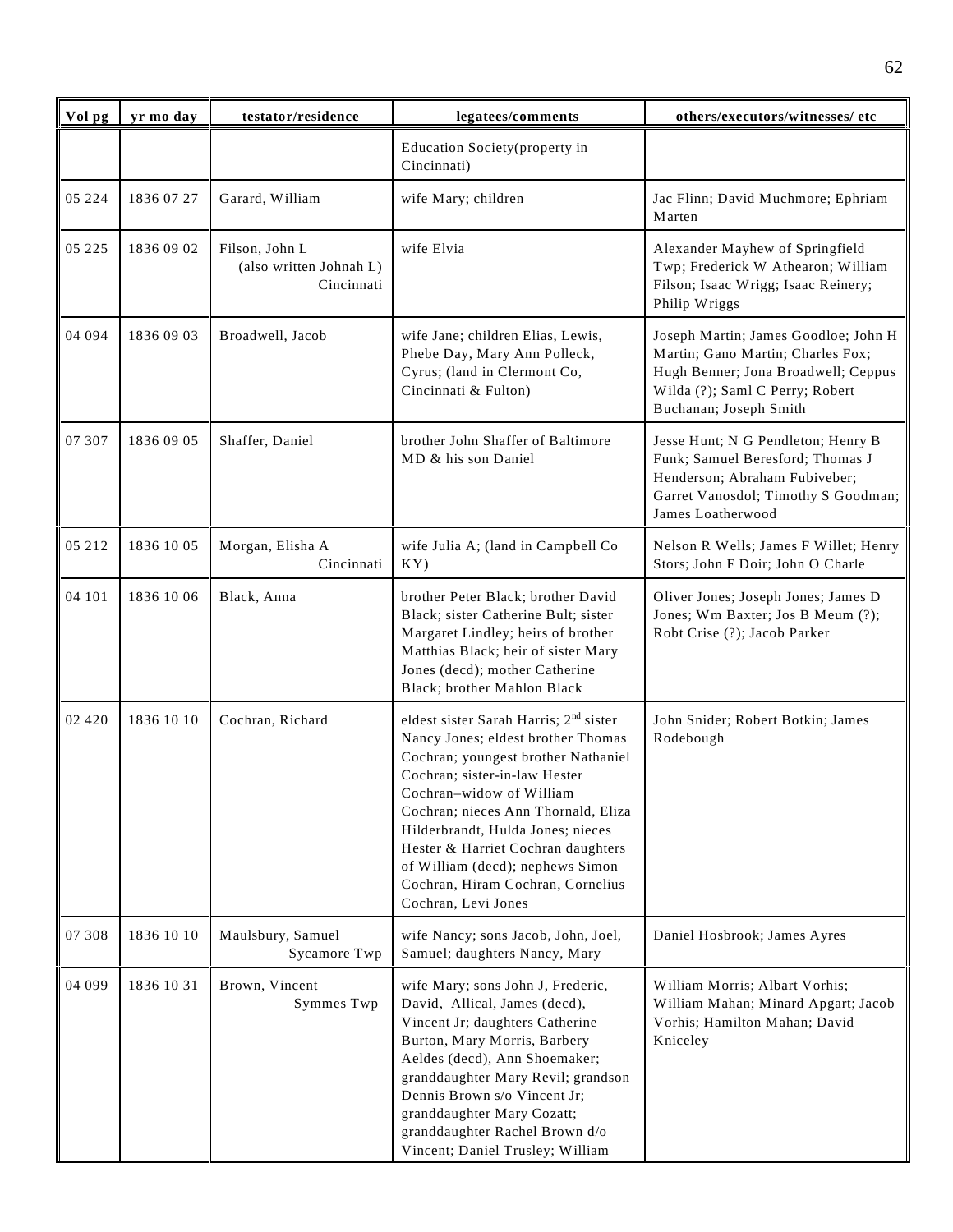| Vol pg   | yr mo day  | testator/residence                                   | legatees/comments                                                                                                                                                                                                                         | others/executors/witnesses/ etc                                                                                                                                                                                                                               |
|----------|------------|------------------------------------------------------|-------------------------------------------------------------------------------------------------------------------------------------------------------------------------------------------------------------------------------------------|---------------------------------------------------------------------------------------------------------------------------------------------------------------------------------------------------------------------------------------------------------------|
|          |            |                                                      | Harman                                                                                                                                                                                                                                    |                                                                                                                                                                                                                                                               |
| 08 209   | 1836 11 02 | Vayhinger, Godfrdidanuel<br>(Also spelled Vaihinger) | wife Louise; son Gustavus; daughter<br>Auguste; two other surviving<br>children                                                                                                                                                           | Emmanuel Frederick Schmidt; Simon<br>Geeeding (also Guidiny); Jos<br>Howbrielye; Wm Linde                                                                                                                                                                     |
| 11 229   | 1836 11 08 | Bigham, William<br>Fairfield Twp, Butler Co          | wife Mary; children George R,<br>Margaret Patterson, Sarah Read of<br>Hamilton Co, Jane Long, David,<br>James, William, Judith Bigham;<br>bond girl Martha Swader; Black boy<br>Benj Pinder; (will written 1815)<br>(land in Hamilton Co) | Hugh Wilson, James Boal, James<br>McBride; Mathew G Wallace                                                                                                                                                                                                   |
| 06 402   | 1836 11 10 | Weeks, Stephen P<br>On Clough Creek                  | wife Nancy                                                                                                                                                                                                                                | Christopher Smith & wife Sarah; Isiah<br>Crosby; Robt Hosea; Daniel D Gray                                                                                                                                                                                    |
| 02 4 2 2 | 1836 11 14 | Breaden, Jeremiah<br>Springfield Twp                 | wife Epenetus; sons William,<br>Thomas, George, Jeremiah, John;<br>daughters Epenetus, Jane, Margaret,                                                                                                                                    | Wm Van Dyke; Solomon Harr; Jacob<br>Lane; Henry Brokaw; Robert Marshall;<br>$-$ Whetstone; $-$ Miller; $-$<br>Shaneberger (or Shamberger); Arther S<br>Sarter; Solomon Howe; Thomas Smith;<br>Aaron Brown; H Schooley; Garret A<br>Hageman; Joseph Bloomfield |
| 06 404   | 1836 11 14 | Snodgrass, William                                   | wife Elizabeth; children William<br>Lamdon Snodgrass, John Snodgrass,<br>Joseph T Snodgrass; granddaughters<br>Harriett & Judeth Jessup, Elizabeth<br>Virgin                                                                              | James W Cook (also written McCash);<br>Reuben Vanzant; Martin G Swane                                                                                                                                                                                         |
| 06 401   | 1836 11 26 | Willsey, Henry<br>Colerain Twp                       | wife Margaret; children Isaac, Phebe,<br>John, Peter, Mark, Lavina; grandson<br>Henry son of John                                                                                                                                         | David Hunt; Abizah Hunt (decd);<br>Arthur Orr; Gilbert Von Keuren                                                                                                                                                                                             |
| 04 107   | 1836 12 06 | Dean, Bishop C                                       | stepmother Lucinda Dean; Abigail<br>Phelps; brother Joshua Dean                                                                                                                                                                           | James Read (also Louis Read);<br>Ebenezer Harrison                                                                                                                                                                                                            |
| 09 405   | 1836 12 13 | Sutton, John<br>Symmes Twp                           | wife Eleanor; son John S                                                                                                                                                                                                                  | Seth Brewster (moved to Franklin Co<br>IN); Lisha Woodruff;                                                                                                                                                                                                   |
| 08 211   | 1836 12 15 | Tuttle, John<br>Clermont Co                          | children Ezra, Joseph, Charity,<br>Sarah, John, Mary, James                                                                                                                                                                               | David Smith of Withamsville; Caleb<br>Williams of Cincinnati; Jarvis Pettiford<br>(also spelled Jarvis P Mefford);<br>Thomas P Jones; J L Malot                                                                                                               |
| 02 409   | 1836 12 17 | Blachley, Oliver B<br>Cincinnati                     | daughters Elizabeth Alden Blachly<br>(age 8), Mary Blachly (age 6);<br>mother Elizabeth Spencer Blachly;<br>sister Eliza; nephew Joseph D<br>Blachly (son of brother Joseph); W<br>Simpson; uncle Oliver M Spencer<br>[Sr]                | brother Joseph W Blachley; Henry<br>Wells; George K Drake; James I (or J)<br>Scofield; Elijah Ward; (Drake, Scofield<br>& Ward now residents of Morris Co<br>NJ); James Pullem (or Pullun); James<br>Smith; Ira S Avery; John A Simpson                       |
| 11 228   | 1837 01 24 | Russell, James<br>Cincinnati                         | wife Esther; children James Jr, John,<br>Mary Clawson, Elizabeth Burge;<br>daughter Nancy Scribner (mother of<br>granddaughter Mary Scribner);<br>children of daughter Sarah Sewell                                                       | William Crossman; Ephriam Morgan;<br>David Folger; Joseph Bonsall                                                                                                                                                                                             |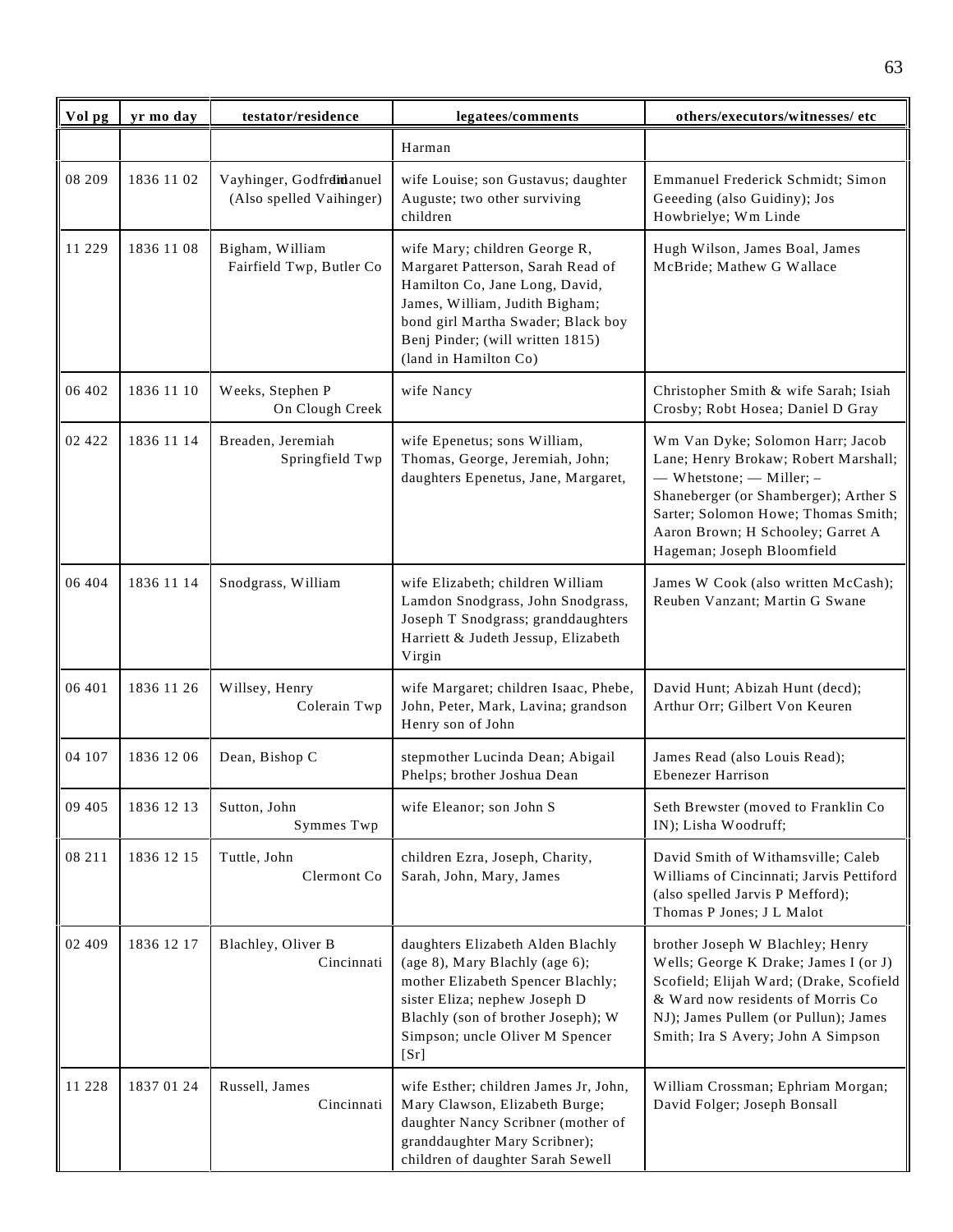| Vol pg | yr mo day  | testator/residence                                | legatees/comments                                                                                                                                                                                                                                                                                                                                                                          | others/executors/witnesses/ etc                                                                                                                                               |
|--------|------------|---------------------------------------------------|--------------------------------------------------------------------------------------------------------------------------------------------------------------------------------------------------------------------------------------------------------------------------------------------------------------------------------------------------------------------------------------------|-------------------------------------------------------------------------------------------------------------------------------------------------------------------------------|
| 11 226 | 1837 02 06 | Hey, Bartholomew<br>5 <sup>th</sup> St Cincinnati | wife Elizabeth Hey; "her children" &<br>"my children"                                                                                                                                                                                                                                                                                                                                      | Thomas Reeves; Thomas Henderson;<br>Jos Clark; Richd Paul; Thos Wood;<br>Geo Middlewood; Geo Howard;<br>Richard Boul; Joseph Clinton                                          |
| 04 110 | 1837 02 11 | Cary, Christopher                                 | wife Margaret; children Anne Cary,<br>Irwin Cary, James Finley Cary;<br>children by a former marriage                                                                                                                                                                                                                                                                                      | Ely Elder; neighbor James Heelgeland;<br>Simon Crary; Samuel Crary; Zebulon<br>Strong; Alanson Grant; Cyrus Howard;<br>Elzy Oleer; Jas Hedgland                               |
| 11 219 | 1837 02 16 | Myers, Jonathan                                   | wife Mary                                                                                                                                                                                                                                                                                                                                                                                  | James Scallen; Alber Eims                                                                                                                                                     |
| 06 394 | 1837 02 18 | McFeely, Richard G<br>Springfield Twp             | wife Hannah; son Edward J & five<br>younger children including youngest<br>daughter Betsey Ann                                                                                                                                                                                                                                                                                             | Henry Rodgers; Robert S Preston                                                                                                                                               |
| 04 108 | 1837 02 21 | Gordon, George<br>Sycamore Twp                    | children Jesse J, John, Rachel,<br>Elizabeth, Ann, Lucinda; Mary<br>Carus; Margaret Gaston; Sarah<br>Nixon; Rebecca Minor<br>(land in Montgomery Co IN)                                                                                                                                                                                                                                    | Daniel I (or S) Irvin; Leister Nichols;<br>Robert Caldwell; Tho Conrey (or<br>Cowrey); Hugh Gaston; Saml Beiler;<br>James Caldwell; Isaac Runyon                              |
| 04 093 | 1837 03 15 | Gresmer, George                                   | wife Charlotta; son Samuel; heirs of<br>son George (decd)-William, Adam,<br>Mary, Anna; children of John (decd)<br>& Mary Emons - Elias, Ann, Mary;<br>children of John (decd) & Sarah<br>VanPelt-George, Albert & William;<br>daughter Phebe Billingsley                                                                                                                                  | James J Whallen; Adam Pardonner;<br>Henry Jones                                                                                                                               |
| 06 390 | 1837 03 18 | Williams, Peter                                   | son James Peter Williams; son<br>William L, Williams & child Eliza<br>Ann "sworn to him by Phillis<br>Nicholson"; youngest son Milton L<br>Williams; daughter Eliza A Snyder;<br>son Peter T Williams; g-children<br>Peter Williams, Susanah Williams,<br>Maria Williams, James Williams,<br>John g Williams; sister Mary<br>Linton's heirs-Margaret Biggs,<br>George Linton, Maria Linton | Gen Harrison; Peyton Short; Wm<br>Thomas; heirs of Thomas Spurrier;<br>Joshua Hyatt; John Bacon; Robert<br>Moore; William T Geuth; Asa W<br>Rhodes; Seth Mayhew; David Piplin |
| 11 225 | 1837 03 21 | Hine, Samuel<br>Cincinnati                        | wife Levina                                                                                                                                                                                                                                                                                                                                                                                | Isaac G Burnet; John B Enness;<br>Stephen Barmore; Robert Richardson;<br>Wm Biland; Benj Stewart; David A<br>Powell; Mahlon Broadwell                                         |
| 11 310 | 1837 03 22 | Keniston, James<br>Springfield Twp                | daughters Margaret Robe and<br>Kittabel Kenniston both of<br>Bridgewater NH                                                                                                                                                                                                                                                                                                                | William Cary; John Campbell; Jeston<br>Hazelrigg; David Jackson; David Kantz<br>(or Kautz); Sam'l Johnson; Jno K<br>Weatherby; Zeb W Stong                                    |
| 25 376 | 1837 03 28 | Bird, Norman<br>Cincinnati                        | wife Anna; children Ira H, Henry N;<br>sister Elizabeth wife of Benjn B Hall<br>& their children; Lidia Ann<br>Hooker-cousin of wife Anna;                                                                                                                                                                                                                                                 | George C Miller; C S Bradbury; James<br>Foster; John Melendy; D K Cady                                                                                                        |
| 04 103 | 1837 03 30 | Goldsmith, Burfit                                 | wife Charlotte                                                                                                                                                                                                                                                                                                                                                                             | James J Faran; Mannasseh Sweet                                                                                                                                                |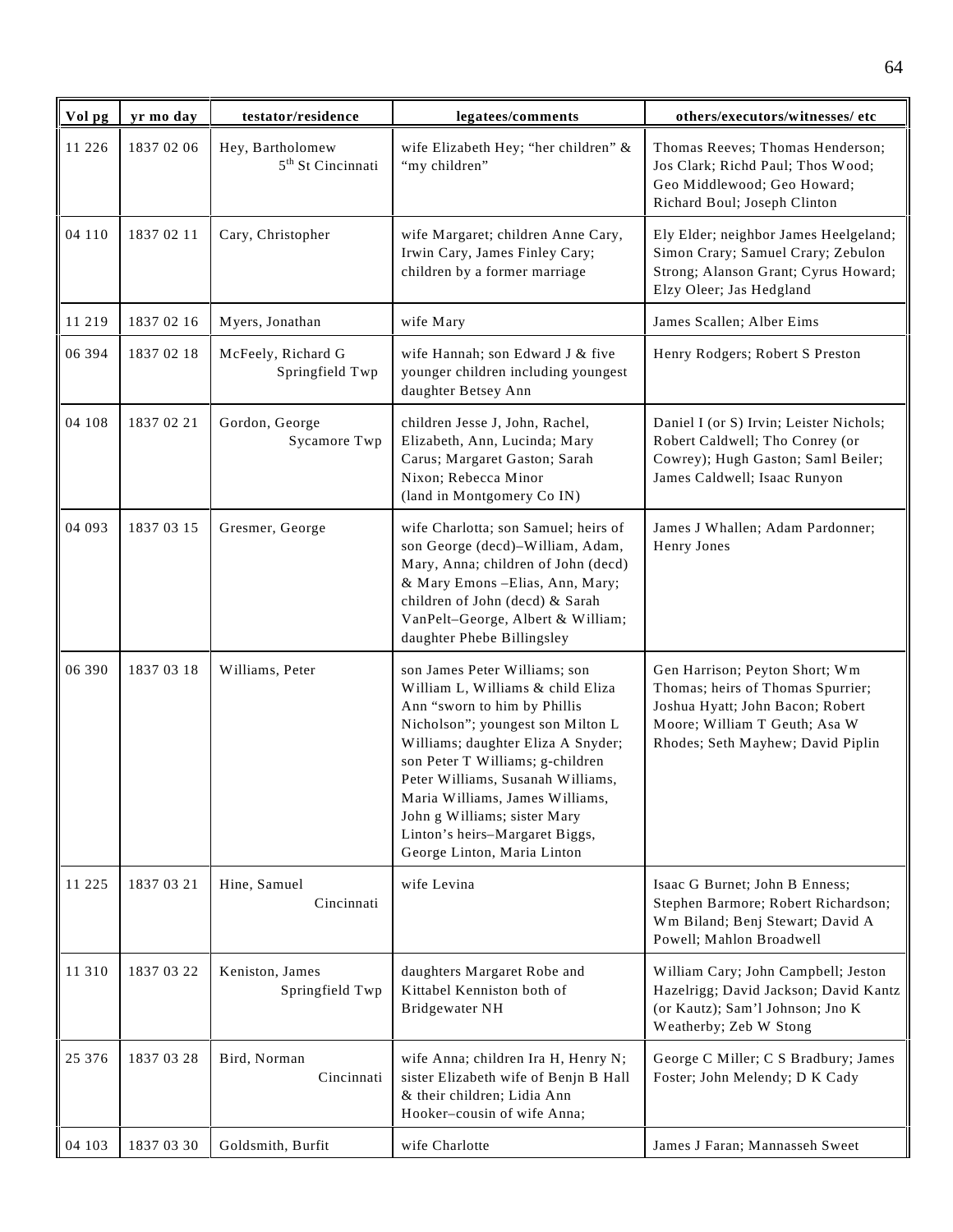| Vol pg  | yr mo day  | testator/residence                                                               | legatees/comments                                                                                                                                                                                                                                                                                                                                                                                    | others/executors/witnesses/ etc                                                                                                                                                                                                                                      |
|---------|------------|----------------------------------------------------------------------------------|------------------------------------------------------------------------------------------------------------------------------------------------------------------------------------------------------------------------------------------------------------------------------------------------------------------------------------------------------------------------------------------------------|----------------------------------------------------------------------------------------------------------------------------------------------------------------------------------------------------------------------------------------------------------------------|
|         |            | Cincinnati                                                                       |                                                                                                                                                                                                                                                                                                                                                                                                      |                                                                                                                                                                                                                                                                      |
| 08 201  | 1837 03 31 | Cochran, John                                                                    | children Sarah Harris, Nancy Jones,<br>Thomas, Nathaniel; grandchildren<br>Andrew Jackson Harris, Mary<br>Harris; three deceased sons William,<br>John, Joseph, all with children;                                                                                                                                                                                                                   | neighbor John Snider; James Fimmes,<br>Wm Love                                                                                                                                                                                                                       |
| 08 203  | 1837 04 06 | Harris, Joseph<br>Fulton Twp                                                     | brother James Harris                                                                                                                                                                                                                                                                                                                                                                                 | Stephen Barmore; Daniel Wainwright                                                                                                                                                                                                                                   |
| 07 303  | 1837 04 06 | Shaw, William<br>formerly of Franklin,<br>Warren Co OH, now of<br>Mill Creek Twp | Ann Orr; Robert Orr Jr; 4 brothers in<br>Indiana-John, Jesse, Robinson &<br>Alfred; William Orr; Presbyterian<br>Church; Horace Bushnell                                                                                                                                                                                                                                                             | Otho Evans; John Unglesbee; Margaret<br>Williams; Martha E Walker                                                                                                                                                                                                    |
| 09 399  | 1837 04 07 | May, Andrew<br>Springfield Twp                                                   | wife Catherine; children David, John,<br>Jacob, Andrew, Mariah Rierdon May<br>wife of Elisha Belles (also Bellies &<br>Bellows), Abigale Amanda,<br>Margaret, Elizabeth Sweme, Polly<br>(also Dolly) M Danuel (also<br>McDaniel & McDonald), July Ann<br>(also Juliana) Hoel, Sarah Bella<br>Hoel, Catharine Ann Robison (also<br>Robinson); testator died fall 1836;<br>(Land in Crawfordsville IN) | Abraham Cumptuns; Caleb Norris (also<br>Norie); Thomas Smith; William<br>Vandyke; Daniel Van Matre;sml<br>Millikan; Mr Piatt; Daniel Hoel;<br>William B Hoel; James Badgely<br>(Andrew May's will was brought to<br>court where it was misplaced)                    |
| 08 204  | 1837 04 10 | Hayes, Roswell P<br>Cincinnati                                                   | wife Cornelia; children Mary<br>Elizabeth, Saml F Snowden, Susan<br>Louisa, Henry Lindsley                                                                                                                                                                                                                                                                                                           | brother Oliver B Hayes of Nashville<br>TN; H F Gaines; Sidney Snowdon                                                                                                                                                                                                |
| 06 39 6 | 1837 04 15 | Phelps, Samuel W<br>Cincinnati                                                   | wife Ann; sons Benjamin R (Dehli<br>Twp), Samuel W Jr, Edward A B;<br>daughter Martha G Chesseldine; Col<br>John Russell                                                                                                                                                                                                                                                                             | -Harlow; William Poe & wife; James<br>Gallaher & wife; James M Shay &<br>wife; Robert B Hamilton & wife; David<br>H Howe; Samuel Cloon; Israel L<br>Ludlow; Samuel Fosdick; Esther<br>Finley; Gerard R Chesseldine; Nat<br>Wright; Sam M Candler; Israel M<br>Bisell |
| 06 40 6 | 1837 04 22 | Reece, Robert<br>recently of Stafford Co<br>(Tipton Parish) England              | parents Owen & Mary Reece of<br>Tipton Parish, Stafford Co England;<br>uncle Thomas Beamont; youngest<br>brother George Reese of Stafford Co<br>Eng                                                                                                                                                                                                                                                  | John Gill; Joseph Morledge Sr; Jabez<br>Reynolds; Wm Wood; Wm M Onions<br>(no longer resident of Ohio in 1837);<br>Thomas J Henderson; James R<br>Baldridge; Charles M Gazzam;<br>Theodore Scowden; Hudson Hughes;<br>Ezra Bailey                                    |
| 04 112  | 1837 05 19 | Pursel, John<br>Whitewater Twp                                                   | half siblings Franklin Rees, Mary<br>Rees, Pursel Rees, William Russel<br>Rees, Thos P Rees all of Fayette Co<br>IN; mother-widow of father John<br>Pursel; uncle William Pursel of<br>Dearborn Co IN; aunt Ketturah Hunt;<br>John Pursel Hare son of Jacob &<br>Susan Hare of Whitewater Twp;<br>uncle Edwd Hunt                                                                                    | Saml McHenry; - Write; Daniel Lake<br>of Dearborn Co IN; Israel Tennis;<br>Joseph Lewis; Saml W Conger;<br>Thomas Hunt; Charles Mills; Stephen<br>Wood; Saml Bond                                                                                                    |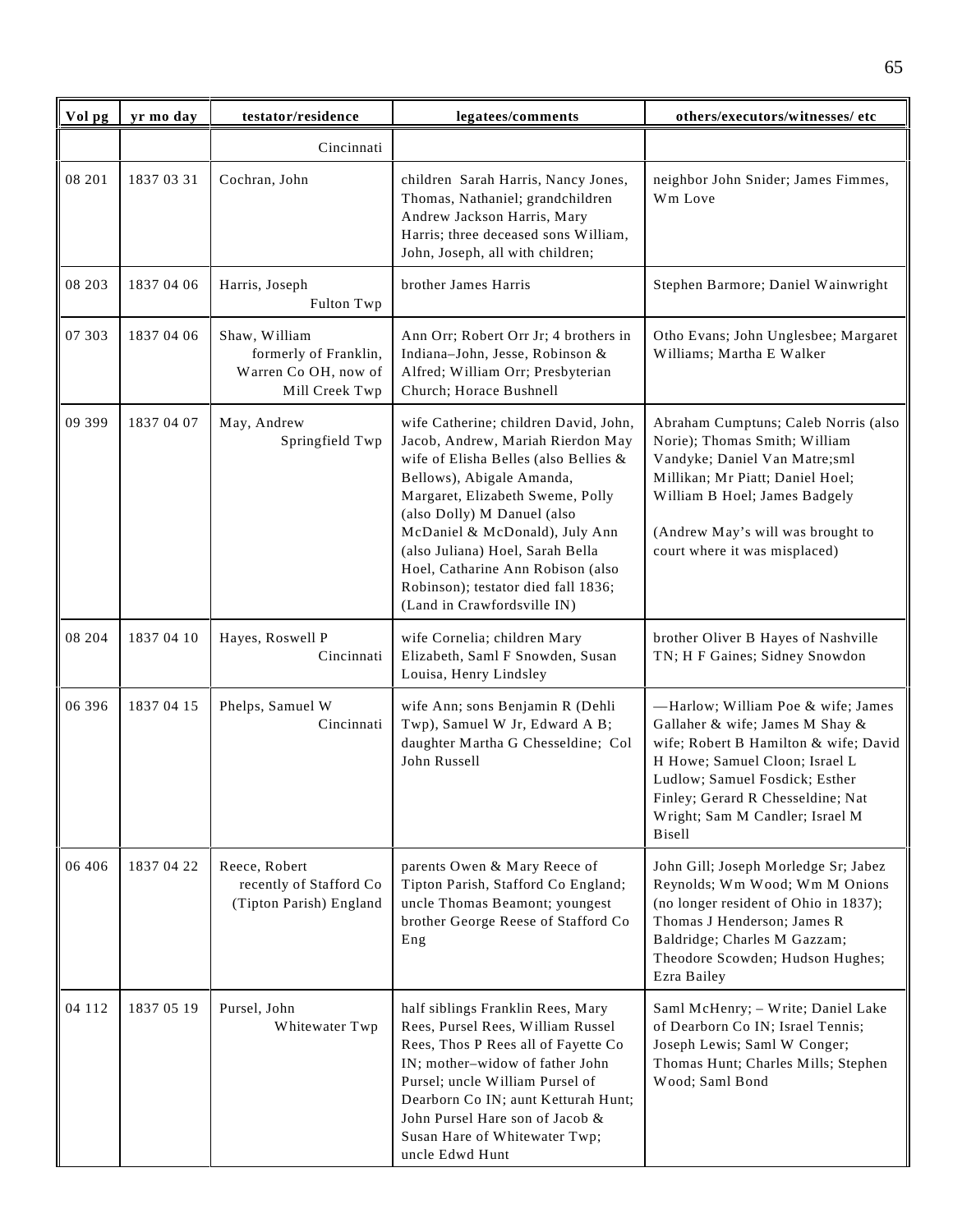| Vol pg                   | yr mo day  | testator/residence                                                            | legatees/comments                                                                                                                                                                                                                                                  | others/executors/witnesses/ etc                                                                                                              |
|--------------------------|------------|-------------------------------------------------------------------------------|--------------------------------------------------------------------------------------------------------------------------------------------------------------------------------------------------------------------------------------------------------------------|----------------------------------------------------------------------------------------------------------------------------------------------|
| 07 334                   | 1837 06 06 | Folger, Elizabeth<br>Cincinnati<br>(Record was refused $&$ is<br>crossed out) | husband David Folger (decd);<br>brother Solomon Folger; sister<br>Phoebe Rawson of Nantucket MA                                                                                                                                                                    | Luther F B Joulyn; Mary Ann Locclyn;<br>Richard Folger; Elinor Folger                                                                        |
| 04 090                   | 1837 06 19 | Ebersole, Christian<br>Anderson Twp                                           | sons Christian S, Jacob, Abraham;<br>daughters Catherine Richards, Mary,<br>Maria, Martha, Elizabeth                                                                                                                                                               | Jacob Ross; Johnson McCormick; Jno<br>Keating; Ebzr Turpin; Isaac Mears;<br>Garrett Hopper                                                   |
| 08 208                   | 1837 06 23 | Cunningham, Elizabeth<br>[Rossville, Butler Co OH]                            | Joshua Van De Water;<br>granddaughter Maria Van De Water;<br>granddaughter Elizabeth Van De<br>Water                                                                                                                                                               | John Wood; Wm L Tucker; Catharine<br>Isabelle Niles                                                                                          |
| 04 089                   | 1837 07 05 | Garard, Jonathan Sr<br>Anderson Twp                                           | wife Leah; daughters Mahetible<br>Houghn, Phoebe Muchmore, Patey<br>Coon, Mary Jones, Elizabeth<br>Woodruff, Sarah Banks, Rachel<br>Debolt (decd) & heirs, William<br>(decd), John H; Julia Gerrard<br>(daughter of son John H); grandson<br>Jonathan H Gerrard Jr | William Lynes Jr; Isaac Mears                                                                                                                |
| 11 220                   | 1837 07 06 | Myers, Adam                                                                   | wife Katherina; children Frederick,<br>John, Henry; Katherina Regnew;<br>Elizabeth Iseminger; Barbara Carley<br>(will written in 1825)                                                                                                                             | Adam Nutt; John Cummins; Daniel<br>Long, James Cummings; Elijah<br>Thompson; Wm Wakefield; Mores V<br>Nutt; jmsd G Waltney                   |
| 04 104                   | 1837 08 22 | Brown, John                                                                   | wife Susannah                                                                                                                                                                                                                                                      | William Brown; Saml Williams; James<br>G Speer (also Spear); Daniel T Shoup;<br>Geo W Brow (sic); James P Brown; C<br>Cogswell; John Elsnier |
| 08 20 6                  | 1837 08 22 | Dickinson, Samuel S<br>Cincinnati                                             | wife Olive G; children; mother<br>Abigail Dickinson, widow, of MA                                                                                                                                                                                                  | Ephriam Gilmore; James Foster; B L<br>Roebrough; John Rosebrough                                                                             |
| 06 393<br>aiso<br>06 501 | 1837 10 03 | Meeker, Elizabeth<br>Warren Co OH                                             | daughters Elizabeth Swain, Mary<br>Brush, Phebe Keelor; Mary Brush's<br>sons Josephes Frazier, Adolphes<br>Frazier & Alonzo Frazier                                                                                                                                | John Short; James Baxter; Wm<br>Morrison; Ezra Morrison                                                                                      |
| 04 117                   | 1837 10 15 | Bonne,l Aaron<br>Crosby Twp                                                   | wife Rachel; all my children                                                                                                                                                                                                                                       | Othniel Looker; Pamela Looker; B F<br>Looker                                                                                                 |
| 06 389                   | 1837 10 18 | Williams, Daniel<br>Cincinnati                                                | wife Hannah; John Roberts; Baptist<br>Church-pastored by Rev Lynd                                                                                                                                                                                                  | Elinore William; Isaac Ayres; Thatcher<br>Lewis; Nouwt (?) Johnson; David<br>Williams; Isaac Burnett; Henry Martin;<br>Clement W Burt        |
| 09 397                   | 1837 10 21 | Merrie, Robert<br>Cincinnati                                                  | wife Eleanor; children Robert, John<br>Margaret McAlpin, Eleanor, Mary<br>Ann; granddaughters Jane<br>McCullough & Ellen McCullough                                                                                                                                | Joseph George Stewart; Henry Rockey;<br>N B Rairden                                                                                          |
| 11 223                   | 1837 10 21 | Hardin, James<br>Colerain Twp                                                 | wife Elenor; children Samuel Davis<br>Hardin, Rebecca Pool, Martha<br>Kenedy, Susannah White, Mary<br>Huston, Catharine Potenger, James<br>Hardin; g-children Catharine Smith,                                                                                     | James Adams; Ann Adams; Jonathan<br>Cilley; Wm Pool; Sam Hoal; Elisha<br>Stout                                                               |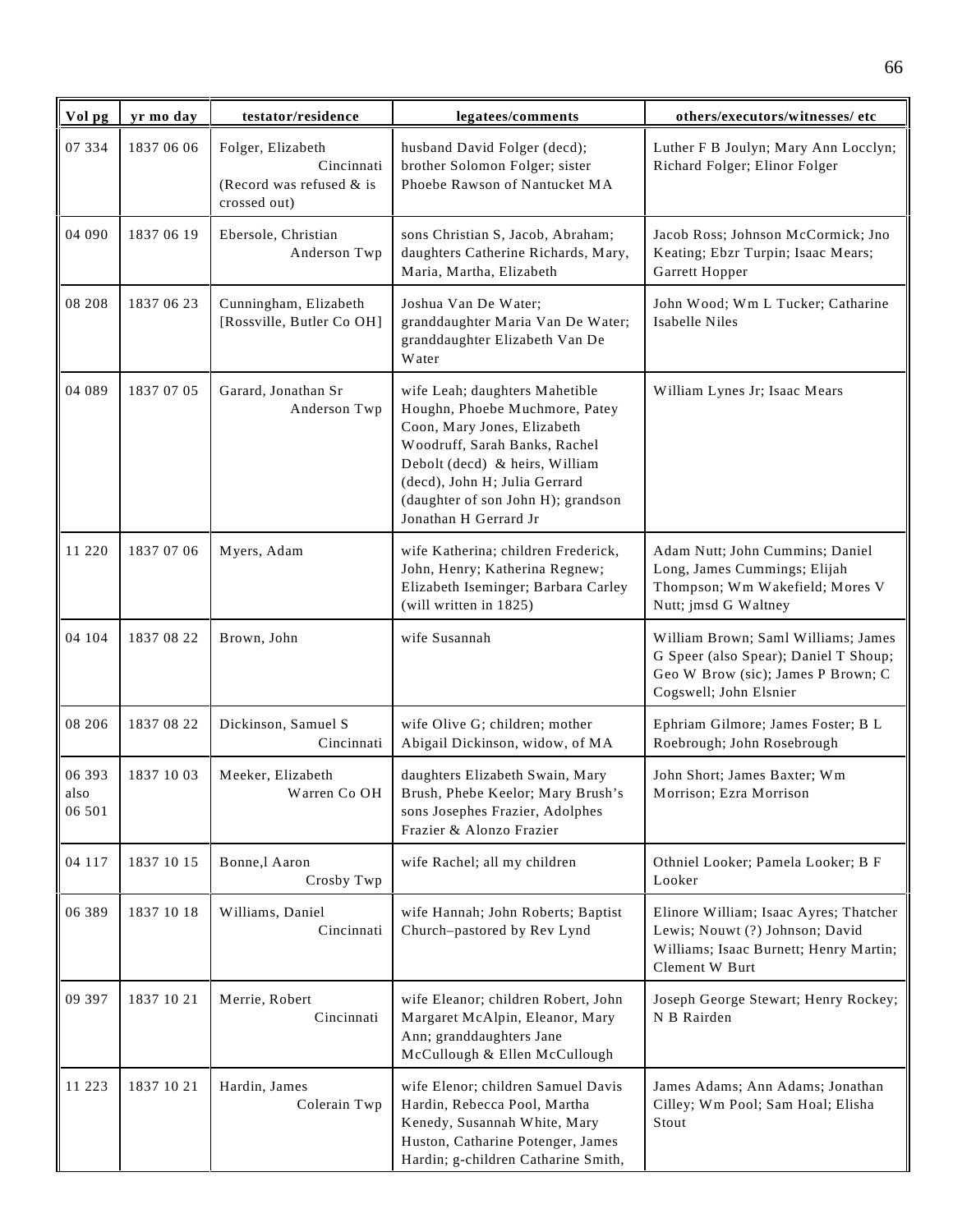| Vol pg   | yr mo day  | testator/residence               | legatees/comments                                                                                                                                                                                                                                                                  | others/executors/witnesses/ etc                                                |
|----------|------------|----------------------------------|------------------------------------------------------------------------------------------------------------------------------------------------------------------------------------------------------------------------------------------------------------------------------------|--------------------------------------------------------------------------------|
|          |            |                                  | Rebecca Smith                                                                                                                                                                                                                                                                      |                                                                                |
| 05 218   | 1837 10 28 | Stacy, Thomas                    | wife Mary; Sarah Davids; Solomon<br>Osborn; Mary Hall (recently Mary<br>Hammel); Mariam stump                                                                                                                                                                                      | James Davis; Lewis McKee; O Jones;<br>D D Osborn                               |
| 06 395   | 1837 11 07 | Ross, Britton<br>Cincinnati      | wife Susanna; children                                                                                                                                                                                                                                                             | friend David Conklin; B Drake; N B<br>Rairden                                  |
| 07 305   | 1837 11 14 | Sprong, Elizabeth                | husband David Sprong Jr; brother<br>James Harris; sister Mary Shepherd                                                                                                                                                                                                             | Cornelius Sprong; Samuel Dodson                                                |
| 25 374   | 1837 11 15 | Banks, Thomas                    | wife Sarah; children Eliza, Julia,<br>Caroline, Jackson, Hiram, Clinton,<br>Rachel Jane                                                                                                                                                                                            | Henry Debolt; Maritn Light                                                     |
| 04 118   | 1837 12 05 | Alexander, Agnes<br>Cincinnati   | children William Nichols; (dau)<br>Renham, Mary Margaret, Amos<br>Nichols, James Nichols                                                                                                                                                                                           | James Miller; Thos Franer; James<br>Barrett; Josiah Grover; David Huston       |
| 02 395   | 1837 12 16 | West, Mary<br>Cincinnati         | children Ameila Ann West, Mary<br>Jane West, William Thomas West                                                                                                                                                                                                                   | Mr Piatt; - Spencer; Edward<br>Woodruff; Andrew Fottrell; Mary Ann<br>Fottrell |
| 11 308   | 1837 12 19 | Kauffman, Simon<br>Cincinnati    | Agata Meher; Lorentz Meher; son-<br>in-law Aliwis (or Ahivis) Foma of<br>Freiburg; Stephen Landerer in<br>Germany; widow Catharine Pfeifer<br>(by birth the name Schwabinin<br>Aldbreisach) in Germany; sons<br>Joseph, Peter, Jacob; daughter<br>Magdalena wife of George Gettear | John Myers; Friedrick Schmid; George<br>Beierlein;                             |
| 05 205   | 1838 01 27 | Markland, Garah<br>Green Twp     | wife Elizabeth; sons George,<br>Thomas, Garah, William, Richard;<br>son John T Markland's son Simeon<br>& his mother Sarah; daughters<br>Cynthia Craven, Amelia Richardson,<br>Sovina Sheppard, Elizabeth<br>Richardson                                                            | Amos Worthington; Israel Applegate                                             |
| 01 436   | 1838 02 15 | Fosdick, Richard<br>Cincinnati   | sons Samuel, Henry Nicholl, Charles<br>Updike, Betsy Eliza; son Sylvester L<br>Hommedim Fosdick's children if any                                                                                                                                                                  | Dr James M Mason; Saml H Miller;<br>John C Gilpin                              |
| 05 209   | 1838 02 26 | Little, James<br>Springfield Twp | wife Elizabeth; boys & girls<br>including Cornelius, Marthyann                                                                                                                                                                                                                     | David Brecount; Moses Heath; Samuel<br>Larew                                   |
| 10 341   | 1838 03 30 | Harrison, Wm H Jr<br>Miami Twp   | wife Jane; children; brother John<br><b>Scott Harrison</b>                                                                                                                                                                                                                         | Gen W H Harrison; Samuel Findlay;<br>Benjamin Harrison                         |
| 10 3 3 8 | 1838 04 05 | Horn, Frederick<br>Cincinnati    | wife Catherine; children John S,<br>Jacob W (absent a long time), cn h,<br>Maria Catheriene Kinnean, Elizabeth<br>Patrige, Susanna (also Susan) Horne                                                                                                                              | Cahn Carpenter; John C Norris; Daniel<br>Riley                                 |
| 10 346   | 1838 06 04 | Overend, John<br>Cincinnati      | sister Mary wife of Samuel Snowden<br>of Leeds England & her children<br>William (of Cincinnati), Joseph &                                                                                                                                                                         | George Middlewood Sr; Chas Fox;<br>Thomas Wood                                 |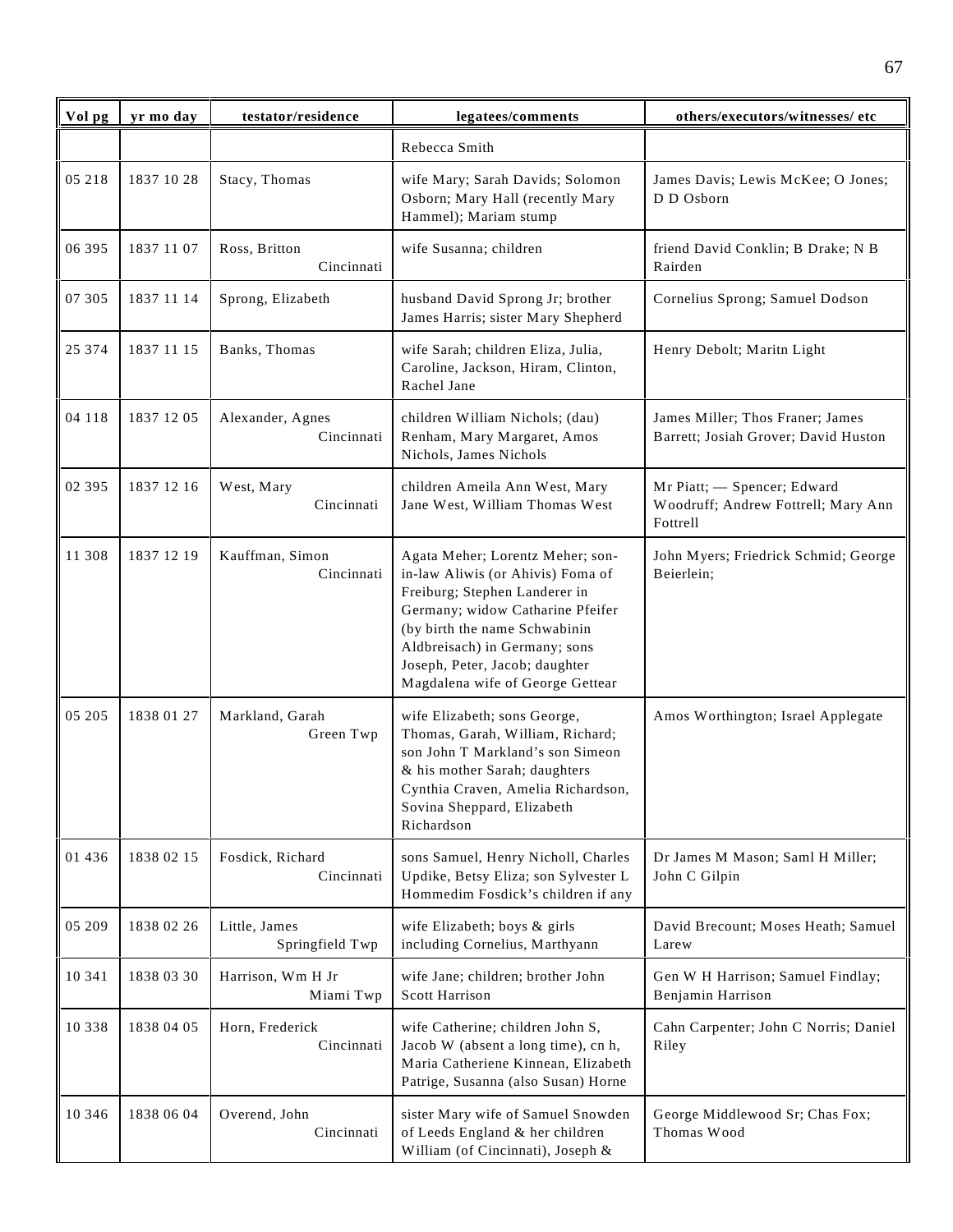| Vol pg   | yr mo day  | testator/residence                      | legatees/comments                                                                                                                                                                                                                                                                                                                                                                               | others/executors/witnesses/ etc                                                                                                               |
|----------|------------|-----------------------------------------|-------------------------------------------------------------------------------------------------------------------------------------------------------------------------------------------------------------------------------------------------------------------------------------------------------------------------------------------------------------------------------------------------|-----------------------------------------------------------------------------------------------------------------------------------------------|
|          |            |                                         | Elizabeth (both of Leeds); sister Ann<br>wife of Thomas Fullan (of Oldham<br>Lancashire) & children John,<br>Richard, Martha & Sarah (both girls<br>married to unknown men); nephew<br>Matthias Overend (of Oldham);<br>nephew John Brown (of Rothville<br>near Leeds)                                                                                                                          |                                                                                                                                               |
| 10 355   | 1838 06 05 | Shipley, William<br>Cincinnati          | wife Phoebe; children including<br>Thomas C Shipley                                                                                                                                                                                                                                                                                                                                             | Thomas Wood; George Middlewood Jr                                                                                                             |
| 10 359   | 1838 06 07 | Wilson, Jane<br>Memphis, Shelby Co TN   | mother Rachel Tarlton<br>(lot in Cincinnati acquired in 1818)                                                                                                                                                                                                                                                                                                                                   | Wm Hood; John Hood; Elener Hood;<br>Elizabeth Hood; Joseph Bahannon;<br>Seth Wheatly; Charles B Merry                                         |
| 10 352   | 1838 06 07 | Walker, Joseph<br>Cincinnati            | wife Hetty; children Samuel S,<br>Charles C, George Washington,<br>Joseph N, Harrit T, Henry S                                                                                                                                                                                                                                                                                                  | Luke Kent; Robert Richardson; Thos J<br>Halderman; Thomas J Henderson;<br>William Neff; James Kemper; Wm E<br>Marsh; Saml Martin; Dan H Horne |
| 02 407   | 1838 06 09 | Morten, Amanda<br>(also spelled Marton) | husband Henry Marton; father<br>Jonathan Foreman & Mary Foreman<br>(probably his wife); son Albert G W<br>Morton; daughter Catharine Morton                                                                                                                                                                                                                                                     | Isaac L Malott; James Hesler; John F<br>Dair-; peter C Parker; John Ferris;<br>William Love; James Byers                                      |
| 10 348   | 1838 06 26 | Hawkins, Reuben<br>Cincinnati           | wife Sarah; two daughters Sally, Ann<br>Louisa                                                                                                                                                                                                                                                                                                                                                  | N Longworth; Gen James Taylor; Capt<br>Saml Perry; Salmon P Chase; John<br>Hatfield; James Ewan                                               |
| 06 383   | 1838 06 26 | Phelps, Ann<br>Cincinnati               | son Flamen Ball; daughter Emily A<br>wife of John A Patterson; daughter E<br>Cecilia wife of Samuel M Candler;<br>daughter Ann F Ball; stepson Samuel<br>W Phelps; stepdaughter Martha wife<br>of G R Cheseldin?; stepson Edward<br>A B Phelps; grandchildren Evelin<br>(also Ebelim) C Ball, Flamen Ball Jr,<br>Samuel M Cander (sic); Ann F<br>Flamen (probably identical with Ann<br>F Ball) | James Tompkins; S P Chase                                                                                                                     |
| 01 440   | 1838 07 02 | Aspy, William<br>Green Twp              | wife Freelove; son Henry; daughter<br>Sarah; son David's children William,<br>Freelove, Henry, David; daughter<br>Mary Shawers; Maria Aspey widow<br>of son David                                                                                                                                                                                                                               | Samuel Lewis; Richard Gaines; I<br>Perkins; David C Stratham; E Larson<br>Tilletson                                                           |
| 10 3 5 4 | 1838 07 03 | Wilson, William                         | wife Sarah; daughters Martha Ann<br>Baxer; Anna Cosbey, Polly Cosbey,<br>Catharine Bailey; sons Abraham,<br>David, Wm, John, Joseph, James,<br>Samuel; Mary Ann Goudy; son-in-<br>law Allen Cullom                                                                                                                                                                                              | William Baxter; John Keller; Henry<br>Keller, Robert MacMount; Richard<br>Chamberlain; James Sampson                                          |
| 05 222   | 1838 07 03 | Schenck, Daniel                         | wife Margaret; children John,<br>William; (land in Preble Co)                                                                                                                                                                                                                                                                                                                                   | John Crumel (decd); David Kennedy;<br>William Baxter; Richard Chamberlin;<br>John R Schenk; Thomas Goodall; S J                               |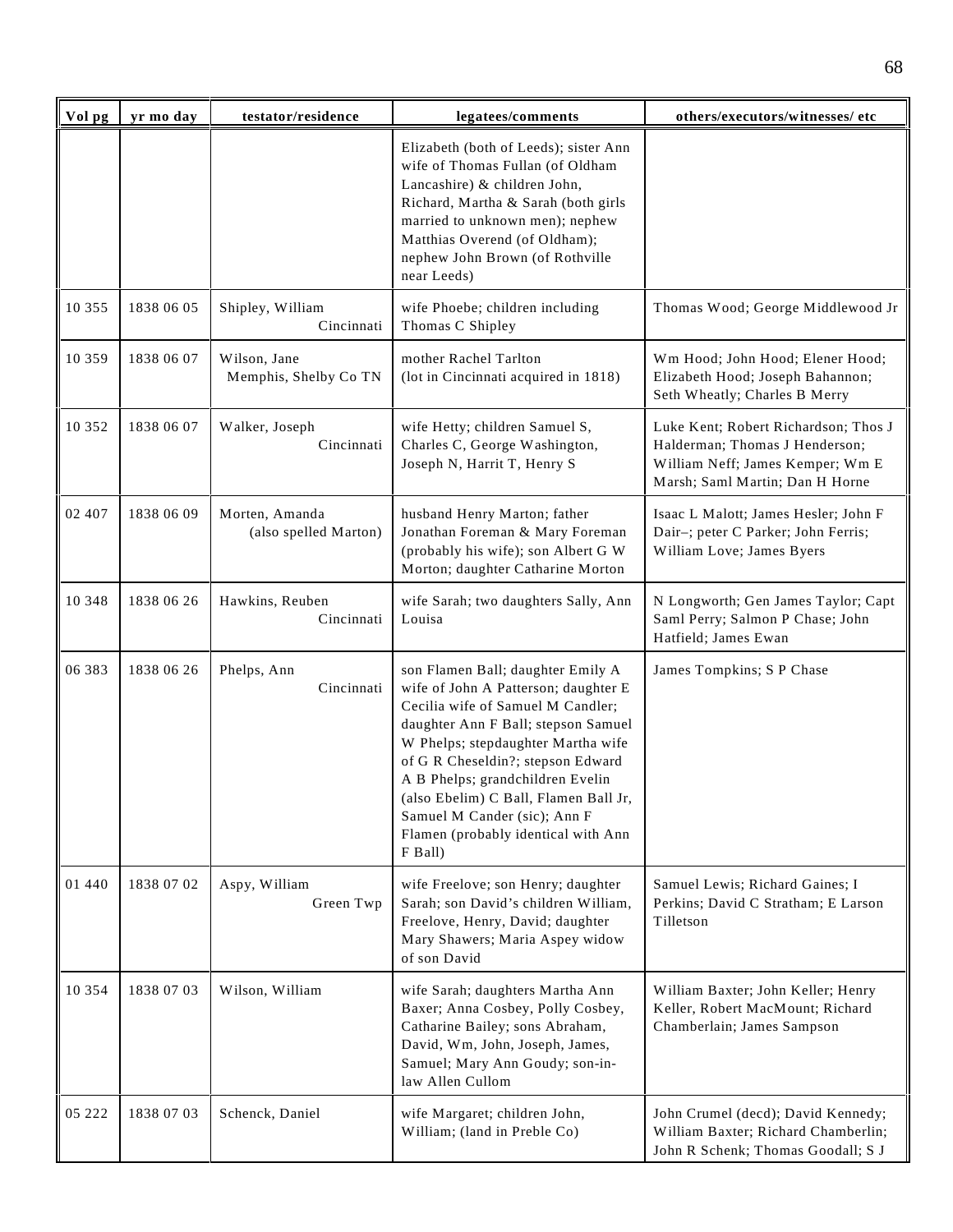| Vol pg  | yr mo day  | testator/residence                                          | legatees/comments                                                                                                                                                                                                             | others/executors/witnesses/ etc                                                                        |
|---------|------------|-------------------------------------------------------------|-------------------------------------------------------------------------------------------------------------------------------------------------------------------------------------------------------------------------------|--------------------------------------------------------------------------------------------------------|
|         |            |                                                             |                                                                                                                                                                                                                               | Miller; Jos Sampson                                                                                    |
| 10 343  | 1838 07 16 | Hunt, Catherine<br>Walnut Hills                             | Foreign missions; Tract Society;<br>Education Sociey; Lane Seminary;<br>daughter Catharine Matilda Vail;<br>grandchild Catharine Hunt Vail,<br>daughter of Rev Franklin Y Vail &<br>Catharine M Vail                          | Gabriel Tichenor; Elizabeth Tichenor                                                                   |
| 10 340  | 1838 07 24 | Hyatt, Squire                                               | <b>Betsey Dayley</b>                                                                                                                                                                                                          | John Clingman; Richard Evans;<br>-Combs; -Hyatt; Adam N Riddle;<br>Ira A Butterfield; Stephen Woodruff |
| 05 210  | 1838 09 14 | Meara, John<br>(also spelled Mearea)<br>Cincinnati          | wife Emma; children                                                                                                                                                                                                           | E J Walton; John A Williams;                                                                           |
| 10 357  | 1838 10 01 | Souders, Phebe<br>Mill Creek Twp                            | husband Daniel Souders; David<br>Leeper; heirs if David Dunham<br>(decd) — Joseph Dunham, Edward<br>Dunham, Joshua Dunham; son<br>Edward C Roll; daughter Mary<br>Miller; daughter Jane Joseph;<br>granddaughter Phebe Miller | John McMakin; Abraham Leaman (or<br>Seamon)                                                            |
| 02 4 05 | 1838 10 01 | Sillsbee, John W<br>Cincinnati                              | wife Ann; children including 4<br>youngest boys John, Charles, Ben,<br>James                                                                                                                                                  | Silas Smith; Wm S Spooner; Marston<br>Allen; Ebenezer Hinman; S Homes; S S<br>Smith; CRF olger         |
| 01 435  | 1838 10 02 | Ford, Squire<br>Cincinnati                                  | wife Esther                                                                                                                                                                                                                   | Richd Mulford; Daniel Stagg; Samuel<br><b>Bishop Bingham</b>                                           |
| 01 434  | 1838 10 13 | Boals, William<br>Colerain Twp                              | brother Pritchard Boales (decd 1830<br>Aug 17 without issue); James Bell;<br>William Bell Sr; William Boales<br>Aston; John Aston; William West;<br>William Pricket son of John Pricket                                       | Benjamin Perry; Samuel Aston;<br>Lazarus Pine; Isaac Palmer                                            |
| 10 350  | 1838 10 30 | Vansandt, Joshua<br>(also spelled Vanzandt)<br>Sycamore Twp | wife Drucila; children Elezabeth,<br>Josiah, Elija, Margaret, John, Alfred<br>Clinton, Alvanza, Jerome                                                                                                                        | Joseph Thompson; Jacob P T Miller;<br>Aaron Meyers; Isaac Conklin; Edmond<br>R Glenn                   |
| 10 345  | 1838 11 06 | Jackson, George A<br>Cincinnati                             | apprentice Samuel White (turning &<br>umbrella making business) who<br>would be 21 on 1843 Mar 8); sister<br>Mary Amanda Jackson; wife Mary J                                                                                 | A L Voorhes; Hesekiah Kierstead;<br>Bellamy Storer; S J Wade                                           |
| 06 381  | 1838 11 07 | Benninger, Martin<br>Cincinnati                             | wife Mary Ann; children Mary<br>Elizabeth wife of John Newbold;<br>Martin, William Henry, Sophia,<br>Mary Ann<br>(owned farm in Denton Co IN)                                                                                 | Bellamy Stover (or Storer); John E<br>Edmonds; Godfrey Schober                                         |
| 02 393  | 1838 11 12 | Bray, Peter                                                 | children Henry, Thomas, Catharine<br>Nugent, Jerusha Golden, Sarah<br>Cochran, Elizabeth Wise, Mary<br>Emerson; daughter Catherine's<br>children-Melinda McManomy,<br>Sarah Dimick & Eliza Richardson                         | Richard Gains; David E Stothem;<br>Robert Hope                                                         |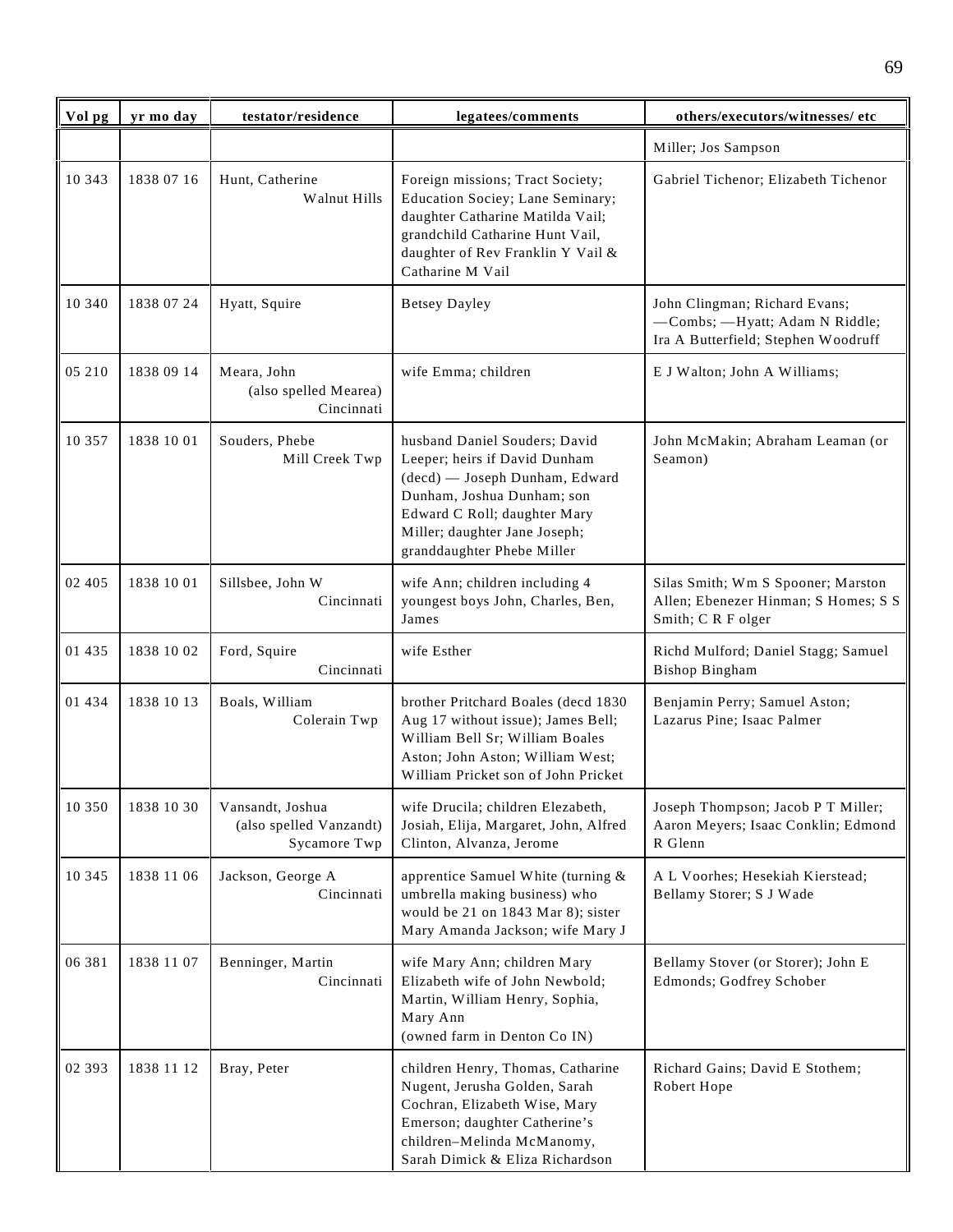| Vol pg   | yr mo day  | testator/residence                                             | legatees/comments                                                                                                                                                                                                           | others/executors/witnesses/ etc                                                                   |
|----------|------------|----------------------------------------------------------------|-----------------------------------------------------------------------------------------------------------------------------------------------------------------------------------------------------------------------------|---------------------------------------------------------------------------------------------------|
| 06 38 6  | 1838 11 21 | Taney, Lewis<br>Cincinnati                                     | Nancy M Taylor for attention during<br>testator's sickness; father Joseph<br>Taney of Frederick Co MD;                                                                                                                      | Henry B Funk; Jos B Billings; Olly A<br>Taylor                                                    |
| 01 438   | 1838 11 30 | Black, John<br>Harrison                                        | wife Christiania; daughter Elizabeth<br>Elder & her children; daughter Sarah<br>wife of Frederick Biddinger;<br>daughter Susan wife of Robert<br>Pearson; grandchildren                                                     | B F Looker; Peter Rifner; Henry<br>Lincoln; Samuel Ball                                           |
| 01 439   | 1838 12 05 | Elder, Mary<br>Whitewater Twp<br>formerly of Franklin Co<br>PA | husband John Elder (decd); youngest<br>son James Elder                                                                                                                                                                      | Andrew Lind; Solomon Scott                                                                        |
| 06 385   | 1838 12 12 | Parker, Godfrey                                                | infant child & its grandmother<br>Turner; mother Mrs Barney (whose<br>husband Daniel F Barney was<br>excluded)                                                                                                              | Edgar Scott; S V Ready; Daniel<br>Turner; D Buchanan                                              |
| 03 014   | 1838 12 13 | Bishop, Deborah<br>Mill Creek Twp                              | children John, Lydia Crary, Sophia,<br>Rebecca, Elizabeth                                                                                                                                                                   | Charles Avery; Joseph Burgoyne; H A<br>Matson                                                     |
| 06 382   | 1838 12 14 | Cornish, William                                               | wife Martha                                                                                                                                                                                                                 | James Glenn; Jos Cumings                                                                          |
| 02 408   | 1838 12 14 | Luther, Mary                                                   | husband John Luther; father David<br>Aupperle (decd)                                                                                                                                                                        | Joseph Burgoyne; Gotleib Gosche;<br>Francis Kempf                                                 |
| 01 4 4 4 | 1838 12 18 | Pickins, John<br>Jefferson Co MS                               | my Negro woman Hannah & children<br>Harriet & Shannon emancipated;<br>Abel Gupton & his sister Mary<br>Gupton-children of half sister<br>Catharine (now the wife of M W<br>Trimble, formerly the wife of<br>Garland Gupton) | friends & neighbors Stephen Terry &<br>James F Stewart; Horatice W Fleming;<br>Jas J Cox (or Car) |
| 05 207   | 1838 12 21 | Johnson, William<br>Cincinnati                                 | wife Elizabeth                                                                                                                                                                                                              | A F Robinson (left for parts unknown);<br>Wm C Lawrence; George Gay                               |
| 03 013   | 1839 01 08 | Brand, David                                                   | wife; children Delilah, Jonathan<br>Claten; Mary German & Rebecca<br>Miller (probably also his children)                                                                                                                    | David Lee; William Baxter; Jacob Cox;<br>David Cox; Sarah Cox                                     |
| 08 197   | 1839 01 23 | Gaston, Hugh                                                   | wife Margaret; daughters Sarah Ann,<br>Martha Ann, Mary Elizabeth,<br>Lucinda Caroline; one other child                                                                                                                     | Samuel Beeler (also called David<br>Beeler); Samuel Vorhes, Joseph<br>Cornell Jr, Daniel S Meeker |
| 07 294   | 1839 02 16 | Hawkins, William<br>Cincinnati                                 | wife Jane; son & daughters                                                                                                                                                                                                  | friend Jacob L Wayne; Thorton a<br>Mills; Evan Gaithen (also written Erian<br>Gorthen)            |
| 08 195   | 1839 02 17 | Irwin, John V<br>Cincinnati                                    | wife Anna J; brother William; father<br>Archibald Irwin                                                                                                                                                                     | John R Caram; Joseph Graham; Wm S<br>Ridgley                                                      |
| 03 007   | 1839 03 26 | Bearns, Rachel<br>(also spelled Barns)<br>Cincinnati           | brother Robert Camiel; (property in<br>Youngstown PA)                                                                                                                                                                       | John Morgan; William Casey; Richard<br>Phillips                                                   |
| 09 394   | 1839 03 27 | Hilton, Elizabeth                                              | son Thomas; sister Eliza McBride;                                                                                                                                                                                           | Aaron Fuller; Lewis Mixer; John                                                                   |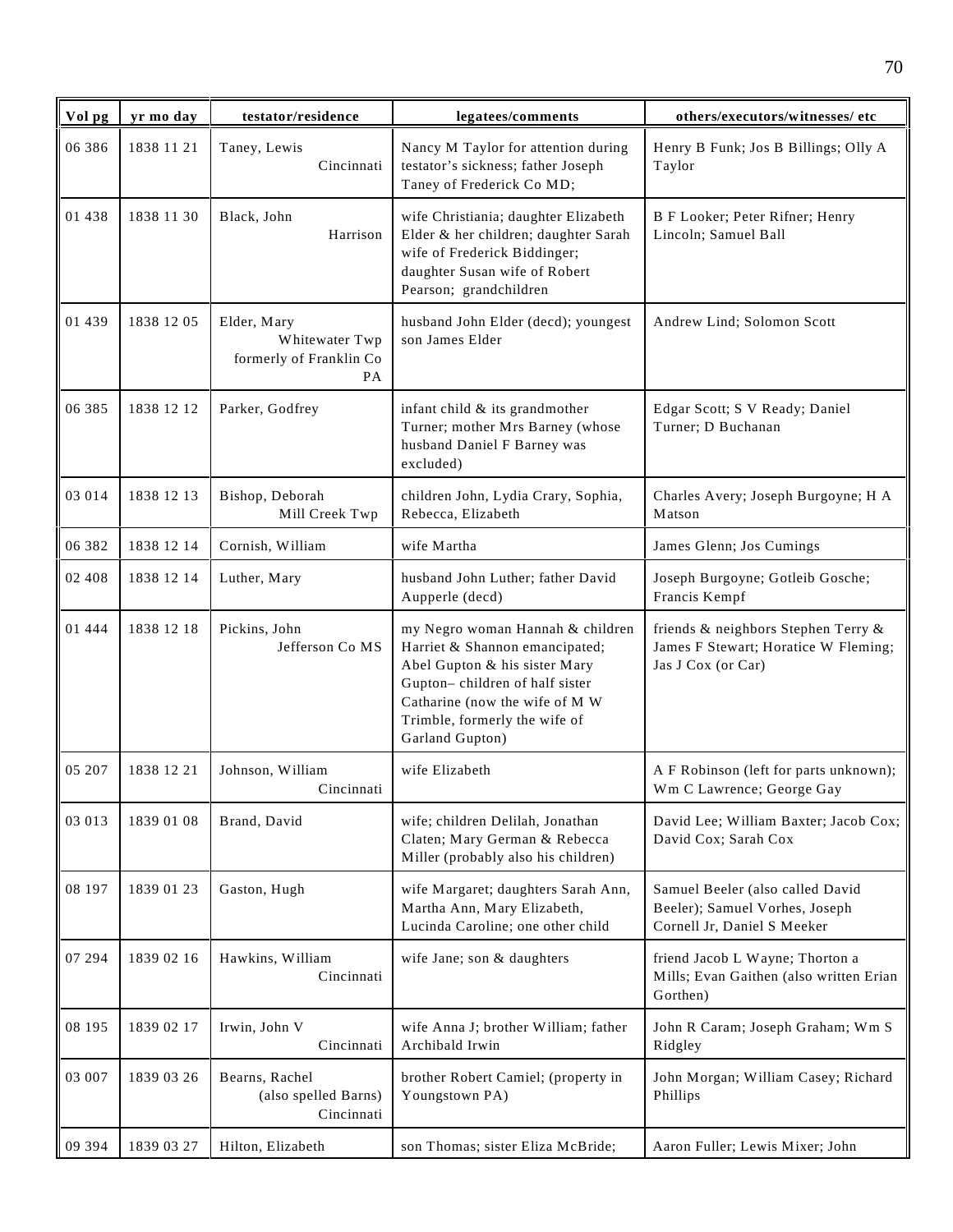| Vol pg  | yr mo day  | testator/residence                  | legatees/comments                                                                                                                                                                                                                                  | others/executors/witnesses/etc                                                                                                                   |
|---------|------------|-------------------------------------|----------------------------------------------------------------------------------------------------------------------------------------------------------------------------------------------------------------------------------------------------|--------------------------------------------------------------------------------------------------------------------------------------------------|
|         |            | Cincinnati                          | niece Caroline Bailey;<br>(house in Marietta OH)                                                                                                                                                                                                   | Keoun; C B Dyer; I Frazer                                                                                                                        |
| 03 011  | 1839 03 28 | Bracken, Michael                    | 4 children by last wife now<br>deceased- Mary Ann, Daniel Joseph,<br>James, Margaret Francis                                                                                                                                                       | William A O Hara; Jacob W Piatt; E<br>Collins                                                                                                    |
| 04 08 6 | 1839 04 17 | Bowles, John<br>Crosby Twp          | wife Elizabeth; wife's daughter<br>Priscilla Crispe & her uncle John<br>Crispe (decd) & grandfather (decd)<br>& father (decd); brothers Thomas,<br>William, Richard, Robert; sister<br>Mary Bigg; Charles Crispe (residing<br>with brother Robert) | Joseph Webb; cousin John Dendy<br>Bowles; J H Biddinger; S Biddinger;<br>George Sullvin; Thomas Tomsett; John<br>Brown; John Hermi; Amos Ferris; |
| 09 395  | 1839 05 10 | McHenry, Van<br>Crosby Twp          | wife Nancy; children Amos N, Phebe<br>Serjiant, Joseph                                                                                                                                                                                             | Edward Burne; Margaret Radcliff;<br>Judah Willey                                                                                                 |
| 01 433  | 1839 06 03 | Markland, Jesse                     | wife Mary                                                                                                                                                                                                                                          | David Hill; William Dawson                                                                                                                       |
| 01 4 25 | 1839 06 04 | Shepherd, George                    | wife Rachel; children Stebbins,<br>James                                                                                                                                                                                                           | Amos Clearinger; John Tucker Jr;<br>William Robertson                                                                                            |
| 08 193  | 1839 06 04 | Hamilton, Andrew<br>Springfield Twp | wife Mary; sons John, James,<br>Andrew Jackson; daughters Rosanna<br>Miller, Mary Crane, Elizabeth Clark,<br>Nancy Patton, Harriet Tolbert,<br>Catherine, Hannah, Martha, Rachael                                                                  | John Thompson; Wm Sentney; Henry<br>Morse; Joseph Bloomfield; Peter<br>Perlee                                                                    |
| 02 397  | 1839 06 05 | Burnside, Daniel<br>Cincinnati      | wife Mary; children David, Nancy,<br>Jane wife of Robert Caulfield                                                                                                                                                                                 | Thomas Thornsett; Jesse Oneill;<br><b>Ebenezer Harrison</b>                                                                                      |
| 08 200  | 1839 06 05 | Roark, James Sr                     | wife Sarah; children John, Sarah,<br>Nancy, Catherine, James, Souseanah,<br>William, Andrew J                                                                                                                                                      | Stephen Bormer; Ludwick Sheevvor                                                                                                                 |
| 18 390  | 1839 06 20 | Lewis, Watson<br>Cincinnati         | wife Nancy Elizabeth; children<br>Josephus Marion Lewis, Marcus<br>Lewis, Franklin Lewis, Nancy<br>Marcella Lewis, Mira Albina Lewis,<br>Helen Lewis; brothers John W<br>Lewis, Richard Lewis, Freeborn<br>Lewis                                   | Wm R Morris; Oliver Lovell; William<br>Crossman; W Q Hodgton; Wm S<br>Merrell; William Rankin                                                    |
| 09 391  | 1839 06 27 | Parker, Catherine                   | husband William Parker; sister<br>Angeline Luce wife of E W Luce                                                                                                                                                                                   | James H Looker; Wm G Johnston;<br>Edmund Smith; Robert McCoy (decd);<br>Chas Fox; Stephen Gregg                                                  |
| 03 009  | 1839 07 05 | Cameron, John<br>Cincinnati         | Robert Simmey of Aberdeen<br>Scotland; brother William Cameron<br>of London England; Church of<br>Cincinnati pastored by Rev Burt;<br>brother Robert Cameron; sister<br>Amelia Cameron; niece Helen Reed;<br>sister Eliza (now sick); Mrs Gathery  | Andrew McAlpin; William Stevenson;<br>Peter McNicoll; Cyrus Welch; Andrew<br>Ross; R A Madison; Robert Lang                                      |
| 25 365  | 1839 07 19 | Hoffman, Peter<br>of Baltimore MD   | wife Deborah; wife's father Samuel<br>Owings of Baltimore Co; daughter<br>Mary Eliza wife of Dr Lenox                                                                                                                                              | Mr Pearce; - Moale; - Hughes;<br>-Worthington; - Shipley; Robert<br>Walsh (decd); Elizabeth Lawrence;                                            |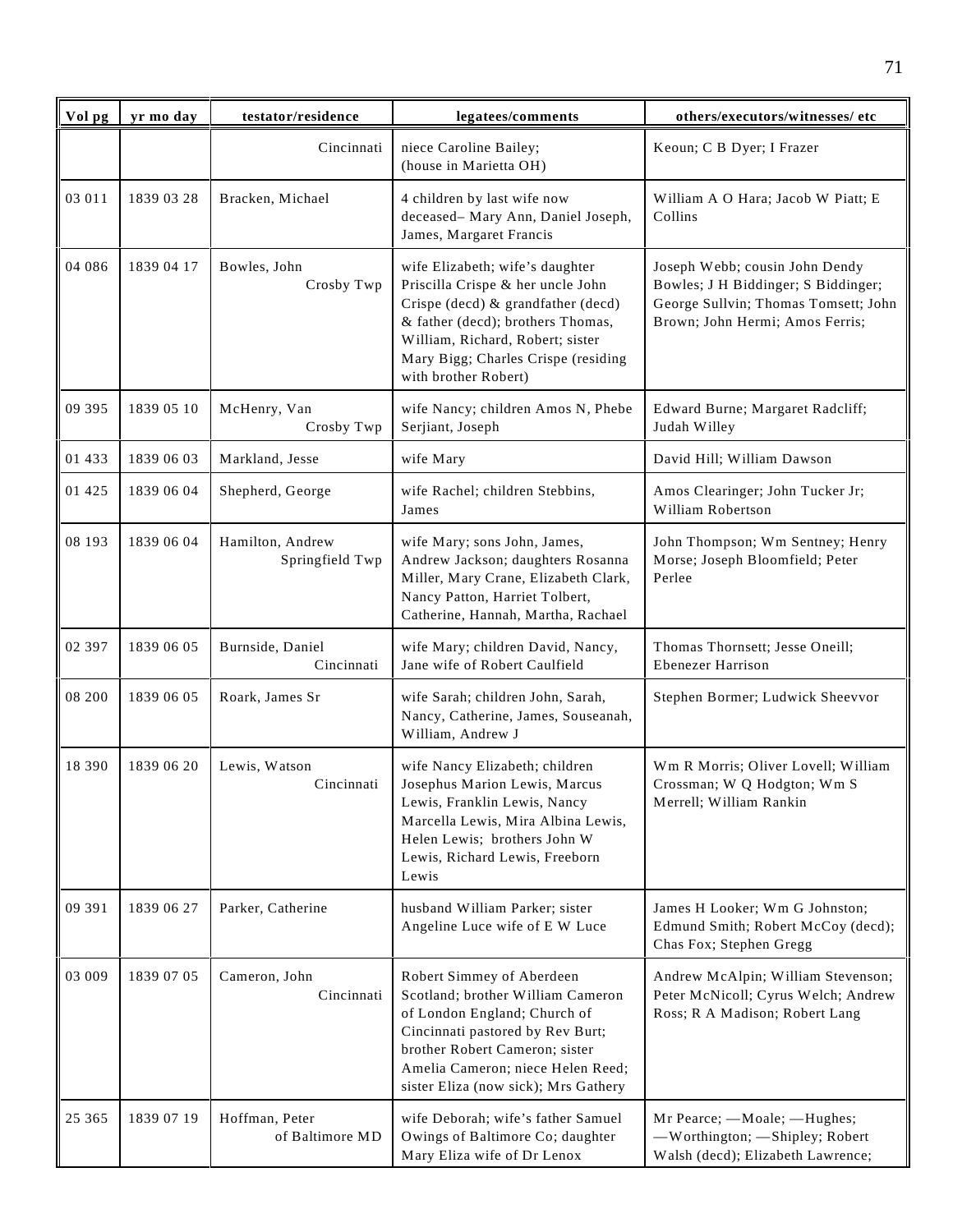| Vol pg  | yr mo day  | testator/residence                                        | legatees/comments                                                                                                                                                                                                                                                                                                                                                                                                                                                                                                                                                                                                          | others/executors/witnesses/ etc                                                                                           |
|---------|------------|-----------------------------------------------------------|----------------------------------------------------------------------------------------------------------------------------------------------------------------------------------------------------------------------------------------------------------------------------------------------------------------------------------------------------------------------------------------------------------------------------------------------------------------------------------------------------------------------------------------------------------------------------------------------------------------------------|---------------------------------------------------------------------------------------------------------------------------|
|         |            |                                                           | Birckheard & daughters; brother<br>George (decd); son Samuel Owings<br>Hoffman; son William Alfred<br>Hoffman; son Edward Hoffman; son<br>James Latimer Hoffman; son George<br>P Hoffman; daughter Sally; daughter<br>Henrietta; grandchildren; brother<br>Jacob (decd); sister-in-law Elizabeth<br>Hoffman; slave Perry (set free);<br>Maryland Colonization Society                                                                                                                                                                                                                                                      | Stephen Queens; - Martin; Mr<br>Goldsborough; Dederick Allers; Hugh<br>Birckhead; L L Eichelberger; Grafton<br>D Spurrier |
| 02 4 03 | 1839 07 26 | Sortor, Hezekiah<br>(also spelled Sarter)<br>Sycamore Twp | wife; 3 sons; 3 daughters including<br>Charity; granddaughter Caroline<br>House                                                                                                                                                                                                                                                                                                                                                                                                                                                                                                                                            | Robert Martin; Aaron Brown; John<br>Sarter (also Sorter); Elisha Peterson                                                 |
| 08 198  | 1839 07 26 | Haynes, Manley B<br>Cincinnati                            | brother Lafayette Haynes; father<br>Benjamin Haynes; brother Philander<br>Haynes; sister Elizabeth Haynes;<br>brother Edwin Haynes; brother<br>Benjamin Franklin Haynes; sister<br>Mary Jane Haynes; friend John C<br>Cooper of Covington KY; friend<br>Alexander Donaldson of Newport<br>KY <sub></sub>                                                                                                                                                                                                                                                                                                                   | Albert Gardner; Joseph Burgoyne                                                                                           |
| 25 370  | 1839 07 26 | McCormick, Arthur                                         | wife Rebecca; two eldest sons of<br>Joab Comstock-Milton Lemon &<br>Austin Willey                                                                                                                                                                                                                                                                                                                                                                                                                                                                                                                                          | William Lemory (also Lemmory);<br>William Sefton (now resident of<br>Decatur Co IN)                                       |
| 03 008  | 1839 09 09 | Emery, Mary<br>Cincinnati                                 | father of late husband John Emery;<br>sister Lonida S Crane; Charles<br>Emery Crane-son of brother Rufus<br>Crane; Church of Christ; children of<br>brother Ebenezer Crane (lately decd)                                                                                                                                                                                                                                                                                                                                                                                                                                   | brother Thurston Crane; John W<br>Owens; John Waggow                                                                      |
| 02 415  | 1839 09 12 | Arbegust, Sarah<br>Mill Creek Twp                         | (Age 18 last Jan 12); mother<br>Christiana Clark; distribute clothing<br>among friends; brother Benjamin<br>Arbegust; other brothers and sisters;<br>George Mankee swore that the heirs<br>of George Arbegust (decd) - George<br>W, John, Mary wife of John Fowler,<br>Christiana wife of John M Davis,<br>Margaret Ready wife of Levin V<br>Ready, Sarah Arbegust (decd),<br>Elizabeth wife of Abner Newman,<br>Emeline (age about 19 yrs) wife of<br>Joseph McCune, William Arbegust<br>(decd); the widow of George<br>Arbegust [Sr] (who died about 10<br>years ago) is Christianna now the<br>wife of William Clarkson | John Arbegust; Daniel van Matre;<br>George Maukee (or Mankee); John<br>Crooks                                             |
| 25 373  | 1839 10 02 | Munson, John                                              | wife Susan; son Ira; daughters<br>Melinda, Ludica, Ann; son-in-law<br>Aaron Kitchel                                                                                                                                                                                                                                                                                                                                                                                                                                                                                                                                        | George Crookshank; Robert Hopping                                                                                         |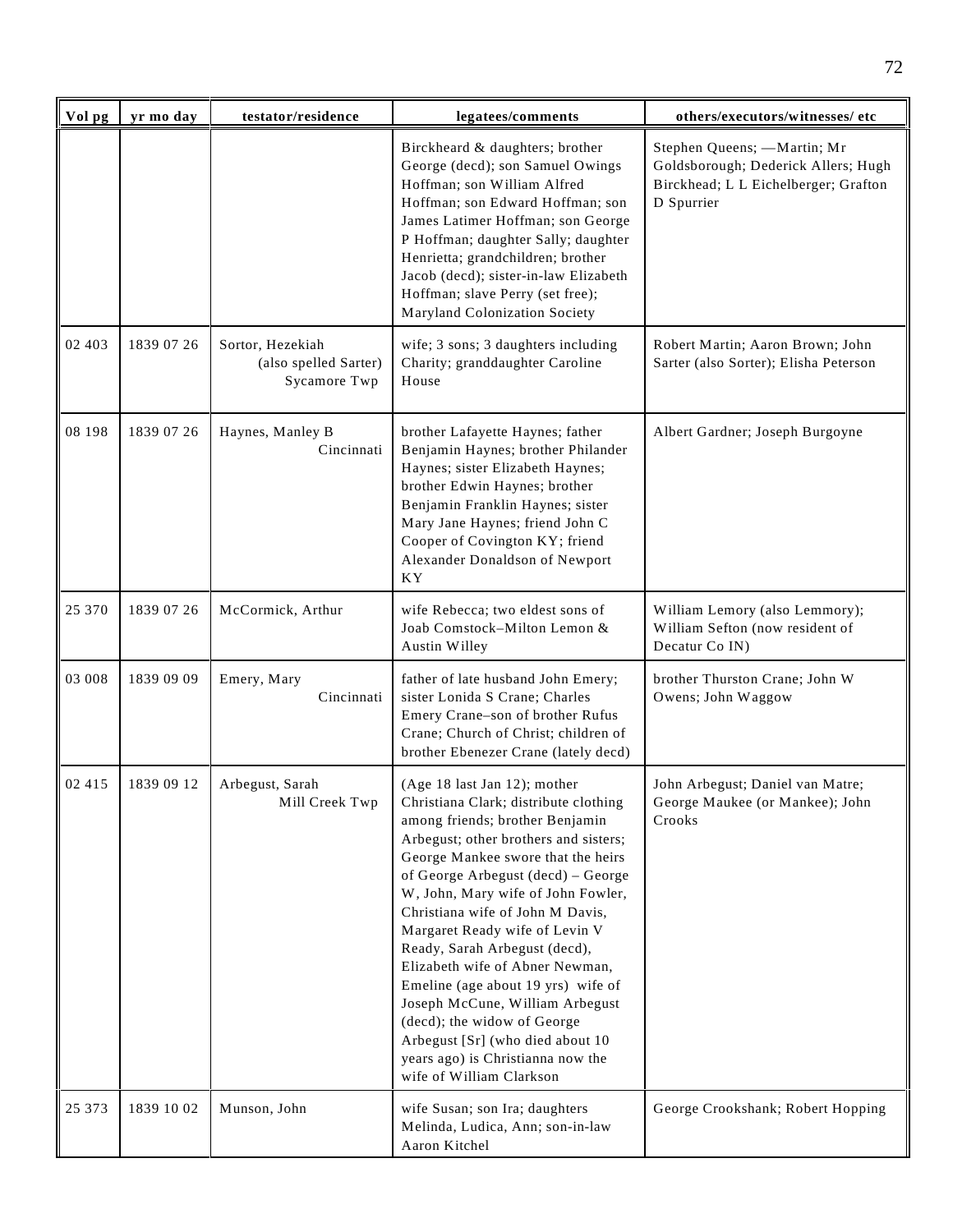| Vol pg   | yr mo day  | testator/residence                        | legatees/comments                                                                                                                                                                                                         | others/executors/witnesses/ etc                                                                                                                                                               |
|----------|------------|-------------------------------------------|---------------------------------------------------------------------------------------------------------------------------------------------------------------------------------------------------------------------------|-----------------------------------------------------------------------------------------------------------------------------------------------------------------------------------------------|
| 09 392   | 1839 10 07 | Harper, James                             | wife; children John, James, Jane,<br>Martha, Sarah, Agnes, Eliza                                                                                                                                                          | Jeremiah Morrow; Peter Monfort                                                                                                                                                                |
| 02 418   | 1839 10 10 | Ayres, Samuel<br>Cincinnati               | wife; son John S; daughter Emeline                                                                                                                                                                                        | C T Barnard; Richard Mulford; A B<br>Cutter                                                                                                                                                   |
| 18 395   | 1839 10 10 | Harwood, William<br>New York City         | Mademoiselle Euphrasie Vivien of<br>Paris & her children legitimate or<br>illegitimate; Patrick Hanrahan Taylor<br>of NY; brothers in England<br>(owned two lots in Cincinnati)                                           | Gilbert C Weld; H Pelering; John B<br>Purroy; Willet (also Millet) Coles;<br>Robert W Harwood; Henry P<br>Harwood; John R Pitkin; Hutchins T<br>Williams; Patrick H Taylor; James<br>Campbell |
| 01 4 2 6 | 1839 10 10 | Smith, Sarah<br>Cincinnati                | son Increase Morse (also Mores);<br>son Supply C Morse (decd);                                                                                                                                                            | James Brown; A Johnston; Andrew<br>Boswell                                                                                                                                                    |
| 09 389   | 1839 10 11 | Peter, George Adam                        | wife Rachael Knowl Peter;<br>(land in Jeffersonville IN)                                                                                                                                                                  | Justus Klinje; John Noll                                                                                                                                                                      |
| 02 399   | 1839 10 12 | Hall, Samuel<br>Cincinnati                | no wife or children living; nieces<br>Jane & Elizabeth (daughters of<br>James Hall of Cincinnati); nieces<br>Martha & Elizabeth (daughters of<br>brother John Hall in England)                                            | I W Piatt; W T Hartburn                                                                                                                                                                       |
| 02 390   | 1839 10 14 | Crarey, John                              | wife Martha Robinson "the widow of<br>John Bachelor and of Hesikiah<br>Hadlock"; 4 <sup>th</sup> son Silas Crary;<br>grandson John Williamson Crary;<br>sons Simon, Benjamin and Samuel                                   | Peter Colllins (or Cullins); Rebecca<br>Collins; George Wintel (or Wintele);<br>Samuel Raymond; Zebulon Strong;<br>Wick Roll                                                                  |
| 11 305   | 1839 11 05 | Kitchel, Moses                            | wife Esther; son Samuel Kitchel; son<br>Harvey Kitchel; daughter Mariah<br>Kitchell; daughter Huldah Dawson;<br>James Dawson                                                                                              | bro-in-law David Muchmore; Oliver<br>Jones; Eliphalet Buckley; James Stites;<br>Wesley Dawney (also Downey); J B<br>Price; John Muchmore; Edghar Scott;<br>Joseph Ludlow                      |
| 01 4 29  | 1839 11 05 | McLean. William<br>Cincinnati             | wife Sara: children Caroline A Schan<br>(or Sheen), Sarah F Geogoire(?),<br>Eliza L, Nathaniel Henry, Mary B,<br>Arabella Sophia                                                                                          | brother John McLean of Warren Co<br>OH; Josiah Lawrence; S P Chase;<br>McLean I Blair                                                                                                         |
| 09 388   | 1839 11 18 | Pierson, Samuel                           | (Will written 1829 Mar 19) children<br>Lewis, Elizabeth Creagar, Samuel,<br>Jonathan, Rebecca, Jesse, Sally                                                                                                               | Wm Logan; Elizabeth Logan; Danl<br>Hosbrook                                                                                                                                                   |
| 01 427   | 1839 12 09 | Simmons, Jane<br>Springfield Twp          | son Joseph H Simmons                                                                                                                                                                                                      | A R Sayre; Elias H Annerralt (or<br>Annewalt)                                                                                                                                                 |
| 01 432   | 1839 12 12 | McCormick, Philey<br>(also spelled Piley) | sister Elizabeth                                                                                                                                                                                                          | Samuel McLean (also McLenn);<br>William Woolley                                                                                                                                               |
| 03 022   | 1839 12 13 | Davis, Joshua Sr                          | wife Jemime; children Hatty<br>Leggett, Elizabeth Leggett, Bershebe<br>Legget, Phebe Leboyteux; Anna<br>Juster; Elizabeth Johnson, Joshua;<br>grandsons Joshua Davis Vionir,<br>Randle Davis; children of Dunow?<br>Davis | Peter Labeyteux; James Carnahan,<br>Robert Martin                                                                                                                                             |

73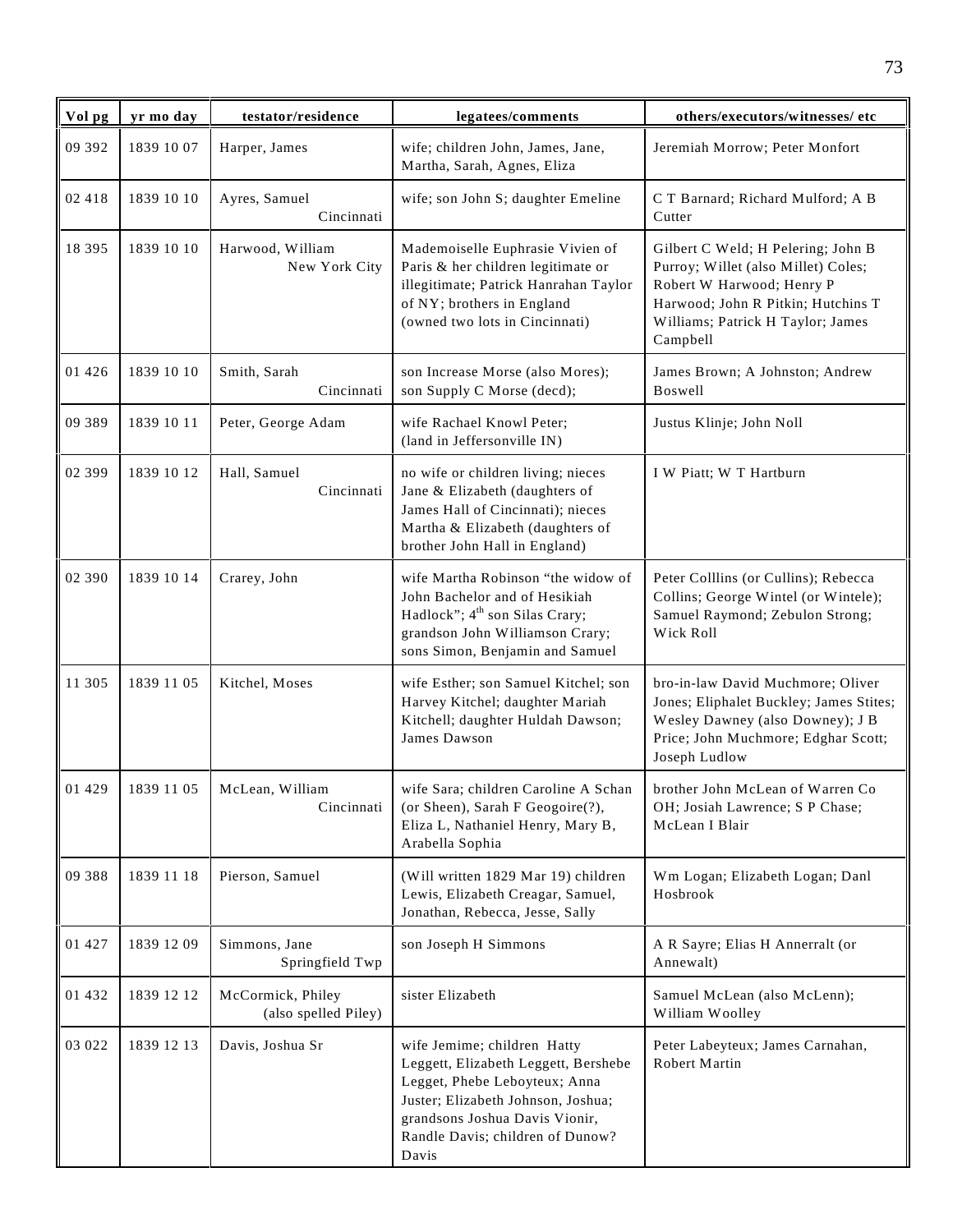| Vol pg   | yr mo day  | testator/residence              | legatees/comments                                                                                                                                                                                                                                                                             | others/executors/witnesses/ etc                                                                                                                                                                                                                                                                                                                                          |
|----------|------------|---------------------------------|-----------------------------------------------------------------------------------------------------------------------------------------------------------------------------------------------------------------------------------------------------------------------------------------------|--------------------------------------------------------------------------------------------------------------------------------------------------------------------------------------------------------------------------------------------------------------------------------------------------------------------------------------------------------------------------|
| 18381    | 1840 01 06 | Miller, Ichabod Benton          | (died 1839 Dec 3); son David<br>Mercer Miller; daughter Sarah<br>Mariah Miller wife of Aaron Huston<br>Matson; daughter Hannah Halsey<br>Miller wife of William Williams; son<br>Halsey Benton Miller;<br>(decedent had farm adjoining<br>Milford, one called Clough & one in<br>Clermont Co) | N Ross (or Rope); - Linenger;<br>-Hennings; Dr William Williams;<br>William M Carrol; John Wood; Caleb<br>H Williams; William M Corry; Mr<br>Wright; Mr Walker; cousin Dr Thomas<br>W Brown; Hope M Brown (male);<br>James Gallagher; - Debolt; - Gerrard;<br>Wm McLaughlin; N B Gatch; C M<br>William; Samuel Pevin; Thos Porent;F<br>Cox; Alfred Humphrey; Wm Johnson; |
| 06 369   | 1840 01 15 | Cook, George                    | children George Cook, Margaret<br>Vanaustin, John Cook, Perry Cook,<br>Eliza Walser, Hannah Comstock,<br>Charlotte Nelson; Rebecca Lake;<br>Mary Ashley, Henrietta Cook                                                                                                                       | sons-in-law Daniel Lake & Broun<br>Comstock; William Jessup; Henry<br>Lincoln                                                                                                                                                                                                                                                                                            |
| 25 360   | 1840 02 16 | Israel, James<br>Cincinnati     | wife Ann; father Samuel Israel<br>(decd) of Elizabethtown in Marshall<br>Co VA; siblings Isaac, Eleanor                                                                                                                                                                                       | Geo W Duvall; John C Hall; Josiah<br>Robinson                                                                                                                                                                                                                                                                                                                            |
| 06 380   | 1840 02 18 | Barker, William B               | wife Sarah                                                                                                                                                                                                                                                                                    | James Lousdale; Robert Bland                                                                                                                                                                                                                                                                                                                                             |
| 10 3 3 2 | 1840 02 25 | Orr, Winthrop G<br>Cincinnati   | wife Mary; sister Deborah Thomson<br>of Camden MN & her children<br>Deborah Ke-, Mary Armstrong,<br>Lucy Watreman, Sally Smith                                                                                                                                                                | Samuel R Miller; Enion Singer; Ira A<br>Butterfield; Samuel W Davies; John<br>Clingman                                                                                                                                                                                                                                                                                   |
| 16 5 8 7 | 1840 03 09 | Moore, John                     | children Anthony, Robert, Harriet,<br>Henry; (land in Morgan Co IN)                                                                                                                                                                                                                           | William Moore; Emaline Thomas;<br>Samuel Thomas; James P Williams                                                                                                                                                                                                                                                                                                        |
| 05 203   | 1840 03 16 | Williamson, Joseph<br>Delhi Twp | wife; children Thomas, Harriet<br>Gregg, Ellin Willliamson, Nancy<br>Megart, Henry, Rachel Goudy (decd,<br>but with heirs), Eliza Williamson,<br>Mary Porter, Joseph, Wesley, John,<br>Margaret Williamson                                                                                    | son-in-law Stephen Gregg; Ethan<br>Stone; Henry Pease; Louisa Pease                                                                                                                                                                                                                                                                                                      |
| 10 3 25  | 1840 03 17 | Godfrey, Elijah<br>Sycamore Twp | mother Jemima Godfrey                                                                                                                                                                                                                                                                         | Benjamin Bowen; John Snider; Elisha<br>Bodine; Joseph S Galloway; Jacob<br>Snider                                                                                                                                                                                                                                                                                        |
| 06 378   | 1840 03 20 | Bond, Lydia                     | sisters Jane Calloway, Eleanor Bond;<br>relatives Robert Bond, heirs of<br>Hannah Hackney (decd);                                                                                                                                                                                             | Jacob Rees of Dearborn Co IN; Israel<br>Teunies (or Tennis)                                                                                                                                                                                                                                                                                                              |
| 18388    | 1840 03 20 | Moss, Henry                     | son John Moss; Anne Metcalfe<br>Disney (daughter of Wm Disney Jr &<br>wife Ann); Ann Metcalfe wife of<br>Wm Metcalfe; Ann Metcalfe<br>daughter of Wm Metcalfe Jr; brother<br>Humphrey & daughter Elizabeth;<br>nephew John Moss; sister Sarah<br>Westfield; (property in Louisville)          | Wm Metcalfe; Joseph Scott; S B<br>Winchester; Thomas M Johnson;<br>Edward Easton; Joseph Metcalfe &<br>wife; Wm Disney Jr; Stephen Bonner;<br>Isabella Metcalfe                                                                                                                                                                                                          |
| 06 368   | 1840 03 26 | Cogy, James<br>Springfield Twp  | wife Jane; wife's niece Matilda<br>Gorman; Sarah Tuller (formerly<br>Gorman); Jane & Joseph children of                                                                                                                                                                                       | William D Hilts; James W Sellers;<br>Adrian Aten                                                                                                                                                                                                                                                                                                                         |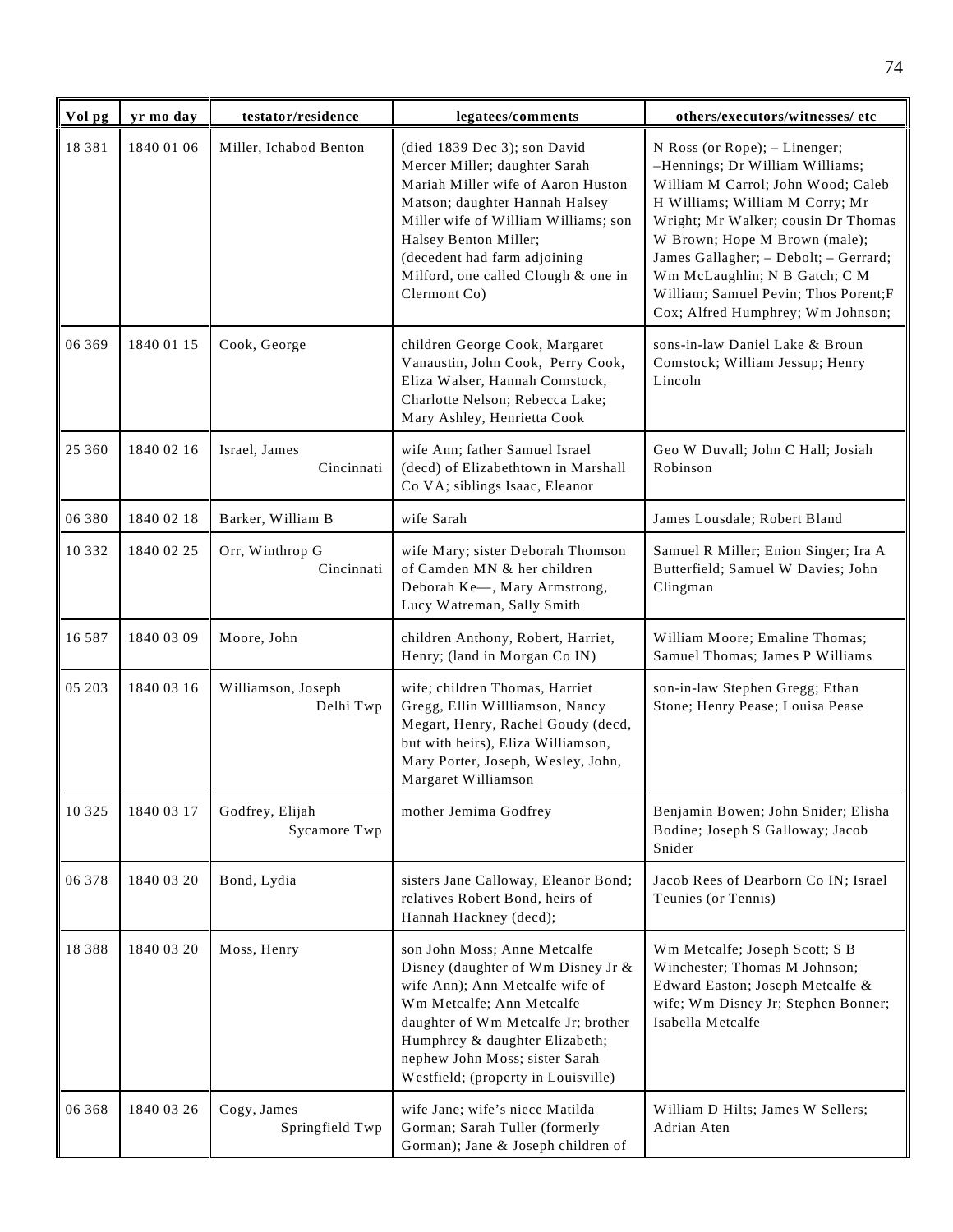| Vol pg | yr mo day  | testator/residence             | legatees/comments                                                                                                                                                                                                                                                                                                                                                                             | others/executors/witnesses/ etc                                                                                              |
|--------|------------|--------------------------------|-----------------------------------------------------------------------------------------------------------------------------------------------------------------------------------------------------------------------------------------------------------------------------------------------------------------------------------------------------------------------------------------------|------------------------------------------------------------------------------------------------------------------------------|
|        |            |                                | Hugh Gorman; half-brother Andrew<br>Dempsey of Laurence Co OH                                                                                                                                                                                                                                                                                                                                 |                                                                                                                              |
| 06 374 | 1840 04 01 | Bragdon, George H              | wife Electra; daughter Elizabeth<br>Jurie & her aunt Elizabeth Collins;<br>father & mother; brothers & sisters;<br>George Bragdon son of brother<br>Zenas<br>(land in Rockport IN)                                                                                                                                                                                                            | Arnold W Hibben; Southwell Royse                                                                                             |
| 02 400 | 1840 04 21 | Hammond, Charles<br>Cincinnati | wife Elizabeth B; daughters<br>Elizabeth, Catherine; son-in-law &<br>friend Stephen S Shornidew;<br>Sampson R Sherman; Richard F S<br>Shornidew; sister Nancy Hammond;<br>John s Legget; daughter Almy H<br>Shornidew                                                                                                                                                                         | Jeptha S Gerrard; James C Ludlow;<br>Isreal Ludlow; Thomas Ingles Jr; John<br>Elias Ingles (also Engles)                     |
| 07 288 | 1840 05 02 | Little, Harriet                | Mary wife of David Mewhinney;<br>Amanda Martin; Alexander Duncan;<br>half brother Henry Griesnard of LA                                                                                                                                                                                                                                                                                       | John Snider; Saml Slaback                                                                                                    |
| 06 375 | 1840 05 05 | Black, Peter                   | wife Jemiema (also spelled Jemima<br>& Jereima); children Morris, Peter,<br>Harvey, Sarah, Martha, Harriet                                                                                                                                                                                                                                                                                    | John B Butts; John C Ward; D Black                                                                                           |
| 05 196 | 1840 05 08 | Zane, Lois                     | grandchildren John Z Graff, Josiah<br>Graff, Mary Gruff (sic); brother John<br>Borden; interests in NJ; daughter<br>Mary Ann Graff; Dr Storer Carter                                                                                                                                                                                                                                          | Samuel C Allen of NJ; Cornelius<br>Scofield; Sarah Scofield; James H<br>Biddle; name written in error-Joseph C<br>Lippencott |
| 06 370 | 1840 05 11 | Carson, Achsah<br>Green Twp    | deceased husband Enoch Carson;<br>sons William I Carson, Isaac D<br>Carson, Enoch W Carson                                                                                                                                                                                                                                                                                                    | James Turner; Andrew C Griffith; J S<br>Robbins; Henry Allen                                                                 |
| 05 201 | 1840 05 18 | Wood, William<br>Cincinnati    | mother; William Wood, Mary Wood,<br>Rebecca Gordon, Francis Wood<br>(female) - children of George Wood;<br>William E, John, Ellen Harris, Mary<br>Ann Browning, Cornelia Wood,<br>Martha Ann Foster -children of John<br>Wood of Indianapolis IN; William<br>Short-son of John & Phebe Short;<br>eldest brother Jonas Wood & his<br>children John, Susan; Adonijah<br>Middaugh & son Benjamin | friend Adam W Riddle; James Bryant<br>& wife; S W Bousall; Phillip Slaughter;<br>Charles C Shane                             |
| 06 376 | 1840 06 01 | Butler, William                | Stephen Butler son of brother<br>Jonathan Butler (decd) & Rebecca<br>Butler of Petrilvania VA; half sister<br>Huldah (former wife of Latham<br>Stanton) & her daughters Hepsiby<br>wife of Boyd Williams & Elizabeth<br>wife of Benjamin Fausdeck (or<br>Fansdeck); step-son by Deborah<br>Johnson--Ansalum D Johnson;<br>brothers James S Butler, Stephen<br>Butler                          | James T Evans; Rankin Dilworth;<br>Ephraim Knowlton                                                                          |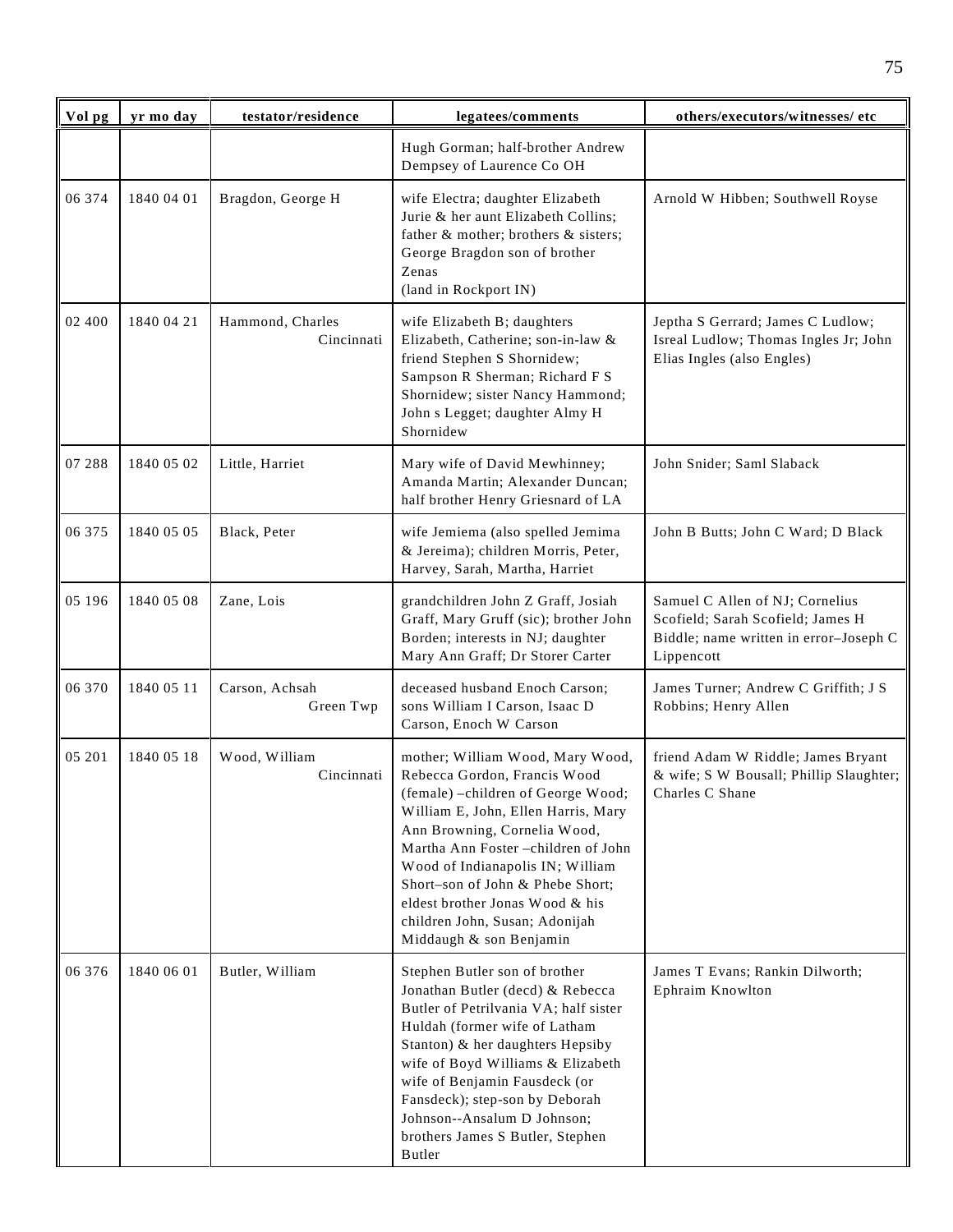| Vol pg   | yr mo day  | testator/residence             | legatees/comments                                                                                                                                                                                                                                                                                                                                                                                                                                                                           | others/executors/witnesses/ etc                                                                                                  |
|----------|------------|--------------------------------|---------------------------------------------------------------------------------------------------------------------------------------------------------------------------------------------------------------------------------------------------------------------------------------------------------------------------------------------------------------------------------------------------------------------------------------------------------------------------------------------|----------------------------------------------------------------------------------------------------------------------------------|
| 10 328   | 1840 06 01 | Gee, Charles<br>Sussex Co VA   | relative Joseph Mason of Petersburg;<br>Samuel B Morgan; servant Nicholas<br>now in Petersburg; Mulatto woman<br>Rose & her two children Mary and<br>Roberty set free; Chappell Dickins &<br>wife of Halifax Co NC; brother<br>Thomas Gee; [bro] Theron; brother<br>William; sister Therina Belsches;<br>Joseph and Anna Glover; (will<br>written 1836 Jan 5 & proved in<br>Sussex Co 1836 Mar 3)                                                                                           | Thomas K Neves; Thomas K Moyler;<br>Benjamin H Mason; William M<br>Johnston                                                      |
| 05 075   | 1840 06 08 | Specker, John Fr               | wife Maria Anna; sons & daus                                                                                                                                                                                                                                                                                                                                                                                                                                                                | Henry Mersse; Gerhard Henry<br>Klaphake; J B Moormann;                                                                           |
| 04 084   | 1840 06 11 | Mead, Joel K                   | niece Ellen H Stevens of Cincinnati;<br>will made in New Orleans                                                                                                                                                                                                                                                                                                                                                                                                                            | J Bennucles (?)                                                                                                                  |
| 06 366   | 1840 06 22 | Everson, Mary                  | son Henry Everson; daughters Eliza,<br>Mary, Mahitable                                                                                                                                                                                                                                                                                                                                                                                                                                      | John Jones; Ralph Reeder (or Ruder)                                                                                              |
| 05 198   | 1840 06 22 | Wilson, Thomas                 | wife Sarah                                                                                                                                                                                                                                                                                                                                                                                                                                                                                  | Joseph Burgoyne; Richard Thornton;<br>Joseph Brown                                                                               |
| 10 3 3 5 | 1840 06 22 | Shaw, Henry<br>Cincinnati      | wife Mary T; son; brothers & sisters                                                                                                                                                                                                                                                                                                                                                                                                                                                        | Robert Buchanan; Richard Miller; John<br>L Avery; Th Burley; John Buchannan                                                      |
| 05 199   | 1840 07 08 | Aspy, Freelove<br>Green Twp    | (died Friday morning 1840 Jul 3);<br>daughter Sarah Aspy                                                                                                                                                                                                                                                                                                                                                                                                                                    | Eliza Hope; Jane Wilson                                                                                                          |
| 06 377   | 1840 08 06 | Barnwell, John<br>Cincinnati   | brothers William, George;                                                                                                                                                                                                                                                                                                                                                                                                                                                                   | Dr M Rogers; Henry Shelly; William<br>Jones; Rebe Madison; William Wells                                                         |
| 07 289   | 1840 08 17 | Limber, Thomas J<br>Cincinnati | wife Ester; stepsons Benjamin &<br>William Caddack; daughter Mary;<br>(land in Spencer Co IN)                                                                                                                                                                                                                                                                                                                                                                                               | Wm H Tatem; John Dennis; J Beale;<br>Samuel M Hart                                                                               |
| 25 35 6  | 1840 08 28 | Thompson, John<br>Cincinnati   | nieces Nelly Kenton, Maria Kenton<br>of Lewis Co MO; brother Thomas<br>Thompson & children Erasmus,<br>Mary Jane, Ellen Martin; Michael<br>Delarac; brother Samuel Thompson<br>& children Sarah & Oliver; brother<br>Ralph Thompson & children John,<br>Eliza, Margaret; sister Nancy Vail<br>(decd) & children Mary Vail, Ellen<br>Armstrong, Jane Ryland; sister<br>Prudence Thompson (afflicted with<br>palsey); (land in Randolph Co IN &<br>"plantation" on Clough in Anderson<br>Twp) | Griffin Yeatman; Moses Lyon; John P<br>Foote; John Steward; Jno F Kemper;<br>Charles Brearly; James K Baldridge;<br>Joseph Lewis |
| 07 300   | 1840 09 28 | Kelly, Mary<br>Cincinnati      | husband James Kelly (decd) of York<br>PA; testator aged 73; daughter Mary<br>(also Maria) wife of Elijah Vance<br>(of Hamilton OH)-Elijah was to<br>have no part of the inheritance                                                                                                                                                                                                                                                                                                         | John Hilton of Baltimore MD; C S<br>Ramsay; Wm S Ridgely; J F Keys                                                               |
| 10 3 3 3 | 1840 10 05 | Stratton, Noah                 | wife Ann; children Noah Stratton,                                                                                                                                                                                                                                                                                                                                                                                                                                                           | James B Harper; Caleb Stratton; Daniel                                                                                           |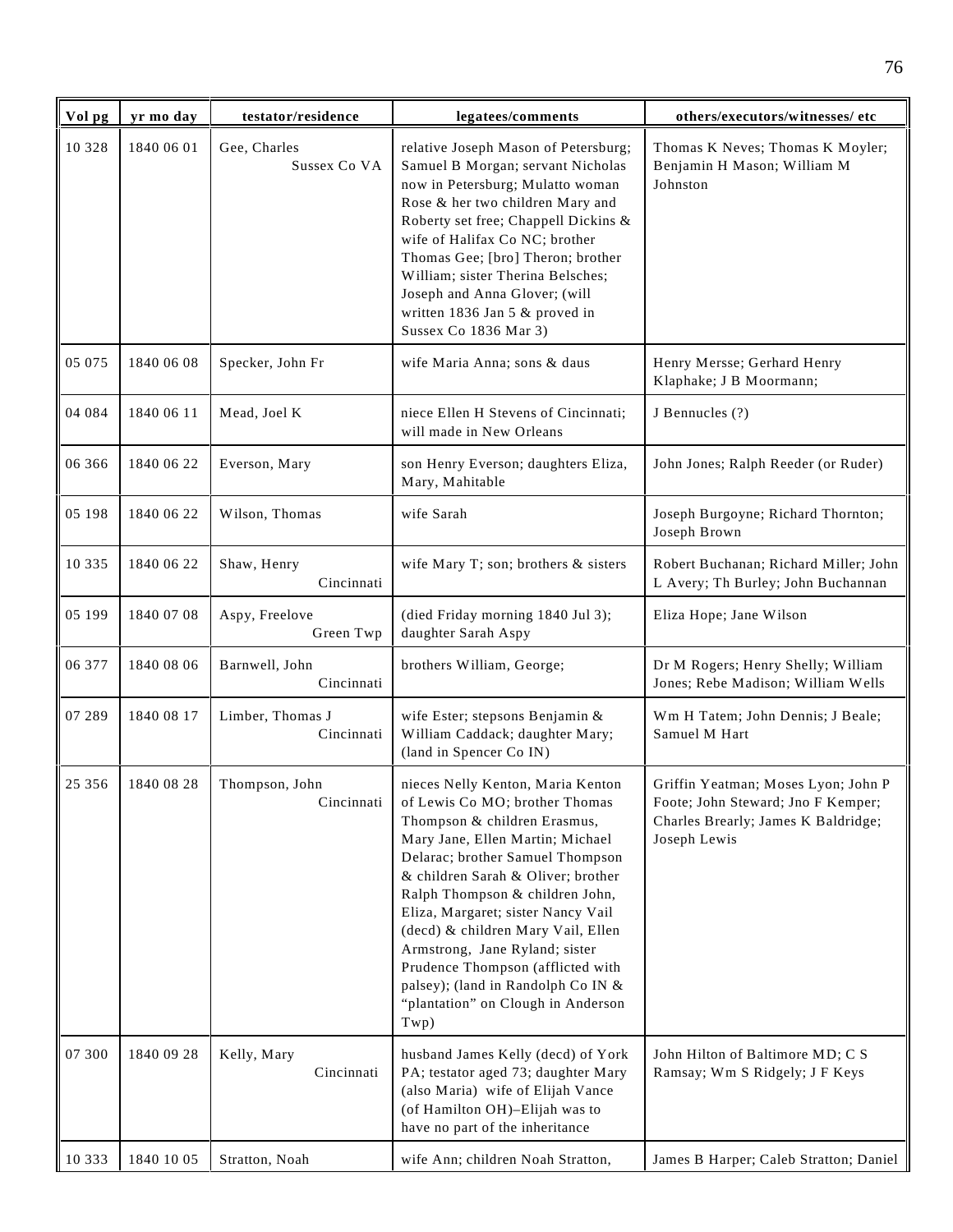| Vol pg   | yr mo day  | testator/residence                                                  | legatees/comments                                                                                                                                                                                                                                                    | others/executors/witnesses/ etc                                                                                                                                                           |
|----------|------------|---------------------------------------------------------------------|----------------------------------------------------------------------------------------------------------------------------------------------------------------------------------------------------------------------------------------------------------------------|-------------------------------------------------------------------------------------------------------------------------------------------------------------------------------------------|
|          |            | Symmes Twp                                                          | Mary Ann Devilegar (and her son<br>Noah), Matilda Orgadin (and her<br>daughter Mary Ann)                                                                                                                                                                             | <b>B</b> Stratton                                                                                                                                                                         |
| 10 327   | 1840 10 06 | Gwinnup, George                                                     | wife Margaret; son George & his<br>daughter Catherine Gwinnup; sons<br>John, Samuel, Luther, James, Isaac;<br>daughters Sarah Byers, Parmela<br>Alexander, Mary Byers                                                                                                | WilliamW Baxter; Joseph Hamilton;                                                                                                                                                         |
| 10 336   | 1840 10 15 | Reinier, Hezekiah<br>(also spelled Rinier)<br>New Haven, Crosby Twp | wife Lilly; children James Rinier,<br>Hezekiah Rinier, Hugh G Rinier,<br>Ealce Minton, Hannah Gray                                                                                                                                                                   | wife's brother William Gray; Samuel<br>Gwaltney; William Sater                                                                                                                            |
| 07 291   | 1840 10 15 | Linville, James<br>of Rush Co, IN<br>but died in Cincinnati         | wife Polly; children Morgan, Elisha,<br>James, John, Polly Marklin, Sally,<br>Martha, Ellen, Mahuda                                                                                                                                                                  | Davis Riley of Rush Co IN; Charles<br>Lacey of Cincinnati; Dudley M<br>Patterson of Cincinnati;                                                                                           |
| 02 3 8 9 | 1840 10 27 | Holly, William S<br>Cincinnati                                      | sister Polly Holly (testator died<br>Sunday morning 1840 Aug 9)                                                                                                                                                                                                      | Harvey Hall; Saml Holly                                                                                                                                                                   |
| 06 367   | 1840 10 29 | Everett, Amanda M                                                   | husband William H Everett; brothers<br>Jonathan P Broadwell, Lenneas<br>Broadwell                                                                                                                                                                                    | Henry V D Johns; Louisa Perry                                                                                                                                                             |
| 10 330   | 1840 11 02 | Gall, Jacob                                                         | wife Agness; children John Andrew<br>Gall, William B Gall, Catherine<br>Blackburn, Harriet Gall, Mary Eve;<br>William Band                                                                                                                                           | Joseph Burgoyne; S G Ayres                                                                                                                                                                |
| 25 351   | 1840 11 09 | Sentney, William                                                    | wife Mary A; daughters Martha Ann<br>Vandyke, Jane Sentney, Sarah<br>Martin; son John Sentney & his<br>children John P & Harriet Caroline                                                                                                                            | sons-in-law William Vandyke &<br>George W Martin; John S Peterson;<br>Asher W Cain                                                                                                        |
| 07 297   | 1840 12 04 | Lytle, John S<br>Cincinnati                                         | daughter Eliza Ann Lytle; Sarah wife<br>of Davenport Orrick of Cincinnati;<br>sisters & brother of late wife;<br>daughter's aunt Mrs Mary<br>Vandevoort of NY                                                                                                        | Charles Macalister of Philadelphia;<br>Robert Buchanan & Lewis Whiteman<br>both of Cincinnati; Christopher<br>Andrews; Gen D L Clinch; Lot Clark;<br>B Drake; M P Cassilly; Paul Anderson |
| 06 372   | 1840 12 08 | Armstrong, Ann<br>Mason Co KY                                       | niece Mary Eliza Hunt; son George<br>Brown; Thomas Corwin Hunt &<br>George Robinson Hunt brothers of<br>Mary Eliza; Eliza Johnston half sister<br>to former husband; Peronie (or<br>Peroine) Robinson (a male); brother<br>George Robinson; (house in<br>Cincinnati) | James Ferguson; Thomas Young<br>Payne; Elizabeth Payne                                                                                                                                    |
| 08 175   | 1840 12 14 | Bellows, John<br>Walpole in<br>Cheshire Co NH                       | wife Ann H; children Eliza E Dorr,<br>John N Bellows, Alexander H<br>Bellows, Henry W Bellows, Francis<br>W G Bellows, Harriet A Bellows,<br>Perncial L Bellows, George G<br>Bellows; wife's mother Mrs Mary W<br>Langdon (decd)                                     | Jacob Knapp; Abel Bellows; Ebenr<br>Morse                                                                                                                                                 |
| 02 388   | 1840 12 15 | Hobbs, Louisa                                                       | mother Jane Johnson; nieces Maria                                                                                                                                                                                                                                    | Edward Woodruff; R M Ross                                                                                                                                                                 |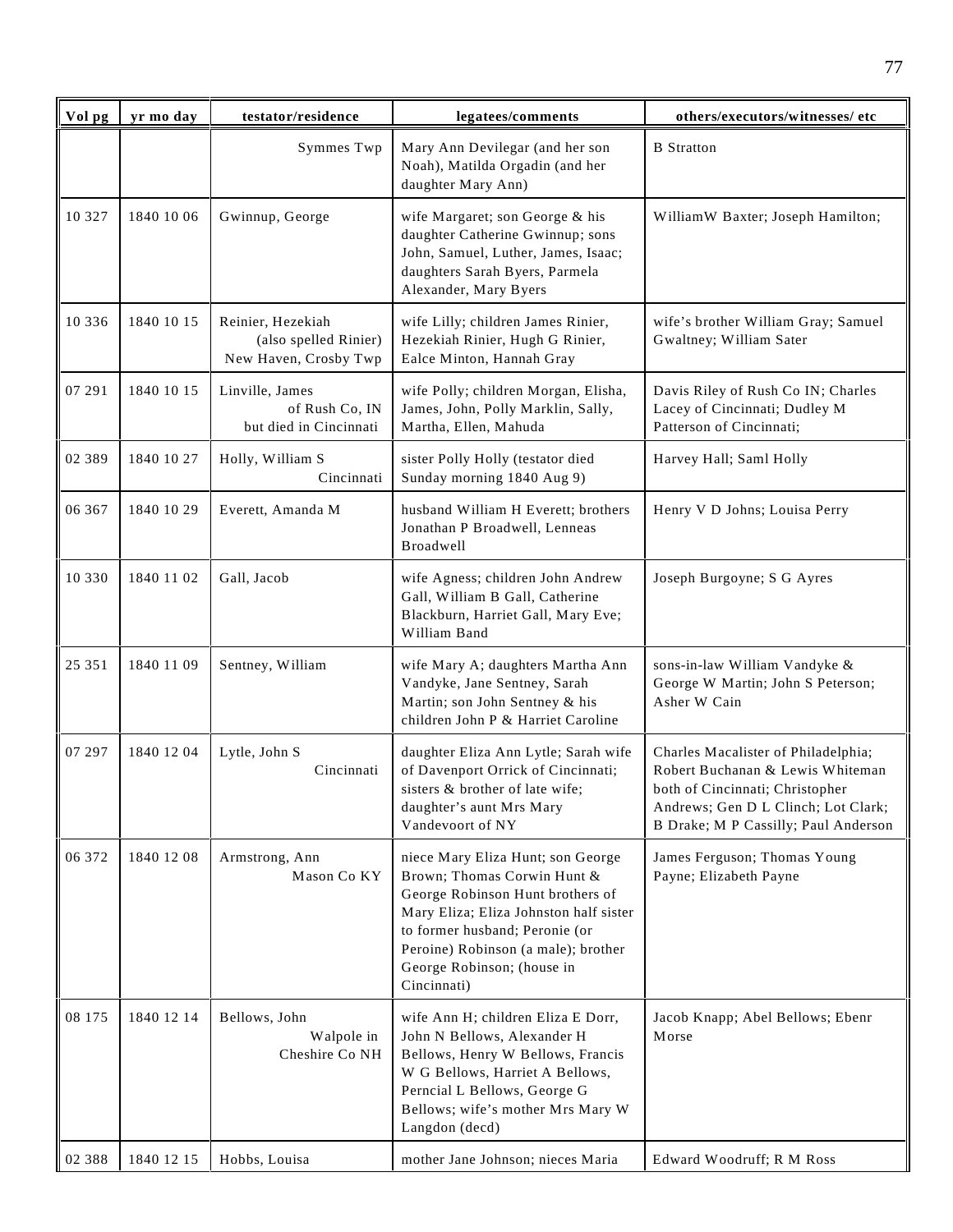| Vol pg   | yr mo day  | testator/residence                                     | legatees/comments                                                                                                                                                                                                                     | others/executors/witnesses/ etc                                                                                                                                                                                                                                                                                                                                                      |
|----------|------------|--------------------------------------------------------|---------------------------------------------------------------------------------------------------------------------------------------------------------------------------------------------------------------------------------------|--------------------------------------------------------------------------------------------------------------------------------------------------------------------------------------------------------------------------------------------------------------------------------------------------------------------------------------------------------------------------------------|
|          |            | Cincinnati                                             | Louisa Whiten (daughter of sister<br>Nancy) & Ann Louisa Adams<br>(daughter of sister Mary)                                                                                                                                           |                                                                                                                                                                                                                                                                                                                                                                                      |
| 02 3 8 5 | 1840 12 24 | Hunt,<br><b>Bartholomew Putman</b><br>Cincinnati       | wife Cornelia Ann; children                                                                                                                                                                                                           | Joseph S Sampson; Ebenezer Herrman;<br>William E White; Joseph s Hastings Jr;<br>J W Hartwell                                                                                                                                                                                                                                                                                        |
| 26 361   | 1840 19 15 | Skillman, Isaac N<br>Sycamore Twp                      | wife Amelia; deceased children in<br>Mount Pleasant Cemetery; other<br>children; Elizabeth Mansfield; E D<br>Mansfield                                                                                                                | B Storer; C Fox; - Ingersoll; William<br>Columby; Jacob Herider & wife Susan;<br>William Enshaw; Thomas Emery; J W<br>Tabor; Alfred S Fear; Henry Wiles;<br>John Hill; Nathan Lynn; James H<br>Beard; Hazeal Coan; Samuel Fobes;<br>John Ingersoll; John Swerts; Thomas Q<br>Skillman; Peer L Striker; J H Wright;<br>John I (or J) Lane; Patrick Long; James<br>Knicely; John Sharp |
| 07 282   | 1841 01 04 | Buehler, Frederick                                     | wife Elizabeth                                                                                                                                                                                                                        | John H Bruce (or Brua); G G Angrill<br>(also G G April & J F April)                                                                                                                                                                                                                                                                                                                  |
| 11 216   | 1841 01 04 | Loxterkamp, John H                                     | (testator died 1840 Dec 31, at about<br>age 38, German by birth) left a wife<br>Maria Elizabeth but no children;<br>father & mother living in Germany;<br>brother in St Louis MO; married<br>sister in Ohio (land in Mercer Co<br>OH) | Hermann Heinrich Mollman; Eve<br>Meiering; John A Wiseman; Gerard<br>Lehrmann; John Arnd Becker (also<br>bisker) ; Gerard Heartleage; Joseph<br>Sommer; Joseph wessel; Henry Gurkee<br>(also Goke)                                                                                                                                                                                   |
| 01 40 6  | 1841 01 05 | Stone, Elisha                                          | wife Susan; children                                                                                                                                                                                                                  | Adam N Riddle; H G Hamlin; Wm G<br>Coffin                                                                                                                                                                                                                                                                                                                                            |
| 05 174   | 1841 01 08 | Davids, Phineas                                        | son Moss (or Moses) Davids in<br>London England                                                                                                                                                                                       | D I Johnson; Phineas Moses; Elsten<br>Moses; Saul J(or P) Levy; Bernard<br>Murray                                                                                                                                                                                                                                                                                                    |
| 06 364   | 1841 01 18 | Jackson, David Jr<br>Cincinnati                        | wife Julia; children Francis Rollins,<br>Julia Ann, Mary Jane, David<br>Hartwell                                                                                                                                                      | Henry Cutter of Maysville KY; John<br>Davis; Elias Day                                                                                                                                                                                                                                                                                                                               |
| 25 338   | 1841 02 12 | Everett, William Harrison<br>Mt Auburn                 | sister Susanah H wife of Richard H<br>Green and their children-Emma<br>Amanda Green & Charles Green                                                                                                                                   | John Baker; Mr Suydam; C A Power;<br>John Buchanan                                                                                                                                                                                                                                                                                                                                   |
| 25 343   | 1841 02 17 | Flinn, Thomas                                          | wife Mary; father John Flinn; (Land<br>in Vincennes IN)                                                                                                                                                                               | John B Purcell; Thomas Maddock; O<br>M Spencer; Wm H Burland; Robert<br>Noland                                                                                                                                                                                                                                                                                                       |
| 07 280   | 1841 03 01 | Appelgate, Henry<br>(also spelled Henira)<br>Delhi Twp | wife Sarah; children John, James,<br>Anna Varland; Betsy Mullor, Kuziah<br>Curry, David, Zaret, Sally Rhodes,<br>Allover [Oliver]                                                                                                     | James Curry; Nathan Stewart; William<br>McCorckhill                                                                                                                                                                                                                                                                                                                                  |
| 25 352   | 1841 03 11 | Felter, Jacob                                          | children David E Felter, Andrew<br>Jackson Felter, Levira (also Elvira)<br>wife of Abraham Ritter, Rosilly<br>Felter; heirs of daughter Catharine<br>Whitiker (decd)-Sarah Ann,                                                       | Nephew John Snider; Cornelius S<br>Felter; Arthur C Ritter; David S Roosa<br>(also Rosa)                                                                                                                                                                                                                                                                                             |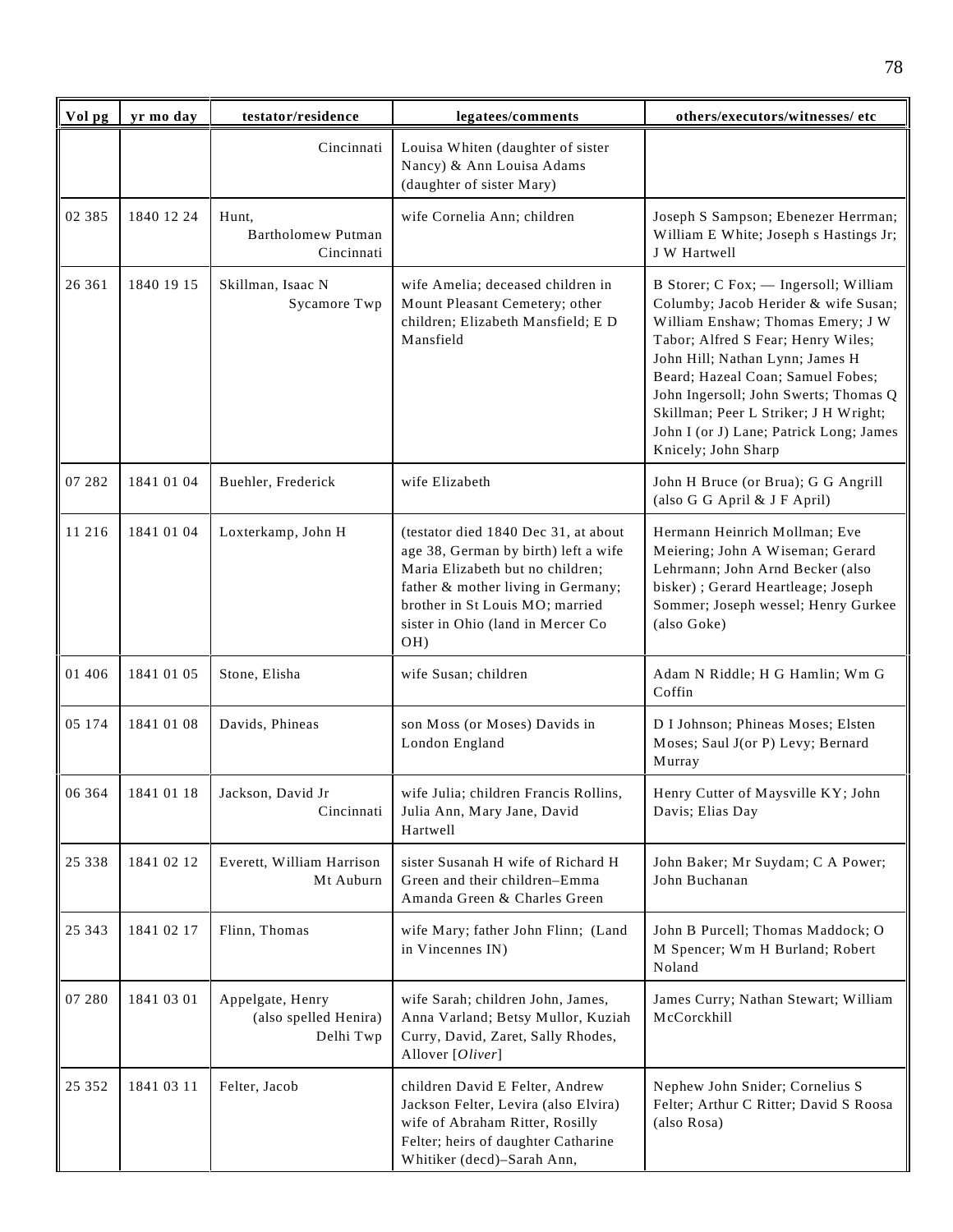| Vol pg | yr mo day  | testator/residence                | legatees/comments                                                                                                                                                                                                                                                                                                                                                                                                                                                                                                                                                                                        | others/executors/witnesses/etc                                                                           |
|--------|------------|-----------------------------------|----------------------------------------------------------------------------------------------------------------------------------------------------------------------------------------------------------------------------------------------------------------------------------------------------------------------------------------------------------------------------------------------------------------------------------------------------------------------------------------------------------------------------------------------------------------------------------------------------------|----------------------------------------------------------------------------------------------------------|
|        |            |                                   | Jonathan, William, Mary; heirs of<br>William C Felter (decd) - Andrew W<br>Felter, Hannah Felter, Eliza, Jacob;<br>heirs of daughter Amanda Snider<br>(decd) -Eliza Snider, Jacob Snider,<br>Mary Jane Snider; daughter Cinthe<br>Snider (decd) -Martha Ann Snider,<br>James Snider, Thomas Henry Snider;<br>heir of daughter Hariet Kitchell<br>Weller - Eliza Ann Weller                                                                                                                                                                                                                               |                                                                                                          |
| 11 209 | 1841 03 12 | Williamson, Amos<br>Cincinnati    | wife Louisa M                                                                                                                                                                                                                                                                                                                                                                                                                                                                                                                                                                                            | John Williamson Jr; Orin (also Orrien)<br>S Clark; Jacob Flinn                                           |
| 06 362 | 1841 03 16 | Gaston, John R<br>Springfield Twp | wife Mary; son David Beaty Gaston;<br>son Jeremy Chamberlain Gaston;<br>heirs of daughter Ann Chamberlin<br>Moore (decd); daughters Isabel<br>Gaston, Jane Cimins Gaston;<br>grandson John R Gaston Jr;<br>(land in Ripley Co IN)                                                                                                                                                                                                                                                                                                                                                                        | John C Laboyteaux; Abeizer (also<br>spelled Abieger) Miles; John J Miles                                 |
| 02 378 | 1841 03 17 | Conkling, David<br>Cincinnati     | wife; son Joseph; son Merick M;<br>other children; brother Isaac<br>Conkling; friend John S Talbott                                                                                                                                                                                                                                                                                                                                                                                                                                                                                                      | David E Wade; Harry Decamp; Charles<br>Woodward MD                                                       |
| 11 169 | 1841 04 02 | Wilson, James Sr<br>Cincinnati    | wife Sarah; son John Millburn<br>Wilson (decd); son James Wilson;<br>daughter Sarah White Lee wife of R<br>M Lee; daughter Francis Wilson<br>Pattison wife of Robert E Pattison of<br>Waterville Maine; children of son<br>James Wilson- Sarah, John<br>Millburn, James Boge; bound girl<br>Sarah Jewett (bound by Boston<br>house of industry; a Koren boy<br>named John Milburn Wilson; Baptist<br>tract society; grandson Robert Everet<br>Pattison; grandsons Rensselear W<br>Lee & Francis White Wilson the son<br>of James & Eliza Wilson (both were<br>born between 1838 Dec 6 & 1841<br>Apr $2)$ | Edward Robins; John Bevan; Thos<br>Barnes; Absalom Sweet; Nathan<br>Guillford; Wm J Ferris; Sarah Jewett |
| 05 176 | 1841 04 08 | Drake, Benjamin<br>Cincinnati     | Mrs Lydia Wooley & her daughter<br>Caroline (testator's neice); nephew<br>Benjamin Drake McDowell; nieces<br>Elizabeth M McGuffey, Harriet Echo<br>Campbell, Elizabeth D Conkling<br>(formerly Elizabeth D Glenn);<br>brother D Daniel Drake; nephew<br>Charles D Drake of St Louis; niece<br>Lavinia Bedinger; grt nephew Isaac<br>Drake Glenn; sister Amanda V<br>McDowell; portraits of father &<br>mother drawn by Audobon; portraits<br>painted by Harding; James P                                                                                                                                 | Jno A Warder; Landon C Rivers                                                                            |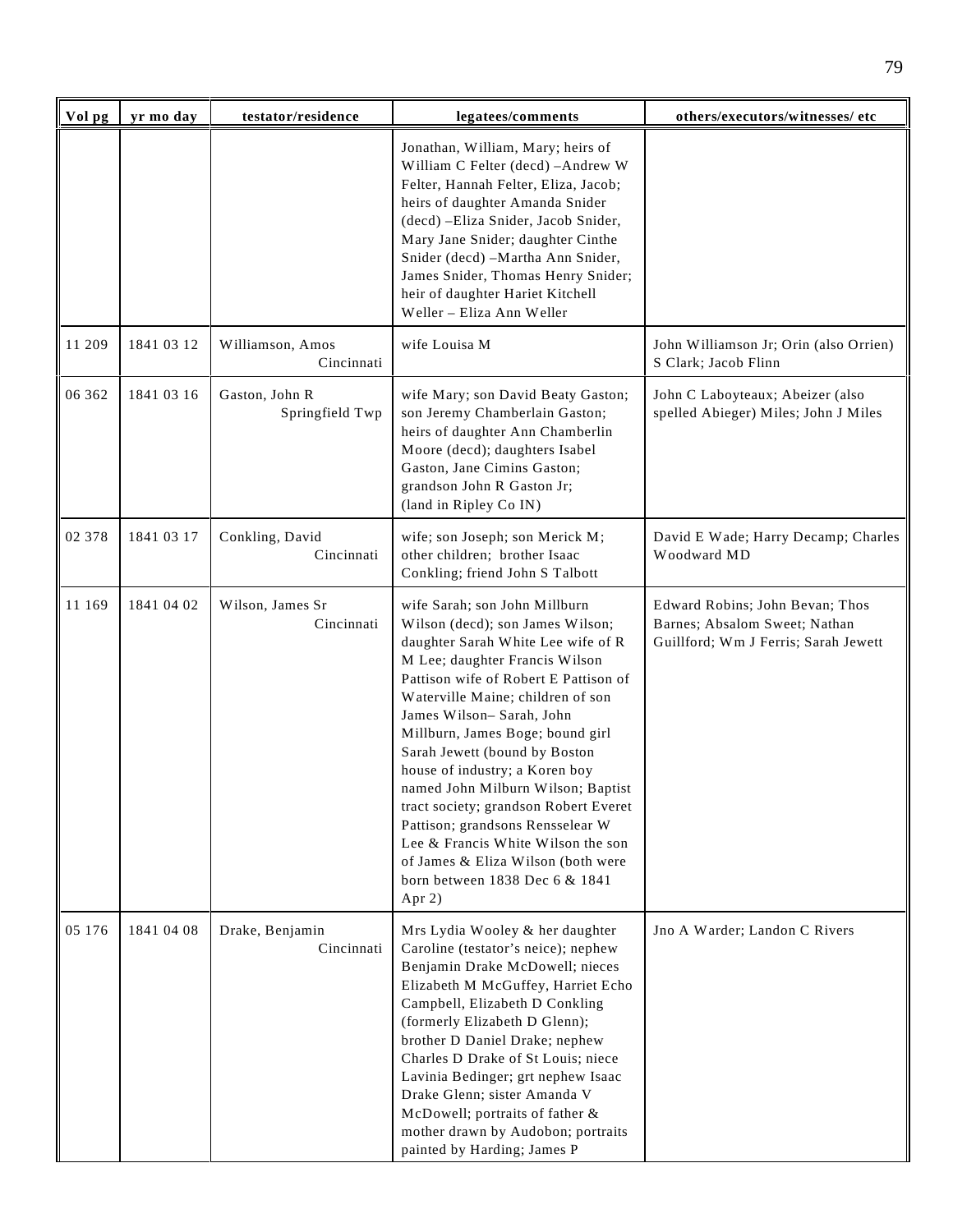| Vol pg   | yr mo day  | testator/residence                            | legatees/comments                                                                                                                                                                                                                                                                                | others/executors/witnesses/ etc                                                                                                                                                                              |
|----------|------------|-----------------------------------------------|--------------------------------------------------------------------------------------------------------------------------------------------------------------------------------------------------------------------------------------------------------------------------------------------------|--------------------------------------------------------------------------------------------------------------------------------------------------------------------------------------------------------------|
|          |            |                                               | Campbell; Alexander H McGuffey                                                                                                                                                                                                                                                                   |                                                                                                                                                                                                              |
| 01 424   | 1841 04 09 | Wise, Solomon<br>Green Twp                    | wife Elizabeth; children Caroline,<br>Mary, Elizabeth, Peter, Roswell,<br>John                                                                                                                                                                                                                   | Peter Johnson; John B Posey; James W<br>Manarry; Joseph Boyd; Robert Moore;<br>Richard Gaines; B P Morgan                                                                                                    |
| 08 185   | 1841 04 16 | Knight, Henry<br>Cincinnati                   | wife; son William Henry Knight;<br>mother Sally Knight of Salem MA;<br>mother-in-law by 1 <sup>st</sup> marriage Lydia<br>Cliff of Salem MA; brothers John<br>Knight, Benjamin Knight both of<br>Cincinnati                                                                                      | Isaac Eveleth; Thomas Dickson; N<br>R(also B) Meader                                                                                                                                                         |
| 25 349   | 1841 06 07 | Moores, Linus F                               | wife; mother Sarah Moore; children<br>John, William, Laura Ann; (debts<br>due to testator in Rodney MS, Cario<br>$[sic]$ IL)                                                                                                                                                                     | G H Wilcox; Henry Moore; Caleb<br>Williams; Morris Moores                                                                                                                                                    |
| 18 371   | 1841 06 12 | Swallow, Isaac<br>Springfield Twp             | sons John Swallow, Jacob Swallow,<br>Garret Swallow, Benjamin Swallow;<br>daughters Anna Swallow, Elizabeth<br>wife of John Maize, Mary wife of A<br>S Sortor (also Salter), Betsey Morse;<br>testator's wife died about the fall of<br>1839; testator was bout 77 or 78 yrs<br>old when he died | Leener Mase; T M Cochran; Joseph<br>Bloomfield; A T Sortor; T M Little;<br>Aaron Barown; Lewis Spurrier; Clark<br>Brecount; Eraminah Swallow (daughter<br>of Jacob); John Simonton; David<br><b>Brecount</b> |
| 07 28 6  | 1841 06 15 | Harthorn, Tamerson<br>Mt Pleasant             | granddaughters Miranda Howard,<br>Caroline Howard                                                                                                                                                                                                                                                | Alexander Maythen (also Mayhew &<br>Maghew); Wm G Cock; Saml Haffner<br>(or Hoffner)                                                                                                                         |
| 18 377   | 1841 06 18 | Fithian, Joel<br>Cumberland Co NJ             | wife Hannah A; wife Hannah's<br>grandfather Isaac Mulford; two<br>children by 2 <sup>nd</sup> wife Jonathan Fithian<br>& Lydia W Fithian; William<br>Steadams; children Elizabeth Fithian,<br>Joel Fithian                                                                                       | William P Seeley; William Parvin;<br>Philip Fithian of Readstown; Daniel<br>Fithian; Cornelius Lupton; William<br>Caill; Elias P Seeley                                                                      |
| 07 275   | 1841 06 25 | Highlands, William<br>Columbia Twp            | (aged 62 yrs and in good health when<br>will was written 1827 Feb 20); wife<br>Elizabeth; sons William, Joseph,<br>Anthony; heirs of daughter Mary<br>(decd); heirs of daughter Catharine                                                                                                        | Addison Hendrick of Clermont Co OH;<br>Samuel Hawn; Emanuel Hawn (also<br>spelled Hahn) (residing in Clermont Co<br>by 1841); Silas Smith (residing in<br>Miamisburgh OH by 1841)                            |
| 07 284   | 1841 07 06 | Bast, John<br>(Also Johannes Last<br>or Laft) | brother Nicholas Bast; brothers and<br>sisters in Europe; Father's estate in<br>Euope                                                                                                                                                                                                            | Daniel Griffith; Reuben Reynolds;<br>Fflegg Jacob Sranlaf                                                                                                                                                    |
| 25 339   | 1841 07 09 | Folger, Richard<br>Cincinnati                 | wife Eleanor; (pre-nup dated 1835<br>Nov 17); son Peter B Folger;<br>daughters Mary B Plummer, Lydia B<br>Dennes with their children; grandson<br>Richard U son of Peter                                                                                                                         | John Paddack; son-in-law Warden B<br>Dennis; James Foster; Samuel Halley;<br>William H Morris                                                                                                                |
| 02 3 8 2 | 1841 07 13 | Harper, William<br>Symmes Twp                 | wife Jane; daughters Nancy, Mary<br>Ann, Elizabeth Jane; sons David M,<br>James H                                                                                                                                                                                                                | James B Harper; Ogden Meeker; James<br>Baxter; William Walker                                                                                                                                                |
| 03 001   | 1841 07 16 | Mayhew, Eber                                  | wife Agnes; father Benjamin Mahew                                                                                                                                                                                                                                                                | Samuel R Hamilton; Henry Kendall;                                                                                                                                                                            |

80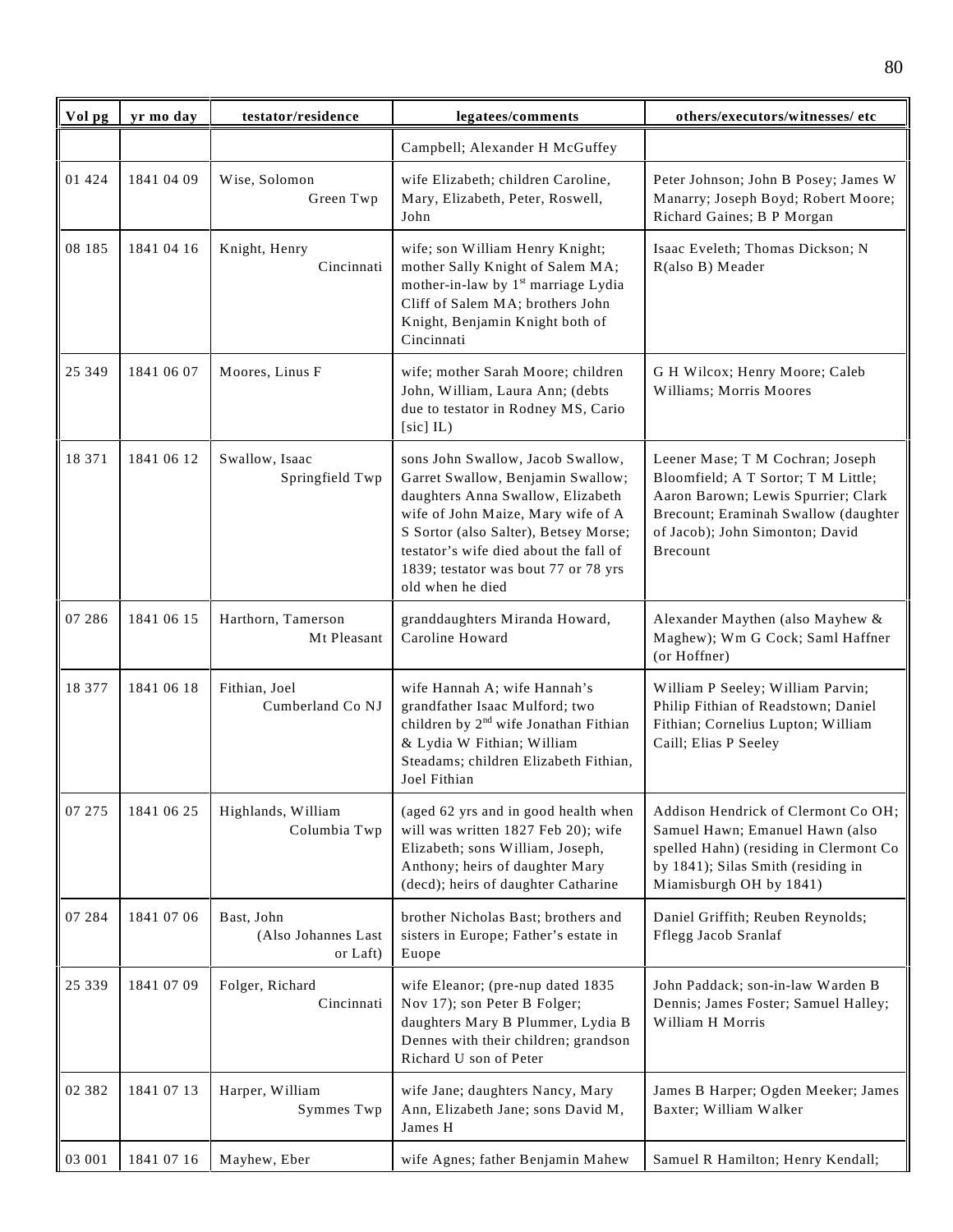| Vol pg   | yr mo day  | testator/residence                   | legatees/comments                                                                                                                                                                                                | others/executors/witnesses/ etc                                                                                                                                        |
|----------|------------|--------------------------------------|------------------------------------------------------------------------------------------------------------------------------------------------------------------------------------------------------------------|------------------------------------------------------------------------------------------------------------------------------------------------------------------------|
|          |            | Cincinnati                           | (sic)(decd)                                                                                                                                                                                                      | George T Williamson; Alexander<br>Denniston; Alphonso Tavt                                                                                                             |
| 02 374   | 1841 07 20 | Podesta, Joseph<br>Cincinnati        | Roman Catholic Cathedral of<br>Cincinnati; Bishop Purcell; brother<br>John Paptist (sic) Podesta of Geneva<br>(sic) Italy; Mother Mary Remezana<br>of Genova (sic); Marco Bugaini of<br>Cincinnati; John Podesta | Joseph Cutair; Archanjelo Suchesi<br>(also Archanglo Sucheisi)                                                                                                         |
| 04 077   | 1841 07 24 | Coffin, Henry B                      | wife Mary; brother Telemachus (also<br>Zelenachus) B Coffin; father Cyrus<br>Coffin; son Frederic J Coffin; sister-<br>in-law Clarissa Greenleaf; nephew<br>Rev Cyrus Coffin                                     | T B Coffin; G W Coffin; Ethan Stone;<br>Timothy Walker; Stephen Bonner;<br><b>Ebenezer Harrison</b>                                                                    |
| 16 5 8 4 | 1841 07 29 | Smith, John<br>Cincinnati            | wife Sarah L                                                                                                                                                                                                     | John M Bradstreet; Alphonso Taft;<br>William Lee Boggs; John Bell Phillips                                                                                             |
| 01 419   | 1841 08 04 | Hageman, Laura D<br>Cincinnati       | daughter Mary B Hageman; Simon<br>Hageman brother of late husband;<br>(property in Mississippi)                                                                                                                  | Mary Bishop; Ida Hageman; Wm H<br>Williams                                                                                                                             |
| 01 421   | 1841 08 11 | Walls, John<br>Cincinnati            | wife Ann; children James Walls,<br>William Walls (who had children)                                                                                                                                              | Polly Black & Brother Ross her<br>brother-in-law of Baltimore; -Grover;<br>-Taylor; Griffith Hughes;-<br>Chislion(?) Of Baltimore; Isaac Baker;<br><b>Talbot Jones</b> |
| 10 3 18  | 1841 08 17 | Norris, Bethuel<br>Sycamore Twp      | wife Phebe; Rebecah Tofset daughter<br>of Olhid Hurin; Hurin C Genung &<br>David H Genung                                                                                                                        | Enos Hurin; Othnid (or Othuid) Bates;<br>Henry Graham; James Bates                                                                                                     |
| 10 3 2 4 | 1841 08 20 | Smith, Samuel                        | wife Margaret; children                                                                                                                                                                                          | Benj Stewart; E Dunaway; James S<br>Lightfoot                                                                                                                          |
| 10 3 17  | 1841 09 03 | Newell, William S<br>Springfield Twp | wife Jane; children including Mary<br>Uphania Newell                                                                                                                                                             | John Newell; Aaron Brown; George<br>Larison                                                                                                                            |
| 02 370   | 1841 09 10 | Goshorn, David<br>Green Twp          | wife Catharine; sons John, Nicholas,<br>David; daughters Sarah Brisbon,<br>Hester Goshorn, Fanny Goshorn,<br>Rachel Goshorn; brother Nicholas<br>Goshorn                                                         | Jacob Haffner & wife; Jonathan<br>Young; John Bell; Jacob Goshorn                                                                                                      |
| 05 179   | 1841 09 10 | Ludlow, James C                      | wife Josephine; children; Geo C<br>Miller's children by first wife;<br>Ludlow Chambrs son of Col Benj<br>Chambers; Thomas Chambers of<br>MO; William S (or L) Scott of MO;<br>Jno O Wattles; anti-slavery cause  | Jno Ludlow; Daniel C Cooper; William<br>Mount; J C Clopper                                                                                                             |
| 02 376   | 1841 09 17 | Purinton, Pelatiah<br>Cincinnati     | children Jacob of Oxford in Butler<br>Co, Moses of Cincinnati, Anna,<br>Mary C Brockett; grandson Pelatiah<br>P Page son of deceased daughter<br>Peace Page                                                      | Reuben Brockett (or Brackett); Jane E<br>Field                                                                                                                         |
| 16 5 8 6 | 1841 10 05 | McKinney, David                      | wife Nancy; David Z McKinney;                                                                                                                                                                                    | Thomas Rich; Seth Bates; R A                                                                                                                                           |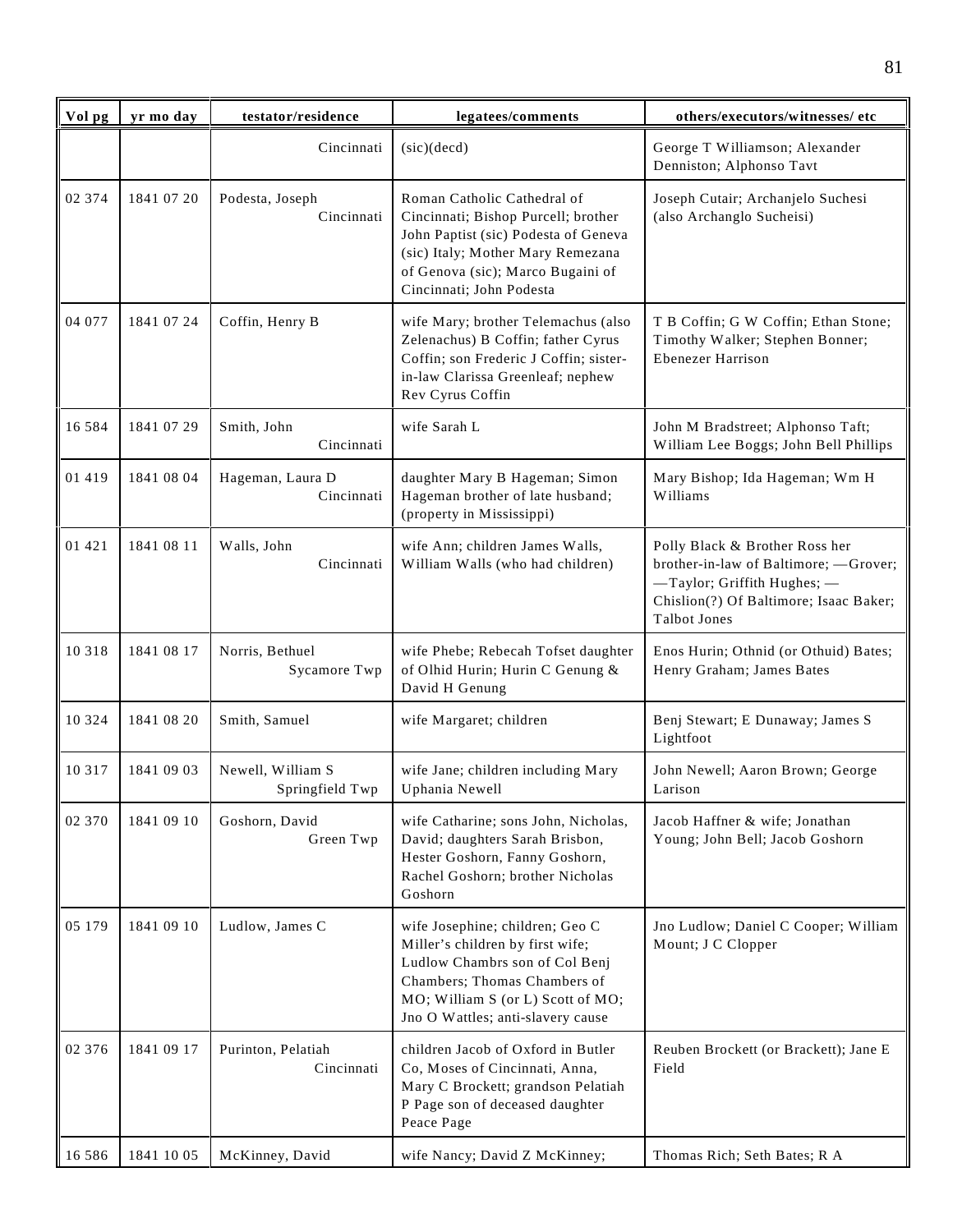| Vol pg   | yr mo day  | testator/residence                                          | legatees/comments                                                                                                                                                                                                                                                                                                                                                                                                                                                                                                                                                                                 | others/executors/witnesses/ etc                                                                                           |
|----------|------------|-------------------------------------------------------------|---------------------------------------------------------------------------------------------------------------------------------------------------------------------------------------------------------------------------------------------------------------------------------------------------------------------------------------------------------------------------------------------------------------------------------------------------------------------------------------------------------------------------------------------------------------------------------------------------|---------------------------------------------------------------------------------------------------------------------------|
|          |            | Symmes Twp                                                  | George Flammerfelt                                                                                                                                                                                                                                                                                                                                                                                                                                                                                                                                                                                | Madison; J B Washburn                                                                                                     |
| 06 358   | 1841 10 07 | Jones, Ruth<br>Cincinnati                                   | Ruth wife of Wm Harrison<br>(land in Adams Co IL)                                                                                                                                                                                                                                                                                                                                                                                                                                                                                                                                                 | John a Harrison; John Davis; Anna<br>Gabrielson; Mary A Boyd                                                              |
| 18 3 6 8 | 1841 10 09 | Willson, Francis<br>Allegheny Co Pa                         | wife Mary (maiden name Neil);<br>sister-in-law Martha Stewart (maiden<br>name Neil); sister Mary Gault<br>(maiden name Wilson); Nephew<br>James Willson; niece Jane Beard;<br>Niece Rachel Johnston; Nephew<br>Peter Willson; niece Mary<br>Armstrong (maiden name Willson) &<br>her son John; nephew & niece John<br>& Sarah Willson; Mary Wigfield<br>(maiden name Willson); Elizabeth<br>Shaw (maiden name Willson);<br>George Willson; Francis Willson;<br>Thomas Willson; three bound<br>children serving wife; (land in<br>Cincinnati, Newport KY & Knox Co<br>IN); (will made 1805 Oct 20) | Archibald Campbell; Col Nevill;<br>Matthew Stewart; Thomas Willson;<br>Robert Steele; John Irwin; Rd Graham               |
| 11 210   | 1841 10 16 | Whitehead, William                                          | Rachel Vantreese (also Vantaruse) &<br>my two children Rachel Ann<br>Whitehead and Daniel Hender<br>Whitehead                                                                                                                                                                                                                                                                                                                                                                                                                                                                                     | Jethro Wright Taber; James B Stevens;<br>Samuel Arnold                                                                    |
| 10 3 20  | 1841 10 18 | Williamson, Joseph<br>Anderson Twp                          | wife; son Stephen; daughter Hannah<br>Birdsall; grandson Josiah Bowers                                                                                                                                                                                                                                                                                                                                                                                                                                                                                                                            | Isaac Mears; Abigail Mears; George<br>Vail; Joseph Hine                                                                   |
| 05 178   | 1841 10 21 | Degolyer, Anthony<br>Symmes Twp                             | wife Hannah; granddaughter<br>Theodocia Schofied                                                                                                                                                                                                                                                                                                                                                                                                                                                                                                                                                  | Low-Degolier; Thomas Rich;<br>Winney Rich                                                                                 |
| 11 213   | 1841 10 25 | Logan, William                                              | wife Elizabeth; children Rebakah<br>Slaughter, July Ann (single), James,<br>Deniel Schenk Logan; "heirs"-<br>Rebekah, Jesse, Elizabeth, William,<br>John, Sarah; (land in Jeffersonville<br>IN)                                                                                                                                                                                                                                                                                                                                                                                                   | Robert Jones; Jesse Pierson; Samuel<br>Pierson; Mary Cobb                                                                 |
| 10 322   | 1841 10 28 | Owens, Peter<br>Crosby Twp                                  | wife Elizabeth                                                                                                                                                                                                                                                                                                                                                                                                                                                                                                                                                                                    | Moses V Nutt; James Falkington                                                                                            |
| 125 42   | 1841 11 -- | White, Alpheus<br>Brown Co OH                               | wife Sarah; children Alpheus, James,<br>Vincen, Mary Adulphena Josephine,<br>Gertrude Everlina M (land in Detroit<br>& Cincinnati) (will written 1835 Sep<br>2)                                                                                                                                                                                                                                                                                                                                                                                                                                   | Bishop Rise; Jonathan P Fay; Mich'l<br>Alewell                                                                            |
| 03 005   | 1841 11 01 | Underwood, James<br>native of England,<br>now of Cincinnati | son Charles James; sister Sarah in<br>Boston; sister Ann in England, but<br>not her husband; Madame<br>Darnsmont                                                                                                                                                                                                                                                                                                                                                                                                                                                                                  | Stephan L Possele; John Howard;<br>Moses Dawson; James Tompkins;<br>Edward (or Edu) Patterson (moved to<br>parts unknown) |
| 25 345   | 1841 11 30 | Miller, Daniel<br>Green Twp                                 | wife Anna; daughters Elizabeth<br>Evinger, Catharine Houts, Polly<br>Markland, Susan Miller; sons John,                                                                                                                                                                                                                                                                                                                                                                                                                                                                                           | Henry Applegate Sr; Enoch W Carson;<br>Benjamin Markland; Jonathan<br>Markland; David E Stathem                           |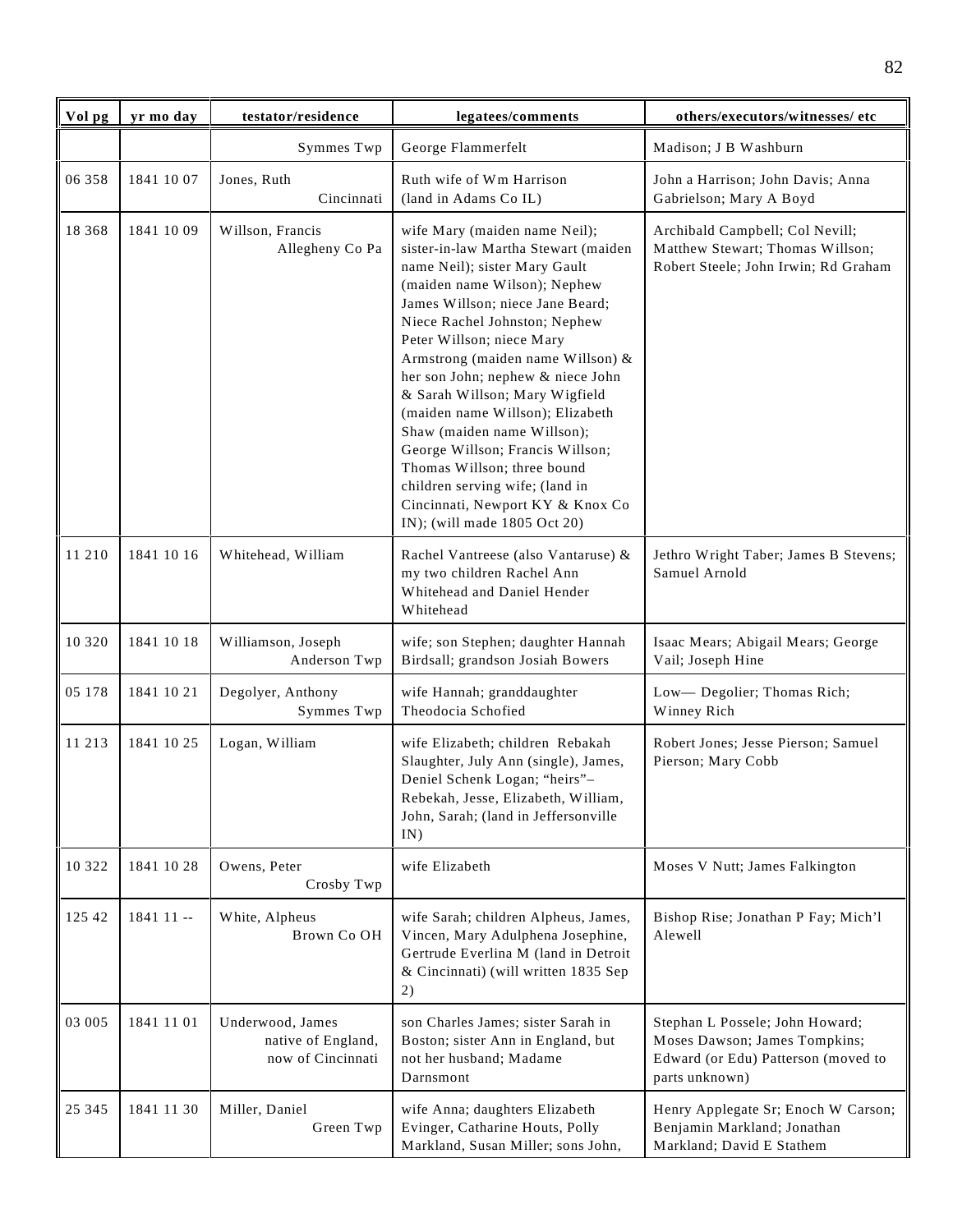| Vol pg   | yr mo day  | testator/residence                     | legatees/comments                                                                                                                                                                                                                                                                                                                                                                  | others/executors/witnesses/ etc                                                                               |
|----------|------------|----------------------------------------|------------------------------------------------------------------------------------------------------------------------------------------------------------------------------------------------------------------------------------------------------------------------------------------------------------------------------------------------------------------------------------|---------------------------------------------------------------------------------------------------------------|
|          |            |                                        | Daniel, Jacob, George, Frederick,<br>Henry, David                                                                                                                                                                                                                                                                                                                                  |                                                                                                               |
| 03 002   | 1841 12 02 | Jolley, John                           | wife Elizabeth; George Perryman of<br>MD; brother Wm D Jolley (decd);<br>sister Ann Perrymann (decd); sisters<br>Isabella Cox, Sarah Gover                                                                                                                                                                                                                                         | James Reynolds; Rufus Hodges; Wm S<br>Merrell; Watson Lewis (decd btw 1838<br>& 1841 Dec), James L Chamberlin |
| 18 3 5 3 | 1841 12 03 | Shreve, William M<br>Greeup Co KY      | sister Kitty & her children; David<br>Boyce; Emily Dunlap; Peggy<br>Prewitt; brother Leven L Shreve;<br>Negro boy Sandy                                                                                                                                                                                                                                                            | William Boyce; Archibald Paull; E R<br>Holingsworth; Andrew Dempsey                                           |
| 04 080   | 1842 01 03 | Lynes, Wm Sr<br>Cincinnati             | former wife (decd); present wife;<br>daughter Elizabeth (decd); other<br>children                                                                                                                                                                                                                                                                                                  | Daniel H Horne; John H Stevens;<br>Joseph H Bard                                                              |
| 04 063   | 1842 01 06 | Silvers, Benjamin F<br>Miami Twp       | sister Elizabeth wife of James<br>Cullum; sister Sarah S wife of Enoch<br>Anderson; brother Cleeves S Silver                                                                                                                                                                                                                                                                       | C J W Smith; James Glenn                                                                                      |
| 04 067   | 1842 01 29 | Reid, Robert<br>residing in Newport KY | friend Michael Steen (also Stien) &<br>children Firederich, Sarah, Francis                                                                                                                                                                                                                                                                                                         | David Scott; Cadwallader Wallace &<br>wife; L E Bennett; G Monroe; John L<br>Fowler; Abraham Bloomin          |
| 06 356   | 1842 01 29 | Atherton, David                        | grandsons Wesley B & Peter B<br>Walker sons of daughter Eliza P<br>Walker; Anias Atherton & his son<br>Elizah Atherton; brothers & sisters                                                                                                                                                                                                                                         | Wm Wakefield; Wm Sater; Datus<br>Ensign; John Carter                                                          |
| 16 5 8 1 | 1842 01 29 | Vosher, Mary<br>(also spelled Voshier) | sister Rebecca Osborn & her children<br>Mary Ann McGrew & William (also<br>Willie) Osborn (also Osborne); all<br>my brothers; sister Abigal; Harriet<br>Moore                                                                                                                                                                                                                      | John Leibee; David S Smith;                                                                                   |
| 04 069   | 1842 02 05 | Taylor, Archibald R<br>New Orleans LA  | never married; one brother<br>living–Philip Taylor of St Louis; set<br>free servant Amey & all other slaves;<br>uncle John B Taylor & wife &<br>children of St Louis Co MO;<br>deceased relative John T Ford of<br>Fredricksburg VA; Miss Ann T<br>Lowry, who resided with testator's<br>father's family of VA; Mrs Nancy<br>Tinsley a free woman of color;<br>Robert Lewis (decd) | A H Wallace; Wm M Lambeth; John<br>Lurton; John B Barker; Jno Andrews;<br>Wm McCowley; Tho Slov Jr            |
| 04 123   | 1842 02 05 | Taylor, Sarah<br>St Louis MO           | deceased husband; Mrs Watson wife<br>of Ringrose D Watson & her<br>daughter Eliza; Thomas, William &<br>Mary A O children of John Taylor<br>from near Floristan; niece Emily<br>Taylor; John Watson of St Louis Co;<br>son Wm C Taylor; son Archibald<br>Taylor & his Uncle Archd R Taylor;<br>Mrs Heely widow of Dr Heely;<br>Harriet reel dau/of John W Reel;                    | James T Sweringen                                                                                             |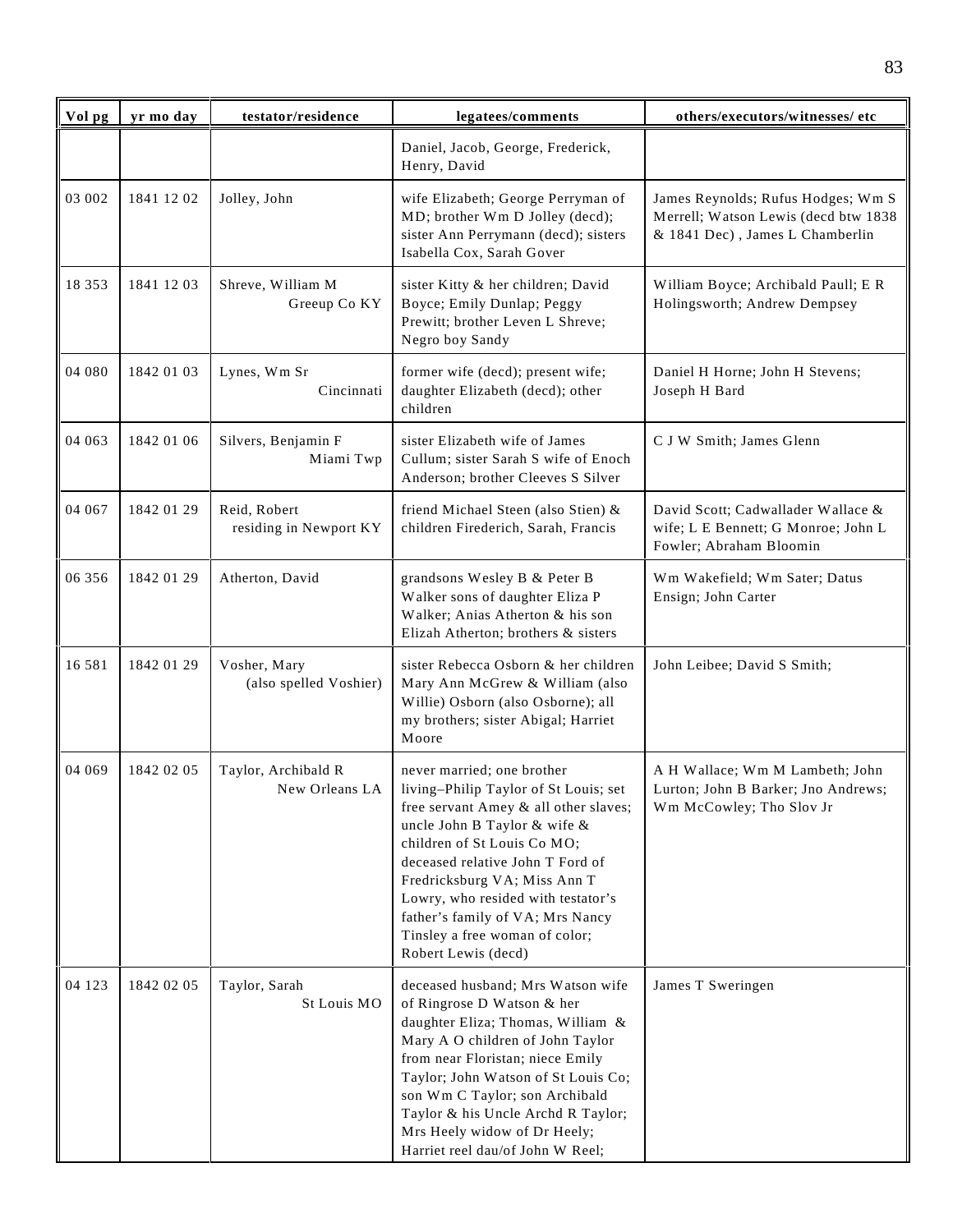| Vol pg   | yr mo day  | testator/residence                                             | legatees/comments                                                                                                                                                                                                                                                                                   | others/executors/witnesses/ etc                                                                                           |
|----------|------------|----------------------------------------------------------------|-----------------------------------------------------------------------------------------------------------------------------------------------------------------------------------------------------------------------------------------------------------------------------------------------------|---------------------------------------------------------------------------------------------------------------------------|
|          |            |                                                                | step-son William C Taylor & son<br>Archibald                                                                                                                                                                                                                                                        |                                                                                                                           |
| 25 3 3 4 | 1842 02 10 | Larew, Anna                                                    | mother; sister Jane A Shillman;<br>sister-in-law Naoma Larew; sister<br>Catharine Larew; brother John<br>Larew; niece Sarah Catharine<br>Shillman                                                                                                                                                   | Andrew Benton; J J Packer                                                                                                 |
| 25 3 3 6 | 1842 02 17 | Lewis, Elizabeth<br>Mill Creek Twp                             | grandsons Robert Lewis, John H<br>Hunington; daughter Mary Titus (of<br>IN)                                                                                                                                                                                                                         | Robert Orr; Horace Bushnell; Charles<br>E Hedge; Ruth Titus                                                               |
| 11 197   | 1842 02 21 | Harper, Edward C<br>Cincinnati<br>formerly of MD               | wife Ann; son Isaac Samuel Harper                                                                                                                                                                                                                                                                   | brother John Harper of Talbot Co MD;<br>John B Clark; John Williamson; James<br>Crehove (also Crehoe); Isaac C<br>Coplain |
| 05 168   | 1842 02 24 | Isherwood, Thomas C<br>Cincinnati                              | wife Mahelah Bennett Isherwood;<br>infant son George Washington<br>Isherwood; unborn child                                                                                                                                                                                                          | Aquilla Ramsay; Alphonso Taft; Fr<br>Disereus; Jos A Coburne                                                              |
| 16 578   | 1842 03 08 | Braden, Epenetus<br>(also Breaden, Epnetus)                    | sons George, William, Thomas,<br>Jeremiah, John; daughters Epnetus,<br>Jane Gilmore; granddaughter<br>Epenetus (daughter of George);<br>grandson Jeremiah B Gilmore; Jane<br>Webber                                                                                                                 | brother Arthur S Sorter; John M<br>Cochran; Nathaniel S Schooley                                                          |
| 16 576   | 1842 03 08 | Thompson, Price                                                | wife Martha; sons David, Alva; son<br>Joseph (& his daughter Martha),<br>Samuel, Price; daughters Elizabeth<br>(& her children), Marg, Phebee,<br>Patty D; Cyntha Ferris (daughter of<br>Elizabeth)                                                                                                 | Samuel Irwin; Christopher Constable;<br>Lloyd Smethurst                                                                   |
| 05 171   | 1842 03 10 | Glasscock, Hesekiah                                            | James White & wife Welthy                                                                                                                                                                                                                                                                           | Isaac S Whiteside; Jonathan Spader;<br>Jacob Voorhees                                                                     |
| 04 054   | 1842 03 18 | Eells, Samuel<br>Cincinnati                                    | father Rev James Eels resident of<br>Amherst; brothers Timothy Dwight,<br>James and Dan Parmalee; sister<br>Mary Lucretia Brown                                                                                                                                                                     | -Newkirk; -Stanley; Truman<br>Woodruff; - Pugh; Samuel Wyllys<br>Pomeroy; Eben S Brooks                                   |
| 11 199   | 1842 03 31 | Hurin, Enos                                                    | wife Lydia; Experience wife of<br>James C Wood & her daughters;<br>Lydia H Wood; Jacob M Patton;<br>Presbyterian Church; James K Hurin;<br>sons of Eli Huron;                                                                                                                                       | Silas Hurin; William W Wood;<br>Constantine Smith; James Smith;<br>William Marsh                                          |
| 08 179   | 1842 04 21 | Belveal, James<br>Lived on<br>Eight Mile Creek<br>Anderson Twp | wife Katharine; sons John L Belveal,<br>Marton Belveal & three youngest<br>sons Andrew B Belveal, Henry<br>Belveal, Daniel L Belveal; daughters<br>Mahala Belveal, Elizabeth L Belveal,<br>Sarah Ann Belveal, Amelia Orr<br>Belveal, Mary W Jordan, Susannah<br>Stanberry, (land in Spencer Co IN & | John Light; Charles W Johnson; Jeptha<br>Johnson, John Bennett                                                            |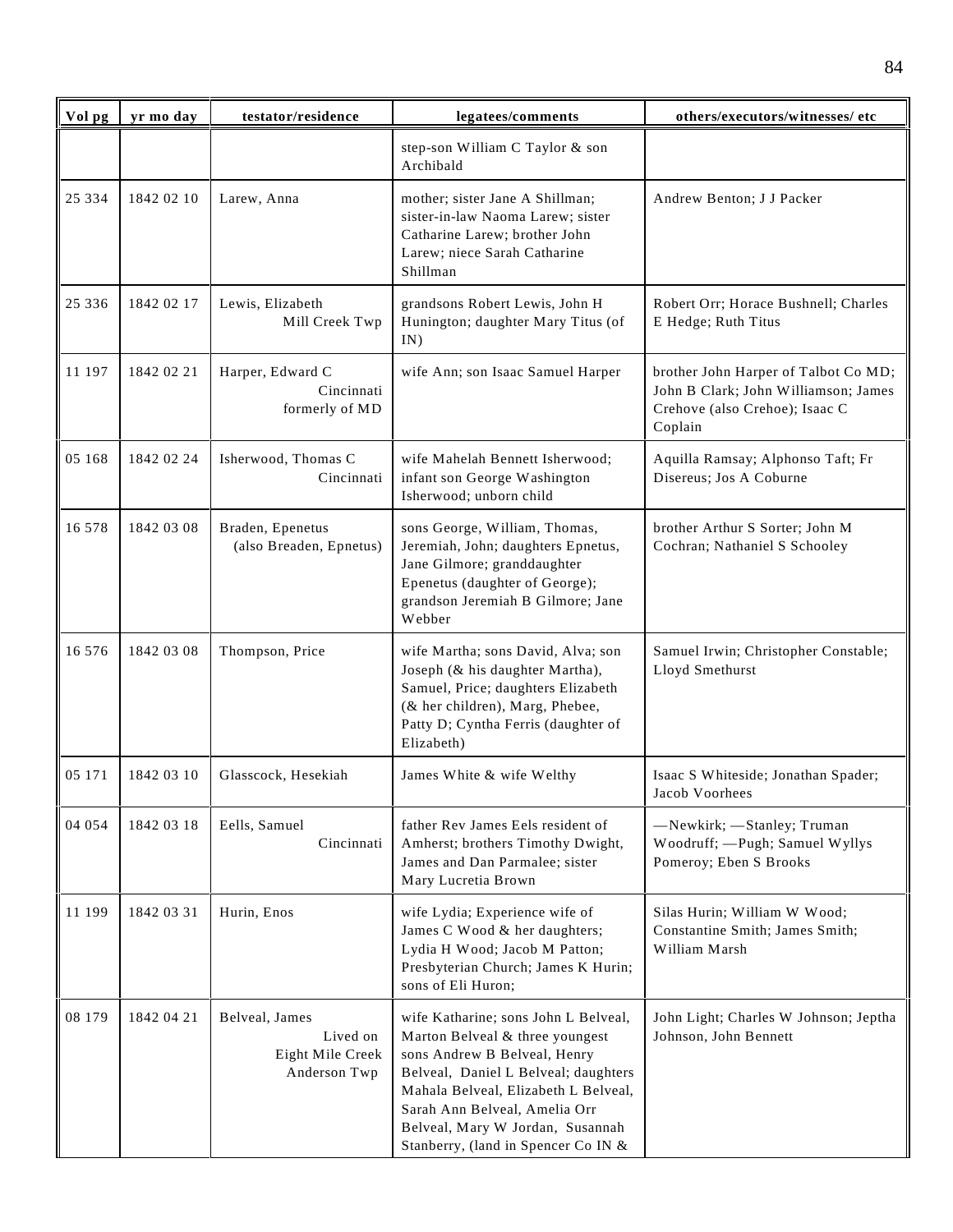| Vol pg   | yr mo day  | testator/residence                            | legatees/comments                                                                                                                                                                                                                                                                                                | others/executors/witnesses/ etc                                                           |
|----------|------------|-----------------------------------------------|------------------------------------------------------------------------------------------------------------------------------------------------------------------------------------------------------------------------------------------------------------------------------------------------------------------|-------------------------------------------------------------------------------------------|
|          |            |                                               | New Richmond in Clermont Co OH)                                                                                                                                                                                                                                                                                  |                                                                                           |
| 02 368   | 1842 06 07 | Johnston, Alexander<br>(also spelled Johnson) | wife Margaret; son Alexander;<br>daughter by former wife-- Jane Pyne;<br>daughter Elizabeth Davis & her<br>daughter; son William                                                                                                                                                                                 | Arthur Martin; B W Bontell (or<br>Boutell); H W Knight; S W Tarwin                        |
| 04 05 6  | 1842 06 07 | Palmer, Maria                                 | husband Abraham Palmer; son<br>Eugene Tretcher by former husband<br>Morris Trechday(?)                                                                                                                                                                                                                           | B Storer; Hiram Palmer                                                                    |
| 08 182   | 1842 06 07 | Broadwell, Jane                               | son Lewis Boradwell; son Cyrus<br>Broadwell & his son Jacob; daughter<br>Harriet Rose (in "matrimonial<br>bondage" with husband N D Rose;<br>sister Sarah Ludlow;                                                                                                                                                | Joseph D Secrist; John M Secrist                                                          |
| 16 574   | 1842 06 08 | Goulcher, Rebecca<br>(also spelled Goalcher)  | sister Eleanor Goalcher; father<br>(decd)                                                                                                                                                                                                                                                                        | Mrs Culbertson; Capt J C Culbertson;<br>Joseph Burgoyne; Thomas Nalton                    |
| 25 3 27  | 1842 06 14 | Pullan, John<br>Cincinnati                    | aged mother Elizabeth Pullan &<br>unmarried sister Mary Pullan;<br>brother Thomas Pullan (decd); other<br>brothers                                                                                                                                                                                               | Joseph Smith; Wm W Austin; J M<br>McCullough                                              |
| 06 353   | 1842 06 15 | Williams, Thomas                              | wife Mary; daughters Rachel Leaper,<br>Eliza Thompson, Mary M Williams,<br>Catherine Jane Williams; sons<br>William W Williams, Thomas N<br>Williams, Richard W Williams;<br>grandchildren Sanford & Hamlin B<br>heirs of son Sanford Williams<br>(decd); grandson Thomas A heir of<br>son Peter Williams (decd) | Thomas Miller; Thomas Payne                                                               |
| 02 361   | 1842 06 16 | Jeremiah, Effee<br>Cincinnati                 | children Ann Eliza Hand, Robert,<br>Martha (a cripple), Harriet, Mary                                                                                                                                                                                                                                            | Mary C T Morrison; son-in-law<br>Freeman Hand Jr; Edward C Roll;<br>Richard Mulford       |
| 04 065   | 1842 06 22 | Taulman, Hermanus<br>Montgomery               | school in Sycamore Twp; heirs of<br>brother John Taulman (decd); heirs<br>of brother Joseph Taulman (decd);<br>sister Margaret Smith of NY City                                                                                                                                                                  | N Schoonmaker; George Moore;<br>Cyrenius L Kitchull (also Ketchell);<br>Benjamin S Dackey |
| 11 202   | 1842 06 25 | Kent, Luke<br>Cincinnati                      | children William Kent, Mary Disney,<br>Luke, Martha Allen, Elizabeth D<br>Lyon, Thomas, Asbury                                                                                                                                                                                                                   | John Redhead; Jacob Vurnet; Josiah<br>Blake; George Strobridge                            |
| 02 366   | 1842 06 29 | Stall, Philip<br>Cincinnati                   | wife Sarah                                                                                                                                                                                                                                                                                                       | Peter Cline; George Frintz; [name<br>written in error: A Lemon]                           |
| 02 3 6 4 | 1842 07 07 | Sargent, Helena<br>Cincinnati                 | Samuel Williams; Josiah Lawrence;<br>children Sarah, Mary, Helena                                                                                                                                                                                                                                                | Charles Roe; E Lawrence                                                                   |
| 25 333   | 1842 07 11 | Lowe, Charles                                 | wife Jane                                                                                                                                                                                                                                                                                                        | William Hartman; Hiram Volner                                                             |
| 11 184   | 1842 07 19 | Eversull, John                                | wife Rebecca; sons George, William,<br>John, Benton, Henry                                                                                                                                                                                                                                                       | George W Holmes; Orin Mason; Wm T<br>Stump                                                |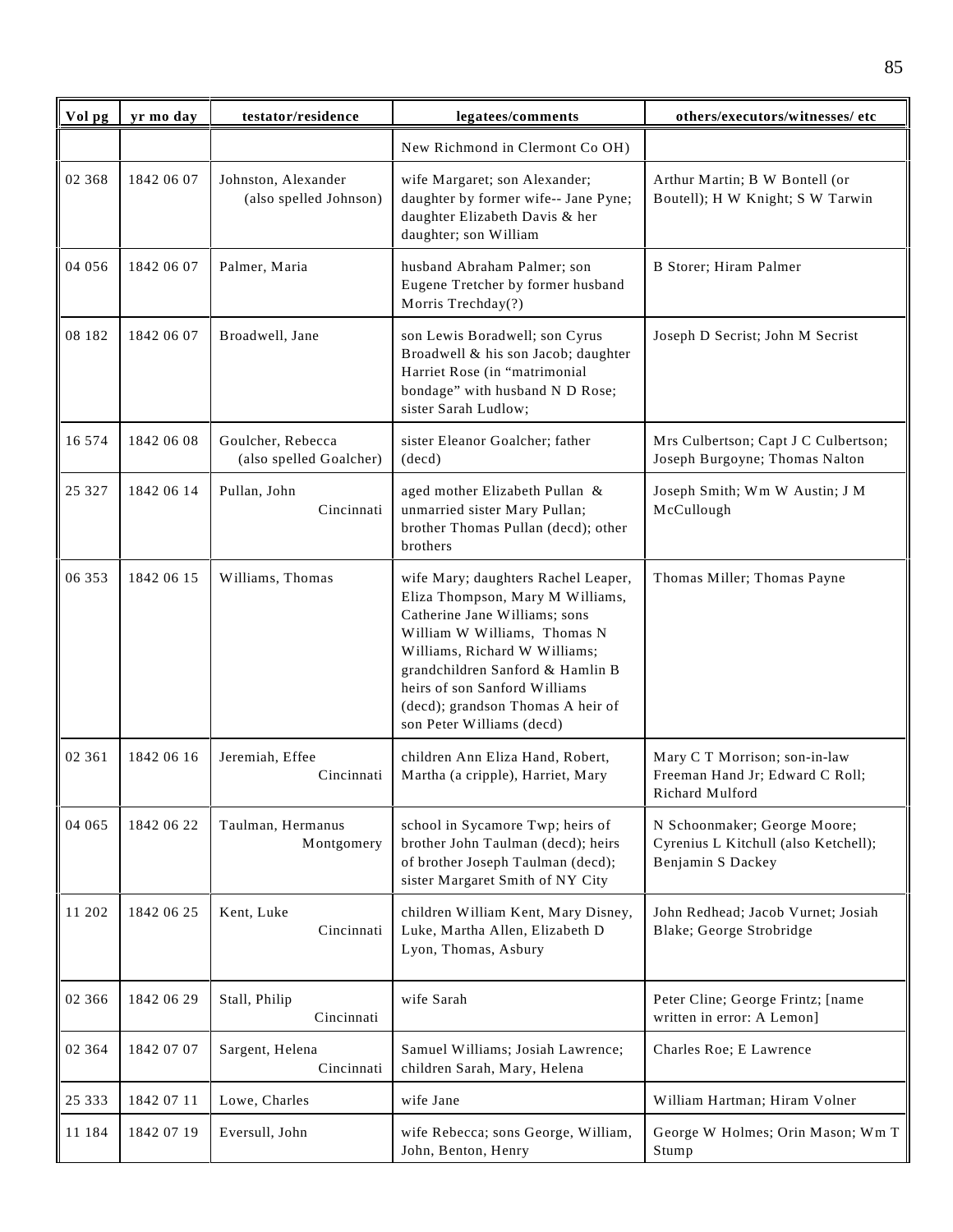| Vol pg | yr mo day  | testator/residence                                   | legatees/comments                                                                                                                                                                                                                                                  | others/executors/witnesses/etc                                                                                                                                                                                 |
|--------|------------|------------------------------------------------------|--------------------------------------------------------------------------------------------------------------------------------------------------------------------------------------------------------------------------------------------------------------------|----------------------------------------------------------------------------------------------------------------------------------------------------------------------------------------------------------------|
| 11 195 | 1842 07 21 | Hardin, Catharine<br>Cincinnati                      | Wm Freeman of Liberty Twp Butler<br>Co OH; nephew John Mallalley                                                                                                                                                                                                   | Daniel Pocock of Union Twp Butler<br>Co OH; John M Stuart; David<br>Waldren; Thomas J Legg                                                                                                                     |
| 08 186 | 1842 07 26 | Wade, David E                                        | Hannah Stevens the daughter of late<br>sister-in-law of the same name;<br>children David Wade, Nehemiah<br>Wade (Butler Co), Mary Oliver<br>(Warren Co), Saran E Bedinger<br>(Campbell Co KY), Melancthon S<br>Wade, Susan A L Guy (Symmes<br>Twp), Stephen J Wade | Lewis Whiteman; Henry B Funk;<br>Peyton S Symmes, George P Torrence;<br>John Jolley; son-in-law Benjamin F<br>Bedinger; Edward D Mansfield; Wm<br>W Philips (also J M Phillips); Samuel<br>Newell; O M Spencer |
| 25 347 | 1842 07 29 | Marsh, Calvin                                        | children Elizna, William, Rachel<br>Ann, Jacob Lonzo; Phebee Norris<br>widow of Mathuel                                                                                                                                                                            | -ius Keelor; Samuel Beelor; Augustin<br>P McNeill; Henry Graham                                                                                                                                                |
| 16 579 | 1842 08 01 | Shera, Thomas<br>Cincinnati                          | wife Mary;<br>(Land in Decatur IN)                                                                                                                                                                                                                                 | Adam Eli Carr & wife Susannah; Wm<br>M Lauder; John Searight; Henry<br>Wilkemacke                                                                                                                              |
| 04 058 | 1842 08 01 | Tomson, John<br>(also spelled Thomson)<br>Cincinnati | wife Maria; daughter Harriet Elvina<br>Thomson                                                                                                                                                                                                                     | Robert Boal; Ezekiel Ross; Samuel F<br>Cary; John Lilley                                                                                                                                                       |
| 05 181 | 1842 08 02 | Mosby, Littlebury<br>Cincinnati                      | wife; children                                                                                                                                                                                                                                                     | William Conelin; William E White;<br>Henry Rockey                                                                                                                                                              |
| 05 172 | 1842 08 02 | Conger, Nancy<br>Green Twp                           | children Caroline, William,<br>Jeremiah, Hezekiah, Daniel, John,<br>Josiah B, Airy Johnson                                                                                                                                                                         | Henry S Wilmer; Robert Giffin,<br>William Giffin                                                                                                                                                               |
| 11 189 | 1842 08 04 | Crocker, James H                                     | Margaret McElroy; father David<br>Crocker; sister Canges & her<br>daughter Sarah French; brothers<br>Charles, David Jr, Silas                                                                                                                                      | Jacob Burnet; Joshua Harden; Samuel<br>Sheldon; John M Bradstreet; Lannstons<br>Whipple; William Higby; John<br>Dempster; Thomas Henderson                                                                     |
| 04 060 | 1842 10 07 | Skilllman, Jacob<br>Springfield Twp                  | wife Jane                                                                                                                                                                                                                                                          | John J Miles; A R Sayre; E Crain                                                                                                                                                                               |
| 11 187 | 1842 10 12 | Collins, John<br>Cincinnati                          | wife Mary; children Henry, Margaret<br>Yates, Mary; Margaret's child<br>William Henry Yates; (land near<br>Dayton in Montgonery Co OH)                                                                                                                             | James F Meline; William Pyne                                                                                                                                                                                   |
| 06 355 | 1842 10 14 | Kloepp, Augustus                                     | wife Lydia; John son of first wife;<br>Daniel son of present wife; bro-in-<br>law John Thomas to be guardian of<br>John; (land in IN)                                                                                                                              | William Nast; John Thomas                                                                                                                                                                                      |
| 04 075 | 1842 10 22 | Sterrett, Benjamin<br><b>Baltimore MD</b>            | daughter Jane wife of John T Barr;<br>brother Robert Sterritt (decd) & son<br>Benjamin; John Sterritt<br>(land in Cincinnati) (will written<br>1823 Jul 1)                                                                                                         | -Keys; - Welsh; Thomas Cromwell;<br>Saml H Gover; Asahel Mathewson                                                                                                                                             |
| 04 105 | 1842 10 31 | Pollock, John<br>Oldham Co KY                        | children of Parmelia Houdon (or<br>Herndon) of Winchester KY-Albert<br>A Curtis, Martha Curtis, E Curtis,                                                                                                                                                          | T H Berry; Charles G Shane; Amon<br>Scovill; Nelson W Vallandigham                                                                                                                                             |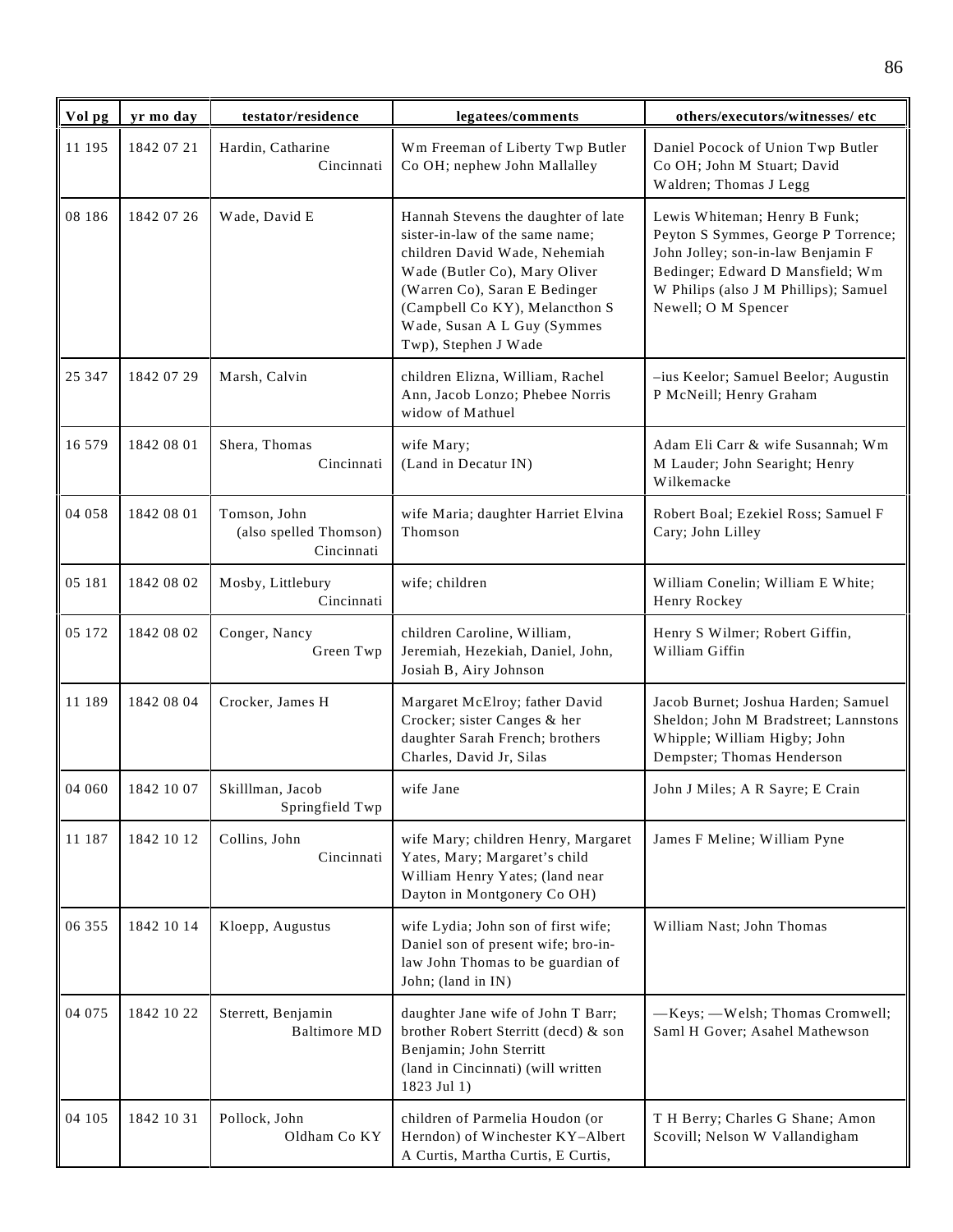| Vol pg | yr mo day  | testator/residence                    | legatees/comments                                                                                                                                                                                                                                                                                                                                                                                                                                                                                                                                                                                                                                                                                                                                                                                                                                                                                                                                                                                                                                              | others/executors/witnesses/ etc                                                                                                                                                                                                                                                                                                                                                                                                                                       |
|--------|------------|---------------------------------------|----------------------------------------------------------------------------------------------------------------------------------------------------------------------------------------------------------------------------------------------------------------------------------------------------------------------------------------------------------------------------------------------------------------------------------------------------------------------------------------------------------------------------------------------------------------------------------------------------------------------------------------------------------------------------------------------------------------------------------------------------------------------------------------------------------------------------------------------------------------------------------------------------------------------------------------------------------------------------------------------------------------------------------------------------------------|-----------------------------------------------------------------------------------------------------------------------------------------------------------------------------------------------------------------------------------------------------------------------------------------------------------------------------------------------------------------------------------------------------------------------------------------------------------------------|
|        |            |                                       | Mary Curtis, James Hauden; Charity,<br>Ann M & Cornelius Toby of<br>Cincinnati                                                                                                                                                                                                                                                                                                                                                                                                                                                                                                                                                                                                                                                                                                                                                                                                                                                                                                                                                                                 |                                                                                                                                                                                                                                                                                                                                                                                                                                                                       |
| 11 192 | 1842 12 09 | Clark, John<br>Columbia Twp           | wife Mary; children James, John,<br>Isaac S, Nancy A Lee, Mary B<br>Wilson, Francis C Wood (decd, & hr<br>daughters Nancy L & Charity D<br>Wood); son John's daughters Mary<br>H & Lula J Clark                                                                                                                                                                                                                                                                                                                                                                                                                                                                                                                                                                                                                                                                                                                                                                                                                                                                | Samuel J Miller; Jos Sampson; William<br>W Wood                                                                                                                                                                                                                                                                                                                                                                                                                       |
| 06 359 | 1842 12 27 | Bonte, Peter J<br>Cincinnati          | wife Elizabeth; son John Herman<br>Bonte & his son John; brother John<br>Bonte; son Peter Cornelius Bonte;<br>daughters Jane Maria wife of David<br>Rozmon; Eliza Ann wife of George<br>Rozman (also spelled Bozmon),<br>Hanna Rebecca Bonte                                                                                                                                                                                                                                                                                                                                                                                                                                                                                                                                                                                                                                                                                                                                                                                                                   | E D Hornfield & wife; David E Wade;<br>Jacob Broadwell & wife; Jerome B<br>Wertz; Jacob Buneth; John Teluirs;<br>John H Kortz; Adam Frigal; John<br>Stokum(?); John F Kepmer; John<br>Burgoyne; Josiah Forbes                                                                                                                                                                                                                                                         |
| 10 301 | 1843 01 26 | Waltenrath, Jacob<br>Mill Creek Twp   | wife Catherine; wife's daughter<br>Margaret Buhrger                                                                                                                                                                                                                                                                                                                                                                                                                                                                                                                                                                                                                                                                                                                                                                                                                                                                                                                                                                                                            | Charles Behne; James S Brown                                                                                                                                                                                                                                                                                                                                                                                                                                          |
| 10 304 | 1843 02 06 | Bloomfield, Joseph<br>Springfield Twp | wife; sons Moses, Aaron, Isaac;<br>daughters Elizabeth wife of George<br>Closson, Anna, Mary<br>(owned land in Adams Co &<br>Huntington Co IN)                                                                                                                                                                                                                                                                                                                                                                                                                                                                                                                                                                                                                                                                                                                                                                                                                                                                                                                 | Henry Snook; Applegate Watson;<br>Aaron Brown; Arthur S Sotor; John M<br>Cochran; James Martin                                                                                                                                                                                                                                                                                                                                                                        |
| 25 307 | 1843 02 14 | Williams, Elmor<br>Cincinnati         | wife Lucy Ann; son Charles Elmore<br>Williams; grandsons William Elmor<br>Gazlay, Allen Williams Gazlay the<br>sons of James W Gazlay;<br>granddaughters Rebecca A Allen,<br>Mariah L Cary; William Philander<br>Hulbert; Epheriam D Williams;<br>James H Ewing (who had sister<br>Martha & brother Jacob); Jacob<br>Ewing; Parthnia, Abigail, Mariah,<br>Alfred, Ephheriam D, Samuel,<br>Josephine the children of Epheriam<br>D Williams & his wife Maria;<br>Nathan Hulbert & his wife Elizabeth;<br>Sarah Pierson (recently Sarah<br>Blackburn) & her son Jacob<br>Blackburn; Elmor Williams Jackson<br>the son of John W Jackson; sister<br>Martha Spader & her daughters<br>Sarah M Floyd, Margaret Ann Ferris;<br>daughters Martha Allen, Rebecca<br>Gazlay, Charlotte, Effey; Charlotte C<br>Williams the daughter of testator's<br>nephew Miles Williams; George<br>Rogers; Benjamin A Hunt; Edward C<br>Roll; John & Miles Williams the<br>sons of testator's brother Miles;<br>Julius Augustus Drake; Robert<br>Reily-clerk in W P Hulbert's store; | Daniel Williams; William P Hulbert;<br>Amos Haines; Enoch McHenry; Joseph<br>Kounse; Edward Roll; Wick Roll-idiot<br>son of Edward Roll; Joshua Perry;<br>Horace Wells; Ebenezer Martin; John<br>Martin; Sarah Pearson; Joseph Martin;<br>William Mills (decd); Abraham<br>Babinger; Ezekial Tharp (decd); Joseph<br>Lefler; John A Gurly; James H Ewing;<br>Philip Grandin; Nathan Hulbert; Caleb<br>W Taylor; Joseph H McHenry; George<br>Crawford; Robert Crawford |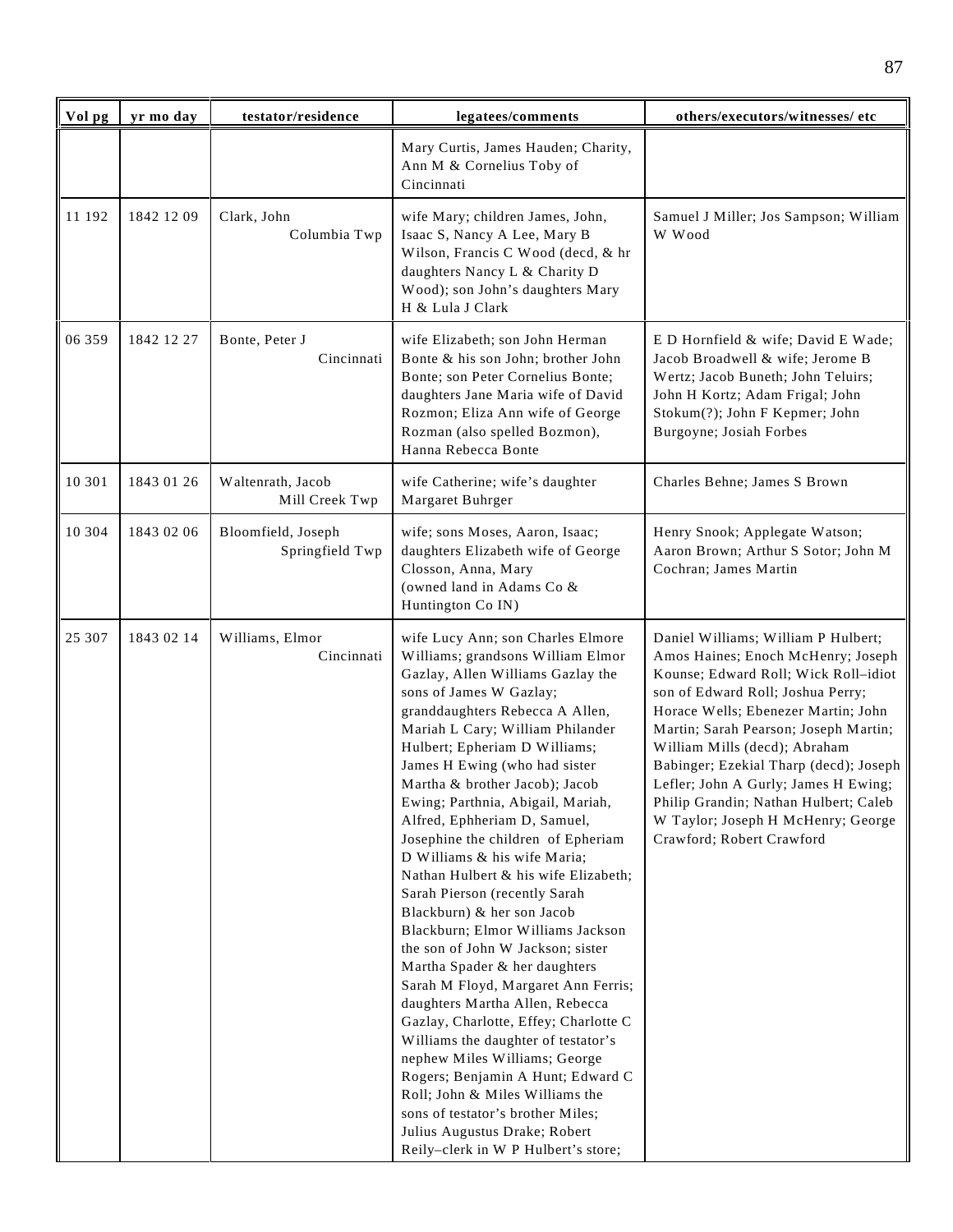| Vol pg  | yr mo day  | testator/residence                                                         | legatees/comments                                                                                                                                                                                                                                                                                                                                                           | others/executors/witnesses/ etc                                                                                                  |
|---------|------------|----------------------------------------------------------------------------|-----------------------------------------------------------------------------------------------------------------------------------------------------------------------------------------------------------------------------------------------------------------------------------------------------------------------------------------------------------------------------|----------------------------------------------------------------------------------------------------------------------------------|
|         |            |                                                                            | John W Jackson; Joseph McHenry;<br>brother Jacob Williams & his son<br>David whose son is Elmor Williams                                                                                                                                                                                                                                                                    |                                                                                                                                  |
| 10 3 11 | 1843 02 15 | Lakeman, Sarah                                                             | husband Joseph F Lakeman; sisters<br>Jennett Thompson & Margart<br>Langlands                                                                                                                                                                                                                                                                                                | J C Clopper; Wm Staddon                                                                                                          |
| 01 416  | 1843 02 23 | Flora, Jacob<br>(also spelled Flory)<br>Delhi Twp                          | wife Catherine; only son Joseph<br>Flora                                                                                                                                                                                                                                                                                                                                    | Joseph Flora; Philip Stout; John N<br>Nunn; George Herbstreet (or<br>Herbstrict); Lorris F Assenback; John<br>Kizer; Wm T Gentle |
| 10 3 14 | 1843 03 21 | Pool, William                                                              | wife Katharine; children including<br>David; Ebenezer Forbes;                                                                                                                                                                                                                                                                                                               | Elijah Cowan; Hiram Bodine; P<br>Manjar; Peter Buntin (also Buntine)                                                             |
| 06 349  | 1843 03 30 | Fenton, Jacob<br>Whitewater Twp                                            | James Wright; John Wright; Lewis<br>Wright; William Wright; Ann<br>Morgan; Jacob Fenton Wright son of<br>William Wright; William, Eliza,<br>Sarah children of James Wright;<br>heirs of Roswell Fenton (decd);<br>Withia Hazelton; Rebecca Cary;<br>Lucy Howard; Jacob Fenton<br>Paddock; George Washington<br>Fenton; Deborah Paddock; Hannah<br>Van Buren; Stephen Fenton | William Jessup; Thadeus R Webb;<br>Jacob Birnhart (or Burnhart); Thomas<br>Morgan; Joseph Morgan                                 |
| 06 351  | 1843 04 04 | Dunn, Elizabeth<br>Cincinnati                                              | daughters Mary Baily, Sarah<br>Scudder, Elizabeth Richards; sons<br>Iramiah Dunn, John C Dunn;<br>grandson Samuel W Dunn                                                                                                                                                                                                                                                    | James Glenn; George A Kerr; Daniel<br>Robinson                                                                                   |
| 02 354  | 1843 05 15 | Vail, Thomas C<br>Anderson Twp                                             | children Elizabeth E Vail, John B<br>Vail, Jacob S Vail                                                                                                                                                                                                                                                                                                                     | George V Betts; Abraham Eversole;<br>Halsey B Miller; George Vail                                                                |
| 02 381  | 1843 05 15 | McGrew, Alexander                                                          | wife Carolina Carter McGrew;<br>children Alexander M, William R,<br>Robert J, Amelia, Caroline E C                                                                                                                                                                                                                                                                          | Henry Storr (or Starr); H F Hill; J P<br>Biggs; Wilson McGrew                                                                    |
| 10 307  | 1843 05 17 | Heim, Franz Xavery<br>(also Xaver Franz &<br>Francis Xavery)<br>Cincinnati | wife Christina, maiden name<br>Wirthlin; daughter Christina; son<br>Edward; brother Philip Heim in<br>Fadenbach District of Achem in<br>Baden                                                                                                                                                                                                                               | Jacob Smith Jr; Phillipp Hauser                                                                                                  |
| 05 166  | 1843 05 31 | Chiesa, Lewis Camillo<br>born in Genoa Italy<br>now of Cincinnati          | friend Chiara Bernere in Senagi<br>Italy; friend Madelena Bernere (also<br>Barnere) of Senagi; Capuchini<br>Convent of Dibassagia in Italy; no<br>near relatives; Church of Oratorio de<br>Sevigi                                                                                                                                                                           | Peter Machio Derichoso of Senagi<br>Italy; Peter Brasco of Senagi; Stephen<br>Costa; Gialomo Costa; James Costa                  |
| 05 183  | 1843 06 01 | Mason, Sarah<br>Cincinnati                                                 | Restoration Church of Cincinnati;<br>friend Eliza Butter of Philadelphia;<br>grandson John J Hill & his sister<br>Sarah H Warner now of Albany NY;<br>ganddaughter Sarah Anna Roe;                                                                                                                                                                                          | N Longworth; Elam P Langdon; Rufus<br>Hodges; Samuel Fosdick                                                                     |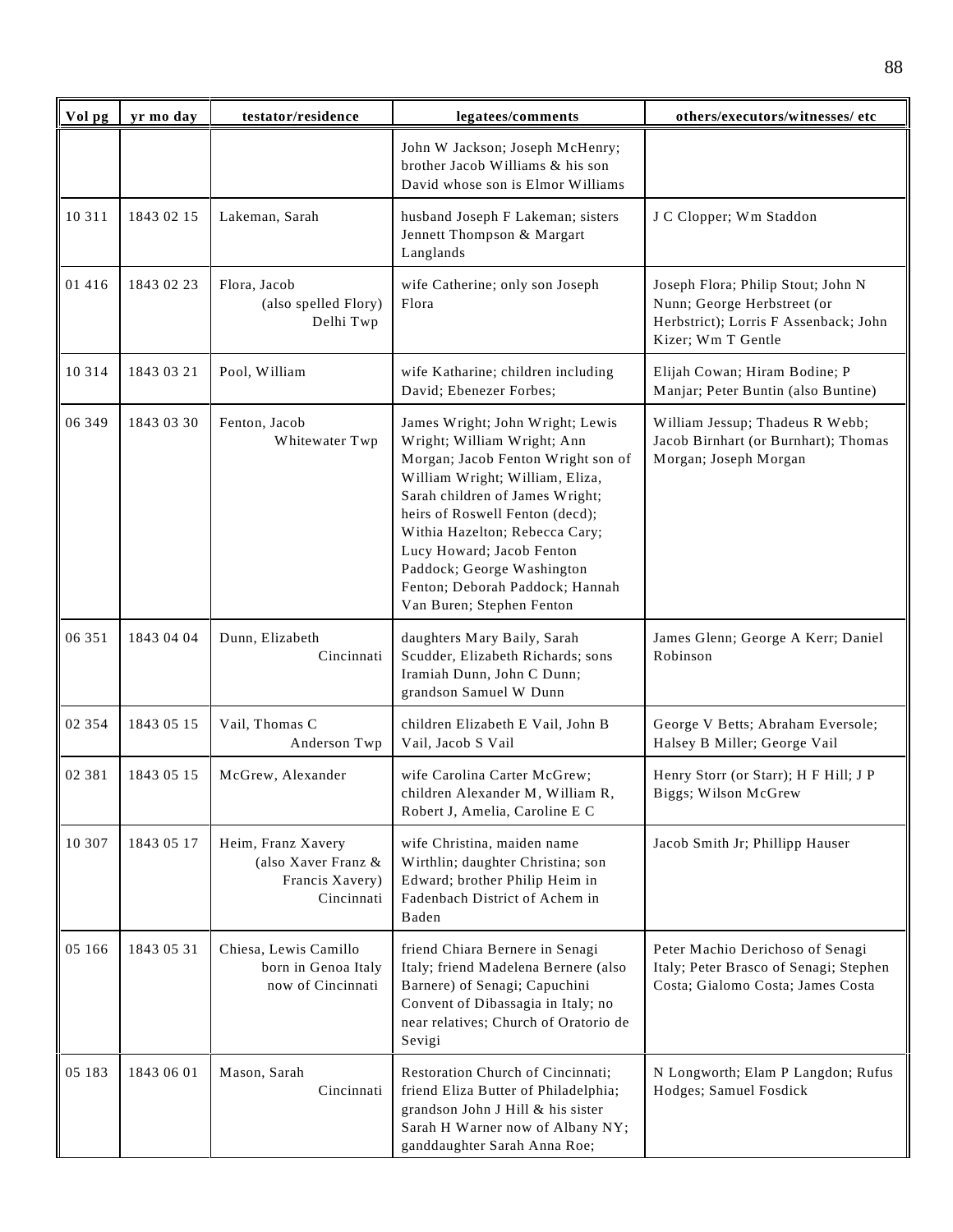| Vol pg   | yr mo day  | testator/residence                                            | legatees/comments                                                                                                                                                                       | others/executors/witnesses/etc                                                                                    |
|----------|------------|---------------------------------------------------------------|-----------------------------------------------------------------------------------------------------------------------------------------------------------------------------------------|-------------------------------------------------------------------------------------------------------------------|
|          |            |                                                               | daughter Eunice Mason; William E<br>Manlove & his cousin Eunice Mason<br>Manlove                                                                                                        |                                                                                                                   |
| 18 3 6 5 | 1843 06 15 | Clark, Isaac L<br>Cincinnati                                  | niece Mary E Clark (daughter of<br>brother Thomas decd); nephews<br>Albert, William & Thomas Chatfield<br>(children of sister Nancy & Leonard<br>Chatfield); (will written 1836 Jul 14) | Belamy Storer; David Van Matre;<br>Henry Rockey                                                                   |
| 16 573   | 1843 06 16 | Caldwell, James<br>Springfield Twp                            | Margaret Cosby Sr & daughter<br>Frances Cosby; Andrew Rogers Sr;<br>nephews James N Caldwell, Robert<br>C Caldwell                                                                      | Archibald Burns; Boyd Dill; Andrew<br>Bradley; Jonas Roberson                                                     |
| 10 3 13  | 1843 06 20 | Page, James                                                   | nieces Charlotte Pace, Catherine<br>Pace, Laura H Slade (all daughters of<br>brother Henry Pace); nephew Henry<br>Pace Jr                                                               | Jacob Burnet; Mr Defereest; Peter<br>Smith; J W Ely; Timothy D Lincoln                                            |
| 06 348   | 1843 06 23 | Forte, Elijah                                                 | divorced wife Julia; 3 children;<br>nephew Samuel Wilcox                                                                                                                                | T Walker; L P Brux                                                                                                |
| 04 062   | 1843 07 29 | Riley, Littleton T<br>Bracken Co KY                           | sister Eliza Hutchinson<br>(owned land in Cincinnati)                                                                                                                                   | John M Blair; Eliza Blair; James (also<br>called Darius) Hutchinson; David<br>Brooks; Richard Gibson              |
| 10 299   | 1843 07 31 | Hesselwood, Andrew<br>Cincinnati                              | wife Nancy; sons Robert C, Thomas<br>S, John D                                                                                                                                          | Mark Atkins; John McCammon; Robert<br>Dunlop                                                                      |
| 07 268   | 1843 08 02 | Kroning, Frederick<br>(also spelled Krenning)                 | wife Carolina Henriette                                                                                                                                                                 | H Noltekemper; Anna Maria<br>Noltekemper; Matheus Schroth;<br>Charlotte Schrodt                                   |
| 04 071   | 1843 10 04 | Stites, Hezekiah<br>from Franklin Co IN<br>now of Columbia OH | children Isaiah, Mary, Hezekiah,<br>Benjamin, Athan, John Newton,<br>Rachel, Deborah, George<br>Washington, Roda, Freemont (also<br>Freeman); Isaiah's daughter Mary<br>Lush            | Michael D Bott; James Curry;<br>Skilllman Alger                                                                   |
| 10 297   | 1843 10 16 | Hummel, Michael Sr<br>Cincinnati                              | wife Dorothea-maiden name Yost;<br>sons Michael Jr, Jacob                                                                                                                               | Friedrich Pfiester; Gustavus Herder;<br>Henry Roedter                                                             |
| 16 5 6 9 | 1843 10 20 | Clark, Frances                                                | daughter Mary Ann Henrie; son<br>Norval Kelso (whose father-the<br>testator's husband- died 1832 Oct<br>17)                                                                             | James McIntyre; Thomas G Mitchell;<br>John Kelly                                                                  |
| 10 303   | 1843 11 03 | Addis, Elizabeth                                              | daughter Almire Shourds                                                                                                                                                                 | Jonathan Moore; John P Cornell;<br>Benjamin Skene                                                                 |
| 05 164   | 1843 11 17 | Patterson, Samuel<br>Washington Co TX                         | mother; niece Mary Duncan; sisters<br>Eleanor, Elizabeth wife of Sam B<br>Findly, Mary, Jane                                                                                            | Joseph H Wood; Dr Richard R Peebles;<br>Robert Merett; Daniel J Toler; W H<br>Charis (also Chairs); Jas R Jenkins |
| 10 309   | 1843 11 18 | Goudy, Thomas<br>Cincinnati                                   | wife Ruthamey; father Robert Goudy<br>(decd); only son Robert Goudy;<br>son's grandfather William Cottle                                                                                | James M West & wife; Enoch £<br>Harcourt; Oliver Harcourt; James<br>Foster                                        |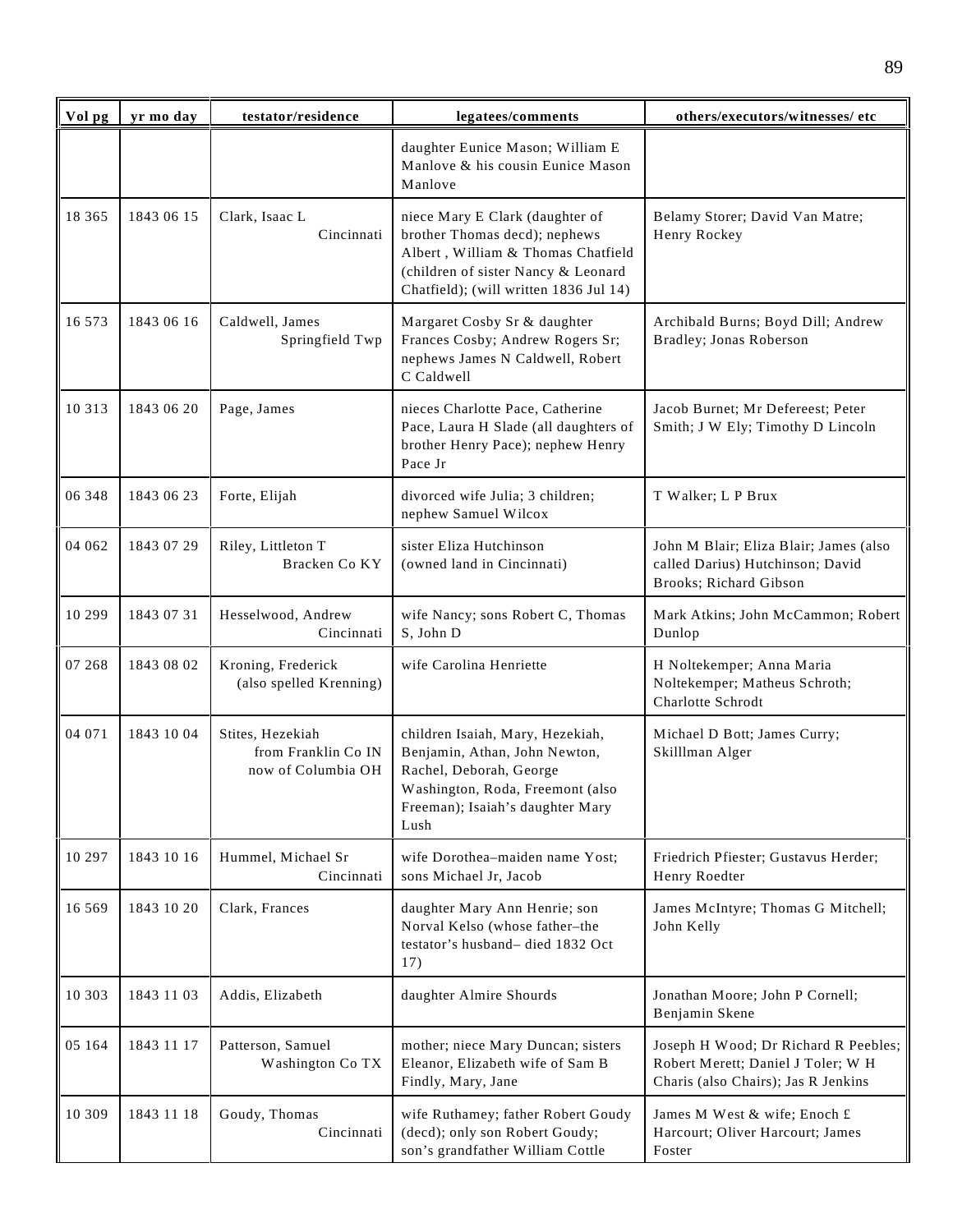| Vol pg | yr mo day  | testator/residence                   | legatees/comments                                                                                                                                                                                                                 | others/executors/witnesses/ etc                                                                                                 |
|--------|------------|--------------------------------------|-----------------------------------------------------------------------------------------------------------------------------------------------------------------------------------------------------------------------------------|---------------------------------------------------------------------------------------------------------------------------------|
| 05 163 | 1843 11 23 | Barnwell, William<br>Cincinnati      | Sarah wife of Henry H Miller;<br>William Wells                                                                                                                                                                                    | James Foster; William Jones; John<br>Winall                                                                                     |
| 18 347 | 1843 11 27 | Lapsley, David<br>Philadelphia PA    | children Eliza Lapsley, John (of<br>Bucks Co PA), Joseph B, David Jr,<br>Sarah wife of Quintin Campbell;<br>grandchildren: children of John--<br>Jane, Eleanor, William, John,<br>Joseph, Edward; (will written 1827<br>Aug 24)   | T Mitchell; J Wilson Mitchell (died<br>before 1836); Benj G Mitchell;<br>Quinton Campbell                                       |
| 16 571 | 1843 11 27 | Jones, Philip<br>Cincinnati          | wife Nancy; children John, William,<br>Eliza Jane                                                                                                                                                                                 | Edward Jones; William Hughes                                                                                                    |
| 05 150 | 1843 11 27 | Ridgely, Absalom<br>attorney         | wife Frances                                                                                                                                                                                                                      | Bellamy Storei (also Storer); Wolcott<br>Richards                                                                               |
| 05 185 | 1843 12 11 | Murphy, James                        | assets given to the Catholic Church<br>to procure masses for the repose of<br>the testator's soul & that of his<br>mother                                                                                                         | Rev John J Doherty; Robert Martin;<br>James Murphy                                                                              |
| 18 361 | 1843 12 18 | Thompson, Aaron<br>Symmes Twp        | wife Hannah; children Moses, John,<br>Aaron Jr, Sintha Cameron, Mary<br>Sutton, Rachael Thompson, Sarah<br>Thompson, Alex (also Eley) Abbott,<br>Margaret Thompson; (land in Allen<br>Co IN)                                      | William Humphrey; John Cameron;<br>William Hamers                                                                               |
| 06 347 | 1843 12 27 | Farnham, Charles A<br>Cincinnati     | wife Margaret                                                                                                                                                                                                                     | Henry Ires (Ines); Eliza J Burns                                                                                                |
| 04 081 | 1844 01 10 | Sheepshanks, William<br>Philadelphia | son Thomas Sheepshanks; nephew<br>William M Spencer; daughter<br>Caroline Sheepshanks                                                                                                                                             | James S Spencer Jr; Jacob Jones;<br>Thomas Sheepshanks Spencer; John<br>Painter                                                 |
| 01 412 | 1844 01 16 | Thompson, Ralph                      | nephew William Thompson & his<br>Anderson Twp   son Ralph; children Eliza, Ellen,<br>Margaret, John; brother John<br>Thompson; estate from Ellen &<br>Robert Armstrong; brother Samuel<br>Thompson & his son Oliver<br>Thompson   | Blair Jeffries; Benjamin Bridges;<br>Washington Corbly; James Johnson                                                           |
| 02 349 | 1844 01 17 | Griffith, David                      | wife Eliza                                                                                                                                                                                                                        | H B Pearce; Jacob Griffith                                                                                                      |
| 06 337 | 1844 01 17 | Harding, Jonathan<br>Cincinnati      | wife Abigail                                                                                                                                                                                                                      | James Smith; Uzziah Kemball (or<br>Kimball, aslo Kernball); E Hotchkiss<br>(also Hotchkisson)(now resident of<br>Washington DC) |
| 06 343 | 1844 01 18 | Day, Timothy<br>Anderson Twp         | wife Sarah; eldest son Elias; 2 <sup>nd</sup> son<br>Aaron Crane; 3 <sup>rd</sup> son Artemas; 4 <sup>th</sup><br>son Timothy; du Nancy;<br>granddaughter Serena Edwards; (will<br>written 1831 Dec 23); (land in<br>Clermont Co) | John Rose; William Lytle (or Lytte);<br>John McDowell; Levi B Wilmington;<br>Joseph Badgley                                     |
| 05 191 | 1844 01 19 | McCullouch, James                    | nieces in Belfast Ireland-daughters                                                                                                                                                                                               | William Wilson of Philadelphia;                                                                                                 |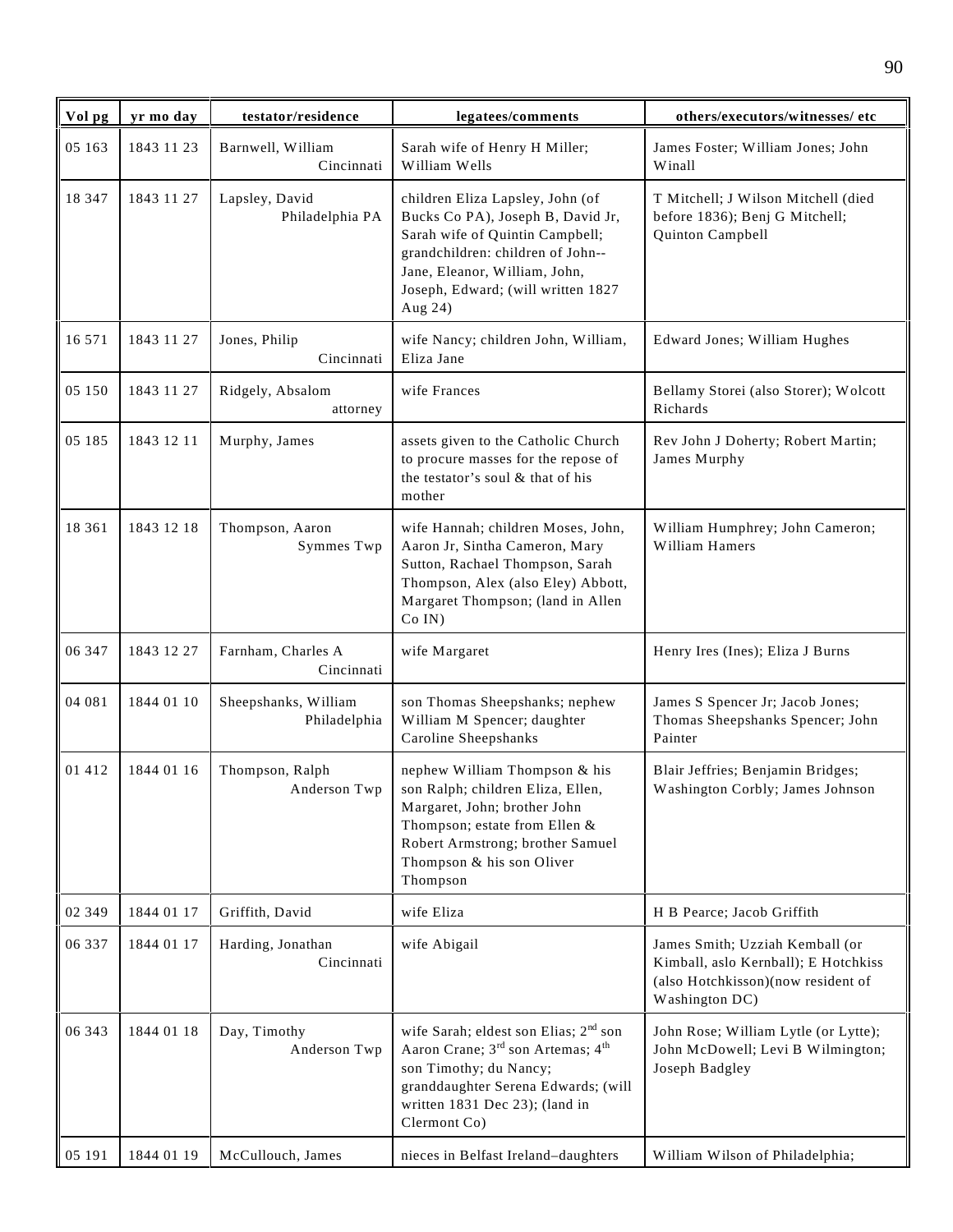| Vol pg   | yr mo day  | testator/residence              | legatees/comments                                                                                                                                                                                                                                                                                                                                                                                                                                                                                                                                                                                                                                                                        | others/executors/witnesses/ etc                                                        |
|----------|------------|---------------------------------|------------------------------------------------------------------------------------------------------------------------------------------------------------------------------------------------------------------------------------------------------------------------------------------------------------------------------------------------------------------------------------------------------------------------------------------------------------------------------------------------------------------------------------------------------------------------------------------------------------------------------------------------------------------------------------------|----------------------------------------------------------------------------------------|
|          |            | Philadelphia                    | of sister Nancy & Joseph Gilmore;<br>niece Mrs Steath near Market Hill<br>County Armagh-daughter of sister<br>Jane & Samuel Boyd; nephew John<br>Boyd in Pittsburg PA-son of Samuel<br>& Jane; nephew John Gilmore son of<br>Joseph Gilmore & wife Nancy of<br>Belfast; John Gilnore & 4 sisters in<br>Ireland & his brother Joseph of<br>Mifflin Co; brother Samuel<br>McCulluch's children of Mifflin Co;<br>brother William McCulloch of<br>Mifflin Co & children; Margaret<br>McCormick my present housekeeper;<br>Thomas H Baird husband of niece<br>Nancy McCulloch of Washington<br>PA; nephew George McCulloch of<br>Mifflin Co PA; (will written 1829<br>with codicils in 1830) | Thomas Stewart; James Boggs; Joseph<br>H Seal                                          |
| 18 355   | 1844 01 19 | Spencer, Joseph<br>Philadelphia | wife Sarah S; (will written 1826 Jul<br>24)                                                                                                                                                                                                                                                                                                                                                                                                                                                                                                                                                                                                                                              | Elizabeth Patterson; Morris Patterson                                                  |
| 06 334   | 1844 01 19 | Henderson, Thomas<br>Cincinnati | wife Mary W; children Thomas J<br>Henderson, John C Henderson;<br>Maria A VanMatre; Ellen G<br>Henderson; Mary Henderson,<br><b>Edward F Henderson</b>                                                                                                                                                                                                                                                                                                                                                                                                                                                                                                                                   | Daniel Van Matre; Eliza Wright; Sarah<br>S Armstrong                                   |
| 05 156   | 1844 01 23 | Parker, William<br>Cincinnati   | wife Angeline; Theodore McCoy;<br>sister Abigail Sanious; Mary Biddle;<br>Elizabeth Starr; Catherine Parker<br>daughter of brother Samuel Parker;<br>William P Balance child of the<br>tanner on Race St; Sarah Packer<br>(sic); half sister Priscella E Brewster<br>in TX; wife's former husband Robert<br>McCoy; wife's sister Catherine;<br>brother John Parker; brother Joseph<br>Parker                                                                                                                                                                                                                                                                                             | -Burnet; Robert Hazelwood; James H<br>Looker; Josiah Wing; Charles Fox;<br>Arthur Hill |
| 02 351   | 1844 01 25 | Cumming, Jennet                 | son Peter Cumming (decd) & his<br>daughters Mary Ann & Jennet                                                                                                                                                                                                                                                                                                                                                                                                                                                                                                                                                                                                                            | John Beeler; Joseph Logan; Samuel<br>Vail                                              |
| 05 152   | 1844 01 27 | Price, Sarah<br>Stors Twp       | son Rees E Price                                                                                                                                                                                                                                                                                                                                                                                                                                                                                                                                                                                                                                                                         | Harvey Hall; George W Allen; George<br>Guilford                                        |
| 02 373   | 1844 01 27 | Waldo, Arabella H<br>Fulton Twp | husband Frederick A Waldo                                                                                                                                                                                                                                                                                                                                                                                                                                                                                                                                                                                                                                                                | David B Lupton; Jane Daniels                                                           |
| 18 3 5 7 | 1844 02 16 | Reese, Samuel<br>Fayette Co IN  | children Ellen D Payne, David<br>Erskine Reese, Jacob Reese, Samuel<br>Reese, Franklin Reese, Mary Reese,<br>Thomas P Reese, William P Rees<br>(property in Hamilton Co OH)                                                                                                                                                                                                                                                                                                                                                                                                                                                                                                              | William W Thomas; John Caldwell;<br>Thomas Heinkson Jr; John Hinkson                   |
| 25 3 23  | 1844 02 24 | Long, Patrick                   | wife Ailes; children James Long,<br>Sarah Wilson, Margaret Schenck,                                                                                                                                                                                                                                                                                                                                                                                                                                                                                                                                                                                                                      | James Clark; David Lee; Daniel<br>Hayden                                               |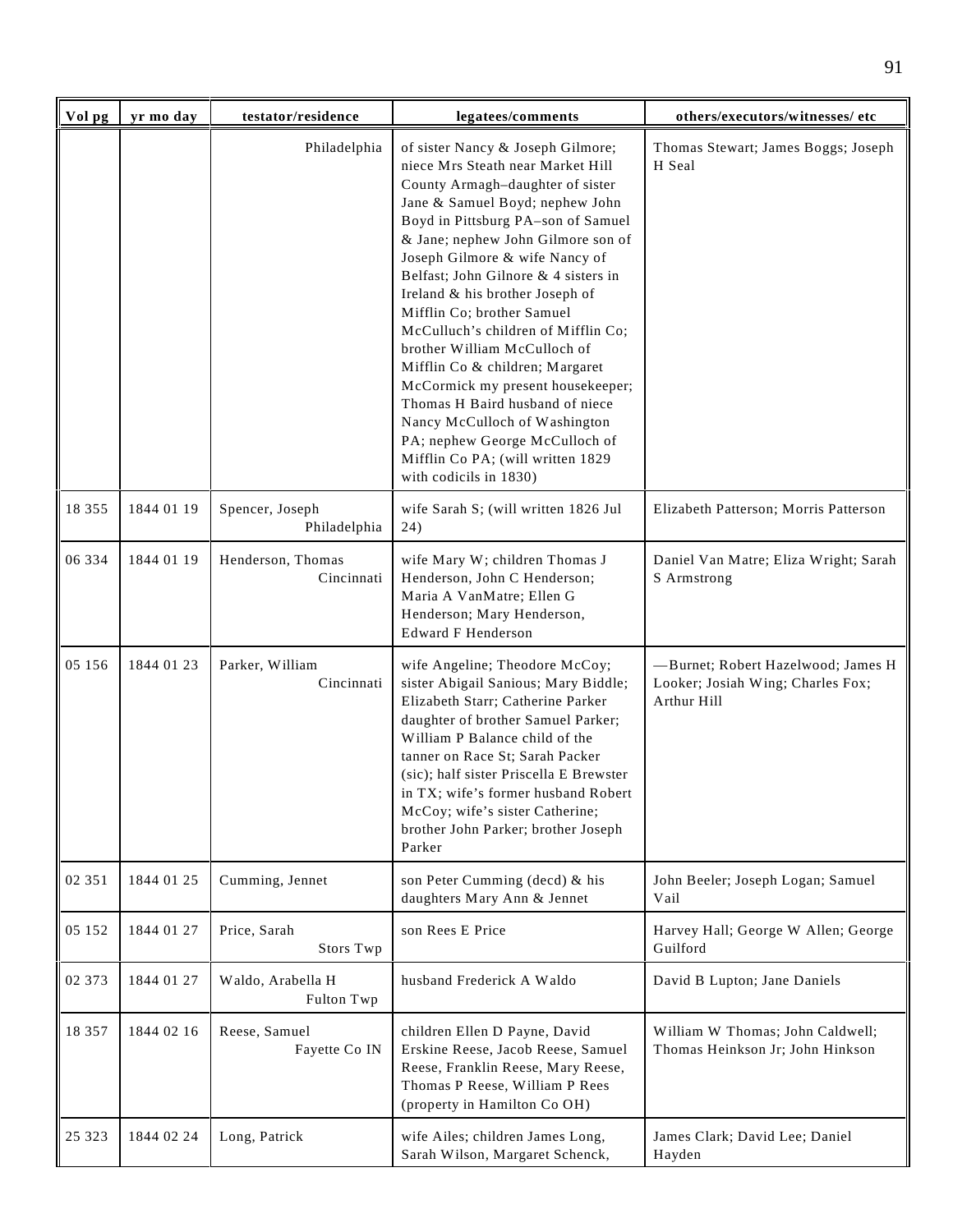| Vol pg   | yr mo day  | testator/residence                                      | legatees/comments                                                                                                                                                                                                                                                                                            | others/executors/witnesses/ etc                                                                         |
|----------|------------|---------------------------------------------------------|--------------------------------------------------------------------------------------------------------------------------------------------------------------------------------------------------------------------------------------------------------------------------------------------------------------|---------------------------------------------------------------------------------------------------------|
|          |            |                                                         | Mary Lane (decd), Jane Hagerman,<br>Isabella Lane, Rebccah (sic) Long;<br>(will written $1833$ Jul 26)                                                                                                                                                                                                       |                                                                                                         |
| 05 187   | 1844 02 26 | Moore, George<br>Green Twp                              | wife Deborah; children Abraham,<br>Morris, Nancy, Phebe, Cornelia,<br>Mary                                                                                                                                                                                                                                   | neighbor John Pounder Jr; J H F<br>Thornton; Henry Benn                                                 |
| 02 341   | 1844 02 28 | Butler, Elizabeth<br>Cincinnati                         | husband Edmund Butler; Amelia<br>Butler of Cincinnati; father died in<br>England; sister Mary An[n] butler                                                                                                                                                                                                   | Francis Miller; Henry C Beckam; Steph<br>Bonner; Alex Van Hamm                                          |
| 05 189   | 1844 03 11 | Myers, Andrew<br>Delhi Twp                              | wife Freelove; children James,<br>Cornelius, Jacob, Samuel, Adam,<br>Andrew J, John                                                                                                                                                                                                                          | neighbor Philip Stout; William P<br>Gentle; Asa W Rhodes                                                |
| 11 164   | 1844 03 15 | Harding, Abigail<br>Cincinnati                          | grandson Lebbens Harding; Ann<br>Harding widow of Jonathan Harding;<br>granddaughter Mary Smith; niece<br>Emma Merea; dau-in-law Sarah B<br>Saxton; granddaughter Cordelia D<br>Rogers; grandson Charles C Harding;<br>granddaughter Emily D Harding;<br>Cornelia Ann Harding; (will written<br>1839 Sep 18) | James M Graves; Hugh Erwin                                                                              |
| 10 293   | 1844 03 19 | Reeves, Thomas<br>Cincinnati                            | wife Eunice                                                                                                                                                                                                                                                                                                  | Henry Lincoln; Isaac Pruden (also<br>Prudden)                                                           |
| 10 295   | 1844 03 21 | Symmonds, Phillip                                       | wife Maria; daughter Charlotte                                                                                                                                                                                                                                                                               | Francis Wyble; Joseph Symmonds;<br>Thos G Mitchell; Christopher A<br>Morgan                             |
| 18 363   | 1844 03 27 | Hunter, James<br>Switzerland Co IN                      | wife; children Sarah, James, George,<br>seven youngest daughters                                                                                                                                                                                                                                             | John Cunningham                                                                                         |
| 02 343   | 1844 05 21 | Helde, Gervasius<br>(also spelled Gervas)<br>Cincinnati | wife Mary Ann (formerly Mary Ann<br>Mock); unborn child; brother<br>Bernharde Helde                                                                                                                                                                                                                          | Henry Roedler; Dominckus Keifer;<br>Jacob Burkhardt                                                     |
| 06 336   | 1844 06 05 | Hopkins, Milton W<br>Brown Co OH                        | wife Almira; children including<br>youngest daughter Jane Theodore                                                                                                                                                                                                                                           | John Jolleffe; Charles B Hubr; Samuel<br>K McEntire                                                     |
| 25 305   | 1844 06 07 | Vorhes, Samuel<br>Sycamore Twp                          | wife; children Saray, Mary, Ann,<br>Elizabeth, John, James Monroe,<br>Rebecca, Janetta, Jamime, Harriet,<br>Elvira, Lucinda, Martha                                                                                                                                                                          | Thomas Riker; Joseph Cornell;<br>Randolph Meeker                                                        |
| 11 174   | 1844 06 08 | Wright, Thomas B<br>Cincinnati                          | wife Hannah; son John T Wright;<br>minor children Thomas, Martha,<br>Hannah, Joseph, Elizabeth; (land in<br>Clark Co OH)                                                                                                                                                                                     | Thomas Kirby; Allen Burman; Harvey<br>Hall; Israel Wilson                                               |
| 16 5 6 5 | 1844 06 17 | Wood, Stephen                                           | wife Catharine; two sons Stephen B<br>Wood, Clarkson F Wood; daughters<br>Eliza F Morgan, Mariah P Schench,<br>Catherine Dayton; grandchildren<br>Catharine Wood Walker, Diana<br>Walker, Amos Worthington, Stephen                                                                                          | Hannah & Thomas Bray; Eli Dayton;<br>William Bateman; Andrew Porter;<br>Corridon Yates; Arthur O Howell |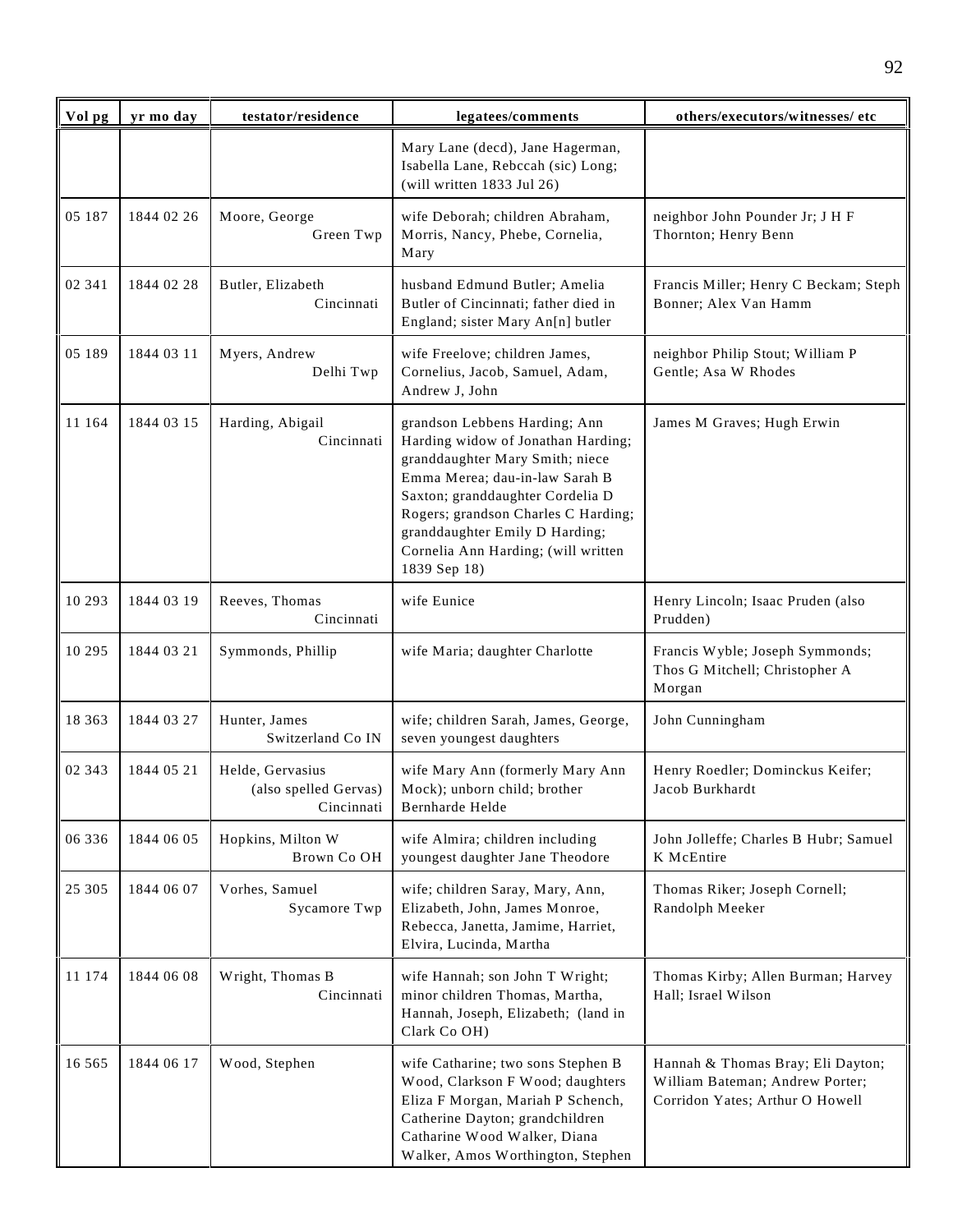| Vol pg | yr mo day  | testator/residence                         | legatees/comments                                                                                                                                                                                                                                                                                                                                                                                                                                                                                                                                                                                                                                                                                                                                                                                                                                                                           | others/executors/witnesses/ etc                                                                                                                           |
|--------|------------|--------------------------------------------|---------------------------------------------------------------------------------------------------------------------------------------------------------------------------------------------------------------------------------------------------------------------------------------------------------------------------------------------------------------------------------------------------------------------------------------------------------------------------------------------------------------------------------------------------------------------------------------------------------------------------------------------------------------------------------------------------------------------------------------------------------------------------------------------------------------------------------------------------------------------------------------------|-----------------------------------------------------------------------------------------------------------------------------------------------------------|
|        |            |                                            | Wood Worthington, James<br>Worthington, Catherine Wood<br>Worthington, Stephen Wood Morgan<br>(Land in Green Twp & Jeffersonville<br>IN)                                                                                                                                                                                                                                                                                                                                                                                                                                                                                                                                                                                                                                                                                                                                                    |                                                                                                                                                           |
| 02 356 | 1844 06 21 | Greason, John<br>Cincinnati                | wife Sarah Ann; children                                                                                                                                                                                                                                                                                                                                                                                                                                                                                                                                                                                                                                                                                                                                                                                                                                                                    | Wm George Patterson; Hugh Moses;<br>John Hughs; Hugh Morran                                                                                               |
| 02 359 | 1844 06 28 | Greene, Elizabeth<br>Cincinnati            | son Fenlon (decd) & his son Fenlon<br>Green; daughter Elizth S Green<br>"formaly Miller"; son Caleb B<br>Green; son Joseph R Green; sister<br>Sarah Hallenbeck (decd) of New<br>York                                                                                                                                                                                                                                                                                                                                                                                                                                                                                                                                                                                                                                                                                                        | E Singer; M S Stuyvesant (also<br>Sturtevant)                                                                                                             |
| 05 161 | 1844 06 29 | Davis, Zadock A<br>Delhi Twp               | mother Elizabeth Davis; sister<br>Abigail Davis                                                                                                                                                                                                                                                                                                                                                                                                                                                                                                                                                                                                                                                                                                                                                                                                                                             | Benjamin J Worthington; Stephen B<br>Shaner                                                                                                               |
| 01 413 | 1844 07 10 | Stone, Elias                               | wife Julia M; children Sarah Ann,<br>Elizabeth, Martin Luther, Leonidas,<br>Caroline F                                                                                                                                                                                                                                                                                                                                                                                                                                                                                                                                                                                                                                                                                                                                                                                                      | James Keslar (also Kestar), Isaac B<br>Funk; Richard A Morten; Baltzer<br>Walden; Aquilla Leaf                                                            |
| 11 180 | 1844 07 25 | Williams, Joshua<br>Mill Creek Twp         | wife Cathrina (also Catherina &<br>Cathrin); grandsons John Williams,<br>Joshua Williams (wife Susan);<br>daughter Phebe Van Horn & her<br>children Nancy, Martha, Joshua,<br>Julia, Joseph; daughter Caty Dunham<br>& her sons Joseph, Edward, Joshua;<br>daughter Nancy Herren & her<br>children Koleno (or Kolene), Nancy,<br>Elizibeth, Steven, Cornelius;<br>daughter Abigail Kull & her daughter<br>Jubian; son Isack Williams & his<br>sons Jacob (a blind child), Andrew;<br>daughter Sally (former widow of<br>Arther Park, now last name<br>Blackburn) & her children LizeBeth<br>Park, Caroline Lufler, Sara Ann wife<br>of Manson West, Lucendy wife of<br>Samuel Pinck (or Pinch), Emily<br>Blackburn, Harret Blackburn, David<br>Blackburn, Jacob Blackburn; son<br>Cornelious & his children Abigail<br>Forest, Mary Williams; daughter<br>Abigail Nash & her daughter Susan | Ephraim A Williams; Edward Kull;<br>Gabriel J Floyd (died before testator);<br>Robt Reily; Elmor Williams (died 1843<br>Feb); Richard Shade (also Spader) |
| 02 353 | 1844 08 05 | Gerdsen, Henry                             | (Suffering severe accidental injury to<br>leg) sf Ann Margaret Elizabeth; son<br>John Herman                                                                                                                                                                                                                                                                                                                                                                                                                                                                                                                                                                                                                                                                                                                                                                                                | Eden B Reeder; J D Saunders;<br>Frederick Myers                                                                                                           |
| 05 159 | 1844 09 21 | Chamberlin, Tyler<br>Madison, Columbia Twp | wife Jerusha; Tyler Reese; heirs of<br>Tyler Chamberlin (decd); Tyler<br>Wainright; Jerusha Wainright;<br>George W Wainright; John Jones &<br>wife Jerusha in Sycamore Twp                                                                                                                                                                                                                                                                                                                                                                                                                                                                                                                                                                                                                                                                                                                  | John C Ward; Oliver Jones; Seth C<br>Lindsley (also Lindsly); Luke (also<br>Lake) M Ward                                                                  |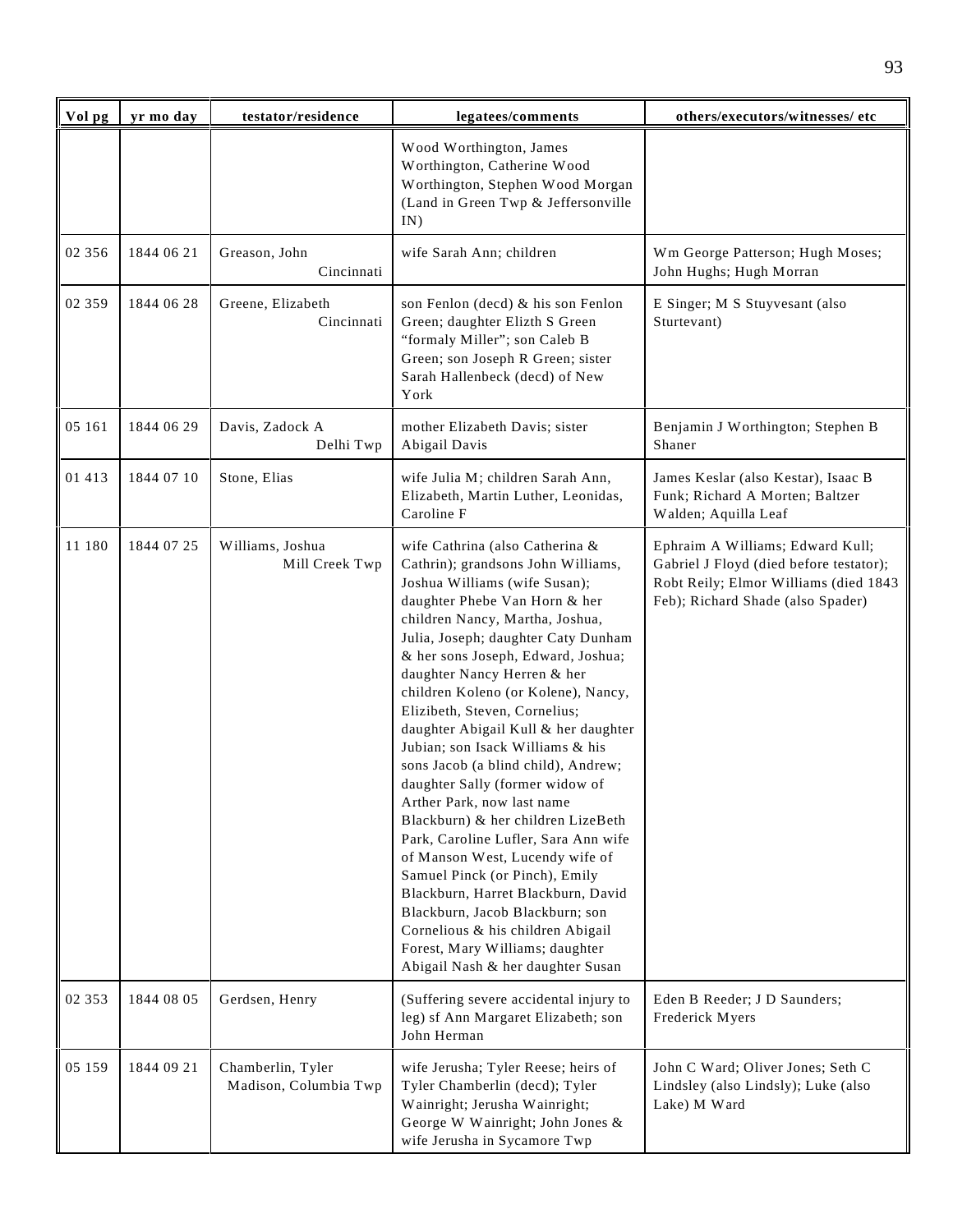| Vol pg  | yr mo day  | testator/residence                    | legatees/comments                                                                                                                                                                                                                                                                                                                | others/executors/witnesses/ etc                                                                                                                                        |
|---------|------------|---------------------------------------|----------------------------------------------------------------------------------------------------------------------------------------------------------------------------------------------------------------------------------------------------------------------------------------------------------------------------------|------------------------------------------------------------------------------------------------------------------------------------------------------------------------|
| 02 346  | 1844 10 09 | Burns, Archibald<br>Carthage          | wife Margaret; children James,<br>William, Margaret, Else Jane                                                                                                                                                                                                                                                                   | Thomas Wright; Boyd Thomas; Francis<br>Burns                                                                                                                           |
| 04 043  | 1844 10 10 | Williams, James<br>Cincinnati         | brother David Williams & his<br>daughter Harriet Foote wife of<br>Joseph Foote; brother David's son<br>David Williams; David's daughter<br>Mary; sister Mary wife of Cap<br>William Sole (or Sale); sister<br>Rebecca Hurley; brother Robert ; (all<br>siblings residing in Bristol England<br>except Rebecca who was in London) | George Sutton; Charles Fox; Enos<br>Woodruff (decd by 1844); William<br>Butler (decd by 1844)                                                                          |
| 25 3 29 | 1844 10 11 | Lea, Thomas G<br>Cincinnati           | brothers John (wife Catherine), Isaac<br>(of Philadelphia), Henry; sisters<br>Hannah F Jones, Eliza Lea, Margaret<br>McLean (decd), Susan L Lamb<br>(decd); nieces Elizabeth McLean,<br>Anna Fandon, Elizabeth Fandon;<br>Cincinnati Orphan Asylum; John H<br>Perkins; son James M Lea                                           | Benjamin Urner; Robert Buchanan;<br>Isaac Stephens; Isaac Stephens Jr;<br>Peyton S Symmes; William Greene                                                              |
| 05 154  | 1844 10 11 | Rice, Solomon<br>Cincinnati           | wife Babet; children Simon, Moses,<br>Herman                                                                                                                                                                                                                                                                                     | Adam Weiler (also Weler); Jacob<br>Seasongood; Samuel F Cary; Jacob<br>Rece (also Rice)                                                                                |
| 25 3 24 | 1844 10 19 | Sellman, Elizabeth<br>Philadelphia PA | granddaughter Harriet Key Sellman<br>(daughter of deceased son Carberry J<br>Sellman); daughter Elizabeth wife of<br>Thomas Evans of Philadelphia                                                                                                                                                                                | grandson Thomas M Key of Cincinnati;<br>John G Worthington of Cincinnati;<br>Nicholas Longworth; Larz Anderson                                                         |
| 11 161  | 1844 10 22 | Huston, Paul<br>Colerain Twp          | wife Caroline; sons John, Franklin<br>Shafer, unborn child                                                                                                                                                                                                                                                                       | - Lemon; John M Milliken; Dan<br>Milliken; Sarah Miller; Isaac H Miller                                                                                                |
| 11 166  | 1844 10 22 | Watson, George                        | wife Jane; grandson James Watson<br>the son of William Watson (decd);<br>daughter Ann wife of John Eckles;<br>George Watson & his daughter Jane;<br>son John Watson & his daughter<br>Jane; (land in Ripley Co IN)                                                                                                               | Caleb Summer & wife; William<br>Lofthouse; Edward c Roll; Thomas<br>Kirby                                                                                              |
| 06 327  | 1844 10 22 | Allen, Rebecca A                      | friends Ann Gazlay & Julia Gazlay;<br>Allen Grant-infant son of Alanson<br>Grant; brother William E Allen;<br>sister Maria Louisa wife of Samuel F<br>Cary; testator an heir of Elmore<br>William (decd); friend Sophronia E<br>Thomas                                                                                           | Freeman G Cary; E Elliott; James H<br>Bacon; Zebulon Strong                                                                                                            |
| 04 036  | 1844 10 23 | Wilkins, Peter<br>Crosby Twp          | wife Susanna                                                                                                                                                                                                                                                                                                                     | Michael Wilkins; Judah Willy; Adam<br>Meyers                                                                                                                           |
| 04 04 6 | 1844 10 25 | Kerr, George<br>Cincinnati            | wife; daughter Emily Amelia Ker;<br>brother John H Kerr; (wife attempted<br>to destroy the will while it was being<br>read to her)                                                                                                                                                                                               | Isaac Golden; Wm Disney; Thomas<br>Watts; Allice Pye; Prosper Carpenter<br>(also spelled Carpiette) (moved to<br>Hancock Co IL); Richard Mulford;<br>William Disney Jr |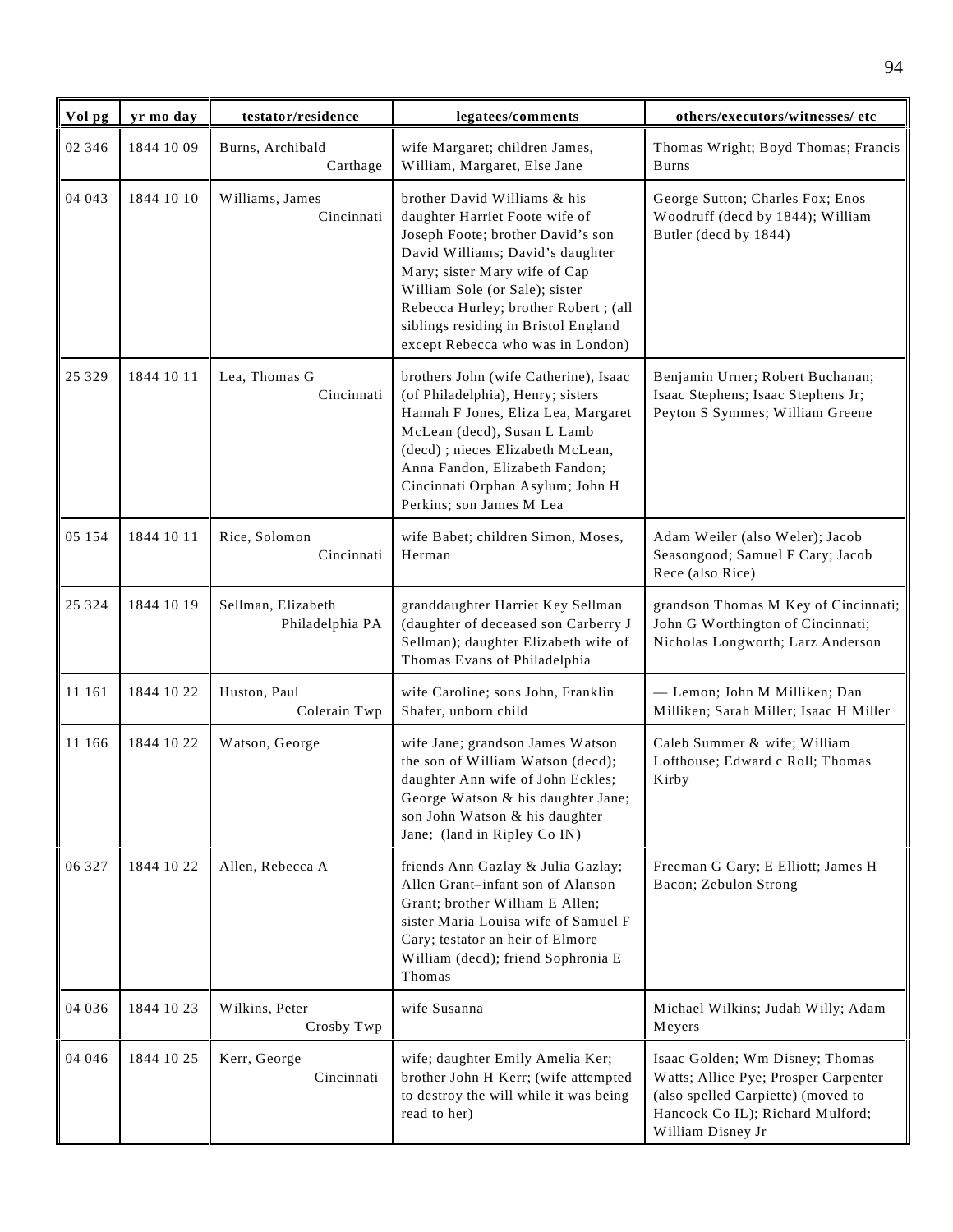| Vol pg   | yr mo day  | testator/residence                                  | legatees/comments                                                                                                                                                                                                                                                                                                                                                                                                                                                                                                                                                                                                                                                                                                  | others/executors/witnesses/ etc                                                                                                                                          |
|----------|------------|-----------------------------------------------------|--------------------------------------------------------------------------------------------------------------------------------------------------------------------------------------------------------------------------------------------------------------------------------------------------------------------------------------------------------------------------------------------------------------------------------------------------------------------------------------------------------------------------------------------------------------------------------------------------------------------------------------------------------------------------------------------------------------------|--------------------------------------------------------------------------------------------------------------------------------------------------------------------------|
| 01 417   | 1844 10 30 | Small, Richard                                      | wife Jessie                                                                                                                                                                                                                                                                                                                                                                                                                                                                                                                                                                                                                                                                                                        | Joseph Bonsall (decd btw 1842 Nov &<br>1844 Oct); A R Foote                                                                                                              |
| 02 347   | 1844 11 11 | Bruner, Joseph<br>Mill Creek Twp                    | wife Mary H                                                                                                                                                                                                                                                                                                                                                                                                                                                                                                                                                                                                                                                                                                        | George Scherer; Henry Spradthaner (or<br>Spradthauer)                                                                                                                    |
| 06 398   | 1844 11 23 | Phinney, Hannah<br>Elizabethtown,<br>Essex Co NJ    | (Recently Hannah Woodruff); first<br>husband purchased land in Hamilton<br>Co "many years ago"; Mary Chapin<br>wife of Dr Marshall Chapin of<br>Detroit MI; Jonathan K Horton of<br>NY; niece Elizabeth Cooper of<br>Newark; Hannah W Baker wife of<br>Henry Baker of Lebanon OH;<br>Archibald S Woodruff of<br>Elizabethtown; Phebe Woodriff wife<br>of Andrew Woodruff of NY; Lucy<br>Roberts of Newark widow of Jesse<br>Roberts; Samuel Woodruff of<br>Springfield (son of Nehemiah<br>Woodruff); Elizabeth Colie sister of<br>Samuel Woodruff; Rev John<br>McDowell; Joanna Herriman of<br>Elizabethtown; Gould Phinney; wife<br>of Smith Scudder; Rev Nicholas<br>Murry; Archibald Woodruff of<br>Cincinnati | John Cleaves Symmes; James Heaton<br>of Butler Co OH; Dr Henry Baker of<br>Lebanon OH; Elias Winans; James F<br>Meeker; Luk Hasiland; Stephen<br>Pierson; Thomas O Sayre |
| 11 178   | 1844 11 23 | Woodruff, Lewis<br>City of Elizabeth<br>Essex Co NJ | wife Hannah; John Cook<br>(will written 1801 Jul 23; codicil<br>1812 Jun 8)                                                                                                                                                                                                                                                                                                                                                                                                                                                                                                                                                                                                                                        | Aaron Lane; Geo C Barber; Jonathan<br>Hampton; Gabriel Woodruff; John<br>Dayton; Isaac Morse; John Chetwood                                                              |
| 16 5 6 3 | 1844 12 20 | Elliott, Jabez<br>Cincinnati                        | wife Mary                                                                                                                                                                                                                                                                                                                                                                                                                                                                                                                                                                                                                                                                                                          | Josiah Lawrence; brother George<br>Elliott; W Cooper; S A Fannow                                                                                                         |
| 06 345   | 1844 19 17 | Dickinson, Charles G<br>Cincinnati                  | wife Elizabeth; children Hannah<br>Jane, Francis Marion                                                                                                                                                                                                                                                                                                                                                                                                                                                                                                                                                                                                                                                            | S O Almy; Adam N Riddle                                                                                                                                                  |
| 25 28 9  | 1845 01 03 | Beeler, John<br>Sharonville in<br>Sycamore Twp      | wife Mary; son Samuel; unborn child                                                                                                                                                                                                                                                                                                                                                                                                                                                                                                                                                                                                                                                                                | brother Samuel Beeler; Joseph Cornell,<br>Stephen Whitlock; Peter Beeler                                                                                                 |
| 07 271   | 1845 01 13 | Yanny, Samuel Sr<br>(also spelled Yanning)          | wife Fanny Yanny; sons Jacob &<br>Samuel; daughter Fanny Kincaid<br>(will made 1839 Apr 8)                                                                                                                                                                                                                                                                                                                                                                                                                                                                                                                                                                                                                         | William Finkbine; Andrew Sind;<br>Andrew Porter                                                                                                                          |
| 09 345   | 1845 01 16 | Farrell, James<br>Cincinnati                        | wife Mary Ann; wife's children<br>Robert & Charlotte Heartly                                                                                                                                                                                                                                                                                                                                                                                                                                                                                                                                                                                                                                                       | Hannah Kelley; Usebea James                                                                                                                                              |
| 06 332   | 1845 01 24 | Moore, Eliza A                                      | Springfield Church; aunt Isabella<br>Gaston; sister Mary Jane Stewart;<br>brother Robert Moore; (land in<br>Butler Co); Grandfather Gustin's<br>estate; uncle David Gustin's 4<br>children; uncle John Scott's 5<br>children; cousin John R Gaston                                                                                                                                                                                                                                                                                                                                                                                                                                                                 | Josiah Grant; John J Miles                                                                                                                                               |
| 01 404   | 1845 02 24 | Moore, Robert                                       | children Jane Moore, Emaline                                                                                                                                                                                                                                                                                                                                                                                                                                                                                                                                                                                                                                                                                       | James P William; Charles R Harding                                                                                                                                       |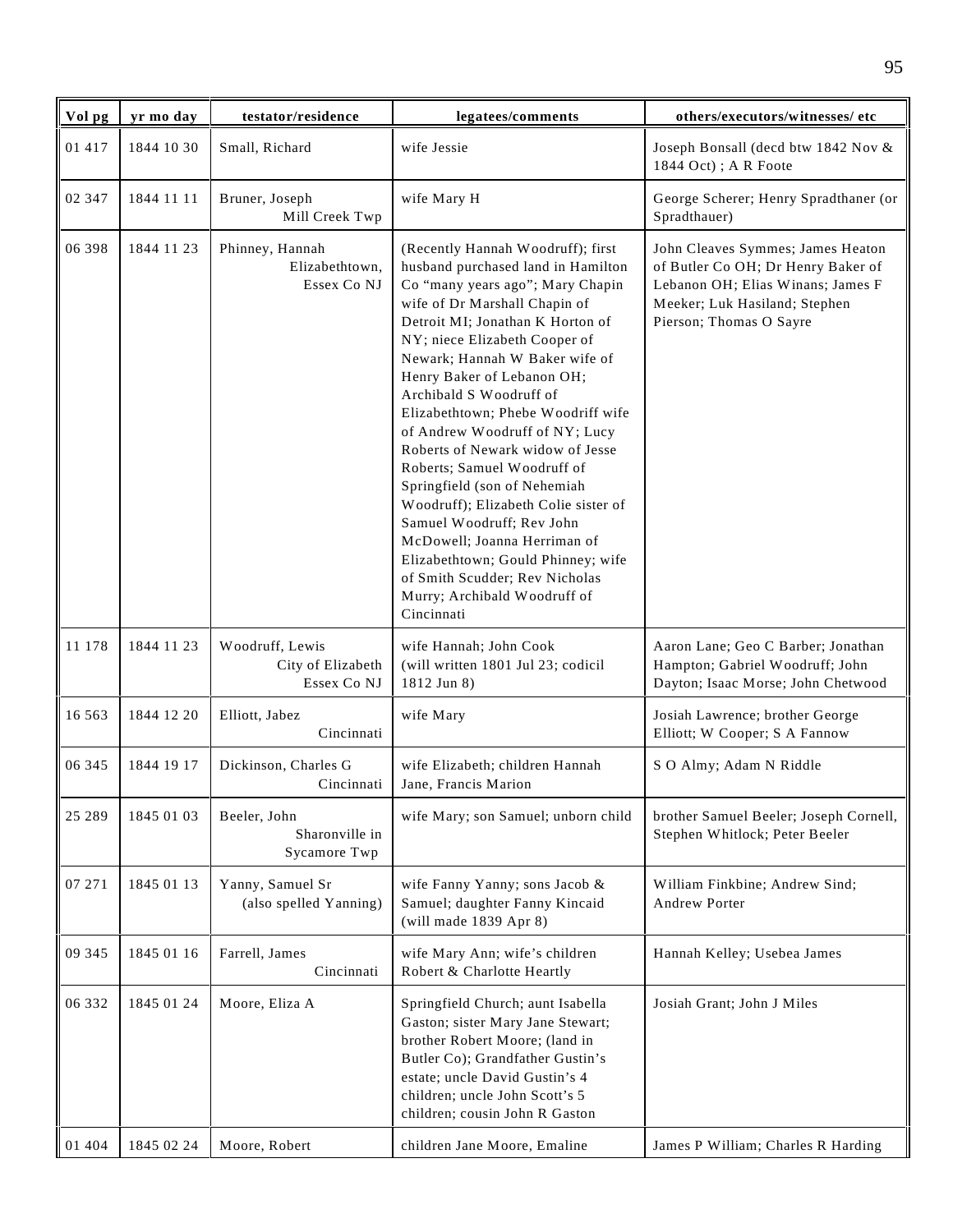| Vol pg  | yr mo day  | testator/residence                                 | legatees/comments                                                                                                                                                                                                                                                                                                                                  | others/executors/witnesses/etc                                                                                                                              |
|---------|------------|----------------------------------------------------|----------------------------------------------------------------------------------------------------------------------------------------------------------------------------------------------------------------------------------------------------------------------------------------------------------------------------------------------------|-------------------------------------------------------------------------------------------------------------------------------------------------------------|
|         |            | Dehli Twp                                          | Thomas, Mary Runyan, Sarah<br>Chapion, Marthy Champion, Rachel<br>Graves, Margaret Nicholson,<br>William Moore, John Moore;<br>grandchildren Eloise JuneAyler,<br>Cintha Ann Myers                                                                                                                                                                 | (decd by 1845); Jas P Williams; the<br>word Thomas was interlined                                                                                           |
| 10 289  | 1845 02 26 | Sharp, Morris<br>Cincinnati                        | wife Perthenia                                                                                                                                                                                                                                                                                                                                     | Walter Armstrong; John Sharp; erome<br>B Williams; John A Wiseman                                                                                           |
| 05 149  | 1845 03 04 | Rausch, Charles                                    | wife Mary Ann; money due in<br>Germany from mother's estate                                                                                                                                                                                                                                                                                        | Alexander Semmon; Johannes Pfister                                                                                                                          |
| 05 139  | 1845 03 07 | Cope, Jason<br>Cincinnati                          | wife Belinday; six sons William,<br>John Clay, George M, Charles<br>Henry, Jason, Amos; father John<br>Cope (decd)                                                                                                                                                                                                                                 | Joseph DeCamp; John P Guion; John<br>W Corderman                                                                                                            |
| 10 280  | 1845 03 13 | Resor, Jacob                                       | daughter Sarah Ann wife of S G<br>Dinsmore                                                                                                                                                                                                                                                                                                         | William Resor; Reuben Perry Resor;<br>Wm S Hatch; Brtisen Pursel                                                                                            |
| 07 253  | 1845 03 20 | Dunn, Denton<br>Cincinnati                         | wife Lucretia; son and daughter;<br>sister Jane D Brotherton; Catharine<br>Henderson                                                                                                                                                                                                                                                               | John C Culbertson; Jacob L(or S)<br>Wayne; Nath Sawyer; George P<br>Torrence; Samuel B Findlay                                                              |
| 05 141  | 1845 03 22 | Robertson, John<br>merchant of New York            | wife Eliza; children; sister Francis<br>Robertson; brother George<br>Robertson                                                                                                                                                                                                                                                                     | brother Thomas Robertson; Adam<br>Walker of NY; John R Walker of NY;<br>William Manson of NY; Mr Perkins of<br>NY; Morrison Cash of NY; Mr Chester<br>of NY |
| 01 402  | 1845 03 25 | McIntire, William                                  | daughter Mary wife of Jno Clark;<br>daughter Martha Baxter (decd) wife<br>of James Baxter & children Eliza<br>Jane, David, William Baxter;<br>daughter Ann (decd) $1st$ the wife of<br>David Wilson (who died) by whom<br>sheriff had a son & daughter and $2^{nd}$<br>the wife of Jonathan Whitaker by<br>whom she had two sons and a<br>daughter | Oliver Jones; John Jones                                                                                                                                    |
| 01 397  | 1845 03 28 | Cole, Nelson L<br>Cincinnati                       | wife Alice; mother Ann Cole;<br>testator to be buried in Philadelphia<br>PA                                                                                                                                                                                                                                                                        | Edwd Woodruff; John P Cornell                                                                                                                               |
| 16 560  | 1845 03 31 | Welta, John<br>(also Wildy, Johanes)<br>Storrs Twp | wife Margaret; children Augustus,<br>Jacob, John, Margaret, Mary Ann,<br>William D                                                                                                                                                                                                                                                                 | David Allen; James P William                                                                                                                                |
| 25 299  | 1845 04 11 | Smoot, Henry H<br>Cincinnati                       | mother Mary widow of Joshua<br>Smoot of Preston Co VA; brothers<br>and sisters including Samuel &<br>William; James H Huett                                                                                                                                                                                                                        | Irael (sic) Baldwin; John C Brown;<br>Lewis French; George C Sargent                                                                                        |
| 15 4 18 | 1845 05 06 | Dunn, Roxanna H                                    | husband John W Dunn; father Seth<br>Dunbar; brother Melzar Dunbar;<br>Stephen B Shaner (or Shauer);<br>Elizabeth Stephens; Joseph Mayhew                                                                                                                                                                                                           | Joseph & Mary Mayhew; James P<br>Williams                                                                                                                   |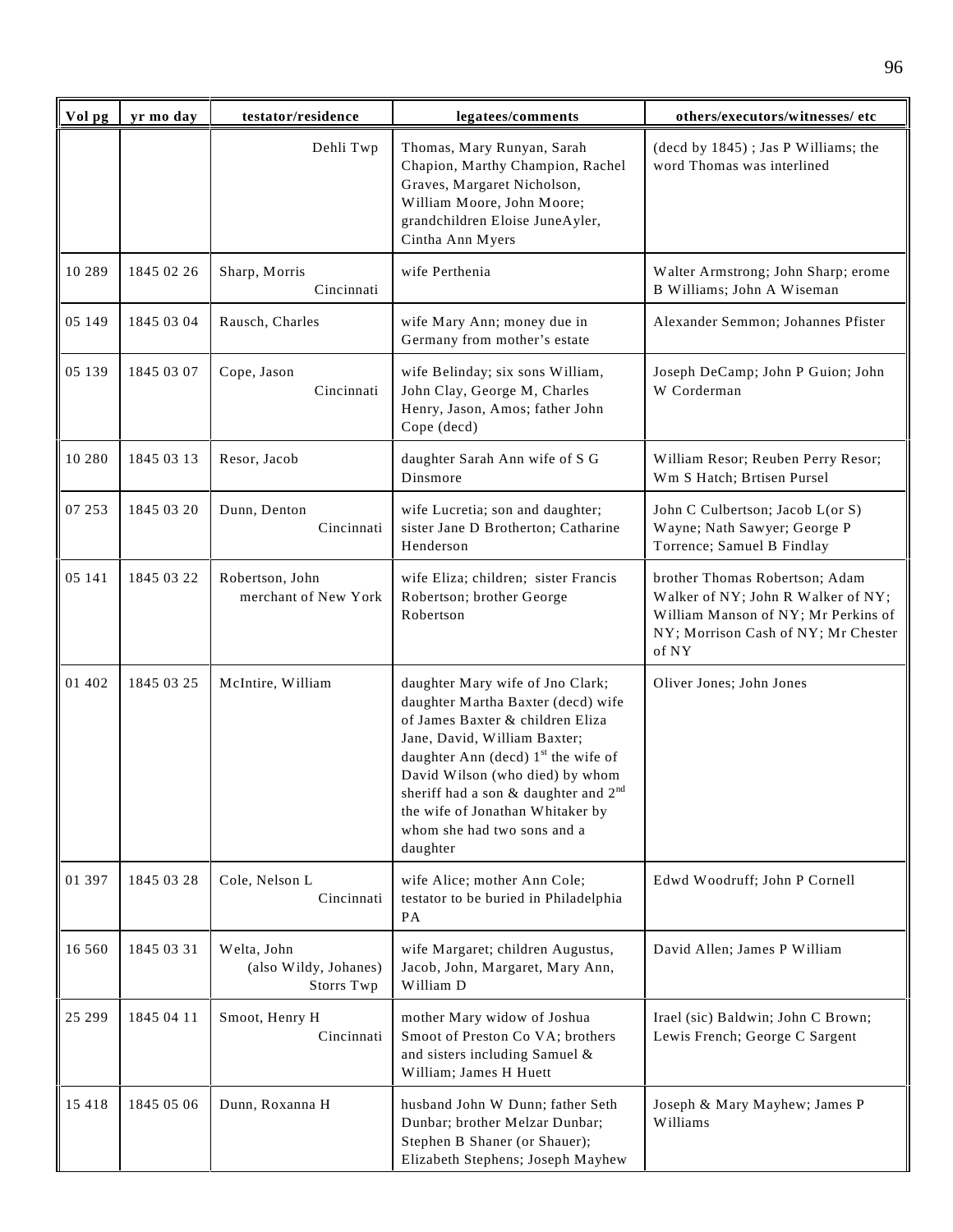| Vol pg   | yr mo day  | testator/residence                                    | legatees/comments                                                                                                                                                                                                                                                                                                                                           | others/executors/witnesses/ etc                                                                                               |
|----------|------------|-------------------------------------------------------|-------------------------------------------------------------------------------------------------------------------------------------------------------------------------------------------------------------------------------------------------------------------------------------------------------------------------------------------------------------|-------------------------------------------------------------------------------------------------------------------------------|
|          |            |                                                       | Jr; Caroline Stephens; phriam M<br>Stephens                                                                                                                                                                                                                                                                                                                 |                                                                                                                               |
| 11 158   | 1845 05 19 | Miller, William<br>Cincinnati                         | wife; daughters Louisa wife of David<br>K Este, Clarissa wife of Ambrace<br>Dudley, Delia wife of Thomas<br>Maddox, Jeanette wife of Wood<br>Schenk, Mary Miller, Elanor Miller,<br>Caroline wife of Allison Owen,<br>Elizabeth wife of Dr Thomas B<br>Harris; sons James Miller, William<br>Miller, Emanuel Miller; female slave<br>in possession of Delia | E Brigham; Edward C Roll; Adam N<br>Riddle; Jacob H Clemmer                                                                   |
| 16 5 6 1 | 1845 05 21 | Tatem, Charles<br>Cincinnati                          | children Janet S Ridgway, Esther,<br>Henry L Tatem, Willis Tatem;<br>grandson Henry H Tatem;                                                                                                                                                                                                                                                                | Oliver M Spencer; John A Gurley;<br>Samuel A Spencer                                                                          |
| 05 146   | 1845 05 21 | Rutepohler,<br>Gerhard Henry<br>Cincinnati            | brothers Herman, Chrisian, John<br>Reutepohler                                                                                                                                                                                                                                                                                                              | John H Wessel; Joseph Wehner; Henri<br>Hundertmark; Arnold Schutte                                                            |
| 07 266   | 1845 05 21 | Engler, Anton<br>(also spelled Anthony)<br>Cincinnati | wife Regina (formerly Giesseler                                                                                                                                                                                                                                                                                                                             | Mr Whetmore; Anthony Kempfer;<br>Peter Stein                                                                                  |
| 07 273   | 1845 05 22 | Wilson, William<br>merchant of<br>Pittsburgh PA       | (will written 1793 May 15, just<br>before a long journey); wife Ann;<br>Negro wench Dolly; natural son<br>William Wilson born to Ellinor<br>House; brother Robertson William<br>Wilson; (land in PA, OH, VA)                                                                                                                                                | James Brison; nephew Andrew Boggs;<br>Mr Hargey; James O'Hara; George<br>Wallace; Benjamin Stevens; John<br>Scull; John Moury |
| 01 409   | 1845 05 22 | Williams, Micajah<br>Cincinnati                       | wife Hannah J; children                                                                                                                                                                                                                                                                                                                                     | Geo W Jones; Chas e Lynch; S P<br>Bishop                                                                                      |
| 01 393   | 1845 05 22 | Fox, George<br>Mill Creek Twp                         | wife Elizabeth; children John,<br>Richard; Charlotte Fox; Thomas Fox;<br>George Fox Jr                                                                                                                                                                                                                                                                      | Joseph Burgoyne; Theodore F<br>McCallester                                                                                    |
| 10 277   | 1845 05 26 | Geyer, Mary<br>Indiana                                | Samuel Martin of Cincinnati                                                                                                                                                                                                                                                                                                                                 | William Cross; Jane Nox; James<br>Killough MD;                                                                                |
| 07 260   | 1845 05 27 | Parker, George                                        | mother; brothers David & Joseph;<br>father-in-law & mother-in-law;<br>nephew Willie son of sister Mary<br>Ann.                                                                                                                                                                                                                                              | D (probably David) F Bensal (also<br>spelled Benshall); John A Warden;<br>John Manley                                         |
| 06 326   | 1845 05 28 | Corry, Mary A<br>Cincinnati                           | mother Elenora Corry                                                                                                                                                                                                                                                                                                                                        | John T Shotwell; William M Corry                                                                                              |
| 25 29 4  | 1845 05 29 | Wilson, Sidney S                                      | wife; brother Wickliffe Monroe<br>Wilson                                                                                                                                                                                                                                                                                                                    | John Ashby; C W Hendrickson                                                                                                   |
| 05 147   | 1845 05 30 | Rodgers, William<br>Sycamore Twp                      | wife Rebecca; children Mary,<br>Margaret, Rhode Ann, William,<br>Andrew                                                                                                                                                                                                                                                                                     | David E Filter; John R Dick;                                                                                                  |
| 16 558   | 1845 06 02 | Gordon, Archibald                                     | wife Mary F; children Jane W,                                                                                                                                                                                                                                                                                                                               | A F Temple; Capt Carroll; -                                                                                                   |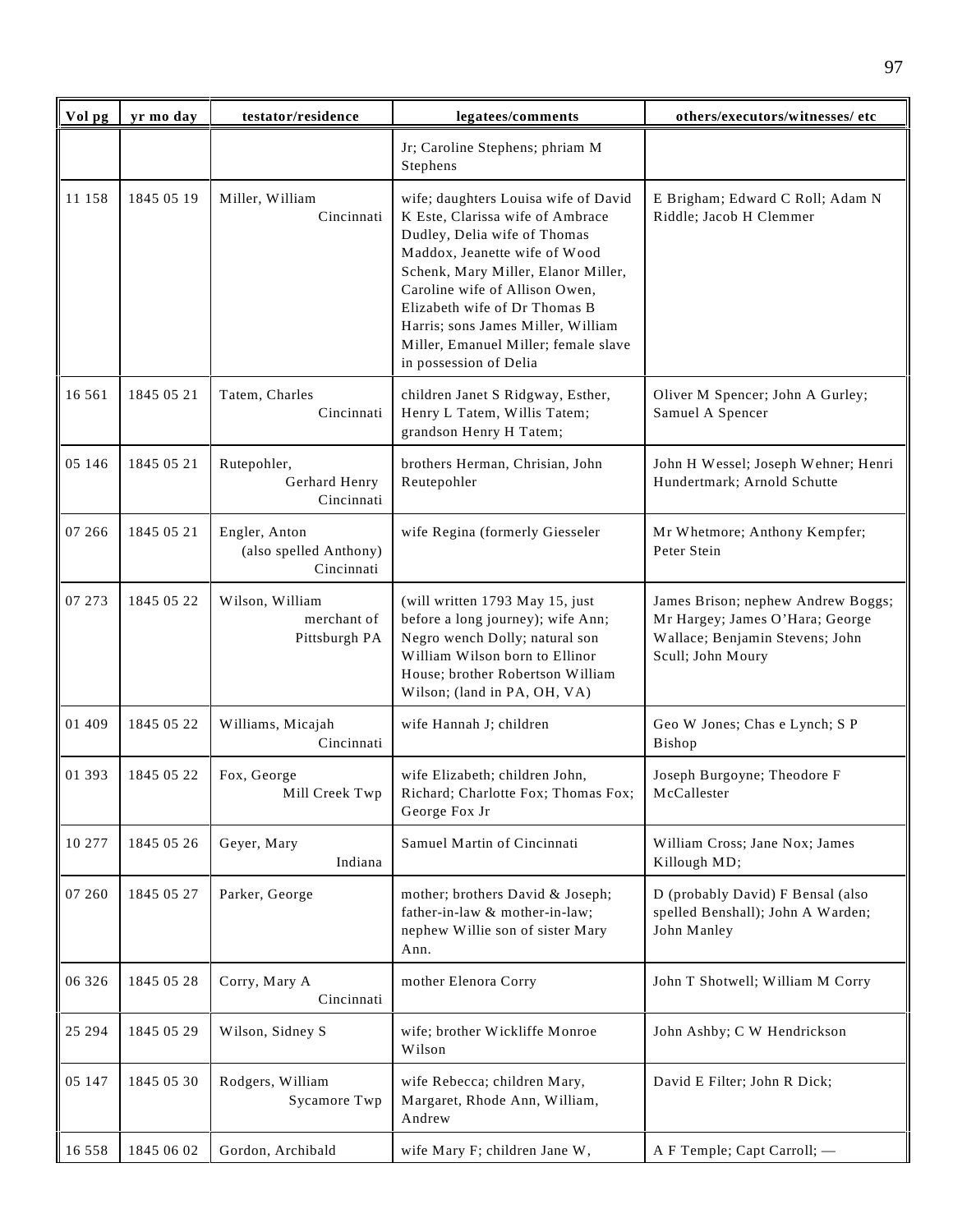| Vol pg | yr mo day  | testator/residence                                                             | legatees/comments                                                                                                                                                                                                                                                                                                                                                                                 | others/executors/witnesses/ etc                                                                                                                                                                                                                |
|--------|------------|--------------------------------------------------------------------------------|---------------------------------------------------------------------------------------------------------------------------------------------------------------------------------------------------------------------------------------------------------------------------------------------------------------------------------------------------------------------------------------------------|------------------------------------------------------------------------------------------------------------------------------------------------------------------------------------------------------------------------------------------------|
|        |            |                                                                                | Harriet E; mother; sister-in-law<br>Lydia A Hanson (single)                                                                                                                                                                                                                                                                                                                                       | Andrews; M S (also L) Broadwell; A<br>W Scales                                                                                                                                                                                                 |
| 02 331 | 1845 06 16 | Aston, Samuel<br>Colerain Twp                                                  | sons Samuel, John; daughter<br>Margareta Bray & her infant son<br>Samuel; daughter Polly; daughter<br>Jane                                                                                                                                                                                                                                                                                        | -Shamberg; George W Jessup; Daniel<br>Isgrigg                                                                                                                                                                                                  |
| 04 038 | 1845 06 25 | Brown, John<br>of Boone Co KY<br>formerly Woodbridge NJ                        | testator born 1751 Oct 22–will made<br>1824 Jan 22; son John born 1823<br>Aug 11; daughter Clarissa Harlow<br>Pike (widow of Gen Pike) & her<br>daughter Clarissa Brown Harrison;<br>nephew John Brown the son of<br>brother Benjamin Alstin Brown of<br>Woodbridge NJ; sister Mary Marsh<br>wife of Daniel Marsh & their son<br>Thomas; "best friend" Abigail Baxter<br>mother of son John Brown | Dr Collins; John Walls (or Watts); Gen<br>P Wikoff; James Parker; Joseph<br>Calvin; Vincent Colum; John Garland;<br>Daniel Wallace of Colerain Twp; John<br>C Symmes; And Porter; John Kintley;<br>Owen Kintley (or Kirtley); James<br>Terrill |
| 01 400 | 1845 07 08 | Myers, Daniel<br>Montgomery                                                    | wife Elizabeth; son Daniel B Myers;<br>daughter Mary Ann Brownell                                                                                                                                                                                                                                                                                                                                 | William Tenk (?); D Merrhinney(?);<br><b>Richard Parrott</b>                                                                                                                                                                                   |
| 06 324 | 1845 07 09 | Denison, Edward S                                                              | Nephew James Challin Barnes of<br>Jackson Co IN                                                                                                                                                                                                                                                                                                                                                   | David Denison; Wm Bickham; Richard<br>Lewis; John Henderson                                                                                                                                                                                    |
| 11 148 | 1845 07 14 | Keating, John                                                                  | wife Mary Robinson Keating                                                                                                                                                                                                                                                                                                                                                                        | L W Firend; Lewis Choate; W D<br>Barrett                                                                                                                                                                                                       |
| 11 156 | 1845 07 15 | Orcutt, Alvin H                                                                | wife Emeline; brother Luther B<br>Orcutt; friend Hudson B Curtis; sons<br>Luther P & Barton Orcutt                                                                                                                                                                                                                                                                                                | James Cummings; Alexander Mayhew                                                                                                                                                                                                               |
| 25 301 | 1845 07 19 | Harris, Joseph<br>Cincinnati                                                   | Joseph Baker of Boston MA; James<br>Ellison of Boston                                                                                                                                                                                                                                                                                                                                             | John Richards; William Heyworth;<br>John P Callahan                                                                                                                                                                                            |
| 11 150 | 1845 07 21 | Hanselman, Jacob<br>(also Hanselmann)                                          | wife Margareth; daughters Catherina<br>Bobinger, Dorothea Rapp, Christiana<br>Hanselmann wife of Christopher<br>Frederick Hanselmann, Rosina<br>Warmier; Charles Hanselmann the<br>son of John Jacob Hanselmann                                                                                                                                                                                   | James Findlay; Henry Roedter; Francis<br>Eichenlaub; George Hagen                                                                                                                                                                              |
| 04 033 | 1845 07 30 | Schaw, John J                                                                  | wife Ellen                                                                                                                                                                                                                                                                                                                                                                                        | James R Lysle; H Matthews (of<br>Independence MO)                                                                                                                                                                                              |
| 11 152 | 1845 08 04 | Conover, James F<br>Cincinnati<br>Will written in<br><b>Bedford Springs PA</b> | brothers & sisters; brother Samuel;<br>nephew Henry J Miller; friend Wm S<br>Caldwell; friend Minerva S Norton                                                                                                                                                                                                                                                                                    | Thos Keg (or Key); brother Thomas<br>Conover; Jno Andrews of Steubenville;<br>O Grafton; D Spurrier of Baltimore<br>MD; Espy L Anderson of Bedford PA                                                                                          |
| 02 334 | 1845 08 05 | Blair, Alexander<br>formerly of Clermont Co,<br>now of Hamilton Co             | children Margaret Blair, Mary W<br>Blair                                                                                                                                                                                                                                                                                                                                                          | Ezekel Bement (also Ezekel Demmett);<br>Lot Hulick; Jonathan Morris; Robert<br>Blair; Ananias Blair; Amasa Higbee;<br>John Shannon                                                                                                             |
| 08 158 | 1845 09 06 | Ralston, Robert<br>Philadelphia PA                                             | late son William; children Robert<br>(now of Boston), Matthew Clarkson,<br>Ashbel G, Gerard, Henry, Maria                                                                                                                                                                                                                                                                                         | James Findlay of Cincinnati; Wm<br>Hodgson Jr; Peter Thompson (may be<br>the same as Samuel P Thompson);                                                                                                                                       |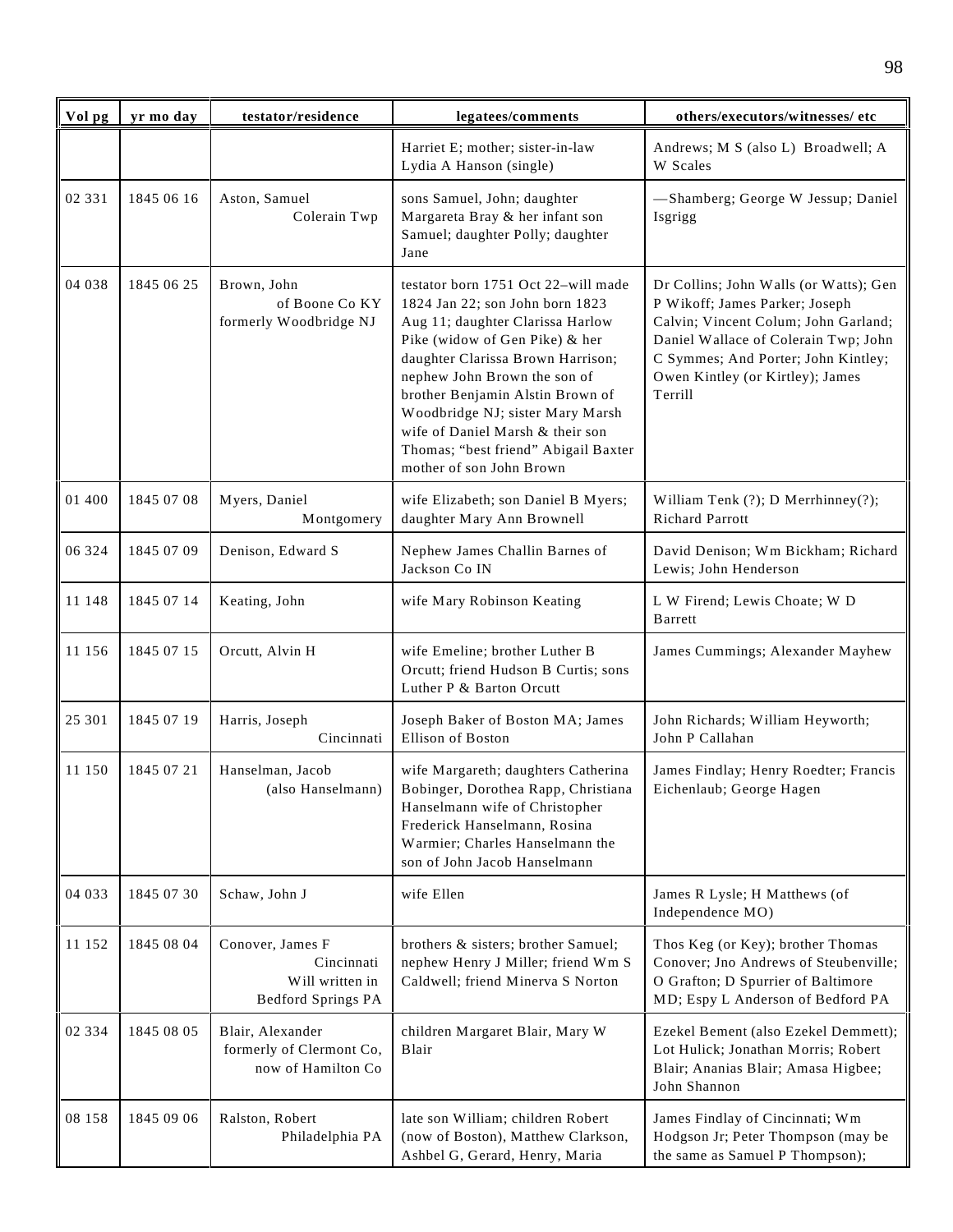| Vol pg | yr mo day  | testator/residence                                      | legatees/comments                                                                                                                                                                                                                                                                                                                                                                                                                                                                                                                                                                                                                                                                                                                                                                                                                                                                                                                                                                                                                                                                                                                                                                                                                                                                                                                                                                | others/executors/witnesses/ etc                                                                   |
|--------|------------|---------------------------------------------------------|----------------------------------------------------------------------------------------------------------------------------------------------------------------------------------------------------------------------------------------------------------------------------------------------------------------------------------------------------------------------------------------------------------------------------------------------------------------------------------------------------------------------------------------------------------------------------------------------------------------------------------------------------------------------------------------------------------------------------------------------------------------------------------------------------------------------------------------------------------------------------------------------------------------------------------------------------------------------------------------------------------------------------------------------------------------------------------------------------------------------------------------------------------------------------------------------------------------------------------------------------------------------------------------------------------------------------------------------------------------------------------|---------------------------------------------------------------------------------------------------|
|        |            |                                                         | Dorsey, Rebecca Chester, Elizabeth<br>Ann Ralston, Abigail Proudfit, Sarah<br>Cox (decd); grandchildren named<br>Robert-Robert R Dorsey (son of<br>daughter Maria), Robert (son of son<br>Matthew), son of daughter Sarah,<br>Robert (son of son Robert);<br>daughters of late brother-in-law<br>Levinus Clarkson-Sarah Clarkson<br>Chambrs & her two sisters in MD;<br>cousins-daughters of late Uncle<br>George Ralston-Rebecca Ralston,<br>Mary Ann Eyre, Margaret Summers;<br>late half sister Sarah Stemons'<br>children; late half brother William<br>Dean's son Benjamin (late of<br>Washington but now of<br>Philadelphia-died before the<br>testator); John Samos a tailor who<br>was a domestic in the family (died<br>before the testator); Orphan Society<br>of Philadelphia; Indigent Widows &<br>Single Womans Society of<br>Philadelphia; 2 <sup>nd</sup> Presbyterian<br>Church & Mariners' Church of<br>Philadelphia; Bible Society;<br>Theological scholarship at Princeton<br>in NJ; children of deceased daughter<br>Sarah-Robert Ralston Cox, Maria<br>Cox, Sarah Ralston Cox, John Cox;<br>daughter Maria Dorsey died before<br>testator leaving children Robert<br>Ralston Dorsey, Elizabeth wife of<br>James Cox, Maria Dorsey; Joseph<br>Lesly; coachman John Williams;<br>(owned lots in Cincinnati); (will<br>made 1831 Jun 7 with codicils<br>added) | Walter Smith; Charles Cauncey of<br>Philadelphia                                                  |
| 11 154 | 1845 09 06 | Overbeck, John Henry                                    | wife Catharina Maria maiden name<br>Quebbemann; two children; (land in<br>Mercer Co OH)                                                                                                                                                                                                                                                                                                                                                                                                                                                                                                                                                                                                                                                                                                                                                                                                                                                                                                                                                                                                                                                                                                                                                                                                                                                                                          | Bernard Hollenkamp; Ferdinand<br>Hagensted                                                        |
| 07 262 | 1845 09 13 | Waggoner, John                                          | wife Diana; brother Benjamin<br>Wagoner of Montgomery Co OH;<br>sister Nancy Delong of Tuskerawas<br>Co OH; (will made 1837 Apr 24)                                                                                                                                                                                                                                                                                                                                                                                                                                                                                                                                                                                                                                                                                                                                                                                                                                                                                                                                                                                                                                                                                                                                                                                                                                              | John C Brown; Simeon Hase; Isaac<br>McFarland; Jesse M Sparks; Henry<br>Ruthledge; David Burnside |
| 08 157 | 1845 09 27 | Hannan, William<br>(also spelled Hannars)<br>Symmes Twp | wife; John D Davis; son James;<br>(farm in Clermont Co, land in Allen<br>$Co$ IN)                                                                                                                                                                                                                                                                                                                                                                                                                                                                                                                                                                                                                                                                                                                                                                                                                                                                                                                                                                                                                                                                                                                                                                                                                                                                                                | Nicholas Shoemaker; Hamilton Mahan;<br>Anthony Carland; Wm Mahan                                  |
| 06 329 | 1845 09 27 | Mansfield, Roswell                                      | children James Mansfield (born 1826<br>Feb), Roswell Mansfield (born 1828<br>Aug), and Olive Elizabeth Mansfield<br>(born 1831 Feb); other children                                                                                                                                                                                                                                                                                                                                                                                                                                                                                                                                                                                                                                                                                                                                                                                                                                                                                                                                                                                                                                                                                                                                                                                                                              | Henry Starr; Charles S Pomeroy;<br>William Birney                                                 |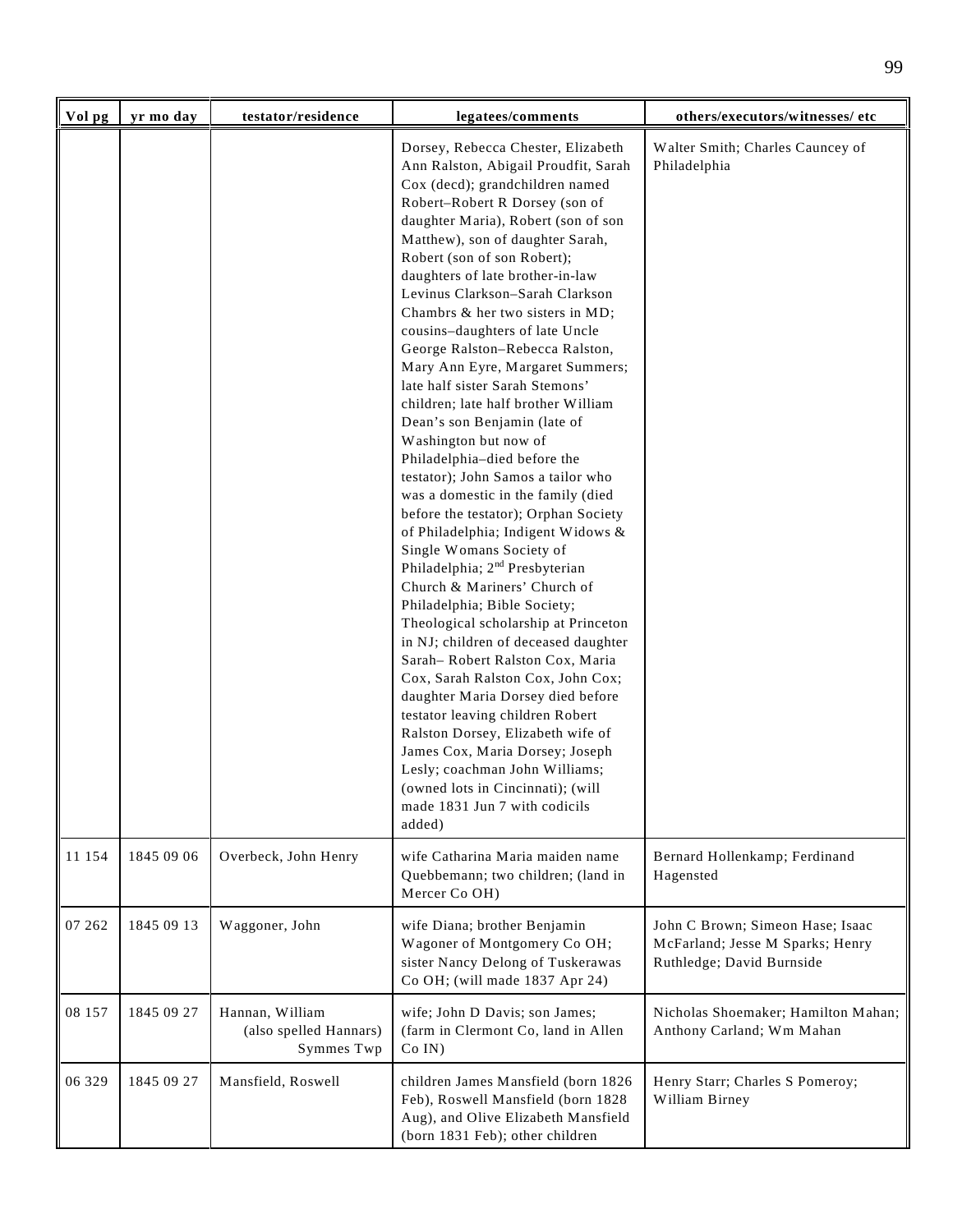| Vol pg   | yr mo day  | testator/residence                                       | legatees/comments                                                                                                                                                                                                                                                                                               | others/executors/witnesses/ etc                                                                                                                                                                                                                    |
|----------|------------|----------------------------------------------------------|-----------------------------------------------------------------------------------------------------------------------------------------------------------------------------------------------------------------------------------------------------------------------------------------------------------------|----------------------------------------------------------------------------------------------------------------------------------------------------------------------------------------------------------------------------------------------------|
| 16 5 5 6 | 1845 10 08 | Gardner, Reuben G<br>Green Twp                           | wife Nancy; children Mary, Martha,<br>Emeline, Charles, Ann, Peter, Ruben                                                                                                                                                                                                                                       | Israel Applegate; R C Markland; Adam<br>Hodge                                                                                                                                                                                                      |
| 25 303   | 1845 10 10 | McCurdy, Archibald<br>Whitewater Twp                     | wife Margaret; children Robert,<br>Samuel, John, William, Jane<br>Warnock, Ann Small, Mary Small,<br>Margaret McCurdy                                                                                                                                                                                           | Archibald Warnock of Princeton IN;<br>Daniel B Reeves; Thomas Mitchell;<br>Thomas Kelly; Thomas Reeves                                                                                                                                             |
| 11 145   | 1845 10 10 | Allen, William E<br>Cincinnati                           | wife Sarah; mother-in-law Susan<br>Williams; friend William Reeder                                                                                                                                                                                                                                              | William P Hulbert; Rebecca A Allen;<br>Samuel F Cary & wife; Joseph<br>Shingler; Mary Shingler; Edward C<br>Roll; Isaac C Miller                                                                                                                   |
| 05 137   | 1845 10 13 | Clopper, Rebecca C                                       | sisters Caroline, Mary Ann & Rachel<br>Ruhamet Clopper; nephew Edward<br>W Clopper; estate of father Nicholas<br>Clopper in TX; Presbyterian<br>missionary societies; Rev Saml R<br>Wilson; brother J C Clopper;<br>children of J C Ludlow-Hadapa<br>Ludlow & Israel Ludlow; Charles<br>Wurtz son of J B Wurtz  | -Richardson; Jerome B Wartz (also<br>spelled Wurtz, Wortz & Worty); Eliza<br>Mount                                                                                                                                                                 |
| 01 395   | 1845 10 15 | Fogel, Joseph<br>Cincinnati<br>about to move to Illinois | wife Catharine; Anthony, Maria Ann,<br>Ginofwa, Minerva, Francis, Samuel<br>& Magdalan Reigelspringer                                                                                                                                                                                                           | John A Wiseman; Francis Eicher;<br>Thomas Hurst                                                                                                                                                                                                    |
| 14 5 3 3 | 1845 10 16 | Stevenson, Charles Sr<br>Munroe Twp<br>Adams Co OH       | wife Ann; children Samuel, Jane<br>Kirker, Charles Jr, Elizabeth,<br>William, John D, James Henry;<br>grandson Richard Henry Stevenson<br>the son of Euclid Stevenson (decd);<br>children of son John D- Virginia,<br>John Harkett, Charles Edward, Sarah<br>Ann, Simon, Euthalia; (land in<br>Cincinnati & IL) | - O'Connor; - Staley; - Newland;<br>- Thatcher; - Parry; Cyrus Ellison;<br>John Penniwill; Mark Penniwill; David<br>Penniwill (also Pennywill); Nelson<br>Marrere (also Marror & Barrere or<br>Barrene); William Ellison; David C<br>Vam (or Vane) |
| 25 288   | 1845 10 21 | Bager, William J<br>Marion Co OH                         | brothers Robert, Joseph, James; two<br>children of Charles G Smith; Mr &<br>Mrs Hawes Redd of Fulton OH;<br>sister Martha J Derby                                                                                                                                                                               | Mrs Young; John Bamford; Hawes<br>Redd                                                                                                                                                                                                             |
| 06 325   | 1845 10 25 | Clark, Ichabod                                           | wife                                                                                                                                                                                                                                                                                                            | William Tingley; Ira Broadwell                                                                                                                                                                                                                     |
| 11 204   | 1845 10 30 | Logan, John W<br>Cincinnati                              | wife Jane; children Marie, Anna<br>Jane, Virginia, John W Jr                                                                                                                                                                                                                                                    | Andrew M Ernst; George H Bates;<br>Joshua H Bates; Edwin S Emmerson;<br>Samuel V Hill                                                                                                                                                              |
| 10 28 6  | 1845 11 04 | O'Harra, William<br>Cincinnati                           | wife Ellen; daughter Eliza B Jane<br>O'Harra; sons John J O'Harra,<br>George O'Harra; illegitimate<br>children William O'Harra &<br>Caroline Moore; Bethel Church in<br>Cincinnati; (land in Mercer Co OH<br>& New Iberia LA)                                                                                   | Philip Granden; Col W G Pendleton;<br>Thomas Bowles; Augustus Waddle;<br>Griffin Watson; David Weeks; H P<br>Gaines; William W Light; Shelton<br>Morris                                                                                            |
| 10 28 2  | 1845 11 05 | Perlee, Benjamin<br>Springfield Twp                      | wife Mary; sons John, Peter;<br>daughter Rebecca Roland; heirs of                                                                                                                                                                                                                                               | Isaac S Brower; James B Brower                                                                                                                                                                                                                     |

100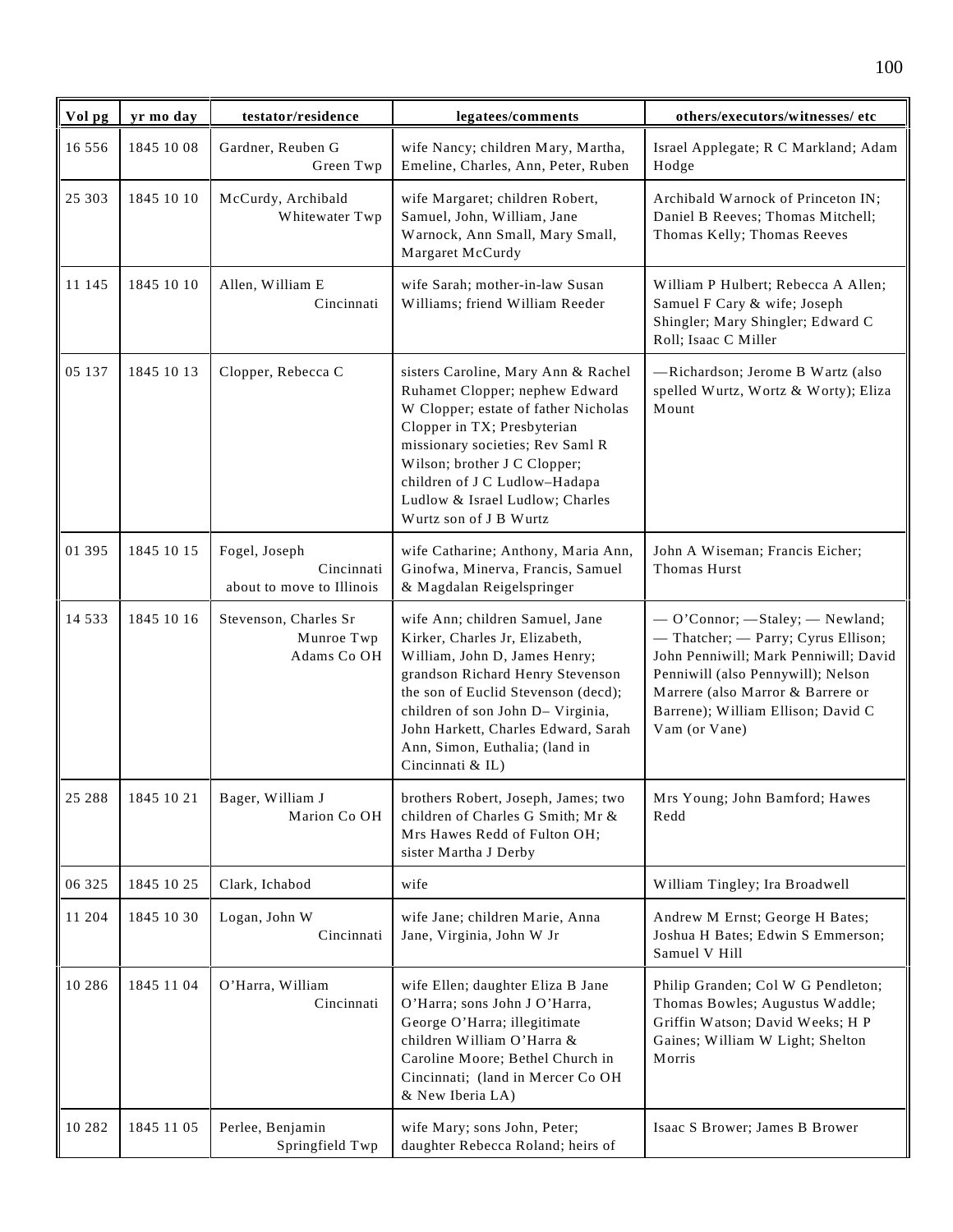| Vol pg  | yr mo day  | testator/residence                          | legatees/comments                                                                                                                                                                                                                              | others/executors/witnesses/ etc                                                                                                                            |
|---------|------------|---------------------------------------------|------------------------------------------------------------------------------------------------------------------------------------------------------------------------------------------------------------------------------------------------|------------------------------------------------------------------------------------------------------------------------------------------------------------|
|         |            |                                             | daughter Martha Gaston(decd);<br>daughter Sally wife of Abraham<br>Pearson in Dearboarn Co IN;<br>granddaughter Mary French                                                                                                                    |                                                                                                                                                            |
| 10 278  | 1845 12 01 | Grone, Johann Gerhard                       | children Johan Hermann Grone,<br>Grederick Grone, Francis Michael<br>Grone, Maria Grone<br>(will translated from German by<br>Henry Roedter)                                                                                                   | bro-in-law Gerhard Stever; Heinrich<br>Schubhof; David Menkhaus                                                                                            |
| 06 339  | 1845 12 06 | Erwin, Hugh<br>Cincinnati                   | wife Lydia Ann; daughter Mary Jane<br>Erwin; (had land in IL, & mother's<br>estate in Warren Co NJ)                                                                                                                                            | Samuel Fosdick & wife; Aaron Smith<br>& wife; Charles Fishback; Geo W<br>Jones                                                                             |
| 08 155  | 1845 12 10 | Henry, Edward<br>Cincinnati                 | wife Ann; wife's children John<br>Coffee, Jane Coffee, Ellen wife of<br>Owen Ahern, Mary Ann wife of<br>Thomas Coughlin; St Peters Orphan<br>Asylum                                                                                            | John Bickett; Stephen Bonner; Joseph<br>Kuffe                                                                                                              |
| 01 408  | 1845 12 12 | Weitkamp, Henry                             | brother in Madison "Ia"; betrothed<br>bride Elizabeth Wellmann; brother<br>Herman Henry Weitkamp                                                                                                                                               | Nerman Kimfeld of St Charles Co<br>(either MD or MO); "Ernst or<br>Frederick" Bierbaum who drives a dray<br>in this city; J B Moormann; Joseph<br>Moorhaus |
| 16 5 68 | 1845 12 13 | Tullis, Elizabeth                           | sister Sarah Tullis; father Jonathan<br>Tullis (decd); brother Thomas C<br>Tullis; sister Mariah Tullis<br>(land in Butler Co)                                                                                                                 | David J Tullis; John McGilliard; J C<br>tullis, Scott Carson                                                                                               |
| 04 024  | 1845 12 13 | Cochran, Nathaniel                          | nephew Benjamin Readenbough                                                                                                                                                                                                                    | Wm Hooper; James I Ross; Josiah<br>Harper; Jacob Snider                                                                                                    |
| 06 331  | 1845 12 16 | Meyer, Joseph                               | brother Wilhelm Meyer                                                                                                                                                                                                                          | Henry Roedter; Bernard Trum; William<br>Hofschulte                                                                                                         |
| 25 28 6 | 1845 12 23 | Borland, William<br>Cincinnati              | wife Phebe; daughters Elizabeth wife<br>of Dr willard of Indiana, Rebecca<br>wife of Osborn Thomas                                                                                                                                             | George D Biggar; Samuel Warner                                                                                                                             |
| 25 297  | 1845 12 27 | Schultz, Andreas                            | wife Caroline (maiden name Reis);<br>children of mother's sister-Mariana<br>Böh, Melchior Böh, Richard Böh,<br>Barbara Böh, Catharina Schaurer;<br>children of mother's brother-Louisa<br>Springer, Adam Springer; St Johns<br>Catholic Church | Henry Roedter; Adam Dick; G F<br>Eichenlaub                                                                                                                |
| 04 022  | 1846 01 10 | Lane, Aaron                                 | wife Elizabeth; sons Aaron Jr, John<br>William, Garret; 7 daughters<br>including Elenor, Nancy, Elizabeth,<br>Maria                                                                                                                            | John G Miles; William S Carnohan;<br>James Carnahan                                                                                                        |
| 06 322  | 1846 01 14 | Eichelberger, Joseph<br>(also Eichilberger) | wife Christiana; sons David, John,<br>Moses; daughters Charity, Polly,<br>Cassia; Elizabeth Carr; Obadiah<br>Meeks, Martin Carr; David                                                                                                         | James Clark; Shelby Clark                                                                                                                                  |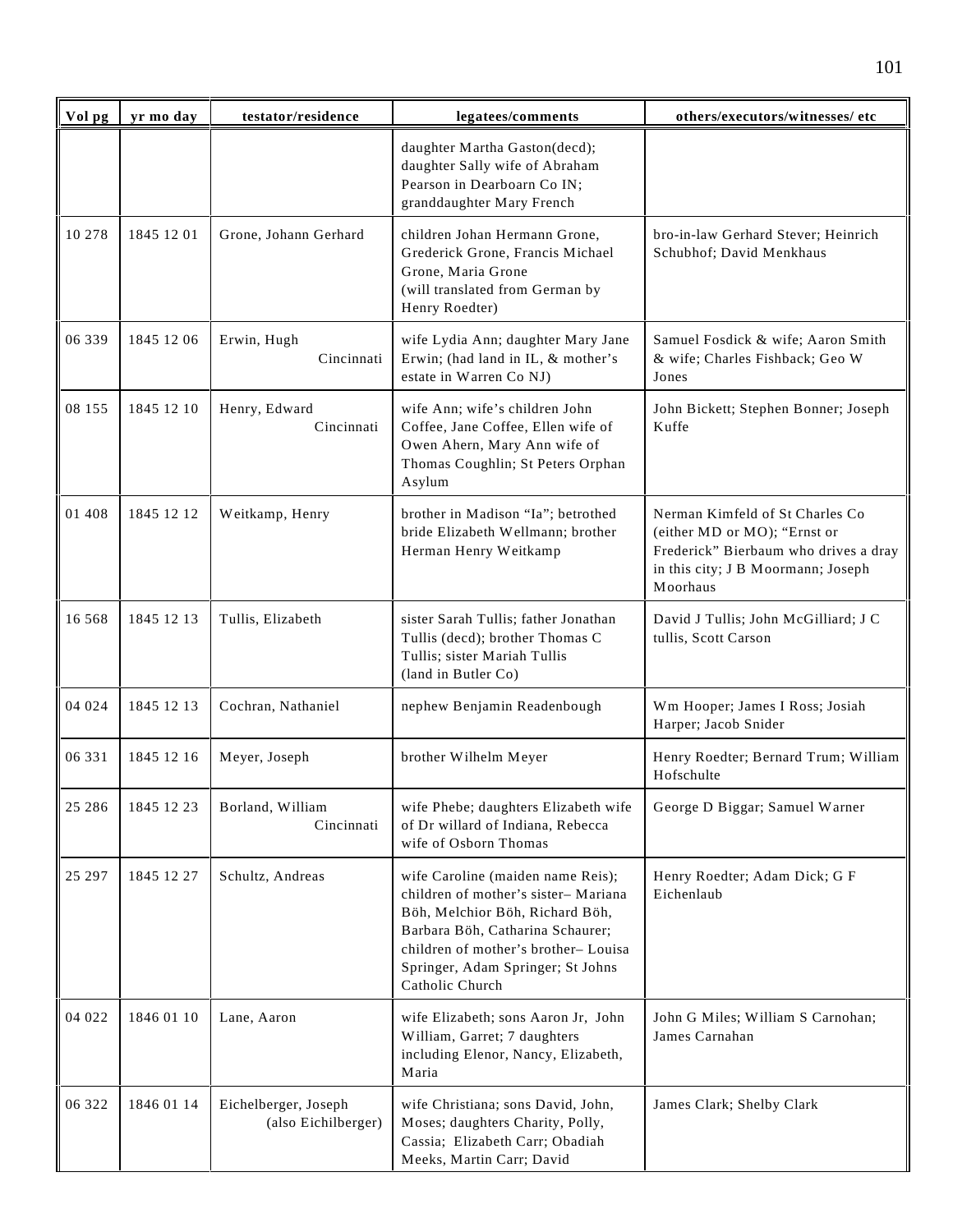| Vol pg | yr mo day  | testator/residence                                                          | legatees/comments                                                                                                                                                                                                                                                                                                                                                                                                                                                                                                                                                                                                                                                                                                                                                                                          | others/executors/witnesses/ etc                                                                                                                                                                                                                                                                                                                                                                                                                                                                                                                                                                                                                                                                                                                                                                              |
|--------|------------|-----------------------------------------------------------------------------|------------------------------------------------------------------------------------------------------------------------------------------------------------------------------------------------------------------------------------------------------------------------------------------------------------------------------------------------------------------------------------------------------------------------------------------------------------------------------------------------------------------------------------------------------------------------------------------------------------------------------------------------------------------------------------------------------------------------------------------------------------------------------------------------------------|--------------------------------------------------------------------------------------------------------------------------------------------------------------------------------------------------------------------------------------------------------------------------------------------------------------------------------------------------------------------------------------------------------------------------------------------------------------------------------------------------------------------------------------------------------------------------------------------------------------------------------------------------------------------------------------------------------------------------------------------------------------------------------------------------------------|
|        |            |                                                                             | Goldsmith                                                                                                                                                                                                                                                                                                                                                                                                                                                                                                                                                                                                                                                                                                                                                                                                  |                                                                                                                                                                                                                                                                                                                                                                                                                                                                                                                                                                                                                                                                                                                                                                                                              |
| 25 280 | 1846 01 21 | Hey, James<br>formerly of<br>Sherburn, York, England<br>now of Columbia Twp | Benjamin Hey of OH (youngest son<br>of brother Joshua Hey); William Hey<br>or York England $(2^{nd}$ son of brother<br>John Hey decd); niece Ann Quail of<br>Cincinnati wife of John Quail; Mary<br>Ann Tasker & her daughter Martha;<br>(testator had lived on the "Beauteau<br>Hill farm" for 27 years)                                                                                                                                                                                                                                                                                                                                                                                                                                                                                                  | Joseph Clark; William Smith; William<br>Jones; - Softhorn; - Martin; Bellamy<br>Storer; Saml Storer                                                                                                                                                                                                                                                                                                                                                                                                                                                                                                                                                                                                                                                                                                          |
| 09 340 | 1846 01 27 | Cilly, Benjamin<br>Mill Creek Twp                                           | Charles Babbs                                                                                                                                                                                                                                                                                                                                                                                                                                                                                                                                                                                                                                                                                                                                                                                              | Samuel Crary; Lyman Crary; John B<br>Gordon; - Brown; Jno Ludlow; Alfred<br>Phillips; Noah Babbs                                                                                                                                                                                                                                                                                                                                                                                                                                                                                                                                                                                                                                                                                                             |
| 09 337 | 1846 01 28 | Van Tuyl, Charity<br>Springfield                                            | brother John Hay; brother Henry<br>Hay; sister Jane Vantuyl; nieces<br>Susan, Helan & Mary Jane Hay<br>(daughters of James Hay); nieces &<br>nephews Mary Ann, Jane, James,<br>Benjamin, Susan & Harriett<br>(children of John Hay); American<br>Bible Society; sister Mary Ann<br>Perkins & daughters Mary H Perkins<br>& Catherine F Dana; Thomas B<br>Vantuyl                                                                                                                                                                                                                                                                                                                                                                                                                                           | John M Cochran; Dr John R Hunt;<br>Samuel F Leaman; Peter Perlee                                                                                                                                                                                                                                                                                                                                                                                                                                                                                                                                                                                                                                                                                                                                             |
| 10 270 | 1846 01 30 | Walker, David<br>Springfield Twp                                            | sons William & David Worker;<br>daughter Elizabeth wife of Silis<br>Chadwick; daughter Mary Worker<br>(sic)                                                                                                                                                                                                                                                                                                                                                                                                                                                                                                                                                                                                                                                                                                | John Pierson; John W Hoel; James<br>Coddington                                                                                                                                                                                                                                                                                                                                                                                                                                                                                                                                                                                                                                                                                                                                                               |
| 01 386 | 1846 02 04 | Raphael, Daniel<br>Cincinnati                                               | wife Lenatta (also written Jeanette);<br>two children including daughter<br>Matilda                                                                                                                                                                                                                                                                                                                                                                                                                                                                                                                                                                                                                                                                                                                        | Wm R Morris; Jacob Kilp; Nathan<br>Ransohoff (also Ransoholf)                                                                                                                                                                                                                                                                                                                                                                                                                                                                                                                                                                                                                                                                                                                                                |
| 09 348 | 1846 02 10 | Durham, Daniel<br>Anderson Twp                                              | wife Catharine (who had been<br>married to the testator about 11 or 12<br>years; all the testator's children were<br>married at that time); children Joshua<br>(wife Betsy), Samuel, Sarah (also<br>called Sally) Frazee wife of Jonab<br>Frazee, Eleador Martin, Elizabeth<br>Morrison (decd with heirs), Margaret<br>Dials (decd with heirs), Precilla<br>Wencil (alsoWinsel), Jane Kyle<br>(decd with heirs), Cintha Woodruff;<br>grandson Stephen Durham;<br>grandchildren Richard and Annie<br>Ayres; under oath Isaiah Johnson<br>named the testator's children as<br>follows: Joshua, Samuel, Cynthia<br>Woodruff, Nelly Martin, Jane Kyles,<br>Priscilla Waiston, Martha Dyer;<br>testator was about 85 yrs old at the<br>time he made his will; son Samuel<br>was deceased at that time; grandson | Zacheus Kyle; Joseph Reed; Daniel<br>(also called David) Reed; John Bennet;<br>Henry Hopper; Joseph Rich; Stephen<br>Clarke (son of the testator's widow);<br>Robert Welsh; Henry Nandank;<br>Maurice (also Morris) Witham; Dr<br>William Doane; Nathaniel Witham<br>(father of Maurice); Richard Ayres<br>(grandson of testator); Mr Ryan;<br>Harrison Morrison; Daniel Durham<br>(son of Joshua); Joseph Fagin; John<br>Dawson; Henry S Jenkins; Elisha<br>Miller (a blacksmith); Daniel Snyder;<br>Joseph Wilmington (whose son-in-law<br>was a nephew of the testator); Aquilla<br>Durham (brother of the testator); Isaiah<br>Johnson (married testator's<br>granddaughter, who was the child of<br>Cynthia Woodruff); Mr Frazee;<br>William A Ryan; Mr Read; M A<br>Kelby; Henry Hopper; John Bennett; |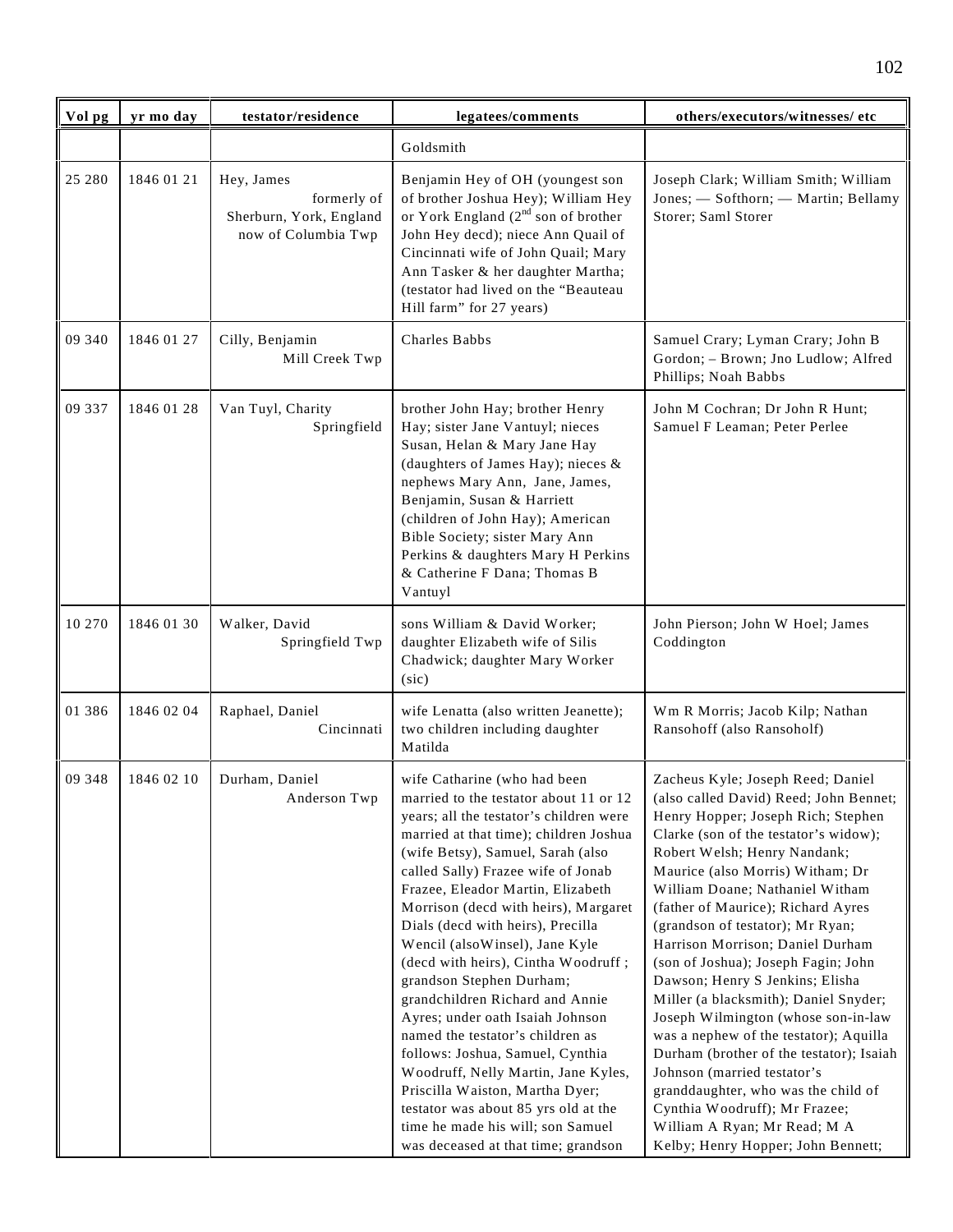| Vol pg   | yr mo day  | testator/residence                                                | legatees/comments                                                                                                                                                                                                                                                                                                    | others/executors/witnesses/ etc                                                                                                                                                                                                                                                                                                                                                                                                                                                                                                                                               |
|----------|------------|-------------------------------------------------------------------|----------------------------------------------------------------------------------------------------------------------------------------------------------------------------------------------------------------------------------------------------------------------------------------------------------------------|-------------------------------------------------------------------------------------------------------------------------------------------------------------------------------------------------------------------------------------------------------------------------------------------------------------------------------------------------------------------------------------------------------------------------------------------------------------------------------------------------------------------------------------------------------------------------------|
|          |            |                                                                   | Stephen Durham married the<br>testator's wife's daughter; the<br>testator was 18 - 20 yrs older than his<br>wife; grandson Riese Morrison                                                                                                                                                                            | John Martin; George Fagin; Jonathan<br>Stansbury; George P Torrence; James<br>Hardy; Harvey Hawkins; Mr Snow;<br>Gideon B (or V) Witham; Mr Dawson                                                                                                                                                                                                                                                                                                                                                                                                                            |
| 10 2 8 4 | 1846 02 12 | Phillips, Richard Sr                                              | wife Rachel Cook Phillips; children<br>Richard Phillips Jr, Rachel Williams,<br>Anna Durrell, Henry B Phillips;<br>William C Phillips; Sarah P Lowrey<br>wife of Jackson Lowry; William<br>Guest Thos son of Rachel Guest;<br>Richard Phillips the son of Henry B                                                    | son-in-law Rezin Williams; Henry A<br>McCullough; William Durrell; Artemus<br><b>Bangs</b>                                                                                                                                                                                                                                                                                                                                                                                                                                                                                    |
| 18 3 2 4 | 1846 02 25 | Kelsey, William<br>Miami Twp                                      | wife Lydia; daughters Eliza Kelsey;<br>Martha, Tamson, Harriet, Mary,<br>Lydia; sons James, Joseph (will<br>written 1832 Aug 7)                                                                                                                                                                                      | John D Westcott (by 1854 was living<br>near Mt Vernon Jefferson Co IL);<br>Jonathan Wood (also called Moon, he<br>died in Green Twp 1844 Mar 18);<br>David E Stathem; Jacob Yancey (name<br>also spelled Yanney & Yananey; he<br>was 34 yrs old Jan 14 of 1846[?];<br>married 1832 Dec); James Kincaid;<br>John Matson; John Osborn (moved to<br>IN in 1832, then back to OH in 1841);<br>Eli Scull (age 49 in 1845 Dec); Samuel<br>Yanney; Andrew Porter; - Hull;<br>Aaron Parker; David Squier; Vincay<br>(also Viney) Kincaid; Mr Edmunds; Mr<br>Campbell; William Harrell |
| 25 29 2  | 1846 02 26 | Branch, Hardin<br>formerly of New York<br>City, now of Cincinnati | faithful friend George Richards;<br>George Richards Jr                                                                                                                                                                                                                                                               | Joseph Lawson; L W Holt                                                                                                                                                                                                                                                                                                                                                                                                                                                                                                                                                       |
| 25 27 2  | 1846 02 26 | Rich, Thomas                                                      | wife; children John Rich, Thomas<br>Rich, Benjamin Rich, Lorenzo Rich,<br>Winney Rich, John Rich, Mary<br>Harrison, Margaret Rowan, Sarah<br>Ware; John Berry son of Joseph<br>Berry (decd)                                                                                                                          | Thomas Rowan; Minor Apgar; J Lewis;<br>N Brown; V Brown; John S Sutton;<br>David McKinney Jr                                                                                                                                                                                                                                                                                                                                                                                                                                                                                  |
| 10 268   | 1846 03 06 | Walker, John<br>Cincinnati                                        | wife Isabella; Mr Patterson; five<br>children of deceased sister Abigail;<br>James Warwick; Jane Warwick;                                                                                                                                                                                                            | Hugh Moren; Thomas Wilson; Robert<br>Elliott; Samuel Patton                                                                                                                                                                                                                                                                                                                                                                                                                                                                                                                   |
| 08 152   | 1846 03 10 | Corwine, Daniel                                                   | children Margaret wife of John<br>Mahon (also Mahohun), Mary wife<br>of John Depro, George, Sophrona,<br>Peter; (property in Shelby Co IN)                                                                                                                                                                           | - Clark; - Carr; - Puttum; - Burk;<br>Louis Brettmann; Barthel Schopf<br>(decd)                                                                                                                                                                                                                                                                                                                                                                                                                                                                                               |
| 02 321   | 1846 03 11 | Hazard, Thomas Jr<br>New York city                                | wife Ann; children Sarah wife of<br>John H Rowland, Thomas Rodman<br>Hazard, Samuel Hazard, Elizabeth<br>wife of Jacob Barker, Anna Hone<br>(who died in GA); children of son<br>Thomas-Elizabeth, Thomas,<br>Samuel, Edward, William, Robert;<br>only child of daughter Anna-<br>Johanna Hone; children of daughter | William Kelly & wife Lydia of<br>Hamilton Co OH; Samuel Hazard;<br>Robert Terry; John R Willis; Andrew<br>Cock; Jno L Bowne; Alfred Willis                                                                                                                                                                                                                                                                                                                                                                                                                                    |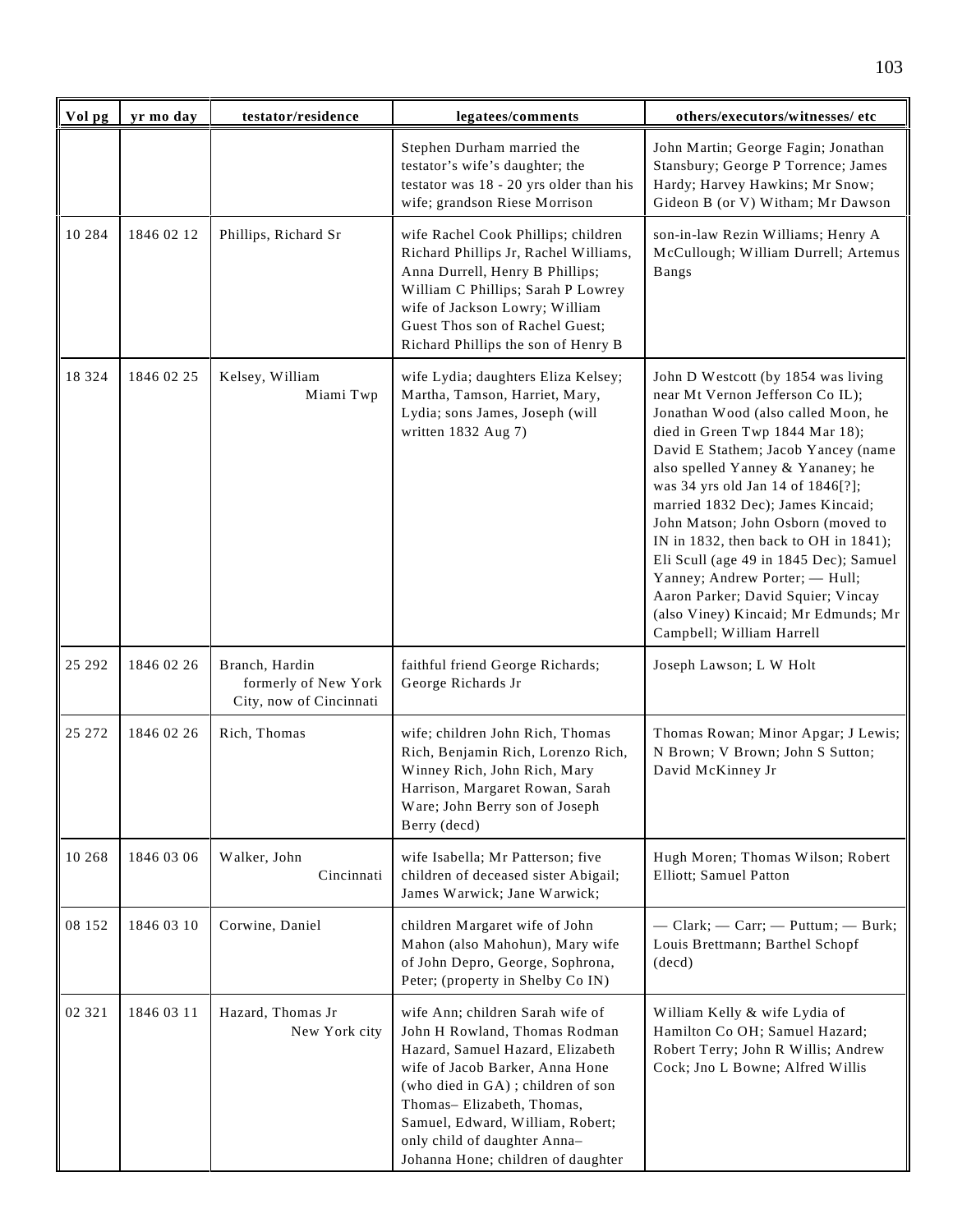| Vol pg | yr mo day  | testator/residence                                          | legatees/comments                                                                                                                                                                                                                                                                                                                                                                                                                                                      | others/executors/witnesses/ etc                                                                                        |
|--------|------------|-------------------------------------------------------------|------------------------------------------------------------------------------------------------------------------------------------------------------------------------------------------------------------------------------------------------------------------------------------------------------------------------------------------------------------------------------------------------------------------------------------------------------------------------|------------------------------------------------------------------------------------------------------------------------|
|        |            |                                                             | Elizabeth Barker-Robert Barker,<br>Thomas Hazard Barker, William<br>Hazard Barker, Andrew Sigourney<br>Barker, Anna Hazard Barker, Jacob<br>Barker, Elizabeth Barker Jr, Andrew<br>Barker, Mary Barker; (will made<br>1825 Sep 1); (testator owned farms<br>in Hamilton Co OH)                                                                                                                                                                                         |                                                                                                                        |
| 01 398 | 1846 03 23 | Highfill, Sarah A<br>(also spelled Highfield)<br>Cincinnati | Fanny Berry; grandson John Jarome<br>Agnew commonly known as John<br>Jerome Highfield (son of testator's<br>daughter Mary Ann); son Joseph                                                                                                                                                                                                                                                                                                                             | Jonathan B Funk; John T Shotwell;<br>Daniel Burritt; Benj B Fessinden                                                  |
| 25 276 | 1846 03 26 | McFarland, James<br>Cincinnati                              | clerk James Matthews; nephew<br>William Hamilten age 13 of<br>Covington KY; niece Mrs Jane<br>Myers; nephew William Graham;<br>drayman Mathew Styne; James<br>Sheave (who was drowned last<br>March 17); sisters in Ireland-<br>Margaret wife of James Hamilton,<br>Elizabeth wife of John Kennedy,<br>Nancy wife of John Shields                                                                                                                                      | Frederick G Gedge of Covington;<br>Richard Bates; Bushrod W Foley;<br>James B McNickle; James C Gedge<br>(also George) |
| 05 131 | 1846 04 08 | Bonnel, Benjamin C<br>Mill Creek Twp                        | wife Margaret; adopted daughter<br>Elizabeth Bonnel Dunn; Lewis<br>Bonnel (decd) & his youngest sons<br>John & Benjamin; Solomon &<br>Joanna Breeount & their son<br>Benjamin S                                                                                                                                                                                                                                                                                        | vincent Flinn; Wm Paddack; Richard<br>A Morten; James M Forman                                                         |
| 25 278 | 1846 04 25 | Hasson, William                                             | wife Anne; nephews William Hasson<br>& his brother James; St Peters<br>Benevolent Society of Cincinnati;<br>Roman Catholic Bishop John B<br>Purcell; John Giner                                                                                                                                                                                                                                                                                                        | Edward Pursell; P O'Connor; John<br>Keown                                                                              |
| 11 143 | 1846 04 25 | Betts, George V<br>Anderson Twp                             | brother Samuel Betts, John Betts;<br>sisters Jane Miller, Sarah Crist, Mary<br>Ann Wilson; Thomas Betts the son<br>of Samuel; nephew George B Crist;<br>niece Orpha Ann Wilson                                                                                                                                                                                                                                                                                         | George Vail; Stephen F Sutton; George<br>V Davis; Ebenezer Harrison; George<br>Warren                                  |
| 09 346 | 1846 05 08 | Bates, Jonathan<br>Walnut Hills                             | wife Catharine; sister Susan Bates;<br>brother Martin Bates of Boston & his<br>daughters & son Martin Bates Jr;<br>Elizabeth wife of David B Tower;<br>John Bates of Cohasset MA &<br>Abigail Stephens of the same place;<br>bro-in-law Capt Joshua G Dickson &<br>four youngest children; Cincinnati<br>Orphan Asylum; Lane Seminary<br>under direction of Prof Allen; brother<br>Caleb Bates & his minor children<br>Elizabeth H & Caleb Jr; Joshua<br><b>B</b> ates | C & J Bates; Richard Southgate;<br>Joseph B Bates; Henry Starr; N<br>Wright; Timothy S Goodman                         |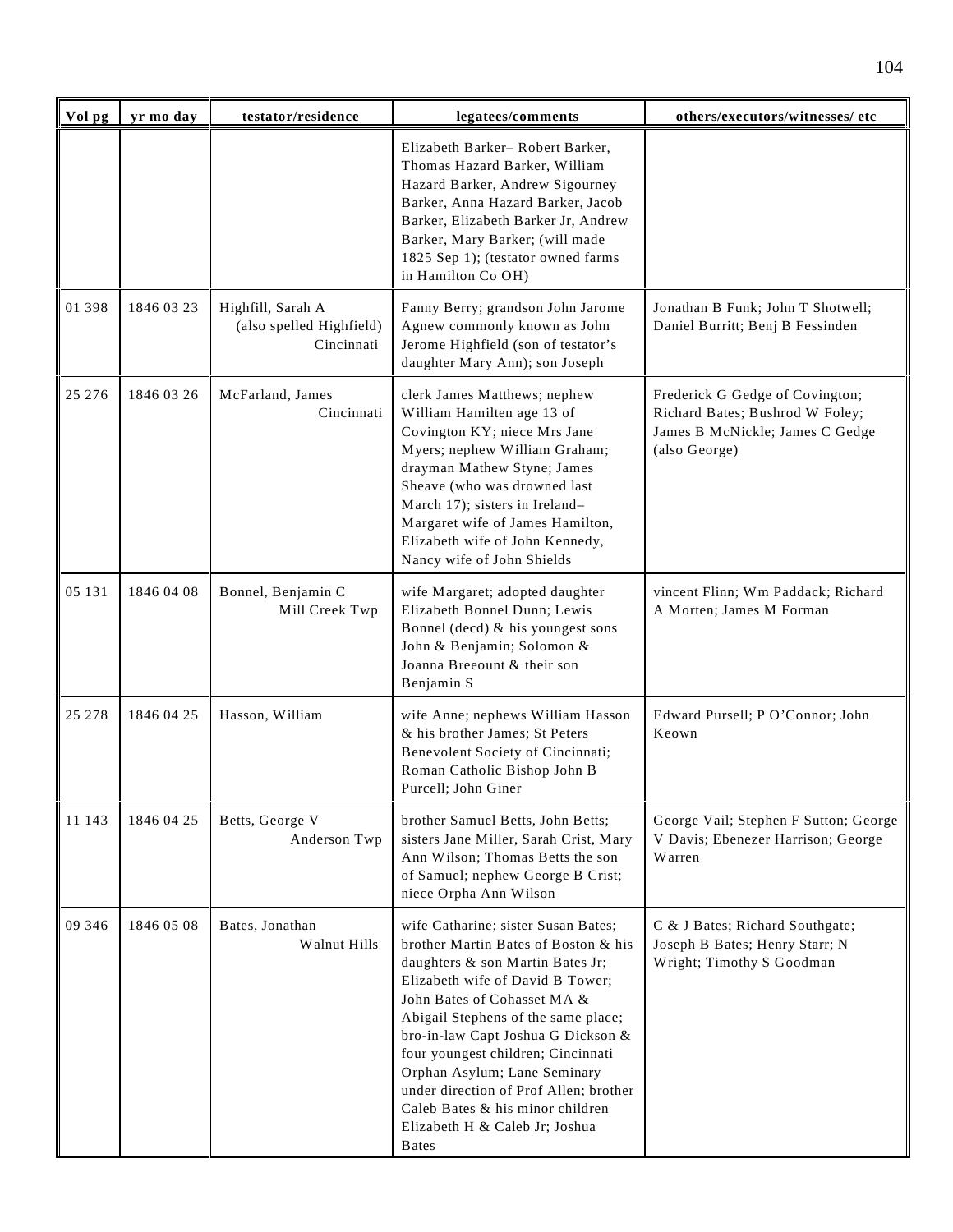| Vol pg   | yr mo day  | testator/residence                                       | legatees/comments                                                                                                                                                                                                                                                                                                                                                                                                                                                              | others/executors/witnesses/ etc                                                                                               |
|----------|------------|----------------------------------------------------------|--------------------------------------------------------------------------------------------------------------------------------------------------------------------------------------------------------------------------------------------------------------------------------------------------------------------------------------------------------------------------------------------------------------------------------------------------------------------------------|-------------------------------------------------------------------------------------------------------------------------------|
| 04 006   | 1846 05 11 | Mullanophy, Ann<br>Cincinnati                            | niece Ann O'neil                                                                                                                                                                                                                                                                                                                                                                                                                                                               | Edward Purcell; Otho (or Ollio)<br>Phillips                                                                                   |
| 01 388   | 1846 05 18 | Bowen, Benjamin Sr<br>2 mi N of Montgomery               | wife Lucina; children Henry S,<br>Benjamin Jr, William, Pardon, Jabez,<br>Francis, Clark S, Clovis H, Mary A<br>Smith, Eliza Hunt, Hannah Bowen                                                                                                                                                                                                                                                                                                                                | David E Felter; Christophr Constable;<br>Richard Parrott; Lloyd Smithurst                                                     |
| 10 274   | 1846 05 27 | Weeks, Wellington<br>Cincinnati                          | wife Sarah who "has for nearly two<br>years abandoned my bed and board,"<br>and who was guilty of "several acts<br>of adultery" - a divorce was<br>pending; Mrs Ellen O'Hara; Orphan<br>Asylum for Colored Children in<br>Cincinnati; St Peters Orphan Asylum<br>of Cincinnati; legacy to procure the<br>liberation of brother Henry John<br>Vaughan "who is held in slavery or<br>bondage in some way not precisely<br>known to me"; Ladies Fugitive<br>Society of Cincinnati | W W Light; Elizabeth Mathews; H P<br>Gaines; Magnus Ledenberg (or<br>Sedenbreg-also Laderberg or<br>Saderberg); Joseph Trefts |
| 08 149   | 1846 05 30 | Carpenter, Calvin<br>Cincinnati                          | wife Ann Maria; sons Clifford H<br>Carpenter, Daniel Haines Carpenter;<br>brother Ezra Carpenter; children of<br>deceased sister Lydia McMillan;<br>sister Esther King; sister Sarah<br>McMillan                                                                                                                                                                                                                                                                               | brother Walter T Carpenter; Abraham<br>M Taylor; Isaac Shoemaker                                                              |
| 04 007   | 1846 06 02 | McGrath, William<br>Cincinnati<br>(Also called McCarthy) | daughter Ellen McGrath; brother<br>John M McGrath; sisters Margaret<br>McGrath, Ann McGrath                                                                                                                                                                                                                                                                                                                                                                                    | Edward Purcell; Thomas I Gallagher;<br>Maurice Pendergast                                                                     |
| 05 133   | 1846 06 06 | Abrams, William H<br>Cincinnati                          | wife; mother Martha Abrams; sister<br>Mary A Crehore                                                                                                                                                                                                                                                                                                                                                                                                                           | Andrew Donaldson; William H<br>Stewart; Thomas J Finch                                                                        |
| 06 320   | 1846 06 08 | Evans, Jesse<br>Union Town in<br>Fayette Co PA           | son Samuel Evans; daughter Eliza<br>widow of Alpheus P Wilson;<br>grandchildren Mary Evans Wilson,<br>Virginia A Wilson, Ellen L Wilson,<br>Alpheus Evans Wilson; (will written<br>1842)                                                                                                                                                                                                                                                                                       | John Campbell (believed to have died<br>between 1842 and 1846); John<br>Dawson; Ellis Bailey                                  |
| 02 3 2 9 | 1846 06 11 | Dupler, Lewis<br>Cincinnati                              | daughter Mary Ann Dupler; brother<br>Charles Dupler; mother Mary<br>Dupler; Mrs Christ wife of Philip<br>Christ; sister-in-law Elizabeth Dupler                                                                                                                                                                                                                                                                                                                                | Nicholas Hoffer; David Isler; Henry<br>Roedter; Nicholas Huffner                                                              |
| 15 4 17  | 1846 06 20 | Aston, Samuel R                                          | father John Aston                                                                                                                                                                                                                                                                                                                                                                                                                                                              | John B Aston; Stewart McGill                                                                                                  |
| 14 4 17  | 1846 06 20 | Aston, Samuel R                                          | father John Aston; (land in Peoria Co<br>IL)                                                                                                                                                                                                                                                                                                                                                                                                                                   | John B Aston; Stewart McGill                                                                                                  |
| 02 338   | 1846 06 26 | Barnard, Rachel<br>Cincinnati                            | sister Amelia Buel; brother Morris<br>Simmonds; Rebeca Symond; Maz<br>Dogherty; Louisa Symmons; Celia<br>Symonds; (testator died 1844 Jun 15)                                                                                                                                                                                                                                                                                                                                  | Katzenhorn; Joseph Symmons; Jacob<br>Levi; Smith Bruel; Mark Taylor                                                           |
| 09 341   | 1846 07 09 | Carnay, Louis                                            | wife Sarah E; sons George W, Lewis                                                                                                                                                                                                                                                                                                                                                                                                                                             | C Constable; R Parrott                                                                                                        |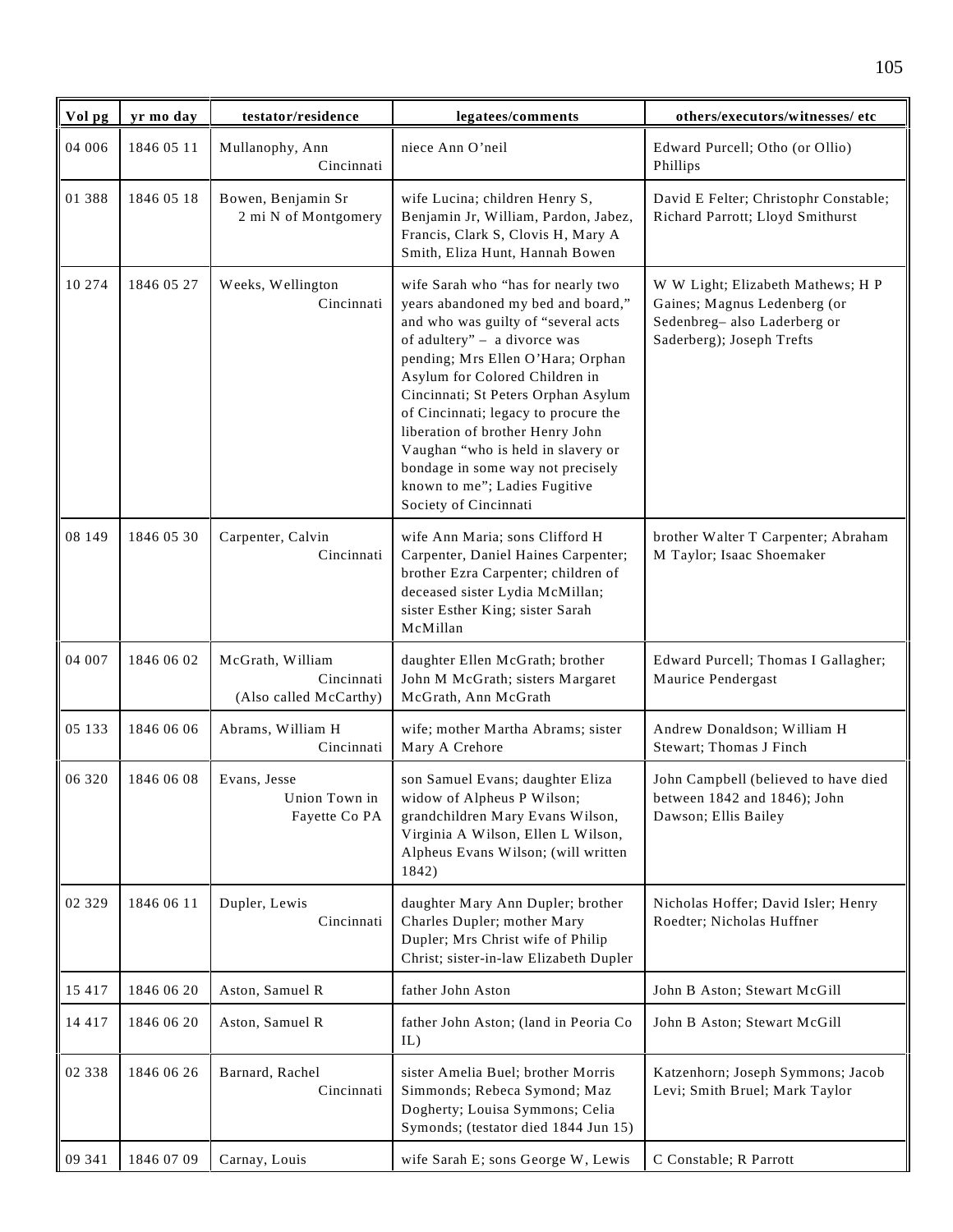| Vol pg   | yr mo day  | testator/residence                                          | legatees/comments                                                                                                                                                                                                                                                                                                                                                                                                                                                                                                                                                                                                                  | others/executors/witnesses/ etc                                                                |
|----------|------------|-------------------------------------------------------------|------------------------------------------------------------------------------------------------------------------------------------------------------------------------------------------------------------------------------------------------------------------------------------------------------------------------------------------------------------------------------------------------------------------------------------------------------------------------------------------------------------------------------------------------------------------------------------------------------------------------------------|------------------------------------------------------------------------------------------------|
|          |            |                                                             | C, Frederick                                                                                                                                                                                                                                                                                                                                                                                                                                                                                                                                                                                                                       |                                                                                                |
| 11 141   | 1846 07 16 | Battker, Anna Maria<br>(also spelled Bettker)<br>Cincinnati | Mrs Elizabeth Empson                                                                                                                                                                                                                                                                                                                                                                                                                                                                                                                                                                                                               | J H Jon[es]; John H Empson                                                                     |
| 02 3 2 7 | 1846 07 21 | Davis, David<br>Cincinnati                                  | "detar[s] to said David Davis" Jona<br>Jones, Lucy [Davis]; siblings Owen<br>Davis, Daniel Davis, Elizabeth<br>Davis, Sara Davis, Hannah Davis                                                                                                                                                                                                                                                                                                                                                                                                                                                                                     | John H Jones; Sarah Jones; Thomas<br>Griffith; Capt Whiter(?); Jonah Jones;<br>Jonathan Thomas |
| 04 009   | 1846 08 05 | Foster, James<br>town of Jamaica<br>Queens Co NY            | wife Sarah; son Jacob's children-<br>Ellen wife of Alfred Emmanuel,<br>Eliza wife of Samuel E Johnson,<br>James, Henry H, Jane and Amos P;<br>son James Foster Jr; son William R<br>Foster; daughter Sarah wife of Amos<br>Palmer of NY & her daughter<br>Amelia H wife of Edward Caney; son<br>George C Foster; daughter Emeline;<br>daughter Jane (decd) wife of Robert<br>Carter of Brooklyn & her children -<br>William H Carter, Robert Carter Jr,<br>Sally Ann wife of Richard Sands<br>Tucker of Brooklyn, Mary wife of<br>Augustus T M Craven; son Charles<br>Foster; (Owned mercantile Foster &<br>Brother of Cincinnati) | Henry Carter; John Gracy; Laurence<br>Reeve; James H Reve, Thos Herttell                       |
| 25 270   | 1846 08 10 | Rogers, George                                              | wife Ruth D                                                                                                                                                                                                                                                                                                                                                                                                                                                                                                                                                                                                                        | Abel C Thomas; John A Gurley                                                                   |
| 11 116   | 1846 08 14 | Harton, Charles<br>Cincinnati                               | wife Margaret; children John Harton,<br>Margaret Ann Harton Hudson,<br>George W Harton, Charles Harton,<br>William H Harton; Margaret<br>Matthews (who lived with the<br>family)                                                                                                                                                                                                                                                                                                                                                                                                                                                   | William Crossman; John Hudson;<br>Josiah Forbes; John Annean (or<br>Anneau or Annear)          |
| 07 251   | 1846 08 20 | Williams, Ethan S                                           | sister Mary William; (oral will made<br>1846 Jul 6 or 7)                                                                                                                                                                                                                                                                                                                                                                                                                                                                                                                                                                           | brother Wm H Williams; Geo<br>Mendenhall; Thomas Graham                                        |
| 01 390   | 1846 09 06 | Merriweather, James H<br>Mt Auburn                          | wife Louisa; nephew James<br>Merriweather Griffith; brothers<br>Nicholas, John H, Reuben (or John H<br>Reuben), William                                                                                                                                                                                                                                                                                                                                                                                                                                                                                                            | G R Chesildine (?); Eden B Reeder; I<br>Frazer                                                 |
| 10 272   | 1846 09 10 | Worthington, William<br>Cincinnati                          | wife Nancy; (testator was a veteran)                                                                                                                                                                                                                                                                                                                                                                                                                                                                                                                                                                                               | Mr Goodhue of Covington; Daniel<br>Mulholland; Charles S Pomeroy;<br>Simeen (sic) Robertson    |
| 16 550   | 1846 09 12 | Goldschmidt, Aloysius<br>Cincinnati                         | John Henry Spelmeier & his wife<br>Elizabeth ("who is my stepmother");<br>St John's Church                                                                                                                                                                                                                                                                                                                                                                                                                                                                                                                                         | Bernard Holt; J B Moormann, H Steen                                                            |
| 10 29 1  | 1846 10 05 | Sutton, Stephen<br>Anderson Twp                             | wife Deborah; children Tingley (of<br>Newtown), John, Hannah Mears,<br>Stephen, Nancy Anderson, Harvey,<br>Harrett; children of daughter                                                                                                                                                                                                                                                                                                                                                                                                                                                                                           | Stephen D Williamson; John H Gerard;<br>James Gallagher; Southwell Royse                       |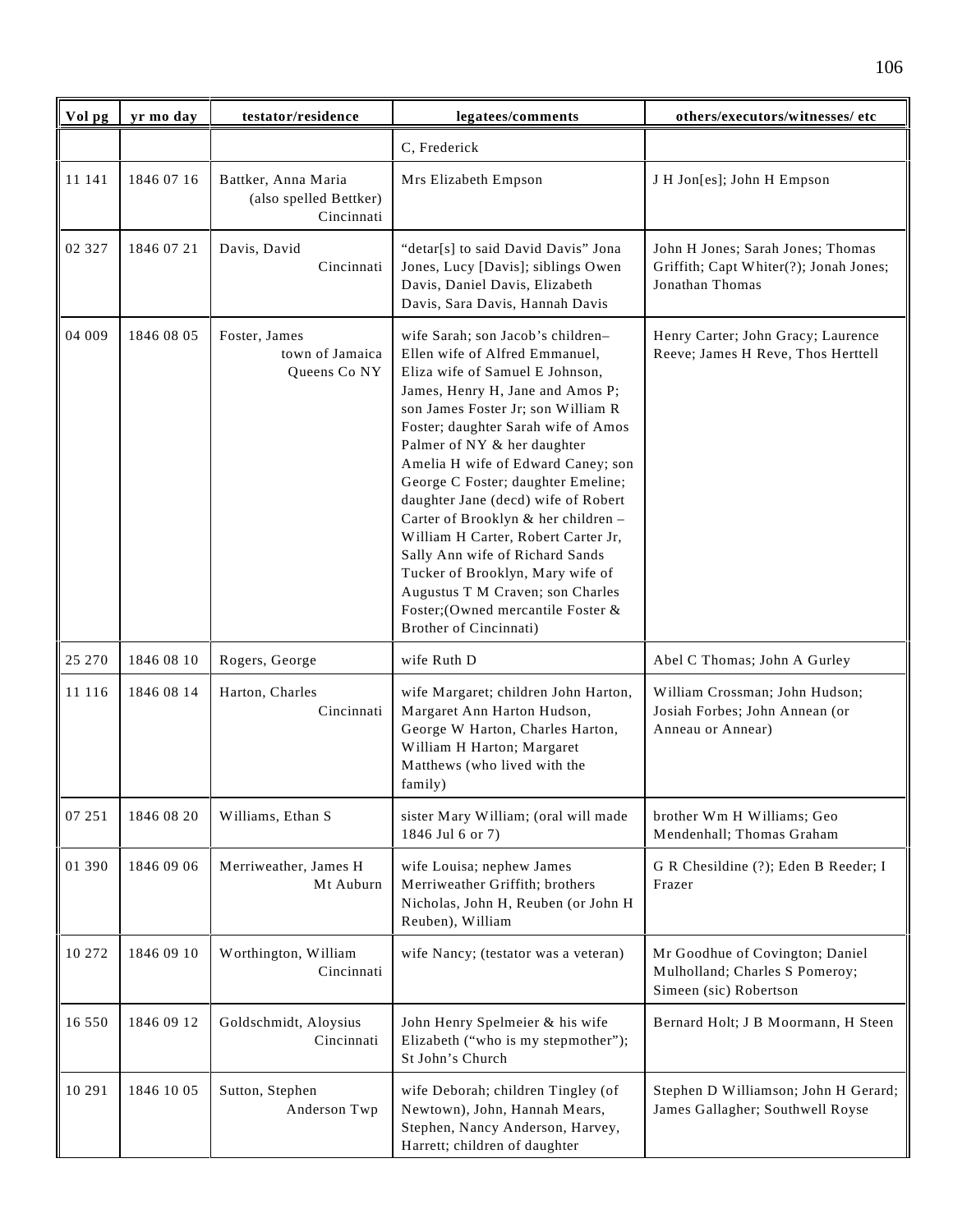| Vol pg   | yr mo day  | testator/residence                                          | legatees/comments                                                                                                                                                              | others/executors/witnesses/etc                                                                                                                         |
|----------|------------|-------------------------------------------------------------|--------------------------------------------------------------------------------------------------------------------------------------------------------------------------------|--------------------------------------------------------------------------------------------------------------------------------------------------------|
|          |            |                                                             | Elizabeth- Stephen, Hannah & Sarah<br>Stewart; (will written on 1839 Jun 1)                                                                                                    |                                                                                                                                                        |
| 05 135   | 1846 10 06 | Ammen, David                                                | wife Sarah; son Jacob; other heirs                                                                                                                                             | John M Secrist; Joseph H Secrist;<br>Elizabeth S Secrist                                                                                               |
| 11 135   | 1846 10 08 | Hicks, Bevis<br>Mill Creek Twp                              | son Henry Hicks; (will written 1839<br>Sep 21)                                                                                                                                 | Thos B Walker; John B Warren                                                                                                                           |
| 16 549   | 1846 10 09 | Grobmeirer, John Ruolph                                     | wife Bernardina; children                                                                                                                                                      | J B Moormann; John G Abel                                                                                                                              |
| 25 209   | 1846 10 09 | Surenbrock, Bernard<br>Cincinnati                           | wife Maria Gerdrud (maiden name<br>Wamsted)                                                                                                                                    | Clemens Hammer; L Bedenbecker;<br>Andrew Nordmeyer; J B Richter; G<br>Grene; A Lehmkukle; H Beckmann; J<br>A Kunner; Diederich Hofman; J B<br>Moormann |
| 02 336   | 1846 10 09 | Douthwiate, William                                         | children Timothy, John, Susan,<br>Elenor, Hama (or Hannah) Dumont;<br>granddaughters Marey Shaw, Martha<br>Dumont                                                              | Thomas Wright of Sycamore Twp;<br>James H Bowker; John Thomas                                                                                          |
| 15 4 12  | 1846 10 10 | Boram, Aaron<br>Symes Twp                                   | wife Elizabeth; "all my daughters<br>dead & living"; "each of my sons<br>deceased"; [living] sons Jackson &<br>Jonathan; Betsy Boram (daughter of<br>testator's son Amos decd) | Daniel Boram; Andrew Stewart; Daniel<br>Knicely                                                                                                        |
| 05 125   | 1846 10 20 | Wesler, Rebecca<br>Cincinnati                               | children Frederick & Jacob Wesler;                                                                                                                                             | Joseph Draper; brother-in-law<br>Frederick Steinberg; A W Gilbert;<br>Henry C Gillis                                                                   |
| 05 127   | 1846 10 20 | Wilson, Joshua L                                            | wife Sarah M; "each of my surviving<br>children"                                                                                                                               | John P Harrison; William McLaughlin;<br>Geo C Miller; James Wilson; James<br>Johnston; James McIntire; John Baker                                      |
| 14 5 5 7 | 1846 10 29 | Osborn, Daniel<br>Southold, NY                              | ten children including Daniel,<br>Thomas, Barnabas, Abigail,<br>Mehetable, Hull; (will made 1797<br>Dec 23, submitted for probate 1801<br>Oct 7 in NY)                         | Capt Thomas Webb; Sylvester Lester;<br>Hellen Osborn; Sally Petty                                                                                      |
| 04 026   | 1846 11 07 | Robertson, Thomas<br>merchant<br>of New York City           | wife Mary; brother John Robertson<br>of New York City; sister Frances<br>Robertson; brothers George<br>Robertson, John Robertson (decd by<br>1846 Nov) (will made 1837 Jul 4)  | Adam Walker; John R Walker; William<br>Manson; Vachel Worthington                                                                                      |
| 09 343   | 1846 11 09 | Green, Marmaduke                                            | wife Mary; daughter Rebecca; son<br>John Kelsey Green                                                                                                                          | Anthony L Cook; John P Letter                                                                                                                          |
| 16 5 5 2 | 1846 11 13 | Strauss, Hugo V<br>Wiesbaden, Duchy of<br>Nassau in Germany | wife Maria in Wiesbaden                                                                                                                                                        | Frederick C Roelker of Cincinnati; F H<br>Rombach; Georg Graf von Kameke; C<br>F Adae, John Kebler                                                     |
| 11 140   | 1846 11 13 | Mortel, Carlos<br>(also Carrolus)<br>Cincinnati             | wife Kalastia Keller                                                                                                                                                           | Christian Fisher; August Strasser; John<br>F Kuey                                                                                                      |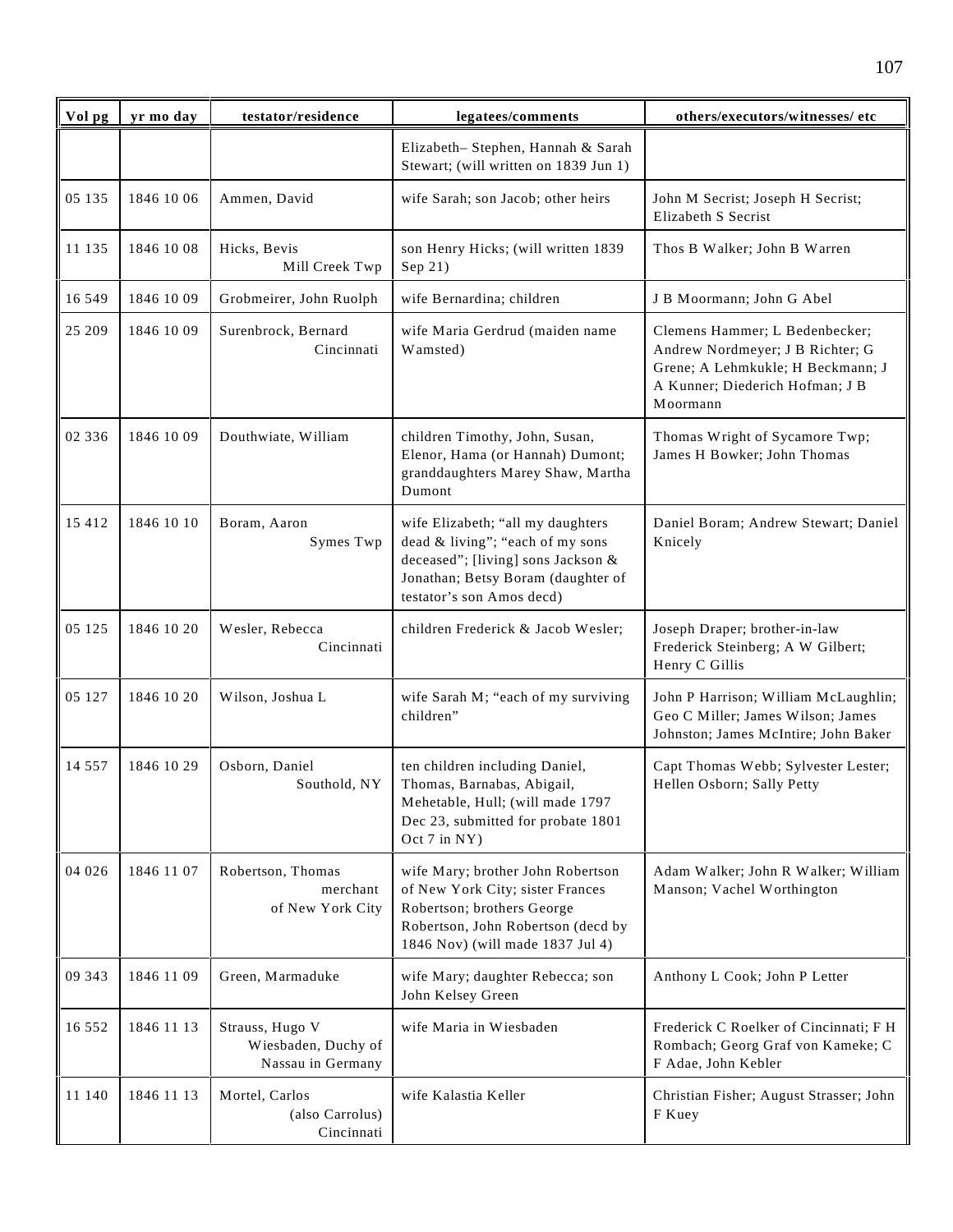| Vol pg  | yr mo day  | testator/residence                     | legatees/comments                                                                                                                                                                                                                                                                                   | others/executors/witnesses/etc                                                                                            |
|---------|------------|----------------------------------------|-----------------------------------------------------------------------------------------------------------------------------------------------------------------------------------------------------------------------------------------------------------------------------------------------------|---------------------------------------------------------------------------------------------------------------------------|
| 25 274  | 1846 11 17 | Thompson, Matilda                      | maiden name Matilda Gorman;<br>husband Marcus Thompson; James<br>Cogy of Springfield Twp (decd);<br>sister Jane Gorman                                                                                                                                                                              | Samuel F Leaman; Edmund Thompson                                                                                          |
| 15 4 14 | 1846 11 21 | Allen, Jacob Sr<br>Columbia Twp        | sons Joseph S, Jacob; daughter<br>Catherine wife of Adam<br>McCullough; deceased daughter<br>Sarah who was wife of James<br>McCormick also decd & their heirs;<br>son Hiram living in IL; daughter<br>Mary (now Mrs Harlow) who was<br>married to Charles Johnson (decd);<br>son David living in IN | John L Holbrook; Samuel B W<br>McLean; Peter Zinn                                                                         |
| 07 247  | 1846 12 07 | Speaker, John<br>(also spelled Speake) | sister Elizabeth Smith; step-daughter<br>Ann West; daughter Sarah Jane<br>Speaker; Israel Speaker                                                                                                                                                                                                   | John Holland; Bennoni Kendrick;<br>William Jessup (also spelled Jessep);<br>James Kendrick                                |
| 11 137  | 1846 12 17 | Johnston, Clarina                      | husband William S Johnston;<br>daughters Cornelia Johnston,<br>Augusta M Johnston, Emily S<br>Johnston; sons                                                                                                                                                                                        | John Kilgour; Griffin Taylor; Reuben R<br>Springer; Calvin Fletcher; Samuel<br>Wiggins; Timothy Walker; Davis B<br>Lawler |
| 09 330  | 1847 01 27 | L'Hommedieu, Richard F<br>Cincinnati   | Richard L'Hommedieu M'Henry;<br>sister Maria Britton; brother Stephen<br>G L'Hommedieu & wife Almy; half<br>sister Caroline Ellis; (will written in<br>Nashville TN)                                                                                                                                | Brownlaw Fisher; Samuel<br>L'Hommedieu; Joseph A Lewis;<br>Thomas R Jennings                                              |
| 09 334  | 1847 02 02 | Lawler, Charles<br>Cincinnati          | wife Ellen; brother Michael Lawler                                                                                                                                                                                                                                                                  | Edwd Drum; John Wawler                                                                                                    |
| 25 25 2 | 1847 02 16 | Higgins, William<br>Colerain Twp       | wife Sarah; children John Higgins,<br>James Higgins, William W Higgins,<br>Deborah Ann Higgins, Mary Jane<br>Higgins, Rachel HIggins                                                                                                                                                                | Stewart McGill; Amzi McGill                                                                                               |
| 11 118  | 1847 02 18 | Hotchkiss, John G<br>New Haven CT      | wife Julia Parker Hotchkiss                                                                                                                                                                                                                                                                         | T A Davenport; John Reid; Charles<br>Parker                                                                               |
| 16 546  | 1847 02 20 | Fairchild, Walter<br>Cincinnati        | wife Susan; son Oliver Perry                                                                                                                                                                                                                                                                        | Richd Mulford; Julius V Barton;<br><b>Edward Fairchild</b>                                                                |
| 10 267  | 1847 02 25 | Carney, Hugh<br>Mill Creek Twp         | son James Carney; brother Daniel<br>Carney                                                                                                                                                                                                                                                          | Patrick O'Conner; Edward Purcell;<br>John Doyle                                                                           |
| 10 263  | 1847 02 27 | Carver, William R<br>Cincinnati        | wife Elizabeth; son William H<br>Carver; at least one other child                                                                                                                                                                                                                                   | James Foster; John H Carver; Henry<br>Carver                                                                              |
| 08 143  | 1847 03 04 | Matson, John                           | wife Mary; children May Ann<br>Whipple; Sally Price, John A<br>Matson, William Matson; grandson<br>John (son of William Matson);<br>grandson John (son of John Matson)                                                                                                                              | Martin C Dew; Daniel Lingan; Abram<br>Mason; John Moore; David Kirgan                                                     |
| 06 307  | 1847 03 12 | Walker, Diana                          | son-in-law Isaac Southward;<br>granddaughter Diana B Francis; Mr<br>Gallaway; sons Francis P Walker,                                                                                                                                                                                                | Robert Bowles; Wm Longstreet; James<br>J Clark                                                                            |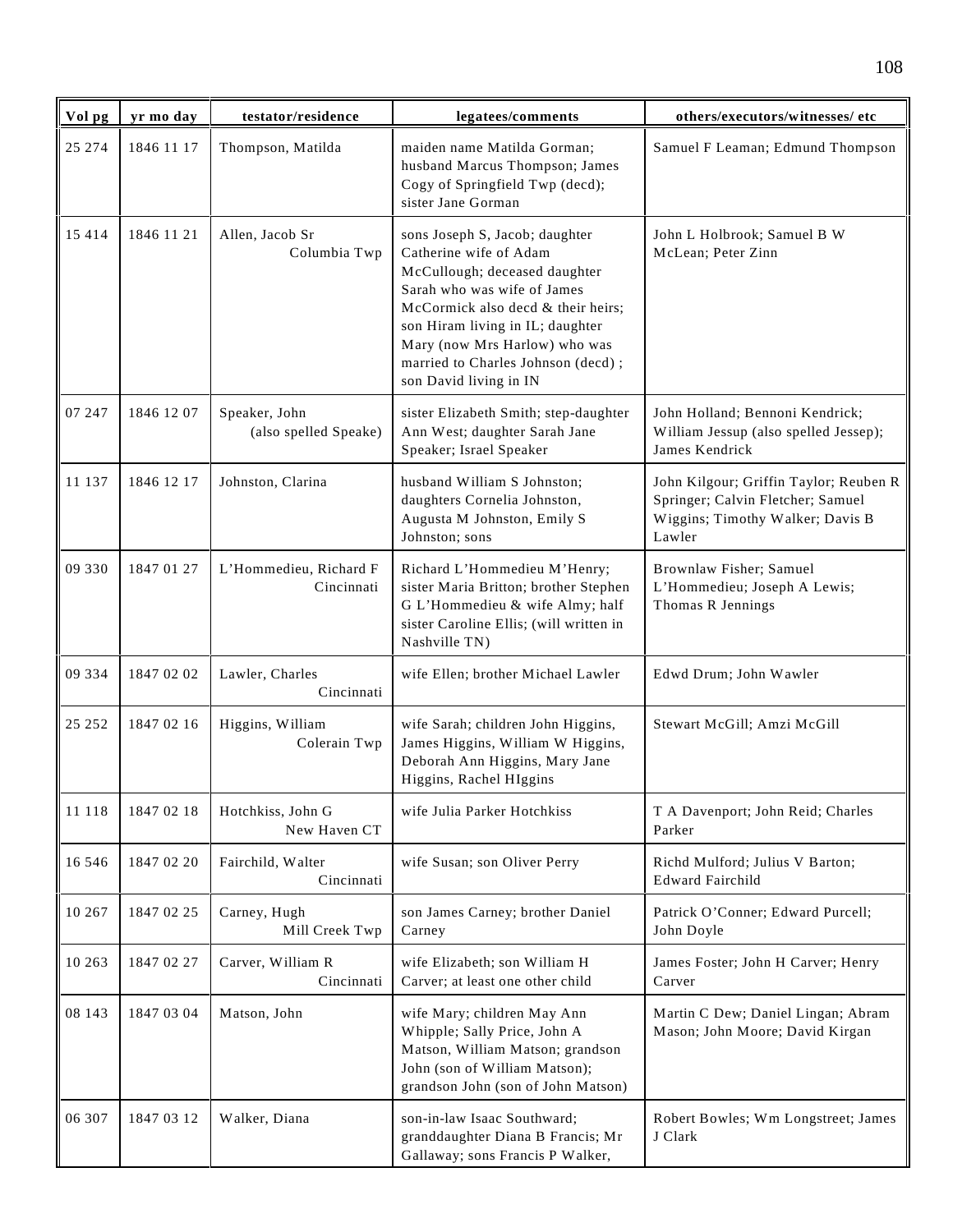| Vol pg  | yr mo day  | testator/residence                           | legatees/comments                                                                                                                                                                                                                                                                                                      | others/executors/witnesses/ etc                                                                              |
|---------|------------|----------------------------------------------|------------------------------------------------------------------------------------------------------------------------------------------------------------------------------------------------------------------------------------------------------------------------------------------------------------------------|--------------------------------------------------------------------------------------------------------------|
|         |            |                                              | Robert B Walker; son-in-law<br>Thomas S Francis; daughters Ann<br>Frost, Unis F Francis, Jane W Van<br>Hauten; granddaughter Diana<br>Rittnhouse; deceased daughter<br>Elizabeth & her children                                                                                                                        |                                                                                                              |
| 16 543  | 1847 03 19 | Ferguson, James B                            | aged mother Lucy Ferguson; brother<br>Charles B Ferguson; sister Eliza<br>Ferguson                                                                                                                                                                                                                                     | J M Clark; John Pryer; Samantha Clark                                                                        |
| 02 3 05 | 1847 03 27 | Appelgate, Henry<br>Delhi Twp                | sisters Phebe Ann Applegate,<br>Matilda wife of H T Newcomb,<br>Clarinda wife of William L Williams                                                                                                                                                                                                                    | William Cotton; Peter T Williams                                                                             |
| 11 122  | 1847 03 29 | Robinson, Catherine                          | son Jesse Robinson; niece Catherine<br>M Daniels (maiden name Robinson);<br>niece Elizabeth Weeks                                                                                                                                                                                                                      | William P Lancaster; Nimrod<br>Lancaster; Thomas Wallace; Elijah<br>Bonhan (also spelled Bonham)             |
| 08 148  | 1847 04 06 | McGaughey, Samuel                            | sister Katharine McGauhey                                                                                                                                                                                                                                                                                              | J F Warring; Ira Broadwell; John<br>Jones; Matthias Jones                                                    |
| 18 3 17 | 1847 04 08 | Carter, Hannah<br>Columbia Twp               | daughter Ann W Thompson; son<br>Nathaniel W Stites (or Stiter); heirs<br>of son William Stites (decd) -<br>William Stites, Henry Waring Stites,<br>John James Stites, Mary Ann Stites,<br>Hannah W Stites, Louisa Stites; John<br>James Stites (son of Nathaniel)                                                      | G W Holmes; Isaac N Davis; Enoch<br>Erwin                                                                    |
| 04 030  | 1847 04 12 | Howard, Horton<br>Columbus, Franklin Co      | wife Hannah; deceased daughter<br>Rachel & her children; children<br>Henry, Joseph, Horton, Sarah, Mary<br>Ann, John; son-in-law Samuel Fower<br>(or Forrer); daughter Mary Little &<br>children                                                                                                                       | Ebenezer Thomas; Amos Menely;<br>Micajah Dellingham; Wm Hand                                                 |
| 06 317  | 1847 04 14 | Dignan, Luke<br>Cincinnati                   | wife Margaret; mother Ellinor<br>Digman of Ballinaswoler Ireland;<br>niece Catherin Digman of Cincinnati;<br>sons Thomas, John (a lunatic in the<br>asylum at Columbus OH); children<br>of sister Mary wife of Samuel Egan<br>or Fegughua Cornwle in Roscommon<br>Co Ireland; (house in Stringfield in<br>Clark Co OH) | Dennis McCormick; P Cody; James P<br>Kinsella; Edward Kenna                                                  |
| 06 308  | 1847 04 15 | Worley, Brice<br>Cincinnati                  | wife Margaret Ann; children David,<br>Joseph, Rosana Drake, Elizabeth<br>Downey Rebecca Jane, Margaret<br>Ann, William Andrew, John Evret<br>(?), Michael Brice                                                                                                                                                        | Firman Hand Jr & wife; James T<br>Tolton of Deerfield in Warren Co OH;<br>James F Smith; Alexander Patterson |
| 08 140  | 1847 04 15 | Worchester, Noah<br>(also spelled Worcester) | brother David F Worcester                                                                                                                                                                                                                                                                                              | A J Brown; J F Potter                                                                                        |
| 05 118  | 1847 04 16 | Berry, James Sr<br>Cincinnati                | wife Rachel; son James Berry Jr;<br>daughters Nancy (married name                                                                                                                                                                                                                                                      | Jesse Kimball; David Nemich; Hugh<br>McDoughal; Mary Dromgoole;                                              |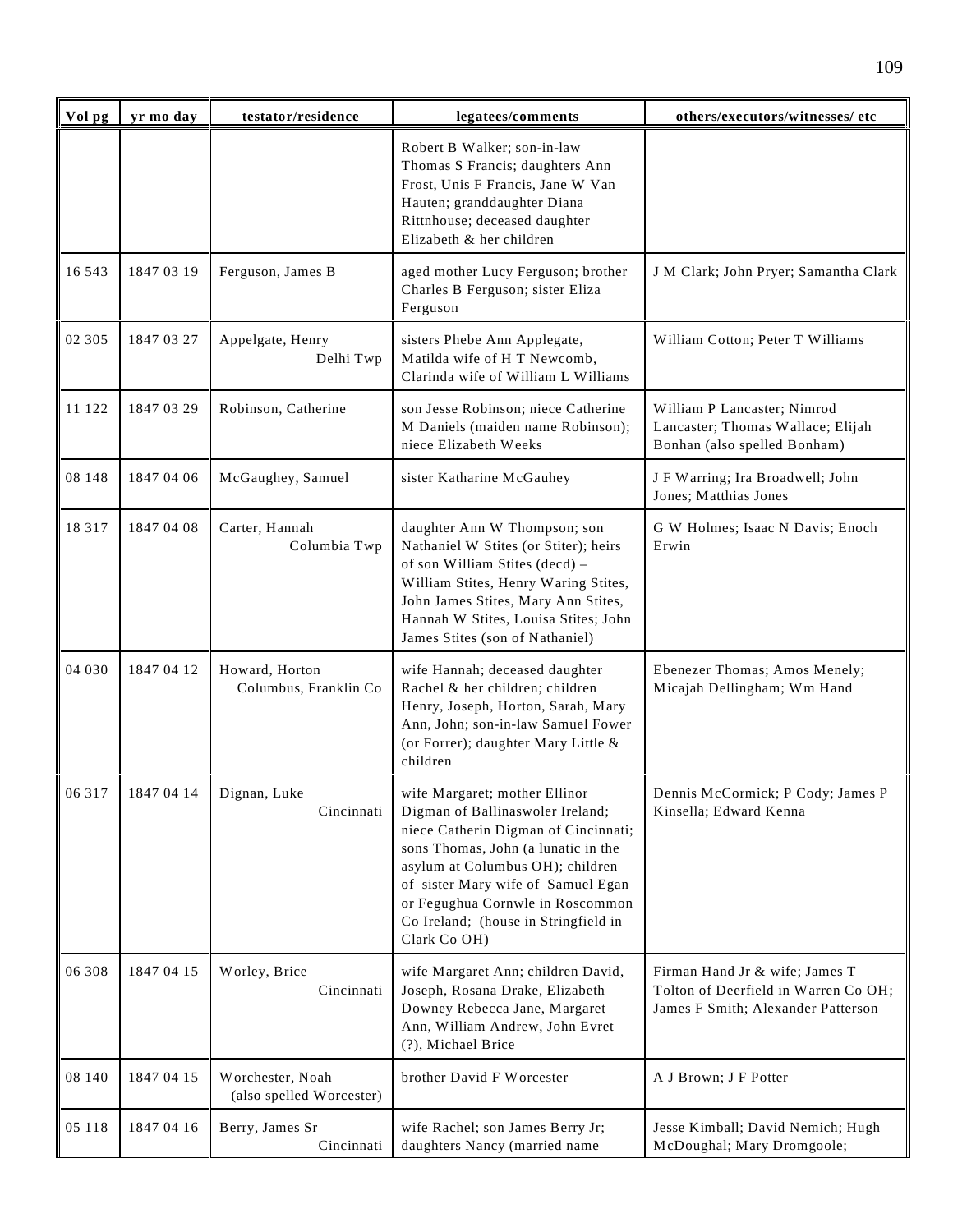| Vol pg   | yr mo day  | testator/residence                           | legatees/comments                                                                                                                                                                                                                                                                                                                                                                                                                                                                      | others/executors/witnesses/ etc                                          |
|----------|------------|----------------------------------------------|----------------------------------------------------------------------------------------------------------------------------------------------------------------------------------------------------------------------------------------------------------------------------------------------------------------------------------------------------------------------------------------------------------------------------------------------------------------------------------------|--------------------------------------------------------------------------|
|          |            |                                              | forgotten) in MD, Betsy Berry of<br>DE; (original will written 1832 Aug<br>25)                                                                                                                                                                                                                                                                                                                                                                                                         | Elizabeth Shafter                                                        |
| 25 269   | 1847 04 19 | Geider, Barbara                              | husband Henry Geider; parents<br>Valentine Schlamp & Anna Maria<br>Schlamp both deceased of New<br>Bamberg in Rhenish Hessia in<br>Germany                                                                                                                                                                                                                                                                                                                                             | Frederic E Zerrlantz; Henry Roedter                                      |
| 14 5 8 7 | 1847 05 01 | Price, Margaret<br>Cincinnati                | son Isaac Price; granddaughters<br>Mary Ellen Price, Nancy Jane Price,<br>Janet Price                                                                                                                                                                                                                                                                                                                                                                                                  | N Longworth; William Corse; James<br>Foster; Ruth Ayres                  |
| 06 310   | 1847 05 01 | Crookshank, Nathaniel<br>of Harris           | (a physician age 75); wife; $3rd$<br>daughter Fidelia Crookshank alias<br>Fedelia Dauton; eldest daughter Jane<br>Wiley & her children William C,<br>Juliette M, Isabel, Emma (an infant);<br>2 <sup>nd</sup> daughter Juliette M wife of Dr M<br>C Williams of Preble Co OH; 4 <sup>th</sup><br>daughter Martha Crookshank; oldest<br>son Dr Erasmus Darwin Crookshank<br>of Fairfield IN; 2 <sup>nd</sup> son William<br>Cullen Crookshank; 3rd son Nathaniel<br>McKinley Crookshank | William Wakefield; Hamilton Ashby;<br>John Ashby                         |
| 08 145   | 1847 05 24 | Kemper, Stephen<br>Mill Creek Twp            | children of brother Presley & Mary<br>Kemper- Stephen, Reuben, Samuel,<br>Robert, Isabella, Presley, George,<br>Mary, Hariet, Elizabeth, Jane; (will<br>made 1835 Jan 27)                                                                                                                                                                                                                                                                                                              | Lewis Howel; John Burgoyne; George<br>P Torrence                         |
| 25 267   | 1847 05 25 | Greenwalt, George                            | wife Elizabeth Greenwalt (maiden<br>name Hanckall); father John<br>Greenwalt (also spelled Coonwalt,<br>decd) (land at Vincinnes IN)                                                                                                                                                                                                                                                                                                                                                   | Henry Roedter; John Zapf                                                 |
| 18 3 3 8 | 1847 05 25 | Smith, Edmund Curtis<br>Cincinnati           | mother; sister Caroline Smith; aunt<br>Fanny Duval; aunt Eliza Cotten;<br>cousin Charlotte Smith of Mt Vernon<br>OH; cousin Julia Smith of Derbey<br>CT; Samuel Wiggins; Charles D<br>Dana                                                                                                                                                                                                                                                                                             | Joseph B Talbott; John P Garnif (or<br>Garnis); H H Southgate            |
| 08 142   | 1847 05 25 | Knapp, Levi                                  | wife Susanah                                                                                                                                                                                                                                                                                                                                                                                                                                                                           | William Williams; P B Gatch; Saml<br>West                                |
| 09 333   | 1847 06 07 | Cobourn, Joseph A<br>(also spelled Cobourne) | wife Martha E; children Margaret<br>Elizabeth, May Esther, Edward; wife<br>to have custody of Sarah Coburne-"a<br>child born to me"                                                                                                                                                                                                                                                                                                                                                    | Francis J C Oberdorf; Martin Allen;<br>Daniel Parkhurst; Shadford Easton |
| 02 3 1 7 | 1847 06 08 | Smith, Samuel                                | wife Martha; children Mary<br>Elizabeth, Sarah Ann, William                                                                                                                                                                                                                                                                                                                                                                                                                            | Hrman B Turrell (also spelled Turrill);<br>Columbus Williams             |
| 11 112   | 1847 06 10 | Fuller, Henry<br>Cincinnati                  | wife Mary                                                                                                                                                                                                                                                                                                                                                                                                                                                                              | Dr John P Libbets; John Brough; Mr<br>Zimmer; Thomas I Williams (who     |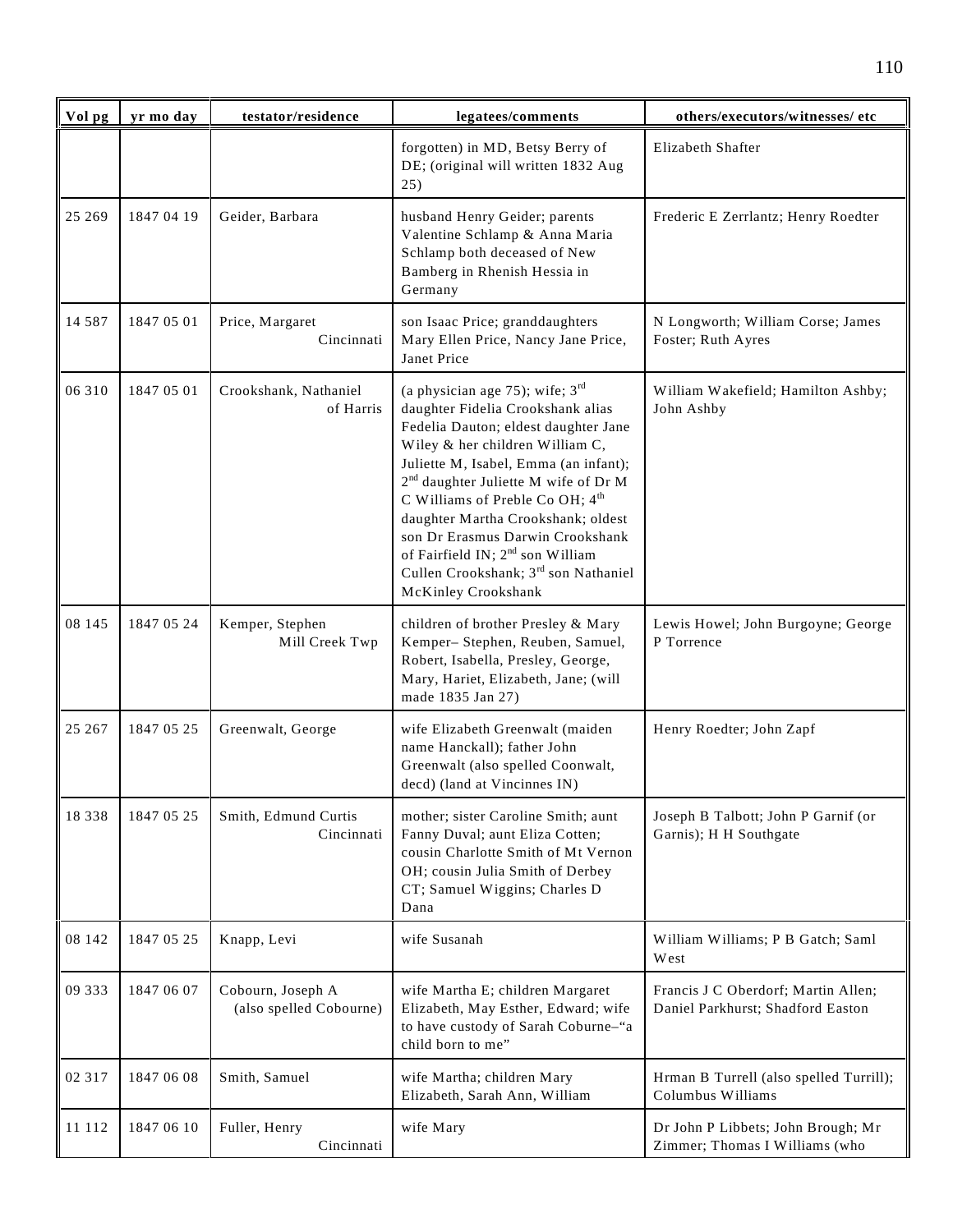| Vol pg | yr mo day  | testator/residence                                           | legatees/comments                                                                                                                                                                                                                                                                                                                                                                                                                                                                                                                                                                                                                                                                                                                                                                                                                                                                                                                                                                                                                                                                                                                                                                                                                                                                                                                                                                                                 | others/executors/witnesses/ etc                                                                                                                                                                                                                                                                                                                                                                                                                                                                                                                                                                                                                                                                                                                                                                                                                                                                                                                                                                                                                                                                                                                                                                                                                                                                                                                                                                                                                                                                                                                                                                                    |
|--------|------------|--------------------------------------------------------------|-------------------------------------------------------------------------------------------------------------------------------------------------------------------------------------------------------------------------------------------------------------------------------------------------------------------------------------------------------------------------------------------------------------------------------------------------------------------------------------------------------------------------------------------------------------------------------------------------------------------------------------------------------------------------------------------------------------------------------------------------------------------------------------------------------------------------------------------------------------------------------------------------------------------------------------------------------------------------------------------------------------------------------------------------------------------------------------------------------------------------------------------------------------------------------------------------------------------------------------------------------------------------------------------------------------------------------------------------------------------------------------------------------------------|--------------------------------------------------------------------------------------------------------------------------------------------------------------------------------------------------------------------------------------------------------------------------------------------------------------------------------------------------------------------------------------------------------------------------------------------------------------------------------------------------------------------------------------------------------------------------------------------------------------------------------------------------------------------------------------------------------------------------------------------------------------------------------------------------------------------------------------------------------------------------------------------------------------------------------------------------------------------------------------------------------------------------------------------------------------------------------------------------------------------------------------------------------------------------------------------------------------------------------------------------------------------------------------------------------------------------------------------------------------------------------------------------------------------------------------------------------------------------------------------------------------------------------------------------------------------------------------------------------------------|
|        |            |                                                              |                                                                                                                                                                                                                                                                                                                                                                                                                                                                                                                                                                                                                                                                                                                                                                                                                                                                                                                                                                                                                                                                                                                                                                                                                                                                                                                                                                                                                   | moved to Philadelphia, then<br>Baltimore); Jacob G Davies                                                                                                                                                                                                                                                                                                                                                                                                                                                                                                                                                                                                                                                                                                                                                                                                                                                                                                                                                                                                                                                                                                                                                                                                                                                                                                                                                                                                                                                                                                                                                          |
| 07 249 | 1847 06 16 | Stoddard, David<br>Cincinnati                                | wife Rebecca; (oral will made 1847<br>Jun 10, a short time before the death<br>of the testator, who had been injured<br>the day previously)                                                                                                                                                                                                                                                                                                                                                                                                                                                                                                                                                                                                                                                                                                                                                                                                                                                                                                                                                                                                                                                                                                                                                                                                                                                                       | C A Garrett; James Coss; Stephen<br>Wheeler; Frederich Handmann                                                                                                                                                                                                                                                                                                                                                                                                                                                                                                                                                                                                                                                                                                                                                                                                                                                                                                                                                                                                                                                                                                                                                                                                                                                                                                                                                                                                                                                                                                                                                    |
| 01 379 | 1847 06 25 | Broxtermann, Henry<br>Cincinnati                             | Maria Elizabeth Broxtermann; minor<br>children                                                                                                                                                                                                                                                                                                                                                                                                                                                                                                                                                                                                                                                                                                                                                                                                                                                                                                                                                                                                                                                                                                                                                                                                                                                                                                                                                                    | J B Moormann; William Vedder                                                                                                                                                                                                                                                                                                                                                                                                                                                                                                                                                                                                                                                                                                                                                                                                                                                                                                                                                                                                                                                                                                                                                                                                                                                                                                                                                                                                                                                                                                                                                                                       |
| 16 547 | 1847 06 25 | Tholking, Johann Albert<br>(also spelled John)<br>Cincinnati | wife Anna Maria; daughters Maria<br>Catharine (11 yrs old in Sep 1847) $\&$<br>Maria Anna (8 yrs old in May 1848)                                                                                                                                                                                                                                                                                                                                                                                                                                                                                                                                                                                                                                                                                                                                                                                                                                                                                                                                                                                                                                                                                                                                                                                                                                                                                                 | J B Moormann; H Kronlage                                                                                                                                                                                                                                                                                                                                                                                                                                                                                                                                                                                                                                                                                                                                                                                                                                                                                                                                                                                                                                                                                                                                                                                                                                                                                                                                                                                                                                                                                                                                                                                           |
| 03 151 | 1847 06 26 | Riddle, John Sr<br>Mill Creek Twp                            | (Record partially destroyed in 1884<br>Court House fire, so gaps appear)<br>widow Jane Riddle; James Riddle<br>the son of John Riddle [filed a<br>complaint] against John Riddle &<br>Mary Ann, George G Holman his<br>wife Mary, Jacob A Riddle, Isaac B<br>Riddle, Joseph Jackson & Nancy<br>Jackson his wife; George W Riddle,<br>Thomas I Riddle, Alfred C Riddle,<br>Edward Roll (died before case was<br>setted) and his wife Eliza Jane,<br>Andrew I Riddle, Samuel M Riddle,<br>Adam N Riddle & Joseph R Riddle<br>(as executors of John Riddle decd),<br>Martha Cutter and husband Alpheus<br>Cutter (administrator of Joseph and<br>Margaretta Riddle); Augustus N<br>Riddle, Mary A Riddle; complainant<br>sought to set aside a writing<br>purporting to be the will & codicil of<br>John Riddle Sr; the names as listed in<br>his will follow: wife Jane; children<br>John, James, Jacob, Joseph R, Issac<br>B, Adam N, George W, Thomas J,<br>Nancy wife of Joseph Jackson, Eliza<br>Jane Riddle, Alfred C, David W<br>(who later died at age 21), Andrew J,<br>Samuel M; grandchild Mary Ann<br>Ray the daughter of James B Ray<br>[end of the will]; other court<br>documents list son Thomas J<br>Riddle's children - Augustus N,<br>Mary E, Joseph C; Mary Holman<br>wife of George G Holman; Catherine<br>Dodson; the minor children of<br>Joseph Riddle (decd) Augustus A,<br>Mary E & Joseph | Alexander ----- appointed guardian ad<br>litem for children of Thomas I Riddle<br>(Margaretta Riddle & Joseph Riddle);<br>jurors-Edwin L Armstrong, William E<br>Mears, James B Harmans, David -;<br>Daniel F Meader, William S Caldwell,<br>Ebenezer S Turpin, William McGill,<br>Joseph C Butler, Henry W H Butts,<br>Charles W West, Sheldon Donaldson,<br>Samuel Wiggins, John W Hartwell,<br>Robert Brown; other partial<br>names-Jonathan Emerso-, ---- Holden,<br>Harvey C ----, B Luken; John Gilmore<br>(decd); Jacob Burnet; Samuel I (or J)<br>Brown; George Luckey; George<br>Walker (decd); Bates; Oliver M<br>Spencer; - Keen; N Longworth; I<br>Smith; Miles Greenwood; Joseph T<br>Hunt; J H Clemmer; F Bodman;<br>William Loder; Edward Dodson &<br>wife; Anthony L Cook & wife; Charles<br>Cist; James Cooper; Francis Fortman;<br>Joseph Ross; William Scudder; Stewart<br>McGill; Davis B Lawler; Wm B<br>Cassily; E M Gregory; Francis<br>Donaldson; Robert - amerson; Joseph<br>Dair; John Bruce; John Tice; James<br>Bazott; Isaac Golden; R Hitt; A L<br>Ross; J S Baldwin; J W Secrist;<br>Solomon Langdon; ---- --rence; Samuel<br>Davis Jr; A P Holden; Joseph Jonas;<br>Samuel H Goodin; George Conklin;<br>John J Brown; Henry Vallette; John W<br>Smith; Wm F Johnson; Henry Miller;<br>John C Thorp; Jonathan Emerson;<br>Charles Davis; Charles Henry Allen;<br>James W Ward; Charles Wolff; Danl H<br>Howe; John H Konnebaum; George<br>Myres (in Illinois); Michael Leib;<br>William Wenning; Clark William;<br>Elbert Marsh; D K Cady; William<br>Sellen (or Sellew); William S |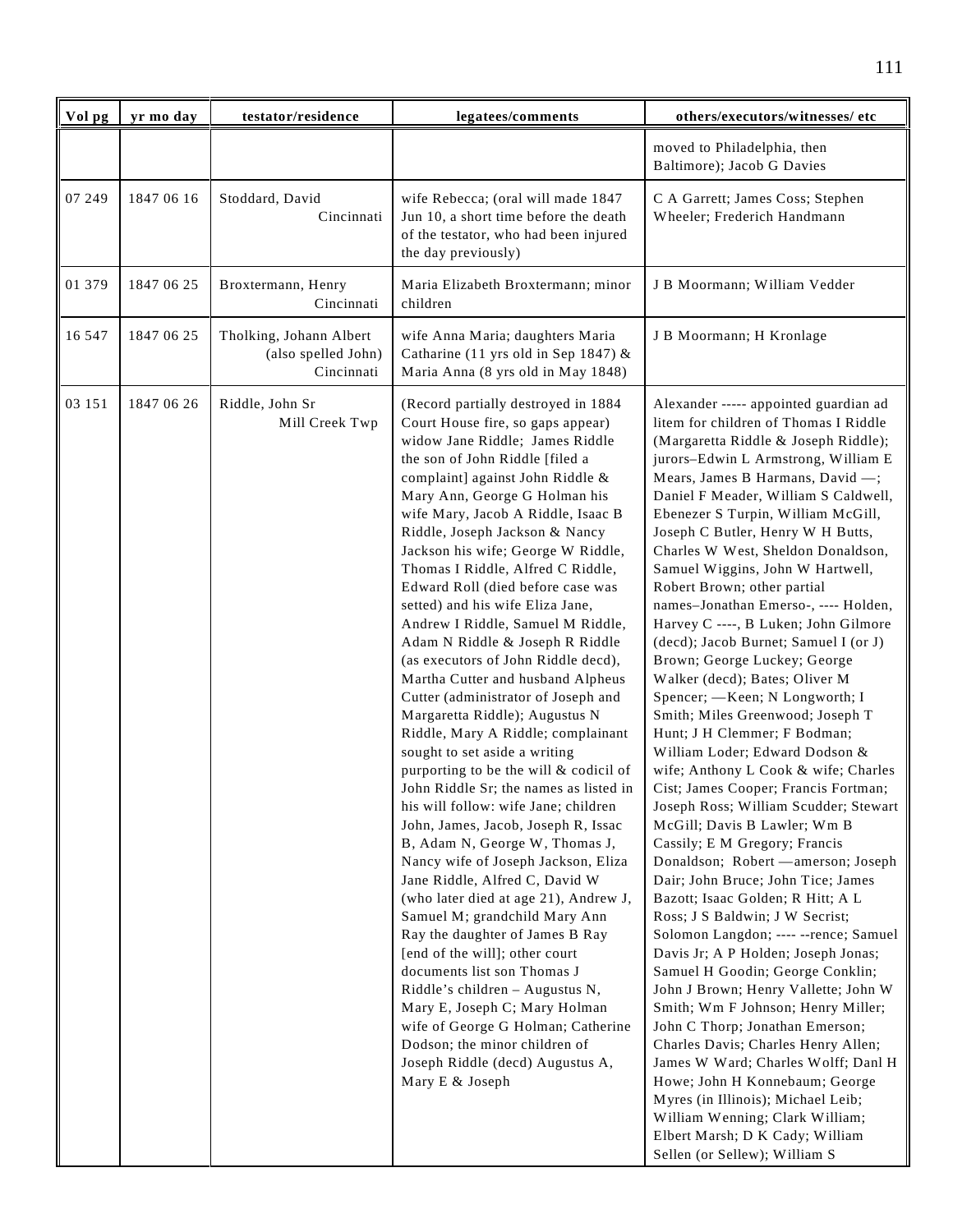| Vol pg  | yr mo day  | testator/residence                              | legatees/comments                                                                                      | others/executors/witnesses/ etc                                                                                                                                                                                                                                                                                                                                                                                                                                                                                                                                                                                                                                                                                                                                                                                                                                                                                                                                                                                                                                                                                                                                                                                                                                                                                                                                                                                                                                           |
|---------|------------|-------------------------------------------------|--------------------------------------------------------------------------------------------------------|---------------------------------------------------------------------------------------------------------------------------------------------------------------------------------------------------------------------------------------------------------------------------------------------------------------------------------------------------------------------------------------------------------------------------------------------------------------------------------------------------------------------------------------------------------------------------------------------------------------------------------------------------------------------------------------------------------------------------------------------------------------------------------------------------------------------------------------------------------------------------------------------------------------------------------------------------------------------------------------------------------------------------------------------------------------------------------------------------------------------------------------------------------------------------------------------------------------------------------------------------------------------------------------------------------------------------------------------------------------------------------------------------------------------------------------------------------------------------|
|         |            |                                                 |                                                                                                        | Sampson; Joseph Clark (gone to<br>England); James P Williams; Patrick<br>Cody; Tunis Van Middlesworth; Henry<br>Crosley; Peter Gibson; John Craig;<br>Andrew J Ferris; H Bodine; Samuel<br>Akin; David Kennedy; Charles Allen;<br>James W Ward (gone east); Elias Day;<br>Henry Miller; Samuel B Findlay;<br>Henry David (sic); Samuel Sayre;<br>Phineas Morris; Andrew Gross;<br>Benjamin Loder; John F Dai-; Henry<br>McNicholl; Calvin Fletcher; Marcus<br>Smith; Elias Day; ---- David; Phineas<br>Moses; Benjamin Loder; Henry<br>McNicholl; Marcus Smith; Samuel B<br>Findley; Nathaniel Sawyer; Calvin<br>Fletcher; John Elstner; Daniel Colby;<br>(jurors were unable to agree); Jacob<br>Ernst; Henry Rohrkasse, Henry<br>Brachman; I Cheseldine; Martina (also<br>spelled Marston) Allen; Franklin Ernst;<br>Griffin Taylor; George Crawford;<br>William M Goodwin (also spelled<br>Goodman); Edmund (also spelled<br>Edward) Wayne; J F Desilver; John<br>Kennett; Charles Bradbery; E N<br>Slocum Saddler; William Henry Davis;<br>J D Waldbridge; J W Smith; Benjamin<br>Loder Sr; J C Montgomery; H Kelser;<br>John Buttermiller; George Woodward;<br>Arned (also spelled Arndt & Ant)<br>Katenhorn; Francis Neilson; Samuel<br>Burdsall; E S Eakles; Paul Reist; John<br>Schank; J C -aers; Robert Jones;<br>Hugh Kelly; T A Harris; John Borgelt;<br>J C Rogers; J S Empson; Ferdinand<br>Bodman; In October 1854, the will was<br>found valid by a jury. |
| 25 26 3 | 1847 07 01 | Hasler, George<br>Cincinnati                    | Mary Schlinker; (testator recently<br>served in the US Army in Mexico)                                 | Hilarius Spelte; Michael L Lench;<br>Friedrich Schmied; John Bachler;<br>Charles A F De Wattenwyl                                                                                                                                                                                                                                                                                                                                                                                                                                                                                                                                                                                                                                                                                                                                                                                                                                                                                                                                                                                                                                                                                                                                                                                                                                                                                                                                                                         |
| 01 377  | 1847 07 01 | Butler, Ann<br>Cincinnati                       | Emily Smith (wife of Peter Smith)                                                                      | Thomas J Strait; John J Collins                                                                                                                                                                                                                                                                                                                                                                                                                                                                                                                                                                                                                                                                                                                                                                                                                                                                                                                                                                                                                                                                                                                                                                                                                                                                                                                                                                                                                                           |
| 09 327  | 1847 07 10 | Wiltsee, Thomas<br>Cincinnati                   | wife Catherine; children incuding<br>eldest son John F                                                 | Joseph G Rust; William Young; H E<br>Hughes                                                                                                                                                                                                                                                                                                                                                                                                                                                                                                                                                                                                                                                                                                                                                                                                                                                                                                                                                                                                                                                                                                                                                                                                                                                                                                                                                                                                                               |
| 10 25 6 | 1847 07 13 | Schooley,<br>Nathaniel Smith<br>Springfield Twp | daughters Ann Evans, Rebeca<br>Pepper, Sarah Schooley, Mary Jane<br>Schooley; son Francis N H Schooley | Israel Evans (husband of daughter<br>Ann); - Conover; Edmund R Glenn;<br>James Graham; Jane Graham                                                                                                                                                                                                                                                                                                                                                                                                                                                                                                                                                                                                                                                                                                                                                                                                                                                                                                                                                                                                                                                                                                                                                                                                                                                                                                                                                                        |
| 02 319  | 1847 07 17 | Faran, Charles P<br>Cincinnati                  | children Mary Ann, Emily A, James<br>J (wife Angalina); grandchild Mary<br>Faran daughter of James J   | Thomas I Henderson; James Goodloe                                                                                                                                                                                                                                                                                                                                                                                                                                                                                                                                                                                                                                                                                                                                                                                                                                                                                                                                                                                                                                                                                                                                                                                                                                                                                                                                                                                                                                         |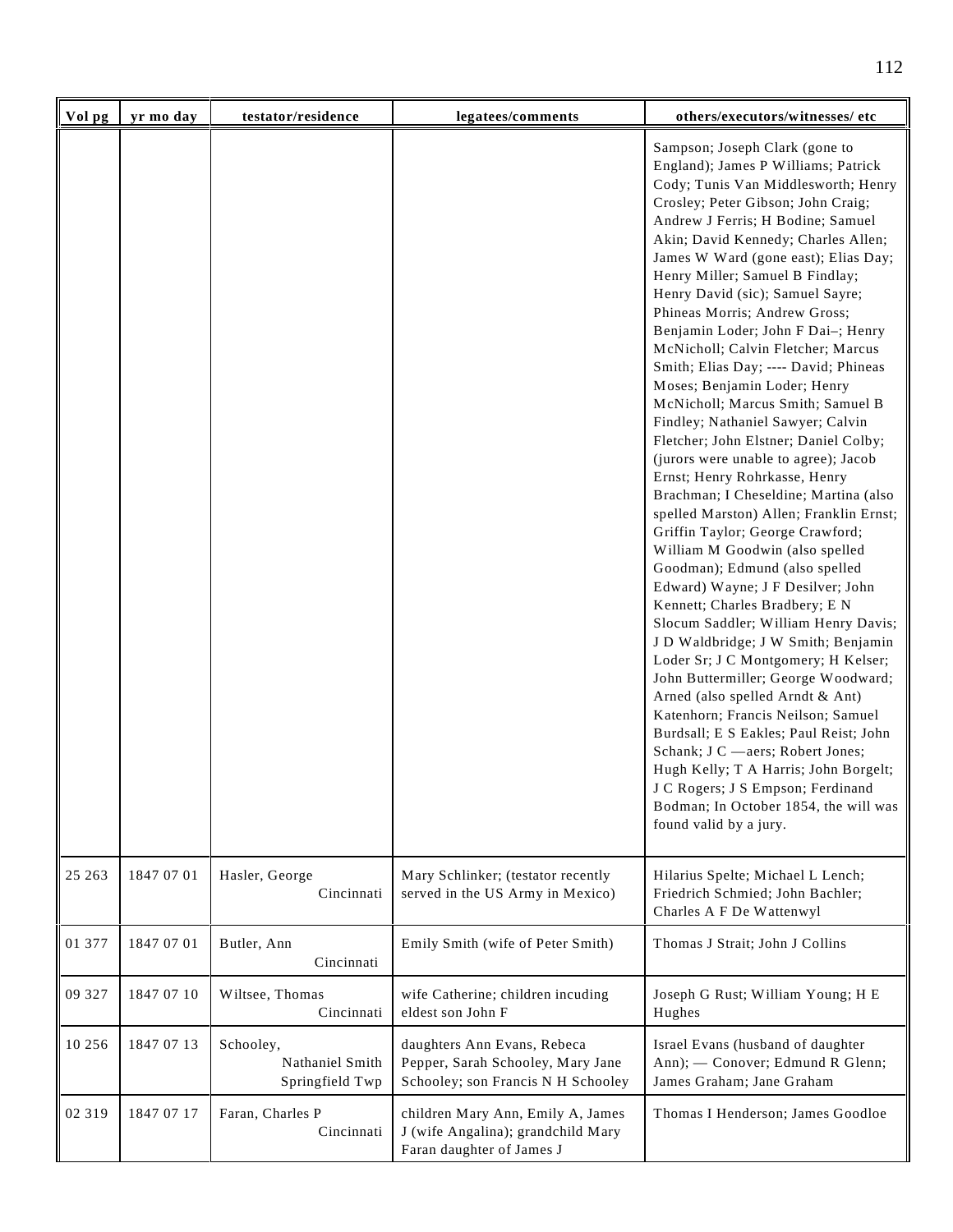| Vol pg   | yr mo day  | testator/residence                              | legatees/comments                                                                                                                                                                                  | others/executors/witnesses/ etc                                                                                                                                                             |
|----------|------------|-------------------------------------------------|----------------------------------------------------------------------------------------------------------------------------------------------------------------------------------------------------|---------------------------------------------------------------------------------------------------------------------------------------------------------------------------------------------|
| 07 245   | 1847 07 17 | Burns, William G<br>Carthage                    | brother James Burns; father<br>Archibald Burns (decd)                                                                                                                                              | John N Caldwell; Margaret Burns                                                                                                                                                             |
| 25 25 8  | 1847 07 28 | Holmes, James<br>Miami Twp                      | wife Elizabeth; children Reuben C<br>Holmes, Rachel Ann Miller, Salina D<br>Miller                                                                                                                 | A Whipple; Anthony Miller                                                                                                                                                                   |
| 06 305   | 1847 07 30 | Wheatcroft, John<br>Cincinnati                  | wife Mary Ann                                                                                                                                                                                      | Joseph Burgoyne; John Melendy                                                                                                                                                               |
| 08 135   | 1847 08 02 | Williams, John<br>Paper hanger<br>of Cincinnati | children John, Charles, one<br>unnamed; Anthony Harkness;<br>Samuel Fosdick                                                                                                                        | William W McDemott; Wm Laycok;<br>Chas V Ballanse                                                                                                                                           |
| 07 240   | 1847 08 09 | Buckingham, Maria                               | Levi Buckingham Jr & his wife<br>Margaret (maiden name Black);<br>Thomas Dewy (also spelled Dewey)<br>& his wife Maria; Greenbrier<br>Buckingham                                                   | William N Robinson; Jeremiah Price                                                                                                                                                          |
| 11 120   | 1847 09 04 | Jett, Sarah                                     | husband John Jett (decd); James<br>Foster; Sophronia Thompson; Mrs<br>Coleman wife of Gabriel Colelman                                                                                             | David Allen; Robert Goudy; Enoch<br>Mudge; George W Foster; Jeremiah<br>Mundermann                                                                                                          |
| 02 315   | 1847 10 04 | Findlay, Elizabeth<br>Cincinnati                | husband Samuel B Findley (sic); 4<br>children; 3 sisters                                                                                                                                           | Bellamy Storer; Lewis Whiteman; F<br>Ball; Thos S Butler                                                                                                                                    |
| 14 5 8 4 | 1847 10 04 | Hett, Matthew<br>Mill Creek Twp                 | wife; children                                                                                                                                                                                     | John Richards; Morris Goodin; Marvel<br>(also spelled Monroe) H Southworth;<br>Alex Lemma (died before probate);<br>Samuel Crary; Francis Linch (also<br>spelled Linck)                     |
| 10 260   | 1847 10 05 | Stitt, Samuel<br>Cincinnati                     | wife Mary Gray Stitt; children of<br>sister Nancy                                                                                                                                                  | James Blackmon; John & James Sharp;<br>Charles Macalister Jr; Edward Yorke;<br>Robert Buchanan; Edward Macalister;<br>James Ferguson; Joseph Clark; Vachel<br>Worthington; Samuel Fosdick   |
| 11 130   | 1847 10 05 | Vail, George<br>Anderson Twp                    | wife; George Davis; Sidney V Stites<br>& his children Thomas Benton Stites,<br>Elizabeth Stites, Olive Stites                                                                                      | I (or J) T Crapsey; W B Dunham                                                                                                                                                              |
| 25 250   | 1847 10 05 | Hickman, John<br>Mt Pleasant                    | wife Sarah; two eldest children<br>George Hickman & Mahala Turner;<br>other children: Mary Emerick, John<br>Hickman, Sarah Ann Smith;<br>Margaret Lacy, Eliza Jane Jarrard,<br>Martha Ann Wormston | Ebenezer Crain; Elias W Hoffner                                                                                                                                                             |
| 10 258   | 1847 10 05 | Stewart, Myron A<br>Cincinnati                  | wife Catharine Mary                                                                                                                                                                                | Robert Crawford; Philip Galligher;<br>Chas L Telford                                                                                                                                        |
| 06 319   | 1847 10 06 | Loer, Zachariah<br>Wilmington<br>Clinton Co OH  | mother Hetty Loer; half-brother Dr<br>John Truman                                                                                                                                                  | Levi (also spelled Levis) Gustin; N B<br>Hartan (or Hartau); Charles M<br>Basworth; Charles D Hughes; Jabez<br>Harlan; Robert T Hareus; Jesse Hughes<br>Jr; Isaac Thornburgh; Dana F Walker |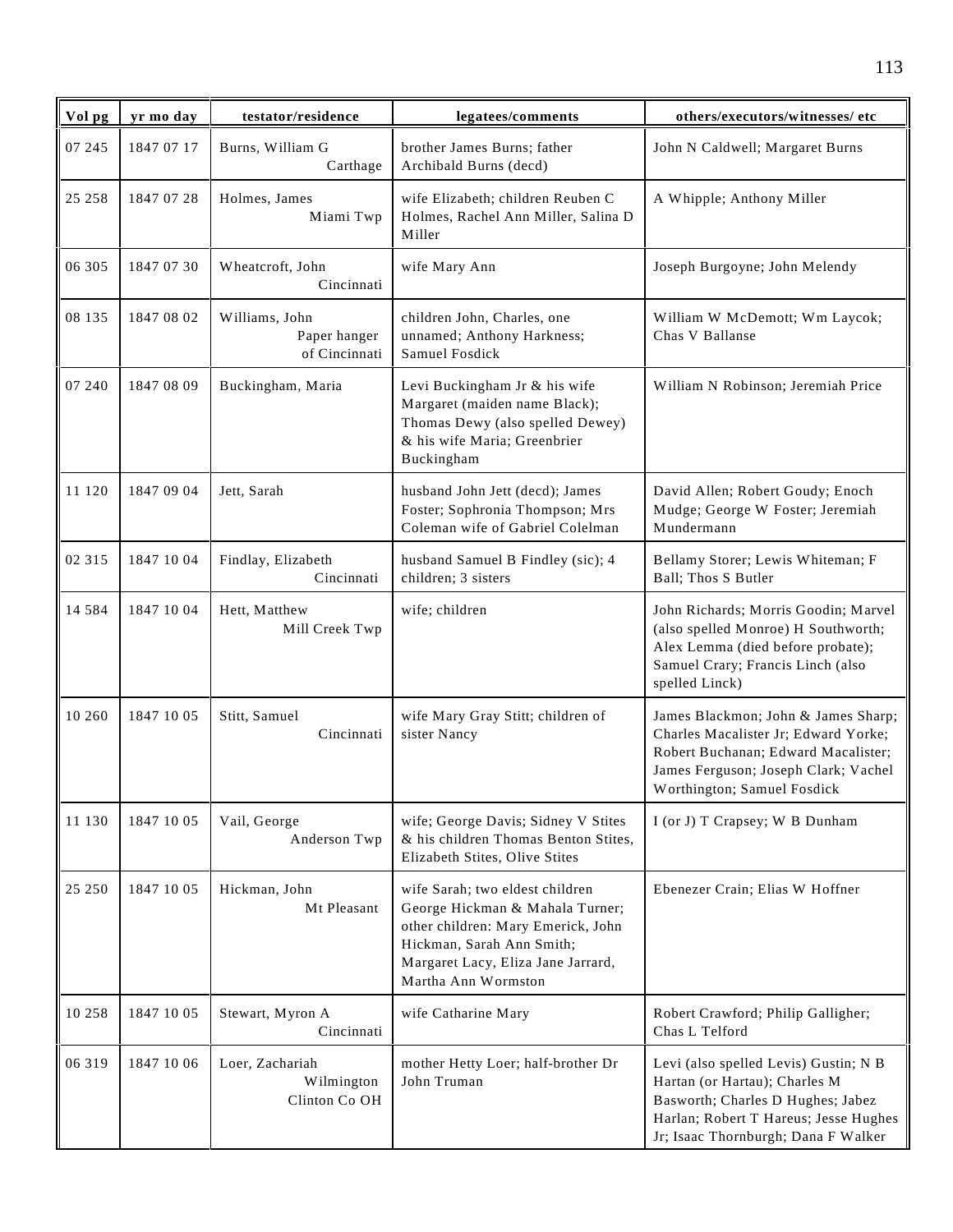| Vol pg   | yr mo day  | testator/residence                                      | legatees/comments                                                                                                                                                                                                                                                               | others/executors/witnesses/ etc                                                                                                                                                 |
|----------|------------|---------------------------------------------------------|---------------------------------------------------------------------------------------------------------------------------------------------------------------------------------------------------------------------------------------------------------------------------------|---------------------------------------------------------------------------------------------------------------------------------------------------------------------------------|
| 08 139   | 1847 10 13 | Whiteside, James                                        | children Robert Whiteside, Isaac<br>Whiteside, Mariah McDonold, [the<br>three following are in the same list<br>but do not specifically say daughters]<br>Louisa Cross, Caroline Bucharck,<br>Jane Hand; grandson Benjamin<br>Franklin Whiteside (son of Nancy<br>Whiteside)    | Charles C Cross; James Ferwilleger;<br>Jonathan T Martin; Robert Martin                                                                                                         |
| 05 129   | 1847 10 18 | Benninger, Engelbert                                    | St Philomena Church; - Henghold;<br>friend H Grotenkemper                                                                                                                                                                                                                       | Schu-in Dayton; J B Moormann;<br>Henry Henscher; Maria Anna Henscher                                                                                                            |
| 02 307   | 1847 10 19 | Bogart, Helmus                                          | wife Sarah; children Isaaac Bogart,<br>Peter Bogart (decd), Halmas Boagart<br>(sic), James Walters Bogart, Elbert<br>Bogart, Samuel Bogart, Annetta wife<br>of Eli Holliday, Mary wife of Jackob<br>Fogarty, Sophia wife of Allen E<br>Miller; grandson Henry (son of<br>Peter) | Lewis Fagly; Arthur Orr; Stephen<br>Creeth                                                                                                                                      |
| 25 261   | 1847 10 20 | Hinkle, Elizabeth<br>Cincinnati                         | children Mary Ann Gaither, Caroline<br>Campbell, Margaret Meyers (also<br>spelled Myers), Elizabeth Sheppard,<br>Phillip Hinkle, Anthony Hinkle;<br>granddaughter Almira Gibson<br>(daughter of Mary Ann Gaither)                                                               | Wm Schillinger; James M Gitchell                                                                                                                                                |
| 11 133   | 1847 10 28 | Vickers, Mary<br>(formerly Mary Vail)<br>Campbell Co KY | mother Nancy Vail; John Thompson;<br>husband Garland Vickers; (will<br>written 1841 Jun 27)                                                                                                                                                                                     | John Foote; John Stewart; John F<br>Kemper; Wm Decourcy; John Cooper;<br>Sarah Vickers                                                                                          |
| 11 124   | 1847 10 29 | Pendleton, Jane Frances<br>Cincinnati                   | husband Nathaniel G Pendleton;<br>father Jesse Hunt (decd); brother<br>George N Hunt (decd); children<br>Susan Louisa, Martha Eliza, George<br>Hunt Pendleton, Elliott Hunt<br>Pendleton, Anna Pierce Pendleton,<br>Nathaniel; (will written 1839 May 6);<br>(property in IL)   | Fielding Lowry; Jonathan Pancoast;<br>Samuel Fosdick; Archibald Irwin; I<br>Frazer; Stephen Fales                                                                               |
| 18 3 2 0 | 1847 11 01 | Simonson, Barney                                        | wife Catharine; daughter Levinia<br>Atkinson; sons Jessy, Aaron, Barney,<br>William, Charles; daughters Eliza<br>Atherton, Sarah Atherton, Julia<br>Rionier (will written 1842 Mar 20)                                                                                          | Daniel Lacy; Samuel Stewart; Thomas<br>Lacy; Nathan Guilford; Robert Bowles;<br>John Derby Bowles; Robert Bowles Jr<br>(by 1847 a resident of Tippecanoe Co<br>IN); David Oyler |
| 16 544   | 1847 11 05 | Rath, George<br>Cincinnati                              | wife Elizabeth; children; (land in<br>Dubois Co IN)                                                                                                                                                                                                                             | J B Moormann; Martin Klopf                                                                                                                                                      |
| 09 336   | 1847 11 16 | Dulweber, Elizabeth                                     | son Francis Dulweber (about 30 yrs<br>old, weak of mind); other children                                                                                                                                                                                                        | J B Moorman; John H Biester                                                                                                                                                     |
| 07 243   | 1847 11 29 | Bowen, George G<br>Cincinnati                           | wife Mary Ann; children                                                                                                                                                                                                                                                         | John Pfaff; Edger M Gregory; Thos G<br>Newton; Enion Singer                                                                                                                     |
| 05 120   | 1847 11 29 | Bampton, Edward<br>Nantucket MA                         | friend Paul Coffin III; (original will<br>made 1809 Aug 14; presented for                                                                                                                                                                                                       | Isaac Coffin; Silvanus Ewen, Davis<br>Whippey; Lydia Coffin                                                                                                                     |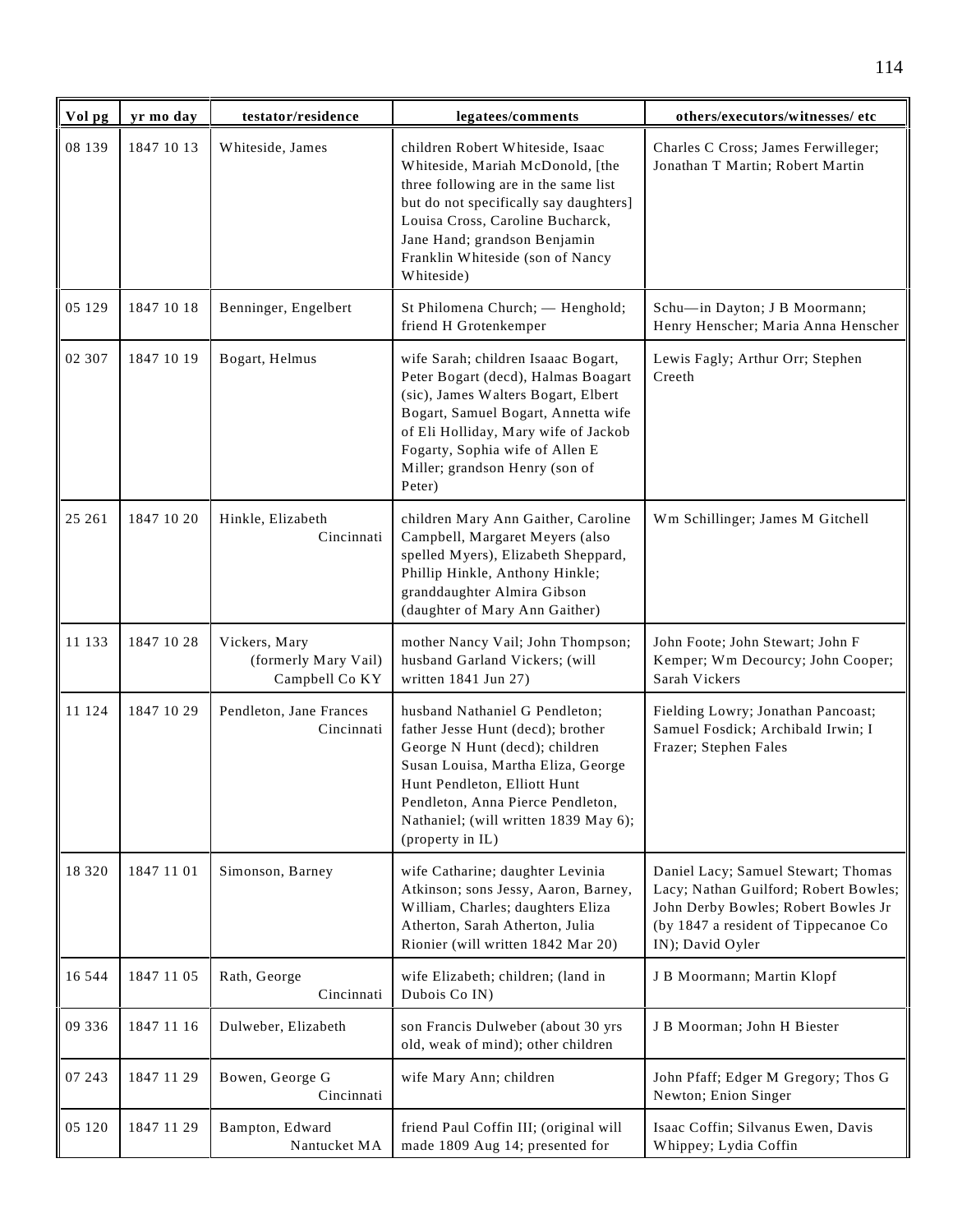| Vol pg   | yr mo day  | testator/residence                  | legatees/comments                                                                                                                                                                                                                                                                                                                                                                                                                                                                                                                                       | others/executors/witnesses/ etc                                                                                                                       |
|----------|------------|-------------------------------------|---------------------------------------------------------------------------------------------------------------------------------------------------------------------------------------------------------------------------------------------------------------------------------------------------------------------------------------------------------------------------------------------------------------------------------------------------------------------------------------------------------------------------------------------------------|-------------------------------------------------------------------------------------------------------------------------------------------------------|
|          |            |                                     | probate 1816 May 2 in MA)                                                                                                                                                                                                                                                                                                                                                                                                                                                                                                                               |                                                                                                                                                       |
| 02 301   | 1847 12 01 | Bugher, Aaron<br>Cincinnati         | wife Rachel                                                                                                                                                                                                                                                                                                                                                                                                                                                                                                                                             | William Harrah; Alex Van Hamm                                                                                                                         |
| 10 265   | 1847 12 03 | O'Cavanaugh, James<br>Cincinnati    | wife Elizabeth; children                                                                                                                                                                                                                                                                                                                                                                                                                                                                                                                                | D L Starr; Miles Byrne; Mathias Byrne                                                                                                                 |
| 08 136   | 1847 12 07 | Van Horne, William J                | wife Margaret W; mother Elizabeth<br>Van Horn of Middleton in Butler Co<br>OH                                                                                                                                                                                                                                                                                                                                                                                                                                                                           | William Cassidy; Reuben W Spiegel;<br>David Bennett; John T Shotwell;<br>George Silvers                                                               |
| 09 323   | 1847 12 09 | Willard, Susan<br>Cincinnati        | son Franklin Willard; husband Simon<br>Willard;                                                                                                                                                                                                                                                                                                                                                                                                                                                                                                         | Hiram Sloop & wife; George W Allen;<br>Allen T Loring                                                                                                 |
| 14 576   | 1847 12 24 | Cary, Maria L                       | husband Samuel F Cary; children<br>Martha Louisa, Ella Woodnutt,<br>unborn child; Female College at<br>Pleasant Hill                                                                                                                                                                                                                                                                                                                                                                                                                                    | Mary E Williams; Hugh E Wilkinson                                                                                                                     |
| 05 116   | 1848 01 03 | Johnson, Samuel<br>Anderson Twp     | son Jepthiah (also spelled Jephthah)<br>Johnson; Wilton Johnson (decd) &<br>his children Wilton, Samuel, Nancy<br>Fishback, Achsah Becket, Martha<br>Johnson; son Mariot Johnson; son<br>James C Johnson (decd) & his<br>widow Theodocie & children<br>Sanford, Filomelia, Achsah and<br>Theodoce; son Isaiah Johnson; heirs<br>of daughter Rebekah (decd) & Paul<br>Corbly (decd) - John B, Samuel,<br>Wilson H, Margaret Campbell,<br>Rebekah Johnson (maiden name<br>Corbly), Patsy, Harriet, Elizabeth;<br>daughter Patsy wife of Benjamin<br>Crane | Abraham Bogart; John G Bridges                                                                                                                        |
| 14 572   | 1848 01 10 | Hubbard, Samuel<br><b>Boston MA</b> | wife Mary Ann; five oldest children<br>provided for by grandfather (decd);<br>children Rebecca C, Alicia H<br>Blatchford, Sarah W, Samuel, Henry<br>B, William C, James M; Phillips<br>Academy in Andover; "our" mother;<br>sister Martha; "Brother William P<br>Greene"; son Gardiner; (will written<br>1838 Jul 20)                                                                                                                                                                                                                                   | George Rogers; Mr Atwood; Henry<br>Alline; Nathan G Cary; James Rice                                                                                  |
| 14 5 8 2 | 1848 01 21 | Gooch, Horace<br>Green Twp          | wife Anna Amelia; eight children<br>including four youngest Horace,<br>Anna, Charles, Fanny                                                                                                                                                                                                                                                                                                                                                                                                                                                             | Thos Kelsall; Henry Gooch; Noble S<br>Johnson; Benjamin Benn Jr; John Ade                                                                             |
| 11 104   | 1848 01 21 | Westcoat, Ebenezer<br>Miami Twp     | wife Sally; children; sons -in-law<br>Joseph McVicker, Thomas Markland                                                                                                                                                                                                                                                                                                                                                                                                                                                                                  | Catherine Ellis; J H F Thornton                                                                                                                       |
| 10 253   | 1848 01 25 | Barnard, Matthew<br>Mill Creek Twp  | wife Eliza; grandson Walter Ferrris<br>(son of Robert & Martha Ferris);<br>granddaughter Adeline wife of Henry<br>Dressel; son Matthew Barnard; son                                                                                                                                                                                                                                                                                                                                                                                                     | - Riddle; S H Gerrard; Thomas Peet;<br>Jacob Ridenow; J Robert Clarke;<br>Daniel Parkhurst; Benj B Fessenden;<br>James Richardson; James M Gilson (or |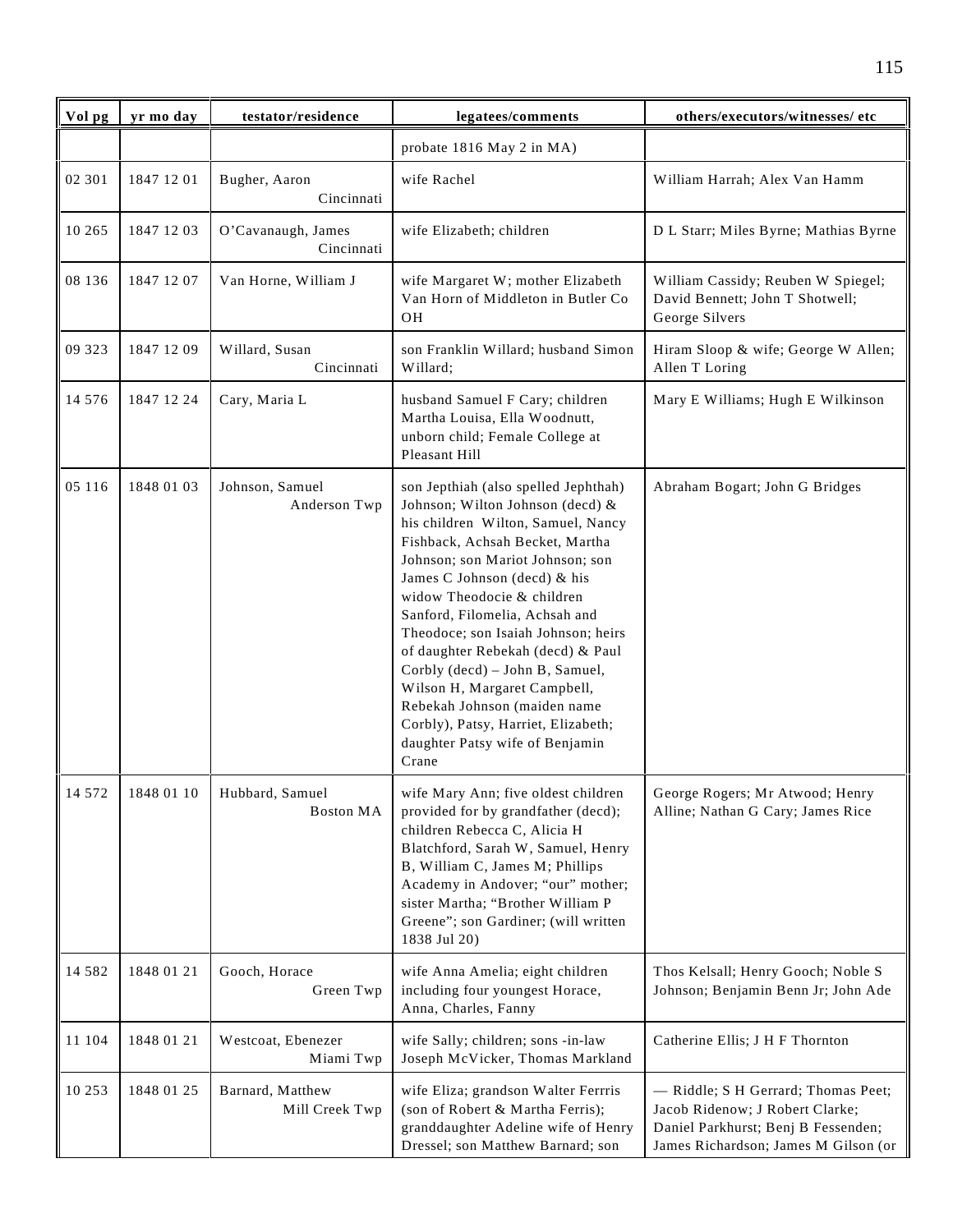| Vol pg   | yr mo day  | testator/residence               | legatees/comments                                                                                                                                                                                                                                                                                                                         | others/executors/witnesses/ etc                                                  |
|----------|------------|----------------------------------|-------------------------------------------------------------------------------------------------------------------------------------------------------------------------------------------------------------------------------------------------------------------------------------------------------------------------------------------|----------------------------------------------------------------------------------|
|          |            |                                  | Edward Barnard; daughter Mary Ann<br>wife of George Clendenning of<br>Adams Co IN                                                                                                                                                                                                                                                         | Gibson)                                                                          |
| 07 227   | 1848 01 27 | Simons, Simon<br>Cincinnati      | wife Louisa; children including<br>Benjamin                                                                                                                                                                                                                                                                                               | Judah G Joseph; Moses Jacobs<br>DeYoung; Abram Wolf Jr; Lewis<br>Abraham         |
| 06 302   | 1848 01 28 | Thele, Bernardina                | St Philamena's Church; sisters<br>Johanna wife of John Martin Buscher<br>of Lounigen, Henriette Werthing in<br>Laarmar Asnaburg, Antinetta<br>Wertting in Wellingholthouse,<br>Henena daughter of sister & Rudolph<br>Junvalede in Ornackenbruk                                                                                           | J B Moorman; Henry Ridder; Rudolph<br>Mornker (or Moncker or Moruke or<br>Monke) |
| 10 251   | 1848 01 28 | Brown, Charles L                 | wife Ann; children Joseph, John<br>Maria, Martha, Charles                                                                                                                                                                                                                                                                                 | Joel Brown; Joseph D Bacon                                                       |
| 06 299   | 1848 01 31 | Reagin, Margaret<br>Cincinnati   | children Christopher Goodwin, Ann<br>William; (will made 1843 Sep 13)                                                                                                                                                                                                                                                                     | Edward Jones; William Hughes; John<br>H Jones (died before 1848 Jan)             |
| 11 100   | 1848 02 01 | Paul, John William<br>Cincinnati | wife Elizabeth                                                                                                                                                                                                                                                                                                                            | Herman Kleine; Nelson B Rairden                                                  |
| 10 249   | 1848 02 11 | Buell, Ephriam<br>Crosby Twp     | wife Margareth                                                                                                                                                                                                                                                                                                                            | Judah Wilkey Jr; J F Anderson                                                    |
| 07 238   | 1848 02 12 | Corry, Clarissa Alice            | mother; sister Eleanor; brothers &<br>sisters                                                                                                                                                                                                                                                                                             | Rachel A Pugh; Jane Bennetts (also<br>spelled Bennett); William M Corry          |
| 01 3 8 2 | 1848 02 28 | Tranor, Thomas                   | Maria Tranor; Samuel Toft; Mary<br>Ramsey; Bernard Tranor; James W<br>O'Connor; Mary Jane Tranor; John<br>Tranor; Oliver Tranor; Thomas<br>Tranor; James Tranor; William B<br>Barry; mother                                                                                                                                               | Wm Coolidge; Robert Hope; Jas F<br>Meline                                        |
| 07 233   | 1848 02 28 | Sampson, Joseph                  | wife Mary; son James Sampson &<br>his son Joseph; son John Sampson;<br>son William; daughter Margaret B<br>Little; grandchildren Eliza Pierson,<br>Rebecka Pierson, Wm Pierson, Eliza<br>Swallow, Isaac Swallow, Mary<br>Swallow, Aramina Swallow, Martha<br>Swallow, Joseph L Ireland, Elizabeth<br>Ireland, David Ireland, John Ireland | William Baxter; Daniel McGrew;<br>Reason F Bolsen                                |
| 06 301   | 1848 03 09 | Richardson, James<br>Newport KY  | wife Helen; children William T, John<br>N, George C, Charles H, Tait, Asa T,<br>Pearson J, James H; Amanda W<br>Lidy; Tor-M Caldoul; Elizabeth<br>wife of Pearson J Richardson;<br>Charlotte wife of James Richardson<br>(House in Cincinnati)                                                                                            | Elizabeth Richardson; Sam'l Lynn; E<br>Ladd, Ira Root                            |
| 01 369   | 1848 03 13 | Kostermann, Henry J              | Margaret Dorothea Kosterman                                                                                                                                                                                                                                                                                                               | Jacob Brubacker; Johan Girad Mann;<br>Herman Kurtz; Hein G Kustermann            |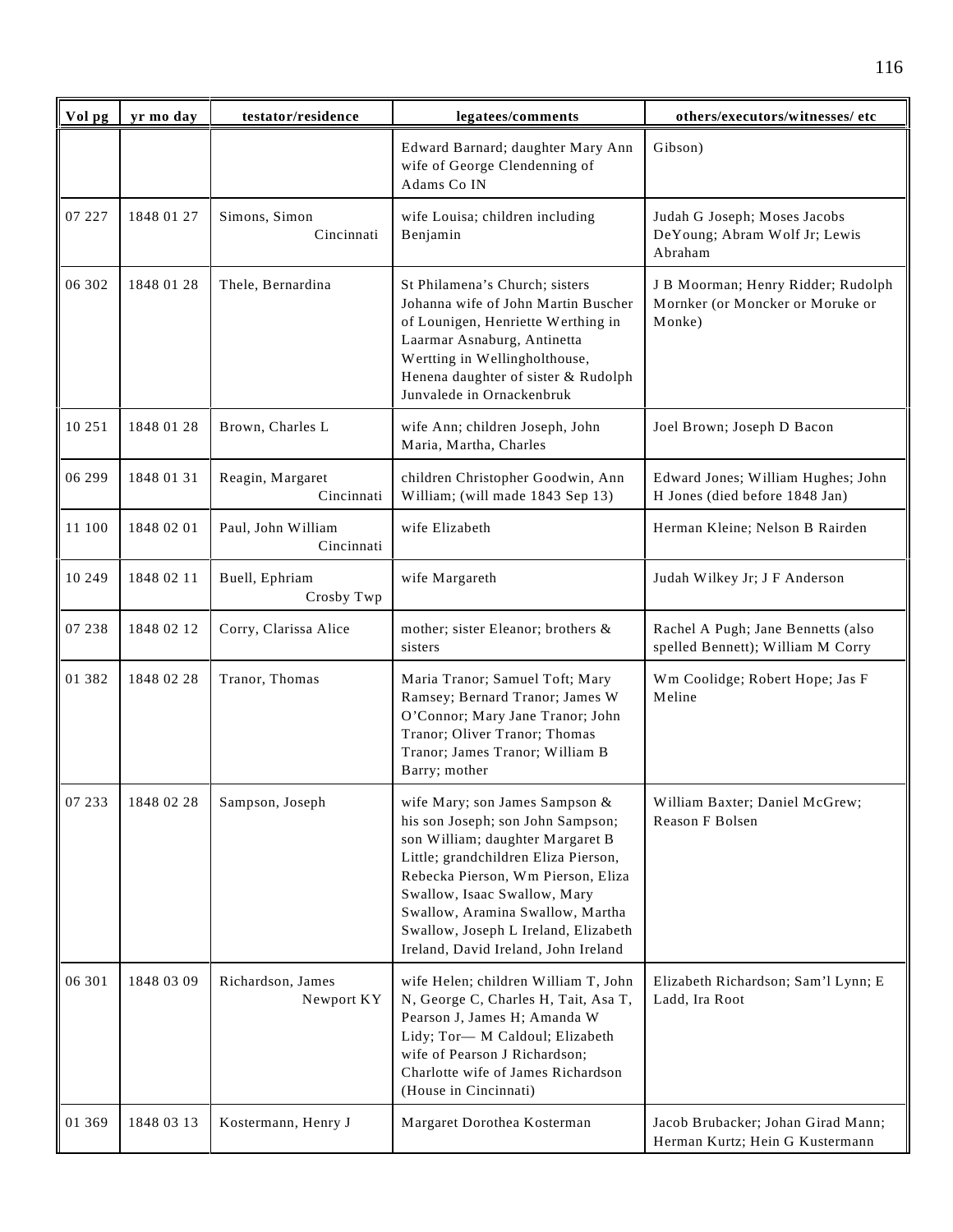| Vol pg | yr mo day  | testator/residence                                            | legatees/comments                                                                                                                                                                                         | others/executors/witnesses/ etc                                     |
|--------|------------|---------------------------------------------------------------|-----------------------------------------------------------------------------------------------------------------------------------------------------------------------------------------------------------|---------------------------------------------------------------------|
| 05 112 | 1848 03 20 | Hosea, Robert                                                 | wife Lucy; son Robert Hosea & his<br>children Harriet E, Robert N, Lewis<br>M, Lucy E, William G                                                                                                          | Daniel Parkhurst; Charles W Parkhurst;<br>R M Moore                 |
| 10 234 | 1848 03 23 | Lingo, Obadiah<br>Green Twp                                   | Josiah Lingo; Calup Lingo; James<br>Lingo; Orpha Sanders; Sarah Epley;<br>Mary Williams; three youngest sons<br>including Bucham, Henry and<br>William                                                    | James W McMakin; Edward Grogan                                      |
| 10 247 | 1848 04 04 | Bultmann, John Henry                                          | wife Anna Dorothea; cl Christian<br>Friedrich Bultmann; Anna<br>Margaretha Bultmann, Dietrich<br>Ludwig Bultmann                                                                                          | John & Mina Swartz; Henry Roedter;<br>John H Dopke                  |
| 06 304 | 1848 04 05 | Krogmann, Henry                                               | wife Engel (maiden name Husting);<br>two younger children Henry age 8<br>and Francis age 6; Engel's son<br><b>Bernard Ruske</b>                                                                           | Joseph Ferneding; Pastor W Deks (also<br>spelled Diks); J B Moorman |
| 11 106 | 1848 04 18 | Bowie, Allen<br>Prince George Co MD                           | father Fielder Bowie of Prince G Co<br>MD; (fought in Mexico under Capt<br>Samuel H Walker's company of<br>mounted riflemen in 1847); Joseph<br>Riggs                                                     | A J Pruden; Increase Baker; Joseph<br>Rentz                         |
| 08 130 | 1848 04 18 | Moore, John                                                   | (oral will make 1843 Mar 3); brother<br>William Moore; Betsy Dew (to<br>receive a \$5.00 gold ring "in token of<br>the love I bear her")                                                                  | Wm D Matson; Seth J Allen; George<br>W Moores                       |
| 05 123 | 1848 04 19 | Jones, Oliver<br>Columbia Twp                                 | wife Nancy; daughter Margaret Ann<br>(decd) & her daughter Cornelia<br>Flinn; daughters Elizabeth, Rebecca,<br>Caroline; son James Daniel                                                                 | G W Holmes; Jeffreys A Black; John<br><b>Sturges</b>                |
| 09 325 | 1848 04 22 | Farnham, Margaret P                                           | son Charles Augustus Franham;<br>Hannah Moore Jones wife of George<br>G Jones; brother-in-law George<br>Farnham of NY; American Bible<br>Society                                                          | Dr Israel S Dodge; Abigail H Knight                                 |
| 09 321 | 1848 04 24 | Slaughter, Isham<br>Cincinnati                                | wife Ann; Luman (also spelled<br>Lunian) Rice to purchase freedom of<br>testator's brother Joseph McGoodin<br>a slave living in Clarksville TN-also<br>his other brothers and sisters & their<br>children | Hester Barland; Nicholas Headington;<br>Hugh Morran                 |
| 07 236 | 1848 05 18 | Schmitt, Johan Michael<br>(also spelled John)                 | wife Mariana                                                                                                                                                                                              | Franz A Keller; Johannes Mundorf;<br>John Braun                     |
| 11 102 | 1848 06 01 | Walker, Samuel S                                              | wife Harriet Newell Walker; children<br>Irene Ethelia, Claud Stanley, Charles<br>Swan                                                                                                                     | Silas Smith; John Allen; J P Reynolds;<br>Edwin D Dodd              |
| 10 241 | 1848 06 06 | Rudisell, Christopher<br>(also spelled Rudicell)<br>Miami Twp | wife Selorna; daughters Mary &<br>Lution; youngest sons Jefferson &<br>Harrison; son Conrod Rudisell; son                                                                                                 | Wm Hauell; Samuel Boutcher                                          |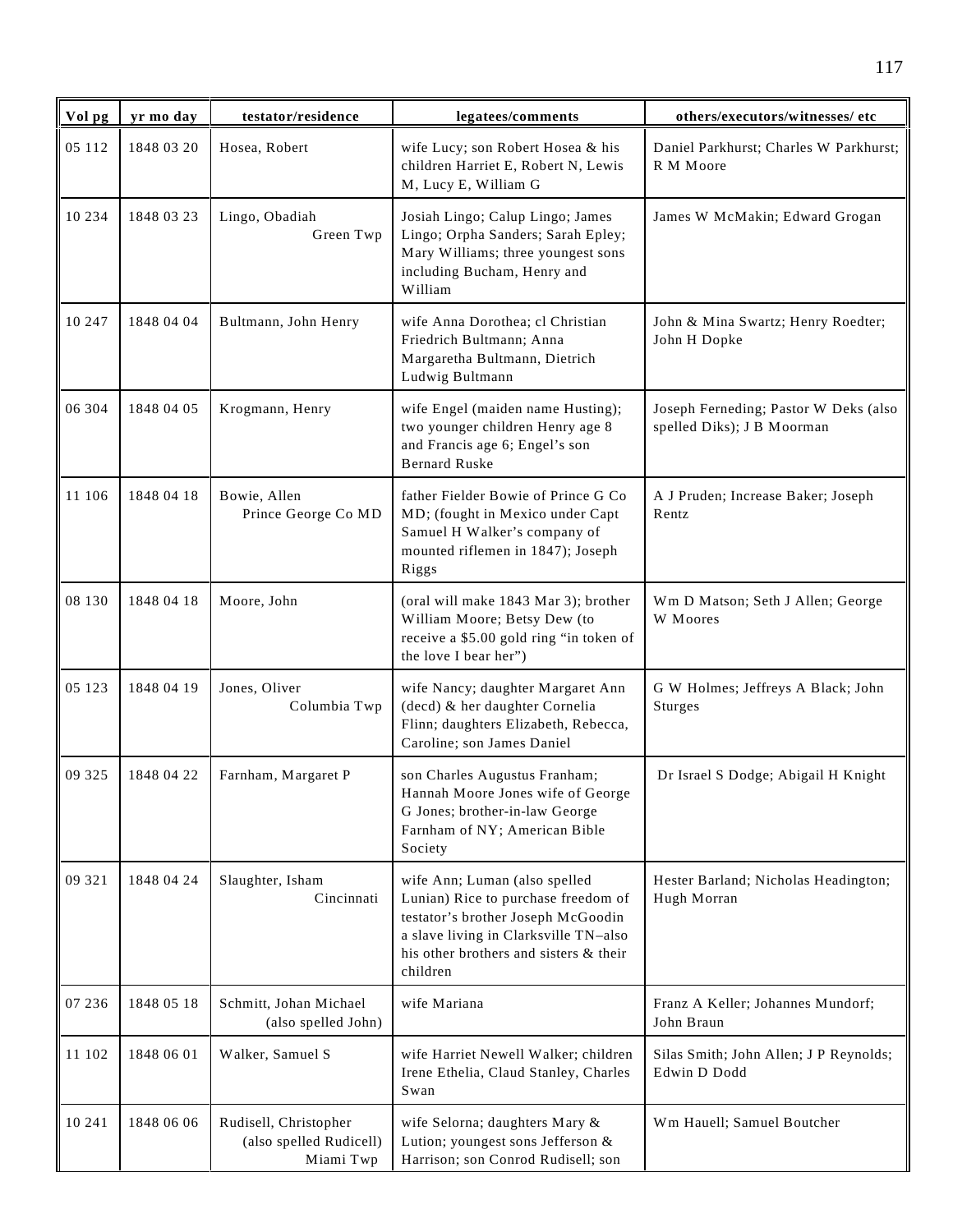| Vol pg  | yr mo day  | testator/residence                     | legatees/comments                                                                                                                                                                                                                                                         | others/executors/witnesses/ etc                                                                |
|---------|------------|----------------------------------------|---------------------------------------------------------------------------------------------------------------------------------------------------------------------------------------------------------------------------------------------------------------------------|------------------------------------------------------------------------------------------------|
|         |            |                                        | George Rudisell (decd) & his son<br>James; son John Rudicell; son Jams<br>(sic); son Reubin; daughter Sarah<br>McKing                                                                                                                                                     |                                                                                                |
| 14 580  | 1848 06 10 | Goshorn, George<br>Mill Creek Twp      | wife Belinda                                                                                                                                                                                                                                                              | C A Rousey; J H Clemmer; W Goshorn<br>Jr                                                       |
| 11 108  | 1848 07 15 | Baker, Mary<br>(formerly Mary King)    | husband William W Baker                                                                                                                                                                                                                                                   | Thomas M Key; Alphonso Taft                                                                    |
| 25 25 9 | 1848 07 18 | Denny, William<br>Cincinnati           | wife Sarah Jane; children Margaret<br>Cordelia (or Margaret, Cordelia),<br>Thomas, Sarah Ann, Isaac Corle,<br>William James, Mary Elizabeth                                                                                                                               | Ann Crane; B B Magness; Joseph D<br>Weer (also spelled Were)                                   |
| 10 245  | 1848 07 19 | Blackbuarn, Robert<br>Crosby Twp       | nephew Robert Hamilton Blackburn<br>son of Patterson Blackburn; sister<br>Catharine Gamble & her daughter<br>Cintha Gamble; siblings Bryson<br>Blackburn, Hamilton Blackburn,<br>Patterson Blackburn, Catherine<br>Gambel & their children; (will<br>written 1836 Jun 16) | William Wakefield; William Lemmon;<br>Joseph B Thompson; Alexander P<br>Covender; John J Sater |
| 10 237  | 1848 07 25 | Kramer, Ambrose                        | uncle George Getts                                                                                                                                                                                                                                                        | Wick Roll; Jacob Hummel                                                                        |
| 02 303  | 1848 07 25 | Le Beuf, Joseph                        | testator was Sergeant in Co L<br>Regiment of Ohio Volunteers; Daniel<br>Burrite (also spelled Berrite)                                                                                                                                                                    | Benj B Fressenden; William Luck (or<br>Lock) Jr; John T shotwell                               |
| 01 380  | 1848 07 26 | McCombs, Robert                        | John & James McCombs; mother<br>May McCombs; Samuel, May, John<br>& Letitia children of sister May<br>Hyndman (decd); Elizabeth<br>McCombs; John & Letitia Huston;<br>James, Robert, William sons of<br>James & Jane Johnson                                              | William Huston; James Prestley;<br>Abraham Larew; Hugh Huston                                  |
| 25 240  | 1848 08 09 | Runge, Christian                       | wife Elizabeth; children                                                                                                                                                                                                                                                  | John T Long; John A Heinzelman                                                                 |
| 10 238  | 1848 09 02 | Thoms, William                         | wife; children Robert, Matthew,<br>Joseph, Louis; unborn child; Charles<br>Stewart                                                                                                                                                                                        | Timothy Kirby; Harvey Hall; Charles<br>D Coffin; George Stuart                                 |
| 11 098  | 1848 09 02 | Potts, John<br>Cincinnati              | wife Eliza Martha; infant daughter<br>Adelia                                                                                                                                                                                                                              | Amaza Nigbee; Martin Slough; A T<br>Loving; J P Slough; M Slough; E P<br>Justice               |
| 10 242  | 1848 09 23 | Burton, Isaac<br>Cincinnati            | nephew Elijah H Burton; children of<br>sister Hannah; Pearse Burton if alive;<br>Burton Goodloe son of James<br>Goodloe; Mrs James Goodloe & her<br>oldest daughter; Mrs John Keown;<br>Wm e White; New Jerusalem Church                                                  | George Carlisle; Cornelius Mather;<br>William Manser                                           |
| 01 385  | 1848 10 06 | Nikalaus, John Valentine<br>Cincinnati | wife Anna Margareth; three children                                                                                                                                                                                                                                       | George Major; John George Gratz;<br>John George Schmoup; J B Moormann;<br>John Stumpf          |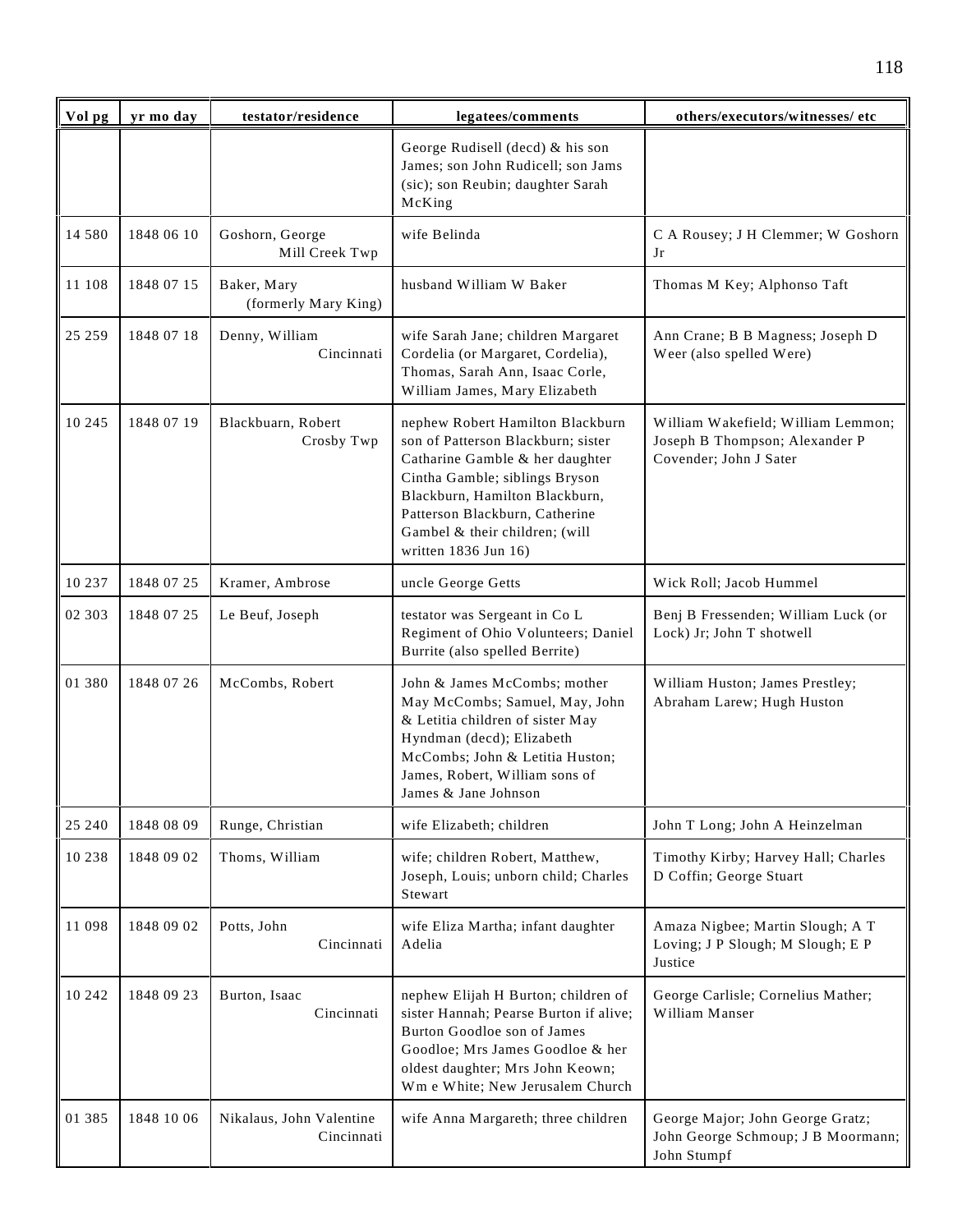| Vol pg  | yr mo day  | testator/residence                             | legatees/comments                                                                                                                                                                                                                                                                                                                 | others/executors/witnesses/ etc                                                                              |
|---------|------------|------------------------------------------------|-----------------------------------------------------------------------------------------------------------------------------------------------------------------------------------------------------------------------------------------------------------------------------------------------------------------------------------|--------------------------------------------------------------------------------------------------------------|
| 08 133  | 1848 10 11 | McMurphy, Theodore W<br>Cincinnati             | wife Mary                                                                                                                                                                                                                                                                                                                         | Samuel P Bishop; James F Irwin;<br>Walcott Richardson; Washn Van<br>Hamm                                     |
| 02 313  | 1848 10 12 | Buse, John Henry<br>Cincinnati                 | wife Maria; (property in Linville IN<br>$&$ in TN)                                                                                                                                                                                                                                                                                | A Gaucun; Daniel K Levitt; Ja-Oliver<br>& wife; Henry Roedler; T G Mann                                      |
| 11 110  | 1848 10 13 | Baldwin, Arden W<br>Cincinnati                 | wife Sophronia; two small children;<br>mother Flora Baldwin                                                                                                                                                                                                                                                                       | Jos Baldwin; Chas S Clarkson; Henry<br>Starr; Origin Brown                                                   |
| 04 001  | 1848 10 17 | Cogswell, Lydia<br>Randolph<br>in Orange Co Vt | brother William Woodward of<br>Cincinnati (decd); daughter Lydia C<br>wife of Gilbert Smith; daughter<br>Sophia Weeden                                                                                                                                                                                                            | Charles Nulling or Randloph; William<br>Nulling; Nathan £ Pennock; David<br>Partridge                        |
| 25 25 6 | 1848 10 25 | Dorney, Mark<br>Cincinnati                     | wife Adaline Maria; children Sophia<br>Elonora Dorney, William Henry<br>Harrison Dorney                                                                                                                                                                                                                                           | A Epply; Henry W Schafer                                                                                     |
| 14 578  | 1848 11 08 | Hammond, Nancy                                 | sister Catherine Merriman of VA;<br>sister Eliza Viers of Steubenville<br>OH; sister Elizabeth Hammond;<br>niece Catherine Hunter of MI;<br>nephew George Hammond of OH<br>(son of brother Shandy Hammond);<br>nephew George H Crawford of VA;<br>niece Nancy Hammond (daughter of<br>brother Talbert); niece Rebecca<br>Merriman | Samuel Fosdick; Stephen S<br>L'Hommedieu; Daniel B Sedam;<br>Sidney S Jackson                                |
| 01 374  | 1848 11 11 | Taylor, John<br>Columbia Twp                   | Jane Taylor; Anna W Taylor; Joseph<br>H Taylor; Louisa F Lavassor                                                                                                                                                                                                                                                                 | John W Ellis; John Kilgour; Thomas J<br>Gallagher; John Wynn                                                 |
| 09 329  | 1848 11 14 | Flohr, Frederick                               | mother Margaretha Catharina Flohr<br>in Lasebeck, Tohledehausen Parish<br>near Ostabruck                                                                                                                                                                                                                                          | Christopher Neiderick; J B Moorman;<br>John B Brummer                                                        |
| 18 3 14 |            | 1848 11 15   Ledman, Samuel F<br>Butler Co     | wife [decd]; oldest sister Rachel<br>McQuity; children including<br>daughters; brother-in-law Samuel<br>McQuity; brother William Ledman;<br>brother John G W Leadman; brother-<br>in-law David Pittman; nephew Saml<br>S McQuity                                                                                                  | Samuel McLain; Jacob P Achey;<br>Vincent D Enyart (died after signing<br>will); Franklin Stokes; Henry Morse |
| 02 309  | 1848 12 05 | Andrews, Charles S                             | John Dempster                                                                                                                                                                                                                                                                                                                     | Britton Roberts; James Welsh                                                                                 |
| 01 372  | 1848 12 10 | Meguire, William<br>Cincinnati                 | Jane E Maguire; Lavinia J Meguire                                                                                                                                                                                                                                                                                                 | Wm J Schultz; Conrad Schultz Jr;<br>Mark P Sayler                                                            |
| 08 131  | 1848 12 20 | Marshall, Oliver Jackson<br>Cincinnati         | siblings Eveline Marshall Pursell,<br>Laura Cornelia Marshall, Charles<br>Theadore, Matilda Marshall<br>Armstrong, Louisa Marshall<br>Kenneday, Frederick Alonzo<br>Marshall; father William P Marshall<br>& his family                                                                                                           | - Seybold; Elim P Langdon; John<br>Kennedy; John E Norris; Thomas J<br>Henderson                             |
| 06 314  | 1848 12 29 | Francis, David                                 | wife Susannah; William, Mary Ann,                                                                                                                                                                                                                                                                                                 | Thomas T Hacker; Thomas Watts;                                                                               |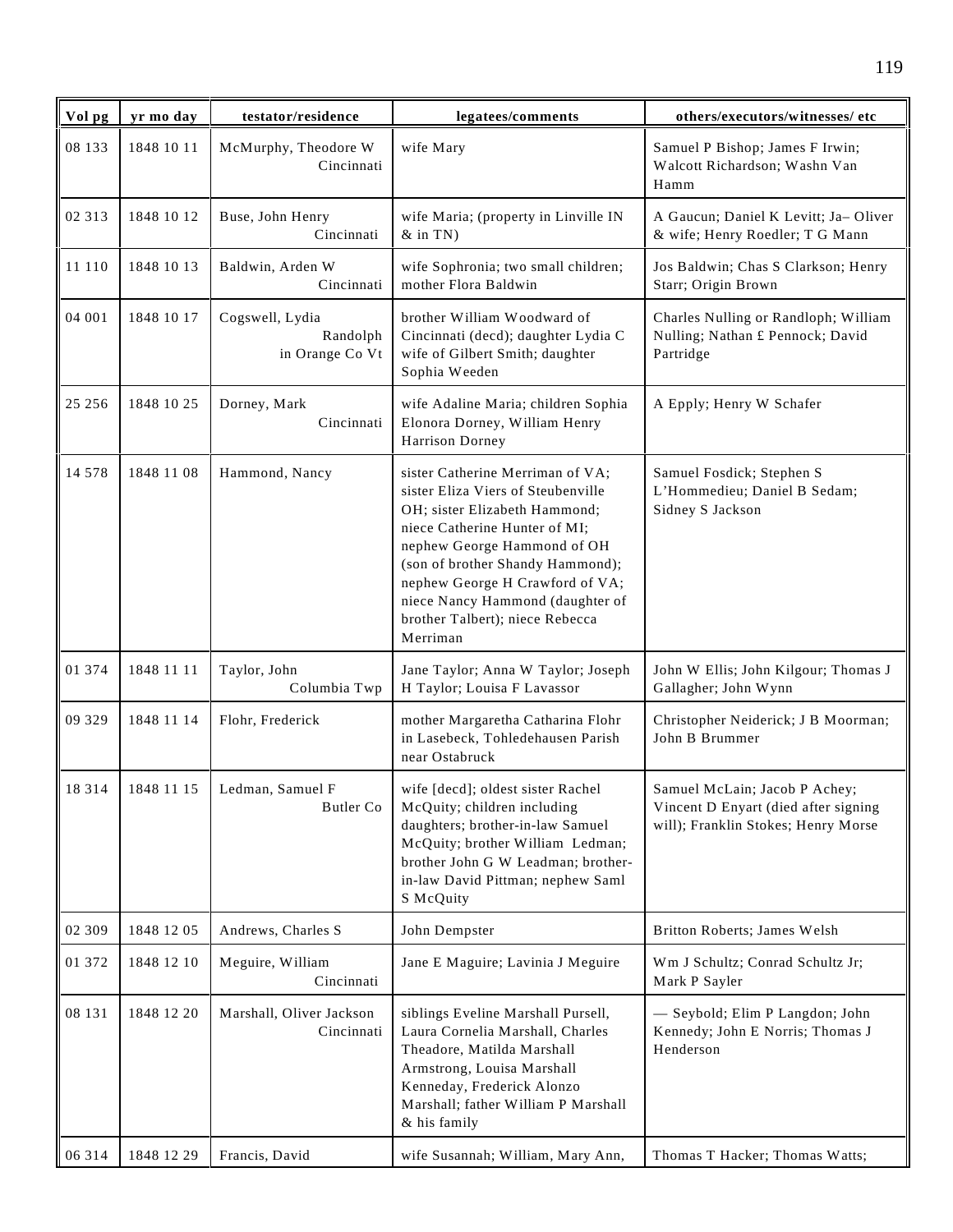| Vol pg   | yr mo day  | testator/residence                                       | legatees/comments                                                                                                                                                                                                                                                                                                                                                                                                                                                                                                                                                                                                                               | others/executors/witnesses/ etc                                                                                                                                                                                                                                                                                           |
|----------|------------|----------------------------------------------------------|-------------------------------------------------------------------------------------------------------------------------------------------------------------------------------------------------------------------------------------------------------------------------------------------------------------------------------------------------------------------------------------------------------------------------------------------------------------------------------------------------------------------------------------------------------------------------------------------------------------------------------------------------|---------------------------------------------------------------------------------------------------------------------------------------------------------------------------------------------------------------------------------------------------------------------------------------------------------------------------|
|          |            | Shelby Co IN                                             | George, Jane, Lewis, Thompson,<br>Warren; (will written 1843 Jul 12)                                                                                                                                                                                                                                                                                                                                                                                                                                                                                                                                                                            | Elijah F Fleming                                                                                                                                                                                                                                                                                                          |
| 06 281   | 1849 01 03 | Tucker, Mary<br>Springfield Twp                          | son Manning R Tucker; grandsons<br>Harry Tucker, Manning Tucker;<br>granddaughters Mary S Tucker,<br>Harriatt Maria N Tucker, Angeline<br>Tucker                                                                                                                                                                                                                                                                                                                                                                                                                                                                                                | John M Cochran; Authar (sic) S Sorter;<br>Lewis Morse                                                                                                                                                                                                                                                                     |
| 06 287   | 1849 01 04 | Rowse, Margaret M<br>Cincinnati                          | husband John B Rowse                                                                                                                                                                                                                                                                                                                                                                                                                                                                                                                                                                                                                            | John G Douglass; Anna Tole; Elizabeth<br>Hubberd                                                                                                                                                                                                                                                                          |
| 02 299   | 1849 01 10 | Farelly, Patrick<br>(also spelled Farrell)<br>Cincinnati | wife Ann; (property in Tamagna PA)                                                                                                                                                                                                                                                                                                                                                                                                                                                                                                                                                                                                              | Bernard Farrell; James Bower (also<br>spelled Bowers)                                                                                                                                                                                                                                                                     |
| 14 5 38  | 1849 01 11 | Wilmurth, Alexander J                                    | wife Elizabeth; wife's mother; son-<br>in-law J W Bacon<br>(Property in Carthage OH & Nelson<br>$Co$ KY $)$                                                                                                                                                                                                                                                                                                                                                                                                                                                                                                                                     | Phillip D Riggs; Isaac J Riggs                                                                                                                                                                                                                                                                                            |
| 10 215   | 1849 01 13 | Markbreit, Leopold<br>Cincinnati                         | wife Johanna (maiden name Abele);<br>minor children                                                                                                                                                                                                                                                                                                                                                                                                                                                                                                                                                                                             | Adolph Geffken; S W Pease; J B Stalls<br>(or Stallo)                                                                                                                                                                                                                                                                      |
| 06 289   | 1849 01 17 | Hunt, Benjamin<br>Cincinnati<br>formerly Urbana OH       | wife Elizabeth N; children Mary G<br>Merril, Lucy Jane Hunt; John<br>Grandin Hunt, Benjamin A Hunt,<br>Charles H Hunt, George R Hunt,<br>Hannah P wife of Albert Lewis;<br>grandson Henry Lewis (son of<br>Hannah)                                                                                                                                                                                                                                                                                                                                                                                                                              | Charles L Telford; Saul J Thompson                                                                                                                                                                                                                                                                                        |
| 25 212   | 1849 01 22 | Whalley, Sarah<br>Cincinnati                             | John Stewart (son of former husband<br>John Stewart); daughter Ann Maria<br>Conklin ("by my first husband");<br>daughter Caroline August Whalley<br>("by my last husband"); sister<br>Elizabeth Kenann                                                                                                                                                                                                                                                                                                                                                                                                                                          | John Kinann; brother Henry Moores<br>(or Morris); Thomas J Strait; Samuel S<br>Cox                                                                                                                                                                                                                                        |
| 25 25 4  | 1849 01 23 | Goodrich, Seymour                                        | niece Mary Ann Mitchell                                                                                                                                                                                                                                                                                                                                                                                                                                                                                                                                                                                                                         | William Finkbine; Andrew Porter                                                                                                                                                                                                                                                                                           |
| 18 2 8 3 | 1849 02 03 | Loring, David<br>Cincinnati                              | wife Maria; children; Maria's sister<br>Mrs. Jane Bogarat; daughter Sarah B<br>Carlisle & children; son James L<br>Loring; daughter Jane W wife of<br>James M Foot & children; daughter<br>Susan M wife of John T Hinsdale &<br>children; daughter Harriet W wife of<br>Daniel W Corwin & children; Mary<br>wife of Milo G Williams & children;<br>daughter Eliza B Anderson &<br>children; son David Loring; son<br>Eliphalet (also spelled Elpalet)<br>Loring; daughter Georgianna (also<br>spelled Georganna) Loring; niece<br>Julia B Dobbs; niece Betsey wife of<br>John Hoxie of NY; Elizabeth Wilson<br>(day of niece Elsa Wilson decd); | son-in-law George Carlisle; son-in-law<br>David W Corwin; Lewis Williams;<br>Robert Merrill Jr; Alexander F Willis;<br>Amasa Higbee; John Kilgour; Samuel<br>Dick; Henry Barstow of NY; Eugenie<br>Grassilley; Ethan Stone; Charles<br>Stanley; William Phillips; Samuel<br>Wiggins; Peter Outcolt; Vachel<br>Worthington |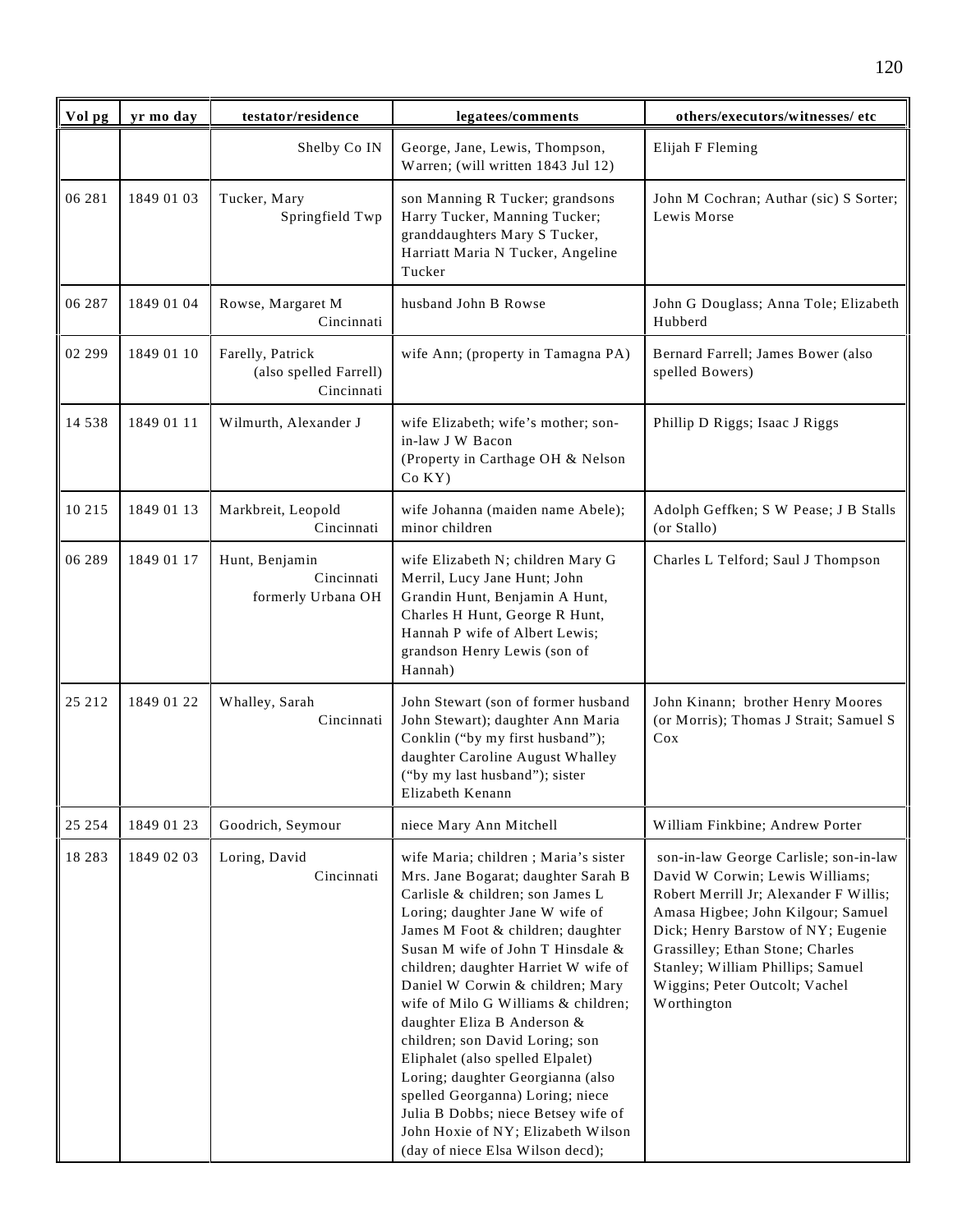| Vol pg   | yr mo day  | testator/residence                | legatees/comments                                                                                                                                                                                                                      | others/executors/witnesses/ etc                                                                                                                          |
|----------|------------|-----------------------------------|----------------------------------------------------------------------------------------------------------------------------------------------------------------------------------------------------------------------------------------|----------------------------------------------------------------------------------------------------------------------------------------------------------|
|          |            |                                   | nephew Charles P Maxfield of New<br>Bedford MA                                                                                                                                                                                         |                                                                                                                                                          |
| 01 3 6 4 | 1849 02 08 | Drude, Henry<br>Cincinnati        | Louisa Drude                                                                                                                                                                                                                           | David Quinn; Augustus Renz                                                                                                                               |
| 05 092   | 1849 02 09 | Lawler, John                      | mother Mary Lawler; godchild<br>Margaret Conway daughter of<br>Thomas Conway; St Peter<br>Benevolent Society for the support of<br>orphan Children; Frederick G Wood;<br>sister May wife of Cornelius<br>Mangan; brother Joseph Lawler | Edward Purcell; Stephen Bonner; Thos<br>Bateman                                                                                                          |
| 25 24 6  | 1849 02 12 | Huffman, Ambrose                  | wife; Charles Job Huffman, Tobias<br>Huffman, John Huffman, Allen<br>Huffman, Henry Huffman, Ameila<br>wife of Thomas Minshsel; (will made<br>1835 Mar 18)                                                                             | John Ludlow; Elijah H Brady (was<br>supposed to have moved from Carthage<br>to Hartsville IN, then to parts<br>unknown); Adam N Riddle; Edward C<br>Roll |
| 05 109   | 1849 02 13 | Gibson, Joseph W<br>Cincinnati    | <b>Edwin F Freedley</b>                                                                                                                                                                                                                | Edward Sargent; Henry Holmes                                                                                                                             |
| 02 280   | 1849 02 15 | Mitchell, John<br>Mill Creek Twp  | wife Mary M; son James Wilson<br>Mitchell; daughter Elizabeth Ingalls;<br>daughter Susan Jane Mitchell; minor<br>children Hannah, David, John B,<br>Thomas; Lydia Garwood to get<br>equal part with children                           | Abraham Ingalls; Robert Boal; Joseph<br>Rodefer                                                                                                          |
| 01 370   | 1849 02 17 | Murrell, Robert                   | wife; David Murrell; Samuel<br>Murrell; Margaret Murrell; Mary<br>Ann Murrell; J Murrell; T Murell;<br>John Murrell; Lindsay Murell                                                                                                    | David Storms; Peter H Galladay; John<br>Knox                                                                                                             |
| 10 233   | 1849 02 21 | Griffith, Louisa M<br>Cincinnati  | Mary Ann wife of Wm McLaughlin                                                                                                                                                                                                         | John P Tweed; Jane C Tweed                                                                                                                               |
| 01 359   | 1849 02 27 | Wilson, James<br>Cincinnati       | Ann Wilson                                                                                                                                                                                                                             | John McDonald; John McQuilty                                                                                                                             |
| 25 210   | 1849 02 27 | Kelsch, Francis<br>Cincinnati     | wife Catharine; son Francis; daughter<br>Mary                                                                                                                                                                                          | - Johnston; - Green; Maxwell<br>Hargraves; John Gerhardt; Bernard<br>Reus (also spelled Bernhardt Ries &<br>Reis); Henry Roedter                         |
| 01 361   | 1849 03 09 | Yeatman, Griffin<br>Cincinnati    | Margaret Yeatman; Julia Graham;<br>Isabel Anderson; Eliza Landis;<br>Francis Campbell; Mary Bishop;<br>Sarah Jane Meriweather; Thomas H<br>Yeatman; Nicholas Meriweather;<br>Wm H Thompson                                             | George Carlisle; George Shirlas; T J<br>Stannus                                                                                                          |
| 06 295   | 1849 03 26 | Davis, Isabella<br>Mill Creek Twp | deceased husband's nephew-<br>William Henry Davis the son of<br>Edmund Davis of Brooklyn NY;<br>Emily Reed McIlvaine & Anna<br>Pierrepont McIlvaine-daughters of<br>Bishop Charles P McIlvaine & wife;                                 | Joseph H McIlvaine; Lynch Williams                                                                                                                       |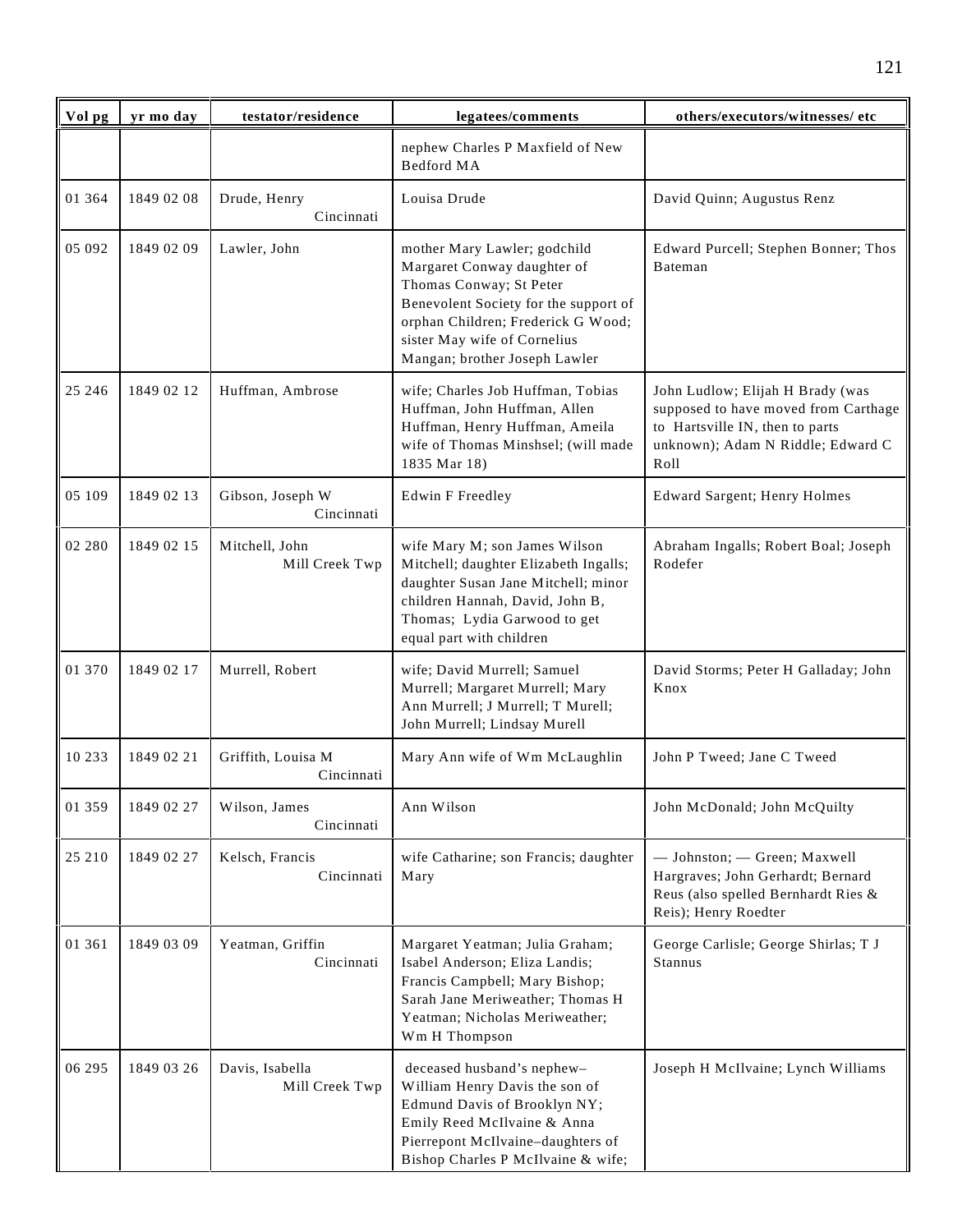| Vol pg  | yr mo day  | testator/residence                                                 | legatees/comments                                                                                                                                                                                                                                             | others/executors/witnesses/ etc                                                 |
|---------|------------|--------------------------------------------------------------------|---------------------------------------------------------------------------------------------------------------------------------------------------------------------------------------------------------------------------------------------------------------|---------------------------------------------------------------------------------|
|         |            |                                                                    | Seminary of the Protestant Episcopal<br>Church                                                                                                                                                                                                                |                                                                                 |
| 09 318  | 1849 03 29 | Gilmore, Hiram S<br>Cincinnati                                     | wife Maria H; Joseph H Moore;<br><b>Elliott Moore</b>                                                                                                                                                                                                         | Joseph V Smith; Jesse Garretson                                                 |
| 05 103  | 1849 04 05 | Lincoln, Henry<br>Harrison Co OH                                   | wife Mary; daughters Mary<br>Crookshank, Syren Bowlby, Sarah<br>Jane Taylor, Selana Lincoln;<br>granddaughters Virginia & Eliza Ann<br>Horner                                                                                                                 | J Cox; John Harrop (also spelled<br>Harop)                                      |
| 06 284  | 1849 04 11 | Ross, William H<br>Cincinnati                                      | wife Georgianna; children George &<br>Isabel                                                                                                                                                                                                                  | John G Douglass; Nancy Moore<br>Pierson                                         |
| 02 268  | 1849 04 18 | McCullough, Mary                                                   | children John Grandin, Elenor wife<br>of Joseph Redding, Phillip Grandin,<br>Elizabeth N Hunt, Mary Bray, Lucy<br>Williams; grandson James N<br>Redding                                                                                                       | Christopher Smith; James S<br>Weatherby; W Augustus Goodman;<br>Edward Woodruff |
| 02 290  | 1849 04 19 | Myers, Elizabeth                                                   | six of my children Andrew, Nancy,<br>Elizabeth, Jonathan, Silas, Robert;                                                                                                                                                                                      | Joseph K Fortney; Wm Carnell (or<br>Curnell) Jr; Samuel Vail                    |
| 14 5 24 | 1849 04 23 | Carnahan, Robert                                                   | wife Martha; children George S,<br>James G, John M, Isaac V, Thomas<br>A, Alfred J, Gano R, David M,<br>Abraham, Eliza Carter (who was the<br>same as Margaret E Carnahan),<br>Catharine A Carnahan, Emeline<br>Carnahan; daughter Margaret<br>McCummen (sic) | Garret Lane; G W Martin                                                         |
| 10 231  | 1849 04 24 | Hastings, Jane<br>Springfield Twp                                  | father and mother Nathan and<br>Abigail Hastings                                                                                                                                                                                                              | Caleb Allen; Caroline H Allen                                                   |
| 01 346  | 1849 04 25 | Underwood, Winney<br>Cincinnati                                    | Eliza Jane & Louisa Lou<br>[Underwood]; Henry Underwood                                                                                                                                                                                                       | C S Lee; William H Ozin                                                         |
| 07 211  | 1849 04 25 | Manning, Daniel                                                    | children Drake Manning, John<br>Manning, Anna Thompson, Samuel<br>Manning, Daniel Manning, Sarah<br>Manning, Francis C Manning; Old<br>School Baptist Church at Muddy<br>Creek in Warren Co OH                                                                | William Thompson; Thomas M<br>Skinner; James P Bates                            |
| 05 105  | 1849 04 28 | Geiger, John George                                                | stepchildren Joseph Hurst, Anthony<br>Hurst; children Theresia Geiger,<br>Rosalia Geiger, Roman Geiger                                                                                                                                                        | George Michael Hechel; Frantz Ignatz<br>Erd; Jos Putcheo; Blasius Fritsch       |
| 08 123  | 1849 05 24 | Brough, Charles H                                                  | wife Abigail; sisters Jane, Mary Ann;<br>brother John; brothers and sisters of<br>Abigail                                                                                                                                                                     | Wm Wood; C Ryan (possibly<br>Cornelius Ryan who left for Baltimore)             |
| 06 29 6 | 1849 05 25 | Gebhardt, Magdalena<br>Cincinnati<br>formerly of Langen<br>Bavaria | daughter of Frantz Markstein (living)<br>& his wife Magdalina (maiden name<br>Gross decd); husband Anton<br>Gebhardt; Aunt Margaretta Zinner &<br>Uncle Johannes Zinner of Langen                                                                             | Emil Sherer; Valentin Walter; Adolph<br>Bertling                                |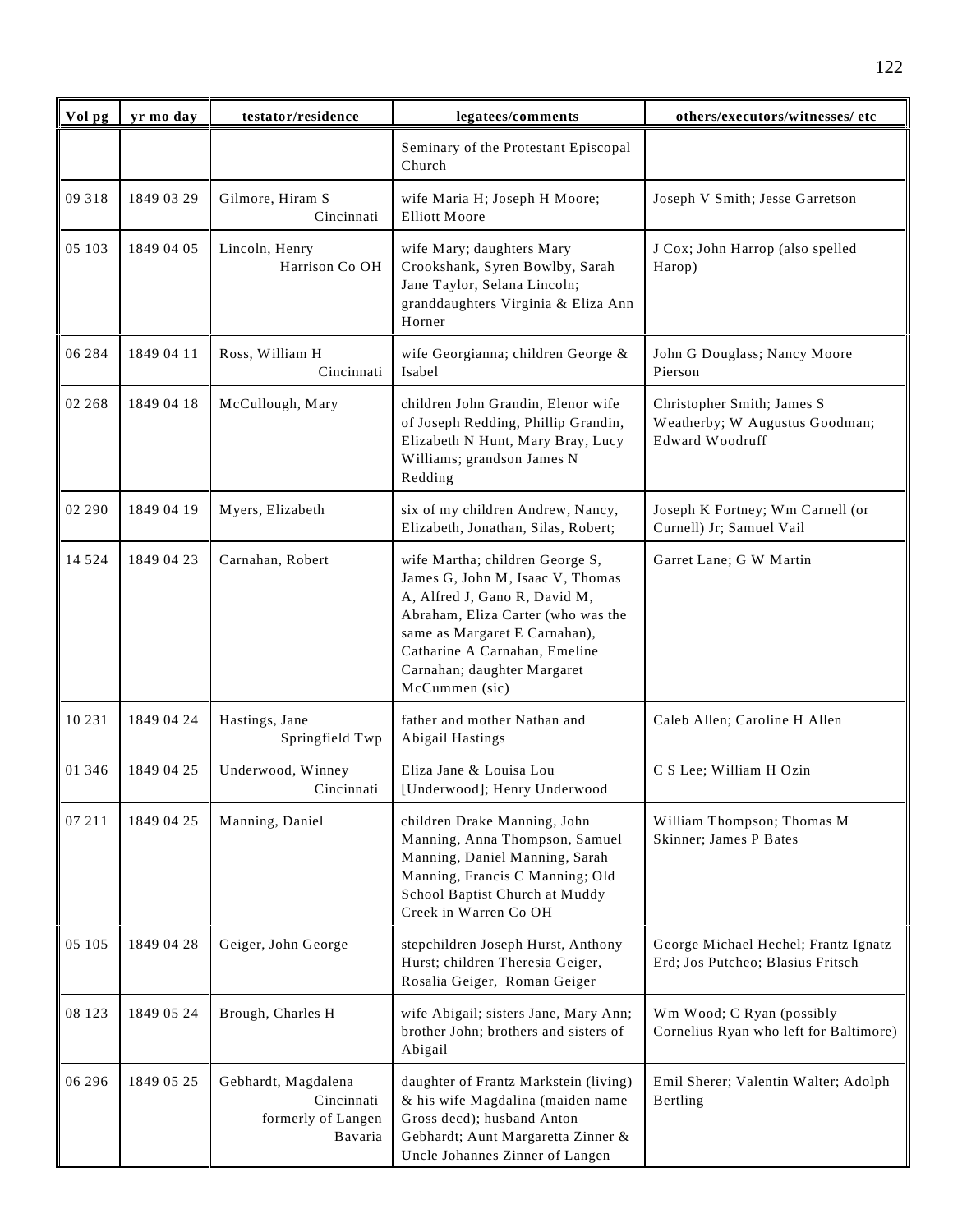| Vol pg   | yr mo day  | testator/residence                                                        | legatees/comments                                                                                                                                                                                                                       | others/executors/witnesses/ etc                                                                          |
|----------|------------|---------------------------------------------------------------------------|-----------------------------------------------------------------------------------------------------------------------------------------------------------------------------------------------------------------------------------------|----------------------------------------------------------------------------------------------------------|
| 08 114   | 1849 05 25 | Thompson, Benjamin F                                                      | Thomas Wood M D; John<br>Satherthwaite & infant son; Mrs W H<br>Hays; sister's child Sarah Jane<br>Anthony; Elizabeth Permor; Smith D<br>Walton of Philadelphia; Henry s<br>Yeager; Henry Gerker                                        | Aaron Shaw; John H Prittman; M S<br>Reiff                                                                |
| 14 5 27  | 1849 05 26 | Storm, Rachel H<br>Cincinnati                                             | James Davis; brother Abraham<br>Storm                                                                                                                                                                                                   | Samuel Copely; John C Day of<br>Lebanon OH; John W Matthews;<br>Samuel Black Sr; Francis A Harris        |
| 18 302   | 1849 05 31 | Lemaire, Nicholas<br>Covington KY                                         | wife Frances; sons Jacob, Isaac R,<br>Nicholas L, Harriet Frances,<br>Frederick, Mary Jane, Alexander,<br>Elizabeth                                                                                                                     | Hiram Bona; Wm E Wade; C W<br>Claton; J W Clemons                                                        |
| 05 093   | 1849 05 93 | Patton, John Sr<br>Green Twp                                              | wife (decd); children Jane Cox,<br>Margaretha Marshall, Nancy Smith,<br>Hannah Miller, Mary Sounder, John<br>Patton, Robert Patton, David Patton,<br>Chas Patton; son William Patton<br>(decd) & his son Syman; grandson<br>William Cox | R K Sexton; Chr Reemelin; son-in-law<br>John Miller; John McConnell                                      |
| 11 057   | 1849 06 01 | Bodine, Francis                                                           | sons Elisher, David, William,<br>Stephen, Selah, Marcus; daughters<br>Mary Ann Hunter, Jane Snider,<br>Charlotte Constable, Susan Milsaugh<br>(also spelled Millspaugh), Emily<br>Constable, Fanny Knicely                              | Jacob Roosa; John Snider                                                                                 |
| 05 087   | 1849 06 01 | Clark, Michael<br>Cincinnati                                              | wife Eliza J; children Peter Clark,<br>John A Clark, Ann M Langston,<br>Laura F Clark, Eliza A Clark; sister<br>Evelina Woodson                                                                                                         | Flamen Ball; Henry S Mount; John J<br>Gaines                                                             |
| 05 107   | 1849 06 02 | Gale, Catharine A<br>(also spelled Gall)<br>Cincinnati                    | adopted child Rosa Decker;<br>Catherine Schmucker                                                                                                                                                                                       | Henry Snow; Farnham Abbott formerly<br>of Cincinnati but now of KY); Isaac C<br>Winans; Elizabeth Winans |
| 01 353   | 1849 06 02 | Wessel, John Diederich<br>Cincinnati                                      | Maria Gertrude Wessel                                                                                                                                                                                                                   | J B Moormann; J H Ahaus                                                                                  |
| 03 294   | 1849 06 04 | Whittaker, James<br>Cincinnati                                            | daughters Mary Ann Hampton,<br>Francis Chamberlain; children &<br>grandchildren in England                                                                                                                                              | William T Chamberlain; Charlotte K<br>Lewis; Samuel Lewis                                                |
| 02 298   | 1849 06 04 | Smith, James B                                                            | mother Margart Smith; sister Susama<br>(also spelled Sussana) H Smith;                                                                                                                                                                  | G E Pugh; Michael Taylor; George W<br>Harvey                                                             |
| 18 309   | 1849 06 04 | Robinson, Jesse<br>Elizabethtown                                          | mother Catharine Robinson; nephew<br>Abram Robinson; niece Elizabeth<br>Weeks (maiden name Robinson)                                                                                                                                    | William P Lancaster; Nimord<br>Lancaster; Thos Wallace; David<br>Williams                                |
| 10 2 2 4 | 1849 06 05 | Luken, John William<br>(also spelled<br>Johann Wilhelm)<br>Mill Creek Twp | brothers John Gerard Luken & John<br>Bernard Luken both of Cincinnati;<br>sister's son Herman Gerard Rolfes;<br>brother Gerard Henry Luken in<br>Germany; testator born in Loningen                                                     | Wm Gockel & wife; J B Moormann;<br>Herman H Luken                                                        |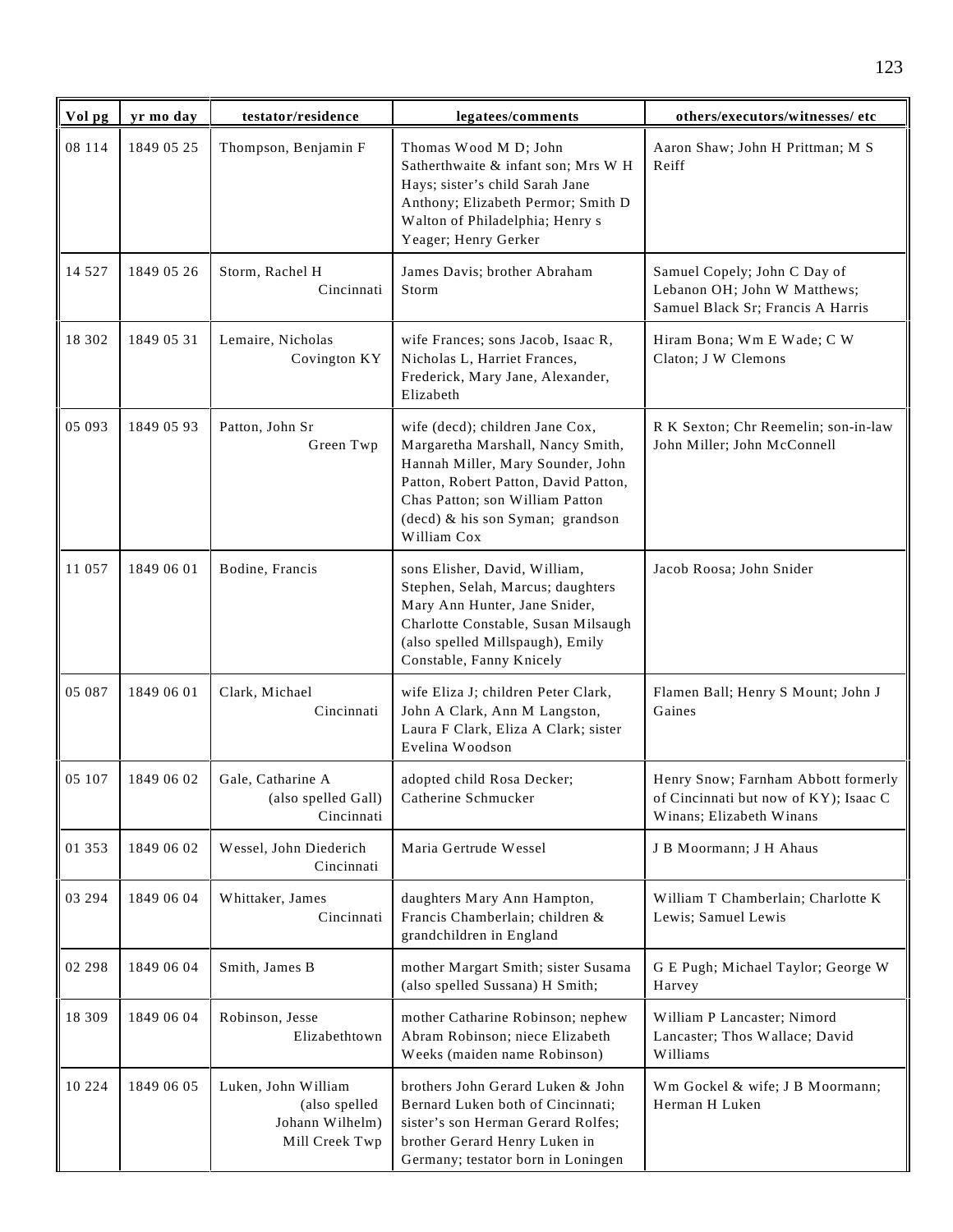| Vol pg | yr mo day  | testator/residence             | legatees/comments                                                                                                                                                                                                                                                                                                                       | others/executors/witnesses/ etc                                                                                                |
|--------|------------|--------------------------------|-----------------------------------------------------------------------------------------------------------------------------------------------------------------------------------------------------------------------------------------------------------------------------------------------------------------------------------------|--------------------------------------------------------------------------------------------------------------------------------|
|        |            |                                | Germany; sister's son Herman<br>Gerard Gruthe of Loningen; widow<br>of half brother Elizabeth Brundis;<br>German Catholic poor & orphans of<br>Cincinnati                                                                                                                                                                               |                                                                                                                                |
| 25 284 | 1849 06 13 | Draper, Warren<br>Cincinnati   | father Ira Draper (decd); brother Ira<br>B Draper; sisters Nancy Maria<br>Draper, Lucy Ann Draper; Henry<br>Rockwell & his wife Elizabeth;<br>James A Rowland of NY;                                                                                                                                                                    | John G Myers & John Tryon of NY;<br>William S Deverna (decd) of NY;<br>William E Benton; av T Snelbaker;<br>Gaylord L Prinelle |
| 08 116 | 1849 06 16 | Kramer.<br>Anna Lena Christina | husband Diedrick Kramer (decd);<br>testator's maiden name was<br>Johanning; John Bernard Reulmann<br>age 3 1/2 years (son of John Bernard<br>Aloysius Reulmann and wife Anna<br>May maiden name Kramer); poor of<br>Lengerke near Lingen Hanover<br>Germany; Bernard Hermann Holsche<br>& his mother; Christine Brookhof of<br>Lengenke | J B Stallo; H B Reulmann                                                                                                       |
| 25 218 | 1849 06 20 | Mullen, Robert                 | wife Eliza; children Mary Eperson,<br>William C Mullen, Samuel Mullen,<br>John B Mullen, James R Mullen,<br>Sarah B Linly; grandson Elonzo C<br>Mullen; granddaughter Unice<br>Harrient Eperson                                                                                                                                         | John Buxton; John Snider; D R<br>Biddleman; James Kennedy                                                                      |
| 07 213 | 1849 06 20 | McDaniel, James                | Harriet Thurman; (oral will made<br>1849 Jun 10)                                                                                                                                                                                                                                                                                        | Hosea Steetman; Edwin West; Edward<br>Gowens                                                                                   |
| 10 222 | 1849 06 25 | Leach, Luther D                | mother                                                                                                                                                                                                                                                                                                                                  | Dudley Hall; Alphonso Taft; Richard<br>Henry Lee                                                                               |
| 02 291 | 1849 06 26 | Ferris, Andrew                 | daughter Elizabeth A; brothers &<br>sisters                                                                                                                                                                                                                                                                                             | John J Ferris; Andrew J Ferris; John L<br>Hasbrook; Christian S Ebersole (also<br>spelled Elerole)                             |
| 25 205 | 1849 06 27 | Barnes, Thomas                 | wife Sarah                                                                                                                                                                                                                                                                                                                              | Thomas Fenner; John Quincey                                                                                                    |
| 11 061 | 1849 06 30 | Boyer, Gustavus H (or A)       | wife Mindwell G; son Clarence "now<br>a babe"; Wm H Briscoe; Wm W<br>Boyer; Wm McCall; Wm Reasin;<br>Susan Reasin; Margaret Ann Reasin;<br>(property in Newport KY)                                                                                                                                                                     | H Goodman; J N Livezey; Joseph<br>Herron; Landos C Rives                                                                       |
| 16 541 | 1849 07 05 | Owens, Richard<br>Cincinnati   | parents Owen (sic) & Ann Owens;<br>sisters Mary A Howells, Elizabeth O<br>Peace, Priscilla Owens, Sarah<br>Owens; brothers John William<br>Owens, Joseph Owens, Alfred<br>Owens; Jennett Cummins; Mary<br>Crane                                                                                                                         | brother-in-law Henry Pearce; brother-<br>in-law Edward B Howells; John W<br>Hartwell; N T Marshall; John Barr                  |
| 10 221 | 1849 07 05 | Meyermann,<br>Herman Henry     | wife Theresia                                                                                                                                                                                                                                                                                                                           | J B Moormann; A Bockling                                                                                                       |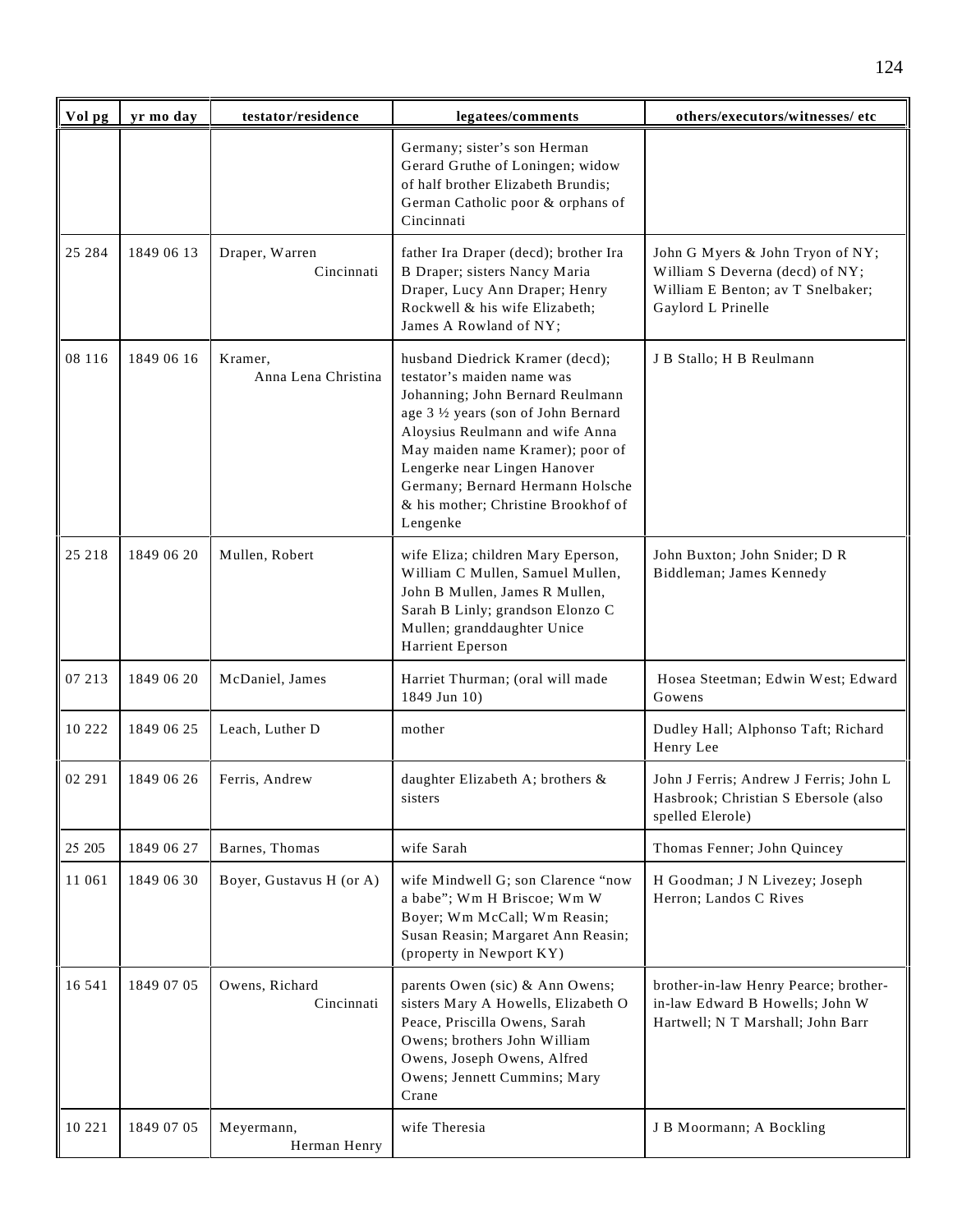| Vol pg   | yr mo day  | testator/residence                 | legatees/comments                                                                                                                                                                                                                                                                                                                                                                                                                                                                          | others/executors/witnesses/ etc                                                                                               |
|----------|------------|------------------------------------|--------------------------------------------------------------------------------------------------------------------------------------------------------------------------------------------------------------------------------------------------------------------------------------------------------------------------------------------------------------------------------------------------------------------------------------------------------------------------------------------|-------------------------------------------------------------------------------------------------------------------------------|
| 14 5 29  | 1849 07 06 | Wilson, Samuel                     | wife Mary H; daughter Elizabeth<br>Ann Wilson                                                                                                                                                                                                                                                                                                                                                                                                                                              | father-in-law John Clark; A C Clark;<br>James Clark                                                                           |
| 11 065   | 1849 07 09 | Brickel, Robert S<br>Cincinnati    | wife Margaret; children                                                                                                                                                                                                                                                                                                                                                                                                                                                                    | Thurston Crane; R J Latimer; A H<br>McGuffey                                                                                  |
| 05 084   | 1849 07 09 | Cox, James<br>Cincinnati           | children of daughter Betsy Hawkins<br>of Cincinnati; Mary & Sa-oinica the<br>children of Nancy & John Lionport<br>[Liverpool]; daughter Mary (or May)<br>Ant (sic) wife of Dennis Richards;<br>daughter Fanny Coats (not of<br>Cincinnati -unknown if living or<br>dead) & her son Robert James Coats<br>of Cincinnati; speaks of procuring<br>freedom of Fanny Coat & Betsy<br>Hawkin's children; Ann Cage<br>daughter of Betsey Ann Cage wife<br>of Richard Redend Cage of<br>Cincinnati | Neituam Dobsen; Charles Satchell;<br>John Liverpool; William P Newman                                                         |
| 02 340   | 1849 07 09 | Laird, Joshua                      | wife; children                                                                                                                                                                                                                                                                                                                                                                                                                                                                             | Noah Spears of Cincinnati; Allen<br>Obermam of Pittsburgh; - Clinton;<br>-Wright; -Brother; Joseph<br>Burgoyne; Samuel Rhoads |
| 02 277   | 1849 07 10 | Theis, Phillip Jacob<br>Cincinnati | wife Josephine                                                                                                                                                                                                                                                                                                                                                                                                                                                                             | Mathius Messner; Adam Pfefer;<br>Elizabeth Speek                                                                              |
| 11 095   | 1849 07 11 | Wagner, Christian                  | wife; mother; Frank Pepenbrink;<br>John Hawkins                                                                                                                                                                                                                                                                                                                                                                                                                                            | S P Hunt; William Engle; S P Muller;<br>Mr Hantley; C Beneki; W P Fuller                                                      |
| 01 355   | 1849 07 12 | Wheaton, PM<br>Cincinnati          | Adeline Arnthrup; M S Tuelen;<br>Margaret McGlaughlin & her unborn<br>infant                                                                                                                                                                                                                                                                                                                                                                                                               | H E Perry; A B Mitchell; John R<br><b>B</b> rewster                                                                           |
| 08 1 2 6 | 1849 07 12 | Burland, William H                 | son John Gorden Burland; brother<br>Samuel Burland & sister Eliza (both<br>of Montreal)                                                                                                                                                                                                                                                                                                                                                                                                    | Daniel H Horn; Charles H McCormick;<br>Cornelious Toby; E Singer; Chas J<br>Roberts                                           |
| 09 320   | 1849 07 13 | Stanley, Thomas<br>Cincinnati      | wife Mary; children including<br>Thomas                                                                                                                                                                                                                                                                                                                                                                                                                                                    | William White; Edward Sutton                                                                                                  |
| 07 258   | 1849 07 16 | Cutter, Abigail<br>Cincinnati      | lot in Spring Grove Cemetery to bury<br>self & remains of child; sister wife of<br>Ira Benson of Branden in Rutland Co<br><b>VT</b>                                                                                                                                                                                                                                                                                                                                                        | Angeline Newton; Susan Ann Cox; Dr<br>Lot Cooper                                                                              |
| 08 120   | 1849 07 17 | Kunckle, Christian<br>Fulton, OH   | wife Deborah; children John, Mary C<br>wife of Richard M Greendage,<br>Edmund, Joseph, Lydia, Aaron; (will<br>originally written 1845 Apr 5, when<br>testator lived in Nescopeck Twp in<br>Luzerne Co PA)                                                                                                                                                                                                                                                                                  | B Wilson; S M Gilmore; Henry H<br>goodman; Tallor Jones                                                                       |
| 02 279   | 1849 07 17 | Karl, Anna                         | children; Catholic German Churches                                                                                                                                                                                                                                                                                                                                                                                                                                                         | neighbor Nicholas Wafer; I B<br>Marsman; Goottfried Eberhardt; Otto<br>Fain                                                   |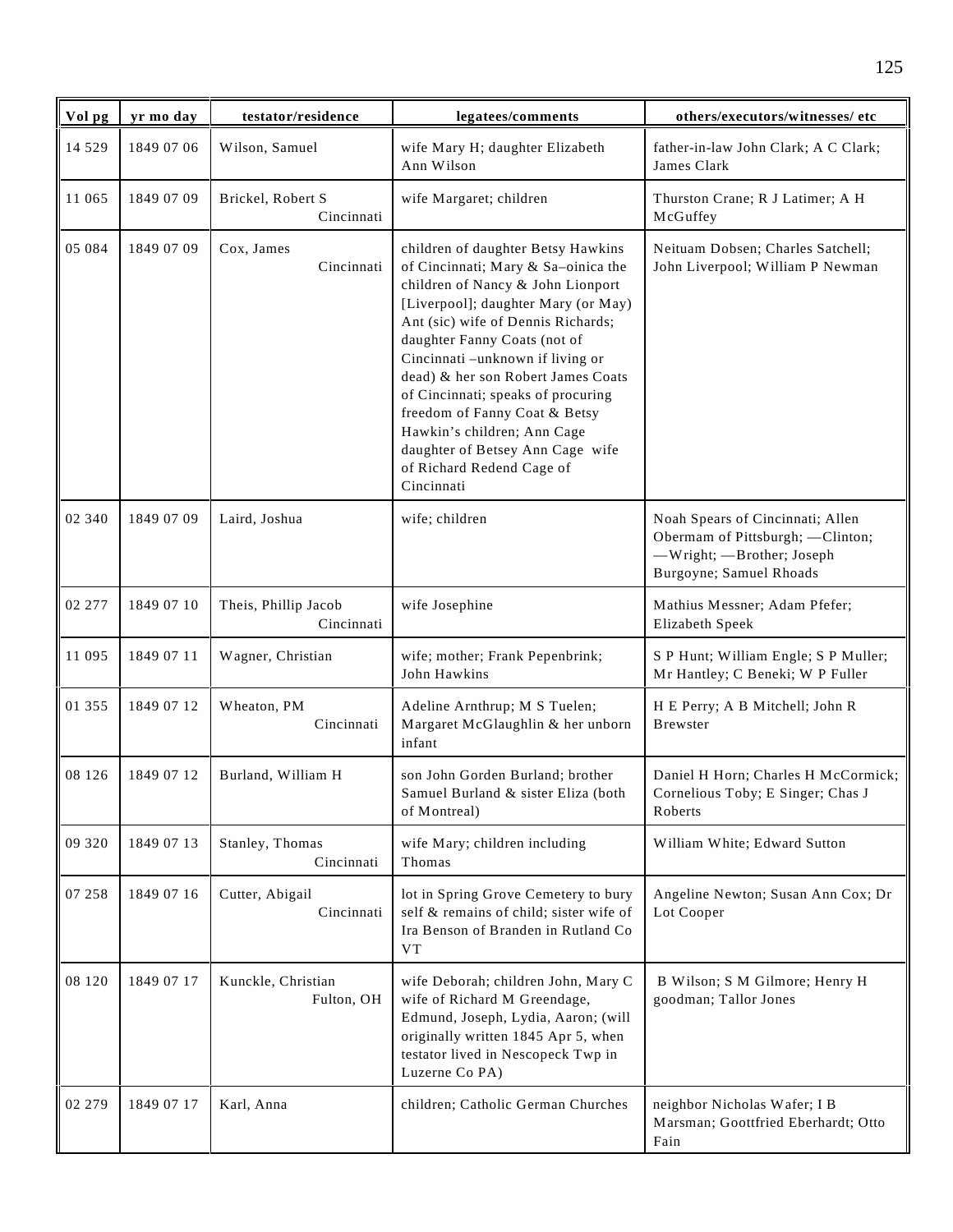| Vol pg   | yr mo day  | testator/residence                                         | legatees/comments                                                                                                                                                                                                             | others/executors/witnesses/ etc                                                  |
|----------|------------|------------------------------------------------------------|-------------------------------------------------------------------------------------------------------------------------------------------------------------------------------------------------------------------------------|----------------------------------------------------------------------------------|
| 01 331   | 1849 07 17 | Brinkmann, John W                                          | sister (decd); John Wilke; father &<br>mother                                                                                                                                                                                 | JR Moormann; JB Warnefeld;<br><b>Barnard Garnehusen</b>                          |
| 01 363   | 1849 07 20 | Erball, Nicholas                                           | wife                                                                                                                                                                                                                          | Lomis Day; Peter Eglinger                                                        |
| 25 24 2  | 1849 07 21 | Greeble, Lazarus                                           | wife Mariana; Rabbi of Wurzburg;<br>Rabbis in "holy City Jerusalem";<br>aunt Sara Beibergam in Europe;<br>sister Mina Unfelder (living "here");<br>brother Mayer Greeble in Biebergan;<br>brother-in-law Nathan Malzer        | Abraham Aub; M Klaw; Hyman Moses                                                 |
| 11 089   | 1849 07 23 | Hold, Bernard<br>Cincinnati                                | wife Maria Anna; children of brother<br>Dierk Holt of Cincinnati; children of<br>sister Maria Anna wife of Herman<br>Henry Evers in Germany; children of<br>wife's sister Anna Engel (decd)<br>formerly wife of Lucas Niehaus | J B Moorman; H Spellmeyer                                                        |
| 18 3 11  | 1849 07 23 | Feldschneider, John H                                      | wife Charlotte                                                                                                                                                                                                                | Henry Roedtor (Reidtor); John Hauck                                              |
| 02 29 6  | 1849 07 25 | Feger, Lorenz<br>(also spelled<br>Lawrence Fager or Fegar) | wife Maria Anne (maiden name Grof<br>or Graf); child Francisco; brother-in-<br>law Xavier Grof & his 3 brothers & 2<br>sisters                                                                                                | Casper Rehbold; Michael Dolbreen<br>(also spelled Dollerson)                     |
| 06 283   | 1849 07 25 | Trimpe, John Henry                                         | wife Mary Ann (maiden name Busse)                                                                                                                                                                                             | John H Rusche; John Henry Berheide                                               |
| 01 366   | 1849 07 26 | Deeker, Henry                                              | Maria Elizabeth Deeker; children                                                                                                                                                                                              | John Schumacker; H W Schaffer; J H<br>Lewis; Johan Yorthen; Joseph<br>Brinckmann |
| 01 366   | 1849 07 26 | Deeker, H Henry                                            | wife Maria Elizabeth; children; St<br>Aloysius Orphan Asylum; St<br>Joseph's Church                                                                                                                                           | John Schumacher; H W Schaffer; J H<br>Luers; Johan Yorthen; Joseph<br>Brinkmann  |
| 25 235   | 1849 07 26 | Jones, Anne<br>Cincinnati                                  | husband Rev Edward Jones; nieces<br>Ann Williams & Elizabeth Williams<br>of NY; Welsh Calvinistic Methodist<br>Church of NY; Welsh Calvinistic<br>Methodist Foreign Missionary<br>Society Institute in Liverpool              | David Rosser of Covington KY;<br>Edward Jones; William M Evans; John<br>Abrams   |
| 14 5 3 0 | 1849 07 27 | Williamson, Mary<br>Cincinnati                             | daughter Lydia Hampton Richards                                                                                                                                                                                               | son-in-law Channing Richards; Eden B<br>Reeder; James Birney                     |
| 01 367   | 1849 07 28 | Diederick, Henry                                           | wife                                                                                                                                                                                                                          | W Macke; H W Luhr                                                                |
| 07 209   | 1849 07 30 | Meader, John A<br>Cincinnati                               | wife Phebe; child Harriet                                                                                                                                                                                                     | Henry Snord (or Luord); J W Scudder;<br>William Meader                           |
| 06 291   | 1849 07 30 | Hasinger, James<br>Cincinnati                              | wife; children of brothers & sisters                                                                                                                                                                                          | Mark P Taylor; John Byran; John<br>Hirschbrg; Evan Evans; Geo W<br>Cumins        |
| 01 347   | 1849 07 30 | Wirmel, Martin                                             | Catherine Wirmel; Ignaz, anton,<br>Margarethe & Barbara Wirmel (wife<br>of Jacob Enders)                                                                                                                                      | Timothy Kirby; J B Stalls; Henry<br>Roedter                                      |
| 18 3 13  | 1849 07 31 | Plummer, Philemone P                                       | Methodist Episcopal Church at                                                                                                                                                                                                 | E C Middleton; M E Bachman; John                                                 |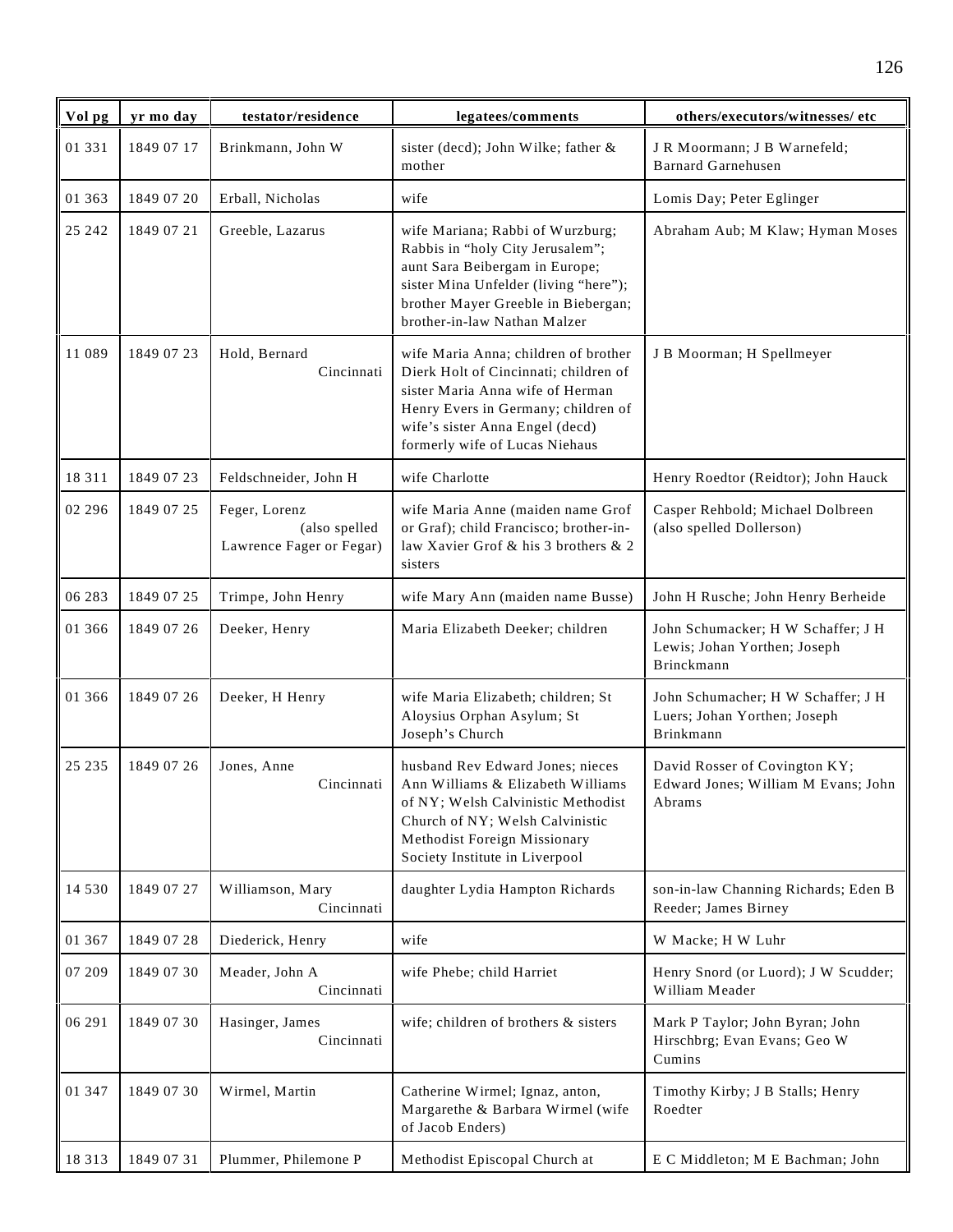| Vol pg  | yr mo day  | testator/residence                 | legatees/comments                                                                                                                                                                                  | others/executors/witnesses/ etc                                                                                                                   |
|---------|------------|------------------------------------|----------------------------------------------------------------------------------------------------------------------------------------------------------------------------------------------------|---------------------------------------------------------------------------------------------------------------------------------------------------|
|         |            | Cincinnati                         | Wesley Chapel; (will made just<br>before testator's death 1849 Jul 16)                                                                                                                             | Guy; Wm D Harris                                                                                                                                  |
| 02 283  | 1849 07 31 | King, Jesse                        | nephew Elijah I Woods; brother<br>James King                                                                                                                                                       | M P Cassilly West; Henry Miller;<br>Henry Miller Jr; Boyd Dill; Philip D<br>Riggs                                                                 |
| 10 219  | 1849 08 02 | Meier, Herman Heinrich             | children Bernard, William, Christina;<br>son John Pieper; Margaretha Pieper;<br>sisters; Caspar Heinrich Meier                                                                                     | Herm Heinrich M eier; Johan Heinrich<br>Griese (also spelled Griesse); Franz<br>Redelmann                                                         |
| 06 316  | 1849 08 02 | Creasser, Thomas<br>Cincinnati     | wife Mary Ann; two children                                                                                                                                                                        | C S Muscroft; Robt Kirby; Wm<br>Creasser; Saml(?) Wright                                                                                          |
| 14 5 22 | 1849 08 02 | Conner, Patrick                    | mother Catherine Conner in Ireland;<br>sister Mary Conner in Ireland;<br>brother Owen Conner in Cincinnati                                                                                         | A Donnelly; Peter North; Edward<br>Bennett; Father Burn                                                                                           |
| 09 29 9 | 1849 08 04 | Allen, Truman                      | aunt Ruth Cunningham; Anna Bunce;<br>Foreign Missions; Betsy<br>Cunningham                                                                                                                         | David J Brown; Wm H H Taylor; J H F<br>Thornton; B H Ebbing                                                                                       |
| 02 270  | 1849 08 04 | Macke, Dorothea<br>Cincinnati      | children Henry, Elizabeth, Dina,<br>Cyrus, Maria; (property in Evansville<br>IN)                                                                                                                   | cousin John Ferdinand Gass; Lawrence<br>Werr; John Gerhard; S Baltes; Joseph<br>Hottkamp (also spelled Herlekamp &<br>Halekanep); George Walters; |
| 25 239  | 1849 08 06 | Fels, John                         | wife Mary Ann (maiden name<br>Maurer)                                                                                                                                                              | F M Heschong (or Heschoug);<br>Bernhard Bauer;                                                                                                    |
| 06 28 6 | 1849 08 08 | Reed, Ann<br>Crosby Twp            | (will originally written 1837 Dec 9);<br>grandchldren Andrew, Rachel Ann,<br>Isabella Scott, Mary, Elizabeth<br>(children of daughter Elizabeth S &<br>William Miller)                             | Andrew Scott; Benj W Childlaw; John<br>Pottinger; Samuel Baughman                                                                                 |
| 05 110  | 1849 08 08 | Smith, Elizabeth                   | sisters Mary Henn, Margaret<br>Burgott; father (decd) near Tiffin in<br>Seneca Co OH; husband Joseph<br>Smith                                                                                      | Nicholas Mattinger; Joseph Smith;<br>Magdalena Henry; John Scherring                                                                              |
| 02 275  | 1849 08 09 | Wainright, John<br>Cincinnati      | wife Elizabeth; children William<br>Henry, David R, John B, Jane<br>Elizabeth                                                                                                                      | Burton Hayes; A J Pruden; Spencer<br>Smith; James Lusk                                                                                            |
| 11 068  | 1849 08 13 | Bracken, Michael<br>Cincinnati     | Mrs Nancy Robison; brother<br>Thomas Bracken                                                                                                                                                       | J H Perkins; Charles P James                                                                                                                      |
| 11 087  | 1849 08 14 | Hatteresley, George                | wife Lydia; sons George, James                                                                                                                                                                     | Charles S Bryant; Amos T Williams                                                                                                                 |
| 11 096  | 1849 08 16 | Green,<br>William H Harrison       | (oral will made four hours before<br>testator's death on 1849 Jul 15 at the<br>home of his sister Alice Wilson in<br>Columbia Twp, Hamilton Co);<br>brother Abigal (also spelled Abigail)<br>Green | John Nash; Wesley Miller                                                                                                                          |
| 01 344  | 1849 08 16 | Trentmann, Frederick<br>Cincinnati | Louise Trentmann                                                                                                                                                                                   | J B Moormann; Hermann Attke; B<br>Hermann Holscher                                                                                                |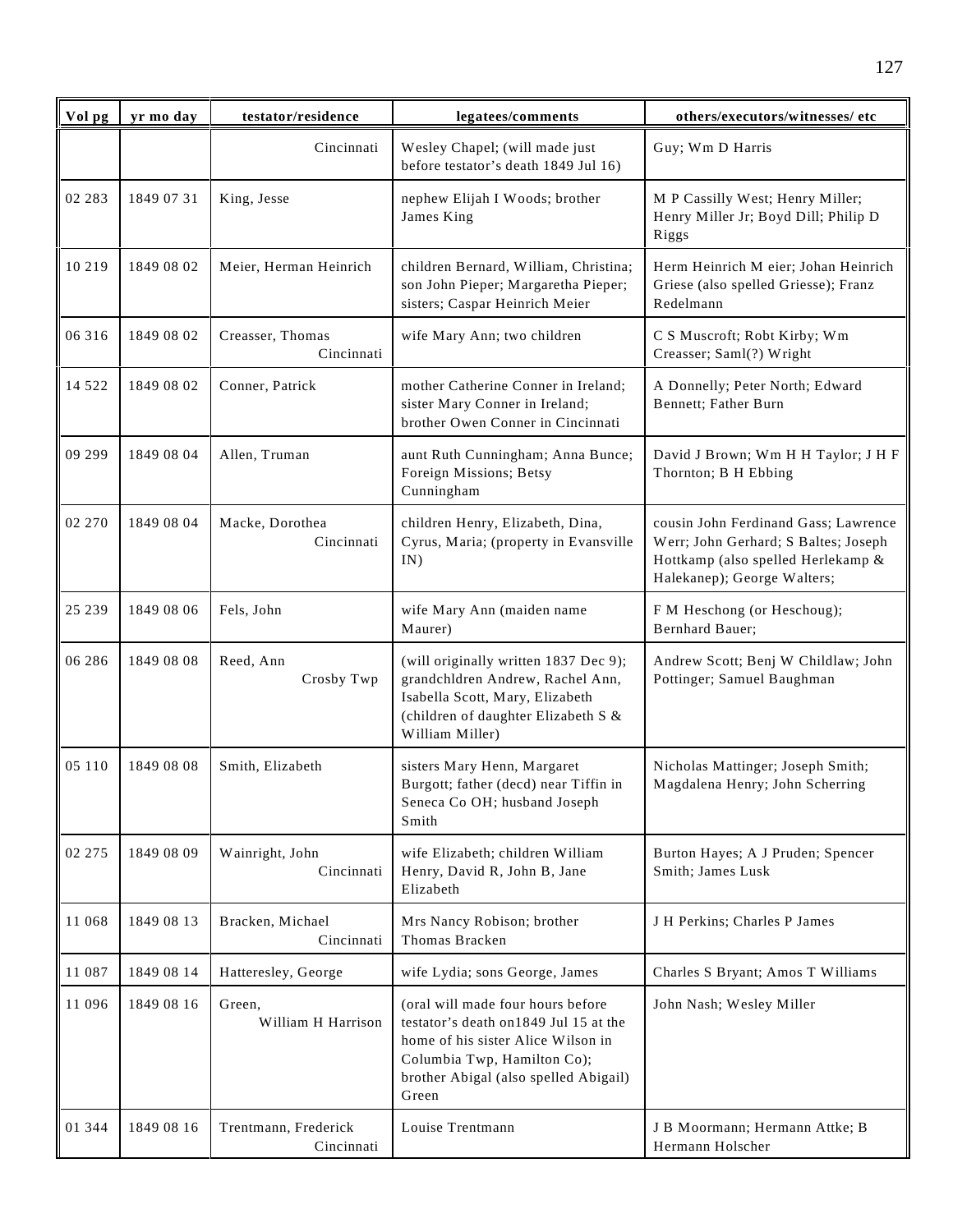| Vol pg   | yr mo day  | testator/residence                                            | legatees/comments                                                                                                                                                                                                                                                                    | others/executors/witnesses/ etc                                                                             |
|----------|------------|---------------------------------------------------------------|--------------------------------------------------------------------------------------------------------------------------------------------------------------------------------------------------------------------------------------------------------------------------------------|-------------------------------------------------------------------------------------------------------------|
| 11 086   | 1849 08 16 | Hunt, Matthew<br>Cincinnati                                   | wife Elizabeth                                                                                                                                                                                                                                                                       | Aaron Parker; David LeRoy; H H<br>Jordan; C W Jordan                                                        |
| 02 272   | 1849 08 16 | Wulkotten, Bernard H                                          | wife Epelenie (also spelled Ephenia)<br>Maria; children                                                                                                                                                                                                                              | John Feldschneider; Hermani Blake;<br>Henry Boedter; John Hauck                                             |
| 25 214   | 1849 08 17 | Kendall, Richard G<br>Colerain Twp                            | wife Ann; children Richard Kendall,<br>Tacheus Kendall, Reese P Kendall,<br>Harmon R Kendall, Henry W<br>Kendall, Charles Kendall, Ellen<br>Frances Kendall, Martha Susan<br>Kendall, Edwin Kendall, Jacob T<br>Kendall, Zaccheus R Kendall<br>(insane); wife's sister Abigail Brown | Henry D Wilmer; Robert Giffin;<br>William Giffin; Henry Butts; William P<br>Brown                           |
| 25 237   | 1849 08 18 | Fritz, Blasius<br>(also spelled Fritsch)<br>Cincinnati        | wife Barbara; children including<br>oldest daughter Barbara (who had<br>natural infirmities)                                                                                                                                                                                         | George W Heckel; Gerhard W Bode                                                                             |
| 02 294   | 1849 08 22 | Foster, Absalom                                               | children Eli, Samuel, Joshua, Jemima<br>Richards, Mileson Moore, Ann<br>Walker, Patience Lemmon, Mary<br>Hairsh (also spelled Haich- & her<br>children George & Christopher),<br>John; grandsons Joseph Foster, John<br>W Foster, Solomon Lemmon,<br>George Foster (son of Samuel)   | Joseph H McHenry; Van McHenry;<br>Samuel P McHenry                                                          |
| 05 082   | 1849 08 22 | Clarkson, William<br>Mill Creek Twp                           | wife Christianna; heirs of brother<br>Joseph Clarkson                                                                                                                                                                                                                                | John Arbegust; Josh Borman; George<br>Maukee                                                                |
| 25 23 2  | 1849 08 29 | Iuppenlatz, George<br>(also spelled Juppenlatz)<br>Cincinnati | wife Ann Catharine; stepdaughter<br>Mary Ann McLaughlin; nephew<br>George Martin Iuppenlatz (son of<br>oldest brother); youngest brother<br>Jacob Iuppenlatz; niece Mrs<br>Frederika Miller (daughter of only<br>sister)                                                             | Joseph K Smith; Joseph Jones                                                                                |
| 11 059   | 1849 09 01 | Burland, John H<br>Cincinnati                                 | wife Margaret Lambert Burland;<br>daughter Elizabeth Burland; John<br>Baptist Purcell; Catholic Orphan<br>Asylums of Cincinnati                                                                                                                                                      | William S Scarborough; William<br>Sullivan; Marshall Seddens; Joshua H<br><b>Bates</b>                      |
| 11 093   | 1849 09 01 | Garwals, John Vinant<br>(also spelled Gerwals)<br>Cincinnati  | wife Gertrude                                                                                                                                                                                                                                                                        | John A Wiseman; Robert B Black                                                                              |
| 14 5 6 8 | 1849 09 08 | Hughes, Ezekiel                                               | wife Mary; children Ann Hunt,<br>Martha, Thomas, John, Rebecca<br>Chidlaw, Edward, Jane, Richard,<br>grandson Ezekiel Hughes (son of<br>Richard); granddaughter Martha Ann<br>Hughes (daughter of Wm); daughter-<br>in-law Amarilla Smuthe (former<br>widow of Wm)                   | Mary Elder; son-in-law Edward Hunt;<br>son-in-law B W Chidlaw; Wilson<br>Ewing; Wm Clinton Ewing; W Z Noble |
| 05 080   | 1849 09 12 | Murrell, David                                                | mother Sarah Murrell; brother                                                                                                                                                                                                                                                        | Robert Scott of Dearborn Co IN;                                                                             |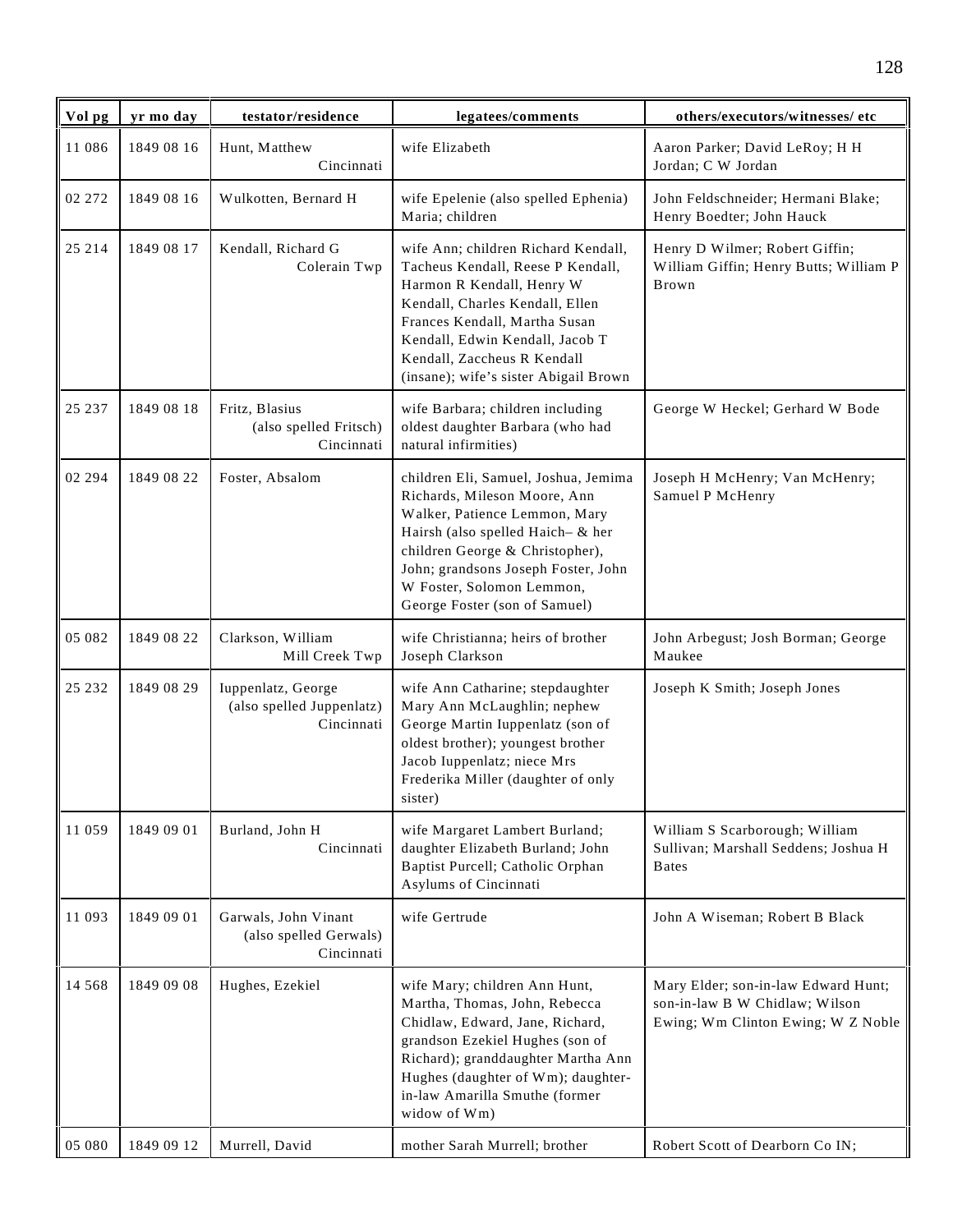| Vol pg   | yr mo day  | testator/residence                 | legatees/comments                                                                                                                        | others/executors/witnesses/ etc                                                                                                                                                                                                                                                                                                                                                                                                                                                                                                                                                                                                                                                                                                                                                                                                                                                                                                                                                                       |
|----------|------------|------------------------------------|------------------------------------------------------------------------------------------------------------------------------------------|-------------------------------------------------------------------------------------------------------------------------------------------------------------------------------------------------------------------------------------------------------------------------------------------------------------------------------------------------------------------------------------------------------------------------------------------------------------------------------------------------------------------------------------------------------------------------------------------------------------------------------------------------------------------------------------------------------------------------------------------------------------------------------------------------------------------------------------------------------------------------------------------------------------------------------------------------------------------------------------------------------|
|          |            |                                    | Samuel Murrell (not of sound mind);                                                                                                      | Samuel Smith; John Knox                                                                                                                                                                                                                                                                                                                                                                                                                                                                                                                                                                                                                                                                                                                                                                                                                                                                                                                                                                               |
| 08 113   | 1849 09 25 | Schmidt, Joseph<br>Cincinnati      | friend Christoph Burgett; Margrett<br>Burgett                                                                                            | Jacob Heune (decd); John Gutshall &<br>wife; Bernard Stambush; George Loos                                                                                                                                                                                                                                                                                                                                                                                                                                                                                                                                                                                                                                                                                                                                                                                                                                                                                                                            |
| 09 301   | 1849 10 02 | Moore, John W<br>Springfield Twp   | wife Mary; children                                                                                                                      | Christopher Grumlich (decd); Philip<br>Cregar; Jane Moore; James Moore;<br>Robert W Moore                                                                                                                                                                                                                                                                                                                                                                                                                                                                                                                                                                                                                                                                                                                                                                                                                                                                                                             |
| 08 128   | 1849 10 02 | Cornell, John P                    | wife Sylvia                                                                                                                              | J T Riznor (also spelled John P<br>Reznor); Leroy J Reznor (both moved<br>to Ashland Co OH)                                                                                                                                                                                                                                                                                                                                                                                                                                                                                                                                                                                                                                                                                                                                                                                                                                                                                                           |
| 07 231   | 1849 10 03 | Foy, John<br>Cincinnati            | wife Bridget; children                                                                                                                   | Jacob W Piatt; Francis Foy; Henry<br>Collins                                                                                                                                                                                                                                                                                                                                                                                                                                                                                                                                                                                                                                                                                                                                                                                                                                                                                                                                                          |
| 05 077   | 1849 10 03 | Anderson, Susan<br>Mill Creek Twp  | children Hannah, Samuel, John H,<br>Sarah, Daniel, B Smith, Thomas,<br>Isaac, Susan, William Polser<br>Anderson                          | Mrs Marshall; Joseph Burgoyne;<br>William Mountl                                                                                                                                                                                                                                                                                                                                                                                                                                                                                                                                                                                                                                                                                                                                                                                                                                                                                                                                                      |
| 25 220   | 1849 10 03 | Perlee, Peter<br>Springfield       | wife Melinda; daughters Jane H<br>Perlee, Mary Perlee, Lydia H Perlee                                                                    | William D Hilts; E S Close; Jacob S<br>Peterson                                                                                                                                                                                                                                                                                                                                                                                                                                                                                                                                                                                                                                                                                                                                                                                                                                                                                                                                                       |
| 01 5 2 3 | 1849 10 04 | Harvey, Andrew<br>City of Hamilton | wife Elizabeth; married and<br>unmarried children                                                                                        | W M Corry; D M Miller, A H Matson                                                                                                                                                                                                                                                                                                                                                                                                                                                                                                                                                                                                                                                                                                                                                                                                                                                                                                                                                                     |
| 06 276   | 1849 10 04 | Tullis, Thomas B                   | son Jeremiah C Tullis; daughter<br>Mary Ann Reed; daughter Martha<br>Tullis; Thomas T Houtaman; John C<br>Reed                           | Andrew S Kopper; Isa[ac] Mills;<br>August Gang; George Curtis in Butler<br>Co; John Ayler; David J Tullis;<br>Solomon P Chase; - Barr; -<br>Hathaway; Charles Gange; Seth Cutter<br>(decd); Scoby Ackley; John Bettle;<br>Francis Quinn; John Schroeder; John H<br>Overdeck; David Monger; John Risley;<br>George Rankins; Thomas Russell;<br>David Roof (or Roos); E Redich; B<br>Rocaup; John Brown; - Bungrey;<br>Dutch & Rice; J Boss; D Beiney; -<br>Roads; H Ackley; Dutch Kliney; John<br>Cows; James Deney; Henry Conklin;<br>Isaac Douglas; P L Moor; R Cameron;<br>- Disman; Morris Kelley; John<br>Dollins; Silas Deeds; N Ersey; John<br>Louley; — Laberteaux; j Goslin; Wm<br>Ganish; Wm Gearth; Wm Graham;<br>Wm Mathers; D Moug; Jesse McCray;<br>David Squires; Isaac Hunt; John Matix;<br>Dutch J Libbet; Jacob Powel; David<br>Enyart; Wm Johnson; Thomas E Smith;<br>Samuel Stichel; Ann Scudder; Steward<br>Wilson; D J Tullis; J C Tullis; P<br>Baldwin; S D Myers; John Leonard |
| 25 244   | 1849 10 05 | Kautz, David<br>Cincinnati         | wife Mary; mother Mary Ann K<br>Merrill; children of Benjamin A<br>Merrill-David William Merrill &<br>Henrietta Merrill; (will made 1841 | William R Morris; Moses D Gatch; R<br>H Stone                                                                                                                                                                                                                                                                                                                                                                                                                                                                                                                                                                                                                                                                                                                                                                                                                                                                                                                                                         |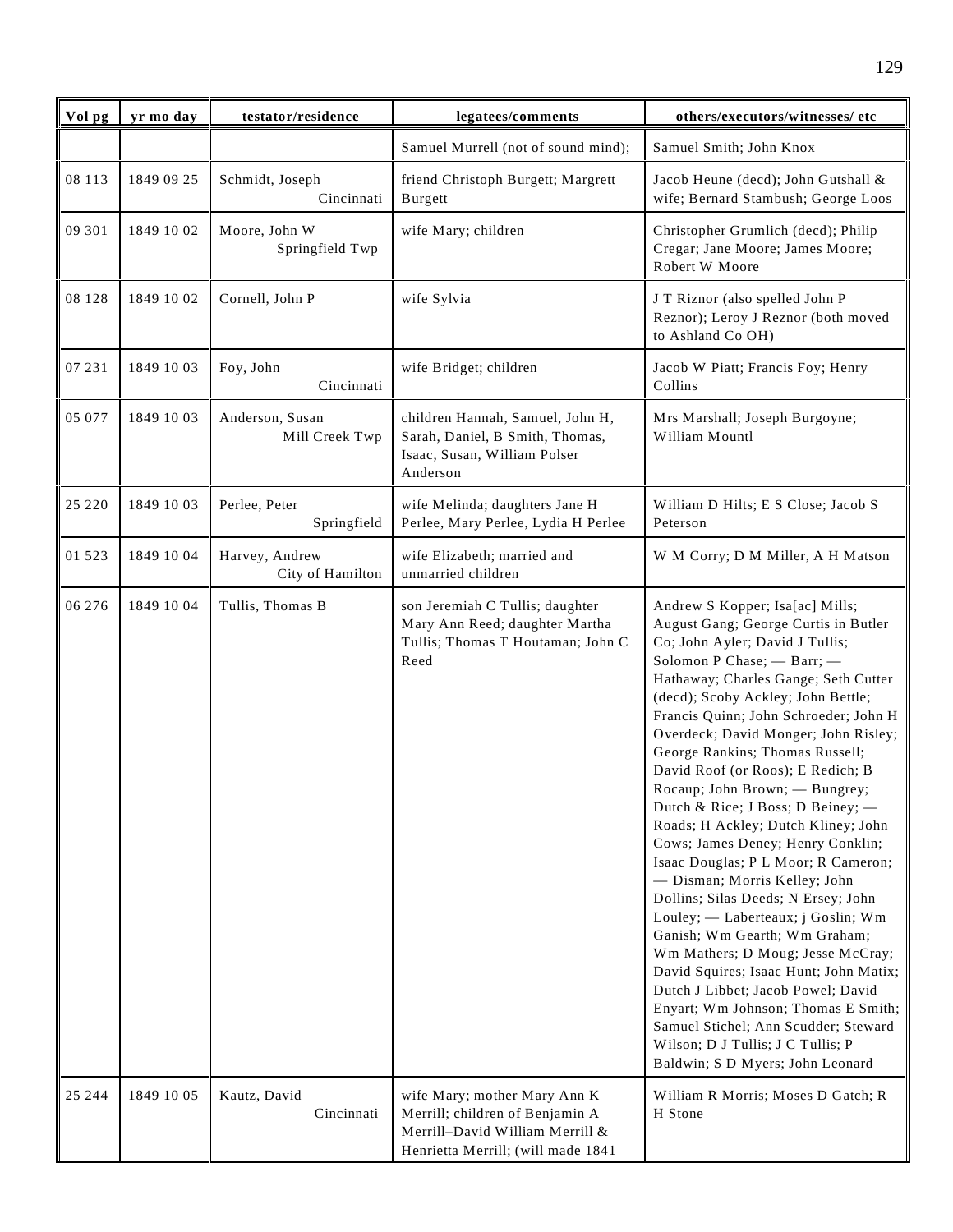| Vol pg   | yr mo day  | testator/residence                                      | legatees/comments                                                                                                                                                                                                                                               | others/executors/witnesses/ etc                                                                                                                                                                                                                           |
|----------|------------|---------------------------------------------------------|-----------------------------------------------------------------------------------------------------------------------------------------------------------------------------------------------------------------------------------------------------------------|-----------------------------------------------------------------------------------------------------------------------------------------------------------------------------------------------------------------------------------------------------------|
|          |            |                                                         | Oct 14)                                                                                                                                                                                                                                                         |                                                                                                                                                                                                                                                           |
| 25 265   | 1849 10 06 | Galleger, James<br>Cincinnati                           | father John Galleger;                                                                                                                                                                                                                                           | C Driscol; Wm Thomson; Thomas<br>Gleeson                                                                                                                                                                                                                  |
| 11 069   | 1849 10 15 | Klatte, John<br>Cincinnati                              | testator was on his deathbed when<br>asked about his property-he said in<br>German, "It shall all belong to my<br>wife."                                                                                                                                        | John (also spelled Johann) Joseph<br>Mecklenburg; Gerard Schlendan;<br>Mary Walters; Gerhard Henry Walters                                                                                                                                                |
| 05 097   | 1849 10 15 | Behrle, Reimund<br>(also spelled Reymund)<br>Cincinnati | wife Geneviv; three children                                                                                                                                                                                                                                    | Joseph Burgoyne; Johhanes Illeg                                                                                                                                                                                                                           |
| 18 305   | 1849 10 20 | Thomas, Boyd                                            | wife; father; son; daughter                                                                                                                                                                                                                                     | Thomas Wright; David McFarland                                                                                                                                                                                                                            |
| 06 387   | 1849 10 23 | Rice, Clarissa D<br>Cincinnati                          | husband James H Rice; children<br>including Theodora C Rice                                                                                                                                                                                                     | N T Marshall; John D A Bassett                                                                                                                                                                                                                            |
| 09 297   | 1849 10 24 | Mather, Joseph<br>Cincinnati                            | wife Martha; children Joseph Mather<br>in England, George Mather, Cotton                                                                                                                                                                                        | James Coxore (or Coxon); J Morlidge;<br>Sarah Morlidge                                                                                                                                                                                                    |
| 08 118   | 1849 10 27 | Sudmeier, John Wessel<br>Cincinnati                     | wife Anna Margareth                                                                                                                                                                                                                                             | J B Moorman; Johan Heinrich Wibben;<br>Andreas Locke                                                                                                                                                                                                      |
| 25 170   | 1849 10 29 | Jackson, Isaac H<br>Green Twp                           | wife Deborah; sons Thomas M<br>Jackson, Sidney S Jackson, John R<br>Jackson, William Jackson, Andrew<br>Jackson (decd); Mary Jackson<br>(daughter of son Andrew)                                                                                                | James Williams; Edwd Woodruff;<br>Alphonso Taft                                                                                                                                                                                                           |
| 14 540   | 1849 10 30 | Kahlor, John                                            | wife Elizabeth                                                                                                                                                                                                                                                  | Samuel Crary; John Dick                                                                                                                                                                                                                                   |
| 11 091   | 1849 10 30 | Trotter, Agnes<br>Cincinnati                            | Associate Reformed Church in<br>Cincinnati; sons John, Daniel,<br>Thomas (& children), Joseph (decd,<br>with children); daughters Sarah<br>Smith, Nancy Bates; granddaughters<br>Matilda & Agnes Brasheers, Susan<br>Luella Bates                               | son-in-law Richard Bates; pastor<br>James Prestty; John Ligett; Matthew<br>Wilson                                                                                                                                                                         |
| 01 5 2 5 | 1849 10 31 | Hartmann, John Gottleib<br>Cincinnati                   | mother Helena Hospe of Danzig<br>Prussia; apprentice Joseph von Keitz<br>age 13 son of John & Catherine<br>Keitz; cousin Johannes Evens (or<br>Evers) of Diepholz Hanover; German<br>Catholic Orphan Home; Protestant<br>German Orphan Society                  | Johann Heinry; Peter Liedel; Joseph<br>Huber; Joseph Cuinzen                                                                                                                                                                                              |
| 25 231   | 1849 11 01 | Gillespy, James<br>Cincinnati                           | wife Betsy; mother Phoebe                                                                                                                                                                                                                                       | James Glass; Thomas Wark                                                                                                                                                                                                                                  |
| 09 302   | 1849 11 03 | Minninger, John Henry<br>Cincinnati                     | daughters Catharine wife of Marten<br>Stagach (also spelled Stegert), Mary<br>wife of Andrew Miller, Emma; sons<br>William, Joseph, Henry, Edward,<br>Charles (testator had eight living<br>children; Mary Miller, Edward (in<br>Germany called John Eberhard), | Joseph Lietel (also spelled Litel);<br>William (also spelled Wilhelm)<br>Schriner; Joseph Burgoyne; Gottfried<br>Koehler; Dr Frederick L Emmert; Mr<br>Fey; Louis Drager; John Friedhof;<br>Francis C Becking; Henry Loth;<br>George Fritz; - Hummel; G F |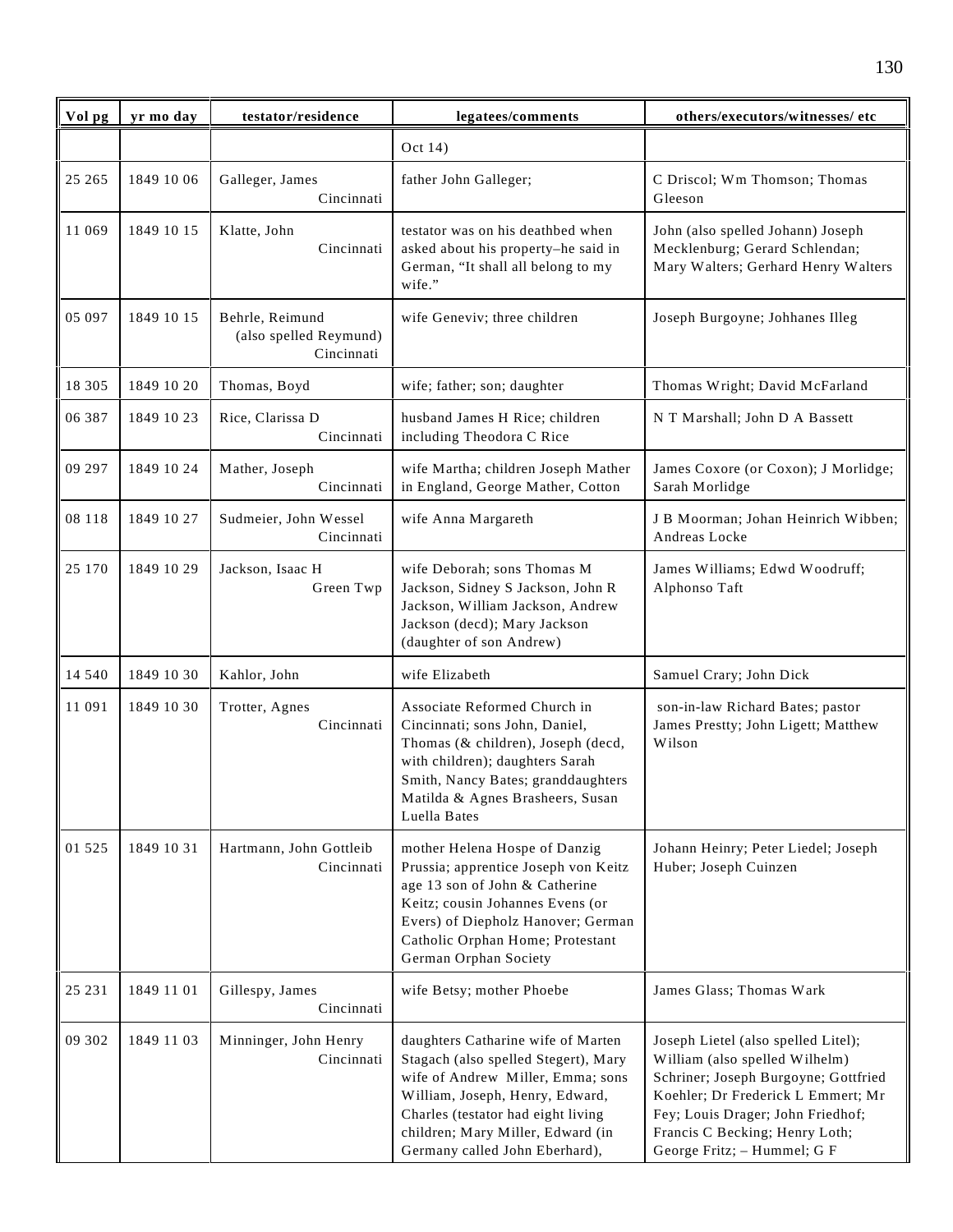| Vol pg | yr mo day  | testator/residence                           | legatees/comments                                                                                                                                                                                                                                                                                                                                                                                                                                                                                                                                                                                                                                   | others/executors/witnesses/ etc                                                                                                                                                                                                                  |
|--------|------------|----------------------------------------------|-----------------------------------------------------------------------------------------------------------------------------------------------------------------------------------------------------------------------------------------------------------------------------------------------------------------------------------------------------------------------------------------------------------------------------------------------------------------------------------------------------------------------------------------------------------------------------------------------------------------------------------------------------|--------------------------------------------------------------------------------------------------------------------------------------------------------------------------------------------------------------------------------------------------|
|        |            |                                              | Charles and Emma were by the<br>testator's first wife who died in<br>Germany, the other children were by<br>the second wife, who also died<br>before the testator); (the second<br>wife's mother was the sister of<br>Wilhelm Schreiner's father); (testator<br>was thought to drink about a quart of<br>whiskey a day; about a year before<br>he died, he switched to wine-the<br>doctor reported he would drink a<br>bottle or bottle and a half of wine a<br>day)(testator had been in America<br>about 12 years)(testator had been a<br>brandy distiller in Europe); (two<br>youngest boys were about 15 & 8 yrs<br>old when their father died) | Eichenlamb; Valentine Eichenlamb;<br>George Minninger; Samuel Riddle;<br>Barbara Kohl; Henry Koehler; Louis<br>Drahger; Adam Zimmerman                                                                                                           |
| 18 307 | 1849 11 10 | Ferdon, Joseph                               | wife Hannah Elizabeth                                                                                                                                                                                                                                                                                                                                                                                                                                                                                                                                                                                                                               | Thomas M Craft; Alexander Todd                                                                                                                                                                                                                   |
| 06 298 | 1849 11 10 | Gilmore, Phebe<br>Cincinnati                 | deceased husband Gurdon R<br>Gilmore; son James Gilmore & his<br>wife Mary Jane & their children; Mrs<br>Margaret Mawson                                                                                                                                                                                                                                                                                                                                                                                                                                                                                                                            | A O Moore; Josiah H Strauton (or<br>Stranton)                                                                                                                                                                                                    |
| 10 217 | 1849 11 12 | Murphy, Patrick<br>Cincinnati                | wife Elizabeth; father; sister Mary<br>wife of Valentine Burk; brother John                                                                                                                                                                                                                                                                                                                                                                                                                                                                                                                                                                         | E L Haines; Joseph Riggs; James Roe;<br>Peter Molloy; Thomas Clarke; Peter J<br>Sullivan                                                                                                                                                         |
| 01 356 | 1849 11 13 | Winans, Mathias<br>Jamestown<br>Greene Co OH | Mary Winans                                                                                                                                                                                                                                                                                                                                                                                                                                                                                                                                                                                                                                         | James Long; Dr John Dawson; James J<br>Winans; John R Adams; Wm G Baker;<br>John Gibbon; John McBride; Josephine<br>January; John Damson Jr; John<br>Damson Sr; Samuel Hussey; Joshua<br>Martin; William G Thorp; J H Jenkins;<br>John C Johnson |
| 11 063 | 1849 11 20 | Barth, John<br>Cincinnati                    | wife Christiana                                                                                                                                                                                                                                                                                                                                                                                                                                                                                                                                                                                                                                     | Henry Roedter; Georg Michael Wenger                                                                                                                                                                                                              |
| 25 203 | 1849 12 13 | Banks, Hiram<br>Cincinnati                   | wife Jane; daughters Harriet Banks,<br>Mary Banks, Georgiana Banks;<br>brother Richard Banks                                                                                                                                                                                                                                                                                                                                                                                                                                                                                                                                                        | Wm W Cones; George Couchlin; J H<br>Gerard; John Earhart                                                                                                                                                                                         |
| 01 349 | 1849 12 22 | Williams, Charles E<br>Cincinnati            | Mary Ann Williams; Laura Williams;<br>James S Weatherby; Charles<br>Williams Sloan; Wm H Sloan;<br>Hannah Dickson; Nancy ferguson;<br>Charles McCarty; James S<br>Weatherby Jr; Philip G Weatherby;<br>Charles weatherby; Amelia<br>Weatherby; Robert J Sloan, Mary E<br>Sloan; Anne I Sloan; William H<br>Sloan                                                                                                                                                                                                                                                                                                                                    | Elmer Williams; Enoch McHenry;<br>Joseph Konnse; Edward Roll (decd<br>1826); Wick Roll; Joshua H Bates;<br>Charles Fox; D P Strader                                                                                                              |
| 05 089 | 1849 12 24 | Cutter, Henry<br>Maysville in<br>Mason Co KY | Hamilton Gray; M Stanley; James A<br>Johnston; Winchester Rees; Albert G<br>Gray; Rebecca Dobyns (sister of                                                                                                                                                                                                                                                                                                                                                                                                                                                                                                                                         | F M Cockrell; M Stanley; Christian<br>Schultz; Thomas Y Payne; Lewis<br>Collins; Henry Wadsworth; William                                                                                                                                        |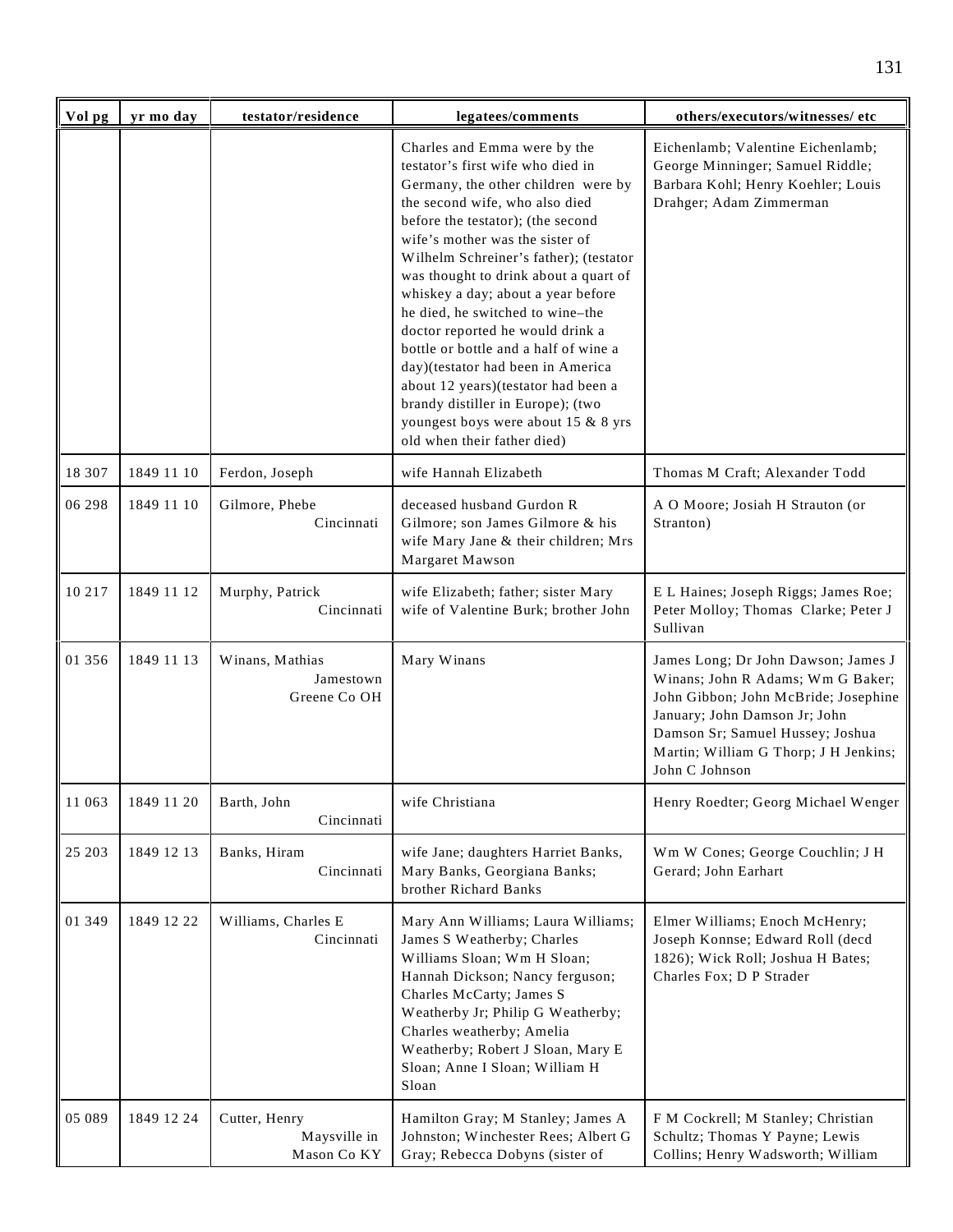| Vol pg   | yr mo day  | testator/residence                                  | legatees/comments                                                                                                                                                                                                                                                                                                                    | others/executors/witnesses/ etc                                                                                                                                                                                                                               |
|----------|------------|-----------------------------------------------------|--------------------------------------------------------------------------------------------------------------------------------------------------------------------------------------------------------------------------------------------------------------------------------------------------------------------------------------|---------------------------------------------------------------------------------------------------------------------------------------------------------------------------------------------------------------------------------------------------------------|
|          |            |                                                     | Richard Graham Dobyns); brothers<br>Charles Cutter, Amos Cutter; sisters<br>Harriet Whittemore, Sarah<br>Whittemore (siblings living in West<br>Cambridghe MA)                                                                                                                                                                       | Huston; Richard Henry Collins; John<br>Shackleford; William B Wood; Adua A<br>Wadsworth                                                                                                                                                                       |
| 11 071   | 1849 12 29 | Manuel, Thomas<br>New Orleans LA                    | (died in Cincinnati 1847 Feb 3);<br>brother Robert Manuel                                                                                                                                                                                                                                                                            | Stephen A Kingsland; B Qay(?);<br>Edward Kuchenthal; John S Baron;<br>George Washington Lewis; Francis A<br>Foyguet; William G Latham; Guy<br>Duplanter                                                                                                       |
| 14 507   | 1850 01 04 | Bohle, John Gerhard                                 | wife Maria Elizabeth Bohle (maiden<br>name Holtmeyers); daughter Maria<br>Elizabeth wife of John H Rothert;<br>other children                                                                                                                                                                                                        | Henry Roedter (moved to Franklin Co<br>OH); F H Rielag; Henry W Borcheli;                                                                                                                                                                                     |
| 01 341   | 1850 01 08 | Schroer, Herman P                                   | Mali Schnab                                                                                                                                                                                                                                                                                                                          | John Ellermann; Christian Hermann                                                                                                                                                                                                                             |
| 10 213   | 1850 01 10 | Miller,<br>Christian Frederick<br>Cincinnati        | wife Mary; (property in Lima OH)                                                                                                                                                                                                                                                                                                     | Frederick Von Seggern; Joseph<br>Burgoyne                                                                                                                                                                                                                     |
| 01 343   | 1850 01 14 | Wagenheuser, Michael                                | Ursula Wagenheuser                                                                                                                                                                                                                                                                                                                   | Andreas Seifort; Michel Reinhard,<br>Ambrosius Grahm, Franz Stolls;<br>Killian Pfaff; Katharina Seufert                                                                                                                                                       |
| 14 5 4 9 | 1850 01 15 | Eshelmann, Isaac                                    | wife Sarah Ann                                                                                                                                                                                                                                                                                                                       | W A Jones; H W (or M) Chapman                                                                                                                                                                                                                                 |
| 25 190   | 1850 01 16 | Klein, Frederick<br>Storrs Twp                      | German Lutheran Church; wife<br>Margaret; daughter Sophia; brother<br>& two sisters now in Germany                                                                                                                                                                                                                                   | Lewis Kirchner; Stephen Fehr; John<br>Ziegel; Henry Ehrenfriend; Joseph<br>Cox; C Van Weerden; John Kistner                                                                                                                                                   |
| 16 5 5 3 | 1850 01 18 | Goldstone, Aaron Daniel<br>Cincinnati               | wife Sarah; children                                                                                                                                                                                                                                                                                                                 | Levi J Workum; Michael Kahn                                                                                                                                                                                                                                   |
| 07 200   | 1850 01 21 | Armstrong, Walter<br>Vevay in<br>Switzerland Co IN  | wife Hannah; children Thomas<br>Armstrong, John Armstrong, Mary<br>Jane Noble, Hannah Malin, David<br>Armstrong; Margaret Armstrong; son<br>William Armstrong (decd) & his<br>children Irvin, William & Walter;<br>Experience Brannon (alias Elizabeth<br>Brannon) a "young woman raised in<br>our family"; (property in Cincinnati) | William B Cmapbell & wife; Polly<br>Campbell; Francis S Lindley & wife;<br>John W Malin; Robert Hanna Marshal;<br>William Hall; Jesse Justice & wife;<br>George H Dunn; David Guard & wife;<br>James I Faren of Cincinnati; Charles T<br>Jones; James Harwood |
| 07 206   | 1850 01 22 | O'Connor, Patrick<br>Dearborn Co IN                 | wife Catharine; children Hugh<br>O'Connor & Elizabeth McCormick<br>(property in Cincinnati & Covington<br>KY)                                                                                                                                                                                                                        | son-in-law Dennis McCormick; Patrick<br>Cody of Cincinnati; John Mahorn;<br>William Suvilt; William Doulon                                                                                                                                                    |
| 01 5 20  | 1850 01 23 | Huber, Sebastian<br>Cincinnati                      | Catholic Bishop John B Purcell; wife<br>Theresia; brothers and sisters                                                                                                                                                                                                                                                               | J B Morrimann, John Trollmann (or<br>Trottmann), Augustine Trollmann;<br><b>Edward Elschman</b>                                                                                                                                                               |
| 16 538   | 1850 01 28 | Kommler, John<br>(also spelled<br>Johannes Kummler) | wife Barbara                                                                                                                                                                                                                                                                                                                         | Charles Dupler; Joseph Coenzler                                                                                                                                                                                                                               |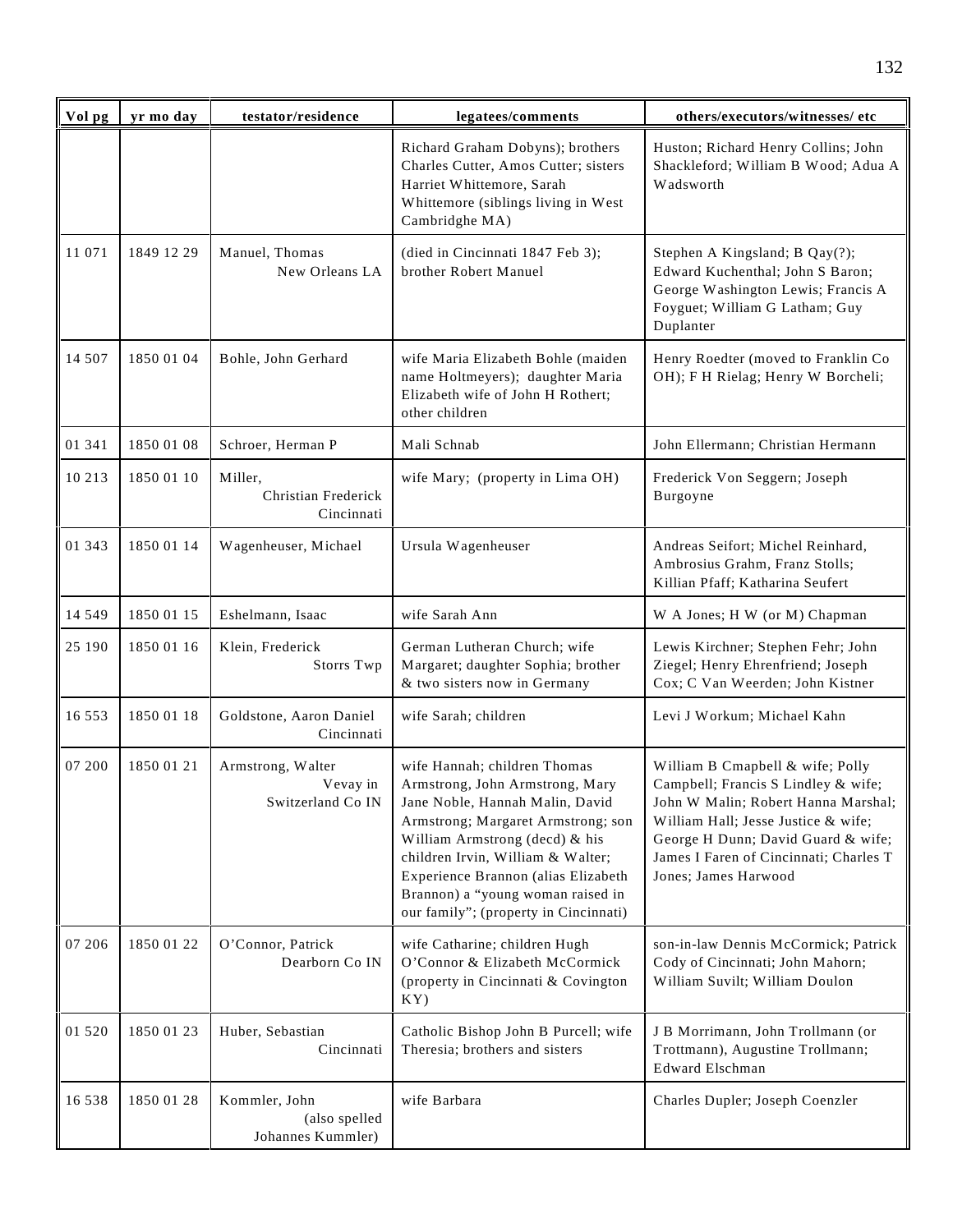| Vol pg  | yr mo day  | testator/residence                                                               | legatees/comments                                                                                                                                        | others/executors/witnesses/ etc                                                                                                        |
|---------|------------|----------------------------------------------------------------------------------|----------------------------------------------------------------------------------------------------------------------------------------------------------|----------------------------------------------------------------------------------------------------------------------------------------|
| 03 069  | 1850 02 06 | Hetzel, George<br>near Cincinnati                                                | wife Mary; all my children<br>(Will probated in Davidson Co TN)                                                                                          | B F Foster; Henry Thompson; Kulteb<br>Mires; Michael Gabert; W A Cheatham                                                              |
| 14 491  | 1850 02 06 | Jones, David O<br>Cincinnati                                                     | mother in Wales; brother John Jones<br>in Wales; brother Edward Jones of<br>Cincinnati                                                                   | Thomas J Walliams (sic); Henry Starr;<br>William Hughes                                                                                |
| 25 188  | 1850 02 12 | Comly, James D<br>Cincinnati                                                     | wife Frances Bye Comly; sister<br>Rebecca Rakestran Comly;                                                                                               | James Longstaff; John W Riley;<br>Samuel Millard; John W Gosling                                                                       |
| 03 062  | 1850 02 19 | Weir, William<br>of Illinois, but in<br>Cincinnati attending<br>medical lectures | wife Nancy; brother James Weir                                                                                                                           | Edw B Reeder; A W Dewey; John<br>Carson Jr                                                                                             |
| 11 078  | 1850 02 20 | Gentle, William T                                                                | wife Mary; sons James C, Thomas E,<br>Ebenezer M, William P, Benjamin,<br>John; daughter Elizabeth Hubbard;<br>granddaughter Sarah Holland a<br>minor    | - Wittenstiter; Mary B Norton; Joseph<br>Mayhew; M L Williams; Melzar<br>Dunbar; John & Ann McNight; Jesse<br>Hubbard; Shipley W Davis |
| 04 003  | 1850 02 23 | Avery, John O<br>Cincinnati                                                      | wife Lydia; children Charles L<br>Avery, William L Avery, Orlando<br>Avery, John Coleman Avery & 4<br>daughters                                          | Samuel Fosdick; Orson Britton;<br>Stephen I L Hommedieu; Nathaniel<br>Wright; Benjamin S Lawson; Thos<br>Hechawelder; Nathaniel Harris |
| 06 293  | 1850 02 28 | Overbeck, Francis<br>Cincinnati                                                  | wife Agnes; no children                                                                                                                                  | J B Moorman; Mathias Wittman (also<br>spelled Willman)                                                                                 |
| 06 268  | 1850 03 01 | Stewart, Nathan<br>Delhi Twp                                                     | wife Abigail; won William B<br>Stewart; grandson Archales Stewart<br>(son of Danl T Stewart); son John<br>Stewart; son Thomas H; daughter<br>Mary Wilson | - Bensinger; Ebenezer Mixer; James<br>P Williams; Richard Crowdne; Jesse H<br>Hubbard                                                  |
| 25 222  | 1850 03 12 | Glorman, Maria Elizabeth<br>village of Industry                                  | 1st German Protestant United Church<br>in Industry                                                                                                       | W Wisbet; Frederick W Teepe; Ernst<br>Jakob Teepe; Rodney I Lee                                                                        |
| 14 5 15 | 1850 03 12 | Smith, William                                                                   | wife; son William H Smith; son John<br>G Smith; son-in-law Richard A<br>Whetstone; daughters Jane, Ann;<br>married daughters Margaret Marion,<br>Agnes   | C Jeffers; John Whetstone; John Mears                                                                                                  |
| 07 191  | 1850 03 26 | Anderson, Alexander<br>Cincinnati                                                | niece Elizabeth Malcolm; mother;<br>sisters Mizabeth (sic), Jean; brother<br>William                                                                     | Milses (?) Lyles; John Walker; Charles<br>Stewart; James Neil; Robert Clarke<br>(moved to Philadelphia Co PA                           |
| 15 407  | 1850 03 29 | Peirce, Thomas                                                                   | children Charley C Peirce, James<br>Peirce, Priscilla Peirce; two older<br>sons                                                                          | brother-in-law Charles Neave; J M<br>McCullough; Richard B Pullan                                                                      |
| 06 271  | 1850 03 30 | Schluter,<br>John Herrman Deitrich<br>Cincinnati                                 | wife Maria                                                                                                                                               | Michael Dumbroff (moved to Auglaize<br>Co OH); John Joseph Rehe; J B<br>Moorman                                                        |
| 01 329  | 1850 04 05 | Busatt, Timothy                                                                  | Jane Mackafu (decd); John Busatt<br>(decd); Mary Simiton; William<br>Busatt; Matilda Flomerfut; Timothy                                                  | Hamilton Maken; Lauren F Degolyn;<br>Henry M Sears                                                                                     |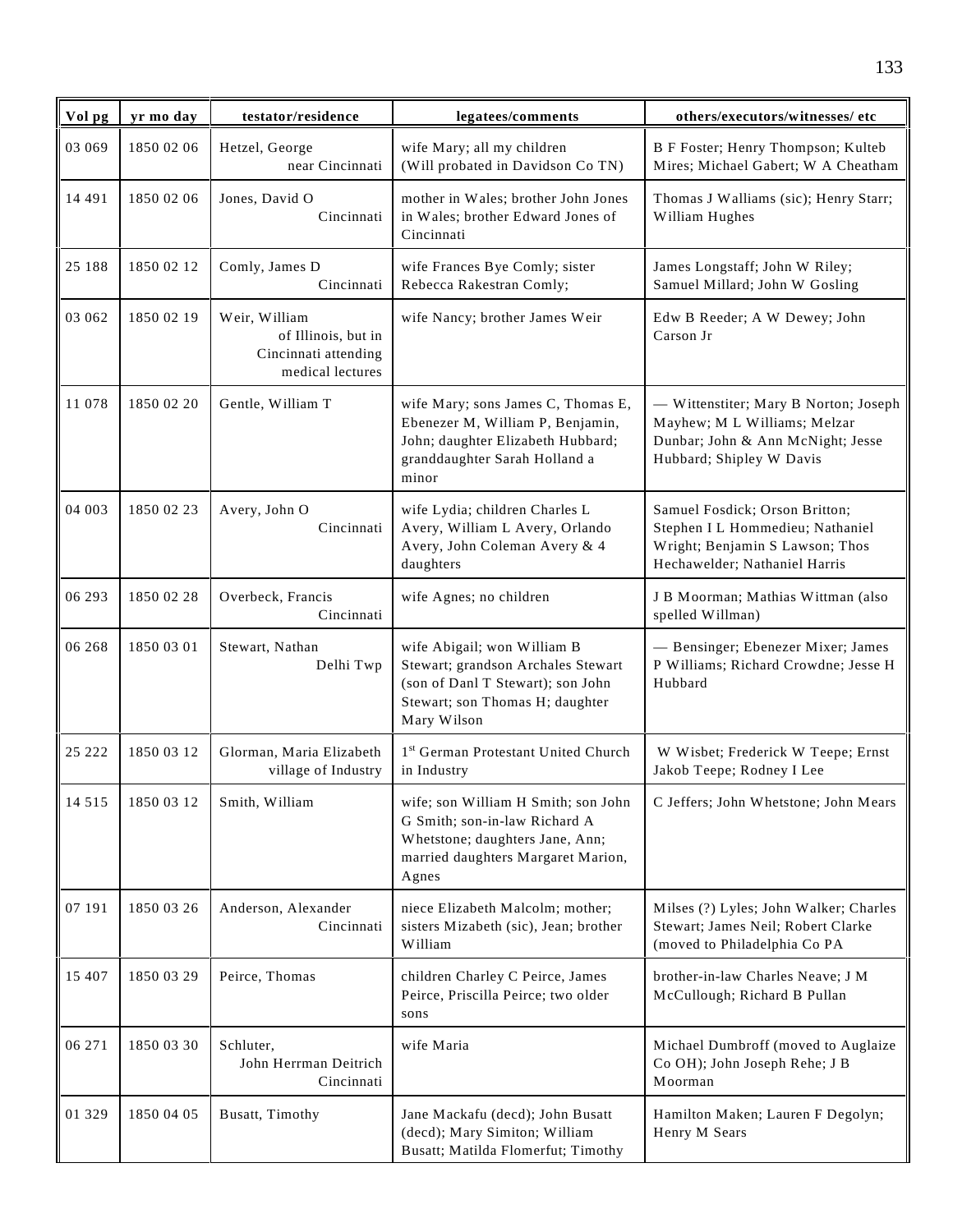| Vol pg   | yr mo day  | testator/residence                  | legatees/comments                                                                                                                                                                                                                                                                      | others/executors/witnesses/ etc                                                                                                                              |
|----------|------------|-------------------------------------|----------------------------------------------------------------------------------------------------------------------------------------------------------------------------------------------------------------------------------------------------------------------------------------|--------------------------------------------------------------------------------------------------------------------------------------------------------------|
|          |            |                                     | Busatt; Sarah Apgar; margaret Busatt                                                                                                                                                                                                                                                   |                                                                                                                                                              |
| 07 215   | 1850 04 09 | Lampert, George Adam                | wife Friederika; friend George Adam<br>Huber                                                                                                                                                                                                                                           | Henry Roedter; Valentine Ziegler                                                                                                                             |
| 16 539   | 1850 04 12 | Medaris, Prior<br>Cincinnati        | wife Catharine; children Angeline<br>Melvina Medaris, Elizabeth Jane<br>Medaris, Ellen Hannah Jane Medaris                                                                                                                                                                             | David B Guion; William Elston; J R<br>Brown                                                                                                                  |
| 07 197   | 1850 04 15 | Anderson, Elizabeth D<br>Cincinnati | son Lefferson De Witt Anderson &<br>his wife Louisa D Anderson; nephew<br>Luke Dye (wife Nancy) of Mason Co<br>KY & children William, George,<br>Thomas, Margret; Mariannia wife of<br>William Appleton of Covington KY;<br>niece Elizabeth A Palmer daughter of<br>John & Margret Dye | Paul Rust; J G Rust; Geo H Allen                                                                                                                             |
| 01 333   | 1850 04 19 | Cook, William<br>Delhi Twp          | Christine Cook; William, Henry,<br>Sophia, Frederick, Mary, & Eliza<br>Cook                                                                                                                                                                                                            | Jas P Williams, W L Williams; Adam<br>Renkenschein, William Hallumet                                                                                         |
| 01 335   | 1850 04 22 | Webb, Clayton                       | Jane Webb; John Mageu; John Webb                                                                                                                                                                                                                                                       | John H Gerard; J M shaw; Henry<br>Debolt                                                                                                                     |
| 14 5 13  | 1850 04 23 | Lawson, William<br>Cincinnati       | wife Mary; children John Lawson,<br>Hannah Doty, Mary Ann Kendle,<br>Susan Russell, Ellen Lawson                                                                                                                                                                                       | Wm P Hurlbert; John Baker; brother -<br>in-law Cornelius Mathers; Robert A<br>Hunter; Edward A McClane                                                       |
| 14 5 21  | 1850 05 02 | Luken, Joseph<br>Cincinnati         | wife Elizabeth                                                                                                                                                                                                                                                                         | J B Moormann; John H Buster (or<br>Beister)                                                                                                                  |
| 14 4 9 8 | 1850 05 02 | Cox, Andrew Sr                      | wife Rebecca Cox; son John Cox;<br>Russell Gilmore & his wife; Jane<br>Allison; Mary Eversul; Christina<br>Jones; Margaret Desensy; Andrew<br>Cox Jr                                                                                                                                   | Edward Desensy Jr; Dr Isaac C Miller;<br>Peter J Luboyteaux (also spelled<br>Laboyteaux); Buton Huffing; Wm L<br>Cooper; Jacob T Crapsey; Joseph<br>Burgoyne |
| 25 194   | 1850 05 07 | Morrison, John<br>Cincinnati        | sister Eliza wife of George Tait;<br>brother William Morrison & wife<br>Mary; brother Abraham Morrison &<br>wife Ellen; niece Ann Eliza Deviney<br>(daughter of brother-in-law Madiera<br>Deviney); children of Thomas<br>Montgomery (decd); William<br>Simpson; William Clements      | C G Pierce; Alexander Tmeple; A<br>Padacka; Samuel Brittle; John N<br>Bowlsby (or Bowlsley); J H<br>Getzendanner                                             |
| 02 311   | 1850 05 13 | Gell, Anthony                       | wife Magdalena; daughter Maria<br>Magdalena Gell; unborn child; parnts<br>Anthony & Christina Gell in<br>Landaughter Rhenpflus Baiern                                                                                                                                                  | George Francis Eichenlaub; John<br>Enderes; George F Willer                                                                                                  |
| 10 228   | 1850 05 21 | Groves, John<br>Cincinnati          | wife Ann                                                                                                                                                                                                                                                                               | James Buchanan & wife; J H Clemmer;<br>Samuel Cooper                                                                                                         |
| 01 328   | 1850 06 03 | Castel, Peter<br>Cincinnati         | Maria Castel; 3 children                                                                                                                                                                                                                                                               | John Hummel; Louis Schneider;<br>Anthony Hummel; F Xavier Douglas                                                                                            |
| 01 337   | 1850 06 06 | Smith, Jacob                        | Tina Smith & her son Gilbert;                                                                                                                                                                                                                                                          | John A Davis; Enoch H Scull                                                                                                                                  |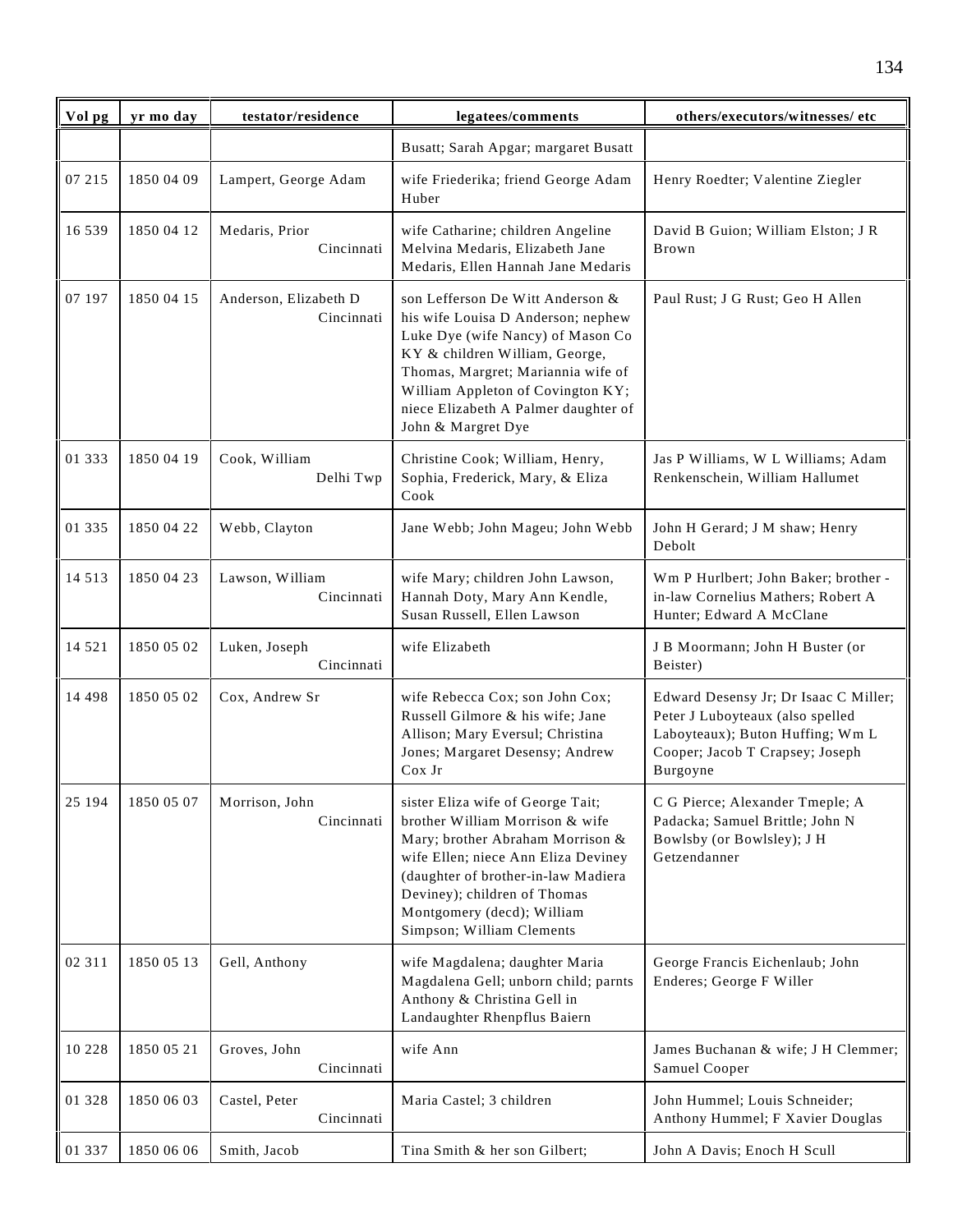| Vol pg  | yr mo day  | testator/residence                  | legatees/comments                                                                                                                                                                                                                                                                                                                                                                                                                                                                                                                                                               | others/executors/witnesses/ etc                                                                                                             |
|---------|------------|-------------------------------------|---------------------------------------------------------------------------------------------------------------------------------------------------------------------------------------------------------------------------------------------------------------------------------------------------------------------------------------------------------------------------------------------------------------------------------------------------------------------------------------------------------------------------------------------------------------------------------|---------------------------------------------------------------------------------------------------------------------------------------------|
|         |            | Colerain Twp                        | children in KY                                                                                                                                                                                                                                                                                                                                                                                                                                                                                                                                                                  |                                                                                                                                             |
| 04 050  | 1850 06 11 | Reilly, John<br>Hamilton, Butler Co | wife Nancy & her youngest son<br>Robert; son James Reilly & wife<br>Ellen; daughter Jane Campbell; niece<br>Mary Jane Hunter & her uncle<br>Joseph Hough; son-in-law Lewis D<br>Campbell                                                                                                                                                                                                                                                                                                                                                                                        | William Corry (decd); J B Thomas;<br>Luammie Rigdon; Alexander J Miller;<br>John Woods; John M Millilken; John C<br>Skinner; Charles Snyder |
| 08 107  | 1850 06 15 | Moore, Samuel                       | wife Adelia; children John, Sarah<br>Ann Silvers, Louisa J Hicks, Ophelia<br>Dickey, Emily McIntire, Henrietta<br>Oneil                                                                                                                                                                                                                                                                                                                                                                                                                                                         | George McIntire; John Hicks; -<br>Stephens; Saml Moore; B L Case; A W<br>Rhodes                                                             |
| 10 209  | 1850 06 17 | Mansfield, Elizabeth<br>Cincinnati  | husband Col Mansfield (decd); son<br>Edward Dearing Mansfield; Col<br>Joseph G Totten; daughter Mary Ann<br>Mansfield Davies wife of Charles<br>Davies of New York; granddaughter<br>Elizabeth Mansfield Davies;<br>granddaughter Elizabeth Phipps<br>Mansfield; Col Joseph H F<br>Mansfield & his brother Capt John<br>Fenns Mansfield; Dr Drake; father<br>was in the Revolutionary War;<br>institution for the relief of aged<br>indigent women to be founded in<br>Cincinnati; Clarisa Hitchcock (now<br>Clarissa Brush); daughter-in-law<br>Margaret Worthington Mansfield | Charles Telford; Benjamin Dale;<br>Thomas H Yeatman; William M<br>Cheeer & M L J Cheever (both of<br>whom moved to Terre Haute IN)          |
| 11 055  | 1850 06 20 | Stewart, William C<br>Cincinnati    | wife Mary Ann; children Laura wife<br>of Charles Jones of LA, John D<br>Stewart, William C Stewart Jr, Jesse<br>Smith Stewart, Ella Jane Stewart;<br>Sarah Belle Washburn adopted<br>daughter of Jerome B Washburn;<br>Alexander McNicholl Sample                                                                                                                                                                                                                                                                                                                               | Thomas J Henderson; George T<br>Williamson; William M Lyon; Henry<br>Lewis; Mark P Taylor                                                   |
| 03 092  | 1850 06 25 | Hermes, Bernard                     | wife and child                                                                                                                                                                                                                                                                                                                                                                                                                                                                                                                                                                  | Gerhard Schipp; B Elckmann; Henrich<br>Koch; I G H Althoff                                                                                  |
| 16 555  | 1850 06 26 | Geers, Herman Henry<br>Cincinnati   | wife Anna Maria                                                                                                                                                                                                                                                                                                                                                                                                                                                                                                                                                                 | J B Moormann; Bernard Schnippel                                                                                                             |
| 25 228  | 1850 06 28 | Dignan, Margaret<br>Cincinnati      | husband (decd); niece Margaret wife<br>of Alexander Boden of NY; niece<br>Dorothy (also spelled Dorothea)<br>Moor wife of Daniel Ferguson; niece<br>Catherine wife of Thomas Duffey of<br>Lexington MO; niece Rebecca wife<br>of James Rafferty; nephew John<br>Moore of NY; Robert John Ferguson<br>(son of Daniel)                                                                                                                                                                                                                                                            | Sarah Smith; Nathaniel Smith; J W<br>Piatt; Robert Bigham; Michael Victor<br>Daly                                                           |
| 14 5 11 | 1850 07 03 | Lane, James<br>Cincinnati           | wife Ann T; daughters Margaret Test<br>Lane, Mary Hall Lane                                                                                                                                                                                                                                                                                                                                                                                                                                                                                                                     | James Boyle; Lewis L Sleight                                                                                                                |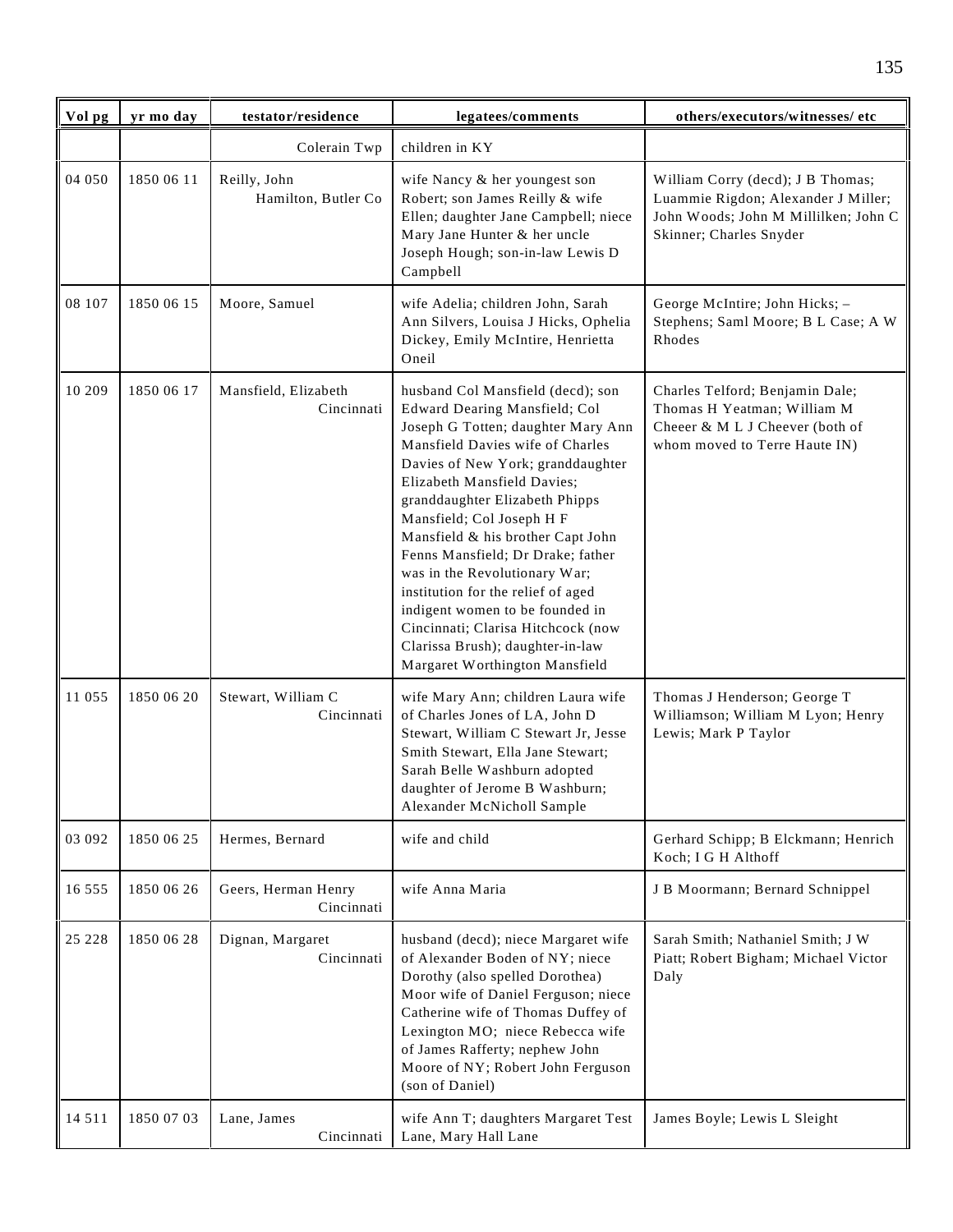| Vol pg   | yr mo day  | testator/residence                                            | legatees/comments                                                                                                                                                                                                                                                     | others/executors/witnesses/ etc                                                                                          |
|----------|------------|---------------------------------------------------------------|-----------------------------------------------------------------------------------------------------------------------------------------------------------------------------------------------------------------------------------------------------------------------|--------------------------------------------------------------------------------------------------------------------------|
| 25 176   | 1850 07 12 | Corr, David<br>Cincinnati                                     | wife Ann<br>(will made 1842 Oct 14)                                                                                                                                                                                                                                   | James J Farran; John New                                                                                                 |
| 16 533   | 1850 07 12 | Buter, Henry                                                  | wife Gertrude                                                                                                                                                                                                                                                         | Joseph Aschwanden (Catholic<br>clergyman); Gerhard Menke; Gerard<br>Hartmann; John (also spelled<br>Johann)Bernard Buter |
| 14 5 6 3 | 1850 07 20 | Dodsworth, Benjamin                                           | 2 <sup>nd</sup> wife Hannah Dodsworth; children<br>by 2 <sup>nd</sup> wife Hannah Jane, Eliza,<br>Ralph, Edward; (Testator was former<br>Capt in service of the Queen of<br>England)                                                                                  | Francis Miller; Francis Clement Miller;<br>P J Moores; Alfred Burnett                                                    |
| 01 519   | 1850 07 22 | Hoffner, John                                                 | wife Rosannah; children Thomas<br>Hoffner, Mary A Packer, Hester A<br>Eveleth, Elizabeth A Hoffner, Savy<br>A Runun, Susannah A Hoffner,<br>Cinthia A Hoffner, Rosannah A<br>Hoffner, Harriet A Hoffner, George<br>W Hoffner, Ameilia A Hoggner,<br>William H Hoffner | brother Elias Hoffner; Ebenezer Crain                                                                                    |
| 03 056   | 1850 07 27 | Woddermann, Rosina<br>(also spelled Wackermann)<br>Cincinnati | husband Jacob Wackermann                                                                                                                                                                                                                                              | Joseph Holtkamp; Christian Xaver                                                                                         |
| 16 5 3 6 | 1850 07 29 | Behrmann, Agatha<br>Cincinnati                                | husband George Behrmann (decd);<br>St Aloysuis Orphan Society of<br>Cincinnati; (will made 1850 21 July,<br>about 1 day before her death)                                                                                                                             | Johan Goebel; Peter Deller; Barbara<br>Scherer                                                                           |
| 25 224   | 1850 07 31 | Dennis, Jacob                                                 | wife Catharine; children of daughter<br>Lucy Gregg; children of son George<br>B Dennis; children of son John W<br>Dennis; children of day Amanda<br>Lancaster; son Henry James Dennis;<br>son Ezra F Dennis; son Jacob Dennis<br>Jr                                   | son-in-law Milton Gregg; J G Stelwell<br>(also spelled Stetwell); S F Cary                                               |
| 10 194   | 1850 08 02 | Brown, Isabel<br>Cincinnati                                   | daughters Eliza L, Jane S, Isabella L,<br>& Margaret L Brown (all of<br>Cincinnati); uncle John Liddell<br>(decd) of London England                                                                                                                                   | N L Rice; J L Scott                                                                                                      |
| 01 339   | 1850 08 02 | Shotwell, John T                                              | Mary Ward Shotwell                                                                                                                                                                                                                                                    | William Greene; Samuel E Foote                                                                                           |
| 07 226   | 1850 08 02 | Wilke, Ferdinand                                              | two children; brother Francis Wilke;<br>sister Elizabeth Hekemann                                                                                                                                                                                                     | Bernard Mohrhaus (also spelled B<br>Wohrhaus & R Holnhaus); Jos<br>Ferneding                                             |
| 25 178   | 1850 08 05 | Coon, Aaron<br>Cincinnati                                     | wife Joanna M; wife Joanna's<br>brothers Isaac Walts (or Watts)<br>Ayres, William Henry Ayres, Robert<br>Wallace Ayres                                                                                                                                                | David Griffey; Robert F Levering                                                                                         |
| 10 191   | 1850 08 12 | Abel, John Gerhard                                            | wife Mary Ann; children                                                                                                                                                                                                                                               | J B Moormann; J J Abel; J Rodenbeck                                                                                      |
| 06 270   | 1850 08 12 | Shepard, Edwin                                                | nephew Charles Shepard; mother &                                                                                                                                                                                                                                      | F Donaldson; Eliza W Guilford                                                                                            |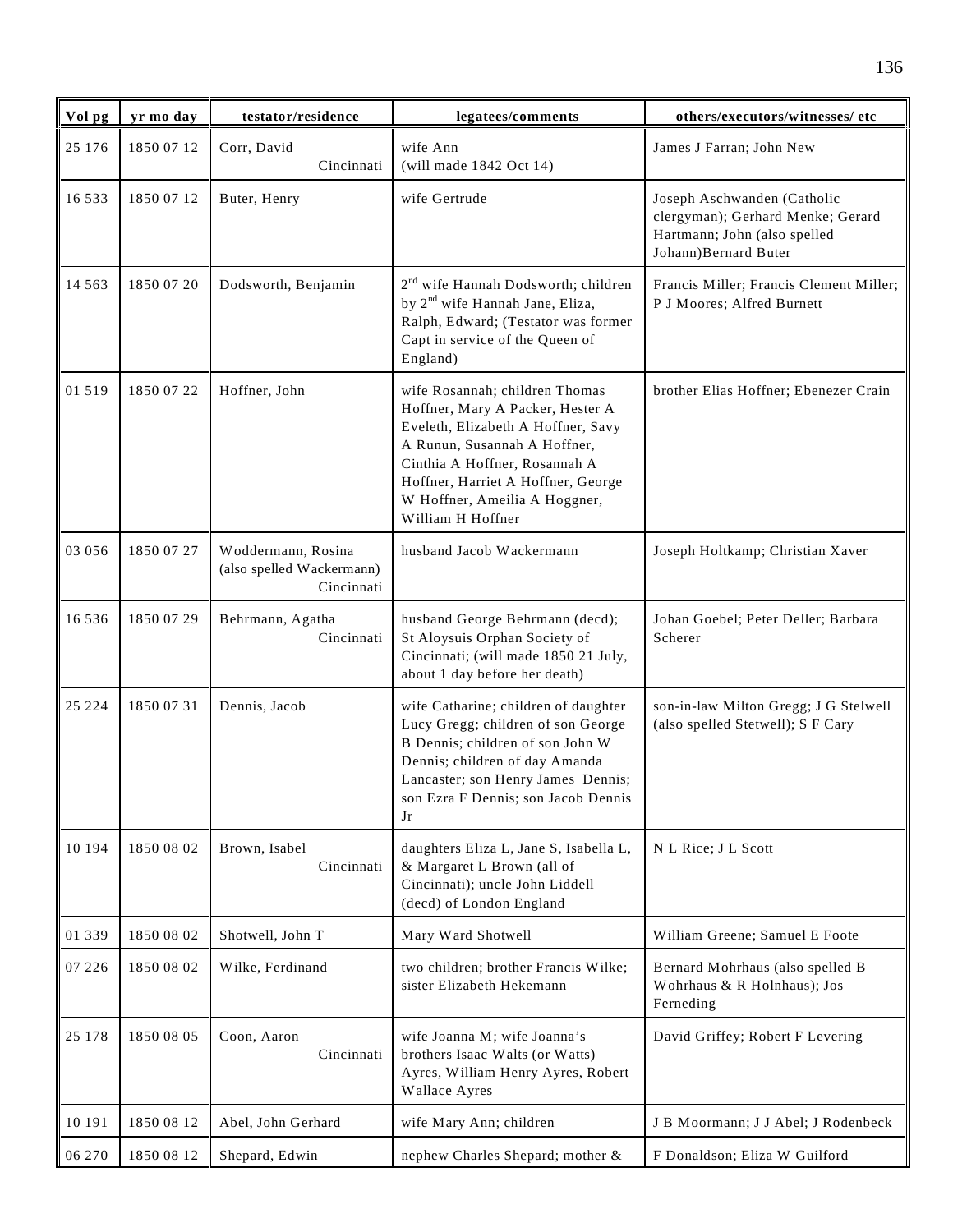| Vol pg   | yr mo day  | testator/residence                                                                                                | legatees/comments                                                                                                                                                                                                                    | others/executors/witnesses/ etc                                                                                                           |
|----------|------------|-------------------------------------------------------------------------------------------------------------------|--------------------------------------------------------------------------------------------------------------------------------------------------------------------------------------------------------------------------------------|-------------------------------------------------------------------------------------------------------------------------------------------|
|          |            | Cincinnati                                                                                                        | sister                                                                                                                                                                                                                               |                                                                                                                                           |
| 14 5 19  | 1850 08 13 | Johnston, Jane<br>Cincinnati                                                                                      | son John Johnson (sic)                                                                                                                                                                                                               | James M Johnson & wife; Wm B<br>Dickson & wife; Henry Eccles; John<br>Johnson; Algernon S Sullivan; Wm D<br>Rideley; Alexander M Johnston |
| 25 200   | 1850 08 16 | Kocks, William<br>Cincinnati                                                                                      | father; Church of St Philomena;<br>German Catholic Orphans                                                                                                                                                                           | G H Overbecke; John Nieters; J B<br>Moormann                                                                                              |
| 15 4 10  | 1850 08 17 | Mahan, Thomas Sr<br>Symmes Twp                                                                                    | children Thomas, Hamilton, William,<br>Margaret Miller, Sarah Crane                                                                                                                                                                  | Anthony Carland; David Snider                                                                                                             |
| 14 4 9 5 | 1850 08 21 | Atherstone, Jonathan<br>formerly of Leicester Eng<br>now of Philadelphia PA                                       | wife Ann; daughter Ann Mary<br>Atherstone; daughter Hannah Mary<br>Barber & her daughter Mary Barber;<br>son-in-law Henry Barber; son Oliver<br>Atherstone & his children; (will<br>make 1836 Aug 13); (property near<br>Cincinnati) | John Huerne of Louisville KY; Henry<br>Barber of Philadelphia; Charles Norris<br>of Philadelphia; John Pierson; Thos<br>Huerne (or Hueme) |
| 25 196   | 1850 08 21 | Tappin, Benjamin<br>Cincinnati                                                                                    | wife Elizabeth; daughter Sarah Ann;<br>sons Samuel, Benjamin, James,<br>Thomas; nephew John Rodgers;<br>daughter Mary Eliza wife of John J<br>Roberts; daughter Martha Herter                                                        | J H Getzendanner; B Phillip                                                                                                               |
| 25 505   | 1850 09 14 | Callahan, Daniel<br>Cincinnati                                                                                    | wife Norry; children including a<br>deceased son                                                                                                                                                                                     | James Keenan; Charles O'Brine; J H<br>Luers; Patr White                                                                                   |
| 25 202   | 1850 09 21 | Lapham, Darius                                                                                                    | wife; father; mother; only daughter;<br>maien sisters; (will made "an hour or<br>two" previous to testator's death)                                                                                                                  | Solomon J Wylie; Peter Outcult;<br>Charles A Partridge                                                                                    |
| 14 5 6 5 | 1850 10 07 | Earnshaw, Thomas<br>native of England,<br>lately of Lisbon WI,<br>now residing at<br><b>Spring Grove Cemetery</b> | wife Mary; sons Henry Earnshaw,<br>John Buckles Earnshaw, Joseph<br>Earnshaw; adopted daughter Mary<br>Cox                                                                                                                           | Dennis Delany; Joseph Starr (moved to<br>Oshkosh WI)                                                                                      |
| 11 081   | 1850 10 11 | Gilbert, Joseph<br>Sycamore Twp                                                                                   | children Thomas, Alfred M, Henry,<br>Joseph, Charles; deceased daughter<br>Lucy A McGongial & her children<br>Emily & Mary                                                                                                           | Joseph McHannon; Archibald Brown                                                                                                          |
| 08 111   | 1850 10 11 | Morten, Mary                                                                                                      | sons John Morten (wife Ann), Joseph<br>Morten (wife Nancy), Richard A<br>Morten (wife Sarah)                                                                                                                                         | Robert Shaw; Robert Shaw Jr                                                                                                               |
| 11 052   | 1850 10 12 | Schwegmann,<br><b>Bernard Herman</b>                                                                              | wife Ann Mary; child Mary Clara<br>(property in Efingham Co IL)                                                                                                                                                                      | John Ferdinand Naschfort; Rudolph<br>Minieka & wife Elizabeth; George<br>Meier; Heinrich Hebermann; Dierict<br>Holt                       |
| 11 084   | 1850 10 14 | Gerling, John<br>Cincinnati                                                                                       | step daughter Elisabeth Redig;<br>children Peter; John, Phillip, Jacob,<br>Michael                                                                                                                                                   | Peter Gerling of Sherveville Co IN; H<br>Dickkman; H Witte                                                                                |
| 11 041   | 1850 10 15 | Richards, Elizabeth                                                                                               | daughter Maria Jane Knight;                                                                                                                                                                                                          | Thurston Crane; John Kiloh; Chas F                                                                                                        |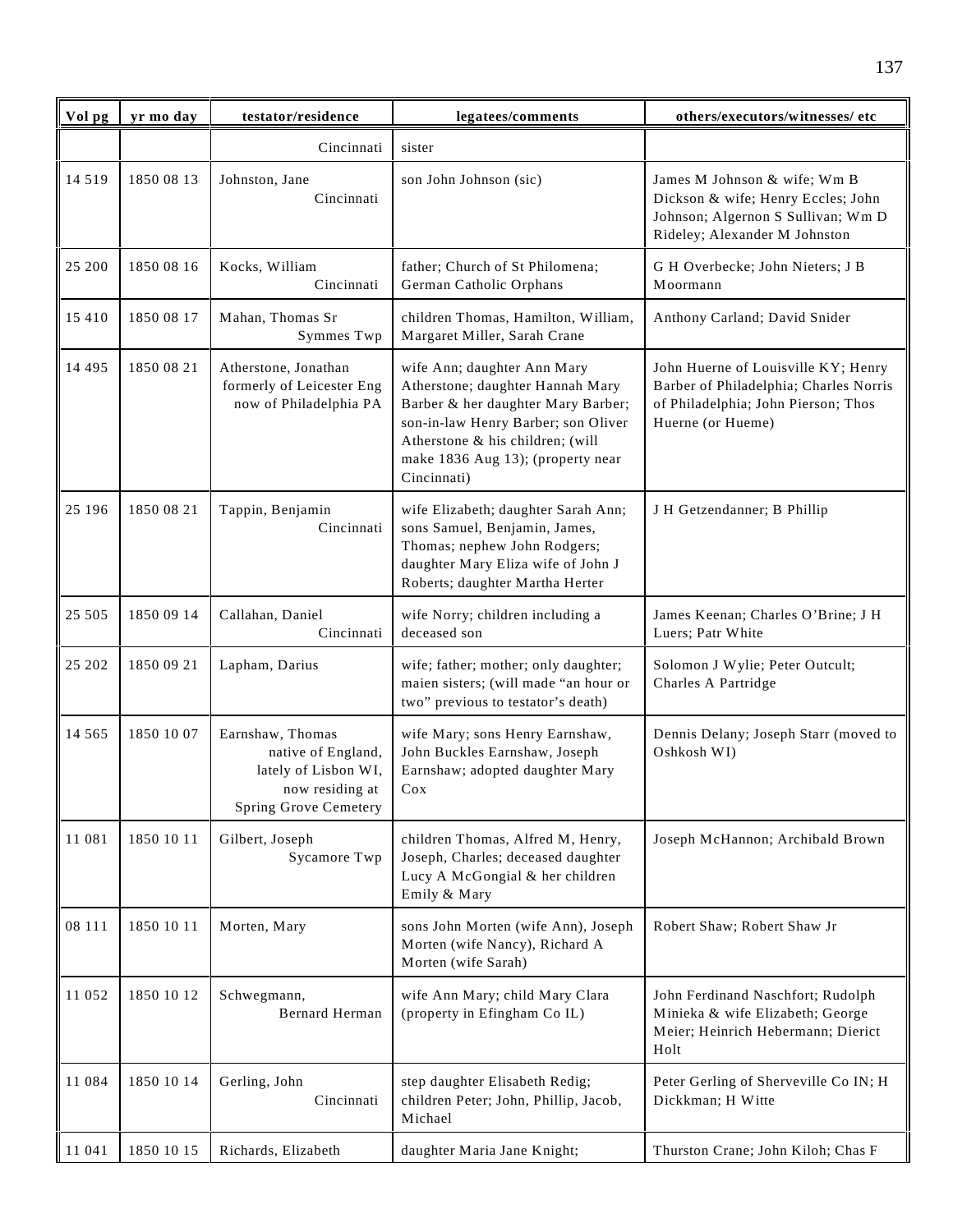| Vol pg   | yr mo day  | testator/residence                                   | legatees/comments                                                                                                                                                                                                                                                                     | others/executors/witnesses/ etc                                                                                      |
|----------|------------|------------------------------------------------------|---------------------------------------------------------------------------------------------------------------------------------------------------------------------------------------------------------------------------------------------------------------------------------------|----------------------------------------------------------------------------------------------------------------------|
|          |            | Cincinnati                                           | housekeeper Maria Miller;servant<br>Maria Dernnoin                                                                                                                                                                                                                                    | Lewis                                                                                                                |
| 11 051   | 1850 10 16 | Smith, Ephriam<br>Cincinnati                         | sister Fanny wife of William<br>Crothers; (estate in Ireland)                                                                                                                                                                                                                         | John Stille; J C Clopper                                                                                             |
| 25 29 6  | 1850 10 17 | Sturr, Elizabeth<br>widow of Cincinnati              | only daughter Catharine wife of<br>Henry Lowry                                                                                                                                                                                                                                        | Henry Walter; E D Kemper; S D<br>Kemper; John A(also H) Davis;<br>Charles A B Kemper                                 |
| 16 5 3 4 | 1850 10 23 | Bender, Daniel                                       | wife Barbara (maiden name Baur);<br>Elizabeth "daughter of my said wife,<br>before our marriage"; children                                                                                                                                                                            | Henry Roedter; J B Stallo                                                                                            |
| 14 541   | 1850 10 26 | Ewell, Charles<br>(also spelled Ewall)<br>Cincinnati | wife Maria; children Wm H T Ewell,<br>Elizabeth Matthews, Maria W Ewell,<br>Mary A Edwards, Sarah S Dixon,<br>Rebecca W Ewell, Luisa F Ewell,<br>Charles T Ewell, Benjamin F Ewell;<br>grandson Warren P Ewell                                                                        | Nathaniel Kerk; John Murray; H<br>Lambur                                                                             |
| 10 20 6  | 1850 10 26 | Patton, John<br>Cincinnati                           | father & mother now in Ireland;<br>brother George Patton of this city;<br>brother Thomas Patton (decd) & his<br>children; (testator was about 37 yrs<br>old; he died of cholera)                                                                                                      | Nathaniel Smith; Crawford Houston;<br>John Smith; Matthew Smith; John<br>Keown; Nathaniel Smith; Nathaniel<br>Foster |
| 07 188   | 1850 10 26 | Buckston, Moses<br>Sycamore Twp                      | wife Prudence (also spelled<br>Prudoner); daughters Elizabeth Ann<br>Buxton, Nancy Lee Moody; sons<br>Isaac N Buxton, George Washington<br>Buxton, Edmond Buxton, Nathen B<br>Buxton, James B Buxton; David<br>Buxton, William Buxton;<br>granddaughter Louisa Clack (maybe<br>Clark) | Charles Buxton; James Sampson;<br>Aaron Buxton; Edmund Buxton                                                        |
| 10 192   | 1850 10 28 | Beach, Solomon                                       | daughter Mary Beach Buardsed wife<br>of Caleb S Brudsed; deceased<br>daughter Neimys (formerly the wife<br>of Caleb Burdsed) & her children;<br>son Erasmus D Beach; son Solomon<br>$L$ (or S) Beach                                                                                  | John A Bigelow; Oliver Brown; Adam<br>Hodge                                                                          |
| 16 5 3 1 | 1850 11 01 | Branch, Sarah Caroline                               | sister Ann B Brown; John H Branch<br>& Priscilla H Ward (children of<br>Joseph W Branch decd); Elizabeth L<br>Cones                                                                                                                                                                   | Andrew Ferris (decd); Alva Ward;<br>brother-in-law William W Cones; Mrs<br>Ann Mauzy (of Manzy); Guy C Ward          |
| 14 5 10  | 1850 11 02 | Knox, Charles<br>Cincinnati                          | brother Anthony Nelson of IN                                                                                                                                                                                                                                                          | Lloyd S Lewis; O H B (or O T B)<br>Nickens; Philip Toliver                                                           |
| 10 229   | 1850 11 22 | Fuchs, Lorenz<br>Cincinnati                          | wife; daughters Carolina, Fredericka                                                                                                                                                                                                                                                  | brother-in-law Nicholous Wolff;<br>Michael Goepper; Heinrich Geiger;<br>George Klotter                               |
| 11 048   | 1850 11 29 | Strubbe, Herman<br>Cincinnati                        | wife                                                                                                                                                                                                                                                                                  | Herman Heinrich Richter; H Heinrich<br>Hellmich                                                                      |